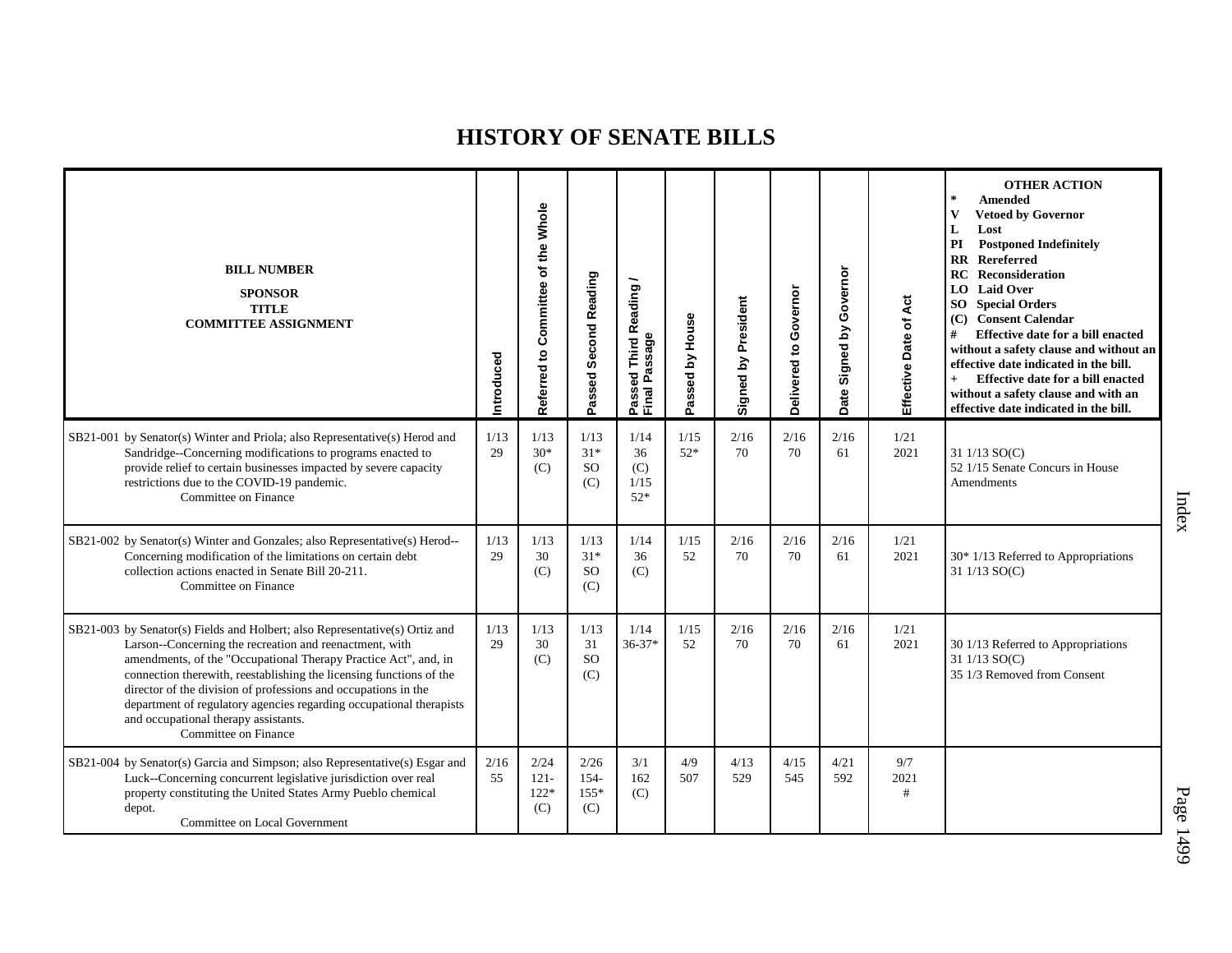|                                                                                                                                                                                                                                                                                            |            |                                       |                                          |                                       |                     |                                            |                          |                               |                       | <b>OTHER ACTION</b><br>$\star$<br>Amended                                                                                                                                                                                                                                                                                                                                                                                                                                                        | ◟<br>$\widetilde{\mathcal{S}}$ |
|--------------------------------------------------------------------------------------------------------------------------------------------------------------------------------------------------------------------------------------------------------------------------------------------|------------|---------------------------------------|------------------------------------------|---------------------------------------|---------------------|--------------------------------------------|--------------------------|-------------------------------|-----------------------|--------------------------------------------------------------------------------------------------------------------------------------------------------------------------------------------------------------------------------------------------------------------------------------------------------------------------------------------------------------------------------------------------------------------------------------------------------------------------------------------------|--------------------------------|
| <b>BILL NUMBER</b><br><b>SPONSOR</b><br><b>TITLE</b><br><b>COMMITTEE ASSIGNMENT</b>                                                                                                                                                                                                        | Introduced | of the Whole<br>Referred to Committee | <b>Second Reading</b><br>್ಥಾ<br>ŠS,<br>ä | Passed Third Reading<br>Final Passage | assed by House<br>൨ | President<br>$\mathbf{\Sigma}$<br>Signed I | Governor<br>Delivered to | Governor<br>Signed by<br>Date | Effective Date of Act | $\mathbf{V}$<br><b>Vetoed by Governor</b><br>L<br>Lost<br>PI<br><b>Postponed Indefinitely</b><br><b>RR</b> Rereferred<br>RC<br>Reconsideration<br><b>Laid Over</b><br>LO.<br><b>SO</b> Special Orders<br>(C)<br><b>Consent Calendar</b><br>#<br>Effective date for a bill enacted<br>without a safety clause and without an<br>effective date indicated in the bill.<br>Effective date for a bill enacted<br>$+$<br>without a safety clause and with an<br>effective date indicated in the bill. |                                |
| SB21-005 by Senator(s) Woodward, Cooke, Gardner, Hisey, Holbert,<br>Lundeen, Rankin, Zenzinger; also Representative(s) Larson,<br>Geitner, Ransom, Rich, Will--Concerning exemptions from orders<br>requiring businesses to close.<br>Committee on State, Veterans, & Military Affairs     | 2/16<br>55 |                                       |                                          |                                       |                     |                                            |                          |                               |                       | 257 3/17 PI                                                                                                                                                                                                                                                                                                                                                                                                                                                                                      | Index                          |
| SB21-006 by Senator(s) Rodriguez; also Representative(s) Soper and Titone--<br>Concerning the conversion of human remains to basic elements<br>within a container using an accelerated process, and, in connection<br>therewith, making an appropriation.<br>Committee on Local Government | 2/19<br>56 | 3/12<br>235                           | 3/12<br>239*                             | 3/16<br>251                           | 4/27<br>651         | 4/29<br>690                                | 4/30<br>714              | 5/11<br>857                   | 9/7<br>2021<br>#      | 81 2/17 Referred to Appropriations<br>239 3/12 SO                                                                                                                                                                                                                                                                                                                                                                                                                                                |                                |
| SB21-007 by Senator(s) Lundeen--Concerning measures to promote public<br>confidence in the validity of elections.<br>Committee on State, Veterans, & Military Affairs                                                                                                                      | 2/16<br>56 |                                       |                                          |                                       |                     |                                            |                          |                               |                       | 121 2/24 PI                                                                                                                                                                                                                                                                                                                                                                                                                                                                                      |                                |
| SB21-008 by Senator(s) Simpson; also Representative(s) Valdez D. and<br>Holtorf--Concerning removing the word "junior" from the name of<br>certain colleges.<br>Committee on Education                                                                                                     | 2/16<br>56 | 2/25<br>133<br>(C)                    | 3/2<br>174                               | 3/3<br>180<br>5/5<br>$775*$           | 5/4<br>$764*$       | 5/12<br>907                                | 5/13<br>924              | 5/18<br>989                   | 9/7<br>2021<br>#      | 162 3/1 Removed from Consent<br>Calendar<br>774-775 5/5 Senate Concurs in House<br>Amendments                                                                                                                                                                                                                                                                                                                                                                                                    |                                |

P a g e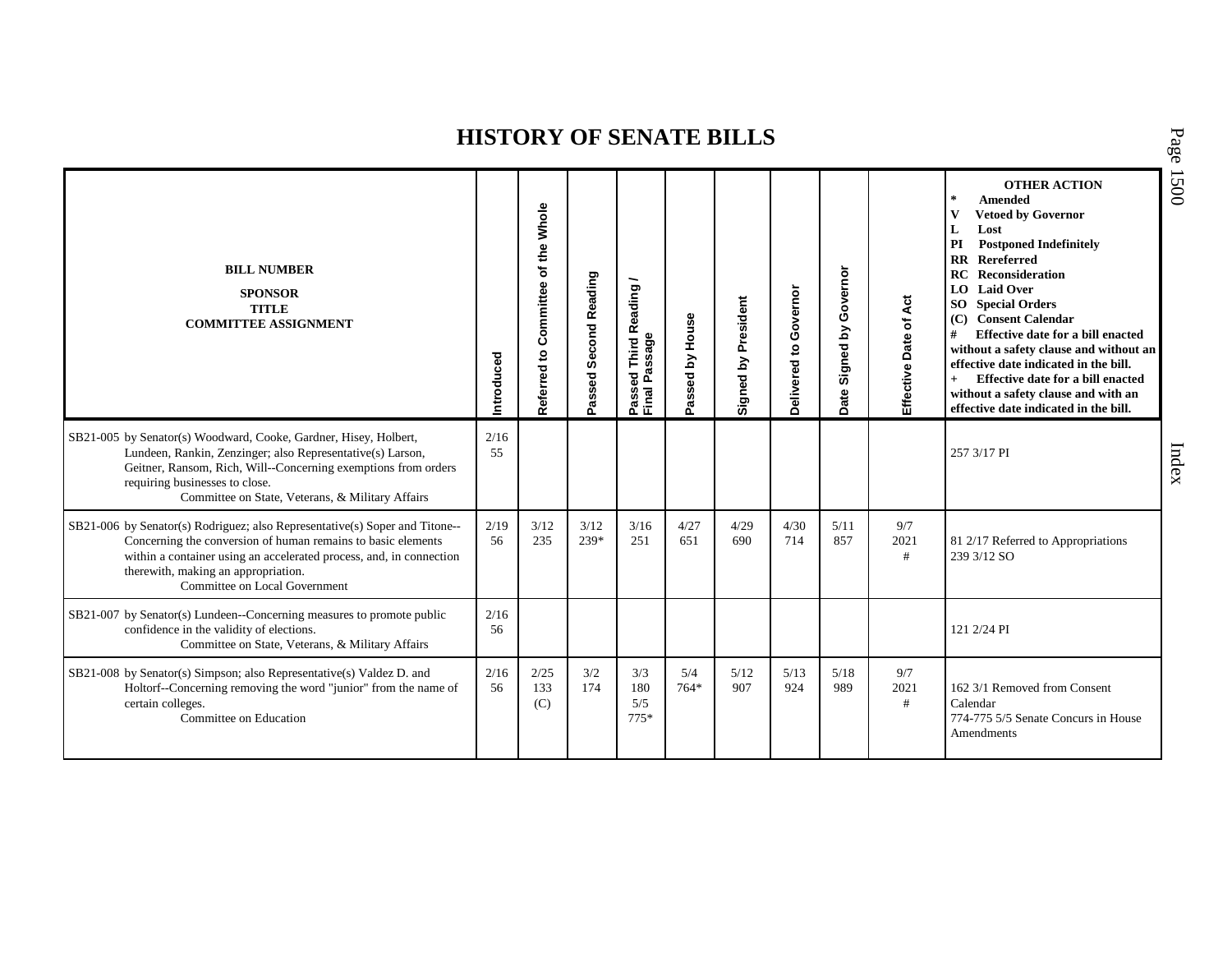| <b>BILL NUMBER</b><br><b>SPONSOR</b><br><b>TITLE</b><br><b>COMMITTEE ASSIGNMENT</b>                                                                                                                                                                                                                                                                                                                                                                                                                                                  | Introduced | Referred to Committee of the Whole | Second Reading<br>Passed | Passed Third Reading<br>Final Passage | Passed by House | Signed by President | Governor<br>Delivered to | Governor<br>Signed by<br>Date | Act<br>Effective Date of | <b>OTHER ACTION</b><br>$\star$<br>Amended<br><b>Vetoed by Governor</b><br>$\mathbf{V}$<br>L<br>Lost<br>PI<br><b>Postponed Indefinitely</b><br>Rereferred<br>RR<br><b>RC</b> Reconsideration<br>LO Laid Over<br><b>SO</b> Special Orders<br>(C) Consent Calendar<br>Effective date for a bill enacted<br>#<br>without a safety clause and without an<br>effective date indicated in the bill.<br>Effective date for a bill enacted<br>without a safety clause and with an<br>effective date indicated in the bill. |
|--------------------------------------------------------------------------------------------------------------------------------------------------------------------------------------------------------------------------------------------------------------------------------------------------------------------------------------------------------------------------------------------------------------------------------------------------------------------------------------------------------------------------------------|------------|------------------------------------|--------------------------|---------------------------------------|-----------------|---------------------|--------------------------|-------------------------------|--------------------------|-------------------------------------------------------------------------------------------------------------------------------------------------------------------------------------------------------------------------------------------------------------------------------------------------------------------------------------------------------------------------------------------------------------------------------------------------------------------------------------------------------------------|
| SB21-009 by Senator(s) Jaquez Lewis, Buckner, Danielson, Gonzales, Kolker,<br>Pettersen, Rodriguez; also Representative(s) Caraveo, Benavidez,<br>Duran, Gonzales-Gutierrez, Hooton, Jodeh, Lontine, Michaelson<br>Jenet, Mullica, Ortiz, Titone, Valdez D., Valdez A., Woodrow--<br>Concerning the creation of a reproductive health care program, and,<br>in connection therewith, providing contraceptive methods and<br>counseling services to participants and making an appropriation.<br>Committee on Health & Human Services | 2/16<br>56 | 5/7<br>820*                        | 5/11<br>848-<br>849*     | 5/12<br>883<br>5/12<br>888            | 6/3<br>1340     | 1473                | 6/10<br>1474             | 7/6<br>1489                   | 9/7<br>2021<br>#         | 326 3/23 Referred to Appropriations<br>887-888 5/12 Reconsideration Granted                                                                                                                                                                                                                                                                                                                                                                                                                                       |
| SB21-010 by Senator(s) Woodward--Concerning additional security for<br>returned ballots for which an elector's self-affirmation is witnessed<br>by another registered elector.<br>Committee on State, Veterans, & Military Affairs                                                                                                                                                                                                                                                                                                   | 2/16<br>56 |                                    |                          |                                       |                 |                     |                          |                               |                          | 257 3/17 PI                                                                                                                                                                                                                                                                                                                                                                                                                                                                                                       |
| SB21-011 by Senator(s) Fields, Priola; also Representative(s) Mullica and<br>Pelton--Concerning responsibilities of a pharmacist related to opiate<br>antagonists.<br>Committee on Health & Human Services                                                                                                                                                                                                                                                                                                                           | 2/16<br>56 | 4/23<br>619*                       | 4/27<br>648*             | 4/28<br>663-<br>664                   | 5/17<br>963     | 5/25<br>1124        | 5/26<br>1156             | 6/4<br>1383                   | 9/7<br>2021<br>#         | $218*3/11$ Referred to Appropriations                                                                                                                                                                                                                                                                                                                                                                                                                                                                             |
| SB21-012 by Senator(s) Donovan; also Representative(s) Roberts--Concerning<br>measures to create opportunities for persons who acquire experience<br>in wildland fire services through the inmate disaster relief program.<br>Committee on Agriculture & Natural Resources                                                                                                                                                                                                                                                           | 2/16<br>56 | 3/12<br>229*                       | 3/16<br>$252*$           | 3/17<br>$269 -$<br>270                | 4/1<br>413      | 4/7<br>456          | 4/8<br>492               | 4/16<br>558                   | 4/15<br>2021             |                                                                                                                                                                                                                                                                                                                                                                                                                                                                                                                   |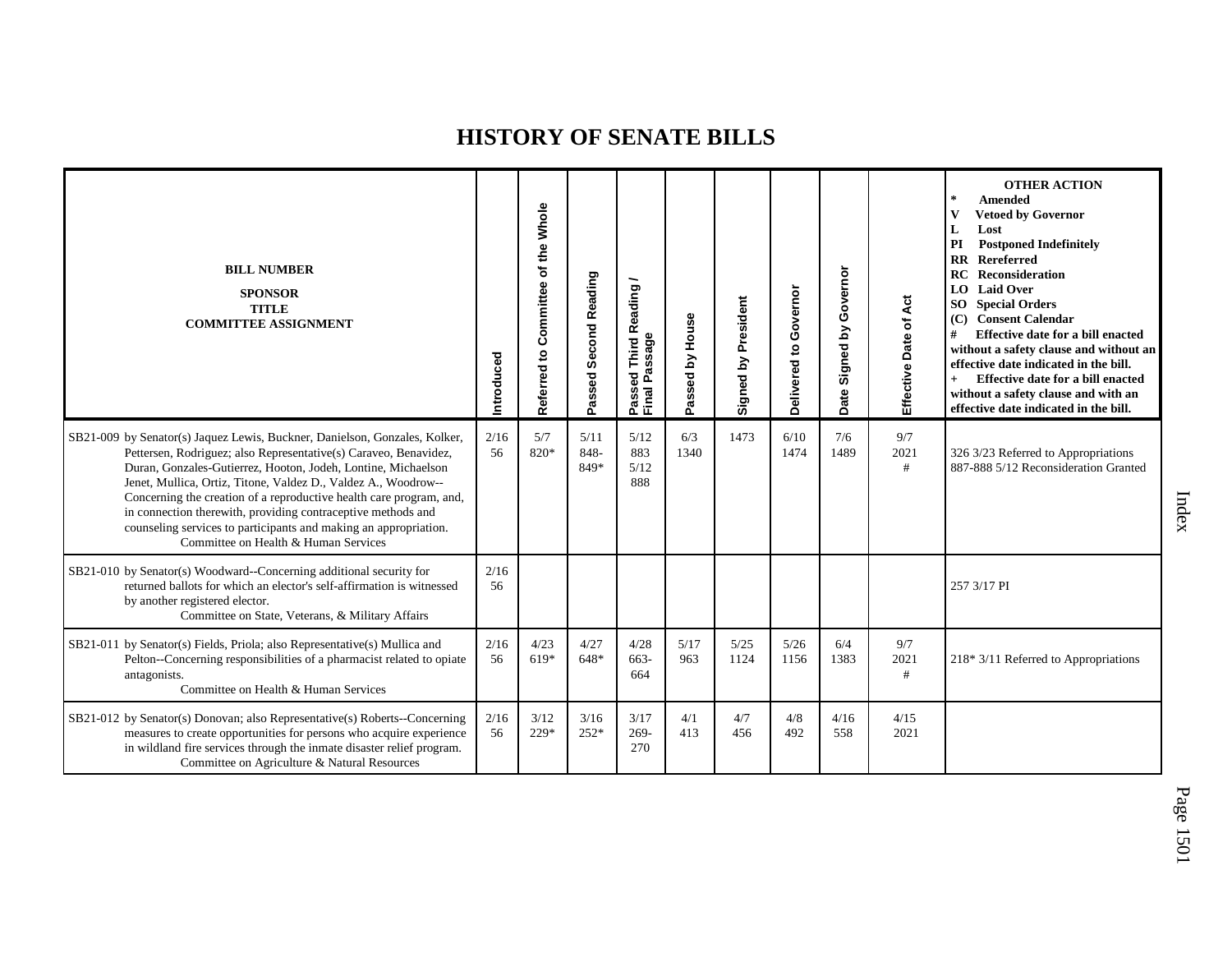| <b>BILL NUMBER</b><br><b>SPONSOR</b><br><b>TITLE</b><br><b>COMMITTEE ASSIGNMENT</b>                                                                                                                                                                                                                                                                                                                                                    | Introduced | Referred to Committee of the Whole | Passed Second Reading             | Passed Third Reading<br>Final Passage         | Passed by House | Signed by President | Governor<br>Delivered to | Governor<br>Signed by<br>Date | 4đ<br>Effective Date of | <b>OTHER ACTION</b><br>$\ast$<br><b>Amended</b><br><b>Vetoed by Governor</b><br>$\mathbf{V}$<br>L<br>Lost<br>PI<br><b>Postponed Indefinitely</b><br>Rereferred<br>$\mathbf{R}\mathbf{R}$<br><b>Reconsideration</b><br>RC<br><b>LO</b> Laid Over<br><b>SO</b> Special Orders<br>(C) Consent Calendar<br>#<br>Effective date for a bill enacted<br>without a safety clause and without an<br>effective date indicated in the bill.<br>Effective date for a bill enacted<br>$+$<br>without a safety clause and with an<br>effective date indicated in the bill. |
|----------------------------------------------------------------------------------------------------------------------------------------------------------------------------------------------------------------------------------------------------------------------------------------------------------------------------------------------------------------------------------------------------------------------------------------|------------|------------------------------------|-----------------------------------|-----------------------------------------------|-----------------|---------------------|--------------------------|-------------------------------|-------------------------|--------------------------------------------------------------------------------------------------------------------------------------------------------------------------------------------------------------------------------------------------------------------------------------------------------------------------------------------------------------------------------------------------------------------------------------------------------------------------------------------------------------------------------------------------------------|
| SB21-013 by Senator(s) Fields; also Representative(s) Bacon and Froelich--<br>Concerning measures to address student learning loss occurring as a<br>result of the COVID-19 pandemic.<br>Committee on Education                                                                                                                                                                                                                        | 2/16<br>56 | 3/19<br>$301 -$<br>$302*$<br>(C)   | 3/24<br>335*<br>(C)               | 3/25<br>$350 -$<br>351<br>(C)<br>4/28<br>666* | 4/27<br>$651*$  | 5/3<br>746          | 5/3<br>748               | 5/14<br>955                   | 5/13<br>2021            | 665-666 4/28 Senate Concurs in House<br>Amendments                                                                                                                                                                                                                                                                                                                                                                                                                                                                                                           |
| SB21-014 by Senator(s) Kirkmeyer--Concerning changes to allocation<br>formulas for the Colorado child care assistance program.<br>Committee on Health & Human Services                                                                                                                                                                                                                                                                 | 2/16<br>56 |                                    |                                   |                                               |                 |                     |                          |                               |                         | 355* 3/25 Referred to Appropriations<br>875 5/12 PI                                                                                                                                                                                                                                                                                                                                                                                                                                                                                                          |
| SB21-015 by Senator(s) Cooke and Garcia; also Representative(s) Ortiz and<br>Lynch--Concerning a stipend for veterans service organizations that<br>provide funeral services for honorably discharged veterans, and, in<br>connection therewith, making an appropriation.<br>Committee on State, Veterans, & Military Affairs                                                                                                          | 2/16<br>56 | 4/1<br>$406*$<br>(C)               | 4/1<br>$410*$<br><b>SO</b><br>(C) | 4/5<br>423<br>(C)                             | 5/12<br>904     | 5/17<br>964         | 5/17<br>965              | 5/28<br>1213                  | 9/7<br>2021<br>#        | 121 2/24 Referred to Appropriations<br>410 4/1 SO(C)                                                                                                                                                                                                                                                                                                                                                                                                                                                                                                         |
| SB21-016 by Senator(s) Pettersen and Moreno; also Representative(s) Esgar<br>and Mullica--Concerning services related to preventive health care,<br>and, in connection therewith, requiring coverage for certain<br>preventive measures, screenings, and treatments that are<br>administered, dispensed, or prescribed by health care providers and<br>facilities and making an appropriation.<br>Committee on Health & Human Services | 2/16<br>56 | 4/30<br>$706*$                     | 5/4<br>$755 -$<br>$757*$          | 5/5<br>769-<br>770<br>6/3<br>1346*            | 6/3<br>1340*    | 1473                | 6/10<br>1474             | 7/6<br>1489                   | 7/6<br>2021             | 354-355* 3/25 Referred to<br>Appropriations<br>1346 6/3 Senate Concurs in House<br>Amendments                                                                                                                                                                                                                                                                                                                                                                                                                                                                |

P a g e 15 0 2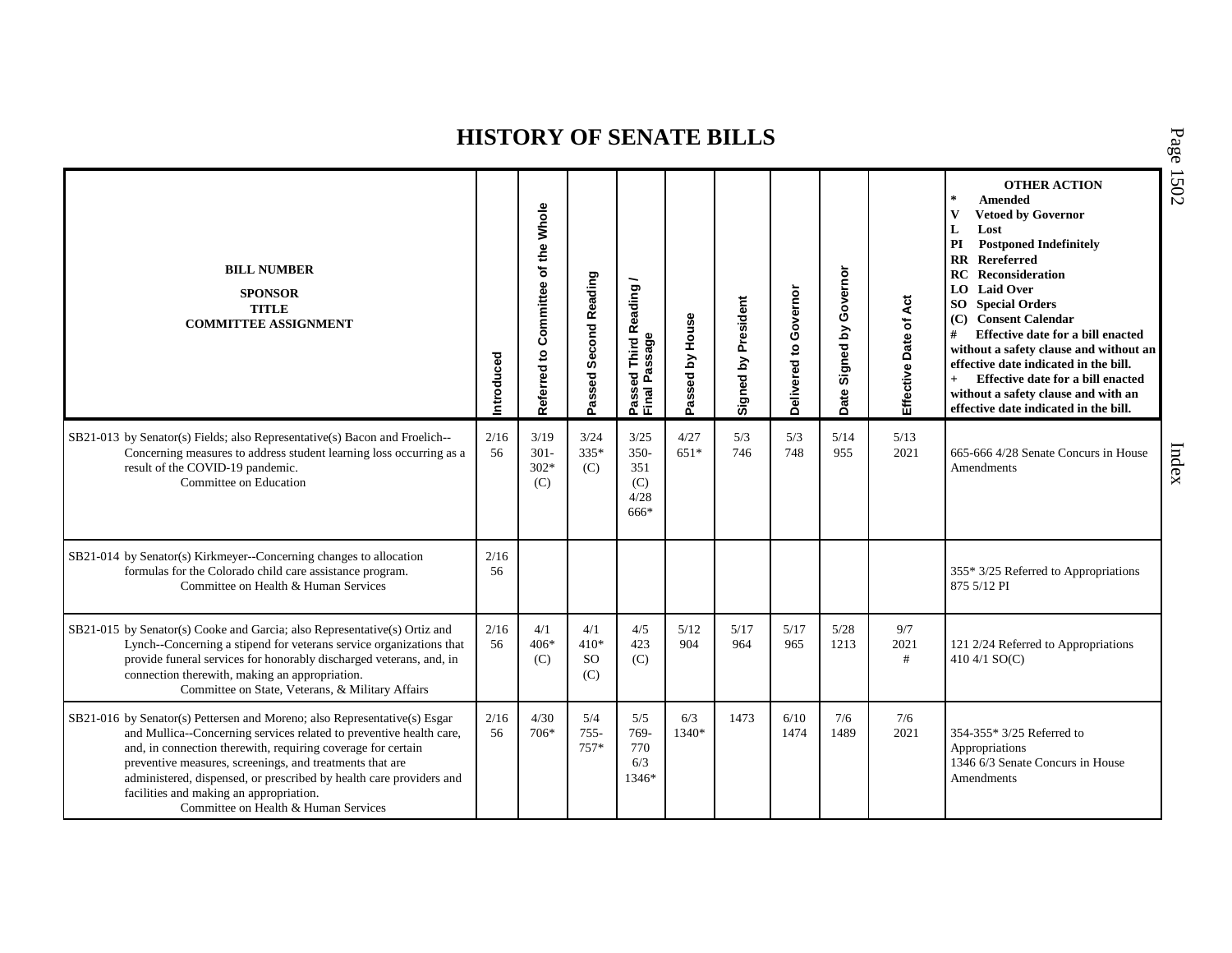| <b>BILL NUMBER</b><br><b>SPONSOR</b><br><b>TITLE</b><br><b>COMMITTEE ASSIGNMENT</b>                                                                                                                                                               | Introduced | Referred to Committee of the Whole | Passed Second Reading | Passed Third Reading /<br>Final Passage | Passed by House              | Signed by President | Governor<br>Delivered to | Governor<br>$\mathbf{\underline{\acute{s}}}$<br>Signed I<br>Date | Effective Date of Act | <b>OTHER ACTION</b><br>$\ast$<br><b>Amended</b><br>$\mathbf{V}$<br><b>Vetoed by Governor</b><br>L<br>Lost<br>PI<br><b>Postponed Indefinitely</b><br><b>RR</b> Rereferred<br><b>RC</b> Reconsideration<br><b>LO</b> Laid Over<br><b>SO</b> Special Orders<br>(C) Consent Calendar<br>#<br>Effective date for a bill enacted<br>without a safety clause and without an<br>effective date indicated in the bill.<br>Effective date for a bill enacted<br>$+$<br>without a safety clause and with an<br>effective date indicated in the bill. |
|---------------------------------------------------------------------------------------------------------------------------------------------------------------------------------------------------------------------------------------------------|------------|------------------------------------|-----------------------|-----------------------------------------|------------------------------|---------------------|--------------------------|------------------------------------------------------------------|-----------------------|-------------------------------------------------------------------------------------------------------------------------------------------------------------------------------------------------------------------------------------------------------------------------------------------------------------------------------------------------------------------------------------------------------------------------------------------------------------------------------------------------------------------------------------------|
| SB21-017 by Senator(s) Hisey and Zenzinger; also Representative(s) Larson<br>and Bradfield--Concerning sexual contact between a student and an<br>educator in violation of the public trust.<br>Committee on Judiciary                            | 2/16<br>56 | 2/25<br>137*<br>(C)                | 3/1<br>$163*$<br>(C)  | 3/2<br>172<br>(C)<br>5/25<br>$1113*$    | 5/4<br>764*<br>5/24<br>1084* | 1475                | 6/15<br>1475             | 7/2<br>1488                                                      | 7/2<br>2021<br>$+$    | 775 5/5 Senate Requests Conference<br>Committee and Appoints Conferees<br>828 5/7 House Appoints Conferees<br>1043 5/20 First Report of First<br>Conference Committee<br>1084 5/24 House Adopts First Report of<br><b>First Conference Committee</b><br>1113 5/25 Senate Adopts First Report of<br><b>First Conference Committee</b>                                                                                                                                                                                                      |
| SB21-018 by Senator(s) Moreno; also Representative(s) Esgar--Concerning<br>continuing the necessary document program indefinitely, and, in<br>connection therewith, making an appropriation.<br>Committee on Health & Human Services              | 2/16<br>56 | 4/30<br>$701*$<br>(C)              | 5/4<br>$761*$         | 5/5<br>772<br>6/7<br>1437*              | 6/7<br>1400*                 | 1480                | 6/22<br>1480             | 7/2<br>1489                                                      | 7/2<br>2021           | 92 2/18 Referred to Appropriations<br>1436-1437 6/7 Senate Concurs in House<br>Amendments                                                                                                                                                                                                                                                                                                                                                                                                                                                 |
| SB21-019 by Senator(s) Kolker and Simpson; also Representative(s) Tipper<br>and Rich--Concerning the authority of assessors to mail abbreviated<br>notices of valuation on a postcard for property tax purposes.<br>Committee on Local Government | 2/16<br>56 | 2/17<br>81<br>(C)                  | 2/19<br>96<br>(C)     | 2/22<br>102<br>(C)                      | 3/8<br>197                   | 3/11<br>222         | 3/11<br>225              | 3/22<br>320                                                      | 3/21<br>2021          |                                                                                                                                                                                                                                                                                                                                                                                                                                                                                                                                           |
| SB21-020 by Senator(s) Hansen and Hisey, Priola; also Representative(s)<br>Valdez A. and Soper--Concerning the valuation of property related<br>to renewable energy for purposes of the property tax.<br>Committee on Finance                     | 2/16<br>56 | 2/25<br>127                        | 3/1<br>163            | 3/2<br>173<br>3/2<br>174                | 4/9<br>507                   | 4/13<br>529         | 4/15<br>545              | 4/23<br>619                                                      | 9/7<br>2021<br>#      | 173 3/2 Reconsideration Granted                                                                                                                                                                                                                                                                                                                                                                                                                                                                                                           |

Index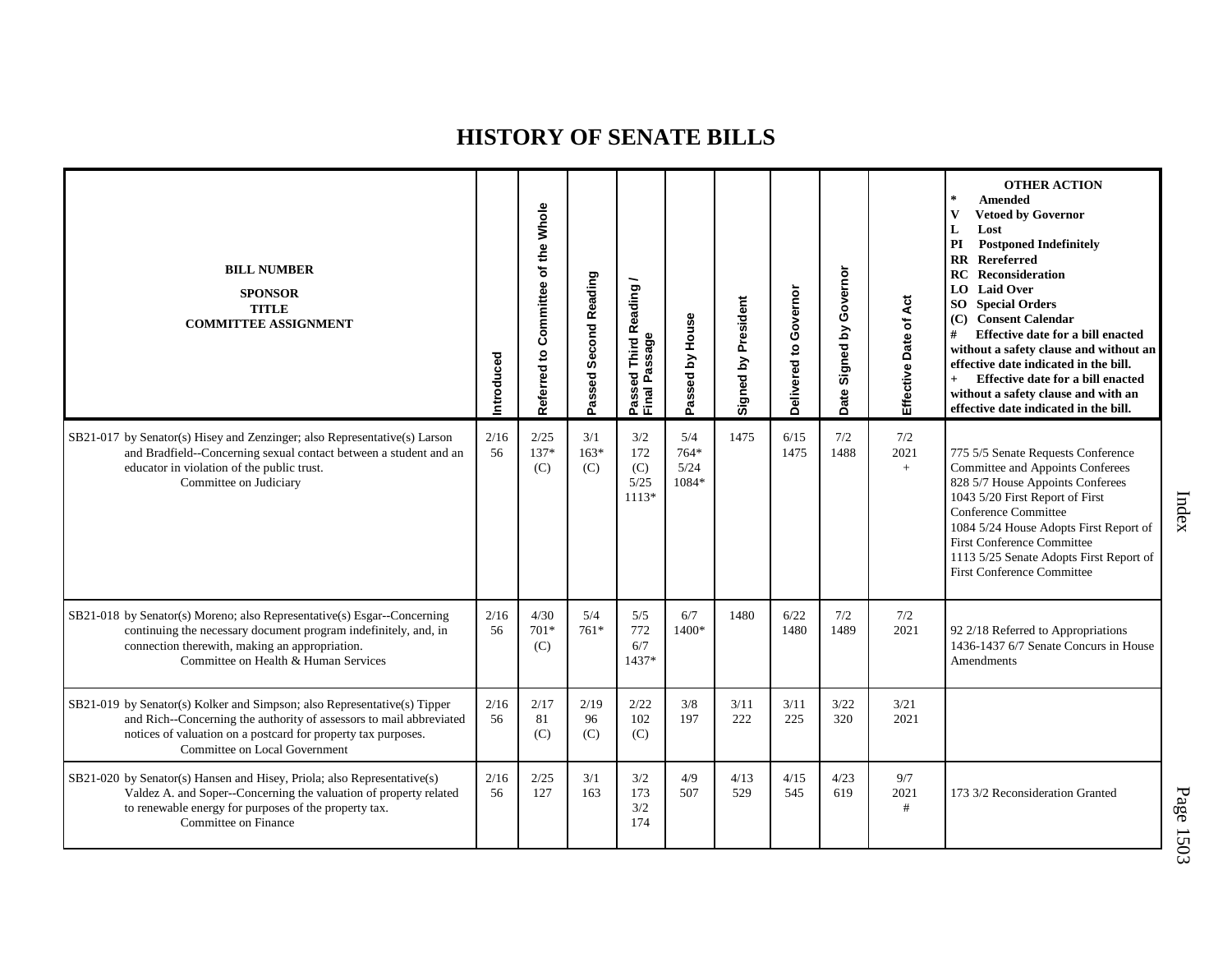| <b>BILL NUMBER</b><br><b>SPONSOR</b><br><b>TITLE</b><br><b>COMMITTEE ASSIGNMENT</b>                                                                                                                                                                                                                                                                                                                                                                | Introduced | of the Whole<br>Referred to Committee | Passed Second Reading                 | Passed Third Reading<br>Final Passage | Passed by House | Signed by President | Governor<br>$\overline{5}$<br>Delivered | Governor<br>Signed by<br>Date | of Act<br>Effective Date | <b>OTHER ACTION</b><br>$\ast$<br><b>Amended</b><br><b>Vetoed by Governor</b><br>v<br>L<br>Lost<br>PI<br><b>Postponed Indefinitely</b><br><b>RR</b> Rereferred<br><b>RC</b> Reconsideration<br>LO Laid Over<br><b>SO</b> Special Orders<br>(C) Consent Calendar<br>#<br>Effective date for a bill enacted<br>without a safety clause and without an<br>effective date indicated in the bill.<br>Effective date for a bill enacted<br>$+$<br>without a safety clause and with an<br>effective date indicated in the bill. |
|----------------------------------------------------------------------------------------------------------------------------------------------------------------------------------------------------------------------------------------------------------------------------------------------------------------------------------------------------------------------------------------------------------------------------------------------------|------------|---------------------------------------|---------------------------------------|---------------------------------------|-----------------|---------------------|-----------------------------------------|-------------------------------|--------------------------|-------------------------------------------------------------------------------------------------------------------------------------------------------------------------------------------------------------------------------------------------------------------------------------------------------------------------------------------------------------------------------------------------------------------------------------------------------------------------------------------------------------------------|
| SB21-021 by Senator(s) Buckner and Hisey, Cooke, Danielson, Liston,<br>Pettersen, Rankin, Story, Woodward; also Representative(s) Young<br>and Carver, Arndt, Bacon, Duran, Gray, Jodeh, Kipp, Ortiz, Titone,<br>Valdez D., Van Beber, Woodrow--Concerning the enactment of the<br>"Audiology and Speech-language Pathology Interstate Compact",<br>and, in connection therewith, making an appropriation.<br>Committee on Health & Human Services | 2/16<br>57 | 3/12<br>$235 -$<br>$236*$<br>(C)      | 3/12<br>238<br>SO <sub>1</sub><br>(C) | 3/12<br>248<br>(C)<br>5/13<br>918*    | 5/12<br>$904*$  | 5/18<br>989         | 5/19<br>1015                            | 5/28<br>1217                  | 9/7<br>2021<br>#         | 92 2/18 Referred to Appropriations<br>237 3/12 SO(C)<br>918 5/13 Senate Concurs in House<br>Amendments                                                                                                                                                                                                                                                                                                                                                                                                                  |
| SB21-022 by Senator(s) Bridges and Smallwood; also Representative(s)<br>Snyder and McKean--Concerning confirmation of receipt of a<br>written request to perform an audit of a medicaid provider prior to<br>the commencement of the audit.<br>Committee on Health & Human Services                                                                                                                                                                | 2/16<br>57 | 4/23<br>619-<br>$620*$<br>(C)         | 4/23<br>$624*$<br><b>SO</b><br>(C)    | 4/26<br>630<br>(C)                    | 5/10<br>842     | 5/13<br>924         | 5/13<br>924                             | 5/24<br>1079                  | 9/7<br>2021<br>#         | $92*2/18$ Referred to Appropriations<br>623 4/23 SO(C)                                                                                                                                                                                                                                                                                                                                                                                                                                                                  |
| SB21-023 by Senator(s) Kirkmeyer--Concerning restrictions on nondisclosure<br>agreements affecting state government employees.<br>Committee on Judiciary                                                                                                                                                                                                                                                                                           | 2/16<br>57 |                                       |                                       |                                       |                 |                     |                                         |                               |                          | 297 3/19 PI                                                                                                                                                                                                                                                                                                                                                                                                                                                                                                             |
| SB21-024 by Senator(s) Jaquez Lewis and Rankin; also Representative(s)<br>Sullivan--Concerning recognition of the thirtieth day of March as a<br>commemorative state holiday, and, in connection therewith,<br>designating the thirtieth day of March as "Welcome Home Vietnam<br>Veterans Day".<br>Committee on State, Veterans, & Military Affairs                                                                                               | 2/16<br>57 | 2/24<br>121<br>(C)                    | 2/26<br>154<br>(C)                    | 3/1<br>161<br>(C)                     | 3/24<br>344     | 3/29<br>374         | 3/29<br>375                             | 3/31<br>394                   | 3/30<br>2021             |                                                                                                                                                                                                                                                                                                                                                                                                                                                                                                                         |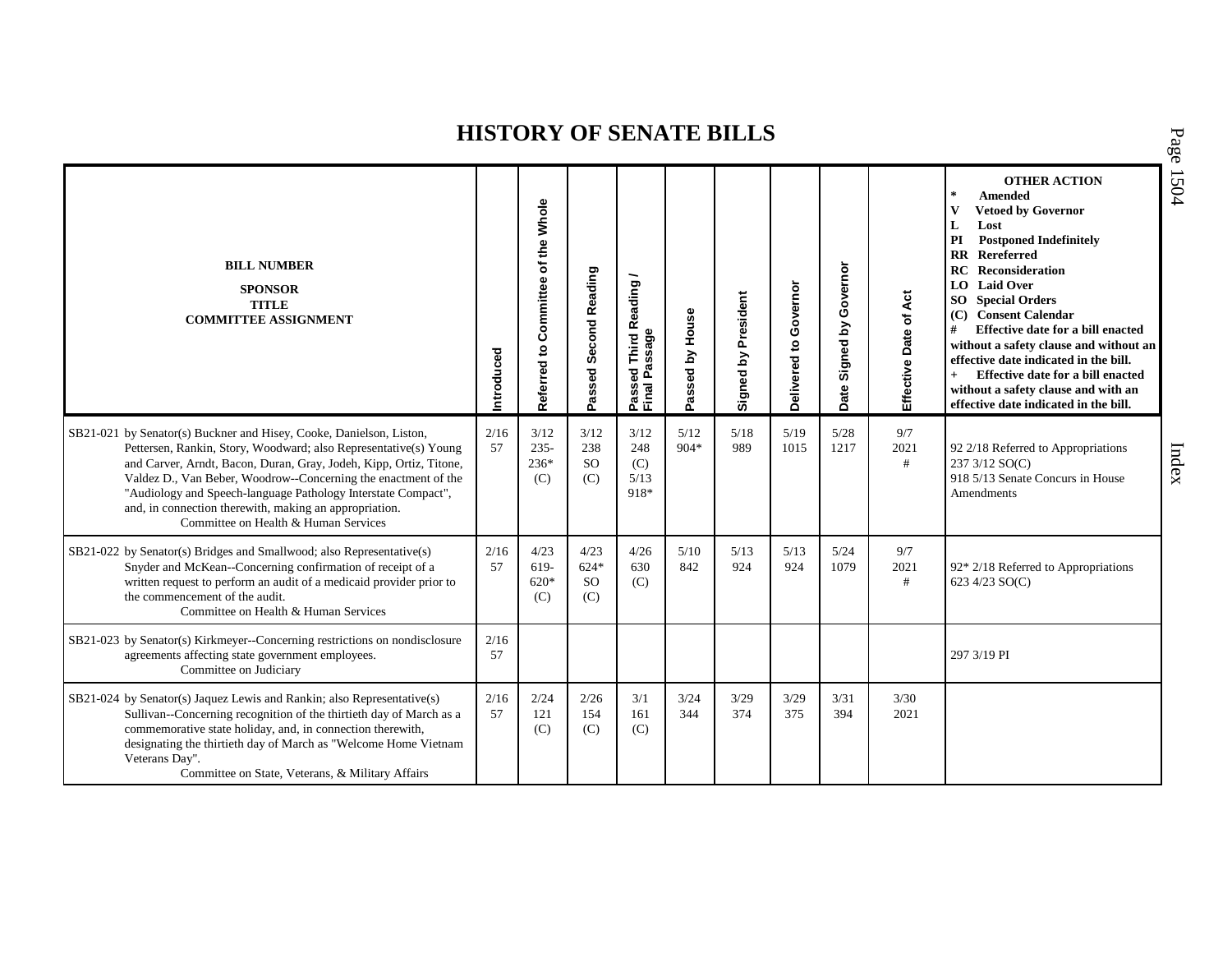| <b>BILL NUMBER</b><br><b>SPONSOR</b><br><b>TITLE</b><br><b>COMMITTEE ASSIGNMENT</b>                                                                                                                                                                                                                                                                                                   | ntroduced  | Whole<br>Referred to Committee of the | Passed Second Reading | Passed Third Reading<br>Final Passage       | Passed by House | Signed by President | Governor<br>Delivered to | Governor<br>Signed by<br>Date | Effective Date of Act | <b>OTHER ACTION</b><br>$\star$<br><b>Amended</b><br><b>Vetoed by Governor</b><br>V<br>Lost<br>L<br>PI<br><b>Postponed Indefinitely</b><br>Rereferred<br>$\mathbf{R}\mathbf{R}$<br><b>Reconsideration</b><br>RC<br>LO Laid Over<br><b>SO</b> Special Orders<br>(C) Consent Calendar<br>#<br>Effective date for a bill enacted<br>without a safety clause and without an<br>effective date indicated in the bill.<br>$+$<br>Effective date for a bill enacted<br>without a safety clause and with an<br>effective date indicated in the bill. |
|---------------------------------------------------------------------------------------------------------------------------------------------------------------------------------------------------------------------------------------------------------------------------------------------------------------------------------------------------------------------------------------|------------|---------------------------------------|-----------------------|---------------------------------------------|-----------------|---------------------|--------------------------|-------------------------------|-----------------------|---------------------------------------------------------------------------------------------------------------------------------------------------------------------------------------------------------------------------------------------------------------------------------------------------------------------------------------------------------------------------------------------------------------------------------------------------------------------------------------------------------------------------------------------|
| SB21-025 by Senator(s) Pettersen and Coram; also Representative(s) Tipper<br>and Will--Concerning family planning services for individuals<br>whose income does not exceed the state's current effective income<br>level for pregnant women under the children's basic health plan,<br>and, in connection therewith, making an appropriation.<br>Committee on Health & Human Services | 2/16<br>57 | 5/7<br>821*                           | 5/11<br>849-<br>850*  | 5/12<br>883-<br>884                         | 6/3<br>1340     | 1473                | 6/10<br>1474             | 7/6<br>1489                   | 9/7<br>2021<br>#      | 355* 3/25 Referred to Appropriations<br>856 5/11 Sen. Donovan Added as<br>Senate Joint Prime Sponsor                                                                                                                                                                                                                                                                                                                                                                                                                                        |
| SB21-026 by Senator(s) Moreno; also Representative(s) Ortiz--Concerning the<br>eligibility of discharged LGBT veterans for specified state benefits.<br>Committee on State, Veterans, & Military Affairs                                                                                                                                                                              | 2/16<br>57 | 2/17<br>89                            | 2/19<br>97*           | 2/22<br>$102 -$<br>103<br>3/30<br>382*      | 3/29<br>$374*$  | 4/7<br>457          | 4/8<br>492               | 4/20<br>579                   | 11/11<br>2021<br>$+$  | 382 3/30 Senate Concurs in House<br>Amendments                                                                                                                                                                                                                                                                                                                                                                                                                                                                                              |
| SB21-027 by Senator(s) Pettersen and Danielson; also Representative(s)<br>Gonzales-Gutierrez and Tipper--Concerning emergency supplies for<br>Colorado babies and families, and, in connection therewith,<br>providing diapering essentials through diaper distribution centers<br>and making an appropriation.<br>Committee on Health & Human Services                               | 2/16<br>57 | 4/30<br>706-<br>707*                  | 5/6<br>789*           | 5/7<br>817-<br>818<br>6/7<br>1437-<br>1438* | 6/7<br>1400*    | 1474                | 6/11<br>1474             | 7/6<br>1489                   | 7/6<br>2021           | 184 3/4 Referred to Appropriations<br>800 5/6 Sen. Danielson Added as Co-<br>Prime Sponsor<br>1437 6/7 Senate Concurs in House<br>Amendments                                                                                                                                                                                                                                                                                                                                                                                                |
| SB21-028 by Senator(s) Kirkmeyer--Concerning compliance with the "State<br>Administrative Procedure Act" by certain state entities in the<br>promulgation of legal standards affecting public health.<br>Committee on State, Veterans, & Military Affairs                                                                                                                             | 2/16<br>57 |                                       |                       |                                             |                 |                     |                          |                               |                       | 180 3/3 PI                                                                                                                                                                                                                                                                                                                                                                                                                                                                                                                                  |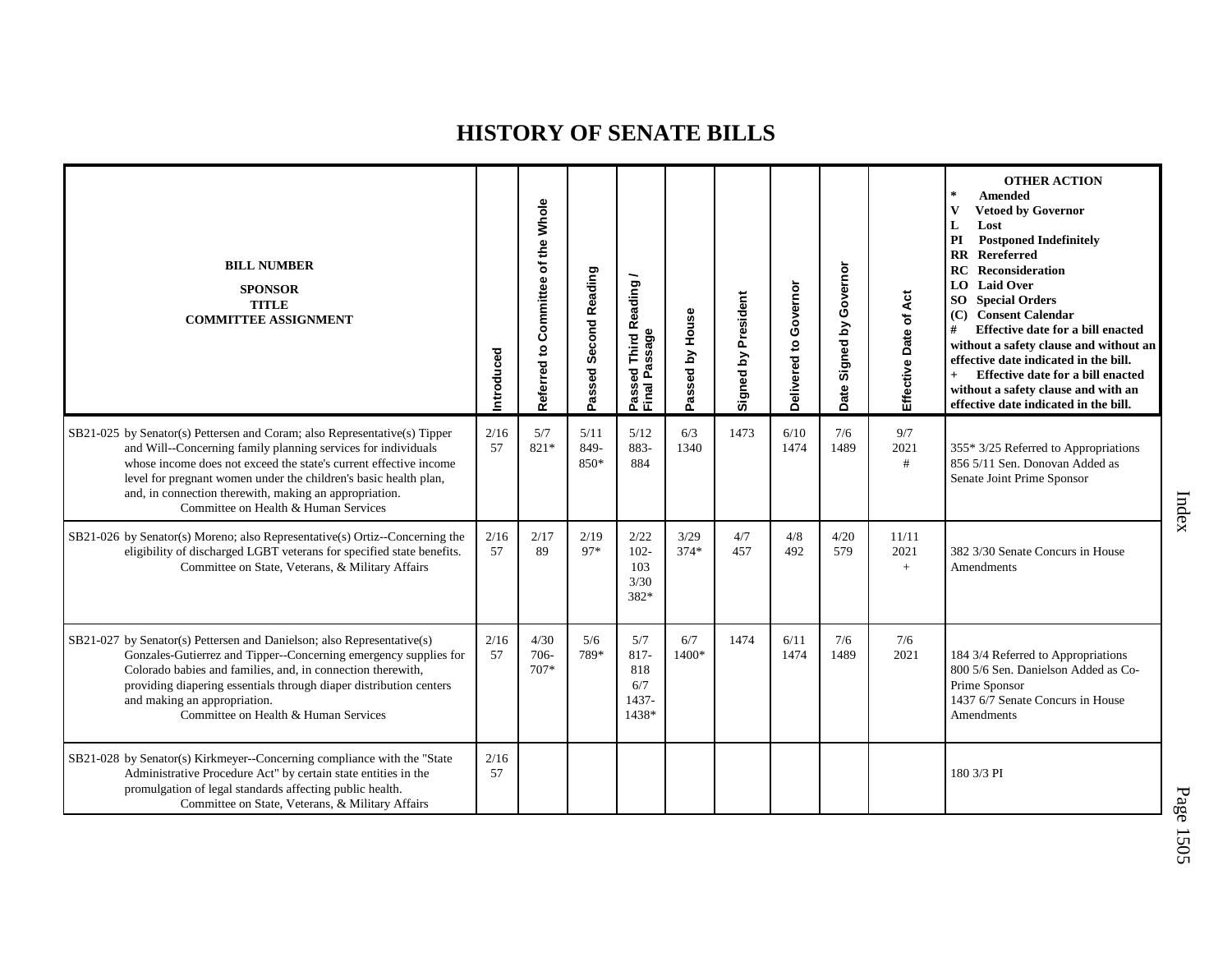| <b>BILL NUMBER</b><br><b>SPONSOR</b><br><b>TITLE</b><br><b>COMMITTEE ASSIGNMENT</b>                                                                                                                                                                  | ntroduced  | <b>Whole</b><br>the<br>৳<br>Committee<br>Referred to | Passed Second Reading                  | Passed Third Reading<br>Final Passage | Passed by House | Signed by President | Governor<br>$\overline{c}$<br>Delivered | Governor<br><u>لا</u><br>Signed<br>Date | Act<br>Effective Date of | <b>OTHER ACTION</b><br>$\star$<br>Amended<br><b>Vetoed by Governor</b><br>v<br>Lost<br>L<br>PI<br><b>Postponed Indefinitely</b><br><b>RR</b> Rereferred<br>RC<br>Reconsideration<br>LO Laid Over<br><b>SO</b> Special Orders<br>(C) Consent Calendar<br>#<br>Effective date for a bill enacted<br>without a safety clause and without an<br>effective date indicated in the bill.<br>Effective date for a bill enacted<br>$+$<br>without a safety clause and with an<br>effective date indicated in the bill. |
|------------------------------------------------------------------------------------------------------------------------------------------------------------------------------------------------------------------------------------------------------|------------|------------------------------------------------------|----------------------------------------|---------------------------------------|-----------------|---------------------|-----------------------------------------|-----------------------------------------|--------------------------|---------------------------------------------------------------------------------------------------------------------------------------------------------------------------------------------------------------------------------------------------------------------------------------------------------------------------------------------------------------------------------------------------------------------------------------------------------------------------------------------------------------|
| SB21-029 by Senator(s) Fenberg; also Representative(s) Garnett and<br>Benavidez--Concerning in-state tuition classification for members<br>of American Indian tribes with historical ties to Colorado.<br>Committee on Education                     | 2/16<br>57 | 4/23<br>620<br>(C)                                   | 4/23<br>$624*$<br><sub>SO</sub><br>(C) | 4/26<br>630<br>(C)                    | 6/1<br>1224     | 1474                | 6/11<br>1474                            | 6/28<br>1485                            | 6/28<br>2021             | 96* 2/19 Referred to Appropriations<br>623 4/23 SO(C)                                                                                                                                                                                                                                                                                                                                                                                                                                                         |
| SB21-030 by Senator(s) Holbert; also Representative(s) Van Winkle and<br>Titone--Concerning criminal theft of rental property.<br>Committee on Judiciary                                                                                             | 2/16<br>57 | 3/31<br>394*<br>(C)                                  | 4/1<br>$411*$<br><sub>SO</sub><br>(C)  | 4/5<br>426<br>(C)<br>5/12<br>$902*$   | 5/10<br>833*    | 5/17<br>964         | 5/17<br>965                             | 5/28<br>1213                            | 5/27<br>2021             | 410 4/1 SO(C)<br>901-902 5/12 Senate Concurs in House<br>Amendments                                                                                                                                                                                                                                                                                                                                                                                                                                           |
| SB21-031 by Senator(s) Bridges; also Representative(s) Cutter--Concerning<br>limits on governmental actions related to lawful protests.<br>Committee on Judiciary                                                                                    | 2/16<br>57 |                                                      |                                        |                                       |                 |                     |                                         |                                         |                          | 1084 5/24 PI                                                                                                                                                                                                                                                                                                                                                                                                                                                                                                  |
| SB21-032 by Senator(s) Donovan; also Representative(s) Ortiz--Concerning<br>establishing a mobile veterans-support unit grant program, and, in<br>connection therewith, making an appropriation.<br>Committee on State, Veterans, & Military Affairs | 2/16<br>57 | 4/30<br>$701*$<br>(C)                                | 4/30<br>715*<br><sub>SO</sub><br>(C)   | 5/3<br>736<br>(C)<br>6/7<br>1438*     | 6/7<br>1400*    | 1477                | 6/17<br>1477                            | 6/23<br>1481                            | 9/7<br>2021<br>#         | 257 3/17 Referred to Appropriations<br>714 4/30 SO(C)<br>1438 6/7 Senate Concurs in House<br>Amendments                                                                                                                                                                                                                                                                                                                                                                                                       |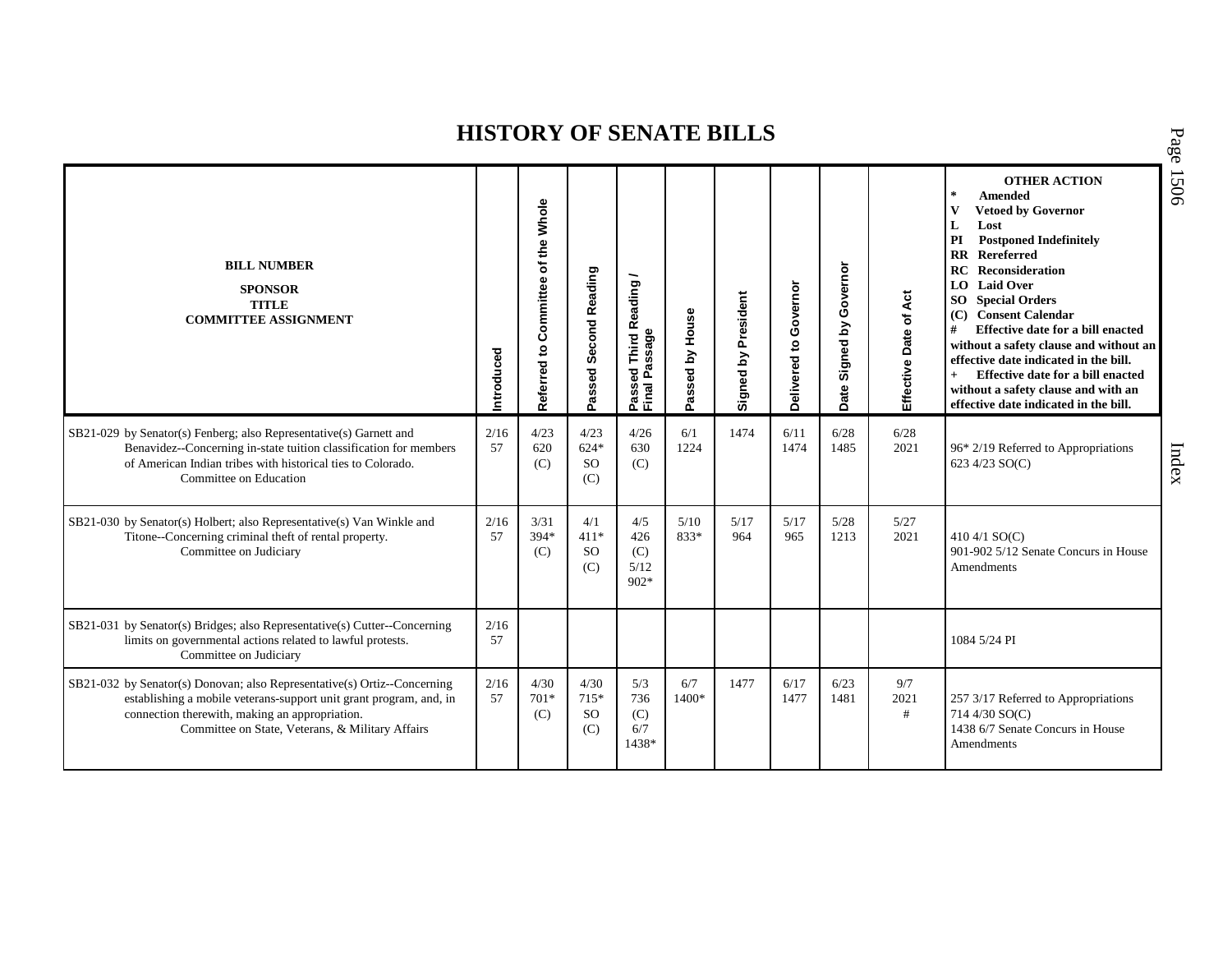| <b>BILL NUMBER</b><br><b>SPONSOR</b><br><b>TITLE</b><br><b>COMMITTEE ASSIGNMENT</b>                                                                                                                                                                                                                                                                                                  | Introduced | Referred to Committee of the Whole | Passed Second Reading              | Passed Third Reading<br>Final Passage       | Passed by House | Signed by President | Governor<br>Delivered to | Governor<br>Signed by<br>Date | Effective Date of Act | <b>OTHER ACTION</b><br>$\star$<br><b>Amended</b><br><b>Vetoed by Governor</b><br>V<br>L<br>Lost<br>PI<br><b>Postponed Indefinitely</b><br>Rereferred<br>$\mathbf{R} \mathbf{R}$<br><b>RC</b><br><b>Reconsideration</b><br><b>LO</b> Laid Over<br><b>SO</b> Special Orders<br>(C) Consent Calendar<br>#<br>Effective date for a bill enacted<br>without a safety clause and without an<br>effective date indicated in the bill.<br>Effective date for a bill enacted<br>$+$<br>without a safety clause and with an<br>effective date indicated in the bill. |
|--------------------------------------------------------------------------------------------------------------------------------------------------------------------------------------------------------------------------------------------------------------------------------------------------------------------------------------------------------------------------------------|------------|------------------------------------|------------------------------------|---------------------------------------------|-----------------|---------------------|--------------------------|-------------------------------|-----------------------|------------------------------------------------------------------------------------------------------------------------------------------------------------------------------------------------------------------------------------------------------------------------------------------------------------------------------------------------------------------------------------------------------------------------------------------------------------------------------------------------------------------------------------------------------------|
| SB21-033 by Senator(s) Sonnenberg and Winter; also Representative(s)<br>Roberts and Will--Concerning the adoption of statutory changes<br>related to conservation easements that were recommended by the<br>conservation easement working group convened in accordance with<br>House Bill 19-1264, and, in connection therewith, making an<br>appropriation.<br>Committee on Finance | 2/16<br>57 | 5/26<br>$1141*$                    | 5/26<br>1150*<br><sub>SO</sub>     | 5/27<br>1184                                |                 |                     |                          |                               |                       | 539-540* 4/15 Referred to<br>Appropriations<br>1148 5/26 SO<br>1155 5/26 Sen. Winter Added as Joint<br>Prime Sponsor<br>1473 6/10 House Failed to Pass                                                                                                                                                                                                                                                                                                                                                                                                     |
| SB21-034 by Senator(s) Coram--Concerning the creation of an enterprise that<br>is exempt from the requirements of section 20 of article X of the<br>state constitution to administer a fee-based water resources<br>financing program.<br>Committee on Agriculture & Natural Resources                                                                                               | 2/16<br>57 |                                    |                                    |                                             |                 |                     |                          |                               |                       | 229 3/12 PI                                                                                                                                                                                                                                                                                                                                                                                                                                                                                                                                                |
| SB21-035 by Senator(s) Rodriguez; also Representative(s) Bird--Concerning<br>restrictions on certain practices by third-party food delivery<br>services.<br>Committee on Business, Labor, & Technology                                                                                                                                                                               | 2/16<br>57 | 4/23<br>620<br>(C)                 | 4/23<br>$624*$<br><b>SO</b><br>(C) | 4/26<br>630-<br>631<br>(C)<br>5/20<br>1036* | 5/19<br>$1015*$ | 5/25<br>1124        | 5/26<br>1156             | 6/4<br>1383                   | 9/7<br>2021<br>#      | 328* 3/23 Referred to Appropriations<br>623 4/23 SO(C)<br>1036 5/20 Senate Concurs in House<br>Amendments                                                                                                                                                                                                                                                                                                                                                                                                                                                  |
| SB21-036 by Senator(s) Gardner--Concerning additional procedural<br>requirements for the issuance of emergency public health orders.<br>Committee on State, Veterans, & Military Affairs                                                                                                                                                                                             | 2/16<br>58 |                                    |                                    |                                             |                 |                     |                          |                               |                       | 180 3/2 PI                                                                                                                                                                                                                                                                                                                                                                                                                                                                                                                                                 |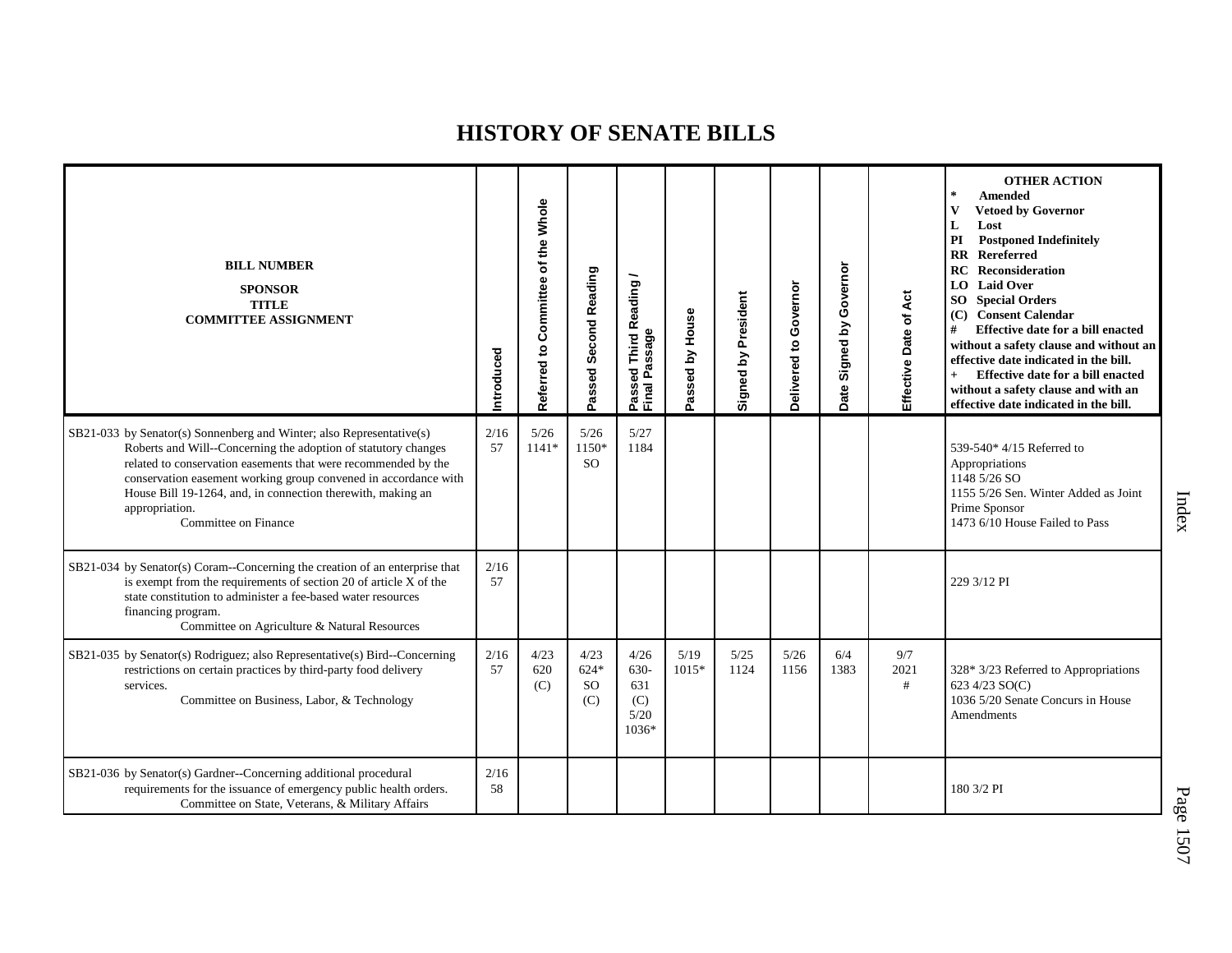| <b>BILL NUMBER</b><br><b>SPONSOR</b><br><b>TITLE</b><br><b>COMMITTEE ASSIGNMENT</b>                                                                                                                                                                                                                                                                                                                | Introduced | of the Whole<br>Referred to Committee | Passed Second Reading             | Passed Third Reading<br>Final Passage | Passed by House | Signed by President | Governor<br>Delivered to | Governor<br>Signed by<br>Date | Act<br>Effective Date of | <b>OTHER ACTION</b><br>$\ast$<br>Amended<br><b>Vetoed by Governor</b><br>$\mathbf{V}$<br>L<br>Lost<br><b>Postponed Indefinitely</b><br>PI<br><b>RR</b> Rereferred<br><b>RC</b> Reconsideration<br>LO Laid Over<br><b>SO</b> Special Orders<br>(C) Consent Calendar<br>#<br>Effective date for a bill enacted<br>without a safety clause and without an<br>effective date indicated in the bill.<br>Effective date for a bill enacted<br>$+$<br>without a safety clause and with an<br>effective date indicated in the bill. |
|----------------------------------------------------------------------------------------------------------------------------------------------------------------------------------------------------------------------------------------------------------------------------------------------------------------------------------------------------------------------------------------------------|------------|---------------------------------------|-----------------------------------|---------------------------------------|-----------------|---------------------|--------------------------|-------------------------------|--------------------------|-----------------------------------------------------------------------------------------------------------------------------------------------------------------------------------------------------------------------------------------------------------------------------------------------------------------------------------------------------------------------------------------------------------------------------------------------------------------------------------------------------------------------------|
| SB21-037 by Senator(s) Lundeen--Concerning financial support for parents to<br>provide educational assistance for students who are subject to<br>required periods of remote learning during a school year, and, in<br>connection therewith, requiring certain education providers to<br>operate student equity education funding programs.<br>Committee on Education                               | 2/16<br>58 |                                       |                                   |                                       |                 |                     |                          |                               |                          | 214 3/10 PI                                                                                                                                                                                                                                                                                                                                                                                                                                                                                                                 |
| SB21-038 by Senator(s) Zenzinger and Smallwood; also Representative(s)<br>Kennedy and Van Winkle--Concerning an expansion of the<br>complementary or alternative medicine pilot program for a person<br>with a primary condition resulting in the total inability for<br>independent ambulation, and, in connection therewith, making an<br>appropriation.<br>Committee on Health & Human Services | 2/16<br>58 | 4/1<br>406-<br>407*<br>(C)            | 4/1<br>$410*$<br><b>SO</b><br>(C) | 4/5<br>$423 -$<br>424<br>(C)          | 6/1<br>1224     | 1473                | 6/10<br>1474             | 6/30<br>1488                  | 9/7<br>2021<br>#         | 171 3/2 Referred to Appropriations<br>410 4/1 $SO(C)$                                                                                                                                                                                                                                                                                                                                                                                                                                                                       |
| SB21-039 by Senator(s) Zenzinger and Hisey; also Representative(s) Caraveo<br>and Pelton--Concerning the elimination of subminimum wage<br>employment by providing supports to ensure successful transitions<br>for individuals currently working in subminimum wage jobs, and, in<br>connection therewith, making an appropriation.<br>Committee on Business, Labor, & Technology                 | 2/16<br>58 | 4/23<br>$620 -$<br>$621*$<br>(C)      | 4/23<br>$624*$<br>SO.<br>(C)      | 4/26<br>631<br>(C)<br>6/1<br>1243*    | 6/1<br>1224*    | 1473                | 6/11<br>1474             | 6/29<br>1486                  | 7/1<br>2021              | 183* 3/4 Referred to Appropriations<br>623 4/23 SO(C)<br>1242-1243 6/1 Senate Concurs in House<br>Amendments<br>1487 6/29 Governor's Signing Statement                                                                                                                                                                                                                                                                                                                                                                      |
| SB21-040 by Senator(s) Scott and Gonzales; also Representative(s) Rich and<br>Roberts--Concerning the use of a person's driver's history record to<br>make decisions that concern the practice of an occupation.<br>Committee on State, Veterans, & Military Affairs                                                                                                                               | 2/16<br>58 | 3/3<br>181*                           | 3/5<br>$190*$                     | 3/8<br>198<br>4/13<br>527*            | 4/12<br>516*    | 4/16<br>559         | 4/16<br>560              | 4/27<br>653                   | 9/7<br>2021<br>#         | 526 4/13 Senate Concurs in House<br>Amendments                                                                                                                                                                                                                                                                                                                                                                                                                                                                              |

P a g e 15 0 8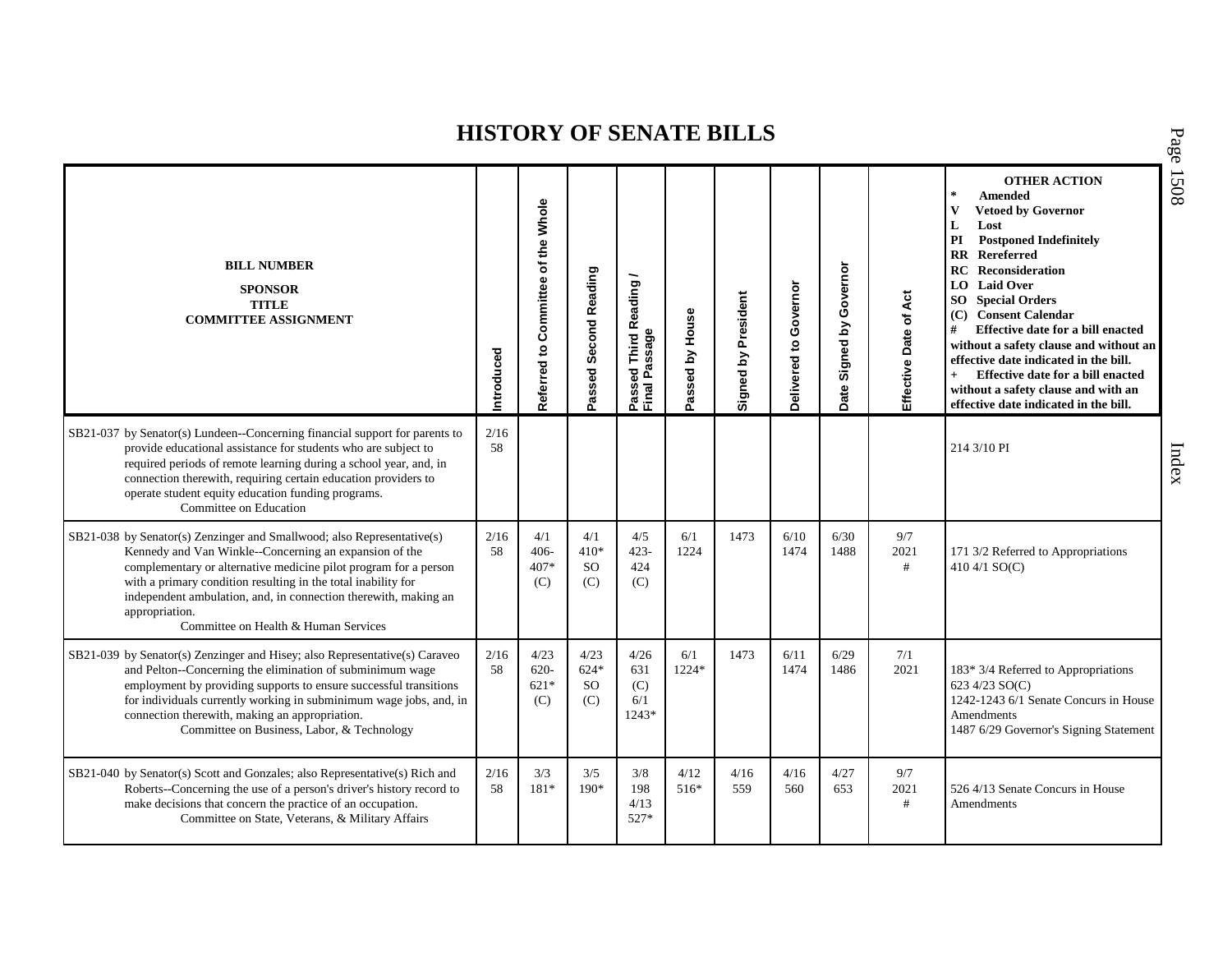| <b>BILL NUMBER</b><br><b>SPONSOR</b><br><b>TITLE</b><br><b>COMMITTEE ASSIGNMENT</b>                                                                                                                                                                            | ntroduced  | of the Whole<br>Referred to Committee | Passed Second Reading | Passed Third Reading<br>Final Passage          | Passed by House | Signed by President | Governor<br>Delivered to | Governor<br>Signed by<br>Date | Act<br>Effective Date of | <b>OTHER ACTION</b><br>$\mathbf{R}$<br><b>Amended</b><br>$\mathbf{V}$<br><b>Vetoed by Governor</b><br>L<br>Lost<br><b>Postponed Indefinitely</b><br>PI<br><b>RR</b> Rereferred<br>RC.<br>Reconsideration<br>LO Laid Over<br><b>SO</b> Special Orders<br>(C) Consent Calendar<br>#<br>Effective date for a bill enacted<br>without a safety clause and without an<br>effective date indicated in the bill.<br>Effective date for a bill enacted<br>$+$<br>without a safety clause and with an<br>effective date indicated in the bill. |
|----------------------------------------------------------------------------------------------------------------------------------------------------------------------------------------------------------------------------------------------------------------|------------|---------------------------------------|-----------------------|------------------------------------------------|-----------------|---------------------|--------------------------|-------------------------------|--------------------------|---------------------------------------------------------------------------------------------------------------------------------------------------------------------------------------------------------------------------------------------------------------------------------------------------------------------------------------------------------------------------------------------------------------------------------------------------------------------------------------------------------------------------------------|
| SB21-041 by Senator(s) Moreno, Hansen, Rankin; also Representative(s)<br>McCluskie, Herod, Ransom--Concerning a supplemental<br>appropriation to the department of corrections.<br>Committee on Appropriations                                                 | 2/16<br>58 | 2/23<br>113<br>(C)                    | 2/25<br>129<br>(C)    | 2/26<br>147<br>(C)                             | 3/8<br>197      | 3/11<br>222         | 3/11<br>225              | 3/22<br>320                   | 3/21<br>2021             |                                                                                                                                                                                                                                                                                                                                                                                                                                                                                                                                       |
| SB21-042 by Senator(s) Moreno, Hansen, Rankin; also Representative(s)<br>McCluskie, Herod--Concerning a supplemental appropriation to the<br>offices of the governor, lieutenant governor, and state planning and<br>budgeting.<br>Committee on Appropriations | 2/16<br>58 | 2/23<br>113<br>(C)                    | 2/25<br>129<br>(C)    | 2/26<br>$147 -$<br>148<br>(C)<br>3/9<br>$207*$ | 3/8<br>197*     | 3/11<br>222         | 3/11<br>225              | 3/22<br>320                   | 3/21<br>2021             | 207 3/9 Senate Concurs in House<br>Amendments                                                                                                                                                                                                                                                                                                                                                                                                                                                                                         |
| SB21-043 by Senator(s) Moreno, Hansen, Rankin; also Representative(s)<br>McCluskie, Herod, Ransom--Concerning a supplemental<br>appropriation to the department of health care policy and financing.<br>Committee on Appropriations                            | 2/16<br>58 | 2/23<br>113<br>(C)                    | 2/25<br>129<br>(C)    | 2/26<br>148<br>(C)                             | 3/8<br>197      | 3/11<br>222         | 3/11<br>225              | 3/22<br>320                   | 3/21<br>2021             |                                                                                                                                                                                                                                                                                                                                                                                                                                                                                                                                       |
| SB21-044 by Senator(s) Moreno, Hansen, Rankin; also Representative(s)<br>McCluskie, Herod, Ransom--Concerning a supplemental<br>appropriation to the department of human services.<br>Committee on Appropriations                                              | 2/16<br>58 | 2/23<br>113<br>(C)                    | 2/25<br>129<br>(C)    | 2/26<br>148<br>(C)                             | 3/8<br>197      | 3/11<br>222         | 3/11<br>225              | 3/22<br>320                   | 3/21<br>2021             |                                                                                                                                                                                                                                                                                                                                                                                                                                                                                                                                       |
| SB21-045 by Senator(s) Moreno, Hansen, Rankin; also Representative(s)<br>McCluskie, Herod, Ransom--Concerning a supplemental<br>appropriation to the judicial department.<br>Committee on Appropriations                                                       | 2/16<br>58 | 2/23<br>113<br>(C)                    | 2/25<br>129<br>(C)    | 2/26<br>$148 -$<br>149<br>(C)                  | 3/8<br>197      | 3/11<br>222         | 3/11<br>225              | 3/22<br>321                   | 3/21<br>2021             |                                                                                                                                                                                                                                                                                                                                                                                                                                                                                                                                       |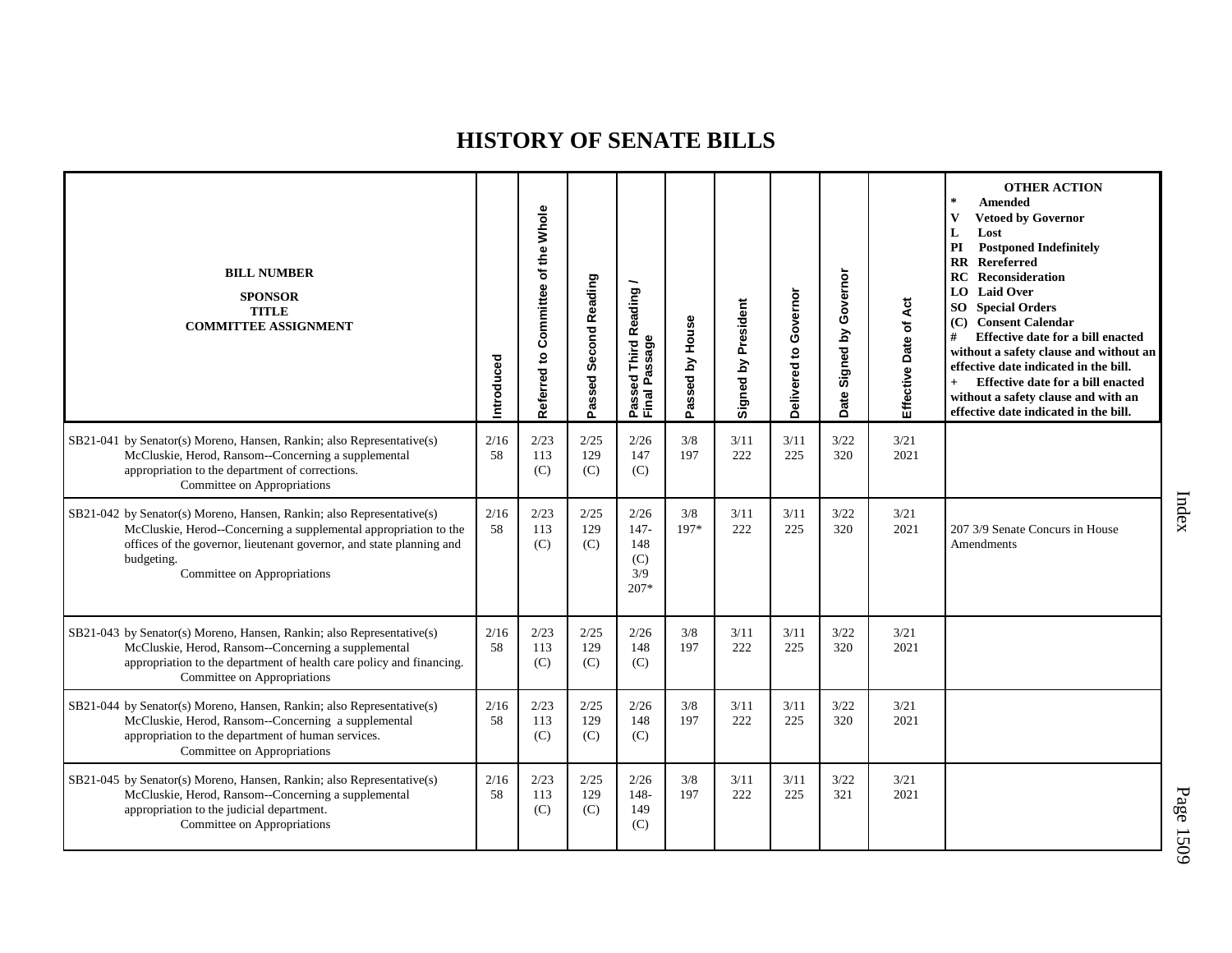| <b>BILL NUMBER</b><br><b>SPONSOR</b><br><b>TITLE</b><br><b>COMMITTEE ASSIGNMENT</b>                                                                                                                                  | Introduced | Whole<br>the<br>Referred to Committee of | Passed Second Reading | <b>Third Reading</b><br>Passage<br>Passed<br>Final Pa | Passed by House | Signed by President | Governor<br>Delivered to | Governor<br>Signed by<br>Date | Act<br>$\sigma$<br>Effective Date | <b>OTHER ACTION</b><br>$\star$<br><b>Amended</b><br>$\mathbf{V}$<br><b>Vetoed by Governor</b><br>Lost<br>L<br>PI<br><b>Postponed Indefinitely</b><br><b>RR</b> Rereferred<br>RC<br>Reconsideration<br>LO Laid Over<br><b>SO</b> Special Orders<br>(C) Consent Calendar<br>#<br>Effective date for a bill enacted<br>without a safety clause and without an<br>effective date indicated in the bill.<br>Effective date for a bill enacted<br>$+$<br>without a safety clause and with an<br>effective date indicated in the bill. |
|----------------------------------------------------------------------------------------------------------------------------------------------------------------------------------------------------------------------|------------|------------------------------------------|-----------------------|-------------------------------------------------------|-----------------|---------------------|--------------------------|-------------------------------|-----------------------------------|---------------------------------------------------------------------------------------------------------------------------------------------------------------------------------------------------------------------------------------------------------------------------------------------------------------------------------------------------------------------------------------------------------------------------------------------------------------------------------------------------------------------------------|
| SB21-046 by Senator(s) Moreno, Hansen, Rankin; also Representative(s)<br>McCluskie, Herod, Ransom--Concerning a supplemental<br>appropriation to the department of law.<br>Committee on Appropriations               | 2/16<br>58 | 2/23<br>113<br>(C)                       | 2/25<br>129<br>(C)    | 2/26<br>149<br>(C)                                    | 3/8<br>197      | 3/11<br>222         | 3/11<br>225              | 3/22<br>321                   | 3/21<br>2021                      |                                                                                                                                                                                                                                                                                                                                                                                                                                                                                                                                 |
| SB21-047 by Senator(s) Moreno, Hansen, Rankin; also Representative(s)<br>McCluskie, Herod, Ransom--Concerning a supplemental<br>appropriation to the department of natural resources.<br>Committee on Appropriations | 2/16<br>58 | 2/23<br>113<br>(C)                       | 2/25<br>129<br>(C)    | 2/26<br>149<br>(C)                                    | 3/8<br>197      | 3/11<br>222         | 3/11<br>225              | 3/22<br>321                   | 3/21<br>2021                      |                                                                                                                                                                                                                                                                                                                                                                                                                                                                                                                                 |
| SB21-048 by Senator(s) Moreno, Hansen, Rankin; also Representative(s)<br>McCluskie, Herod, Ransom--Concerning a supplemental<br>appropriation to the department of personnel.<br>Committee on Appropriations         | 2/16<br>58 | 2/23<br>113<br>(C)                       | 2/25<br>129<br>(C)    | 2/26<br>$149-$<br>150<br>(C)                          | 3/8<br>197      | 3/11<br>222         | 3/11<br>225              | 3/22<br>321                   | 3/21<br>2021                      |                                                                                                                                                                                                                                                                                                                                                                                                                                                                                                                                 |
| SB21-049 by Senator(s) Moreno, Hansen, Rankin; also Representative(s)<br>McCluskie, Herod, Ransom--Concerning a supplemental<br>appropriation to the department of public safety.<br>Committee on Appropriations     | 2/16<br>58 | 2/23<br>113                              | 2/25<br>132           | 2/26<br>154                                           | 3/8<br>197      | 3/11<br>222         | 3/11<br>225              | 3/22<br>321                   | 3/21<br>2021                      |                                                                                                                                                                                                                                                                                                                                                                                                                                                                                                                                 |
| SB21-050 by Senator(s) Moreno, Hansen, Rankin; also Representative(s)<br>McCluskie, Herod, Ransom--Concerning a supplemental<br>appropriation to the department of state.<br>Committee on Appropriations             | 2/16<br>58 | 2/23<br>113<br>(C)                       | 2/25<br>129<br>(C)    | 2/26<br>150<br>(C)                                    | 3/8<br>197      | 3/11<br>222         | 3/11<br>225              | 3/22<br>321                   | 3/21<br>2021                      |                                                                                                                                                                                                                                                                                                                                                                                                                                                                                                                                 |

P a g e 1510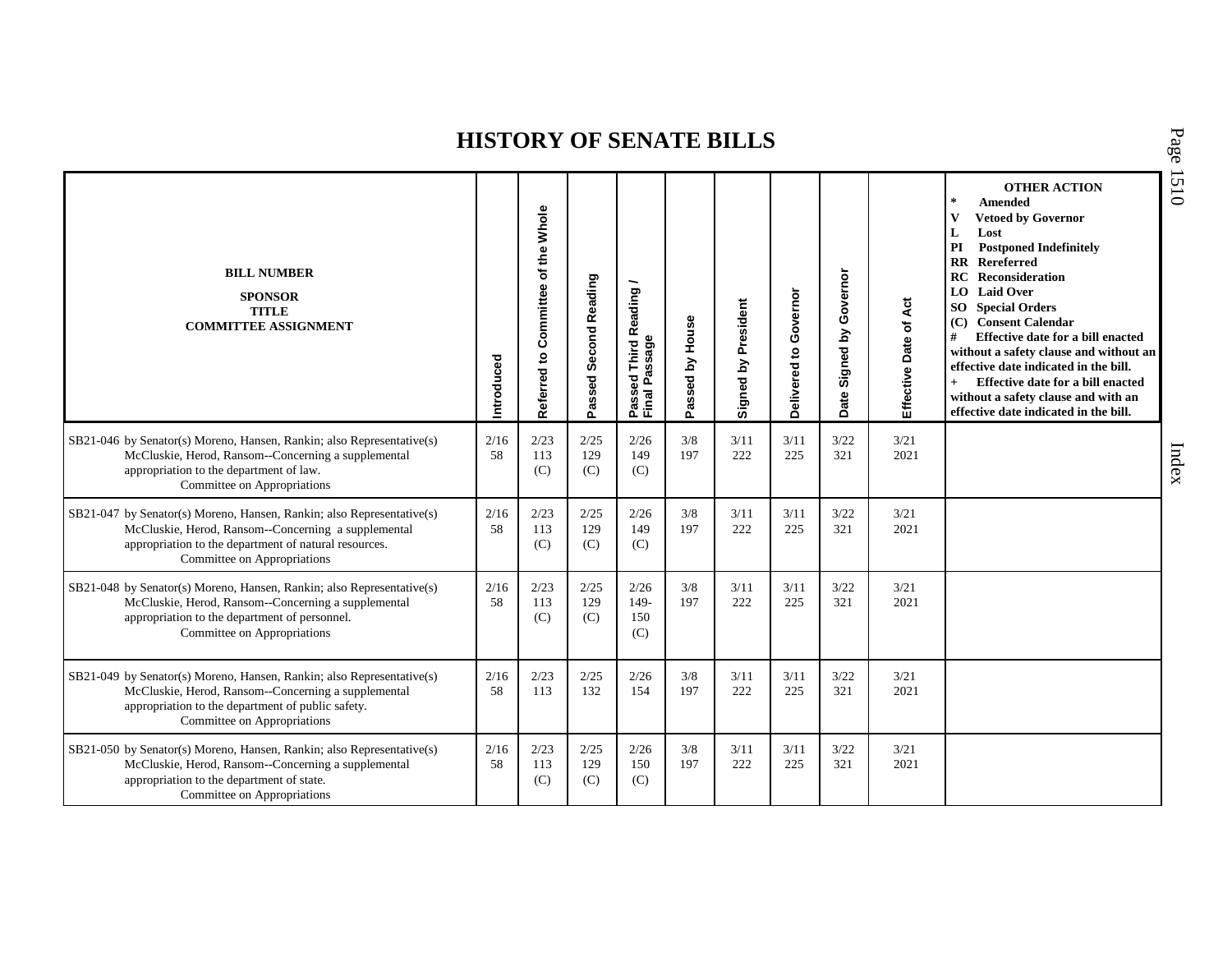| <b>BILL NUMBER</b><br><b>SPONSOR</b><br><b>TITLE</b><br><b>COMMITTEE ASSIGNMENT</b>                                                                                                                                                                                                              | ntroduced  | Referred to Committee of the Whole | Passed Second Reading     | Passed Third Reading<br>Final Passage | Passed by House | Signed by President | Governor<br>ʻ6<br>Delivered | Governor<br>Signed by<br>Date | Act<br>Effective Date of | <b>OTHER ACTION</b><br>$\star$<br><b>Amended</b><br><b>Vetoed by Governor</b><br>v<br>L<br>Lost<br><b>Postponed Indefinitely</b><br>PI<br><b>RR</b> Rereferred<br><b>RC</b> Reconsideration<br>LO Laid Over<br><b>SO</b> Special Orders<br>(C) Consent Calendar<br>#<br>Effective date for a bill enacted<br>without a safety clause and without an<br>effective date indicated in the bill.<br>Effective date for a bill enacted<br>$+$<br>without a safety clause and with an<br>effective date indicated in the bill. |
|--------------------------------------------------------------------------------------------------------------------------------------------------------------------------------------------------------------------------------------------------------------------------------------------------|------------|------------------------------------|---------------------------|---------------------------------------|-----------------|---------------------|-----------------------------|-------------------------------|--------------------------|--------------------------------------------------------------------------------------------------------------------------------------------------------------------------------------------------------------------------------------------------------------------------------------------------------------------------------------------------------------------------------------------------------------------------------------------------------------------------------------------------------------------------|
| SB21-051 by Senator(s) Moreno, Hansen, Rankin; also Representative(s)<br>McCluskie, Herod, Ransom--Concerning a supplemental<br>appropriation to the department of the treasury.<br>Committee on Appropriations                                                                                  | 2/16<br>58 | 2/23<br>113<br>(C)                 | 2/25<br>129<br>(C)        | 2/26<br>150<br>(C)                    | 3/8<br>197      | 3/11<br>222         | 3/11<br>225                 | 3/22<br>321                   | 3/21<br>2021             |                                                                                                                                                                                                                                                                                                                                                                                                                                                                                                                          |
| SB21-052 by Senator(s) Moreno, Hansen, Rankin; also Representative(s)<br>McCluskie, Herod, Ransom--Concerning funding for capital<br>construction, and making supplemental appropriations in<br>connection therewith.<br>Committee on Appropriations                                             | 2/16<br>59 | 2/23<br>113<br>(C)                 | 2/25<br>130<br>(C)        | 2/26<br>$150-$<br>151<br>(C)          | 3/8<br>197      | 3/11<br>222         | 3/11<br>225                 | 3/16<br>255                   | 3/12<br>2021             |                                                                                                                                                                                                                                                                                                                                                                                                                                                                                                                          |
| SB21-053 by Senator(s) Moreno and Zenzinger, Hansen, Rankin; also<br>Representative(s) McCluskie and McLachlan, Herod--Concerning<br>adjustments to school funding for the 2020-21 budget year, and, in<br>connection therewith, making appropriations.<br>Committee on Appropriations           | 2/16<br>59 | 2/23<br>$113-$<br>$114*$<br>(C)    | 2/25<br>130*<br>(C)       | 2/26<br>154<br>3/9<br>$207 -$<br>208* | 3/8<br>197*     | 3/12<br>242         | 3/16<br>254                 | 3/16<br>255                   | 3/15<br>2021             | 146 2/26 Removed from Consent<br>207-208 3/9 Senate Concurs in House<br>Amendments                                                                                                                                                                                                                                                                                                                                                                                                                                       |
| SB21-054 by Senator(s) Hansen and Rankin, Moreno; also Representative(s)<br>McCluskie, Herod, Ransom--Concerning transfers from the general<br>fund to cash funds to be used to address wildland fires, and, in<br>connection therewith, making an appropriation.<br>Committee on Appropriations | 2/16<br>59 | 2/23<br>114<br>(C)                 | 2/25<br>130<br>(C)        | 2/26<br>151<br>(C)                    | 3/8<br>197      | 3/11<br>222         | 3/11<br>225                 | 3/22<br>321                   | 3/21<br>2021             |                                                                                                                                                                                                                                                                                                                                                                                                                                                                                                                          |
| SB21-055 by Senator(s) Moreno, Hansen, Rankin; also Representative(s)<br>Ransom, Herod, McCluskie--Concerning the collection of debts<br>owed to the state, and, in connection therewith, making and<br>reducing an appropriation.<br>Committee on Appropriations                                | 2/16<br>59 | 2/23<br>$114-$<br>$115*$<br>(C)    | 2/25<br>$131 -$<br>$132*$ | 2/26<br>153<br>3/9<br>208*            | 3/8<br>197*     | 3/12<br>242         | 3/16<br>254                 | 3/22<br>321                   | 3/21<br>2021             | 128 2/25 Removed from Consent<br>208 3/9 Senate Concurs in House<br>Amendments                                                                                                                                                                                                                                                                                                                                                                                                                                           |

Index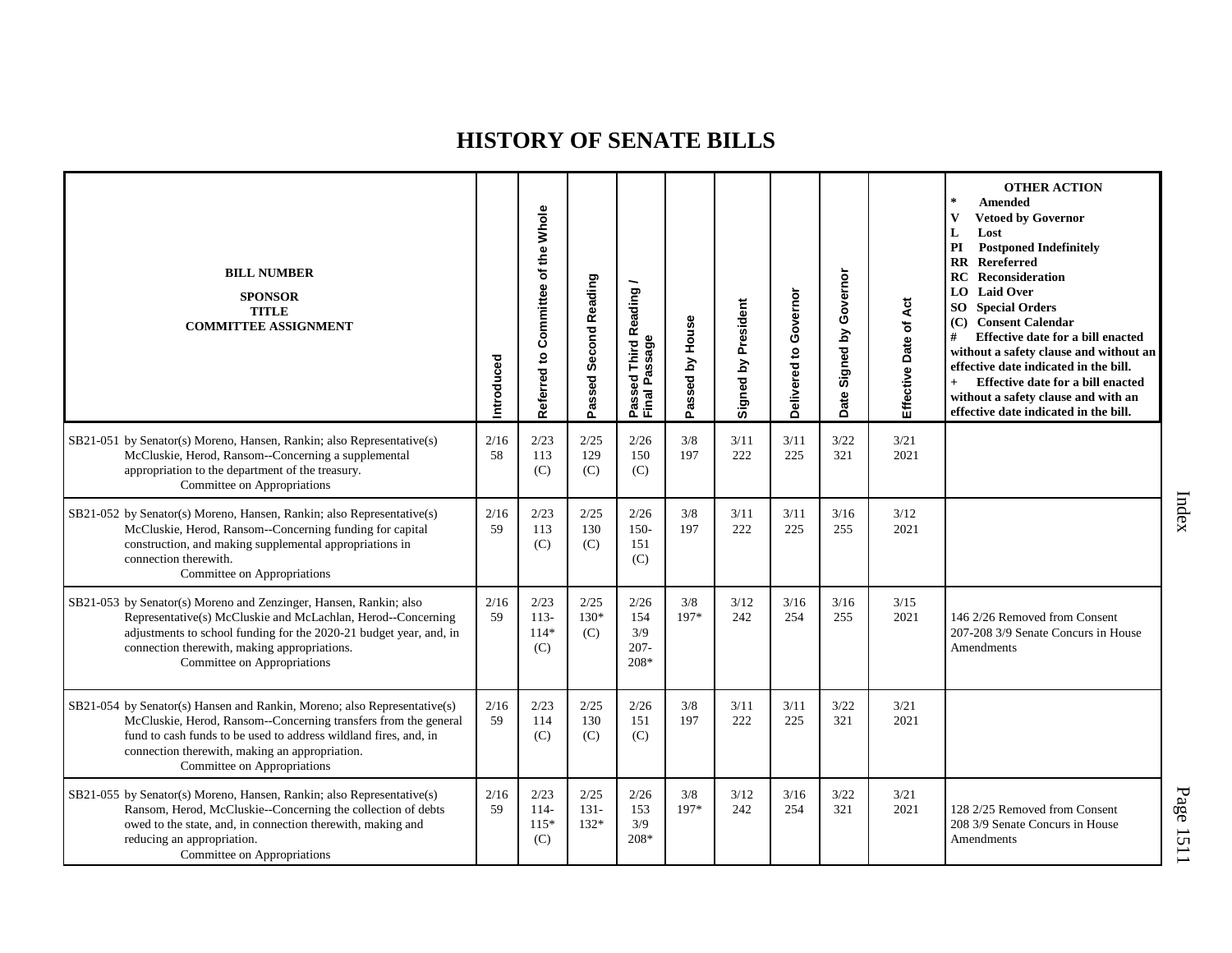| <b>BILL NUMBER</b><br><b>SPONSOR</b><br><b>TITLE</b><br><b>COMMITTEE ASSIGNMENT</b>                                                                                                                                                                                                                                                                                            | ntroduced  | Whole<br>the<br>৳<br>Referred to Committee | Passed Second Reading         | <b>Third Reading</b><br>Passed Third R<br>Final Passage | Passed by House | Signed by President | Governor<br>Delivered to | Governor<br>λđ<br>Signed I<br>Date | Act<br>Effective Date of | <b>OTHER ACTION</b><br>$\ast$<br><b>Amended</b><br>$\mathbf{V}$<br><b>Vetoed by Governor</b><br>L<br>Lost<br>PI<br><b>Postponed Indefinitely</b><br><b>RR</b> Rereferred<br><b>RC</b> Reconsideration<br>LO Laid Over<br><b>SO</b> Special Orders<br>(C) Consent Calendar<br>#<br>Effective date for a bill enacted<br>without a safety clause and without an<br>effective date indicated in the bill.<br>Effective date for a bill enacted<br>$+$<br>without a safety clause and with an<br>effective date indicated in the bill. |
|--------------------------------------------------------------------------------------------------------------------------------------------------------------------------------------------------------------------------------------------------------------------------------------------------------------------------------------------------------------------------------|------------|--------------------------------------------|-------------------------------|---------------------------------------------------------|-----------------|---------------------|--------------------------|------------------------------------|--------------------------|------------------------------------------------------------------------------------------------------------------------------------------------------------------------------------------------------------------------------------------------------------------------------------------------------------------------------------------------------------------------------------------------------------------------------------------------------------------------------------------------------------------------------------|
| SB21-056 by Senator(s) Holbert and Gonzales; also Representative(s) Van<br>Winkle and Gray--Concerning expansion of the opportunities to<br>administer medical marijuana at school to a student with a valid<br>medical marijuana recommendation, and, in connection therewith,<br>making an appropriation.<br>Committee on Education                                          | 2/16<br>59 | 3/12<br>236*                               | 3/16<br>$252 -$<br>$253*$     | 3/17<br>270                                             | 4/20<br>571     | 4/26<br>636         | 4/26<br>637              | 5/6<br>800                         | 9/7<br>2021<br>#         | 133-134* 2/25 Referred to<br>Appropriations                                                                                                                                                                                                                                                                                                                                                                                                                                                                                        |
| SB21-057 by Senator(s) Winter and Gonzales, Bridges; also Representative(s)<br>Gray and Gonzales-Gutierrez--Concerning requirements for private<br>education lenders.<br>Committee on Education                                                                                                                                                                                | 2/16<br>59 | 5/7<br>821                                 | 5/11<br>850-<br>851*          | 5/12<br>884                                             | 6/8<br>1448     | 1483                | 6/25<br>1483             | 6/29<br>1486                       | 6/29<br>2021             | 192 3/5 Referred to Finance<br>604-607* 4/22 Referred to<br>Appropriations                                                                                                                                                                                                                                                                                                                                                                                                                                                         |
| SB21-058 by Senator(s) Story and Coram; also Representative(s) Woodrow<br>and Larson--Concerning alternative principal programs, and, in<br>connection therewith, making an appropriation.<br>Committee on Education                                                                                                                                                           | 2/16<br>59 | 3/12<br>$236*$                             | 3/12<br>239*<br><sub>SO</sub> | 3/16<br>251                                             | 5/12<br>904     | 5/17<br>964         | 5/17<br>965              | 5/25<br>1114                       | 5/24<br>2021             | 95* 2/19 Referred to Appropriations<br>239 3/12 SO                                                                                                                                                                                                                                                                                                                                                                                                                                                                                 |
| SB21-059 by Senator(s) Lee and Gardner; also Representative(s) Gonzales-<br>Gutierrez and Geitner--Concerning the reorganization of the<br>juvenile justice code in article 2 of title 19, Colorado Revised<br>Statutes, by the Colorado juvenile justice and delinquency<br>prevention council as authorized by House Joint Resolution 18-<br>1013.<br>Committee on Judiciary | 2/16<br>59 | 3/18<br>$274-$<br>$284*$<br>(C)            | 3/22<br>$313-$<br>$315*$      | 3/23<br>332<br>4/14<br>$534*$                           | 4/13<br>528*    | 5/6<br>800          | 5/7<br>829               | 5/14<br>955                        | 10/1<br>2021             | 311 3/22 Removed from Consent<br>534 4/14 Senate Concurs in House<br>Amendments                                                                                                                                                                                                                                                                                                                                                                                                                                                    |

P a g e 1512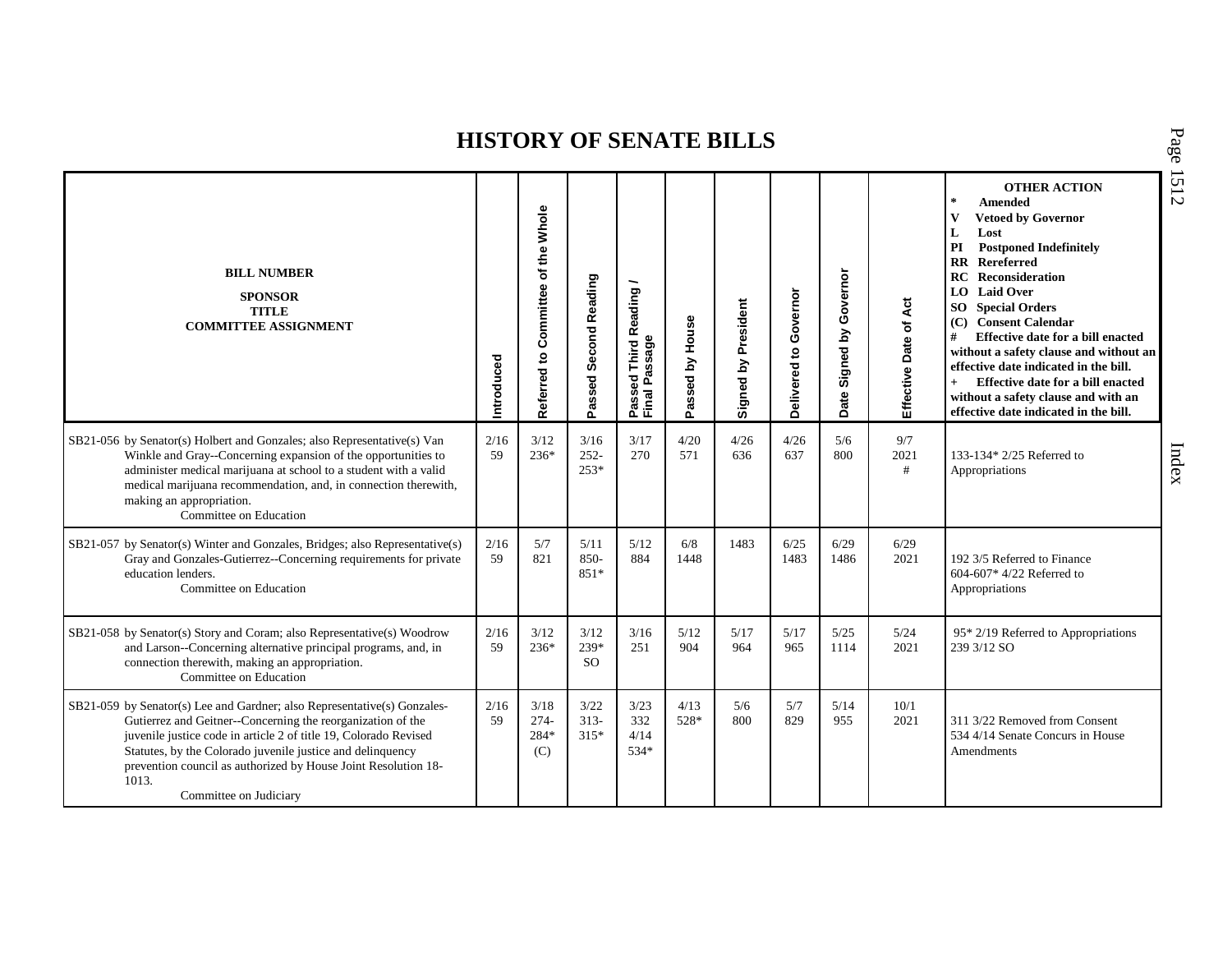| <b>BILL NUMBER</b><br><b>SPONSOR</b><br><b>TITLE</b><br><b>COMMITTEE ASSIGNMENT</b>                                                                                                                                                                                                                                                                                          | Introduced | Referred to Committee of the Whole | Passed Second Reading        | Passed Third Reading /<br>Final Passage   | Passed by House | Signed by President | Governor<br>Delivered to | Governor<br>Signed by<br>Date: | Áct<br>Effective Date of | <b>OTHER ACTION</b><br>$\star$<br>Amended<br><b>Vetoed by Governor</b><br>V<br>L<br>Lost<br><b>Postponed Indefinitely</b><br>PI<br><b>RR</b> Rereferred<br><b>RC</b> Reconsideration<br><b>LO</b> Laid Over<br><b>SO</b> Special Orders<br>(C) Consent Calendar<br>#<br>Effective date for a bill enacted<br>without a safety clause and without an<br>effective date indicated in the bill.<br>Effective date for a bill enacted<br>$+$<br>without a safety clause and with an<br>effective date indicated in the bill. |
|------------------------------------------------------------------------------------------------------------------------------------------------------------------------------------------------------------------------------------------------------------------------------------------------------------------------------------------------------------------------------|------------|------------------------------------|------------------------------|-------------------------------------------|-----------------|---------------------|--------------------------|--------------------------------|--------------------------|--------------------------------------------------------------------------------------------------------------------------------------------------------------------------------------------------------------------------------------------------------------------------------------------------------------------------------------------------------------------------------------------------------------------------------------------------------------------------------------------------------------------------|
| SB21-060 by Senator(s) Donovan; also Representative(s) Roberts--Concerning<br>broadband deployment, and, in connection therewith, implementing<br>a program to provide financial assistance for income-eligible<br>households to access broadband service.<br>Committee on Business, Labor, & Technology                                                                     | 2/16<br>59 | 6/3<br>1311-<br>1312*              | 6/3<br>1327-<br>1330*<br>SO. | 6/4<br>1369-<br>1370<br>6/8<br>$1461*$    | 6/8<br>1448*    | 1477                | 6/17<br>1477             | 6/27<br>1484-<br>1485          | 6/29<br>2021             | 437-438* 4/6 Referred to<br>Appropriations<br>1324 6/3 SO<br>1461 6/8 Senate Concurs in House<br>Amendments                                                                                                                                                                                                                                                                                                                                                                                                              |
| SB21-061 by Senator(s) Story and Gonzales; also Representative(s) Woodrow<br>and Daugherty--Concerning claims for pre-majority economic loss<br>incurred by a minor.<br>Committee on Judiciary                                                                                                                                                                               | 2/16<br>59 | 3/26<br>$361*$                     |                              |                                           |                 |                     |                          |                                |                          | 383 3/30 Sen. Gonzales Added as Joint<br>Prime Sponsor<br>697 4/30 LO until 7/23                                                                                                                                                                                                                                                                                                                                                                                                                                         |
| SB21-062 by Senator(s) Lee; also Representative(s) Benavidez--Concerning<br>measures to reduce jail populations.<br>Committee on Judiciary                                                                                                                                                                                                                                   | 2/16<br>59 |                                    |                              |                                           |                 |                     |                          |                                |                          | 192-194* 3/5 Referred to<br>Appropriations<br>1141 5/26 PI                                                                                                                                                                                                                                                                                                                                                                                                                                                               |
| SB21-063 by Senator(s) Sonnenberg and Fields; also Representative(s) Hooton<br>and Pelton--Concerning an expansion of the ability of an existing<br>association consisting of multiple employers to offer health care<br>benefits to the members of the association, and, in connection<br>therewith, making an appropriation.<br>Committee on Business, Labor, & Technology | 2/16<br>59 | 4/30<br>$702*$<br>(C)              | 4/30<br>715*<br>SO<br>(C)    | 5/3<br>736-<br>737<br>(C)<br>6/1<br>1243* | 6/1<br>1224*    | 1473                | 6/11<br>1474             | 7/7<br>1491                    | 9/7<br>2021<br>#         | 462-464* 4/8 Referred to<br>Appropriations<br>714 4/30 SO(C)<br>717 4/30 Sen. Fields Added as Senate<br>Joint Prime Sponsor<br>1243 6/1 Senate Concurs in House<br>Amendments                                                                                                                                                                                                                                                                                                                                            |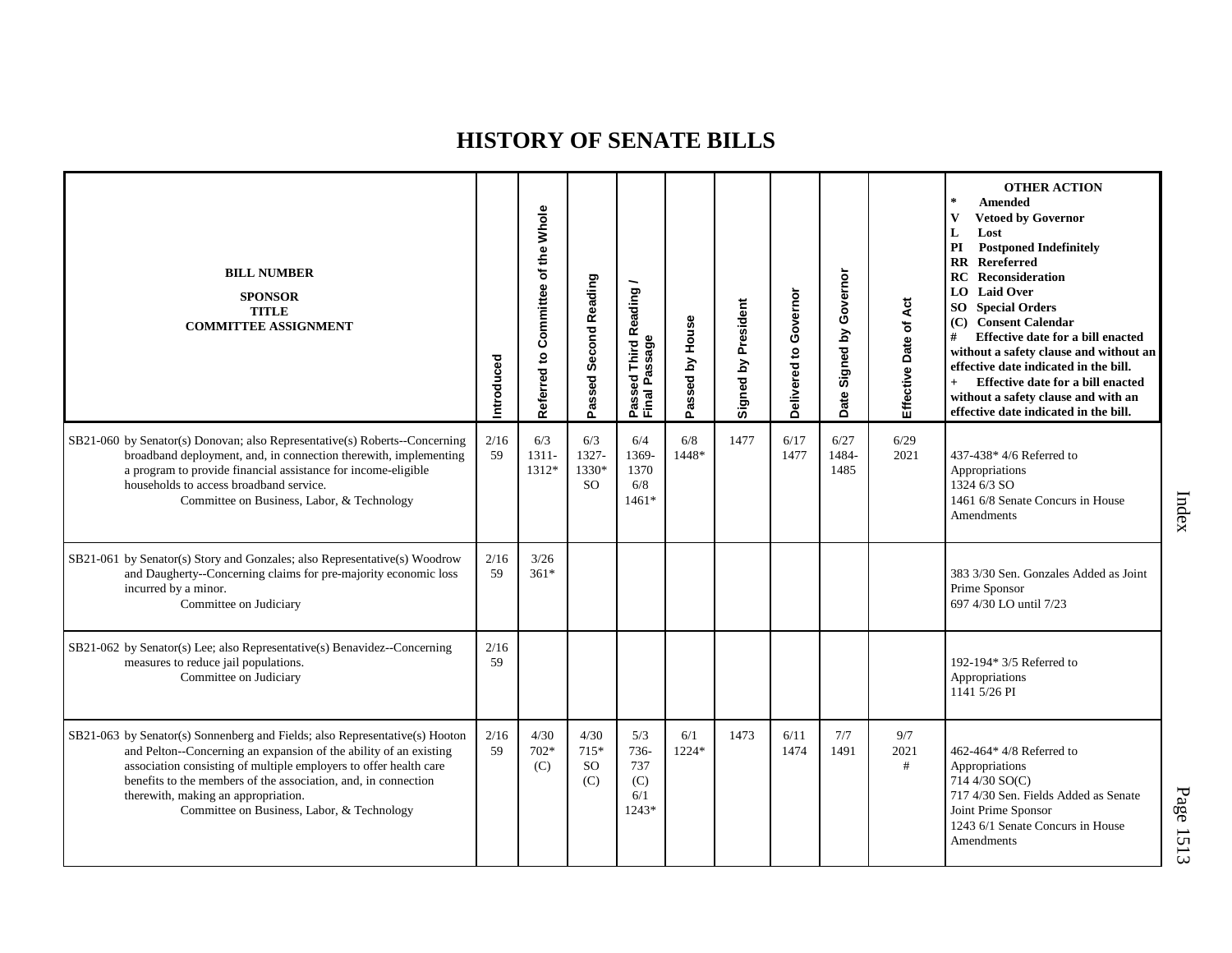| <b>BILL NUMBER</b><br><b>SPONSOR</b><br><b>TITLE</b><br><b>COMMITTEE ASSIGNMENT</b>                                                                                                                                                                               | Introduced | Whole<br>of the<br>Referred to Committee | Passed Second Reading | Passed Third Reading /<br>Final Passage  | Passed by House | President<br>Signed by | Governor<br>Delivered to | Governor<br>Σ<br>Signed<br>Date | Effective Date of Act                       | <b>OTHER ACTION</b><br>$\ast$<br>Amended<br>$\mathbf{V}$<br><b>Vetoed by Governor</b><br>Lost<br>L<br>PI<br><b>Postponed Indefinitely</b><br><b>RR</b> Rereferred<br>RC<br>Reconsideration<br><b>LO</b> Laid Over<br><b>SO</b> Special Orders<br>(C) Consent Calendar<br>#<br>Effective date for a bill enacted<br>without a safety clause and without an<br>effective date indicated in the bill.<br>Effective date for a bill enacted<br>$+$<br>without a safety clause and with an<br>effective date indicated in the bill. |
|-------------------------------------------------------------------------------------------------------------------------------------------------------------------------------------------------------------------------------------------------------------------|------------|------------------------------------------|-----------------------|------------------------------------------|-----------------|------------------------|--------------------------|---------------------------------|---------------------------------------------|--------------------------------------------------------------------------------------------------------------------------------------------------------------------------------------------------------------------------------------------------------------------------------------------------------------------------------------------------------------------------------------------------------------------------------------------------------------------------------------------------------------------------------|
| SB21-064 by Senator(s) Garcia and Cooke; also Representative(s) Mullica--<br>Concerning criminalizing retaliation against an elected official, and,<br>in connection therewith, making an appropriation.<br>Committee on Judiciary<br>Committee on Appropriations | 2/16<br>59 | 4/1<br>407*                              | 4/1<br>$412*$         | 4/5<br>427<br>4/5<br>429<br>5/13<br>919* | 5/12<br>904*    | 5/17<br>964            | 5/17<br>965              | 5/28<br>1213                    | 7/1<br>2021                                 | 300-301* 3/19 Referred to<br>Appropriations<br>412 4/1 SO<br>429 4/5 Reconsideration Granted<br>918-919 5/13 Senate Concurs in House<br>Amendments                                                                                                                                                                                                                                                                                                                                                                             |
| SB21-065 by Senator(s) Liston; also Representative(s) Mullica--Concerning<br>the disclosure of information related to the gasoline and special<br>fuels tax.<br>Committee on Finance                                                                              | 2/16<br>59 | 2/18<br>91                               | 2/22<br>103           | 2/23<br>108<br>3/11<br>$220 -$<br>$221*$ | 3/10<br>$214*$  | 3/16<br>256            | 3/17<br>271              | 3/22<br>321                     | 9/7<br>2021<br>#                            | 220-221 3/11 Senate Concurs in House<br>Amendments                                                                                                                                                                                                                                                                                                                                                                                                                                                                             |
| SB21-066 by Senator(s) Lee; also Representative(s) Michaelson Jenet--<br>Concerning juvenile diversion programs.<br>Committee on Judiciary                                                                                                                        | 2/16<br>59 | 3/19<br>299-<br>$300*$<br>(C)            | 3/24<br>$336*$        | 3/25<br>351<br>4/14<br>535*              | 4/13<br>528*    | 5/19<br>567            | 4/20<br>581              | 4/30<br>714                     | 4/29<br>2021<br>10/1<br>2021<br>7/1<br>2023 | 535 4/14 Senate Concurs in House<br>Amendments                                                                                                                                                                                                                                                                                                                                                                                                                                                                                 |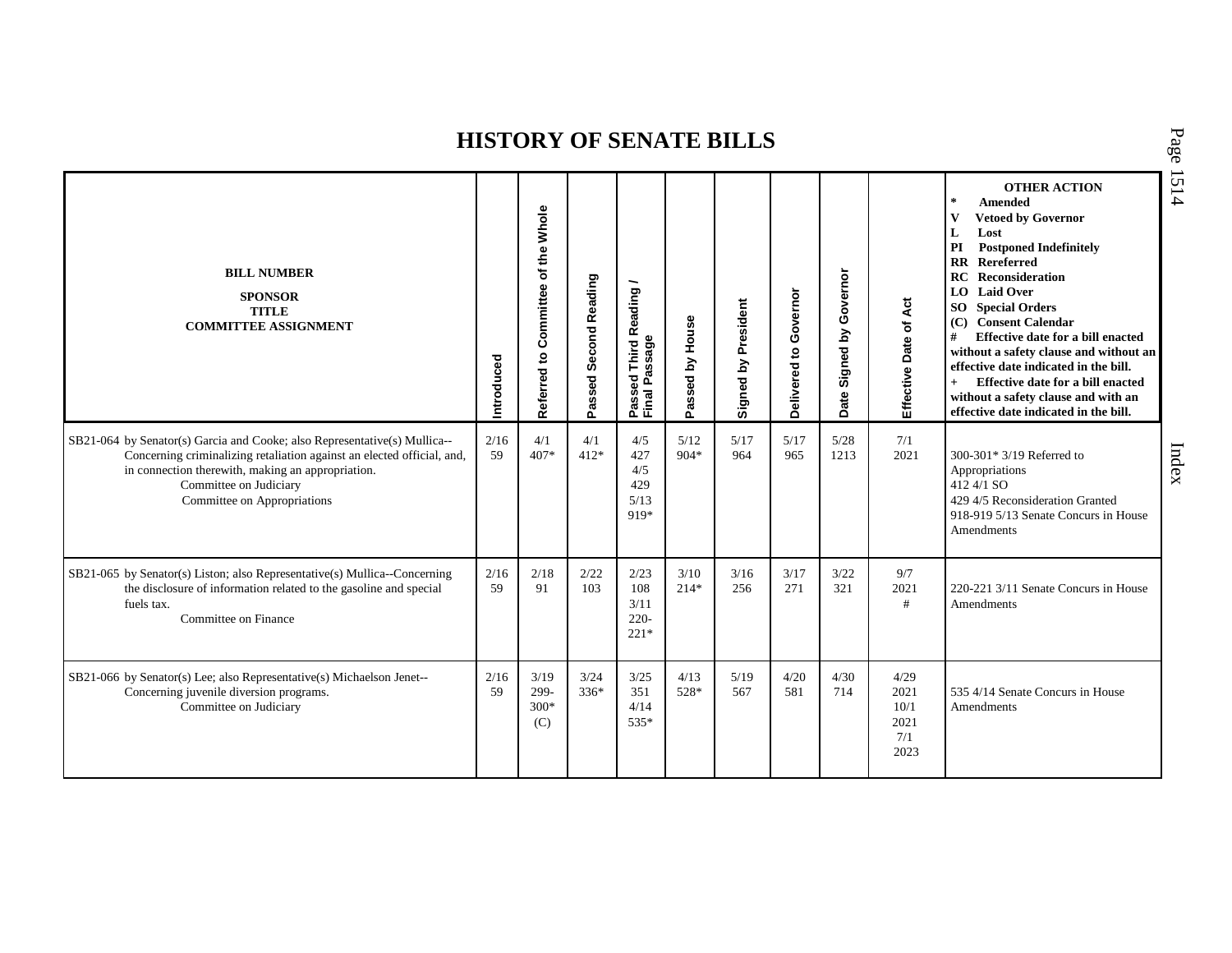| <b>BILL NUMBER</b><br><b>SPONSOR</b><br><b>TITLE</b><br><b>COMMITTEE ASSIGNMENT</b>                                                                                                                                                                                                                                                                                                                                                                            | Introduced | Referred to Committee of the Whole | Passed Second Reading    | Passed Third Reading<br>Final Passage                             | Passed by House | Signed by President | Governor<br>Delivered to | Governor<br>Signed by<br>Date | Act<br>Effective Date of | <b>OTHER ACTION</b><br>$\star$<br><b>Amended</b><br><b>Vetoed by Governor</b><br>V<br>Lost<br>L<br><b>Postponed Indefinitely</b><br>PI<br><b>RR</b> Rereferred<br>RC.<br>Reconsideration<br><b>LO</b> Laid Over<br><b>SO</b> Special Orders<br>(C) Consent Calendar<br>#<br>Effective date for a bill enacted<br>without a safety clause and without an<br>effective date indicated in the bill.<br>Effective date for a bill enacted<br>$+$<br>without a safety clause and with an<br>effective date indicated in the bill. |
|----------------------------------------------------------------------------------------------------------------------------------------------------------------------------------------------------------------------------------------------------------------------------------------------------------------------------------------------------------------------------------------------------------------------------------------------------------------|------------|------------------------------------|--------------------------|-------------------------------------------------------------------|-----------------|---------------------|--------------------------|-------------------------------|--------------------------|------------------------------------------------------------------------------------------------------------------------------------------------------------------------------------------------------------------------------------------------------------------------------------------------------------------------------------------------------------------------------------------------------------------------------------------------------------------------------------------------------------------------------|
| SB21-067 by Senator(s) Coram and Hansen, Priola; also Representative(s)<br>McLachlan and Carver--Concerning measures to strengthen civics<br>education in Colorado.<br>Committee on Education                                                                                                                                                                                                                                                                  | 2/16<br>59 | 3/5<br>192*                        | 3/9<br>$204 -$<br>$205*$ | 3/10<br>$212 -$<br>$213*$<br>4/21<br>591*<br>4/21<br>592-<br>593* | 4/20<br>$571*$  | 4/29<br>686         | 4/29<br>691              | 5/10<br>841                   | 9/7<br>2021<br>#         | 591 4/21 Senate Concurs in House<br><b>Amendments</b><br>592 4/21 Reconsideration Granted                                                                                                                                                                                                                                                                                                                                                                                                                                    |
| SB21-068 by Senator(s) Gardner and Lee, Cooke, Fields, Lundeen, Rodriguez;<br>also Representative(s) Soper and Snyder, Herod, Weissman--<br>Concerning the enactment of the Colorado Revised Statutes 2020 as<br>the positive and statutory law of the state of Colorado.<br>Committee on Judiciary                                                                                                                                                            | 2/16<br>60 | 2/25<br>138<br>(C)                 | 3/1<br>163<br>(C)        | 3/2<br>172<br>(C)                                                 | 3/16<br>256     | 3/18<br>296         | 3/18<br>295              | 4/22<br>602                   | 3/25<br>2021             |                                                                                                                                                                                                                                                                                                                                                                                                                                                                                                                              |
| SB21-069 by Senator(s) Priola; also Representative(s) Valdez A. and Ortiz--<br>Concerning license plates, and, in connection therewith, specifying<br>that the license plates of a motor vehicle that is classified as Class C<br>personal property expire upon the sale or transfer of the motor<br>vehicle, authorizing the issuance of license plates in previously<br>retired styles, and making an appropriation.<br>Committee on Transportation & Energy | 2/16<br>60 | 4/30<br>$707*$                     | 5/4<br>$757*$            | 5/5<br>770                                                        | 6/3<br>1340     | 1473                | 6/10<br>1474             | 7/2<br>1489                   | 9/7<br>2021<br>#         | 122-123* 2/24 Referred to Finance<br>202* 3/9 Referred to Appropriations                                                                                                                                                                                                                                                                                                                                                                                                                                                     |
| SB21-070 by Senator(s) Moreno; also Representative(s) Bird--Concerning the<br>authority of a board of county commissioners to require the<br>registration of businesses.<br>Committee on Local Government                                                                                                                                                                                                                                                      | 2/16<br>60 | 2/17<br>81                         | 2/19<br>97*              | 2/22<br>102                                                       | 3/26<br>366     | 3/30<br>385         | 3/30<br>385              | 4/8<br>491                    | 9/7<br>2021<br>#         |                                                                                                                                                                                                                                                                                                                                                                                                                                                                                                                              |

Index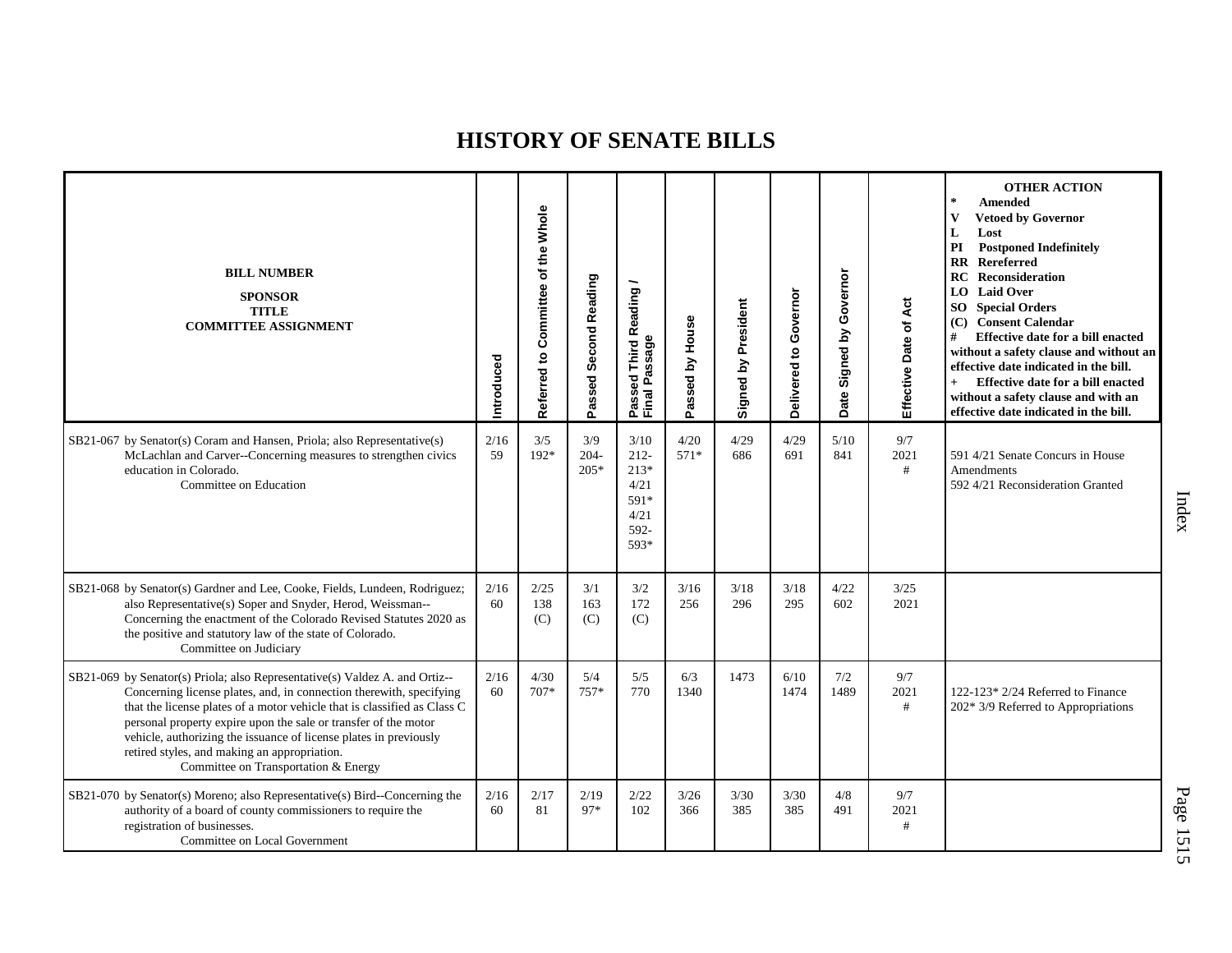| <b>BILL NUMBER</b><br><b>SPONSOR</b><br><b>TITLE</b><br><b>COMMITTEE ASSIGNMENT</b>                                                                                                                                                                                                                                                                                                                                                                                                                                                                                                           | ntroduced  | Whole<br>Referred to Committee of the | Passed Second Reading   | Passed Third Reading /<br>Final Passage      | Passed by House | Signed by President | Governor<br>Delivered to | Governor<br>Signed by<br>Date: | Act<br>$\overline{\sigma}$<br>Effective Date | <b>OTHER ACTION</b><br>$\star$<br><b>Amended</b><br>$\mathbf{V}$<br><b>Vetoed by Governor</b><br>L<br>Lost<br>PI<br><b>Postponed Indefinitely</b><br>Rereferred<br>$\mathbf{R}\mathbf{R}$<br><b>RC</b> Reconsideration<br><b>LO</b> Laid Over<br><b>SO</b> Special Orders<br>(C) Consent Calendar<br>#<br>Effective date for a bill enacted<br>without a safety clause and without an<br>effective date indicated in the bill.<br>Effective date for a bill enacted<br>$+$<br>without a safety clause and with an<br>effective date indicated in the bill. |
|-----------------------------------------------------------------------------------------------------------------------------------------------------------------------------------------------------------------------------------------------------------------------------------------------------------------------------------------------------------------------------------------------------------------------------------------------------------------------------------------------------------------------------------------------------------------------------------------------|------------|---------------------------------------|-------------------------|----------------------------------------------|-----------------|---------------------|--------------------------|--------------------------------|----------------------------------------------|------------------------------------------------------------------------------------------------------------------------------------------------------------------------------------------------------------------------------------------------------------------------------------------------------------------------------------------------------------------------------------------------------------------------------------------------------------------------------------------------------------------------------------------------------------|
| SB21-071 by Senator(s) Buckner; also Representative(s) Daugherty and<br>Boesenecker--Concerning measures to limit the detention of<br>juveniles, and, in connection therewith, making and reducing an<br>appropriation.<br>Committee on Judiciary                                                                                                                                                                                                                                                                                                                                             | 2/16<br>60 | 4/30<br>$707 -$<br>708*               | 5/4<br>757-<br>760*     | 5/5<br>770<br>6/1<br>1244*                   | 6/1<br>1224*    | 1473                | 6/10<br>1474             | 7/6<br>1489                    | 7/6<br>2021                                  | 230-233* 3/12 Referred to<br>Appropriations<br>1244 6/1 Senate Concurs in House<br>Amendments                                                                                                                                                                                                                                                                                                                                                                                                                                                              |
| SB21-072 by Senator(s) Hansen and Coram; also Representative(s) Valdez A.<br>and Catlin--Concerning the expansion of electric transmission<br>facilities to enable Colorado to meet its clean energy goals, and, in<br>connection therewith, creating the Colorado electric transmission<br>authority, requiring transmission utilities to join organized<br>wholesale markets, and allowing additional classes of transmission<br>utilities to obtain revenue through the colocation of broadband<br>facilities within their existing rights-of-way.<br>Committee on Transportation & Energy | 2/16<br>60 | 4/1<br>$407*$                         | 4/13<br>$521 -$<br>522* | 4/14<br>532-<br>533<br>6/3<br>1346-<br>1347* | 6/3<br>1340*    | 1474                | 6/11<br>1474             | 6/24<br>1482                   | 6/24<br>2021                                 | 258-268* 3/17 Referred to<br>Appropriations<br>1346 6/3 Senate Concurs in House<br><b>Amendments</b>                                                                                                                                                                                                                                                                                                                                                                                                                                                       |
| SB21-073 by Senator(s) Danielson and Coram; also Representative(s)<br>Michaelson Jenet and Soper--Concerning changing the statute of<br>limitations applicable to civil actions alleging sexual misconduct<br>for which the statute of limitations has not yet run as of January 1,<br>2022.<br>Committee on Health & Human Services                                                                                                                                                                                                                                                          | 2/16<br>60 | 2/25<br>128                           | 3/1<br>164              | 3/2<br>173<br>3/30<br>382-<br>383*           | 3/29<br>$374*$  | 4/7<br>456          | 4/8<br>492               | 4/16<br>558                    | 1/1<br>2022                                  | 382 3/30 Senate Concurs in House<br>Amendments                                                                                                                                                                                                                                                                                                                                                                                                                                                                                                             |
| SB21-074 by Senator(s) Coleman--Concerning expungement of conviction<br>records for nonviolent offenses.<br>Committee on Judiciary                                                                                                                                                                                                                                                                                                                                                                                                                                                            | 2/16<br>60 |                                       |                         |                                              |                 |                     |                          |                                |                                              | 138 2/25 PI                                                                                                                                                                                                                                                                                                                                                                                                                                                                                                                                                |

P a g e 1516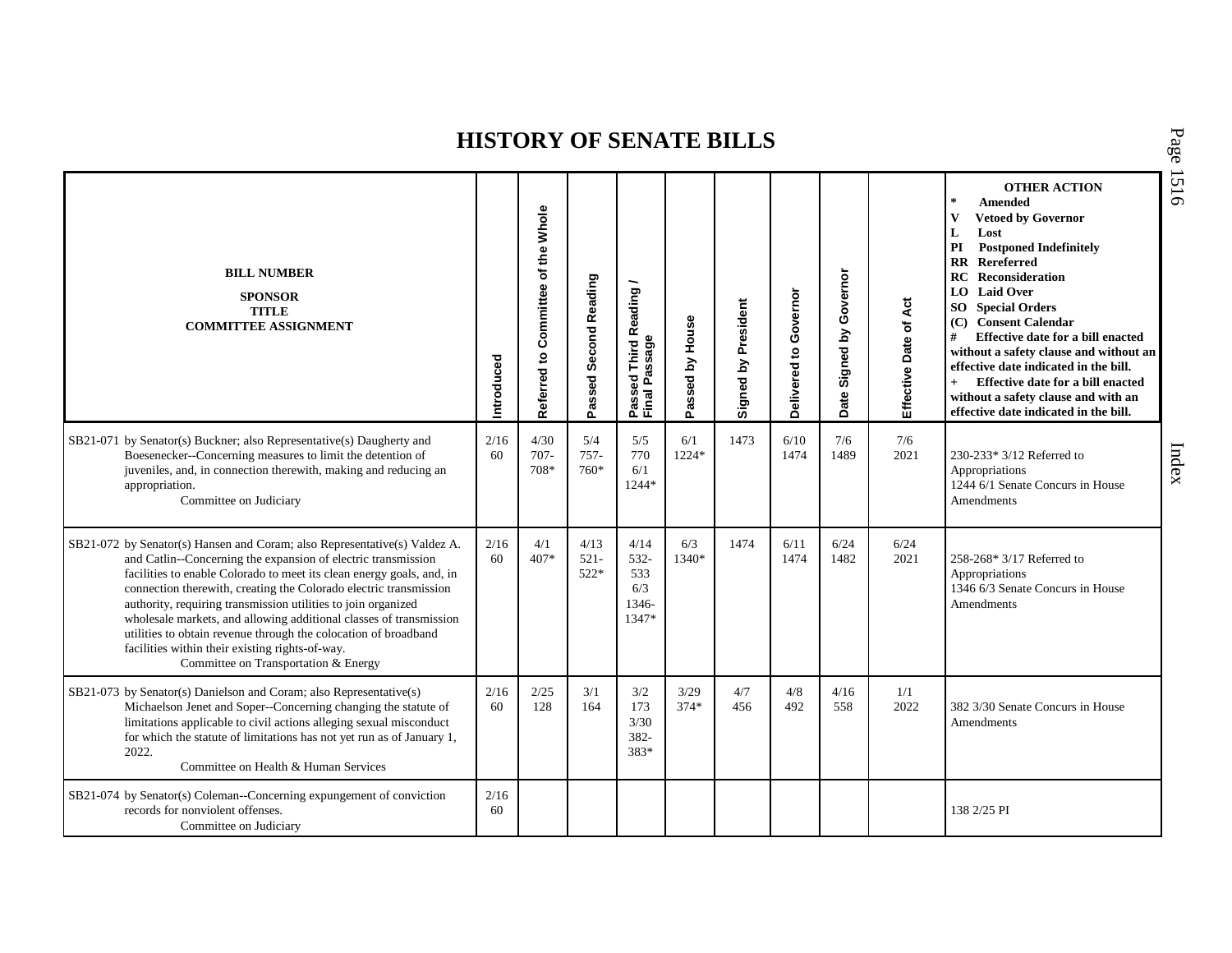| <b>BILL NUMBER</b><br><b>SPONSOR</b><br><b>TITLE</b><br><b>COMMITTEE ASSIGNMENT</b>                                                                                                                                                                                                                                                | ntroduced  | Referred to Committee of the Whole | Passed Second Reading | Passed Third Reading<br>Final Passage        | Passed by House              | Signed by President | Delivered to Governor | Signed by Governor<br>Date | Effective Date of Act | <b>OTHER ACTION</b><br>Amended<br><b>Vetoed by Governor</b><br>V<br>L<br>Lost<br><b>Postponed Indefinitely</b><br>PI<br><b>RR</b> Rereferred<br>RC<br><b>Reconsideration</b><br><b>LO</b> Laid Over<br><b>SO</b> Special Orders<br>(C) Consent Calendar<br>#<br>Effective date for a bill enacted<br>without a safety clause and without an<br>effective date indicated in the bill.<br>Effective date for a bill enacted<br>$+$<br>without a safety clause and with an<br>effective date indicated in the bill. |
|------------------------------------------------------------------------------------------------------------------------------------------------------------------------------------------------------------------------------------------------------------------------------------------------------------------------------------|------------|------------------------------------|-----------------------|----------------------------------------------|------------------------------|---------------------|-----------------------|----------------------------|-----------------------|------------------------------------------------------------------------------------------------------------------------------------------------------------------------------------------------------------------------------------------------------------------------------------------------------------------------------------------------------------------------------------------------------------------------------------------------------------------------------------------------------------------|
| SB21-075 by Senator(s) Gardner and Ginal; also Representative(s) Tipper and<br>Young--Concerning supported decision-making agreements for<br>adults with disabilities, and, in connection therewith, authorizing<br>such agreements as an alternative for or supplement to a<br>guardianship.<br>Committee on Judiciary            | 2/16<br>60 | 3/5<br>194-<br>195*<br>(C)         | 3/9<br>$204*$<br>(C)  | 3/10<br>$211-$<br>212<br>(C)<br>4/14<br>536* | 4/13<br>528*                 | 4/19<br>567         | 4/20<br>581           | 4/27<br>653                | 9/7<br>2021<br>#      | 535 4/14 Senate Concurs in House<br>Amendments                                                                                                                                                                                                                                                                                                                                                                                                                                                                   |
| SB21-076 by Senator(s) Scott and Bridges; also Representative(s) Valdez A.<br>and Larson--Concerning the funding of a system for electronic<br>transactions made by third-party providers related to the regulation<br>of vehicles, and, in connection therewith, making an appropriation.<br>Committee on Transportation & Energy | 2/16<br>60 | 5/7<br>$821 -$<br>822*             | 5/11<br>854-<br>855*  | 5/12<br>887                                  | 6/8<br>1448                  | 1476                | 6/16<br>1476          | 7/7<br>1491                | 7/7<br>2021           | 78* 2/16 Referred to Appropriations<br>856 5/11 Sen. Bridges Added as Senate<br>Joint Prime Sponsor                                                                                                                                                                                                                                                                                                                                                                                                              |
| SB21-077 by Senator(s) Gonzales; also Representative(s) Benavidez and<br>Kipp--Concerning the elimination of verification of an individual's<br>lawful presence in the United States as a requirement for individual<br>credentialing.<br>Committee on Business, Labor, & Technology                                               | 2/16<br>60 | 3/18<br>284-<br>285*               | 3/22<br>315*          | 3/23<br>$332 -$<br>333<br>5/12<br>$904*$     | 4/21<br>593*<br>5/10<br>842* | 5/17<br>964         | 5/17<br>965           | 5/28<br>1213               | 9/7<br>2021<br>#      | 600 4/22 Senate Requests Conference<br>Committee and Appoints Conferees<br>640 4/27 House Appoints Conferees<br>686 4/29 Senate Grants Permission to<br>Go Beyond Scope<br>730 4/30 House Grants Permission to<br>Go Beyond Scope<br>747 5/3 First Report of First Conference<br>Committee<br>842 5/10 House Adopts First Report of<br><b>First Conference Committee</b><br>903-904 5/12 Senate Adopts First<br>Report of First Conference Committee                                                             |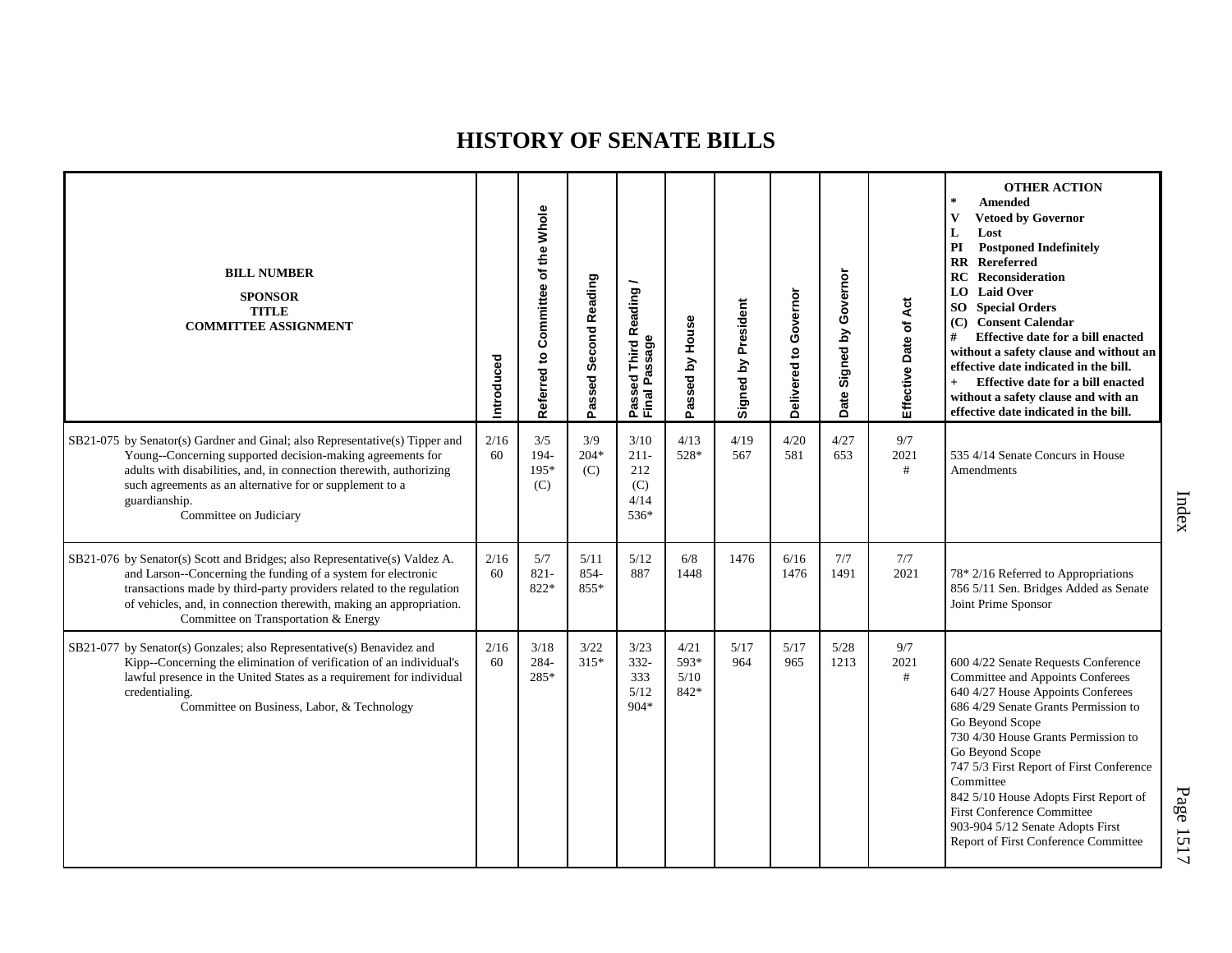| <b>BILL NUMBER</b><br><b>SPONSOR</b><br><b>TITLE</b><br><b>COMMITTEE ASSIGNMENT</b>                                                                                                                                                                         | Introduced | Whole<br>of the<br>Committee<br>$\mathbf{c}$<br>Referred | Passed Second Reading | <b>Third Reading</b><br>Passed Third R<br>Final Passage | Passed by House                | Signed by President | Governor<br>Delivered to | Governor<br>Signed by<br>Date | Effective Date of Act | <b>OTHER ACTION</b><br>$\pm$<br><b>Amended</b><br>V<br><b>Vetoed by Governor</b><br>Lost<br>L<br>PI<br><b>Postponed Indefinitely</b><br><b>Rereferred</b><br>$\mathbf{R}$<br><b>RC</b> Reconsideration<br><b>LO</b> Laid Over<br><b>SO</b> Special Orders<br>(C) Consent Calendar<br>#<br>Effective date for a bill enacted<br>without a safety clause and without an<br>effective date indicated in the bill.<br>Effective date for a bill enacted<br>$+$<br>without a safety clause and with an<br>effective date indicated in the bill. |
|-------------------------------------------------------------------------------------------------------------------------------------------------------------------------------------------------------------------------------------------------------------|------------|----------------------------------------------------------|-----------------------|---------------------------------------------------------|--------------------------------|---------------------|--------------------------|-------------------------------|-----------------------|--------------------------------------------------------------------------------------------------------------------------------------------------------------------------------------------------------------------------------------------------------------------------------------------------------------------------------------------------------------------------------------------------------------------------------------------------------------------------------------------------------------------------------------------|
| SB21-078 by Senator(s) Jaquez Lewis and Danielson; also Representative(s)<br>Sullivan and Herod--Concerning the responsibility of an individual<br>firearm owner to report a missing firearm.<br>Committee on Judiciary                                     | 2/16<br>60 | 3/5<br>$194*$                                            | 3/9<br>$205*$         | 3/10<br>213<br>4/6<br>$445 -$<br>$446*$                 | 4/5<br>433*                    | 4/7<br>457          | 4/8<br>492               | 4/20<br>579                   | 9/7<br>2021<br>#      | 205-206 3/9 COW Amendments<br>445 4/6 Senate Concurs in House<br>Amendments                                                                                                                                                                                                                                                                                                                                                                                                                                                                |
| SB21-079 by Senator(s) Sonnenberg; also Representative(s) Pelton and Valdez<br>D.--Concerning the sale of animals for consumption to informed<br>end consumers in a manner that exempts the sale from certain laws.<br>Committee on Health & Human Services | 2/16<br>60 | 2/23<br>$107 -$<br>108*<br>(C)                           | 2/26<br>$155*$        | 3/1<br>162<br>4/19<br>566*                              | 3/24<br>$344*$<br>4/16<br>559* | 4/21<br>594         | 4/22<br>602              | 4/30<br>714                   | 4/29<br>2021          | 366 3/26 Senate Requests Conference<br>Committee and Appoints Conferees on<br>First Conference Committee<br>395 3/31 House Appoints Conferees on<br><b>First Conference Committee</b><br>516-517 4/12 First Report of First of<br>Conference Committee<br>559 4/16 House Adopts First Report of<br><b>First Conference Committee</b><br>566 4/19 Senate Adopts First Report of<br><b>First Conference Committee</b>                                                                                                                        |
| SB21-080 by Senator(s) Woodward; also Representative(s) Bird and Bradfield,<br>Larson--Concerning protections for entities that comply with public<br>health guidelines related to COVID-19.<br>Committee on Business, Labor, & Technology                  | 2/16<br>60 |                                                          |                       |                                                         |                                |                     |                          |                               |                       | 202 3/9 PI                                                                                                                                                                                                                                                                                                                                                                                                                                                                                                                                 |

P a g e 1518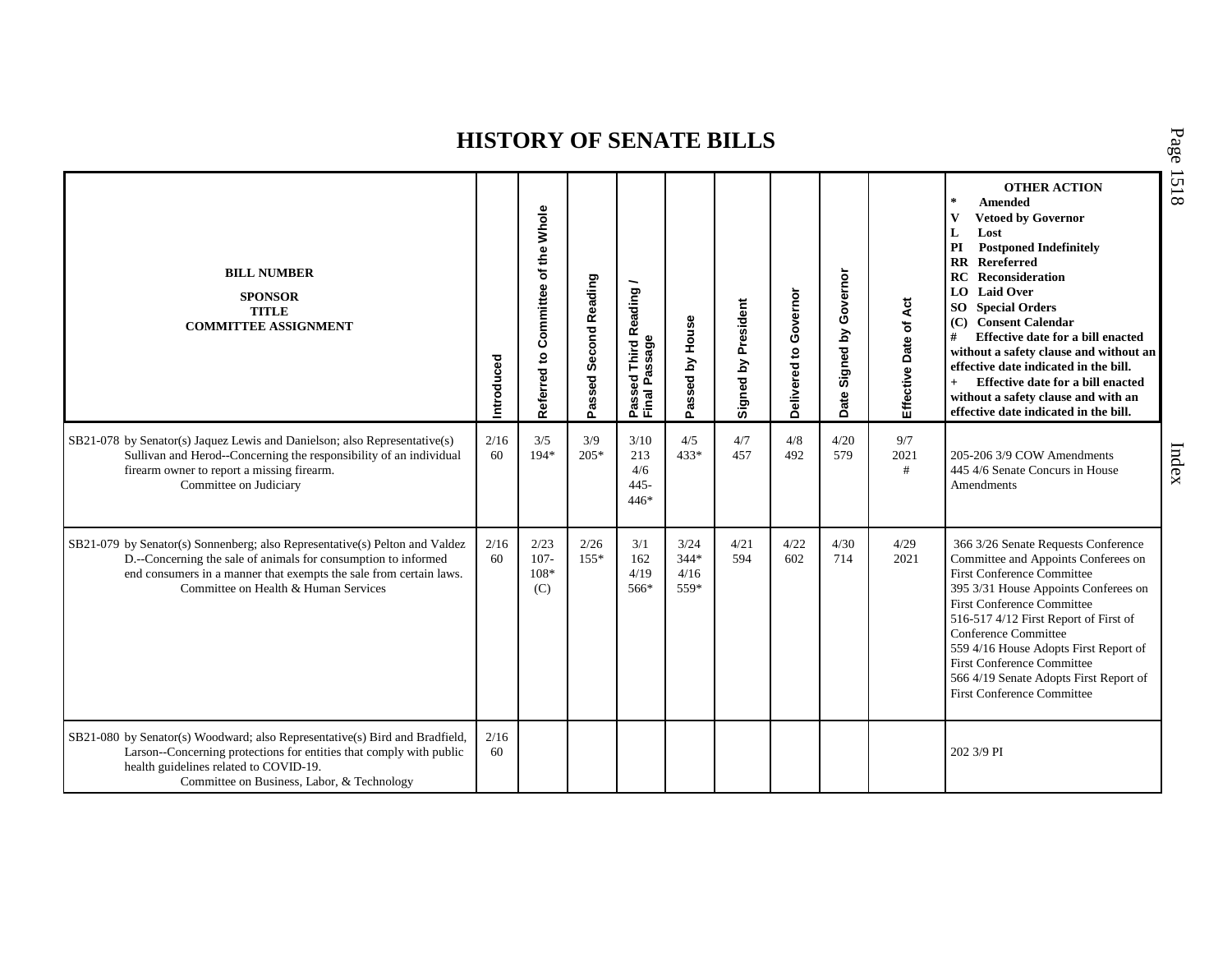| <b>BILL NUMBER</b><br><b>SPONSOR</b><br><b>TITLE</b><br><b>COMMITTEE ASSIGNMENT</b>                                                                                                                                                                                                                                                                                                                                                                                    | Introduced | Referred to Committee of the Whole | Passed Second Reading             | Passed Third Reading<br>Final Passage         | Passed by House | Signed by President | Governor<br>ë<br>Delivered | Governor<br>Signed by<br>Date | Act<br>Effective Date of | <b>OTHER ACTION</b><br>$\sim$<br>Amended<br><b>Vetoed by Governor</b><br>V<br>L<br>Lost<br>PI<br><b>Postponed Indefinitely</b><br><b>RR</b> Rereferred<br>RC<br>Reconsideration<br><b>LO</b> Laid Over<br><b>SO</b> Special Orders<br>(C) Consent Calendar<br>Effective date for a bill enacted<br>#<br>without a safety clause and without an<br>effective date indicated in the bill.<br>Effective date for a bill enacted<br>$+$<br>without a safety clause and with an<br>effective date indicated in the bill. |
|------------------------------------------------------------------------------------------------------------------------------------------------------------------------------------------------------------------------------------------------------------------------------------------------------------------------------------------------------------------------------------------------------------------------------------------------------------------------|------------|------------------------------------|-----------------------------------|-----------------------------------------------|-----------------|---------------------|----------------------------|-------------------------------|--------------------------|---------------------------------------------------------------------------------------------------------------------------------------------------------------------------------------------------------------------------------------------------------------------------------------------------------------------------------------------------------------------------------------------------------------------------------------------------------------------------------------------------------------------|
| SB21-081 by Senator(s) Kolker; also Representative(s) Michaelson Jenet--<br>Concerning procedural measures to prevent the misuse of the<br>safe2tell program.<br>Committee on Judiciary                                                                                                                                                                                                                                                                                | 2/16<br>60 | 3/18<br>$273-$<br>$274*$<br>(C)    | 3/22<br>$311*$<br>(C)             | 3/23<br>329<br>(C)<br>6/1<br>1244-<br>$1245*$ | 6/1<br>1224*    | 1474                | 6/11<br>1474               | 6/30<br>1488                  | 6/30<br>2021             | 1244 6/1 Senate Concurs in House<br>Amendments                                                                                                                                                                                                                                                                                                                                                                                                                                                                      |
| SB21-082 by Senator(s) Priola and Pettersen; also Representative(s) Mullica<br>and Williams--Concerning authorization for certain alcohol<br>beverage license holders to hold festivals for alcohol beverage retail<br>activity, and, in connection therewith, making an appropriation.<br>Committee on Business, Labor, & Technology                                                                                                                                  | 2/16<br>60 | 4/1<br>408*<br>(C)                 | 4/1<br>$410*$<br><b>SO</b><br>(C) | 4/5<br>$428 -$<br>429*                        | 5/13<br>912     | 5/18<br>989         | 5/19<br>1015               | 5/28<br>1217                  | 9/7<br>2021<br>#         | 171* 3/2 Referred to Finance<br>$202*3/9$ Referred to Appropriations<br>410 4/1 $SO(C)$<br>412 4/1 Sen. Pettersen Added as Senate<br>Joint Prime Sponsor                                                                                                                                                                                                                                                                                                                                                            |
| SB21-083 by Senator(s) Hansen, Moreno, Rankin; also Representative(s)<br>Herod, McCluskie, Ransom--Concerning the modification of the<br>requirement for the fiscal year 2021-22 that the annual<br>appropriations for student financial assistance for higher education<br>increase by at least the same percentage as the aggregate percentage<br>increase of all general fund appropriations to institutions of higher<br>education.<br>Committee on Appropriations | 2/16<br>61 | 2/23<br>115                        | 2/25<br>131                       | 2/26<br>152                                   | 3/8<br>197      | 3/12<br>242         | 3/16<br>254                | 3/22<br>321                   | 3/21<br>2021             |                                                                                                                                                                                                                                                                                                                                                                                                                                                                                                                     |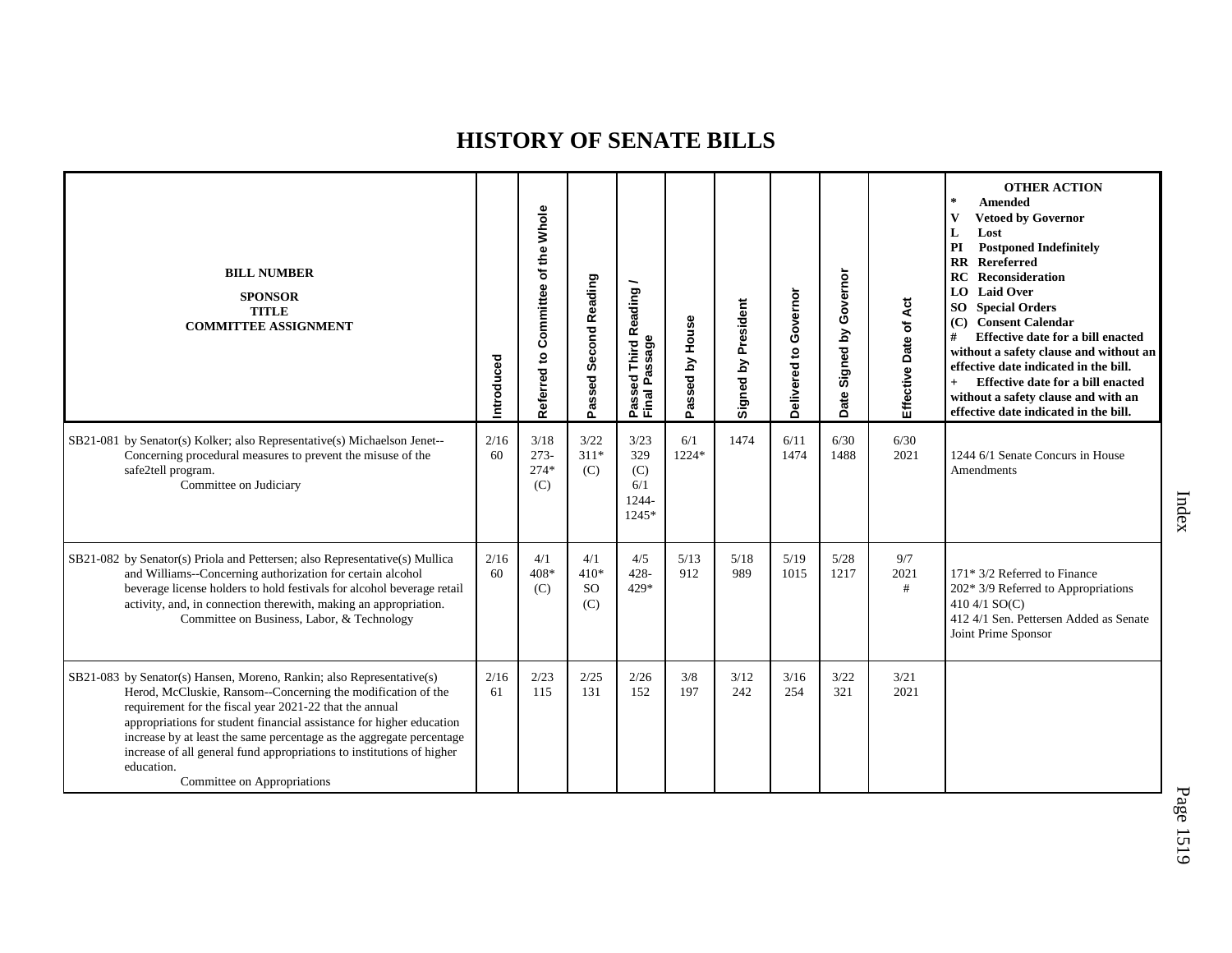| <b>BILL NUMBER</b><br><b>SPONSOR</b><br><b>TITLE</b><br><b>COMMITTEE ASSIGNMENT</b>                                                                                                                                                                                                                                                               | ntroduced  | Referred to Committee of the Whole | Passed Second Reading       | Passed Third Reading<br>Final Passage | Passed by House | Signed by President | Governor<br>Delivered to | Governor<br>Signed by<br>Date | Effective Date of Act | <b>OTHER ACTION</b><br>$\ast$<br><b>Amended</b><br>$\mathbf{V}$<br><b>Vetoed by Governor</b><br>L<br>Lost<br><b>Postponed Indefinitely</b><br>PI<br><b>RR</b> Rereferred<br><b>RC</b> Reconsideration<br>LO Laid Over<br><b>SO</b> Special Orders<br>(C) Consent Calendar<br>#<br>Effective date for a bill enacted<br>without a safety clause and without an<br>effective date indicated in the bill.<br>Effective date for a bill enacted<br>$+$<br>without a safety clause and with an<br>effective date indicated in the bill. |
|---------------------------------------------------------------------------------------------------------------------------------------------------------------------------------------------------------------------------------------------------------------------------------------------------------------------------------------------------|------------|------------------------------------|-----------------------------|---------------------------------------|-----------------|---------------------|--------------------------|-------------------------------|-----------------------|------------------------------------------------------------------------------------------------------------------------------------------------------------------------------------------------------------------------------------------------------------------------------------------------------------------------------------------------------------------------------------------------------------------------------------------------------------------------------------------------------------------------------------|
| SB21-084 by Senator(s) Smallwood; also Representative(s) Gray--Concerning<br>the authority of local governments to prohibit the operation of<br>motor vehicles upon roughed-in roads when necessary for the<br>protection of the public.<br>Committee on Local Government                                                                         | 2/16<br>61 | 3/10<br>$211*$                     | 3/16<br>$252*$              | 3/17<br>269                           | 4/9<br>507      | 4/13<br>529         | 4/15<br>545              | 4/23<br>618                   | 9/7<br>2021<br>#      |                                                                                                                                                                                                                                                                                                                                                                                                                                                                                                                                    |
| SB21-085 by Senator(s) Ginal and Smallwood; also Representative(s) Lontine-<br>-Concerning actuarial reviews of proposed legislation that may<br>impose a new health benefit mandate on health benefit plans.<br>Committee on Finance                                                                                                             | 2/16<br>78 |                                    |                             |                                       |                 |                     |                          |                               |                       | 388-389* 3/31 Referred to<br>Appropriations<br>621 4/23 PI                                                                                                                                                                                                                                                                                                                                                                                                                                                                         |
| SB21-086 by Senator(s) Liston; also Representative(s) Geitner--Concerning<br>the ability of certain alcohol beverage retailers to use a third-party<br>delivery service instead of their employees to deliver alcohol<br>beverages to their customers for consumption off the licensed<br>premises.<br>Committee on Business, Labor, & Technology | 2/16<br>78 |                                    |                             |                                       |                 |                     |                          |                               |                       | 328 3/23 PI                                                                                                                                                                                                                                                                                                                                                                                                                                                                                                                        |
| SB21-087 by Senator(s) Danielson and Moreno, Fields, Pettersen; also<br>Representative(s) McCormick and Caraveo, Duran, Kennedy,<br>Sirota, Woodrow, Young--Concerning agricultural workers' rights,<br>and, in connection therewith, making an appropriation.<br>Committee on Business, Labor, & Technology                                      | 2/16<br>78 | 5/7<br>819*                        | 5/19<br>$1005 -$<br>$1010*$ | 5/20<br>1028<br>6/8<br>1455*          | 6/8<br>1447*    | 1477                | 6/17<br>1477             | 6/25<br>1483                  | 6/25<br>2021          | 289-290* 3/18 Referred to<br>Appropriations<br>1013 5/19 COW Amendment<br>1014 5/19 Sen. Moreno Added as<br>Senate Joint Prime Sponsor<br>1454-1455 6/8 Senate Concurs in House<br>Amendments                                                                                                                                                                                                                                                                                                                                      |

P a g e 15 2 0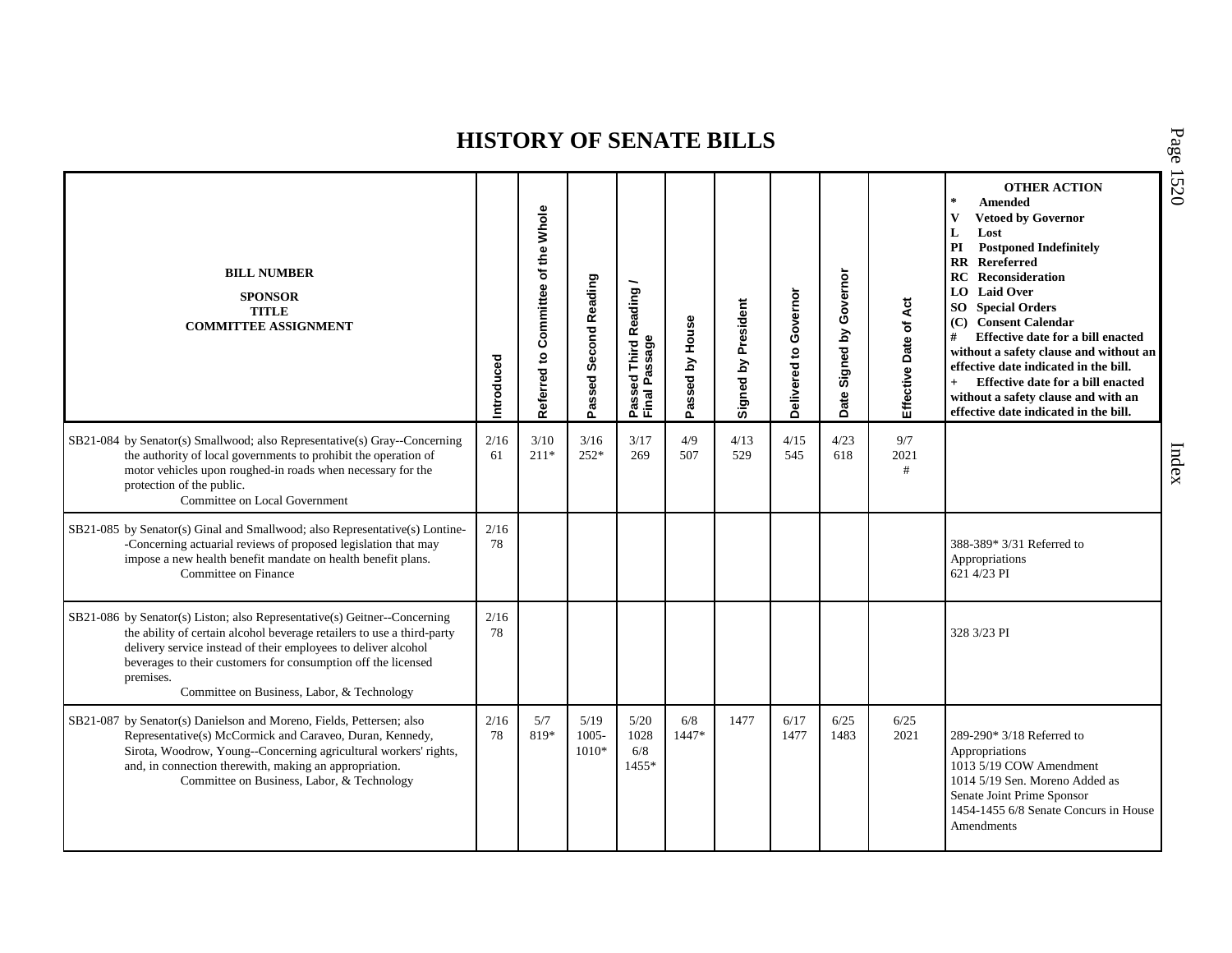| <b>BILL NUMBER</b><br><b>SPONSOR</b><br><b>TITLE</b><br><b>COMMITTEE ASSIGNMENT</b>                                                                                                                                                                                                                     | Introduced    | Whole<br>Committee of the<br>Referred to | Passed Second Reading          | <b>Third Reading</b><br>Passed Third R<br>Final Passage | Passed by House | Signed by President | Governor<br>Delivered to | Governor<br>Signed by<br>Date | Effective Date of Act | <b>OTHER ACTION</b><br>$\star$<br><b>Amended</b><br>$\mathbf{V}$<br><b>Vetoed by Governor</b><br>L<br>Lost<br>PI<br><b>Postponed Indefinitely</b><br><b>RR</b> Rereferred<br>RC<br>Reconsideration<br>LO Laid Over<br><b>SO</b> Special Orders<br>(C) Consent Calendar<br>#<br>Effective date for a bill enacted<br>without a safety clause and without an<br>effective date indicated in the bill.<br>Effective date for a bill enacted<br>$+$<br>without a safety clause and with an<br>effective date indicated in the bill. |
|---------------------------------------------------------------------------------------------------------------------------------------------------------------------------------------------------------------------------------------------------------------------------------------------------------|---------------|------------------------------------------|--------------------------------|---------------------------------------------------------|-----------------|---------------------|--------------------------|-------------------------------|-----------------------|---------------------------------------------------------------------------------------------------------------------------------------------------------------------------------------------------------------------------------------------------------------------------------------------------------------------------------------------------------------------------------------------------------------------------------------------------------------------------------------------------------------------------------|
| SB21-088 by Senator(s) Danielson and Fields; also Representative(s)<br>Michaelson Jenet and Soper--Concerning establishing a civil cause<br>of action for sexual misconduct against a minor, and, in connection<br>therewith, making an appropriation.<br>Committee on Judiciary                        | 2/16<br>78    | 5/7<br>819-<br>820*                      | 5/12<br>897-<br>898*           | 5/13<br>916<br>6/8<br>1462*                             | 6/8<br>1448*    | 1480                | 6/22<br>1480             | 7/6<br>1489                   | 1/1<br>2022           | 229-230* 3/12 Referred to<br>Appropriations<br>898-900* 5/12 COW Amendments<br>1461-1462 6/8 Senate Concurs in House<br>Amendments                                                                                                                                                                                                                                                                                                                                                                                              |
| SB21-089 by Senator(s) Buckner--Concerning the expansion of breast cancer<br>screening services provided through the department of public health<br>and environment to include screening of other types of cancer.<br>Committee on Health & Human Services                                              | 2/16<br>78-79 |                                          |                                |                                                         |                 |                     |                          |                               |                       | 287 3/18 PI                                                                                                                                                                                                                                                                                                                                                                                                                                                                                                                     |
| SB21-090 by Senator(s) Smallwood; also Representative(s) Hooton--<br>Concerning the renewal of a small group health benefit plan issued<br>to an employer that no longer meets the definition of small<br>employer after the small group plan was first issued.<br>Committee on Health & Human Services | 2/16<br>79    | 2/23<br>$107*$<br>(C)                    | 2/25<br>$128 -$<br>129*<br>(C) | 2/26<br>147<br>(C)                                      | 3/16<br>256     | 3/18<br>296         | 3/18<br>295              | 4/22<br>602                   | 9/7<br>2021<br>#      |                                                                                                                                                                                                                                                                                                                                                                                                                                                                                                                                 |
| SB21-091 by Senator(s) Liston and Rodriguez, Coleman; also<br>Representative(s) Bird and Larson, Lynch, Van Beber--Concerning<br>limitations on credit transaction charges.<br>Committee on Business, Labor, & Technology                                                                               | 2/16<br>79    | 5/7<br>822                               | 5/12<br>893-<br>895*           | 5/13<br>916<br>6/8<br>1462*                             | 6/8<br>1448*    | 1479                | 6/22<br>1480             | 7/7<br>1491                   | 7/1<br>2022<br>$+$    | 202 3/9 Referred to Appropriations<br>1462 6/8 Senate Concurs in House<br>Amendments                                                                                                                                                                                                                                                                                                                                                                                                                                            |

Index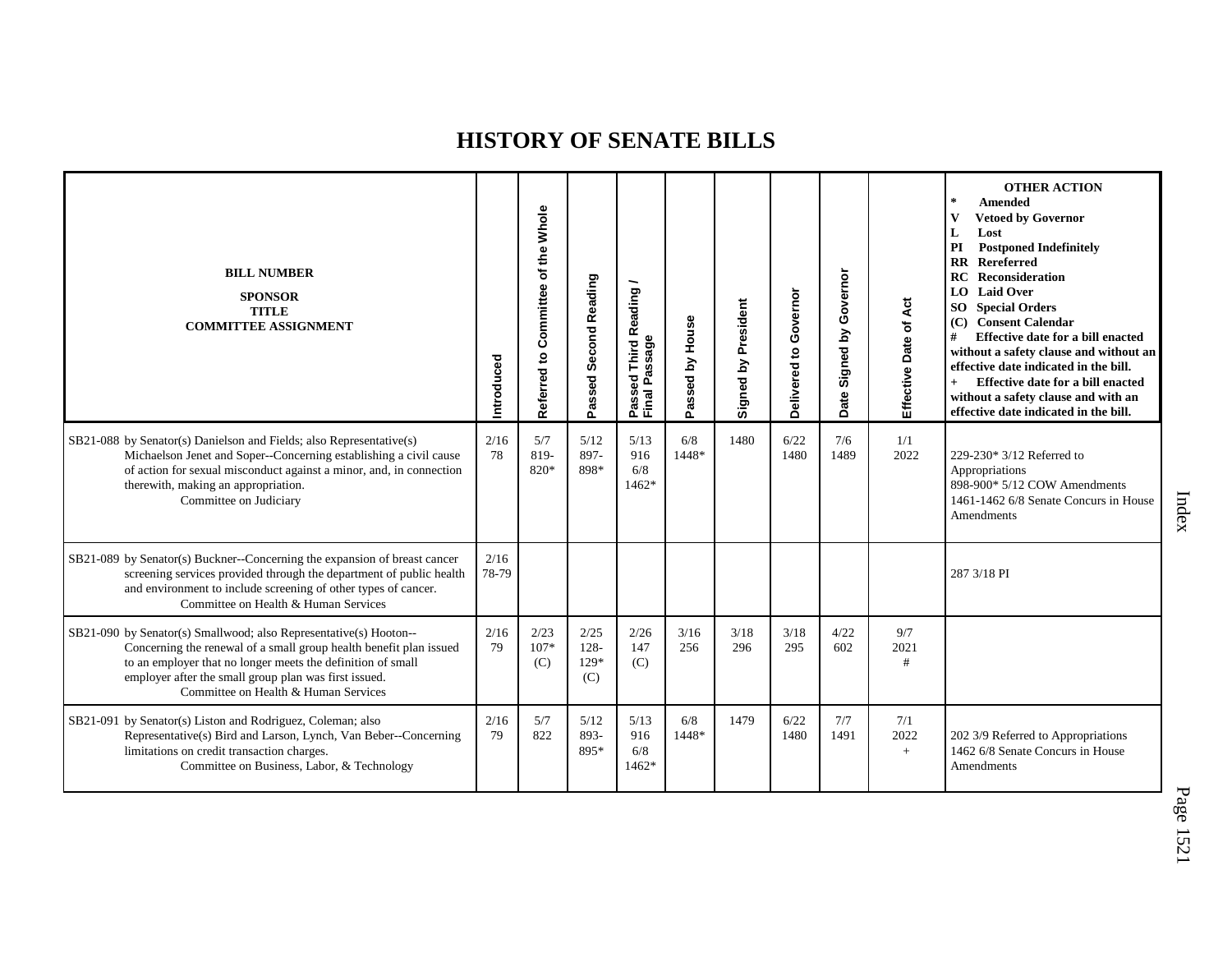| <b>BILL NUMBER</b><br><b>SPONSOR</b><br><b>TITLE</b><br><b>COMMITTEE ASSIGNMENT</b>                                                                                                                                                                                                                                                                                                                                                                                                         | Introduced | Whole<br>of the<br>Committee<br>Referred to | Passed Second Reading                           | Third Reading /<br>Passed Thiru <sub>N</sub><br>Final Passage | Passed by House | Signed by President | Governor<br>Delivered to | Governor<br><u>ځ</u><br>Signed<br>Date | Effective Date of Act       | <b>OTHER ACTION</b><br>$\star$<br><b>Amended</b><br>V<br><b>Vetoed by Governor</b><br>L<br>Lost<br>PI<br><b>Postponed Indefinitely</b><br><b>RR</b> Rereferred<br>RC<br>Reconsideration<br>LO Laid Over<br><b>SO</b> Special Orders<br><b>Consent Calendar</b><br>(C)<br>#<br>Effective date for a bill enacted<br>without a safety clause and without an<br>effective date indicated in the bill.<br>Effective date for a bill enacted<br>without a safety clause and with an<br>effective date indicated in the bill. |
|---------------------------------------------------------------------------------------------------------------------------------------------------------------------------------------------------------------------------------------------------------------------------------------------------------------------------------------------------------------------------------------------------------------------------------------------------------------------------------------------|------------|---------------------------------------------|-------------------------------------------------|---------------------------------------------------------------|-----------------|---------------------|--------------------------|----------------------------------------|-----------------------------|-------------------------------------------------------------------------------------------------------------------------------------------------------------------------------------------------------------------------------------------------------------------------------------------------------------------------------------------------------------------------------------------------------------------------------------------------------------------------------------------------------------------------|
| SB21-092 by Senator(s) Kolker and Simpson, Buckner, Fields, Ginal; also<br>Representative(s) Jodeh and Soper--Concerning the continuation of<br>the regulation of persons who assist surgeons, and, in connection<br>therewith, implementing the recommendations contained in the<br>2020 sunset report by the department of regulatory agencies.<br>Committee on Health & Human Services                                                                                                   | 2/17<br>83 | 3/11<br>219*<br>(C)                         | 3/12<br>$237 -$<br>238*<br><sub>SO</sub><br>(C) | 3/16<br>249<br>(C)                                            | 5/10<br>833     | 5/13<br>924         | 5/13<br>924              | 5/18<br>983                            | 9/1<br>2021                 | 237 3/12 SO(C)                                                                                                                                                                                                                                                                                                                                                                                                                                                                                                          |
| SB21-093 by Senator(s) Bridges; also Representative(s) Lontine--Concerning<br>the continuation of the healthcare-associated infections and<br>antimicrobial resistance advisory committee, and, in connection<br>therewith, implementing the recommendation in the 2020 sunset<br>report by the department of regulatory agencies.<br>Committee on Health & Human Services                                                                                                                  | 2/17<br>83 | 3/11<br>219<br>(C)                          | 3/12<br>237<br><sub>SO</sub><br>(C)             | 3/16<br>$248 -$<br>249<br>(C)                                 | 4/26<br>636     | 4/29<br>686         | 4/29<br>691              | 5/10<br>$841 -$<br>842                 | 9/1<br>2021                 | 237 3/12 SO(C)                                                                                                                                                                                                                                                                                                                                                                                                                                                                                                          |
| SB21-094 by Senator(s) Ginal and Winter, Buckner, Fields, Jaquez Lewis,<br>Kirkmeyer, Simpson; also Representative(s) Roberts and Ortiz--<br>Concerning the continuation of the state board of pharmacy, and, in<br>connection therewith, implementing recommendations contained in<br>the 2020 sunset report by the department of regulatory agencies and<br>making other changes regarding the practice of professions<br>regulated by the board.<br>Committee on Health & Human Services | 2/17<br>83 | 4/23<br>$621*$                              | 4/27<br>$64.5*$                                 | 4/28<br>661<br>6/1<br>$1245*$                                 | 6/1<br>1224*    | 1473                | 6/11<br>1474             | 6/24<br>1482                           | 6/24<br>2021<br>9/1<br>2021 | 287-289* 3/18 Referred to<br>Appropriations<br>1245 6/1 Senate Concurs in House<br>Amendments                                                                                                                                                                                                                                                                                                                                                                                                                           |

P a g e 15 2 2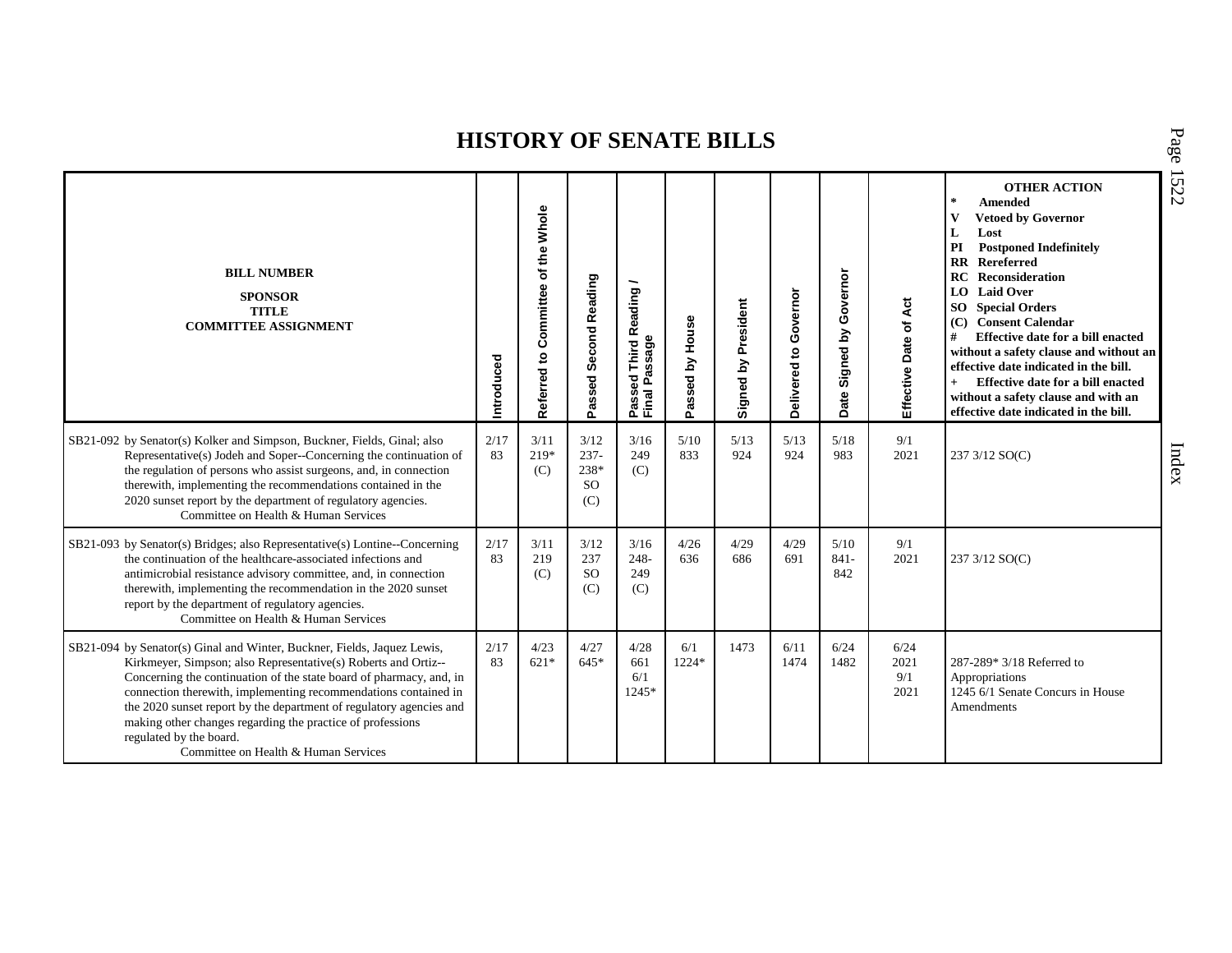| <b>BILL NUMBER</b><br><b>SPONSOR</b><br><b>TITLE</b><br><b>COMMITTEE ASSIGNMENT</b>                                                                                                                                                                                                                                                                                                                                                        | Introduced | Referred to Committee of the Whole | Passed Second Reading            | Passed Third Reading<br>Final Passage        | House<br>Passed by | Signed by President | Governor<br>Delivered to | Governor<br>Signed by<br>Date | Áct<br>٦,<br>Effective Date | <b>OTHER ACTION</b><br>$\star$<br><b>Amended</b><br>$\mathbf{V}$<br><b>Vetoed by Governor</b><br>L<br>Lost<br><b>Postponed Indefinitely</b><br>PI<br><b>RR</b> Rereferred<br><b>Reconsideration</b><br>RC<br><b>LO</b> Laid Over<br><b>SO</b> Special Orders<br>(C) Consent Calendar<br>#<br>Effective date for a bill enacted<br>without a safety clause and without an<br>effective date indicated in the bill.<br>Effective date for a bill enacted<br>$+$<br>without a safety clause and with an<br>effective date indicated in the bill. |
|--------------------------------------------------------------------------------------------------------------------------------------------------------------------------------------------------------------------------------------------------------------------------------------------------------------------------------------------------------------------------------------------------------------------------------------------|------------|------------------------------------|----------------------------------|----------------------------------------------|--------------------|---------------------|--------------------------|-------------------------------|-----------------------------|-----------------------------------------------------------------------------------------------------------------------------------------------------------------------------------------------------------------------------------------------------------------------------------------------------------------------------------------------------------------------------------------------------------------------------------------------------------------------------------------------------------------------------------------------|
| SB21-095 by Senator(s) Danielson, Rodriguez; also Representative(s) Ricks--<br>Concerning the continuation of the employment first advisory<br>partnership, and, in connection therewith, implementing the<br>recommendation contained in the 2020 sunset report by the<br>department of regulatory agencies and creating a hiring preference<br>pilot program for people with disabilities.<br>Committee on Business, Labor, & Technology | 2/17<br>83 | 4/30<br>702<br>(C)                 | 4/30<br>715*<br><b>SO</b><br>(C) | 5/3<br>737<br>(C)                            | 6/1<br>1224        | 1474                | 6/11<br>1474             | 6/30<br>1488                  | 9/1<br>2021                 | 326-328* 3/23 Referred to<br>Appropriations<br>714 4/30 SO(C)                                                                                                                                                                                                                                                                                                                                                                                                                                                                                 |
| SB21-096 by Senator(s) Kolker and Priola, Rodriguez; also Representative(s)<br>Bird--Concerning the continuation of the workers' compensation<br>classification appeals board, and, in connection therewith,<br>implementing recommendations contained in the 2020 sunset report<br>by the department of regulatory agencies.<br>Committee on Business, Labor, & Technology                                                                | 2/17<br>83 | 3/9<br>$202*$<br>(C)               | 3/11<br>219*<br>(C)              | 3/12<br>$233 -$<br>234<br>(C)<br>3/12<br>241 | 4/6<br>446         | 4/8<br>491          | 4/9<br>509               | 4/16<br>558                   | 4/15<br>2021                | 241 3/12 Reconsideration                                                                                                                                                                                                                                                                                                                                                                                                                                                                                                                      |
| SB21-097 by Senator(s) Garcia and Smallwood, Fields; also Representative(s)<br>Caraveo and Williams--Concerning the continuation of the<br>"Michael Skolnik Medical Transparency Act of 2010", and, in<br>connection therewith, implementing the recommendation contained<br>in the 2020 sunset report by the department of regulatory agencies.<br>Committee on Health & Human Services                                                   | 2/17<br>83 | 3/11<br>217<br>(C)                 | 3/12<br>237<br><b>SO</b><br>(C)  | 3/16<br>$247 -$<br>248<br>(C)                | 4/26<br>636        | 4/29<br>686         | 4/29<br>691              | 5/10<br>$841 -$<br>842        | 9/1<br>2021                 | 237 3/12 SO(C)                                                                                                                                                                                                                                                                                                                                                                                                                                                                                                                                |
| SB21-098 by Senator(s) Jaquez Lewis and Pettersen, Fields, Ginal; also<br>Representative(s) Mullica and Rich--Concerning the continuation of<br>the prescription drug monitoring program.<br>Committee on Health & Human Services                                                                                                                                                                                                          | 2/17<br>83 | 4/23<br>621                        | 4/27<br>$645 -$<br>646*          | 4/28<br>661                                  | 6/1<br>1224        | 1475                | 6/15<br>1475             | 6/22<br>1481                  | 7/1<br>2021                 | 287 3/18 Referred to Appropriations                                                                                                                                                                                                                                                                                                                                                                                                                                                                                                           |

Index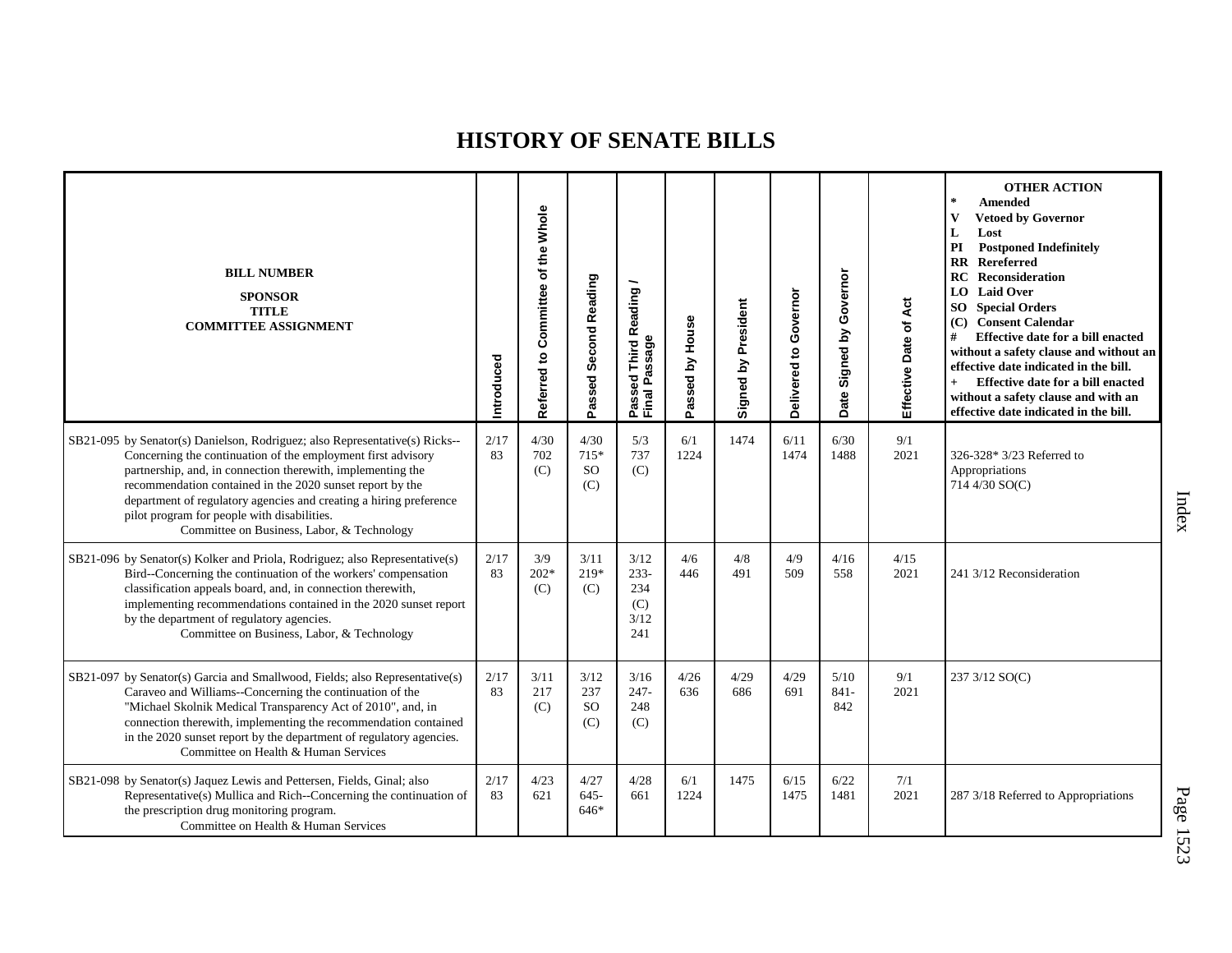| <b>BILL NUMBER</b><br><b>SPONSOR</b><br><b>TITLE</b><br><b>COMMITTEE ASSIGNMENT</b>                                                                                                                                                                                                                                                                                                                                                               | Introduced | Referred to Committee of the Whole | Passed Second Reading              | Passed Third Reading<br>Final Passage      | Passed by House | Signed by President | Governor<br>Delivered to | Governor<br>Signed by<br>Date | Act<br>Effective Date of | <b>OTHER ACTION</b><br>$\pm$<br><b>Amended</b><br>$\mathbf{V}$<br><b>Vetoed by Governor</b><br>L<br>Lost<br><b>Postponed Indefinitely</b><br>PI<br><b>RR</b> Rereferred<br><b>RC</b> Reconsideration<br><b>LO</b> Laid Over<br><b>SO</b> Special Orders<br>(C) Consent Calendar<br>#<br>Effective date for a bill enacted<br>without a safety clause and without an<br>effective date indicated in the bill.<br>Effective date for a bill enacted<br>$+$<br>without a safety clause and with an<br>effective date indicated in the bill. |
|---------------------------------------------------------------------------------------------------------------------------------------------------------------------------------------------------------------------------------------------------------------------------------------------------------------------------------------------------------------------------------------------------------------------------------------------------|------------|------------------------------------|------------------------------------|--------------------------------------------|-----------------|---------------------|--------------------------|-------------------------------|--------------------------|------------------------------------------------------------------------------------------------------------------------------------------------------------------------------------------------------------------------------------------------------------------------------------------------------------------------------------------------------------------------------------------------------------------------------------------------------------------------------------------------------------------------------------------|
| SB21-099 by Senator(s) Danielson, Buckner, Fields, Ginal, Simpson; also<br>Representative(s) Young and Van Beber--Concerning the<br>continuation of the assistance program for disability benefits under<br>the "Laura Hershey Disability Support Act", and, in connection<br>therewith, implementing the recommendation contained in the 2020<br>sunset report by the department of regulatory agencies.<br>Committee on Health & Human Services | 2/17<br>83 | 3/18<br>287<br>(C)                 | 3/22<br>311<br>(C)                 | 3/23<br>$329 -$<br>330<br>(C)              | 4/26<br>636     | 4/29<br>686         | 4/29<br>691              | 5/10<br>841                   | 9/1<br>2021              |                                                                                                                                                                                                                                                                                                                                                                                                                                                                                                                                          |
| SB21-100 by Senator(s) Buckner, Bridges, Story, Zenzinger; also<br>Representative(s) McCluskie--Concerning the continuation of the<br>council of higher education representatives.<br>Committee on Education                                                                                                                                                                                                                                      | 2/17<br>83 | 3/12<br>236<br>(C)                 | 3/12<br>239-<br>$240*$             | 3/16<br>$100 -$<br>101                     | 5/5<br>778      | 5/12<br>907         | 5/13<br>924              | 5/18<br>983                   | 9/1<br>2021              | 145* 2/26 Referred to Appropriations<br>239 3/12 SO and Removed from<br>Consent                                                                                                                                                                                                                                                                                                                                                                                                                                                          |
| SB21-101 by Senator(s) Fields and Story, Ginal; also Representative(s)<br>Caraveo and Williams--Concerning the continuation of the<br>registration of direct-entry midwives, and, in connection therewith,<br>implementing the recommendations contained in the 2020 sunset<br>report by the department of regulatory agencies and making an<br>appropriation.<br>Committee on Health & Human Services                                            | 2/17<br>83 | 4/23<br>621<br>(C)                 | 4/23<br>$625*$<br><b>SO</b><br>(C) | 4/26<br>631<br>(C)<br>5/14<br>947-<br>948* | 5/13<br>921*    | 5/18<br>989         | 5/19<br>1015             | $5/28$<br>1217                | 9/1<br>2021              | $218-219*3/11$ Referred to<br>Appropriations<br>623 4/23 SO(C)<br>947 5/14 Senate Concurs in House<br><b>Amendments</b>                                                                                                                                                                                                                                                                                                                                                                                                                  |
| SB21-102 by Senator(s) Buckner and Simpson, Fields, Ginal, Jaquez Lewis,<br>Kirkmeyer; also Representative(s) Duran and Will--Concerning the<br>continuation of specific dental hygienist functions, and, in<br>connection therewith, implementing the recommendations<br>contained in the 2020 sunset report by the department of regulatory<br>agencies.<br>Committee on Health & Human Services                                                | 2/17<br>83 | 3/11<br>217<br>(C)                 | 3/12<br>237<br>SO<br>(C)           | 3/16<br>248<br>(C)                         | 4/5<br>433      | 4/8<br>491          | 4/9<br>509               | 4/16<br>558                   | 9/1<br>2021              | 237 3/12 SO(C)                                                                                                                                                                                                                                                                                                                                                                                                                                                                                                                           |

P a g e 15 2 4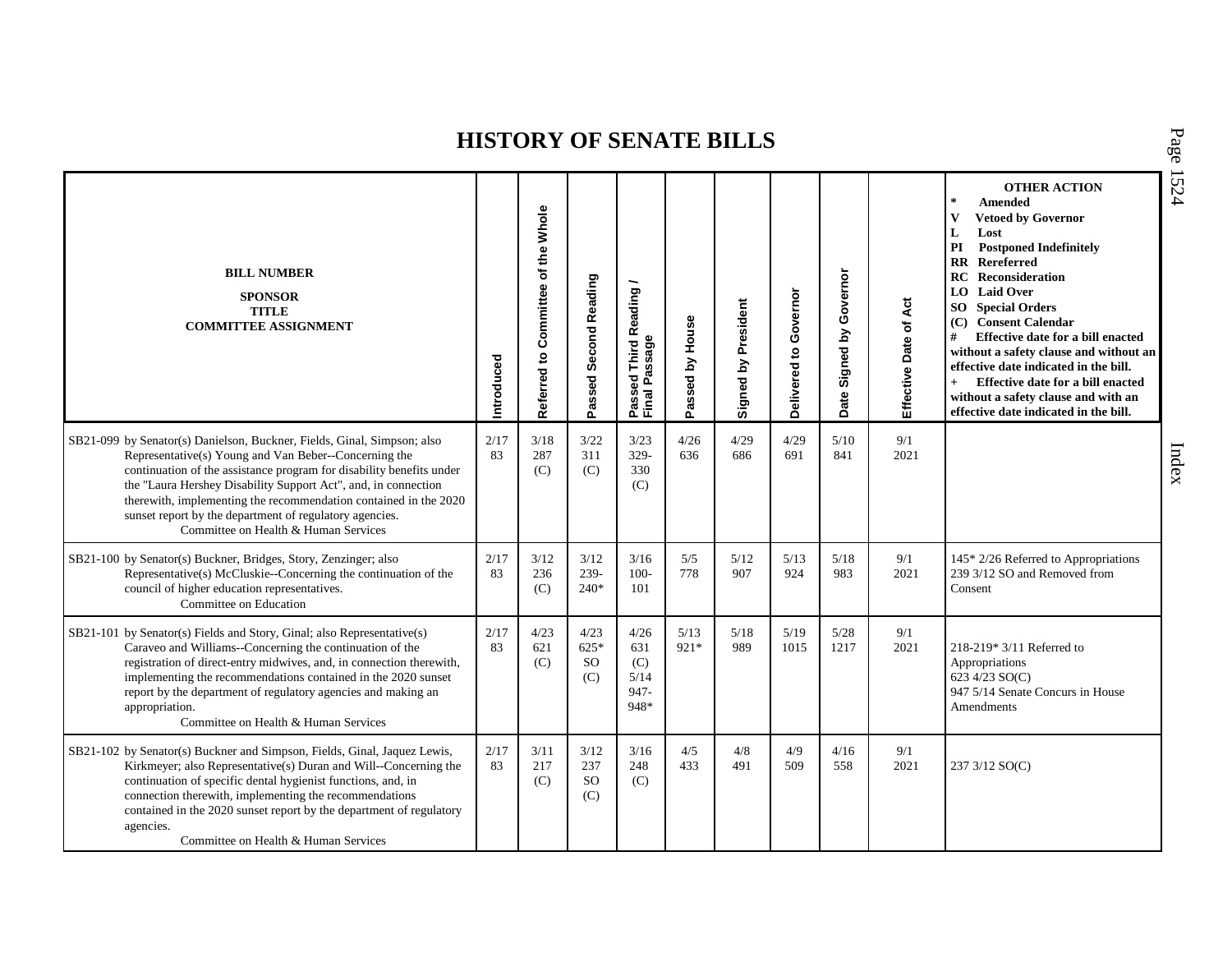| <b>BILL NUMBER</b><br><b>SPONSOR</b><br><b>TITLE</b><br><b>COMMITTEE ASSIGNMENT</b>                                                                                                                                                                                                                                                                                                                                                                 | Introduced | Referred to Committee of the Whole | Passed Second Reading            | Passed Third Reading<br>Final Passage | Passed by House | Signed by President | Governor<br>Delivered to | Governor<br>Signed by<br>Date | Act<br>Effective Date of | <b>OTHER ACTION</b><br>$\ast$<br>Amended<br><b>Vetoed by Governor</b><br>V<br>L<br>Lost<br><b>Postponed Indefinitely</b><br>PI<br><b>RR</b> Rereferred<br>Reconsideration<br>RC<br>LO Laid Over<br><b>SO</b> Special Orders<br>(C) Consent Calendar<br>Effective date for a bill enacted<br>#<br>without a safety clause and without an<br>effective date indicated in the bill.<br>Effective date for a bill enacted<br>$+$<br>without a safety clause and with an<br>effective date indicated in the bill. |
|-----------------------------------------------------------------------------------------------------------------------------------------------------------------------------------------------------------------------------------------------------------------------------------------------------------------------------------------------------------------------------------------------------------------------------------------------------|------------|------------------------------------|----------------------------------|---------------------------------------|-----------------|---------------------|--------------------------|-------------------------------|--------------------------|--------------------------------------------------------------------------------------------------------------------------------------------------------------------------------------------------------------------------------------------------------------------------------------------------------------------------------------------------------------------------------------------------------------------------------------------------------------------------------------------------------------|
| SB21-103 by Senator(s) Fenberg and Winter; also Representative(s) Esgar--<br>Concerning the continuation of the office of consumer counsel, and,<br>in connection therewith, implementing the recommendations<br>contained in the 2020 sunset report by the department of regulatory<br>agencies regarding the office of consumer counsel and the utility<br>consumers' board, and making an appropriation.<br>Committee on Transportation & Energy | 2/17<br>83 | 4/23<br>621                        | 4/27<br>646*                     | 4/28<br>662<br>6/7<br>1438-<br>1439*  | 6/7<br>1400*    | 1481                | 6/23<br>1481             | 7/7<br>1491                   | 9/1<br>2021              | 1438 6/7 Senate Concurs in House<br>Amendments                                                                                                                                                                                                                                                                                                                                                                                                                                                               |
| SB21-104 by Senator(s) Zenzinger, Bridges, Buckner, Priola, Story; also<br>Representative(s) Kipp and Boesenecker--Concerning the<br>continuation of the special education fiscal advisory committee.<br>Committee on Education                                                                                                                                                                                                                     | 2/17<br>84 | 3/12<br>236<br>(C)                 | 3/12<br>238*<br><b>SO</b><br>(C) | 3/16<br>$249-$<br>250<br>(C)          | 5/10<br>842     | 5/13<br>924         | 5/13<br>924              | $5/18$<br>983                 | 9/1<br>2021              | 146* 2/26 Referred to Appropriations<br>237 3/12 SO(C)                                                                                                                                                                                                                                                                                                                                                                                                                                                       |
| SB21-105 by Senator(s) Coram, Rankin, Sonnenberg; also Representative(s)<br>Will--Concerning the implementation of proposition 114<br>concerning the restoration of gray wolves in Colorado.<br>Committee on Agriculture & Natural Resources                                                                                                                                                                                                        | 2/18<br>93 |                                    |                                  |                                       |                 |                     |                          |                               |                          | 229 3/12 PI                                                                                                                                                                                                                                                                                                                                                                                                                                                                                                  |
| SB21-106 by Senator(s) Coleman and Priola, Bridges; also Representative(s)<br>McLachlan and Baisley--Concerning measures to improve<br>successful transitions from high school to post-high school training,<br>and, in connection therewith, making an appropriation.<br>Committee on Education                                                                                                                                                    | 2/18<br>93 | 4/30<br>$702 -$<br>$703*$<br>(C)   | 4/30<br>715*<br><b>SO</b><br>(C) | 5/3<br>737<br>(C)                     | 6/1<br>1224     | 1474                | 6/11<br>1474             | 7/7<br>1491                   | 7/7<br>2021              | 228* 3/12 Referred to Appropriations<br>714 4/30 SO(C)                                                                                                                                                                                                                                                                                                                                                                                                                                                       |
| SB21-107 by Senator(s) Danielson; also Representative(s) Young and<br>McLachlan--Concerning the "Carrie Ann Lucas Parental Rights for<br>People with Disabilities Act".<br>Committee on Health & Human Services                                                                                                                                                                                                                                     | 2/18<br>93 | 3/4<br>185<br>(C)                  | 3/8<br>199<br>(C)                | 3/9<br>203<br>(C)                     | 4/12<br>516     | 4/16<br>559         | 4/16<br>560              | 4/27<br>653                   | 9/7<br>2021<br>#         |                                                                                                                                                                                                                                                                                                                                                                                                                                                                                                              |

Index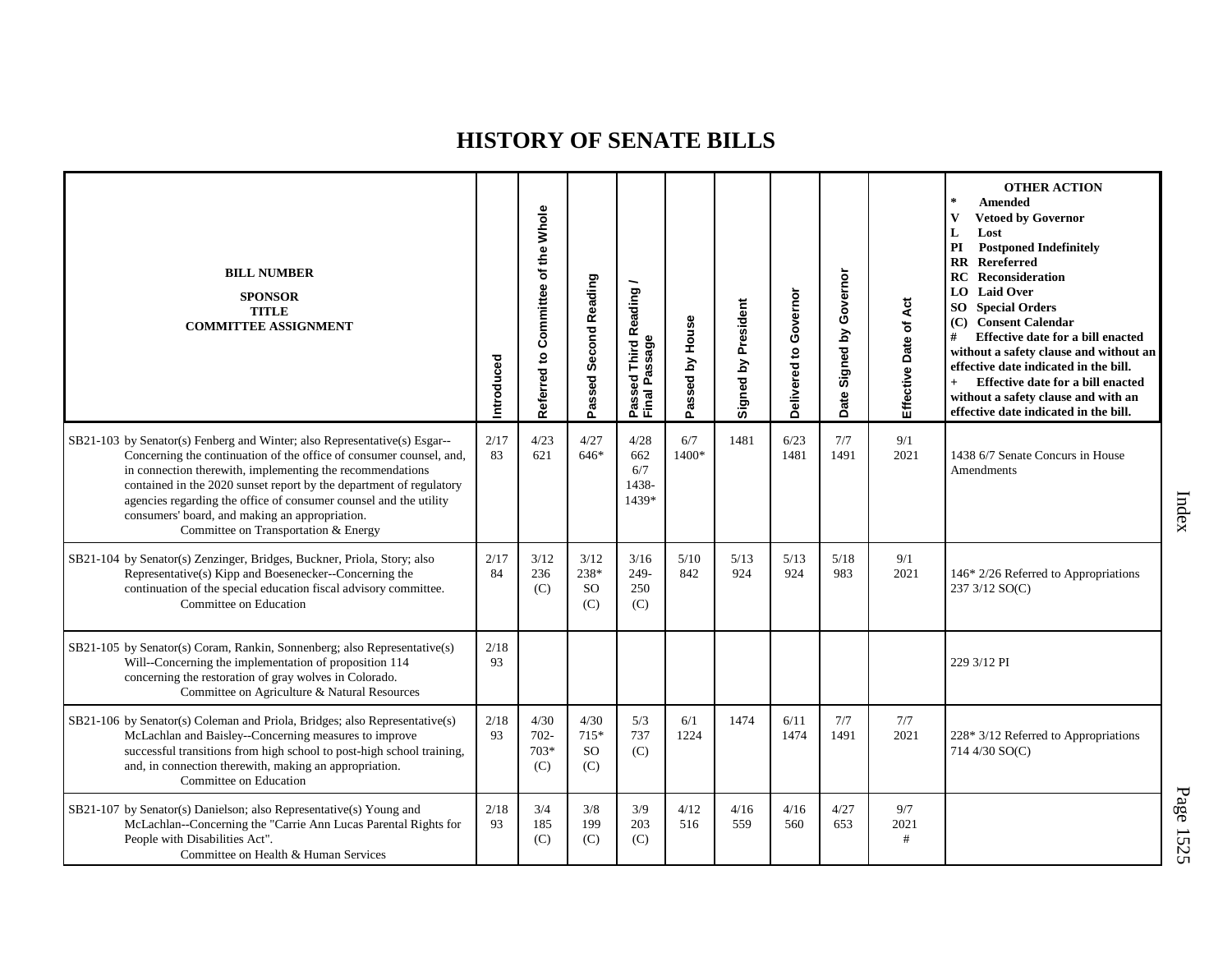| <b>BILL NUMBER</b><br><b>SPONSOR</b><br><b>TITLE</b><br><b>COMMITTEE ASSIGNMENT</b>                                                                                                                                                                                                                                                                                                    | Introduced | Referred to Committee of the Whole | Passed Second Reading | Passed Third Reading<br>Final Passage | Passed by House | Signed by President | Delivered to Governor | Date Signed by Governor | Effective Date of Act | <b>OTHER ACTION</b><br>$\star$<br>Amended<br>$\mathbf{V}$<br><b>Vetoed by Governor</b><br>L<br>Lost<br>PI<br><b>Postponed Indefinitely</b><br><b>RR</b> Rereferred<br>Reconsideration<br>RC<br>LO Laid Over<br>SO<br><b>Special Orders</b><br><b>Consent Calendar</b><br>(C)<br>#<br>Effective date for a bill enacted<br>without a safety clause and without an<br>effective date indicated in the bill.<br>Effective date for a bill enacted<br>without a safety clause and with an<br>effective date indicated in the bill. | 1526  |
|----------------------------------------------------------------------------------------------------------------------------------------------------------------------------------------------------------------------------------------------------------------------------------------------------------------------------------------------------------------------------------------|------------|------------------------------------|-----------------------|---------------------------------------|-----------------|---------------------|-----------------------|-------------------------|-----------------------|--------------------------------------------------------------------------------------------------------------------------------------------------------------------------------------------------------------------------------------------------------------------------------------------------------------------------------------------------------------------------------------------------------------------------------------------------------------------------------------------------------------------------------|-------|
| SB21-108 by Senator(s) Story; also Representative(s) Bernett and Cutter--<br>Concerning gas pipeline safety, and, in connection therewith,<br>increasing and clarifying the rule-making and enforcement authority<br>of the public utilities commission, and making an appropriation.<br>Committee on Transportation & Energy                                                          | 2/18<br>93 | 4/30<br>708                        | 5/6<br>788-<br>789*   | 5/7<br>817<br>6/1<br>1246*            | 6/1<br>1224*    | 1474                | 6/11<br>1474          | 7/6<br>1489             | 7/6<br>2021           | 546 4/15 Referred to Appropriations<br>1245-1246 6/1 Senate Concurs in House<br><b>Amendments</b>                                                                                                                                                                                                                                                                                                                                                                                                                              | Index |
| SB21-109 by Senator(s) Hansen and Rankin, Moreno; also Representative(s)<br>McCluskie and Herod--Concerning the authority of the Auraria<br>board to make bond payments from sources other than the revenues<br>generated by the auxiliary facility on behalf of which such bonds<br>are issued, and, in connection therewith, making an appropriation.<br>Committee on Appropriations | 2/19<br>98 | 2/23<br>115<br>(C)                 | 2/25<br>130<br>(C)    | 2/26<br>151<br>(C)                    | 3/8<br>197      | 3/11<br>222         | 3/11<br>225           | 3/16<br>255             | 3/12<br>2021          |                                                                                                                                                                                                                                                                                                                                                                                                                                                                                                                                |       |
| SB21-110 by Senator(s) Zenzinger and Priola; also Representative(s) Herod<br>and Exum--Concerning funding for the safe revitalization of<br>Colorado's main streets.<br>Committee on Appropriations                                                                                                                                                                                    | 2/19<br>98 | 2/23<br>115                        | 2/25<br>131           | 2/26<br>$152 -$<br>153                | 3/8<br>197      | 3/11<br>222         | 3/11<br>225           | 3/22<br>320             | 3/19<br>2021          |                                                                                                                                                                                                                                                                                                                                                                                                                                                                                                                                |       |
| SB21-111 by Senator(s) Moreno and Gonzales; also Representative(s) Herod<br>and Ortiz--Concerning the creation of a program to support<br>entrepreneurs in the marijuana industry.<br>Committee on Appropriations                                                                                                                                                                      | 2/19<br>98 | 2/23<br>115                        | 2/25<br>131           | 2/26<br>153                           | 3/8<br>197      | 3/11<br>222         | 3/11<br>225           | 3/22<br>321             | 3/21<br>2021          |                                                                                                                                                                                                                                                                                                                                                                                                                                                                                                                                |       |
| SB21-112 by Senator(s) Garcia and Simpson; also Representative(s)<br>McCluskie and Will--Concerning a 2020-21 state fiscal year<br>transfer from the general fund to the capital construction fund for<br>increased access at certain state parks, and, in connection therewith,<br>making an appropriation.<br>Committee on Appropriations                                            | 2/19<br>98 | 2/23<br>$115*$                     | 2/25<br>$131*$        | 2/26<br>153                           | 3/8<br>197      | 3/11<br>222         | 3/11<br>225           | 3/22<br>321             | 3/21<br>2021          |                                                                                                                                                                                                                                                                                                                                                                                                                                                                                                                                |       |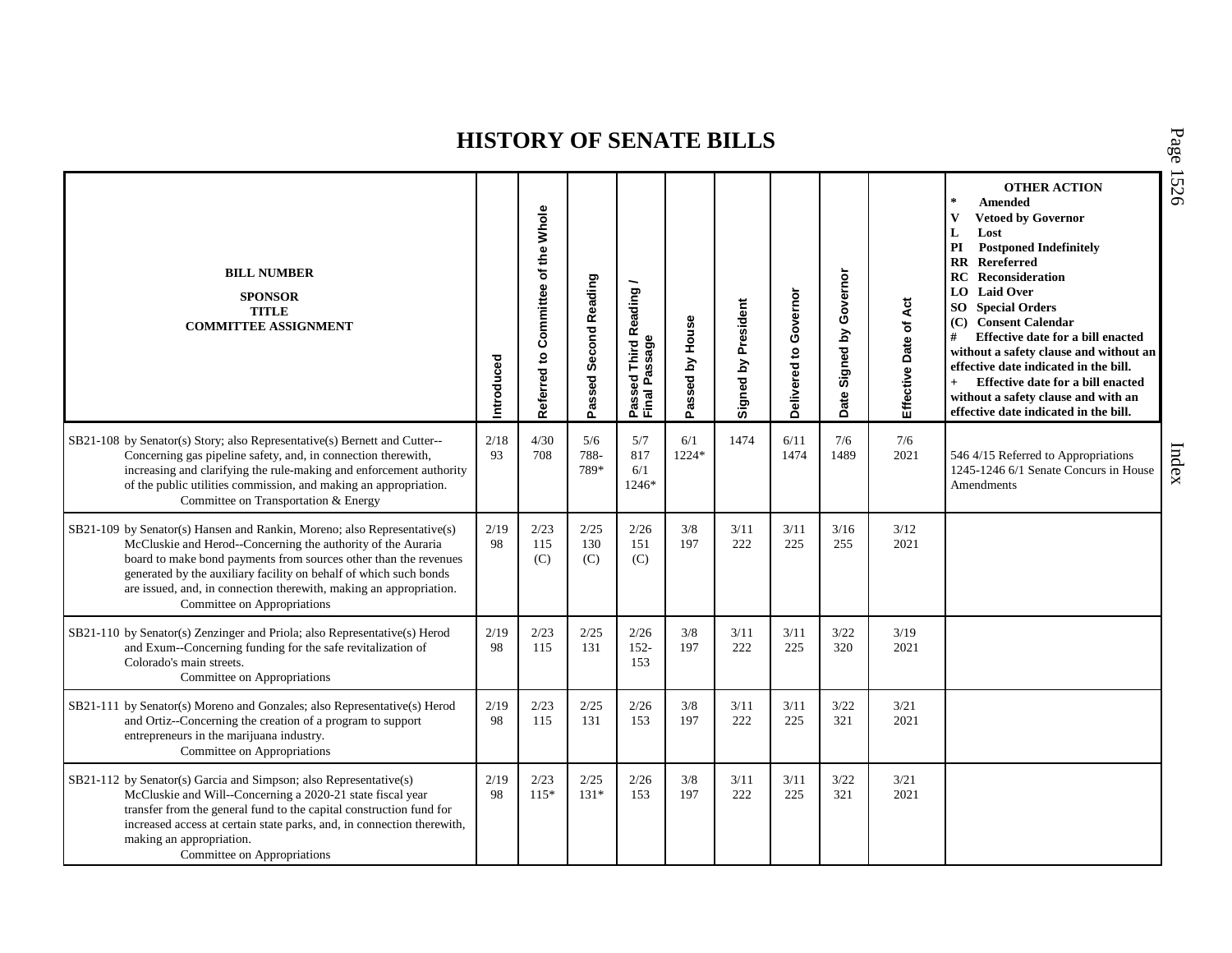| <b>BILL NUMBER</b><br><b>SPONSOR</b><br><b>TITLE</b><br><b>COMMITTEE ASSIGNMENT</b>                                                                                                                                                                                                                                                                                                                                                                                  | ntroduced   | Referred to Committee of the Whole | Passed Second Reading            | Passed Third Reading<br>Final Passage | Passed by House | Signed by President | Governor<br>Delivered to | Governor<br>Signed by<br>Date | Act<br>Effective Date of | <b>OTHER ACTION</b><br>$\star$<br><b>Amended</b><br><b>Vetoed by Governor</b><br>v<br>Lost<br>L<br>PI<br><b>Postponed Indefinitely</b><br><b>RR</b> Rereferred<br>RC<br><b>Reconsideration</b><br><b>LO</b> Laid Over<br><b>SO</b> Special Orders<br>(C) Consent Calendar<br>#<br>Effective date for a bill enacted<br>without a safety clause and without an<br>effective date indicated in the bill.<br>Effective date for a bill enacted<br>$+$<br>without a safety clause and with an<br>effective date indicated in the bill. |
|----------------------------------------------------------------------------------------------------------------------------------------------------------------------------------------------------------------------------------------------------------------------------------------------------------------------------------------------------------------------------------------------------------------------------------------------------------------------|-------------|------------------------------------|----------------------------------|---------------------------------------|-----------------|---------------------|--------------------------|-------------------------------|--------------------------|------------------------------------------------------------------------------------------------------------------------------------------------------------------------------------------------------------------------------------------------------------------------------------------------------------------------------------------------------------------------------------------------------------------------------------------------------------------------------------------------------------------------------------|
| SB21-113 by Senator(s) Fenberg and Rankin; also Representative(s)<br>McCluskie and Lynch--Concerning state funding of firefighting<br>aircraft to respond to wildfires.<br>Committee on Appropriations                                                                                                                                                                                                                                                               | 2/19<br>98  | 2/23<br>$116*$<br>(C)              | 2/25<br>130*<br>(C)              | 2/26<br>$113-$<br>114<br>(C)          | 3/8<br>197      | 3/11<br>222         | 3/11<br>225              | 3/22<br>321                   | 3/21<br>2021             |                                                                                                                                                                                                                                                                                                                                                                                                                                                                                                                                    |
| SB21-114 by Senator(s) Kirkmeyer--Concerning the establishment of a<br>minimum setback requirement from existing oil and gas facilities<br>for new public school building sites.<br>Committee on Transportation & Energy                                                                                                                                                                                                                                             | 2/22<br>106 | 3/26<br>$361*$                     |                                  |                                       |                 |                     |                          |                               |                          | 392 3/31 LO Until 9/15<br>392-393 3/31 COW Amendment                                                                                                                                                                                                                                                                                                                                                                                                                                                                               |
| SB21-115 by Senator(s) Zenzinger and Lundeen, Bridges, Coleman, Donovan,<br>Gardner, Ginal, Gonzales, Hansen, Liston, Priola, Rankin; also<br>Representative(s) Titone and Larson, McCluskie, Ransom--<br>Concerning the use of money in the Colorado telephone users with<br>disabilities fund to support talking book library services for certain<br>persons with disabilities, and, in connection therewith, making an<br>appropriation.<br>Committee on Finance | 2/22<br>106 | 3/12<br>236-<br>237*<br>(C)        | 3/12<br>238*<br><b>SO</b><br>(C) | 3/16<br>250<br>(C)                    | 5/13<br>921     | 5/18<br>989         | 5/19<br>1015             | 5/28<br>1217-<br>1218         | 9/7<br>2021<br>#         | 180* 3/3 Referred to Appropriations<br>237 3/12 SO(C)                                                                                                                                                                                                                                                                                                                                                                                                                                                                              |
| SB21-116 by Senator(s) Danielson; also Representative(s) Benavidez and<br>McLachlan--Concerning the prohibition of American Indian<br>mascots in Colorado.<br>Committee on Education                                                                                                                                                                                                                                                                                 | 2/23<br>116 | 4/5<br>$416*$                      | 4/22<br>598*                     | 4/23<br>616<br>6/3<br>1347*           | 6/3<br>1340*    | 1473                | 6/10<br>1474             | 6/28<br>1485                  | 6/28<br>2021             | 598-599 4/22 COW Amendments<br>1347 6/3 Senate Concurs in House<br>Amendments<br>1485-1486 6/28 Governor's Signing<br>Statement                                                                                                                                                                                                                                                                                                                                                                                                    |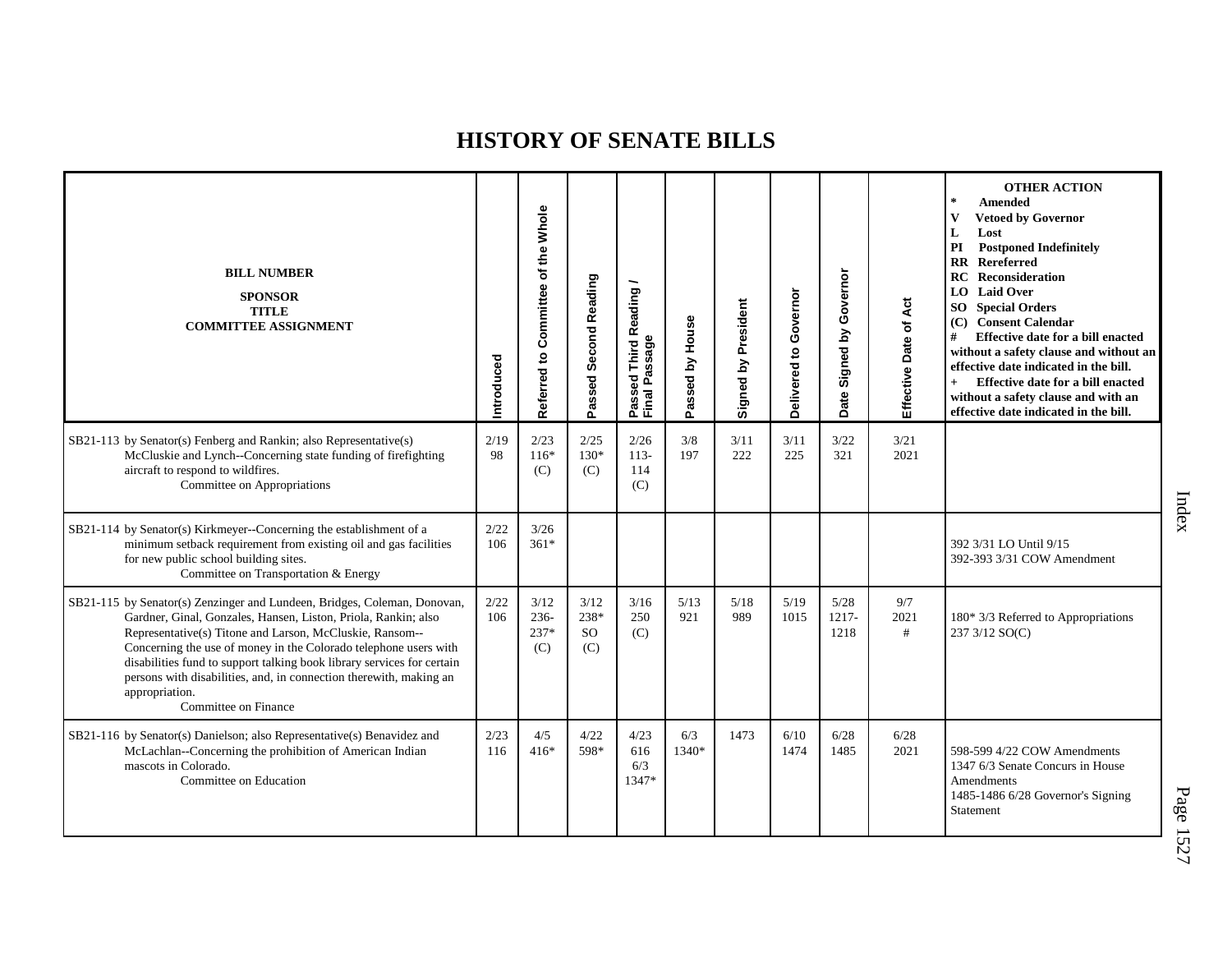| <b>BILL NUMBER</b><br><b>SPONSOR</b><br><b>TITLE</b><br><b>COMMITTEE ASSIGNMENT</b>                                                                                                                                                                                                                                                                                         | Introduced  | Referred to Committee of the Whole | Passed Second Reading                 | Passed Third Reading<br>Final Passage     | Passed by House | Signed by President | Governor<br>Delivered to | Governor<br>Signed by<br>Date | Act<br>Effective Date of | <b>OTHER ACTION</b><br>$\star$<br><b>Amended</b><br>$\mathbf{V}$<br><b>Vetoed by Governor</b><br>L<br>Lost<br><b>Postponed Indefinitely</b><br>PI<br><b>RR</b> Rereferred<br><b>RC</b> Reconsideration<br><b>LO</b> Laid Over<br><b>SO</b> Special Orders<br>(C) Consent Calendar<br>#<br>Effective date for a bill enacted<br>without a safety clause and without an<br>effective date indicated in the bill.<br>Effective date for a bill enacted<br>$+$<br>without a safety clause and with an<br>effective date indicated in the bill. |
|-----------------------------------------------------------------------------------------------------------------------------------------------------------------------------------------------------------------------------------------------------------------------------------------------------------------------------------------------------------------------------|-------------|------------------------------------|---------------------------------------|-------------------------------------------|-----------------|---------------------|--------------------------|-------------------------------|--------------------------|--------------------------------------------------------------------------------------------------------------------------------------------------------------------------------------------------------------------------------------------------------------------------------------------------------------------------------------------------------------------------------------------------------------------------------------------------------------------------------------------------------------------------------------------|
| SB21-117 by Senator(s) Moreno; also Representative(s) Michaelson Jenet--<br>Concerning consistent procedures between schools and county<br>departments of human services relating to students in out-of-home<br>placement.<br>Committee on Health & Human Services                                                                                                          | 2/23<br>116 | 3/17<br>258<br>(C)                 | 3/19<br>302<br>(C)                    | 3/22<br>309<br>(C)                        | 4/12<br>516     | 4/16<br>559         | 4/16<br>560              | 4/27<br>653                   | 4/26<br>2021             |                                                                                                                                                                                                                                                                                                                                                                                                                                                                                                                                            |
| SB21-118 by Senator(s) Ginal and Gardner; also Representative(s) Pelton and<br>Snyder--Concerning the creation of an alternative response pilot<br>program for county departments of human or social services to<br>address a report of mistreatment of an at-risk adult, and, in<br>connection therewith, making an appropriation.<br>Committee on Health & Human Services | 2/23<br>116 | 4/30<br>$703 -$<br>704*<br>(C)     | 4/30<br>$715 -$<br>716*<br>SO.<br>(C) | 5/3<br>$737-$<br>738<br>(C)               | 6/1<br>1224     | 1474                | 6/11<br>1474             | 6/17<br>1477                  | 6/17<br>2021             | 287* 3/18 Referred to Appropriations<br>714 4/30 SO(C)                                                                                                                                                                                                                                                                                                                                                                                                                                                                                     |
| SB21-119 by Senator(s) Bridges and Lundeen; also Representative(s) Esgar<br>and Geitner--Concerning increasing access in high school to high-<br>quality credentials within the career development success program,<br>and, in connection therewith, making an appropriation.<br>Committee on Education                                                                     | 2/23<br>116 | 4/1<br>408                         | 4/6<br>$444*$                         | 4/7<br>454<br>5/19<br>$1014 -$<br>$1015*$ | 5/18<br>982*    | 6/8<br>1454         | 6/8<br>1472              | 6/30<br>1488                  | 9/7<br>2021<br>#         | $289*3/18$ Referred to Appropriations<br>1014 5/19 Senate Concurs in House<br>Amendments                                                                                                                                                                                                                                                                                                                                                                                                                                                   |
| SB21-120 by Senator(s) Ginal and Danielson; also Representative(s) Ortiz and<br>Froelich--Concerning providing open captioning in movie theaters.<br>Committee on Business, Labor, & Technology                                                                                                                                                                             | 2/23<br>116 |                                    |                                       |                                           |                 |                     |                          |                               |                          | 217 3/11 PI                                                                                                                                                                                                                                                                                                                                                                                                                                                                                                                                |
| SB21-121 by Senator(s) Hansen and Priola; also Representative(s) Bockenfeld<br>and Bird--Concerning modifications to the "Revised Uniform<br>Unclaimed Property Act".<br>Committee on Finance                                                                                                                                                                               | 2/23<br>116 | 3/3<br>180                         | 3/5<br>190                            | 3/8<br>198                                | 4/5<br>433      | 4/7<br>456          | 4/8<br>492               | 4/16<br>558                   | 4/15<br>2021             |                                                                                                                                                                                                                                                                                                                                                                                                                                                                                                                                            |

P a g e 15 2 8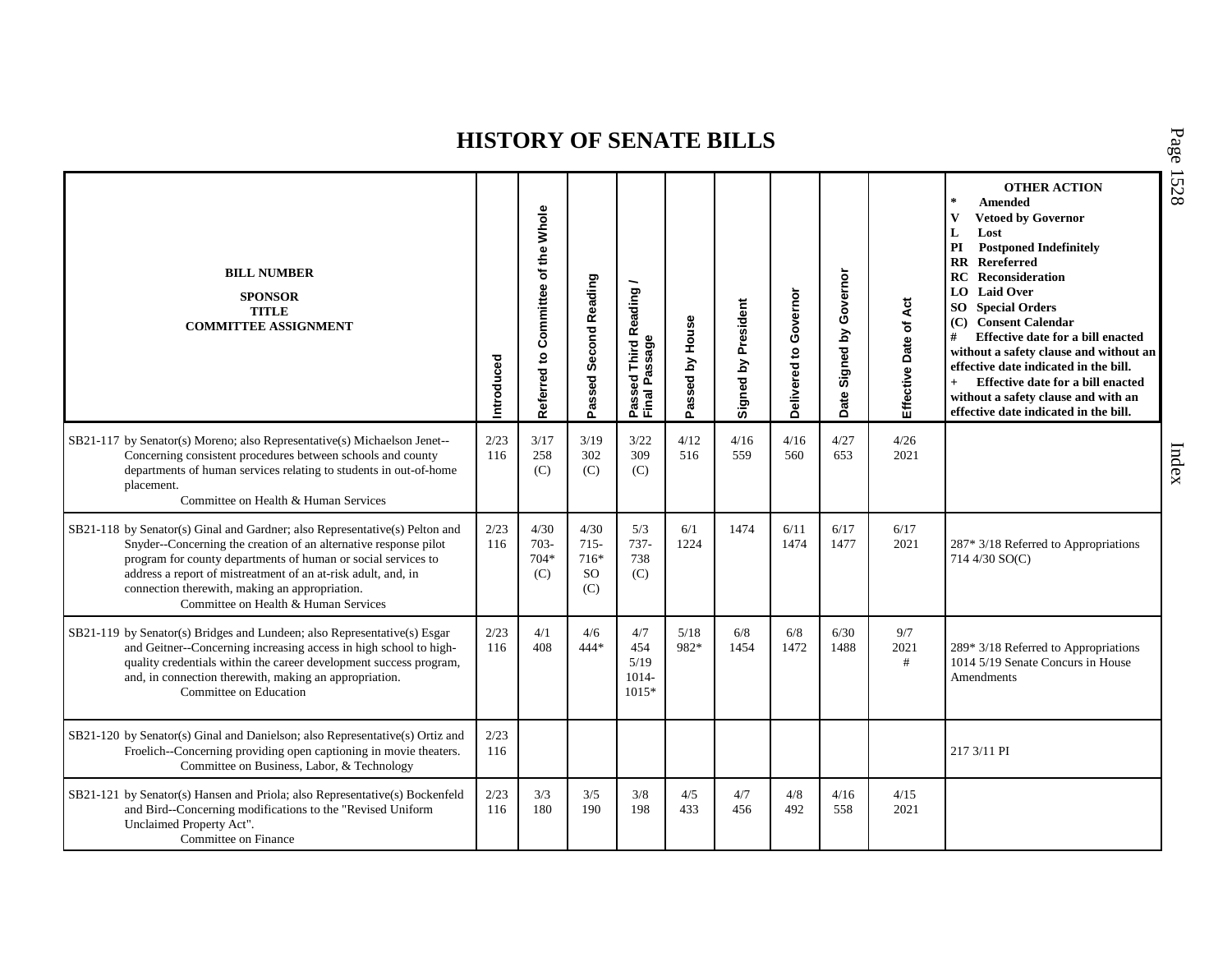| <b>BILL NUMBER</b><br><b>SPONSOR</b><br><b>TITLE</b><br><b>COMMITTEE ASSIGNMENT</b>                                                                                                                                                                                                                                                                                              | Introduced  | Referred to Committee of the Whole | Passed Second Reading           | Passed Third Reading<br>Final Passage | Passed by House | Signed by President | Governor<br>Delivered to | Governor<br>Signed by<br>Date | Act<br>Effective Date of | <b>OTHER ACTION</b><br>$\ast$<br>Amended<br><b>Vetoed by Governor</b><br>V<br>L<br>Lost<br><b>Postponed Indefinitely</b><br>PI<br><b>RR</b> Rereferred<br>Reconsideration<br>RC<br>LO Laid Over<br><b>SO</b> Special Orders<br>(C) Consent Calendar<br>Effective date for a bill enacted<br>#<br>without a safety clause and without an<br>effective date indicated in the bill.<br>Effective date for a bill enacted<br>$+$<br>without a safety clause and with an<br>effective date indicated in the bill. |
|----------------------------------------------------------------------------------------------------------------------------------------------------------------------------------------------------------------------------------------------------------------------------------------------------------------------------------------------------------------------------------|-------------|------------------------------------|---------------------------------|---------------------------------------|-----------------|---------------------|--------------------------|-------------------------------|--------------------------|--------------------------------------------------------------------------------------------------------------------------------------------------------------------------------------------------------------------------------------------------------------------------------------------------------------------------------------------------------------------------------------------------------------------------------------------------------------------------------------------------------------|
| SB21-122 by Senator(s) Ginal; also Representative(s) Froelich--Concerning<br>the bulk purchase of opiate antagonists pursuant to a standing order.<br>Committee on Health & Human Services                                                                                                                                                                                       | 2/23<br>116 | 3/11<br>218<br>(C)                 | 3/12<br>237<br><b>SO</b><br>(C) | 3/16<br>248<br>(C)                    | 4/5<br>433      | 4/8<br>491          | 4/9<br>509               | 4/16<br>559                   | 4/15<br>2021             | 237 3/12 SO(C)                                                                                                                                                                                                                                                                                                                                                                                                                                                                                               |
| SB21-123 by Senator(s) Ginal and Coram; also Representative(s) McCormick<br>and Lynch--Concerning expanding the Canadian prescription drug<br>importation program to include prescription drug suppliers from<br>nations other than Canada upon the enactment of legislation by the<br>United States congress authorizing such practice.<br>Committee on Health & Human Services | 2/25<br>128 | 3/9<br>203                         | 3/11<br>220                     | 3/12<br>234<br>3/12<br>242            | 4/13<br>528     | 4/16<br>559         | 4/16<br>560              | 4/27<br>653                   | 9/7<br>2021<br>#         | 241-242 3/12 Reconsideration                                                                                                                                                                                                                                                                                                                                                                                                                                                                                 |
| SB21-124 by Senator(s) Lee; also Representative(s) Weissman--Concerning<br>the creation of a class 2 felony offense when the death of a person is<br>caused by a participant without deliberation in the course of the<br>commission of specified felony offenses.<br>Committee on Judiciary                                                                                     | 2/25<br>128 | 3/19<br>297-<br>299*               | 3/30<br>381*                    | 3/30<br>390-<br>391                   | 4/13<br>528     | 4/16<br>559         | 4/16<br>560              | 4/27<br>653                   | 9/15<br>2021<br>$+$      |                                                                                                                                                                                                                                                                                                                                                                                                                                                                                                              |
| SB21-125 by Senator(s) Cooke--Concerning the submission of alternate<br>proposals to rules being considered by the air quality control<br>commission.<br>Committee on Transportation & Energy                                                                                                                                                                                    | 2/25<br>128 |                                    |                                 |                                       |                 |                     |                          |                               |                          | 418 4/5 PI                                                                                                                                                                                                                                                                                                                                                                                                                                                                                                   |
| SB21-126 by Senator(s) Fields; also Representative(s) Michaelson Jenet and<br>Soper--Concerning credentialing of physicians as participating<br>physicians in health coverage plan provider networks, and, in<br>connection therewith, making an appropriation.<br>Committee on Health & Human Services                                                                          | 2/25<br>128 | 4/23<br>$621 -$<br>$622*$          | 4/27<br>646*                    | 4/28<br>662                           | 6/1<br>1224     | 1474                | 6/11<br>1474             | 7/6<br>1489                   | 9/7<br>2021<br>#         | 203* 3/9 Referred to Appropriations                                                                                                                                                                                                                                                                                                                                                                                                                                                                          |

Index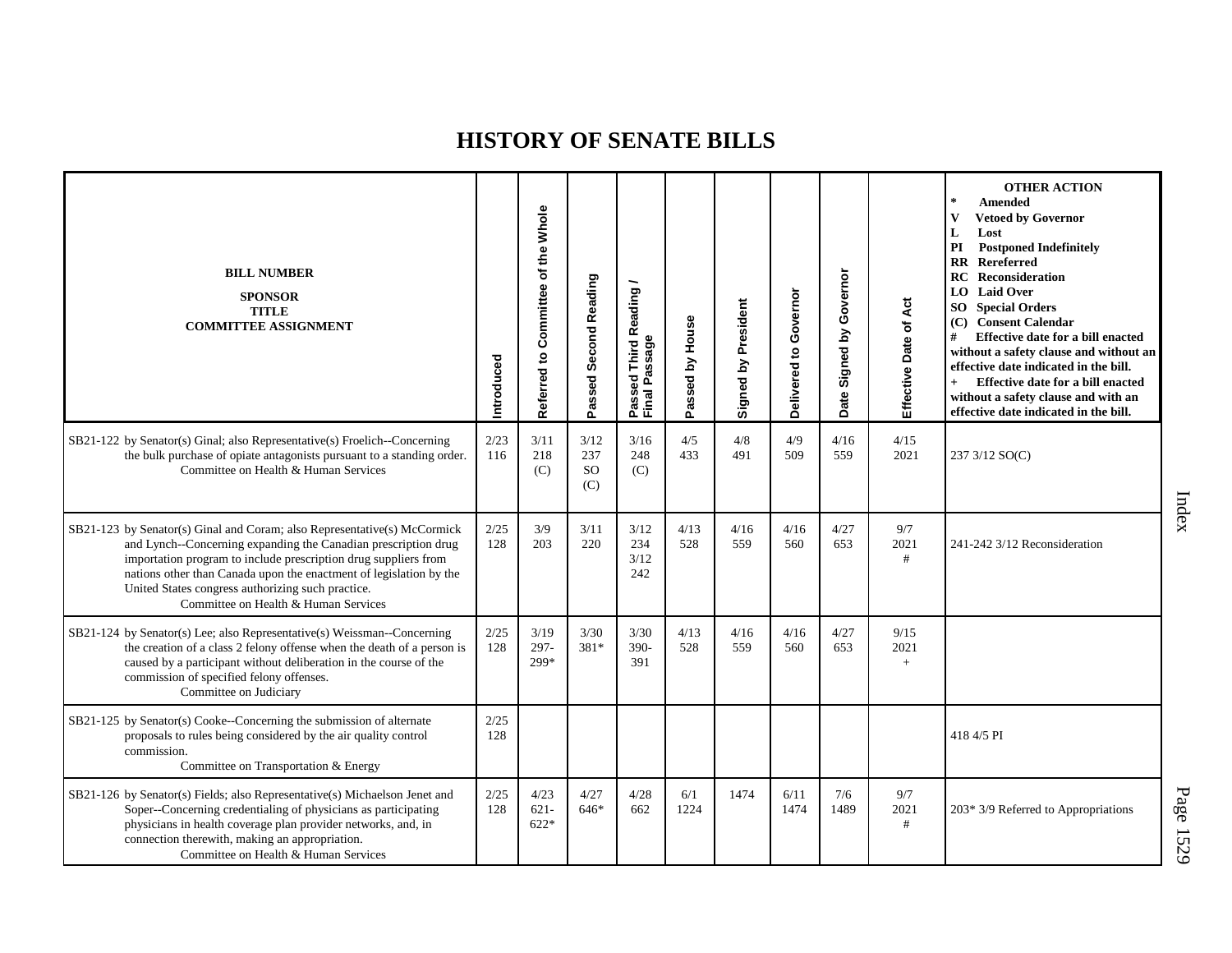| <b>BILL NUMBER</b><br><b>SPONSOR</b><br><b>TITLE</b><br><b>COMMITTEE ASSIGNMENT</b>                                                                                                                                                                                     | ntroduced   | Whole<br>the<br>৳<br>Referred to Committee | Passed Second Reading            | Passed Third Reading /<br>Final Passage | Passed by House | <b>Signed by President</b> | Governor<br>Delivered to | by Governor<br>Signed I<br>Date | Effective Date of Act | <b>OTHER ACTION</b><br>$\star$<br>Amended<br>V<br><b>Vetoed by Governor</b><br>L<br>Lost<br>PI<br><b>Postponed Indefinitely</b><br>Rereferred<br>$\mathbf{R}$<br>RC<br><b>Reconsideration</b><br><b>LO</b> Laid Over<br><b>SO</b> Special Orders<br><b>Consent Calendar</b><br>(C)<br>#<br>Effective date for a bill enacted<br>without a safety clause and without an<br>effective date indicated in the bill.<br>$+$<br>Effective date for a bill enacted<br>without a safety clause and with an<br>effective date indicated in the bill. |
|-------------------------------------------------------------------------------------------------------------------------------------------------------------------------------------------------------------------------------------------------------------------------|-------------|--------------------------------------------|----------------------------------|-----------------------------------------|-----------------|----------------------------|--------------------------|---------------------------------|-----------------------|---------------------------------------------------------------------------------------------------------------------------------------------------------------------------------------------------------------------------------------------------------------------------------------------------------------------------------------------------------------------------------------------------------------------------------------------------------------------------------------------------------------------------------------------|
| SB21-127 by Senator(s) Ginal; also Representative(s) Mullica--Concerning the<br>authority of a regulator of health care professionals during a disaster<br>emergency declared by the governor.<br>Committee on Business, Labor, & Technology                            | 2/25<br>128 |                                            |                                  |                                         |                 |                            |                          |                                 |                       | 285 3/18 PI                                                                                                                                                                                                                                                                                                                                                                                                                                                                                                                                 |
| SB21-128 by Senator(s) Kolker; also Representative(s) Lontine--Concerning<br>modifications to the administration of the nursing home penalty<br>cash fund, and, in connection therewith, making and reducing<br>appropriations.<br>Committee on Health & Human Services | 2/25<br>128 | 4/1<br>$408 -$<br>$409*$                   | 4/1<br>$412*$<br>SO <sub>2</sub> | 4/5<br>$427 -$<br>428<br>6/1<br>$1246*$ | 6/1<br>1224*    | 1474                       | 6/11<br>1474             | 6/23<br>1481                    | 6/23<br>2021          | $202-203*3/9$ Referred to<br>Appropriations<br>412 4/1 SO<br>1246 6/1 Senate Concurs in House<br>Amendments                                                                                                                                                                                                                                                                                                                                                                                                                                 |
| SB21-129 by Senator(s) Garcia; also Representative(s) Ortiz--Concerning<br>establishing a pilot program to reduce the suicide rate among<br>veterans, and, in connection therewith, making an appropriation.<br>Committee on State, Veterans, & Military Affairs        | 2/25<br>128 | 5/7<br>822-<br>823*<br>(C)                 | 5/7<br>830*<br><b>SO</b><br>(C)  | 5/10<br>835<br>(C)<br>6/3<br>1348*      | 6/3<br>1340*    | 1478                       | 6/18<br>1478             | 6/23<br>1482                    | 9/7<br>2021<br>#      | 829 5/7 SO(C)<br>1347-1348 6/3 Senate Concurs in House<br>Amendments                                                                                                                                                                                                                                                                                                                                                                                                                                                                        |
| SB21-130 by Senator(s) Holbert and Pettersen; also Representative(s) Van<br>Winkle and Bird--Concerning authorization for local governments<br>to exempt business personal property from taxation.<br>Committee on State, Veterans, & Military Affairs                  | 2/25<br>138 | 3/18<br>293<br>(C)                         | 3/22<br>312<br>(C)               | 3/23<br>330<br>(C)<br>4/14<br>536*      | 4/13<br>528*    | 4/20<br>579                | 4/20<br>581              | 4/30<br>714                     | 4/29<br>2021          | 536 4/14 Senate Concurs in House<br>Amendments                                                                                                                                                                                                                                                                                                                                                                                                                                                                                              |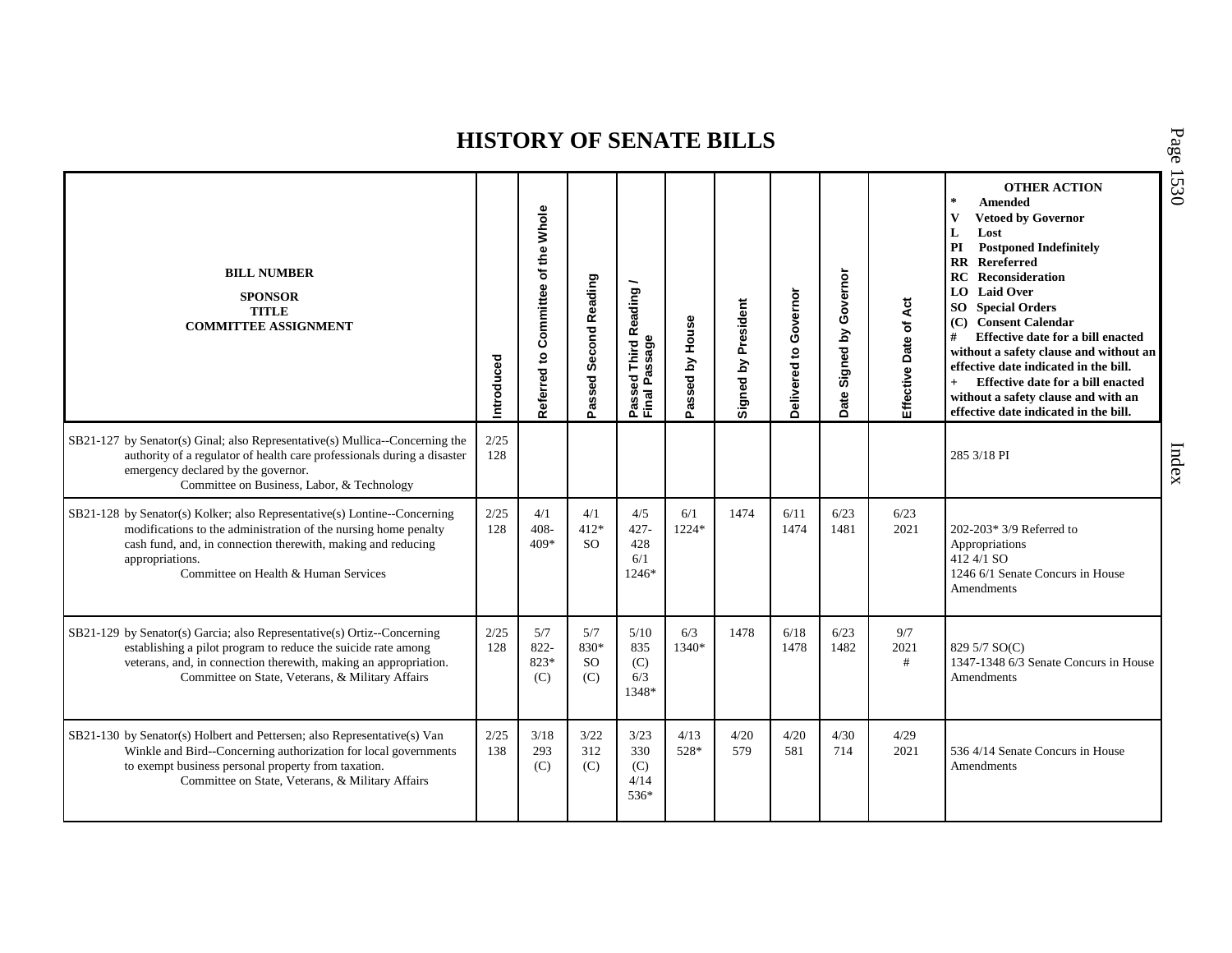| <b>BILL NUMBER</b><br><b>SPONSOR</b><br><b>TITLE</b><br><b>COMMITTEE ASSIGNMENT</b>                                                                                                                                                                                                                                                             | Introduced  | Committee of the Whole<br>Referred to | Passed Second Reading   | <b>Third Reading</b><br>Passed Third R<br>Final Passage | Passed by House | Signed by President | Governor<br>ë<br>Delivered | Governor<br>Signed by<br>Date | Effective Date of Act | <b>OTHER ACTION</b><br>$\pm$<br><b>Amended</b><br>$\mathbf{V}$<br><b>Vetoed by Governor</b><br>L<br>Lost<br><b>Postponed Indefinitely</b><br>PI<br><b>RR</b> Rereferred<br><b>RC</b> Reconsideration<br>LO Laid Over<br><b>SO</b> Special Orders<br>(C) Consent Calendar<br>#<br>Effective date for a bill enacted<br>without a safety clause and without an<br>effective date indicated in the bill.<br>Effective date for a bill enacted<br>$+$<br>without a safety clause and with an<br>effective date indicated in the bill. |
|-------------------------------------------------------------------------------------------------------------------------------------------------------------------------------------------------------------------------------------------------------------------------------------------------------------------------------------------------|-------------|---------------------------------------|-------------------------|---------------------------------------------------------|-----------------|---------------------|----------------------------|-------------------------------|-----------------------|-----------------------------------------------------------------------------------------------------------------------------------------------------------------------------------------------------------------------------------------------------------------------------------------------------------------------------------------------------------------------------------------------------------------------------------------------------------------------------------------------------------------------------------|
| SB21-131 by Senator(s) Gonzales, Jaquez Lewis, Rodriguez; also<br>Representative(s) Gonzales-Gutierrez, Benavidez, Caraveo, Ortiz--<br>Concerning measures to protect personal identifying information<br>kept by state agencies, and, in connection therewith, making an<br>appropriation.<br>Committee on State, Veterans, & Military Affairs | 2/25<br>138 | 5/7<br>823*                           | 5/11<br>$851 -$<br>853* | 5/12<br>884-<br>885<br>6/3<br>1348*                     | 6/3<br>1340*    | 1478                | 6/18<br>1478               | 6/25<br>1483                  | 6/25<br>2021          | $268*3/17$ Referred to Appropriations<br>1348 6/3 Senate Concurs in House<br>Amendments                                                                                                                                                                                                                                                                                                                                                                                                                                           |
| SB21-132 by Senator(s) Donovan; also Representative(s) Titone--Concerning<br>a study of consumer protection regulation of digital<br>communications platforms.<br>Committee on State, Veterans, & Military Affairs                                                                                                                              | 2/26<br>158 | 3/24<br>$341 -$<br>$342*$             | 3/26<br>$365*$          | 3/29<br>370<br>3/29<br>373                              |                 |                     |                            |                               |                       | 373 3/29 Reconsideration<br>843 5/10 House PI                                                                                                                                                                                                                                                                                                                                                                                                                                                                                     |
| SB21-133 by Senator(s) Coram; also Representative(s) Catlin and Will--<br>Concerning alcohol beverages donated for the purpose of a special<br>event held at a club licensed to sell alcohol beverages by the drink<br>to club members for consumption on the club premises.<br>Committee on Business, Labor, & Technology                      | 2/26<br>158 | 3/25<br>350<br>(C)                    | 3/29<br>372             | 3/30<br>379<br>4/22<br>$601*$                           | 4/21<br>593*    | 4/27<br>654         | 4/27<br>654                | 5/10<br>$841 -$<br>842        | 9/7<br>2021<br>#      | 370 3/29 Removed from Consent<br>Calendar                                                                                                                                                                                                                                                                                                                                                                                                                                                                                         |
| SB21-134 by Senator(s) Bridges and Lundeen, Coleman, Liston, Priola,<br>Winter; also Representative(s) Gray and Larson--Concerning the<br>ability of a retail liquor store licensee to obtain additional retail<br>liquor store licenses.<br>Committee on Business, Labor, & Technology                                                         | 2/26<br>158 |                                       |                         |                                                         |                 |                     |                            |                               |                       | 349-350* 3/25 Referred to<br>Appropriations<br>409 4/1 PI                                                                                                                                                                                                                                                                                                                                                                                                                                                                         |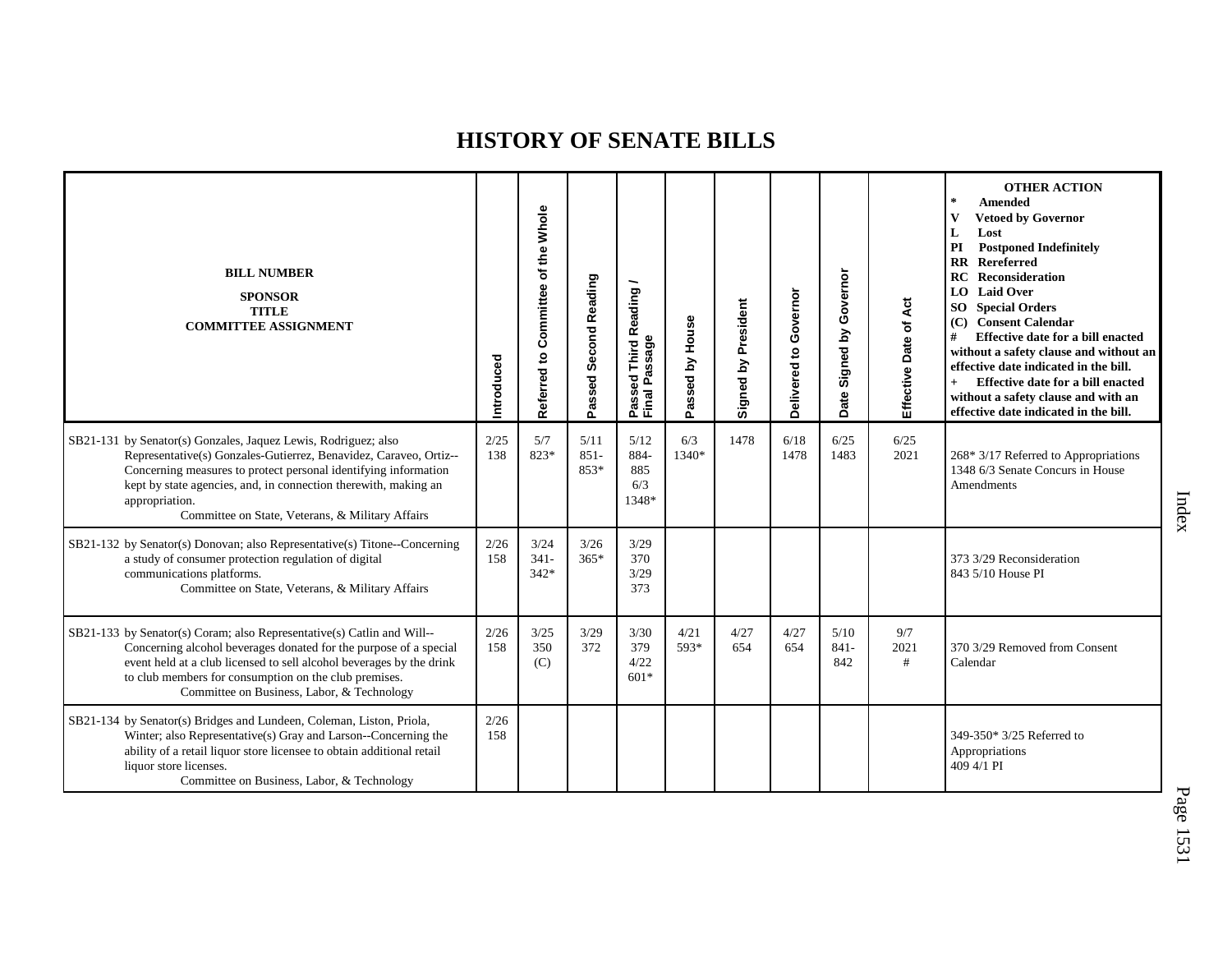| <b>BILL NUMBER</b><br><b>SPONSOR</b><br><b>TITLE</b><br><b>COMMITTEE ASSIGNMENT</b>                                                                                                                                                                                                                                                                                                                                                                            | ntroduced   | Whole<br>of the<br>Committee<br>9<br>Referred | Passed Second Reading              | Third Reading /<br>Passed Third R<br>Final Passage | Passed by House                | President<br>Signed by | Governor<br>Delivered to | Governor<br>λá<br>Signed<br>Date | Effective Date of Act | <b>OTHER ACTION</b><br>$\star$<br><b>Amended</b><br>v<br><b>Vetoed by Governor</b><br>L<br>Lost<br>PI<br><b>Postponed Indefinitely</b><br><b>RR</b> Rereferred<br><b>RC</b> Reconsideration<br><b>LO</b> Laid Over<br><b>SO</b> Special Orders<br>(C) Consent Calendar<br>#<br>Effective date for a bill enacted<br>without a safety clause and without an<br>effective date indicated in the bill.<br>Effective date for a bill enacted<br>$+$<br>without a safety clause and with an<br>effective date indicated in the bill. |
|----------------------------------------------------------------------------------------------------------------------------------------------------------------------------------------------------------------------------------------------------------------------------------------------------------------------------------------------------------------------------------------------------------------------------------------------------------------|-------------|-----------------------------------------------|------------------------------------|----------------------------------------------------|--------------------------------|------------------------|--------------------------|----------------------------------|-----------------------|---------------------------------------------------------------------------------------------------------------------------------------------------------------------------------------------------------------------------------------------------------------------------------------------------------------------------------------------------------------------------------------------------------------------------------------------------------------------------------------------------------------------------------|
| SB21-135 by Senator(s) Ginal and Zenzinger; also Representative(s) Duran<br>and Froelich--Concerning a prohibition on the use of certain<br>animals in a traveling animal act.<br>Committee on Agriculture & Natural Resources                                                                                                                                                                                                                                 | 2/26<br>158 | 3/19<br>$300*$                                | 3/24<br>$336*$                     | 3/25<br>351<br>3/25<br>352<br>4/30<br>713*         | 4/20<br>$571*$<br>4/29<br>688* | 5/6<br>800             | 5/7<br>829               | 5/17<br>964                      | 9/7<br>2021<br>#      | 352 3/25-Reconsideration<br>591-592 4/21 Senate Requests<br>Conference Committee<br>592 4/21 Senate Appoints Conferees<br>640 4/27 House Appoints Conferees<br>669-670 4/28 First Report of the First<br>Conference Committee<br>688 4/29 House Adopts First Report of<br><b>First Conference Committee</b><br>713 4/30 Senate Adopts First Report of<br><b>First Conference Committee</b>                                                                                                                                      |
| SB21-136 by Senator(s) Ginal and Coram, Donovan, Fields, Sonnenberg; also<br>Representative(s) Cutter and Carver--Concerning the continuation<br>of the forest health advisory council, and, in connection therewith,<br>implementing the recommendation contained in the 2020 sunset<br>report by the department of regulatory agencies to continue the<br>advisory council and continuing it for five years.<br>Committee on Agriculture & Natural Resources | 3/1<br>168  | 4/1<br>409<br>(C)                             | 4/1<br>411<br><sub>SO</sub><br>(C) | 4/5<br>424<br>(C)                                  | 5/13<br>921                    | 5/18<br>989            | 5/19<br>1015             | 5/28<br>1217                     | 9/1<br>2021           | 229 3/12 Referred to Appropriations<br>410 4/1 $SO(C)$                                                                                                                                                                                                                                                                                                                                                                                                                                                                          |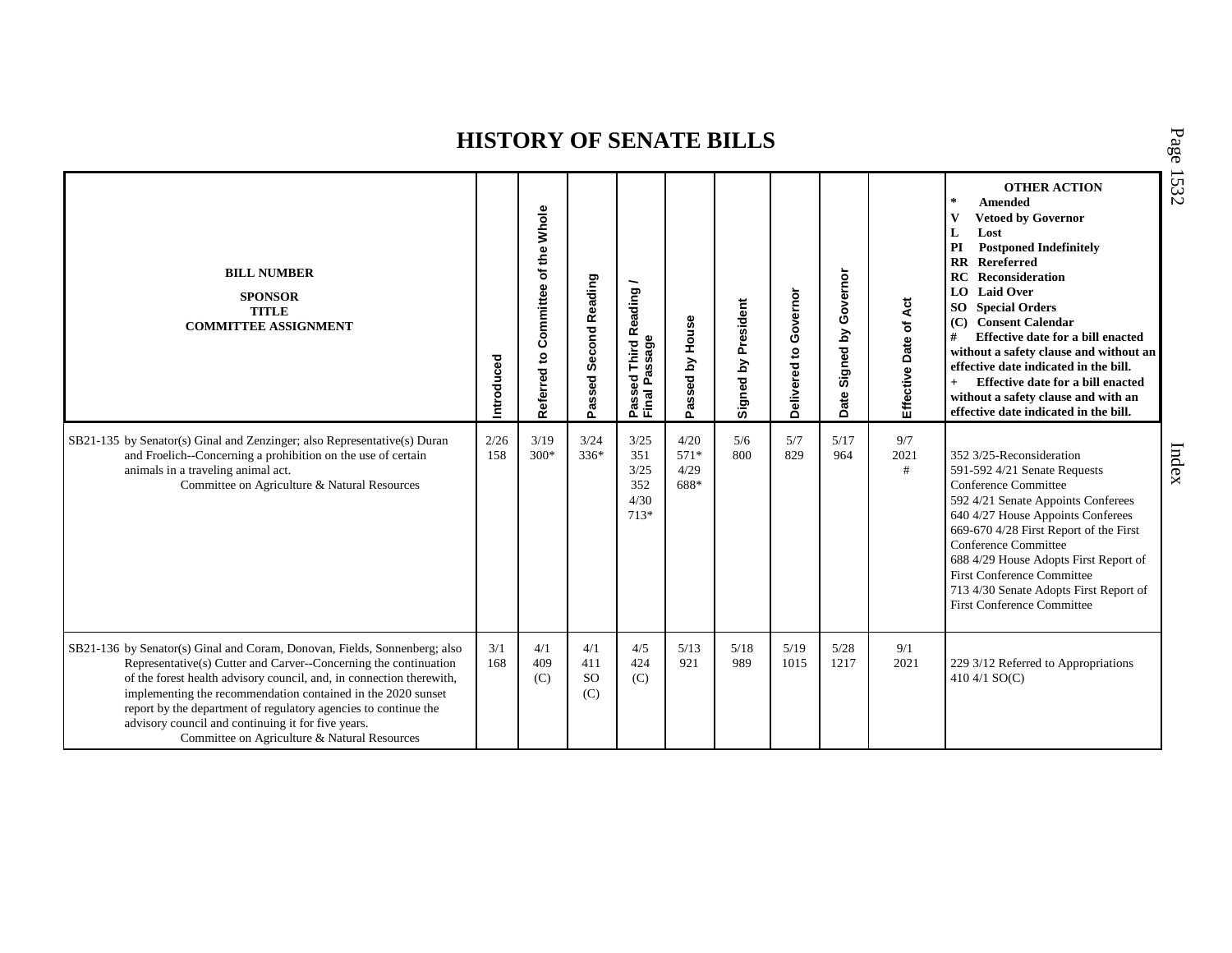| <b>BILL NUMBER</b><br><b>SPONSOR</b><br><b>TITLE</b><br><b>COMMITTEE ASSIGNMENT</b>                                                                                                                                                                                             | ntroduced  | Whole<br>the<br>৳<br>Referred to Committee | Second Reading<br>assed:<br>Ő.  | Passed Third Reading<br>Final Passage | House<br>Passed by | Signed by President | Governor<br>$\mathbf{S}$<br>Delivered | Governor<br>Signed by<br>Date | Effective Date of Act | <b>OTHER ACTION</b><br>$\sim$<br>Amended<br>$\mathbf{V}$<br><b>Vetoed by Governor</b><br>L<br>Lost<br>PI<br><b>Postponed Indefinitely</b><br><b>RR</b> Rereferred<br>RC<br>Reconsideration<br>LO Laid Over<br>SO Special Orders<br>(C) Consent Calendar<br>#<br>Effective date for a bill enacted<br>without a safety clause and without an<br>effective date indicated in the bill.<br>Effective date for a bill enacted<br>$+$<br>without a safety clause and with an<br>effective date indicated in the bill. |
|---------------------------------------------------------------------------------------------------------------------------------------------------------------------------------------------------------------------------------------------------------------------------------|------------|--------------------------------------------|---------------------------------|---------------------------------------|--------------------|---------------------|---------------------------------------|-------------------------------|-----------------------|------------------------------------------------------------------------------------------------------------------------------------------------------------------------------------------------------------------------------------------------------------------------------------------------------------------------------------------------------------------------------------------------------------------------------------------------------------------------------------------------------------------|
| SB21-137 by Senator(s) Pettersen and Winter; also Representative(s)<br>Michaelson Jenet and Kennedy--Concerning the "Behavioral Health<br>Recovery Act of 2021", and, in connection therewith, making an<br>appropriation.<br>Committee on Health & Human Services              | 3/1<br>168 | 4/30<br>708-<br>$710*$                     | 5/10<br>838-<br>840*            | 5/11<br>847<br>6/8<br>$1463*$         | 6/8<br>1448*       | 1481                | 6/23<br>1481                          | 6/28<br>1485                  | 6/28<br>2021          | 439-441* $4/6$ Referred to<br>Appropriations<br>840 5/10 Sen. Winter Added as Senate<br>Joint Prime Sponsor<br>1462-1463 6/8 Senate Concurs in House<br><b>Amendments</b>                                                                                                                                                                                                                                                                                                                                        |
| SB21-138 by Senator(s) Coleman; also Representative(s) Sandridge and<br>Bacon--Concerning measures to improve the support of persons in<br>the criminal justice system with a brain injury, and, in connection<br>therewith, making an appropriation.<br>Committee on Judiciary | 3/1<br>168 | 5/7<br>823-<br>824*<br>(C)                 | 5/7<br>830*<br><b>SO</b><br>(C) | 5/10<br>836<br>(C)<br>6/1<br>1247*    | 6/1<br>1224*       | 1474                | 6/11<br>1474                          | 7/6<br>1489                   | 7/6<br>2021           | 344* 3/24 Referred to Appropriations<br>829 5/7 SO(C)<br>1247 6/1 Senate Concurs in House<br>Amendments                                                                                                                                                                                                                                                                                                                                                                                                          |
| SB21-139 by Senator(s) Fields and Simpson; also Representative(s) Lontine<br>and Soper--Concerning reimbursement for dental care services<br>provided through telehealth.<br>Committee on Health & Human Services                                                               | 3/1<br>168 | 3/23<br>$326*$<br>(C)                      | 3/25<br>$352*$<br>(C)           | 3/26<br>363<br>(C)                    | 4/26<br>636        | 4/29<br>686         | 4/29<br>691                           | 5/10<br>$841 -$<br>842        | 5/7<br>2021           |                                                                                                                                                                                                                                                                                                                                                                                                                                                                                                                  |
| SB21-140 by Senator(s) Sonnenberg; also Representative(s) Holtorf--<br>Concerning a process to provide information about a child that may<br>be relevant to a report of suspected child abuse and neglect.<br>Committee on Education                                            | 3/1<br>168 |                                            |                                 |                                       |                    |                     |                                       |                               |                       | 289 3/18 PI                                                                                                                                                                                                                                                                                                                                                                                                                                                                                                      |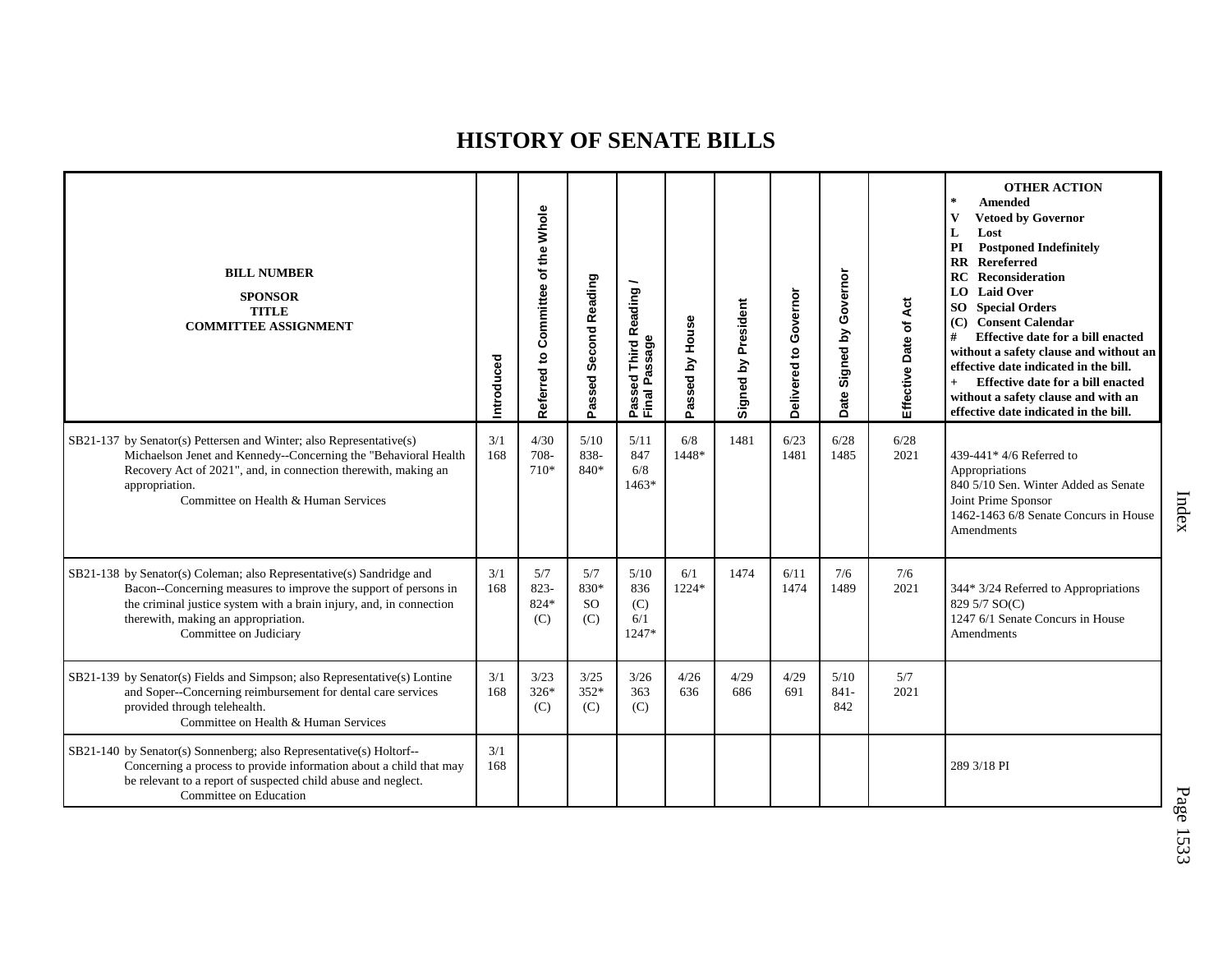| <b>BILL NUMBER</b><br><b>SPONSOR</b><br><b>TITLE</b><br><b>COMMITTEE ASSIGNMENT</b>                                                                                                                                                                                                                                                                                                                                                                                                                                                                           | Introduced | Referred to Committee of the Whole | Passed Second Reading     | Passed Third Reading<br>Final Passage | Passed by House | Signed by President | Governor<br>$\mathbf{S}$<br><b>Delivered</b> | Governor<br>Signed by<br>Date | Effective Date of Act | <b>OTHER ACTION</b><br>$\star$<br><b>Amended</b><br>$\mathbf{V}$<br><b>Vetoed by Governor</b><br>L<br>Lost<br><b>Postponed Indefinitely</b><br>PI<br><b>RR</b> Rereferred<br>Reconsideration<br>RC<br><b>LO</b> Laid Over<br><b>SO</b> Special Orders<br>(C) Consent Calendar<br>#<br>Effective date for a bill enacted<br>without a safety clause and without an<br>effective date indicated in the bill.<br>Effective date for a bill enacted<br>$+$<br>without a safety clause and with an<br>effective date indicated in the bill. |
|---------------------------------------------------------------------------------------------------------------------------------------------------------------------------------------------------------------------------------------------------------------------------------------------------------------------------------------------------------------------------------------------------------------------------------------------------------------------------------------------------------------------------------------------------------------|------------|------------------------------------|---------------------------|---------------------------------------|-----------------|---------------------|----------------------------------------------|-------------------------------|-----------------------|----------------------------------------------------------------------------------------------------------------------------------------------------------------------------------------------------------------------------------------------------------------------------------------------------------------------------------------------------------------------------------------------------------------------------------------------------------------------------------------------------------------------------------------|
| SB21-141 by Senator(s) Priola and Kolker, Bridges; also Representative(s)<br>Bernett and Baisley, Titone--Concerning the competitive<br>solicitation method used by the statewide internet portal authority to<br>contract for a statewide portal integrator.<br>Committee on Business, Labor, & Technology                                                                                                                                                                                                                                                   | 3/1<br>168 | 3/11<br>217                        | 3/16<br>252               | 3/17<br>269                           | 4/6<br>446      | 4/7<br>457          | 4/8<br>492                                   | 4/16<br>559                   | 4/15<br>2021          |                                                                                                                                                                                                                                                                                                                                                                                                                                                                                                                                        |
| SB21-142 by Senator(s) Pettersen and Donovan, Bridges, Danielson, Fields,<br>Gonzales, Zenzinger; also Representative(s) Caraveo and<br>McCluskie, Jodeh, Kipp, Lontine, Michaelson Jenet, Sirota, Titone,<br>Woodrow, Young--Concerning removing certain restrictions related<br>to abortion services, and, in connection therewith, removing the<br>requirement that the services be performed only at certain health<br>care facilities and removing the requirement that only a physician<br>perform the service.<br>Committee on Health & Human Services | 3/1<br>168 | 3/25<br>356*                       | 3/29<br>372*              | 3/30<br>$378 -$<br>379                | 5/11<br>857     | 5/13<br>924         | 5/13<br>924                                  | 5/24<br>1080                  | 5/21<br>2021          |                                                                                                                                                                                                                                                                                                                                                                                                                                                                                                                                        |
| SB21-143 by Senator(s) Gardner; also Representative(s) Tipper and Snyder--<br>Concerning the "Uniform Collaborative Law Act".<br>Committee on Judiciary                                                                                                                                                                                                                                                                                                                                                                                                       | 3/1<br>168 | 3/24<br>344*<br>(C)                | 3/31<br>391-<br>$392*$    | 4/1<br>404                            | 5/4<br>764      | 5/10<br>844         | 5/11<br>873                                  | $5/18$<br>983                 | 1/1<br>2022<br>$+$    |                                                                                                                                                                                                                                                                                                                                                                                                                                                                                                                                        |
| SB21-144 by Senator(s) Garcia and Cooke, Gonzales, Sonnenberg; also<br>Representative(s) Titone and Van Beber--Concerning the<br>continuation of the homeland security and all-hazards senior<br>advisory committee, and, in connection therewith, implementing the<br>recommendations contained in the 2020 sunset report by the<br>department of regulatory agencies.<br>Committee on State, Veterans, & Military Affairs                                                                                                                                   | 3/1<br>168 | 3/18<br>293                        | 3/22<br>$312 -$<br>$313*$ | 3/23<br>$331 -$<br>332                | 4/20<br>571     | 4/26<br>636         | 4/26<br>637                                  | 4/30<br>714                   | 9/1<br>2021           | $293*3/18$ Referred to Appropriations                                                                                                                                                                                                                                                                                                                                                                                                                                                                                                  |

P a g e 15 3 4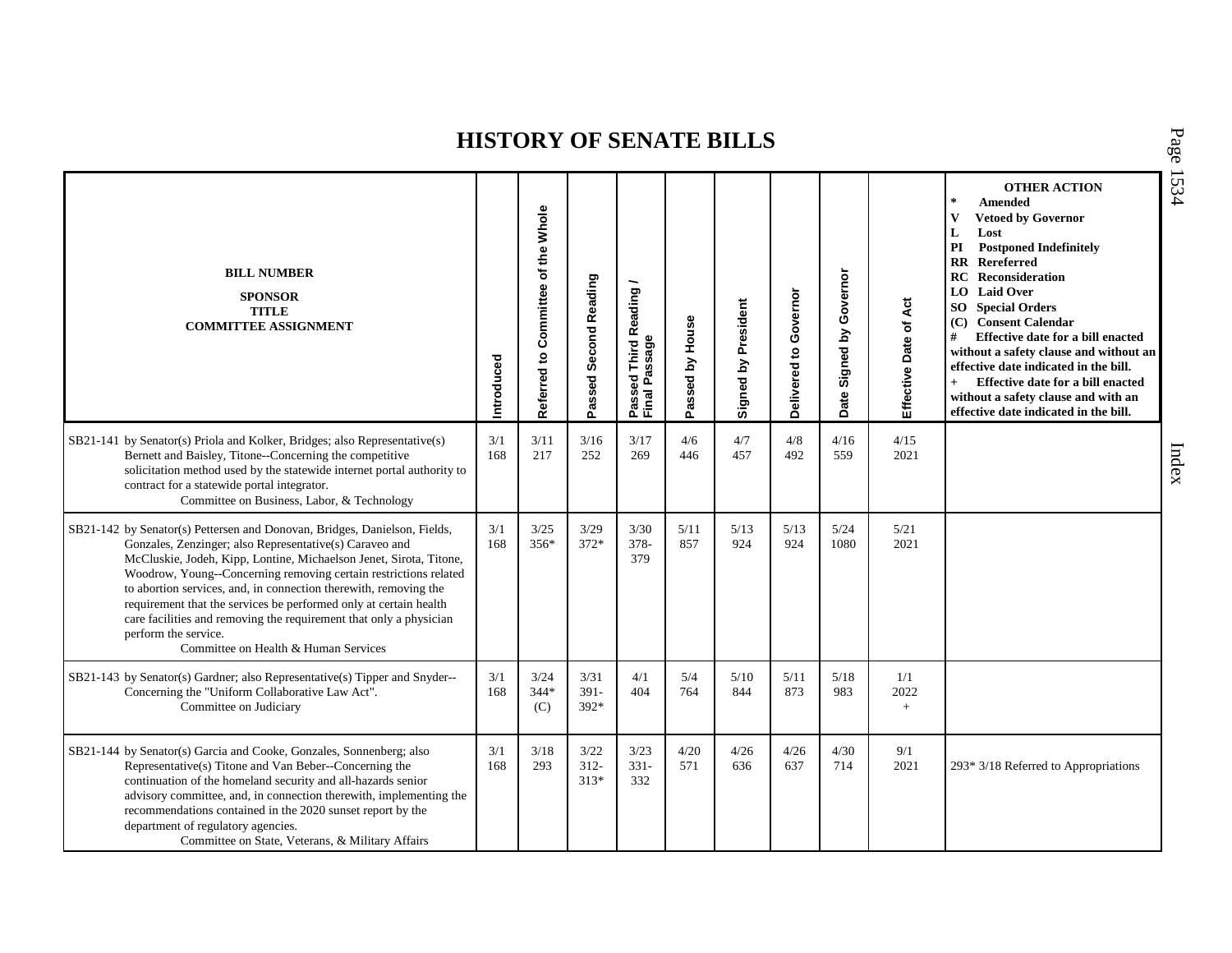| <b>BILL NUMBER</b><br><b>SPONSOR</b><br><b>TITLE</b><br><b>COMMITTEE ASSIGNMENT</b>                                                                                                                                                                                                     | Introduced | Referred to Committee of the Whole | Passed Second Reading     | Passed Third Reading<br>Final Passage       | Passed by House | Signed by President | Governor<br>Delivered to | Governor<br>Signed by<br>Date | Effective Date of Act | <b>OTHER ACTION</b><br>$\ast$<br><b>Amended</b><br><b>Vetoed by Governor</b><br>V<br>L<br>Lost<br><b>Postponed Indefinitely</b><br>PI<br><b>RR</b> Rereferred<br>Reconsideration<br>RC<br><b>LO</b> Laid Over<br><b>SO</b> Special Orders<br>(C) Consent Calendar<br>#<br>Effective date for a bill enacted<br>without a safety clause and without an<br>effective date indicated in the bill.<br>Effective date for a bill enacted<br>$+$<br>without a safety clause and with an<br>effective date indicated in the bill. |
|-----------------------------------------------------------------------------------------------------------------------------------------------------------------------------------------------------------------------------------------------------------------------------------------|------------|------------------------------------|---------------------------|---------------------------------------------|-----------------|---------------------|--------------------------|-------------------------------|-----------------------|----------------------------------------------------------------------------------------------------------------------------------------------------------------------------------------------------------------------------------------------------------------------------------------------------------------------------------------------------------------------------------------------------------------------------------------------------------------------------------------------------------------------------|
| SB21-145 by Senator(s) Simpson, Sonnenberg; also Representative(s) Valdez<br>D., Roberts--Concerning the extension of the period of time that<br>voluntary contributions that are set to expire in 2021 will appear on<br>the state individual tax return form.<br>Committee on Finance | 3/1<br>168 | 3/9<br>201<br>(C)                  | 3/11<br>219<br>(C)        | 3/12<br>233<br>(C)<br>3/12<br>$240-$<br>241 | 4/8<br>466      | 4/13<br>529         | 4/15<br>545              | 4/23<br>619                   | 9/7<br>2021<br>#      | 240 3/12 Reconsideration                                                                                                                                                                                                                                                                                                                                                                                                                                                                                                   |
| SB21-146 by Senator(s) Lee; also Representative(s) Bacon--Concerning<br>measures to improve prison release outcomes, and, in connection<br>therewith, making and reducing an appropriation.<br>Committee on Judiciary                                                                   | 3/1<br>168 | 5/14<br>930-<br>931*               | 5/18<br>978*              | 5/19<br>$1002 -$<br>$1003*$<br>6/7<br>1439* | 6/7<br>1400*    | 1478                | 6/18<br>1478             | 7/6<br>1489                   | 7/6<br>2021           | 804-807* 5/7 Referred to<br>Appropriations<br>970 5/18 Removed from Consent<br>1439 6/7 Senate Concurs in House<br>Amendments                                                                                                                                                                                                                                                                                                                                                                                              |
| SB21-147 by Senator(s) Fields and Holbert, Ginal, Jaquez Lewis, Simpson;<br>also Representative(s) Froelich and Van Winkle--Concerning the<br>continuation of the regulation of athletic trainers by the department<br>of regulatory agencies.<br>Committee on Health & Human Services  | 3/1<br>168 | 3/23<br>326                        | 3/29<br>$371 -$<br>$372*$ | 3/30<br>378                                 | 5/5<br>778      | 5/10<br>844         | 5/11<br>873              |                               | 9/1<br>2021           | 1080-1081 5/24 Became Law Without<br>Gov. Signature                                                                                                                                                                                                                                                                                                                                                                                                                                                                        |
| SB21-148 by Senator(s) Gonzales and Kolker; also Representative(s) Esgar<br>and Tipper--Concerning the creation of the financial empowerment<br>office in the department of law, and, in connection therewith,<br>making an appropriation.<br>Committee on Finance                      | 3/1<br>168 | 4/30<br>710*                       | 5/4<br>760*               | 5/5<br>771                                  | 6/1<br>1224     | 1473                | 6/10<br>1474             | 6/24<br>1482                  | 7/1<br>2021           | 328-329* 3/23 Referred to<br>Appropriations<br>763 5/4 Sen. Kolker Added as Senate<br>Joint Prime Sponsor                                                                                                                                                                                                                                                                                                                                                                                                                  |

Index

P a g e 15 3 5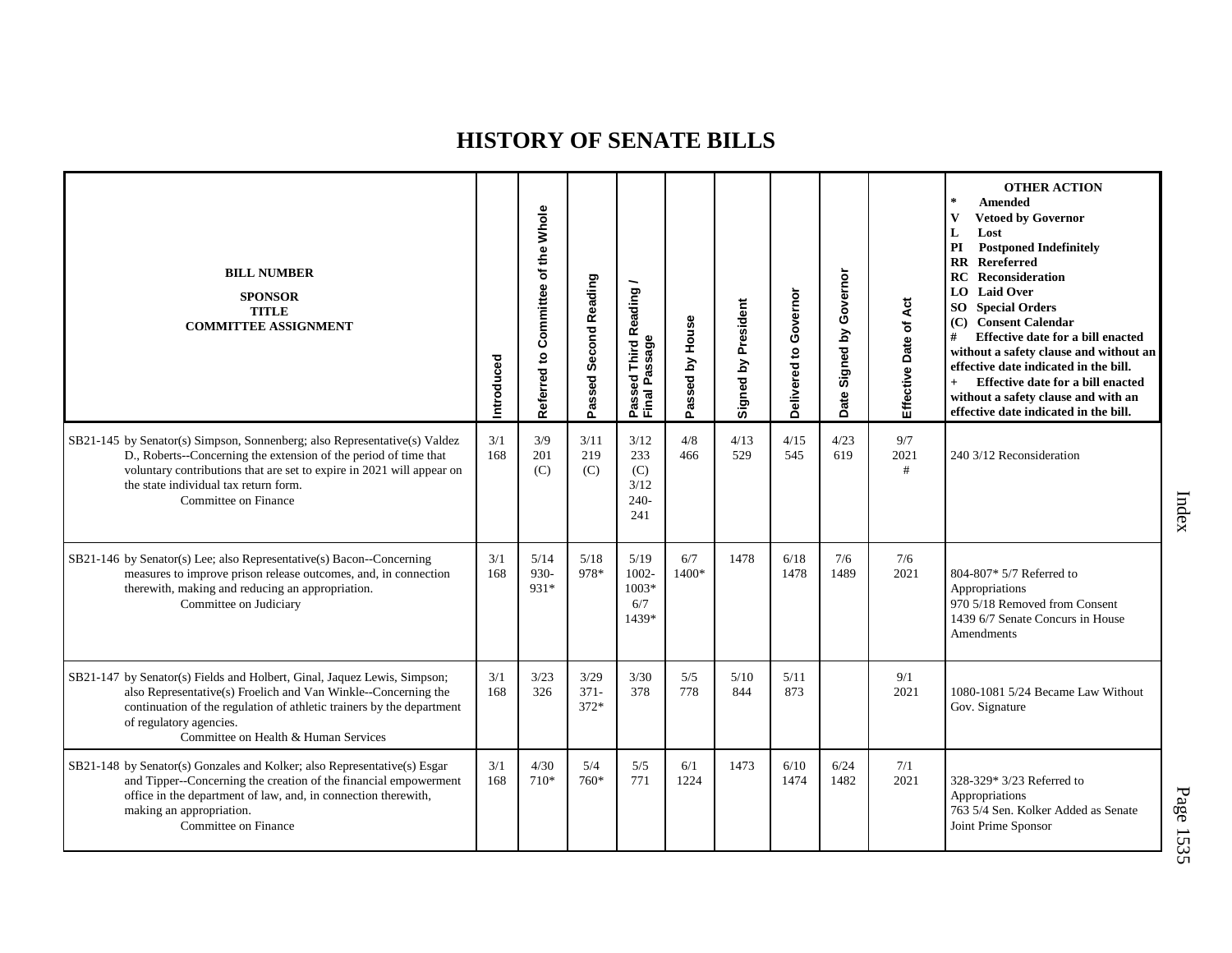| <b>BILL NUMBER</b><br><b>SPONSOR</b><br><b>TITLE</b><br><b>COMMITTEE ASSIGNMENT</b>                                                                                                                                                                                                                                               | Introduced | the Whole<br>৳<br>Referred to Committee | Passed Second Reading | <b>Third Reading</b><br>Passed Third R<br>Final Passage | Passed by House | Signed by President | Governor<br>$\overline{\mathbf{c}}$<br>Delivered | Signed by Governor<br>Date | Effective Date of Act | <b>OTHER ACTION</b><br>$\star$<br>Amended<br>$\mathbf{V}$<br><b>Vetoed by Governor</b><br>L<br>Lost<br>PI<br><b>Postponed Indefinitely</b><br><b>RR</b> Rereferred<br><b>RC</b> Reconsideration<br><b>LO</b> Laid Over<br><b>SO</b> Special Orders<br>(C) Consent Calendar<br>#<br>Effective date for a bill enacted<br>without a safety clause and without an<br>effective date indicated in the bill.<br>Effective date for a bill enacted<br>$+$<br>without a safety clause and with an<br>effective date indicated in the bill. |
|-----------------------------------------------------------------------------------------------------------------------------------------------------------------------------------------------------------------------------------------------------------------------------------------------------------------------------------|------------|-----------------------------------------|-----------------------|---------------------------------------------------------|-----------------|---------------------|--------------------------------------------------|----------------------------|-----------------------|-------------------------------------------------------------------------------------------------------------------------------------------------------------------------------------------------------------------------------------------------------------------------------------------------------------------------------------------------------------------------------------------------------------------------------------------------------------------------------------------------------------------------------------|
| SB21-149 by Senator(s) Gardner--Concerning limitations on the construction<br>of wind energy facilities sited near military resources.<br>Committee on State, Veterans, & Military Affairs                                                                                                                                        | 3/1<br>168 |                                         |                       |                                                         |                 |                     |                                                  |                            |                       | 343 3/24 PI                                                                                                                                                                                                                                                                                                                                                                                                                                                                                                                         |
| SB21-150 by Senator(s) Woodward and Garcia, Hisey--Concerning a<br>limitation on the allocation of big game hunting licenses to<br>nonresidents of Colorado.<br>Committee on Agriculture & Natural Resources                                                                                                                      | 3/1<br>169 |                                         |                       |                                                         |                 |                     |                                                  |                            |                       | 359 3/26 PI                                                                                                                                                                                                                                                                                                                                                                                                                                                                                                                         |
| SB21-151 by Senator(s) Buckner and Rankin; also Representative(s) Young<br>and Rich--Concerning transparency in reading programs<br>implemented in public schools, and, in connection therewith,<br>making an appropriation.<br>Committee on Education                                                                            | 3/1<br>169 | 3/26<br>$362 -$<br>$363*$<br>(C)        | 3/30<br>380*<br>(C)   | 3/30<br>391<br>6/1<br>1247-<br>1248*                    | 6/1<br>1224*    | 1474                | 6/11<br>1474                                     | 6/18<br>1478               | 6/18<br>2021          | 1247 6/1 Senate Concurs in House<br>Amendments<br>383 3/30 Sen. Rankin Added as Joint<br>Prime Sponsor                                                                                                                                                                                                                                                                                                                                                                                                                              |
| SB21-152 by Senator(s) Lee and Gardner, Buckner, Cooke, Rodriguez; also<br>Representative(s) Herod and Soper, Snyder, Van Winkle,<br>Weissman--Concerning implementation of the committee on legal<br>services' recommendations in connection with legislative review of<br>state agencies' rules.<br>Committee on Legal Services | 3/1<br>169 | 3/25<br>357                             | 3/29<br>372           | 3/30<br>379                                             | 4/27<br>651     | 4/29<br>690         | 4/30<br>714                                      | 5/11<br>857                | 5/10<br>2021          |                                                                                                                                                                                                                                                                                                                                                                                                                                                                                                                                     |

P a g e 15 3 6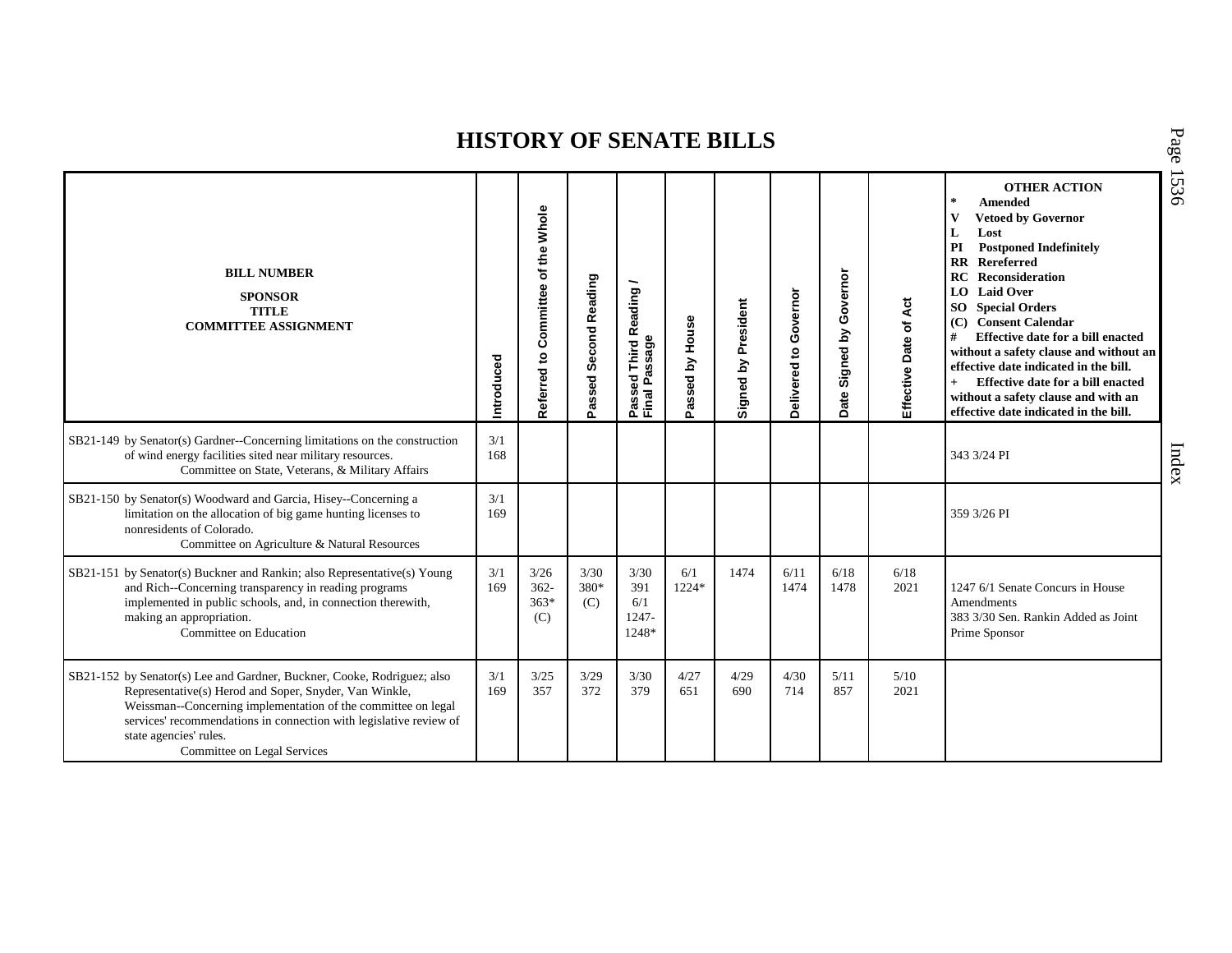| <b>BILL NUMBER</b><br><b>SPONSOR</b><br><b>TITLE</b><br><b>COMMITTEE ASSIGNMENT</b>                                                                                                                                                                                                            | ntroduced  | Whole<br>of the<br>Committee<br>Referred to        | Passed Second Reading               | Passed Third Reading<br>Final Passage | Passed by House | Signed by President | Governor<br>Delivered to | Governor<br>Signed by<br>Date | Act<br>Effective Date of | <b>OTHER ACTION</b><br>$\ast$<br><b>Amended</b><br>$\mathbf{V}$<br><b>Vetoed by Governor</b><br>L<br>Lost<br>PI<br><b>Postponed Indefinitely</b><br>$\mathbf{R}$<br><b>Rereferred</b><br><b>RC</b> Reconsideration<br>LO Laid Over<br><b>SO</b> Special Orders<br>(C) Consent Calendar<br>#<br><b>Effective date for a bill enacted</b><br>without a safety clause and without an<br>effective date indicated in the bill.<br>Effective date for a bill enacted<br>without a safety clause and with an<br>effective date indicated in the bill. |
|------------------------------------------------------------------------------------------------------------------------------------------------------------------------------------------------------------------------------------------------------------------------------------------------|------------|----------------------------------------------------|-------------------------------------|---------------------------------------|-----------------|---------------------|--------------------------|-------------------------------|--------------------------|-------------------------------------------------------------------------------------------------------------------------------------------------------------------------------------------------------------------------------------------------------------------------------------------------------------------------------------------------------------------------------------------------------------------------------------------------------------------------------------------------------------------------------------------------|
| SB21-153 by Senator(s) Coleman and Cooke; also Representative(s) Ortiz and<br>Tipper--Concerning a program to assist offenders with acquiring<br>state-issued identification.<br>Committee on State, Veterans, & Military Affairs                                                              | 3/1<br>169 | 3/17<br>$268 -$<br>$269*$<br>3/18<br>$292*$<br>(C) | 3/19<br>$302*$<br>(C)               | 3/22<br>310<br>(C)                    | 4/21<br>593     | 4/29<br>686         | 4/29<br>691              | 5/10<br>841                   | 9/7<br>2021<br>#         |                                                                                                                                                                                                                                                                                                                                                                                                                                                                                                                                                 |
| SB21-154 by Senator(s) Kolker and Simpson; also Representative(s) Cutter<br>and Soper--Concerning the implementation of the 988 national<br>suicide prevention lifeline network in Colorado, and, in connection<br>therewith, making an appropriation.<br>Committee on Health & Human Services | 3/1<br>169 | 5/7<br>824*<br>(C)                                 | 5/7<br>830*<br><sub>SO</sub><br>(C) | 5/10<br>836<br>(C)                    | 6/3<br>1340     | 1478                | 6/18<br>1478             | 6/28<br>1485                  | 9/7<br>2021<br>#         | 459-461* 4/8 Referred to Finance<br>673-680* $4/29$ Referred to<br>Appropriations<br>829 5/7 SO(C)                                                                                                                                                                                                                                                                                                                                                                                                                                              |
| SB21-155 by Senator(s) Hisey and Story; also Representative(s) Amabile and<br>Baisley--Concerning the appointment of a resident of a locality in<br>which limited gaming takes place to the limited gaming control<br>commission.<br>Committee on Local Government                             | 3/1<br>169 | 3/17<br>257                                        | 3/19<br>$303 -$<br>$304*$           | 3/22<br>310<br>5/6<br>799*            | 4/26<br>636*    | 5/12<br>907         | 5/13<br>924              | 5/24<br>1079                  | 9/7<br>2021<br>#         | 665 4/28 Senate Request Conference<br>Committee and Appoints Conferees<br>746 5/3 House Appoints Conferees<br>799 5/6 Senate Recedes and Dissolves<br>the First Conference Committee<br>799 5/6 Senate Concurs in House<br>Amendments                                                                                                                                                                                                                                                                                                           |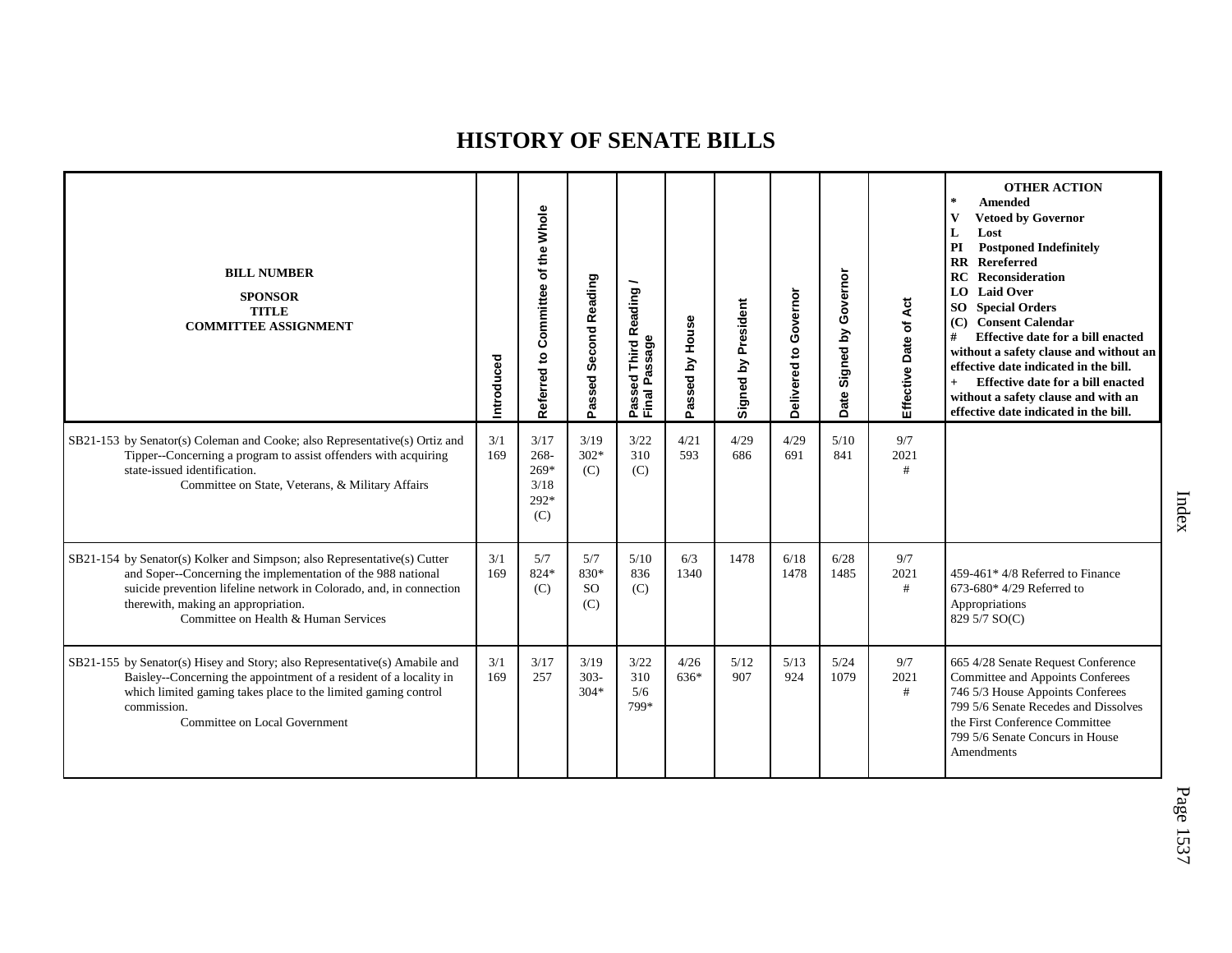| <b>BILL NUMBER</b><br><b>SPONSOR</b><br><b>TITLE</b><br><b>COMMITTEE ASSIGNMENT</b>                                                                                                                                                                                                                                                                                                                                                 | ntroduced  | Referred to Committee of the Whole | Passed Second Reading         | Passed Third Reading<br>Final Passage | Passed by House | Signed by President | Governor<br>$\mathtt{S}$<br>Delivered | Governor<br>Signed by<br>Date | Act<br>Effective Date of | <b>OTHER ACTION</b><br>$\star$<br><b>Amended</b><br>$\mathbf{V}$<br><b>Vetoed by Governor</b><br>L<br>Lost<br><b>Postponed Indefinitely</b><br>PI<br><b>RR</b> Rereferred<br><b>RC</b> Reconsideration<br>LO Laid Over<br><b>SO</b> Special Orders<br>(C) Consent Calendar<br>#<br>Effective date for a bill enacted<br>without a safety clause and without an<br>effective date indicated in the bill.<br>Effective date for a bill enacted<br>$+$<br>without a safety clause and with an<br>effective date indicated in the bill. |
|-------------------------------------------------------------------------------------------------------------------------------------------------------------------------------------------------------------------------------------------------------------------------------------------------------------------------------------------------------------------------------------------------------------------------------------|------------|------------------------------------|-------------------------------|---------------------------------------|-----------------|---------------------|---------------------------------------|-------------------------------|--------------------------|-------------------------------------------------------------------------------------------------------------------------------------------------------------------------------------------------------------------------------------------------------------------------------------------------------------------------------------------------------------------------------------------------------------------------------------------------------------------------------------------------------------------------------------|
| SB21-156 by Senator(s) Garcia; also Representative(s) Mullica--Concerning<br>the creation of a pilot grant program for the use of nurses in 911<br>dispatch to help divert incoming 911 calls that do not require<br>emergency medical service to other types of medical care, and, in<br>connection therewith, making an appropriation.<br>Committee on Health & Human Services                                                    | 3/1<br>169 | 5/7<br>824-<br>825*                | 5/12<br>889*                  | 5/13<br>912<br>6/1<br>1248*           | 6/1<br>1224*    | 1474                | 6/11<br>1474                          | 6/18<br>1478                  | 6/18<br>2021             | 356-357* 3/25 Referred to<br>Appropriations<br>1248 6/1 Senate Concurs in House<br><b>Amendments</b>                                                                                                                                                                                                                                                                                                                                                                                                                                |
| SB21-157 by Senator(s) Priola, Zenzinger; also Representative(s) Michaelson<br>Jenet and Baisley--Concerning an increase in the aggregate amount<br>of qualified charter school bonds for which the general assembly<br>may appropriate money to restore debt service reserve requirements.<br>Committee on Education                                                                                                               | 3/1<br>169 | 3/18<br>289<br>(C)                 | 3/22<br>$311 -$<br>312<br>(C) | 3/23<br>330<br>(C)                    | 4/6<br>446      | 4/7<br>457          | 4/8<br>492                            | 4/16<br>559                   | 9/7<br>2021<br>#         |                                                                                                                                                                                                                                                                                                                                                                                                                                                                                                                                     |
| SB21-158 by Senator(s) Danielson and Pettersen; also Representative(s)<br>Titone and Duran--Concerning modifications to the Colorado health<br>service corps program administered by the department of public<br>health and environment to expand the availability of geriatric care<br>providers in shortage areas in the state, and, in connection<br>therewith, making an appropriation.<br>Committee on Health & Human Services | 3/1<br>169 | 5/14<br>932*<br>(C)                | 5/18<br>$970*$<br>(C)         | 5/19<br>995<br>(C)                    | 6/7<br>1400     | 1473                | 6/10<br>1474                          | 7/6<br>1490                   | 9/7<br>2021<br>#         | 325-326* 3/23 Referred to<br>Appropriations                                                                                                                                                                                                                                                                                                                                                                                                                                                                                         |
| SB21-159 by Senator(s) Sonnenberg; also Representative(s) Pelton--<br>Concerning the prohibition of the electronic transfer of certain<br>personal information collected by state agencies from official<br>records.<br>Committee on State, Veterans, & Military Affairs                                                                                                                                                            | 3/1<br>169 |                                    |                               |                                       |                 |                     |                                       |                               |                          | 343 3/24 PI                                                                                                                                                                                                                                                                                                                                                                                                                                                                                                                         |

P a g e 15 3 8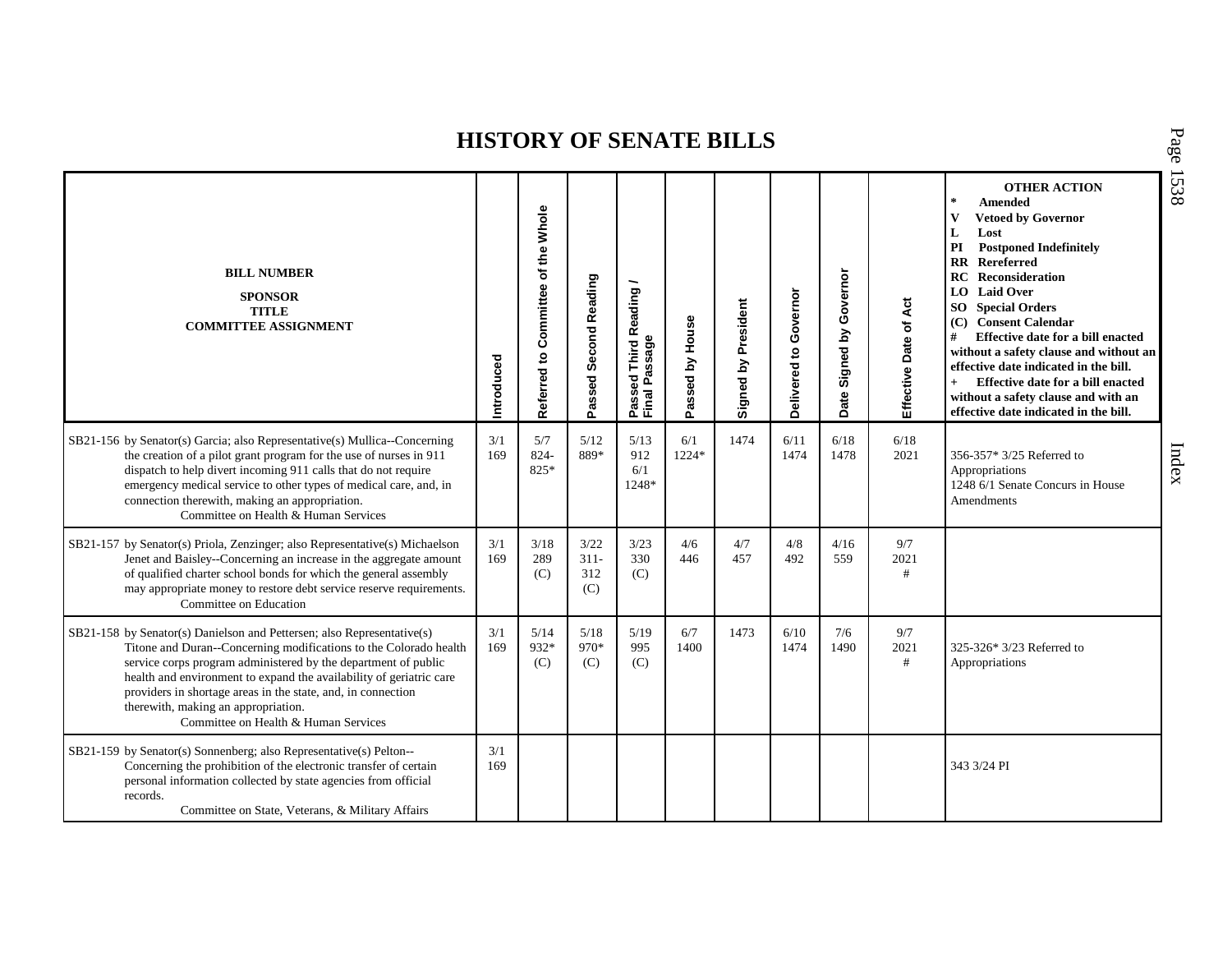| <b>BILL NUMBER</b><br><b>SPONSOR</b><br><b>TITLE</b><br><b>COMMITTEE ASSIGNMENT</b>                                                                                                                                                                                           | Introduced | Whole<br>of the<br>Committee<br>Referred to | Second Reading<br>Passed | Passed Third Reading<br>Final Passage | Passed by House | Signed by President | Governor<br>$\mathbf{S}$<br>Delivered | Governor<br>Signed by<br>Date | Effective Date of Act | <b>OTHER ACTION</b><br>$\pm$<br><b>Amended</b><br>$\mathbf{V}$<br><b>Vetoed by Governor</b><br>L<br>Lost<br>PI<br><b>Postponed Indefinitely</b><br><b>RR</b> Rereferred<br>RC<br>Reconsideration<br><b>LO</b> Laid Over<br><b>SO</b> Special Orders<br>(C) Consent Calendar<br>#<br>Effective date for a bill enacted<br>without a safety clause and without an<br>effective date indicated in the bill.<br>Effective date for a bill enacted<br>$+$<br>without a safety clause and with an<br>effective date indicated in the bill. |
|-------------------------------------------------------------------------------------------------------------------------------------------------------------------------------------------------------------------------------------------------------------------------------|------------|---------------------------------------------|--------------------------|---------------------------------------|-----------------|---------------------|---------------------------------------|-------------------------------|-----------------------|--------------------------------------------------------------------------------------------------------------------------------------------------------------------------------------------------------------------------------------------------------------------------------------------------------------------------------------------------------------------------------------------------------------------------------------------------------------------------------------------------------------------------------------|
| SB21-160 by Senator(s) Gardner; also Representative(s) Snyder--Concerning<br>certain administrative clarifications to local government election<br>codes.<br>Committee on State, Veterans, & Military Affairs                                                                 | 3/2<br>177 | 3/24<br>$342 -$<br>$343*$<br>(C)            | 3/26<br>$365*$           | 3/30<br>378                           | 5/4<br>764      | 5/6<br>800          | 5/7<br>829                            | 5/14<br>955                   | 9/7<br>2021<br>#      |                                                                                                                                                                                                                                                                                                                                                                                                                                                                                                                                      |
| SB21-161 by Senator(s) Hansen and Coram; also Representative(s) Arndt--<br>Concerning adoption by the public utilities commission of programs<br>for the voluntary reduction of greenhouse gas emissions by natural<br>gas utilities.<br>Committee on Transportation & Energy | 3/2<br>177 |                                             |                          |                                       |                 |                     |                                       |                               |                       | 586 4/21 PI                                                                                                                                                                                                                                                                                                                                                                                                                                                                                                                          |
| SB21-162 by Senator(s) Gardner; also Representative(s) Snyder and Soper--<br>Concerning spendthrift provisions in trusts pursuant to the<br>"Colorado Uniform Trust Code".<br>Committee on Judiciary                                                                          | 3/2<br>177 | 3/26<br>$360*$<br>(C)                       | 3/30<br>380*<br>(C)      | 3/31<br>390<br>(C)                    | 5/10<br>842     | 5/13<br>924         | 5/13<br>924                           | 5/24<br>1079                  | 9/7<br>2021<br>#      |                                                                                                                                                                                                                                                                                                                                                                                                                                                                                                                                      |
| SB21-163 by Senator(s) Rankin--Concerning additional requirements for a<br>cost-benefit analysis performed in connection with a state agency's<br>adoption of rules.<br>Committee on Business, Labor, & Technology                                                            | 3/2<br>177 |                                             |                          |                                       |                 |                     |                                       |                               |                       | 350 3/25 PI                                                                                                                                                                                                                                                                                                                                                                                                                                                                                                                          |
| SB21-164 by Senator(s) Gardner--Concerning the "Uniform Easement<br>Relocation Act".<br>Committee on Agriculture & Natural Resources                                                                                                                                          | 3/2<br>177 |                                             |                          |                                       |                 |                     |                                       |                               |                       | 300 3/19 PI                                                                                                                                                                                                                                                                                                                                                                                                                                                                                                                          |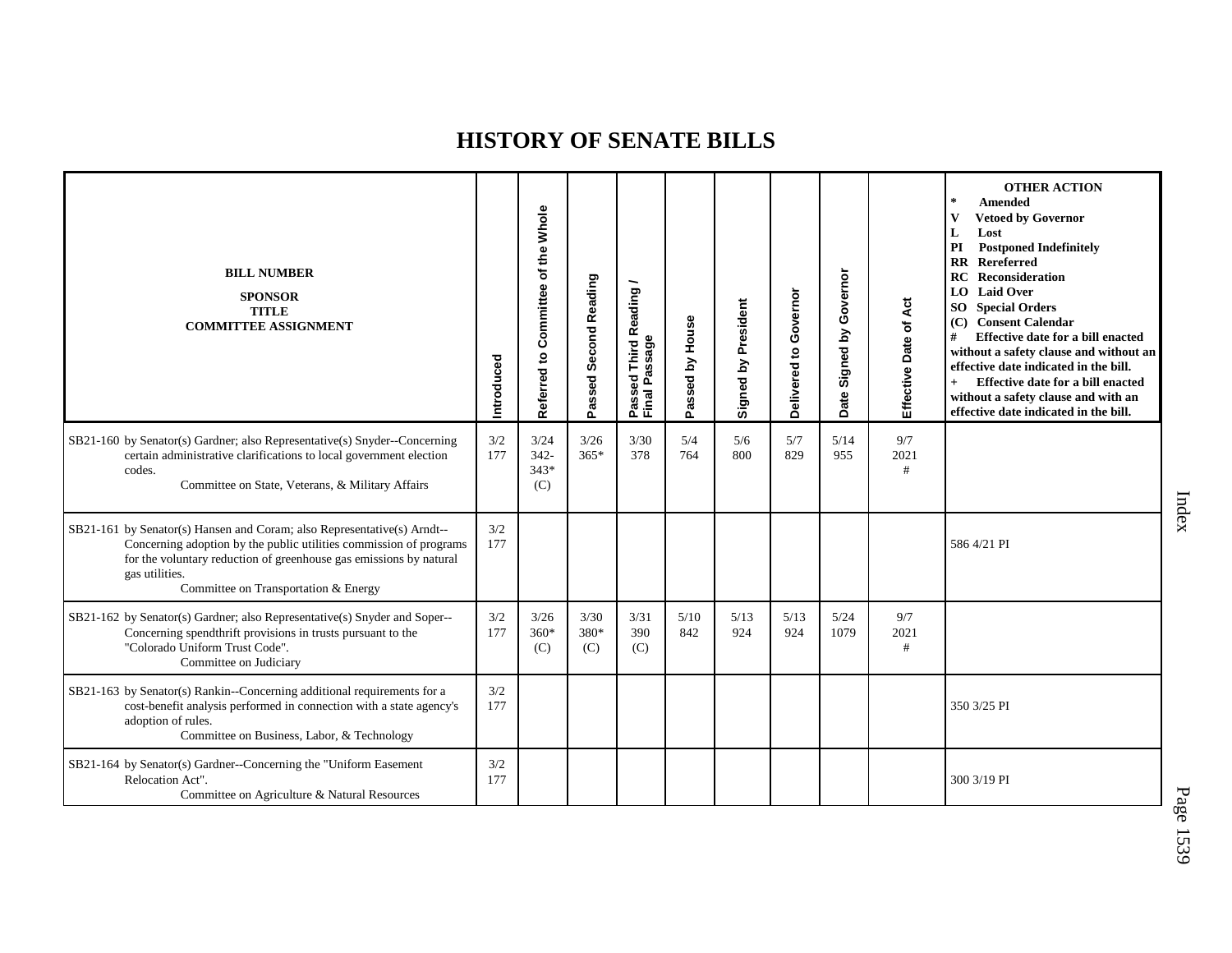| <b>BILL NUMBER</b><br><b>SPONSOR</b><br><b>TITLE</b><br><b>COMMITTEE ASSIGNMENT</b>                                                                                                                                                                                                       | Introduced | Referred to Committee of the Whole | Passed Second Reading              | Passed Third Reading<br>Final Passage         | Passed by House | <b>Signed by President</b> | Governor<br>Delivered to | Governor<br>Signed by<br>Date | of Act<br>Effective Date | <b>OTHER ACTION</b><br>$\star$<br><b>Amended</b><br>$\mathbf{V}$<br><b>Vetoed by Governor</b><br>L<br>Lost<br>PI<br><b>Postponed Indefinitely</b><br><b>RR</b> Rereferred<br>Reconsideration<br><b>RC</b><br><b>LO</b> Laid Over<br><b>SO</b> Special Orders<br>(C) Consent Calendar<br>#<br>Effective date for a bill enacted<br>without a safety clause and without an<br>effective date indicated in the bill.<br>Effective date for a bill enacted<br>$+$<br>without a safety clause and with an<br>effective date indicated in the bill. |
|-------------------------------------------------------------------------------------------------------------------------------------------------------------------------------------------------------------------------------------------------------------------------------------------|------------|------------------------------------|------------------------------------|-----------------------------------------------|-----------------|----------------------------|--------------------------|-------------------------------|--------------------------|-----------------------------------------------------------------------------------------------------------------------------------------------------------------------------------------------------------------------------------------------------------------------------------------------------------------------------------------------------------------------------------------------------------------------------------------------------------------------------------------------------------------------------------------------|
| SB21-165 by Senator(s) Scott--Concerning methods of procurement used by<br>the department of transportation when selecting contractors for<br>public projects.<br>Committee on Transportation & Energy                                                                                    | 3/2<br>177 |                                    |                                    |                                               |                 |                            |                          |                               |                          | 361 3/26 PI                                                                                                                                                                                                                                                                                                                                                                                                                                                                                                                                   |
| SB21-166 by Senator(s) Rankin and Fenberg; also Representative(s)<br>McCluskie and Will--Concerning the implementation of<br>recommendations from the Colorado fire commission, and, in<br>connection therewith, making an appropriation.<br>Committee on Agriculture & Natural Resources | 3/2<br>166 | 4/23<br>$622*$<br>(C)              | 4/23<br>$625*$<br><b>SO</b><br>(C) | 4/26<br>$631 -$<br>632<br>(C)<br>6/1<br>1249* | 6/1<br>1224*    | 1475                       | 6/15<br>1475             | 6/22<br>1481                  | 6/22<br>2021             | 359-360* 3/26 Referred to<br>Appropriations<br>623 4/23 SO(C)<br>1248-1249 6/1 Senate Concurs in House<br>Amendments                                                                                                                                                                                                                                                                                                                                                                                                                          |
| SB21-167 by Senator(s) Holbert and Bridges; also Representative(s) Gray and<br>Larson--Concerning the regulation of child care centers.<br>Committee on Education                                                                                                                         | 3/2<br>167 | 3/26<br>$361 -$<br>$362*$          | 4/5<br>$430 -$<br>$431*$           | 4/6<br>442<br>4/28<br>$665*$                  | 4/26<br>636*    | 5/3<br>746                 | 5/3<br>748               | 5/14<br>955                   | 9/7<br>2021<br>#         | 665 4/28 Senate Concurs in House<br>Amendments                                                                                                                                                                                                                                                                                                                                                                                                                                                                                                |
| SB21-168 by Senator(s) Woodward, Hisey, Sonnenberg--Concerning a<br>prohibition on requiring an individual to possess a license to hunt<br>wildlife to be present in state wildlife areas.<br>Committee on Agriculture & Natural Resources                                                | 3/2<br>168 |                                    |                                    |                                               |                 |                            |                          |                               |                          | 359 3/26 PI                                                                                                                                                                                                                                                                                                                                                                                                                                                                                                                                   |
| SB21-169 by Senator(s) Buckner; also Representative(s) Ricks and Esgar--<br>Concerning protecting consumers from unfair discrimination in<br>insurance practices.<br>Committee on Business, Labor, & Technology                                                                           | 3/2<br>178 | 5/4<br>749-<br>$751*$              | 5/12<br>895-<br>896*               | 5/13<br>916<br>6/7<br>$1440*$                 | 6/7<br>1400*    | 1481                       | 6/23<br>1481             | 7/6<br>1490                   | 9/7<br>2021<br>#         | 1439-1440 6/7 Senate Concurs in House<br>Amendments                                                                                                                                                                                                                                                                                                                                                                                                                                                                                           |

P a g e 15 4 0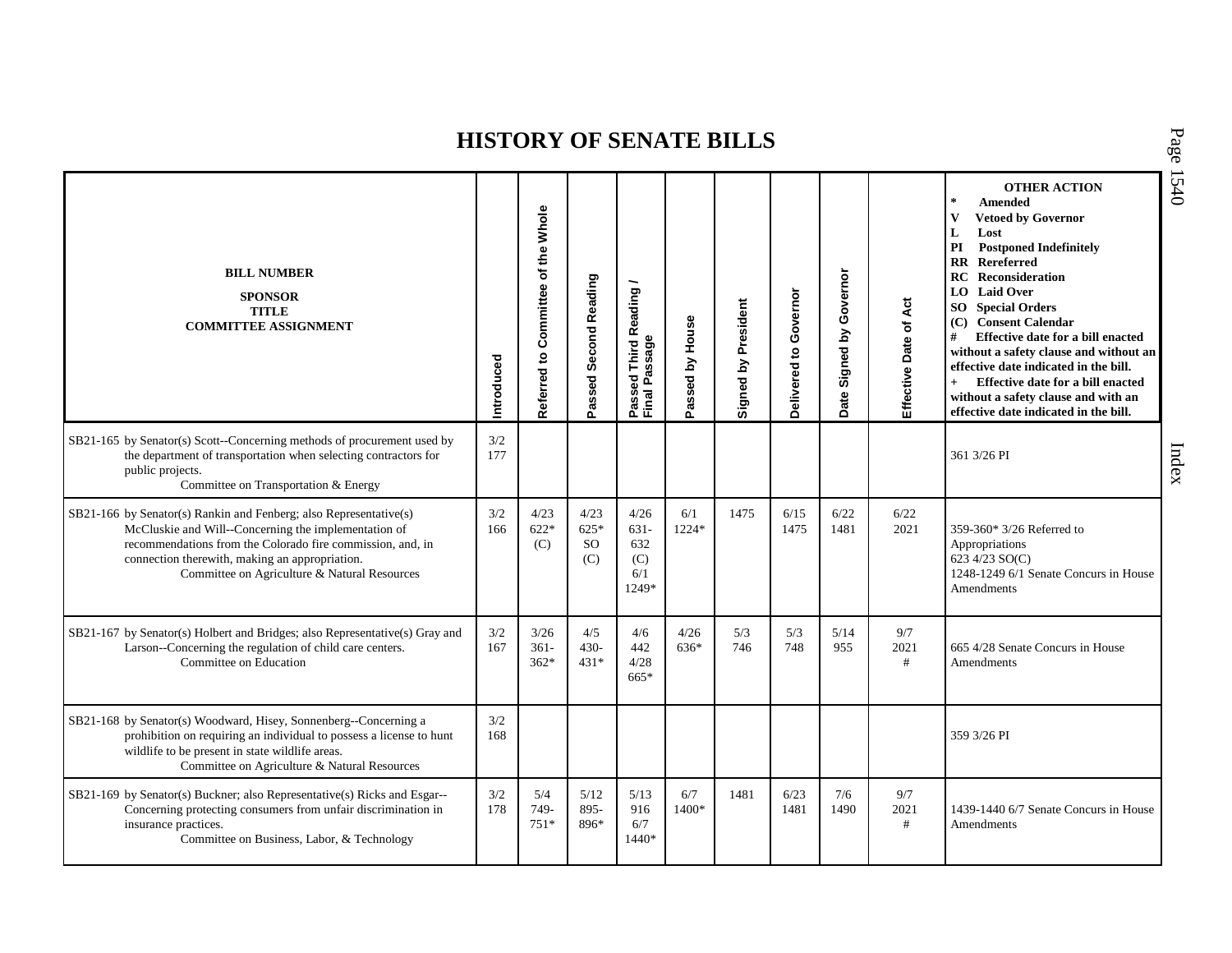| <b>BILL NUMBER</b><br><b>SPONSOR</b><br><b>TITLE</b><br><b>COMMITTEE ASSIGNMENT</b>                                                                                                                                                                                                                                                                                                                                  | Introduced | Whole<br>of the<br>Referred to Committee | Second Reading<br>assed<br>o. | ∽<br><b>Third Reading</b><br>Passed Third R<br>Final Passage | Passed by House | President<br>Signed by | Governor<br>$\mathbf{S}$<br>Delivered | Governor<br>$\mathbf{\underline{s}}$<br>Signed<br>Date | Effective Date of Act                                                                      | <b>OTHER ACTION</b><br>$\star$<br>Amended<br>$\mathbf{V}$<br><b>Vetoed by Governor</b><br>Lost<br>L<br>PI<br><b>Postponed Indefinitely</b><br>Rereferred<br>$\mathbf{R}$<br>RC<br>Reconsideration<br>LO Laid Over<br><b>SO</b> Special Orders<br><b>Consent Calendar</b><br>(C)<br>#<br><b>Effective date for a bill enacted</b><br>without a safety clause and without an<br>effective date indicated in the bill.<br>Effective date for a bill enacted<br>$+$<br>without a safety clause and with an<br>effective date indicated in the bill. |
|----------------------------------------------------------------------------------------------------------------------------------------------------------------------------------------------------------------------------------------------------------------------------------------------------------------------------------------------------------------------------------------------------------------------|------------|------------------------------------------|-------------------------------|--------------------------------------------------------------|-----------------|------------------------|---------------------------------------|--------------------------------------------------------|--------------------------------------------------------------------------------------------|-------------------------------------------------------------------------------------------------------------------------------------------------------------------------------------------------------------------------------------------------------------------------------------------------------------------------------------------------------------------------------------------------------------------------------------------------------------------------------------------------------------------------------------------------|
| SB21-170 by Senator(s) Hisey and Ginal; also Representative(s) Arndt and<br>Lynch--Concerning standards applicable to cooperative electric<br>association wildland fire mitigation, and, in connection therewith,<br>requiring wildland fire protection plans, providing authority for<br>vegetation management, and limiting cooperative electric<br>association liability.<br>Committee on Transportation & Energy | 3/2<br>178 |                                          |                               |                                                              |                 |                        |                                       |                                                        |                                                                                            | 451 4/7 PI                                                                                                                                                                                                                                                                                                                                                                                                                                                                                                                                      |
| SB21-171 by Senator(s) Gardner; also Representative(s) Snyder and Soper--<br>Concerning the "Uniform Fiduciary Income and Principal Act".<br>Committee on Judiciary                                                                                                                                                                                                                                                  | 3/2<br>178 | 3/26<br>361<br>(C)                       | 3/30<br>380<br>(C)            | 3/31<br>390<br>(C)                                           | 5/10<br>833     | 5/12<br>907            | 5/13<br>924                           | 5/18<br>983                                            | 1/1<br>2022<br>$+$                                                                         |                                                                                                                                                                                                                                                                                                                                                                                                                                                                                                                                                 |
| SB21-172 by Senator(s) Danielson and Garcia; also Representative(s)<br>Gonzales-Gutierrez and Ortiz--Concerning creation of a fund to<br>assist in increasing the amounts paid to persons employed by local<br>education providers.<br>Committee on Education                                                                                                                                                        | 3/4<br>186 | 3/18<br>294                              | 3/22<br>313                   | 3/23<br>332<br>6/8<br>1455*                                  | 6/8<br>$1447*$  | 1478                   | 6/18<br>1478                          | 7/7<br>1491                                            | 7/7<br>2021<br>and on<br>approval of<br>a certain<br>measure by<br>a majority of<br>voters | 315-316 3/22 COW Amendment<br>1455 6/8 Senate Concurs in House<br>Amendments<br>1492 7/7 Governor's Signing Statement                                                                                                                                                                                                                                                                                                                                                                                                                           |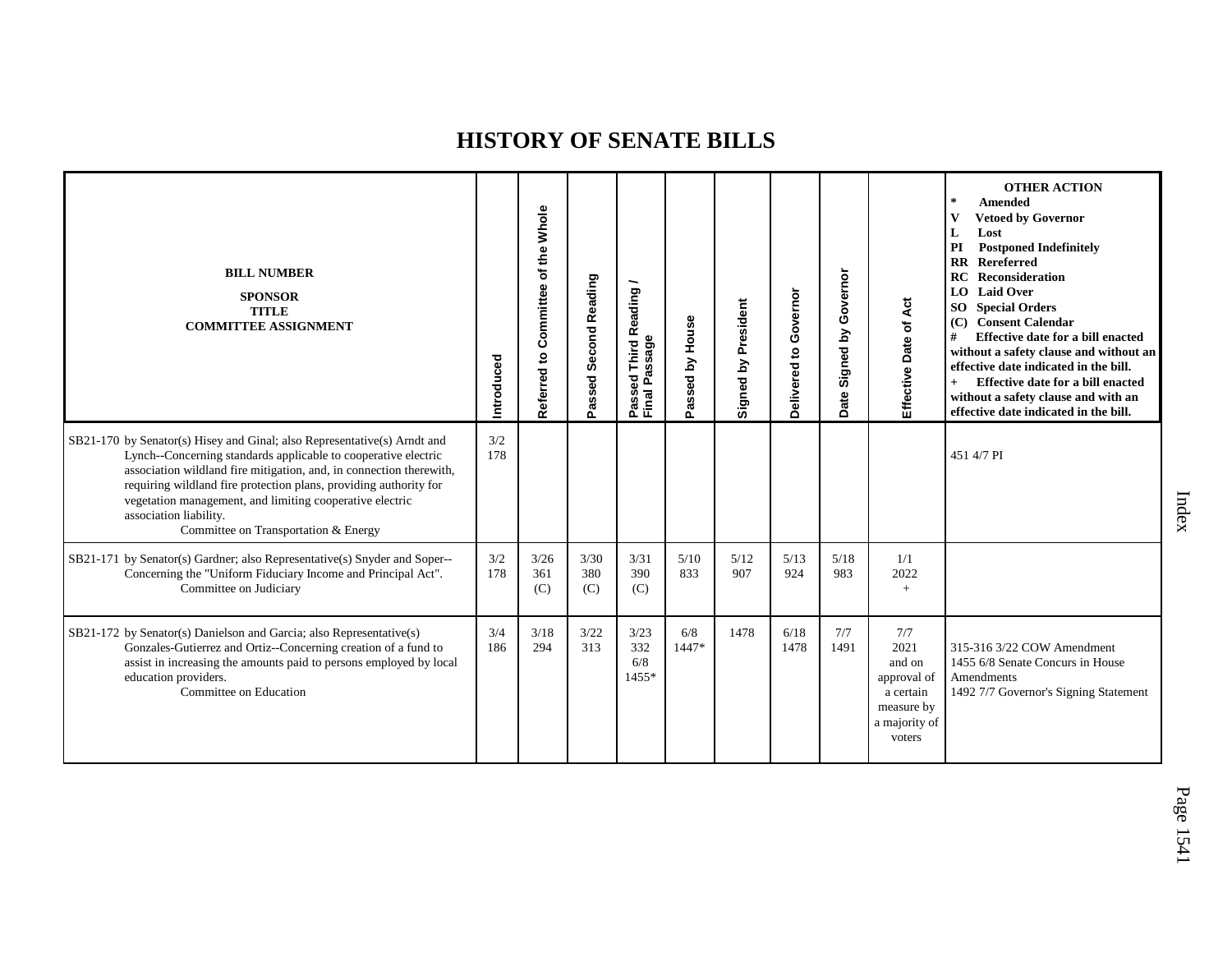| <b>BILL NUMBER</b><br><b>SPONSOR</b><br><b>TITLE</b><br><b>COMMITTEE ASSIGNMENT</b>                                                                                                                                                                                                                                                                                                                                                                                                                                                                                                                                                                                   | ntroduced  | Referred to Committee of the Whole       | Passed Second Reading    | Passed Third Reading<br>Final Passage                         | Passed by House       | President<br>Signed by | Governor<br>ë<br>Delivered | Governor<br>Σ<br>Signed I<br>Date | Act<br>Effective Date of | <b>OTHER ACTION</b><br>$\star$<br>Amended<br>$\mathbf{V}$<br><b>Vetoed by Governor</b><br>L<br>Lost<br><b>Postponed Indefinitely</b><br>PI<br><b>RR</b> Rereferred<br><b>Reconsideration</b><br>RC<br>LO Laid Over<br><b>SO</b> Special Orders<br>(C) Consent Calendar<br>#<br>Effective date for a bill enacted<br>without a safety clause and without an<br>effective date indicated in the bill.<br>Effective date for a bill enacted<br>$+$<br>without a safety clause and with an<br>effective date indicated in the bill. |
|-----------------------------------------------------------------------------------------------------------------------------------------------------------------------------------------------------------------------------------------------------------------------------------------------------------------------------------------------------------------------------------------------------------------------------------------------------------------------------------------------------------------------------------------------------------------------------------------------------------------------------------------------------------------------|------------|------------------------------------------|--------------------------|---------------------------------------------------------------|-----------------------|------------------------|----------------------------|-----------------------------------|--------------------------|---------------------------------------------------------------------------------------------------------------------------------------------------------------------------------------------------------------------------------------------------------------------------------------------------------------------------------------------------------------------------------------------------------------------------------------------------------------------------------------------------------------------------------|
| SB21-173 by Senator(s) Gonzales and Moreno, Fenberg, Kolker, Pettersen,<br>Story, Winter; also Representative(s) Caraveo and Gonzales-<br>Gutierrez, Duran, Jackson, Lontine, Michaelson Jenet, Roberts,<br>Sirota, Woodrow--Concerning rights related to residential rental<br>agreements, and, in connection therewith, making an appropriation.<br>Committee on State, Veterans, & Military Affairs                                                                                                                                                                                                                                                                | 3/5<br>190 | 4/1<br>$409*$                            | 4/13<br>$523-$<br>$525*$ | 4/14<br>533*<br>6/3<br>1349*                                  | 6/3<br>1340*          | 1480                   | 6/22<br>1480               | 6/25<br>1483                      | 10/1<br>2021<br>$+$      | 291-292* 3/18 Referred to<br>Appropriations<br>525-526* 4/13 COW Amendments<br>1349 6/3 Senate Concurs in House<br>Amendments                                                                                                                                                                                                                                                                                                                                                                                                   |
| SB21-174 by Senator(s) Cooke and Ginal; also Representative(s) Bird and<br>Carver--Concerning adoption of written policies by law<br>enforcement agencies for constitutionally required peace officer<br>credibility disclosure notifications.<br>Committee on Judiciary                                                                                                                                                                                                                                                                                                                                                                                              | 3/5<br>190 | 4/23<br>$622 -$<br>$623*$                | 5/18<br>$975 -$<br>977*  | 5/19<br>$1001 -$<br>1002<br>6/3<br>1349-<br>1350*             | 6/3<br>1339-<br>1340* | 1480                   | 6/22<br>1480               | 7/2<br>1489                       | 9/7<br>2021<br>#         | 417-418* 4/5 Referred to<br>Appropriations<br>1349 6/3 Senate Concurs in House<br>Amendments                                                                                                                                                                                                                                                                                                                                                                                                                                    |
| SB21-175 by Senator(s) Jaquez Lewis and Gonzales, Buckner; also<br>Representative(s) Caraveo and Kennedy--Concerning the Colorado<br>prescription drug affordability review board, and, in connection<br>therewith, directing the board to review the affordability of certain<br>drugs and establish upper payment limits for certain drugs;<br>prohibiting certain entities from purchasing or reimbursing for any<br>drug for distribution in the state at an amount that exceeds the upper<br>payment limit established for the prescription drug; establishing<br>penalties for violations; and making an appropriation.<br>Committee on Health & Human Services | 3/8<br>200 | 4/30<br>$711*$<br>5/5<br>$767 -$<br>768* | 5/6<br>790-<br>795*      | 5/7<br>818-<br>819<br>6/8<br>1464-<br>$1465*$<br>6/8<br>1466* | 6/8<br>$1447*$        | 1475                   | 6/15<br>1475               | 6/16<br>1477                      | 6/16<br>2021             | 285-287* 3/18 Referred to<br>Appropriations<br>767-768* 5/5 Corrected Report<br>795-796* 5/6 COW Amendments<br>1464 6/8 Senate Concurs in House<br>Amendments<br>1466 6/8 Reconsideration Granted                                                                                                                                                                                                                                                                                                                               |

P a g e 15 4 2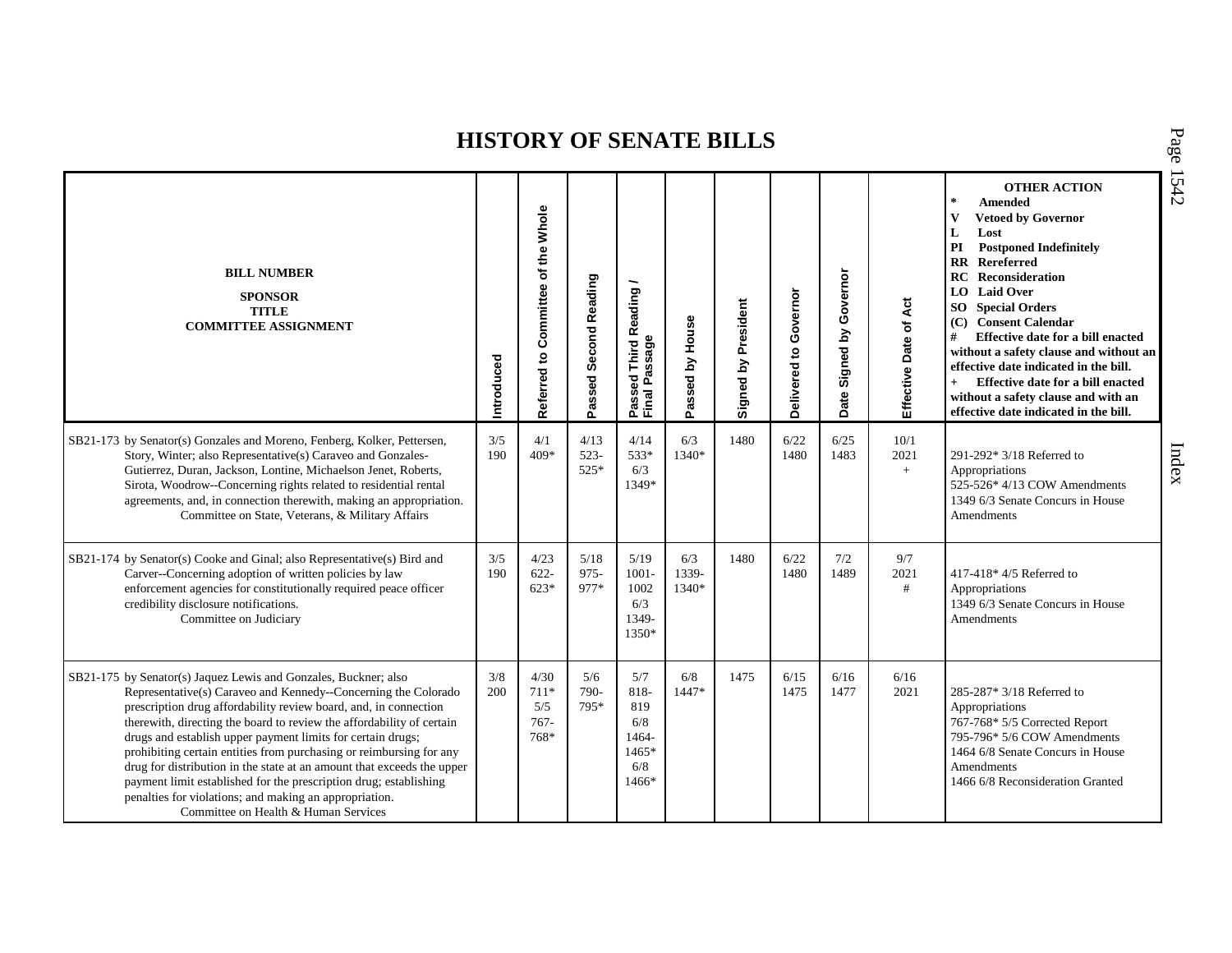| <b>BILL NUMBER</b><br><b>SPONSOR</b><br><b>TITLE</b><br><b>COMMITTEE ASSIGNMENT</b>                                                                                                                                                                                                                                                                                                                                                                     | Introduced  | Whole<br>Committee of the<br>Referred to | Passed Second Reading   | ∽<br>Passed Third Reading<br>Final Passage | House<br>Passed by | Signed by President | Governor<br>$\mathbf{S}$<br>Delivered | Governor<br>Signed by<br>Date | Effective Date of Act | <b>OTHER ACTION</b><br>$\star$<br><b>Amended</b><br>$\mathbf{V}$<br><b>Vetoed by Governor</b><br>L<br>Lost<br>PI<br><b>Postponed Indefinitely</b><br><b>RR</b> Rereferred<br>RC<br>Reconsideration<br><b>LO</b> Laid Over<br><b>SO</b> Special Orders<br>(C) Consent Calendar<br>Effective date for a bill enacted<br>#<br>without a safety clause and without an<br>effective date indicated in the bill.<br>Effective date for a bill enacted<br>$+$<br>without a safety clause and with an<br>effective date indicated in the bill. |
|---------------------------------------------------------------------------------------------------------------------------------------------------------------------------------------------------------------------------------------------------------------------------------------------------------------------------------------------------------------------------------------------------------------------------------------------------------|-------------|------------------------------------------|-------------------------|--------------------------------------------|--------------------|---------------------|---------------------------------------|-------------------------------|-----------------------|----------------------------------------------------------------------------------------------------------------------------------------------------------------------------------------------------------------------------------------------------------------------------------------------------------------------------------------------------------------------------------------------------------------------------------------------------------------------------------------------------------------------------------------|
| SB21-176 by Senator(s) Winter and Pettersen, Jaquez Lewis, Buckner,<br>Danielson, Ginal, Gonzales, Hansen, Kolker, Story; also<br>Representative(s) Lontine and Gray, Bernett, Caraveo, Cutter,<br>Esgar, Froelich, Jackson, Jodeh, Kipp, McLachlan, Titone, Young--<br>Concerning protections for Colorado workers against discriminatory<br>employment practices, and, in connection therewith, making an<br>appropriation.<br>Committee on Judiciary | 3/8<br>200  | 5/24<br>1069-<br>$1071*$                 | 5/26<br>1136-<br>1138*  | 5/27<br>1178                               |                    |                     |                                       |                               |                       | 809-816* 5/7 Referred to<br>Appropriations<br>1139 5/26 COW Amendment<br>1445 6/7 House PI                                                                                                                                                                                                                                                                                                                                                                                                                                             |
| SB21-177 by Senator(s) Bridges; also Representative(s) Woodrow--<br>Concerning restrictions on foreign-influenced money in political<br>campaigns in the state.<br>Committee on State, Veterans, & Military Affairs                                                                                                                                                                                                                                     | 3/8<br>200  | 3/18<br>$293 -$<br>294*                  |                         |                                            |                    |                     |                                       |                               |                       | 505 4/9 LO Until 8/9                                                                                                                                                                                                                                                                                                                                                                                                                                                                                                                   |
| SB21-178 by Senator(s) Moreno; also Representative(s) McCluskie--<br>Concerning the extension of the deadline for the expenditure of<br>money from the care subfund in the general fund that corresponds<br>to the extension for allowable state expenditures from the federal<br>coronavirus relief fund.<br>Committee on Finance                                                                                                                      | 3/10<br>214 | 4/1<br>409<br>(C)                        | 4/1<br>411<br>SO<br>(C) | 4/5<br>424<br>(C)                          | 4/29<br>688        | 5/6<br>800          | 5/7<br>829                            | 5/14<br>955                   | 5/13<br>2021          | 328 3/23-Referred to Appropriations<br>410 4/1 $SO(C)$                                                                                                                                                                                                                                                                                                                                                                                                                                                                                 |
| SB21-179 by Senator(s) Zenzinger and Kirkmeyer; also Representative(s)<br>Kipp and Lynch--Concerning the composition of the Colorado<br>opportunity scholarship initiative advisory board.<br>Committee on Education                                                                                                                                                                                                                                    | 2/10<br>314 | 3/18<br>289                              | 3/22<br>312             | 3/23<br>331                                | 4/21<br>593        | 4/29<br>686         | 4/29<br>691                           | 5/10<br>$841 -$<br>842        | 5/7<br>2021           | 316 317* 3/22 COW Amendment                                                                                                                                                                                                                                                                                                                                                                                                                                                                                                            |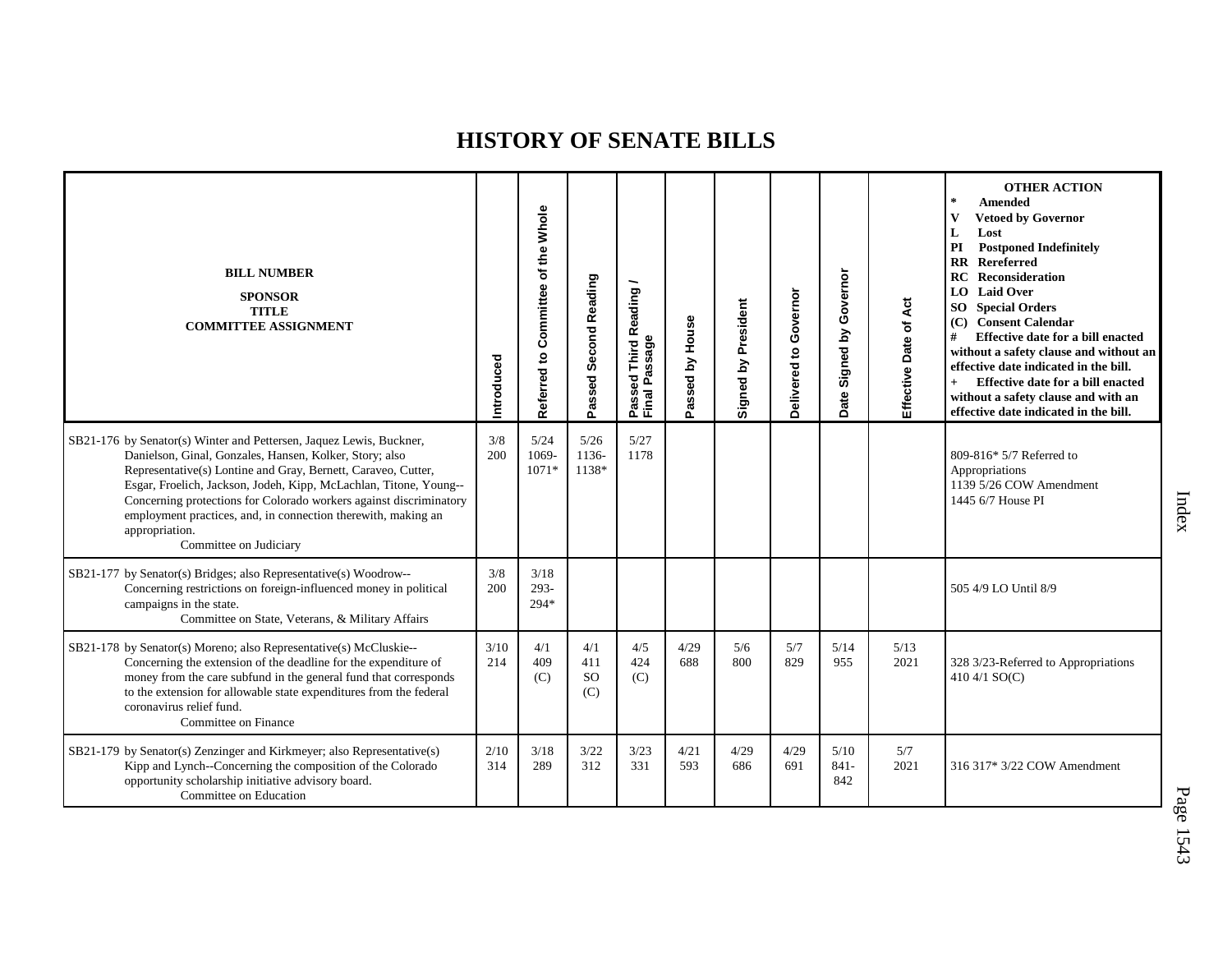| <b>BILL NUMBER</b><br><b>SPONSOR</b><br><b>TITLE</b><br><b>COMMITTEE ASSIGNMENT</b>                                                                                                                                                                                                                                                                                                                                                              | Introduced    | Referred to Committee of the Whole | Passed Second Reading | Passed Third Reading<br>Final Passage   | Passed by House | Signed by President | Governor<br>$\mathtt{S}$<br>Delivered | Governor<br>Signed by<br>Date | Effective Date of Act | <b>OTHER ACTION</b><br>$\sim$<br><b>Amended</b><br>$\mathbf{V}$<br><b>Vetoed by Governor</b><br>L<br>Lost<br>PI<br><b>Postponed Indefinitely</b><br>RR Rereferred<br>RC<br><b>Reconsideration</b><br>LO Laid Over<br><b>SO</b> Special Orders<br>(C) Consent Calendar<br>#<br>Effective date for a bill enacted<br>without a safety clause and without an<br>effective date indicated in the bill.<br>Effective date for a bill enacted<br>$+$<br>without a safety clause and with an<br>effective date indicated in the bill. |
|--------------------------------------------------------------------------------------------------------------------------------------------------------------------------------------------------------------------------------------------------------------------------------------------------------------------------------------------------------------------------------------------------------------------------------------------------|---------------|------------------------------------|-----------------------|-----------------------------------------|-----------------|---------------------|---------------------------------------|-------------------------------|-----------------------|--------------------------------------------------------------------------------------------------------------------------------------------------------------------------------------------------------------------------------------------------------------------------------------------------------------------------------------------------------------------------------------------------------------------------------------------------------------------------------------------------------------------------------|
| SB21-180 by Senator(s) Priola and Zenzinger; also Representative(s) Bird and<br>Titone, Soper--Concerning a report to be submitted to the general<br>assembly by the department of public health and environment<br>regarding post-consumer recycled content recommendations for<br>packaging, and, in connection therewith, making an appropriation.<br>Committee on Business, Labor, & Technology                                              | 3/10<br>214   | 5/14<br>932*                       | $5/18$<br>972*        | $5/19$<br>999                           |                 |                     |                                       |                               |                       | 328* 3/23 Referred to Finance<br>603-604* 4/22 Referred to<br>Appropriations<br>982 5/18 Sen. Zenzinger Added as<br>Senate Joint Prime Sponsor<br>1473 6/10 House Failed to Pass                                                                                                                                                                                                                                                                                                                                               |
| SB21-181 by Senator(s) Fields and Coram; also Representative(s) Herod and<br>Caraveo--Concerning state agencies addressing health disparities in<br>Colorado, and, in connection therewith, making an appropriation.<br>Committee on Health & Human Services                                                                                                                                                                                     | 3/10<br>215   | 4/30<br>$711*$                     | 5/4<br>760-<br>$761*$ | 5/5<br>$770-$<br>$771*$<br>6/1<br>1249* | 6/1<br>1224*    | 1477                | 6/17<br>1477                          | 7/6<br>1490                   | 7/6<br>2021           | $401-402*4/1$ Referred to<br>Appropriations<br>1249 6/1 Senate Concurs in House<br><b>Amendments</b>                                                                                                                                                                                                                                                                                                                                                                                                                           |
| SB21-182 by Senator(s) Buckner, Coleman, Bridges, Fields, Lee, Pettersen,<br>Story, Winter, Zenzinger; also Representative(s) Herod, Exum,<br>Jackson, Jodeh, Ricks, Bacon, Kipp, Ortiz, Tipper, Young--<br>Concerning school discipline, and, in connection therewith,<br>addressing disproportionate disciplinary practices and chronic<br>absenteeism and supporting students at risk of dropping out of<br>school.<br>Committee on Education | 3/12<br>242   |                                    |                       |                                         |                 |                     |                                       |                               |                       | 456 4/7 PI                                                                                                                                                                                                                                                                                                                                                                                                                                                                                                                     |
| SB21-183 by Senator(s) Lundeen, Cooke, Gardner--Concerning the<br>modification of measures to ensure law enforcement accountability.<br>Committee on State, Veterans, & Military Affairs                                                                                                                                                                                                                                                         | $3/16$<br>256 |                                    |                       |                                         |                 |                     |                                       |                               |                       | 1086 5/24 PI                                                                                                                                                                                                                                                                                                                                                                                                                                                                                                                   |

P a g e 15 4 4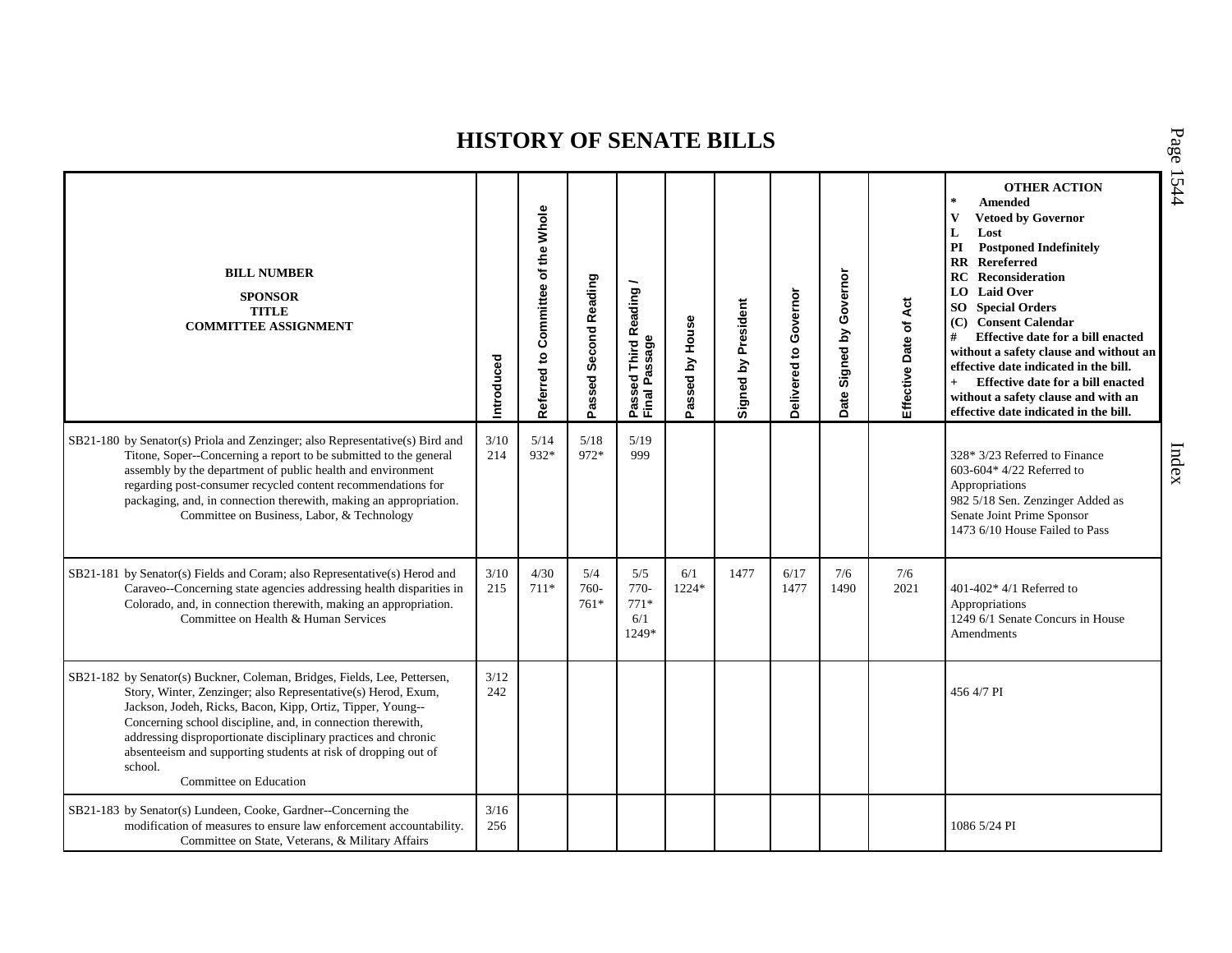| <b>BILL NUMBER</b><br><b>SPONSOR</b><br><b>TITLE</b><br><b>COMMITTEE ASSIGNMENT</b>                                                                                                                                                                                                                                   | Introduced  | Referred to Committee of the Whole | Passed Second Reading                | Passed Third Reading /<br>Final Passage | Passed by House | Signed by President | Governor<br>Delivered to | Governor<br>Signed by<br>Date | Act<br>Effective Date of | <b>OTHER ACTION</b><br>$\star$<br>Amended<br><b>Vetoed by Governor</b><br>$\mathbf{V}$<br>L<br>Lost<br><b>Postponed Indefinitely</b><br>PI<br><b>RR</b> Rereferred<br><b>RC</b> Reconsideration<br><b>LO</b> Laid Over<br><b>SO</b> Special Orders<br>(C) Consent Calendar<br>#<br>Effective date for a bill enacted<br>without a safety clause and without an<br>effective date indicated in the bill.<br>Effective date for a bill enacted<br>$+$<br>without a safety clause and with an<br>effective date indicated in the bill. |
|-----------------------------------------------------------------------------------------------------------------------------------------------------------------------------------------------------------------------------------------------------------------------------------------------------------------------|-------------|------------------------------------|--------------------------------------|-----------------------------------------|-----------------|---------------------|--------------------------|-------------------------------|--------------------------|-------------------------------------------------------------------------------------------------------------------------------------------------------------------------------------------------------------------------------------------------------------------------------------------------------------------------------------------------------------------------------------------------------------------------------------------------------------------------------------------------------------------------------------|
| SB21-184 by Senator(s) Story and Danielson--Concerning ski area safety, and,<br>in connection therewith, requiring the operators of ski areas to adopt<br>and disclose safety plans, disclose seasonal ski accident statistics,<br>and maintain an accident database.<br>Committee on Agriculture & Natural Resources | 3/18<br>291 |                                    |                                      |                                         |                 |                     |                          |                               |                          | 550 4/16 PI                                                                                                                                                                                                                                                                                                                                                                                                                                                                                                                         |
| SB21-185 by Senator(s) Zenzinger and Rankin; also Representative(s)<br>McLachlan and McCluskie--Concerning supporting the educator<br>workforce in Colorado, and, in connection therewith, making an<br>appropriation.<br>Committee on Education                                                                      | 3/18<br>295 | 4/30<br>$704 -$<br>705*<br>(C)     | 4/30<br>716*<br><sub>SO</sub><br>(C) | 5/3<br>738<br>(C)<br>6/1<br>1250*       | 6/1<br>1224*    | 1473                | 6/10<br>1474             | 6/16<br>1477                  | 9/7<br>2021<br>#         | 402-404* 4/1 Referred to<br>Appropriations<br>714 4/30 SO (C)<br>1250 6/1 Senate Concurs in House<br>Amendments                                                                                                                                                                                                                                                                                                                                                                                                                     |
| SB21-186 by Senator(s) Donovan; also Representative(s) Cutter--Concerning<br>modifications to laws regulating ticket sales.<br>Committee on Business, Labor, & Technology                                                                                                                                             | 3/19<br>306 |                                    |                                      |                                         |                 |                     |                          |                               |                          | 437 4/6 PI                                                                                                                                                                                                                                                                                                                                                                                                                                                                                                                          |
| SB21-187 by Senator(s) Danielson; also Representative(s) Jackson--<br>Concerning the creation of a dialysis transportation provider<br>reimbursement program.<br>Committee on Finance                                                                                                                                 | 3/19<br>306 |                                    |                                      |                                         |                 |                     |                          |                               |                          | 540 4/15 PI                                                                                                                                                                                                                                                                                                                                                                                                                                                                                                                         |
| SB21-188 by Senator(s) Danielson; also Representative(s) Duran and Ortiz--<br>Concerning allowing a voter with a disability who receives a ballot<br>through an electronic voting device to return the ballot<br>electronically.<br>Committee on State, Veterans, & Military Affairs                                  | 3/19<br>306 | 4/7<br>452*                        | 4/9<br>506*                          | 4/12<br>513<br>5/6<br>797-<br>798*      | 5/5<br>778*     | 5/12<br>907         | 5/13<br>924              | 5/24<br>1079                  | 9/7<br>2021<br>#         | 797 5/6 Senate Concurs in House<br>Amendments                                                                                                                                                                                                                                                                                                                                                                                                                                                                                       |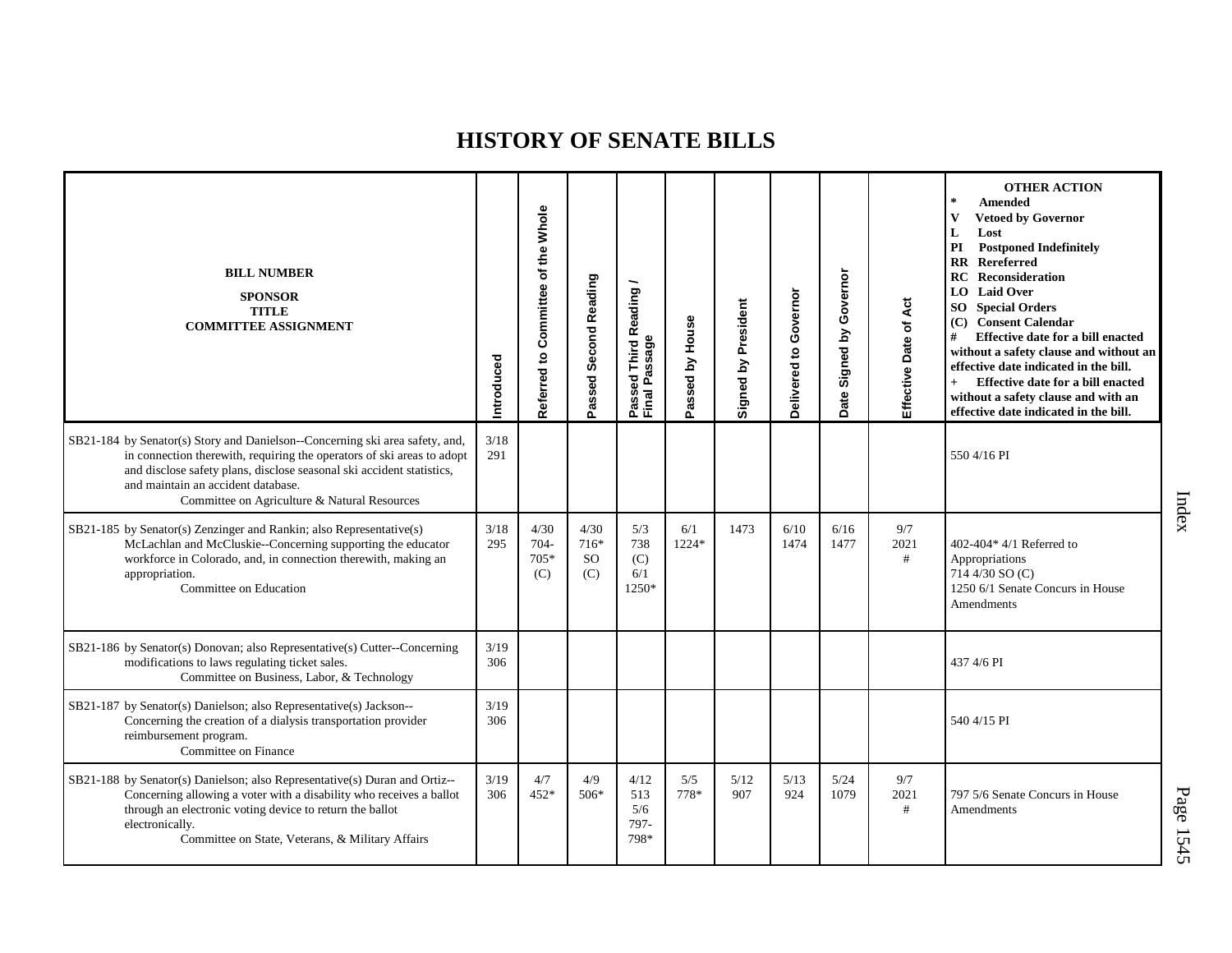| <b>BILL NUMBER</b><br><b>SPONSOR</b><br><b>TITLE</b><br><b>COMMITTEE ASSIGNMENT</b>                                                                                                                                                                                | Introduced  | Φ<br><b>Whole</b><br>₽₽<br>$\overline{\mathbf{o}}$<br>Committee<br>$\mathbf{S}$<br>Referred | Second Reading<br>Passed       | <b>Third Reading</b><br>Passed Third R<br>Final Passage | Passed by House | Signed by President | Governor<br>$\mathtt{S}$<br>Delivered | Governor<br>Signed by<br>Date | Effective Date of Act | <b>OTHER ACTION</b><br>$\pm$<br><b>Amended</b><br><b>Vetoed by Governor</b><br>V<br>L<br>Lost<br>PI<br><b>Postponed Indefinitely</b><br>Rereferred<br>$\mathbf{R}$<br><b>RC</b> Reconsideration<br>LO Laid Over<br><b>SO</b> Special Orders<br>(C) Consent Calendar<br>#<br>Effective date for a bill enacted<br>without a safety clause and without an<br>effective date indicated in the bill.<br>Effective date for a bill enacted<br>$+$<br>without a safety clause and with an<br>effective date indicated in the bill. |
|--------------------------------------------------------------------------------------------------------------------------------------------------------------------------------------------------------------------------------------------------------------------|-------------|---------------------------------------------------------------------------------------------|--------------------------------|---------------------------------------------------------|-----------------|---------------------|---------------------------------------|-------------------------------|-----------------------|------------------------------------------------------------------------------------------------------------------------------------------------------------------------------------------------------------------------------------------------------------------------------------------------------------------------------------------------------------------------------------------------------------------------------------------------------------------------------------------------------------------------------|
| SB21-189 by Senator(s) Donovan; also Representative(s) Catlin and<br>McCormick--Concerning the funding of Colorado water<br>conservation board projects, and, in connection therewith, making<br>an appropriation.<br>Committee on Agriculture & Natural Resources | 3/19<br>306 | 4/23<br>623                                                                                 | 4/27<br>647*                   | 4/28<br>$662 -$<br>663                                  | 6/1<br>1224     | 1474                | 6/11<br>1474                          | 6/24<br>1482                  | 6/24<br>2021          | 417* 4/5 Referred to Appropriations<br>648-650 4/27 COW Amendments                                                                                                                                                                                                                                                                                                                                                                                                                                                           |
| SB21-190 by Senator(s) Rodriguez and Lundeen; also Representative(s) Duran<br>and Carver--Concerning additional protection of data relating to<br>personal privacy.<br>Committee on Business, Labor, & Technology                                                  | 3/19<br>306 | 5/14<br>932                                                                                 | 5/25<br>1095-<br>1109*         | 5/26<br>1133-<br>1134<br>6/8<br>1456*                   | 6/8<br>1447*    | 1483                | 6/25<br>1483                          | 7/7<br>1491                   | 7/1<br>2023<br>$+$    | 785-788* 5/6 Referred to<br>Appropriations<br>1455-1456 6/8 Senate Concurs in House<br>Amendments<br>1493 7/7 Governor's Signing Statement                                                                                                                                                                                                                                                                                                                                                                                   |
| SB21-191 by Senator(s) Donovan; also Representative(s) McLachlan and<br>McCluskie--Concerning the removal of residency requirements for<br>student members to serve on the board of trustees for Western<br>Colorado university.<br>Committee on Education         | 3/22<br>322 | 4/5<br>417<br>(C)                                                                           | 4/7<br>454<br>(C)              | 4/8<br>464<br>(C)                                       | 5/11<br>857     | 5/13<br>924         | 5/13<br>924                           | 5/24<br>1079                  | 9/7<br>2021<br>#      |                                                                                                                                                                                                                                                                                                                                                                                                                                                                                                                              |
| SB21-192 by Senator(s) Gonzales; also Representative(s) Amabile--<br>Concerning permitting youthful offenders to be housed in the same<br>facility as inmates who mentor youthful offenders.<br>Committee on Judiciary                                             | 3/22<br>322 | 3/31<br>394<br>(C)                                                                          | 4/1<br>411<br><b>SO</b><br>(C) | 4/5<br>425<br>(C)                                       | 4/26<br>636     | 4/29<br>686         | 4/29<br>691                           | 5/10<br>841                   | 9/7<br>2021<br>$\#$   | 410 4/1 $SO(C)$                                                                                                                                                                                                                                                                                                                                                                                                                                                                                                              |

P a g e 15 4 6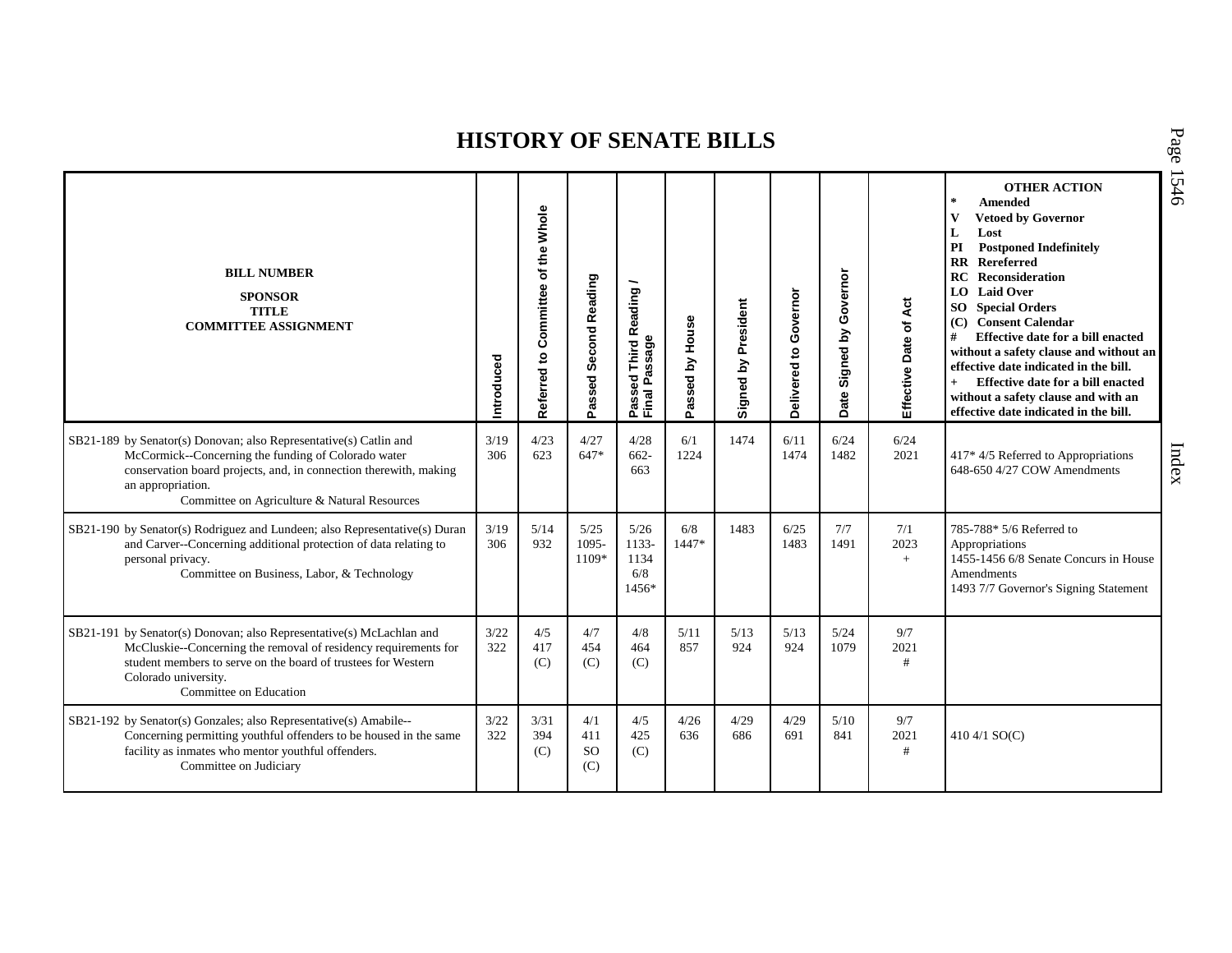| <b>BILL NUMBER</b><br><b>SPONSOR</b><br><b>TITLE</b><br><b>COMMITTEE ASSIGNMENT</b>                                                                                                                                                       | Introduced  | Referred to Committee of the Whole | Passed Second Reading             | Passed Third Reading<br>Final Passage  | Passed by House | Signed by President | Governor<br>Delivered to | Governor<br>Signed by<br>Date | Act<br>٦,<br>Effective Date | <b>OTHER ACTION</b><br>$\star$<br>Amended<br><b>Vetoed by Governor</b><br>V<br>L<br>Lost<br>PI<br><b>Postponed Indefinitely</b><br><b>RR</b> Rereferred<br><b>Reconsideration</b><br>RC<br><b>LO</b> Laid Over<br><b>SO</b> Special Orders<br>(C) Consent Calendar<br>Effective date for a bill enacted<br>#<br>without a safety clause and without an<br>effective date indicated in the bill.<br>Effective date for a bill enacted<br>$+$<br>without a safety clause and with an<br>effective date indicated in the bill. |
|-------------------------------------------------------------------------------------------------------------------------------------------------------------------------------------------------------------------------------------------|-------------|------------------------------------|-----------------------------------|----------------------------------------|-----------------|---------------------|--------------------------|-------------------------------|-----------------------------|-----------------------------------------------------------------------------------------------------------------------------------------------------------------------------------------------------------------------------------------------------------------------------------------------------------------------------------------------------------------------------------------------------------------------------------------------------------------------------------------------------------------------------|
| SB21-193 by Senator(s) Buckner; also Representative(s) Herod--Concerning<br>the protection of a pregnant person's rights during the perinatal<br>period, and, in connection therewith, making an appropriation.<br>Committee on Judiciary | 3/22<br>322 | 5/7<br>825*                        | 5/11<br>853*                      | 5/12<br>885<br>6/1<br>1250-<br>$1251*$ | 6/1<br>1224*    | 1473                | 6/11<br>1474             | 7/6<br>1490                   | 9/7<br>2021<br>#            | 609-601* $4/23$ Referred to<br>Appropriations<br>855-856 5/11 COW Amendment<br>1250 6/1 Senate Concurs in House<br>Amendments                                                                                                                                                                                                                                                                                                                                                                                               |
| SB21-194 by Senator(s) Buckner; also Representative(s) Herod--Concerning<br>maternal health, and, in connection therewith, making an<br>appropriation.<br>Committee on Health & Human Services                                            | 3/22<br>322 | 5/7<br>$825 -$<br>826*             | 5/11<br>853*                      | 5/12<br>$885 -$<br>886<br>6/7<br>1435* | 6/4<br>1382*    | 1477                | 6/17<br>1477             | 7/6<br>1490                   | 9/7<br>2021<br>#            | 541-542* 4/15 Referred to<br>Appropriations<br>1435 6/7 Senate Concurs in House<br>Amendments                                                                                                                                                                                                                                                                                                                                                                                                                               |
| SB21-195 by Senator(s) Story; also Representative(s) Snyder and Soper--<br>Concerning permitting notarization of certain probate documents.<br>Committee on Judiciary                                                                     | 3/22<br>322 | 4/7<br>456<br>(C)                  | 4/9<br>505<br>(C)                 | 4/12<br>512<br>(C)                     | 4/26<br>636     | 4/29<br>686         | 4/29<br>691              | 5/10<br>$841 -$<br>842        | 5/7<br>2021                 |                                                                                                                                                                                                                                                                                                                                                                                                                                                                                                                             |
| SB21-196 by Senator(s) Fenberg; also Representative(s) Esgar--Concerning<br>payment of expenses of the legislative department.<br>Committee on Appropriations                                                                             | 3/24<br>345 | 4/1<br>409*<br>(C)                 | 4/1<br>$411*$<br><b>SO</b><br>(C) | 4/5<br>425<br>(C)                      | 4/15<br>546     | 4/16<br>559         | 4/16<br>560              | 4/27<br>653                   | 4/26<br>2021                | 410 4/1 $SO(C)$                                                                                                                                                                                                                                                                                                                                                                                                                                                                                                             |
| SB21-197 by Senator(s) Rodriguez; also Representative(s) Woodrow and<br>Boesenecker--Concerning the treating physician in workers'<br>compensation cases.<br>Committee on Business, Labor, & Technology                                   | 3/24<br>345 | 4/29<br>$681 -$<br>682*            | 5/3<br>$744 -$<br>$745*$          | 5/4<br>$753-$<br>754*                  |                 |                     |                          |                               |                             | 1199 5/28 House PI                                                                                                                                                                                                                                                                                                                                                                                                                                                                                                          |

Index

P a g e 15 4 7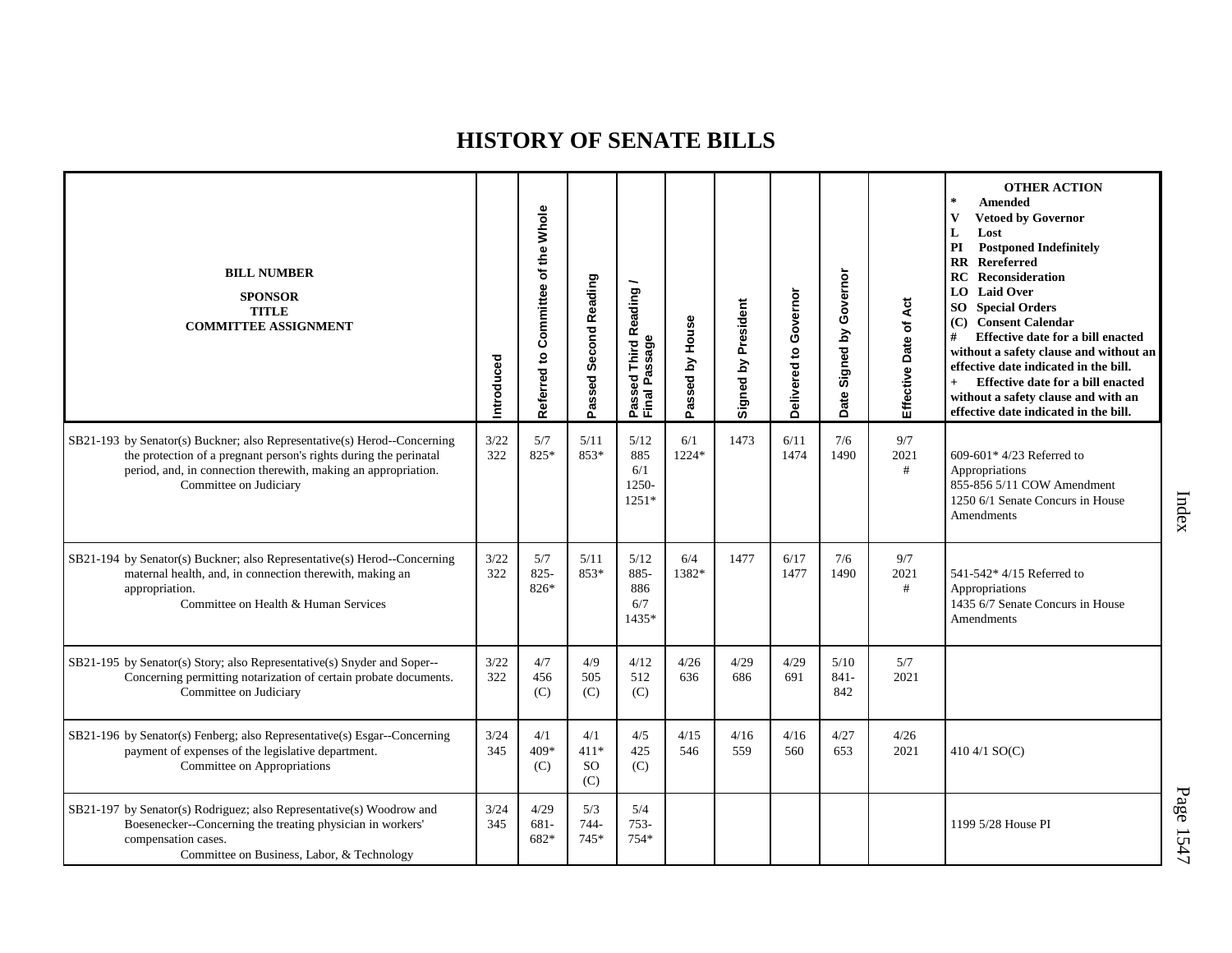P a g e

15 4 8

| <b>BILL NUMBER</b><br><b>SPONSOR</b><br><b>TITLE</b><br><b>COMMITTEE ASSIGNMENT</b>                                                                                                                                                                                                                                                                                                                                                   | ntroduced   | the Whole<br>Referred to Committee of | Passed Second Reading                  | Passed Third Reading<br>Final Passage | Passed by House | Signed by President | Governor<br>Delivered to | Governor<br>Signed by<br>Date | Effective Date of Act       | <b>OTHER ACTION</b><br>$\star$<br>Amended<br>$\mathbf{V}$<br><b>Vetoed by Governor</b><br>L<br>Lost<br><b>Postponed Indefinitely</b><br>PI<br>RR Rereferred<br>RC<br><b>Reconsideration</b><br>LO Laid Over<br><b>SO</b> Special Orders<br>(C) Consent Calendar<br>#<br>Effective date for a bill enacted<br>without a safety clause and without an<br>effective date indicated in the bill.<br>Effective date for a bill enacted<br>$+$<br>without a safety clause and with an<br>effective date indicated in the bill. |
|---------------------------------------------------------------------------------------------------------------------------------------------------------------------------------------------------------------------------------------------------------------------------------------------------------------------------------------------------------------------------------------------------------------------------------------|-------------|---------------------------------------|----------------------------------------|---------------------------------------|-----------------|---------------------|--------------------------|-------------------------------|-----------------------------|--------------------------------------------------------------------------------------------------------------------------------------------------------------------------------------------------------------------------------------------------------------------------------------------------------------------------------------------------------------------------------------------------------------------------------------------------------------------------------------------------------------------------|
| SB21-198 by Senator(s) Smallwood and Rodriguez; also Representative(s)<br>Roberts and Bockenfeld, Michaelson Jenet--Concerning the repeal<br>of a requirement that the state auditor annually report uses of state<br>education fund money for school capital construction to certain<br>committees of the general assembly.<br>Committee on State, Veterans, & Military Affairs                                                      | 3/25<br>357 | 4/7<br>452<br>(C)                     | 4/9<br>504<br>(C)                      | 4/12<br>511<br>(C)                    | 5/4<br>764      | $5/6$<br>800        | 5/7<br>829               | 5/14<br>955                   | 9/7<br>2021<br>#            |                                                                                                                                                                                                                                                                                                                                                                                                                                                                                                                          |
| SB21-199 by Senator(s) Jaquez Lewis and Winter, Gonzales, Bridges, Kolker,<br>Pettersen; also Representative(s) Esgar and Gonzales-Gutierrez,<br>Amabile, Bacon, Caraveo, Herod, Hooton, Jodeh, Michaelson Jenet,<br>Ricks, Titone, Woodrow--Concerning measures to remove barriers<br>to certain public opportunities, and, in connection therewith,<br>making an appropriation.<br>Committee on State, Veterans, & Military Affairs | 3/26<br>367 | 5/14<br>932-<br>933*                  | 5/18<br>975*                           | 5/19<br>1001<br>6/7<br>$1440*$        | 6/7<br>1400*    | 1476                | 6/16<br>1476             | 6/25<br>1483                  | 6/25<br>2021<br>7/1<br>2022 | 612-614* $4/23$ Referred to<br>Appropriations<br>1440 6/7 Senate Concurs in House<br>Amendments<br>1484 6/25 Governor's Signing Statement                                                                                                                                                                                                                                                                                                                                                                                |
| SB21-200 by Senator(s) Winter and Moreno; also Representative(s) Jackson--<br>Concerning measures to further environmental protections, and, in<br>connection therewith, adopting measures to reduce emissions of<br>greenhouse gases and adopting protections for disproportionately<br>impacted communities.<br>Committee on Transportation & Energy                                                                                | 3/29<br>375 | 5/12<br>875-<br>876*                  |                                        |                                       |                 |                     |                          |                               |                             | 584-585* 4/21 Referred to Finance<br>680 4/29 Referred to Appropriations<br>1432 6/7 LO Until 12/9/21 - Deemed<br>Lost                                                                                                                                                                                                                                                                                                                                                                                                   |
| SB21-201 by Senator(s) Danielson and Pettersen; also Representative(s)<br>Young and Boesenecker--Concerning stricter enforcement for child<br>care facilities, and, in connection therewith, making an<br>appropriation.<br>Committee on Health & Human Services                                                                                                                                                                      | 3/30<br>384 | 4/23<br>$623*$<br>(C)                 | 4/23<br>$625*$<br><sub>SO</sub><br>(C) | 4/26<br>632<br>(C)<br>6/1<br>$1251*$  | 6/1<br>1224*    | 1474                | 6/11<br>1474             | 6/16<br>1477                  | 6/16<br>2021                | 461* 4/8 Referred to Appropriations<br>623 4/23 SO(C)<br>1251 6/1 Senate Concurs in House<br>Amendments                                                                                                                                                                                                                                                                                                                                                                                                                  |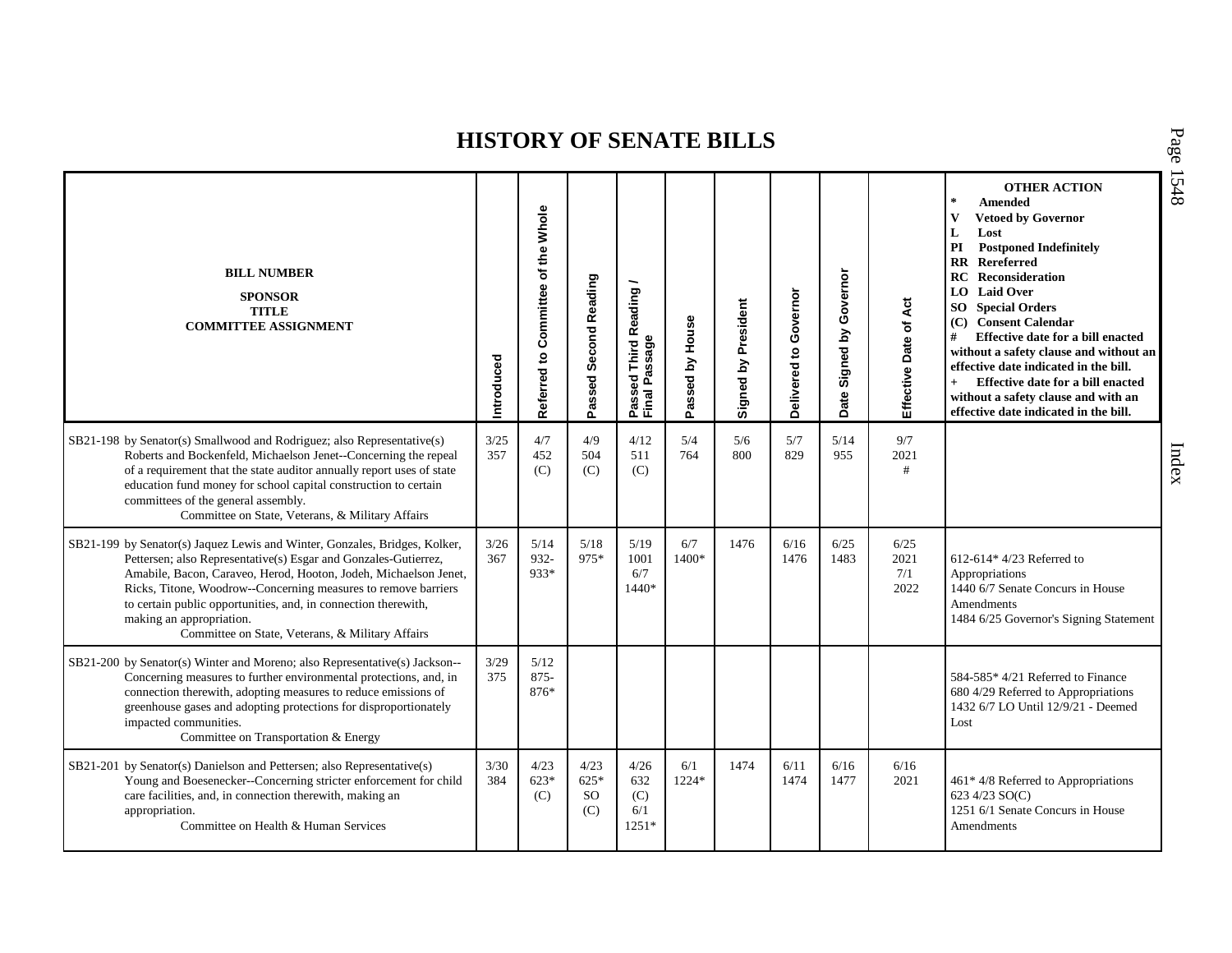| <b>BILL NUMBER</b><br><b>SPONSOR</b><br><b>TITLE</b><br><b>COMMITTEE ASSIGNMENT</b>                                                                                                                                                                                                                                                                                    | Introduced  | Whole<br>of the<br>Committee<br>5<br>Referred | Second Reading<br>Passed               | Third Reading /<br>Passage<br>assed<br>Passe<br>Final | Passed by House | President<br>Signed by | Governor<br>$\mathsf{S}$<br>Delivered | Governor<br>λá<br>Signed<br>Date | Effective Date of Act | <b>OTHER ACTION</b><br>$\star$<br><b>Amended</b><br><b>Vetoed by Governor</b><br>L<br>Lost<br>PI<br><b>Postponed Indefinitely</b><br>Rereferred<br>$\overline{\mathbf{R}}$<br>RC<br>Reconsideration<br>LO Laid Over<br><b>SO</b> Special Orders<br><b>Consent Calendar</b><br>#<br>Effective date for a bill enacted<br>without a safety clause and without an<br>effective date indicated in the bill.<br>Effective date for a bill enacted<br>without a safety clause and with an<br>effective date indicated in the bill. |
|------------------------------------------------------------------------------------------------------------------------------------------------------------------------------------------------------------------------------------------------------------------------------------------------------------------------------------------------------------------------|-------------|-----------------------------------------------|----------------------------------------|-------------------------------------------------------|-----------------|------------------------|---------------------------------------|----------------------------------|-----------------------|------------------------------------------------------------------------------------------------------------------------------------------------------------------------------------------------------------------------------------------------------------------------------------------------------------------------------------------------------------------------------------------------------------------------------------------------------------------------------------------------------------------------------|
| SB21-202 by Senator(s) Moreno and Lundeen; also Representative(s) Sirota<br>and Larson--Concerning a general fund transfer to the public school<br>capital construction assistance fund for the purpose of providing<br>grants for public school air quality improvement projects, and, in<br>connection therewith, making an appropriation.<br>Committee on Education | 3/31<br>396 | 4/30<br>705<br>(C)                            | 4/30<br>716<br><sub>SO</sub><br>(C)    | 5/3<br>738<br>(C)<br>6/2<br>1266*                     | 6/1<br>1256*    | 1473                   | 6/10<br>1474                          | 6/16<br>1477                     | 6/16<br>2021          | 549 4/16 Referred to Appropriations<br>714 4/30 SO(C)<br>1266 6/2 Senate Concurs in House<br>Amendments                                                                                                                                                                                                                                                                                                                                                                                                                      |
| SB21-203 by Senator(s) Bridges and Simpson; also Representative(s) Valdez<br>D. and Pelton--Concerning an appropriation to the department of<br>agriculture for the Colorado proud program.<br>Committee on Agriculture & Natural Resources                                                                                                                            | 3/31<br>396 | 4/30<br>705<br>(C)                            | 4/30<br>716<br><sub>SO</sub><br>(C)    | 5/3<br>739<br>(C)                                     | 6/1<br>1256     | 1475                   | 6/15<br>1475                          | 6/21<br>1480                     | 6/21<br>2021          | 615 4/23 Referred to Appropriations<br>714 4/30 SO(C)                                                                                                                                                                                                                                                                                                                                                                                                                                                                        |
| SB21-204 by Senator(s) Donovan and Rankin; also Representative(s) Young<br>and Van Beber--Concerning an appropriation to the department of<br>local affairs for the rural economic development initiative grant<br>program.<br>Committee on Local Government                                                                                                           | 3/31<br>396 | 4/30<br>$705 -$<br>706*<br>(C)                | 4/30<br>$716*$<br><sub>SO</sub><br>(C) | 5/3<br>739<br>(C)<br>6/2<br>$1267*$                   | 6/1<br>1256*    | 1473                   | 6/10<br>1474                          | 6/15<br>1476                     | 6/15<br>2021          | 531 4/14 Referred to Appropriations<br>714 4/30 SO(C)<br>1266 6/2 Senate Concurs in House<br>Amendments                                                                                                                                                                                                                                                                                                                                                                                                                      |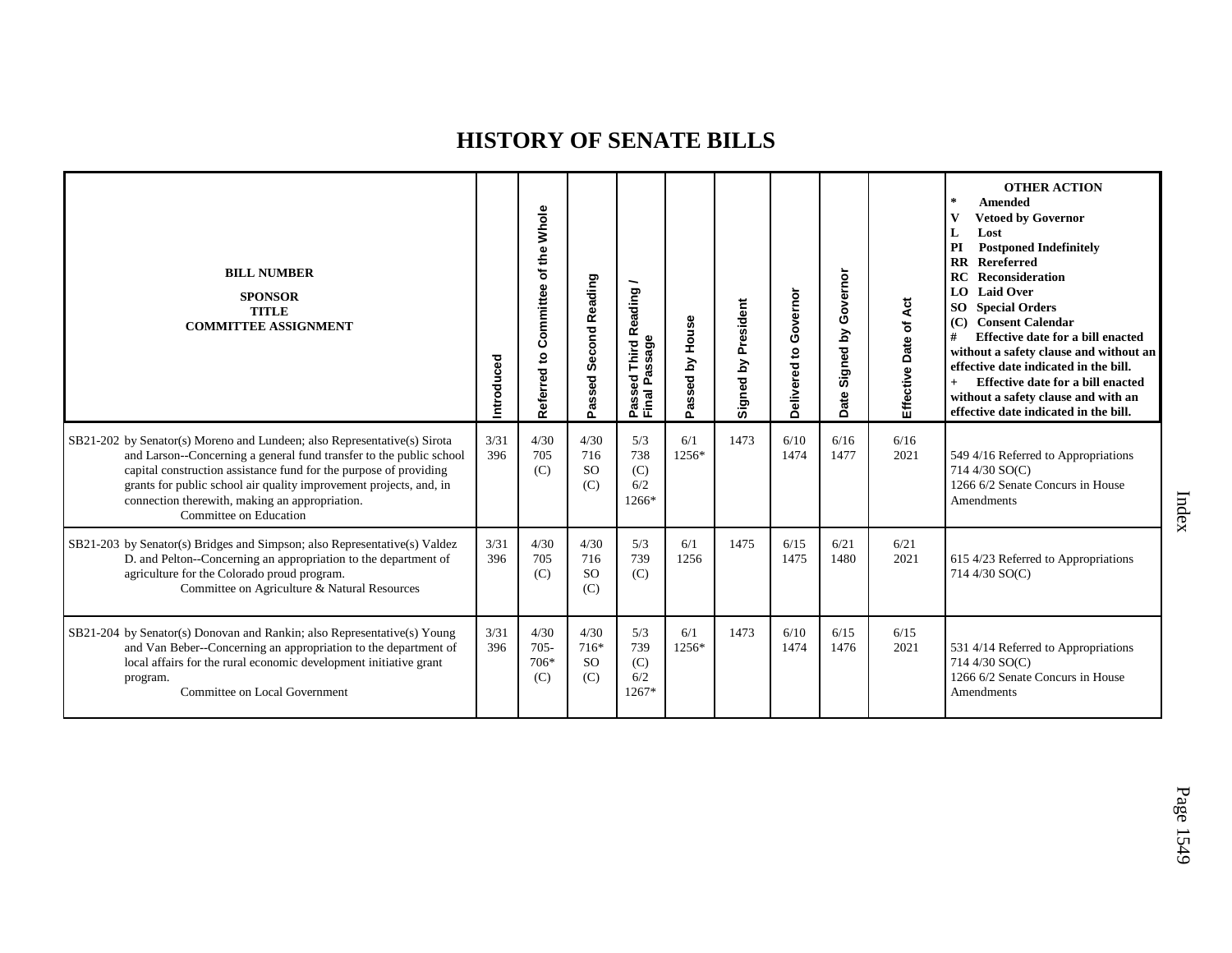| <b>BILL NUMBER</b><br><b>SPONSOR</b><br><b>TITLE</b><br><b>COMMITTEE ASSIGNMENT</b>                                                                                                                                                                                                                                                                                                                  | Introduced | Whole<br>of the<br>Committee<br>Referred to | Passed Second Reading  | Passed Third Reading<br>Final Passage | Passed by House                | President<br>Signed by | Governor<br>$\mathbf{S}$<br>Delivered | Governor<br><u>ځ</u><br>Signed<br>Date | Effective Date of Act | <b>OTHER ACTION</b><br>$\star$<br><b>Amended</b><br>$\mathbf{V}$<br><b>Vetoed by Governor</b><br>L<br>Lost<br>PI<br><b>Postponed Indefinitely</b><br><b>RR</b> Rereferred<br><b>RC</b> Reconsideration<br>LO Laid Over<br><b>SO</b> Special Orders<br>(C) Consent Calendar<br>#<br>Effective date for a bill enacted<br>without a safety clause and without an<br>effective date indicated in the bill.<br>Effective date for a bill enacted<br>$+$<br>without a safety clause and with an<br>effective date indicated in the bill.                                                                       |
|------------------------------------------------------------------------------------------------------------------------------------------------------------------------------------------------------------------------------------------------------------------------------------------------------------------------------------------------------------------------------------------------------|------------|---------------------------------------------|------------------------|---------------------------------------|--------------------------------|------------------------|---------------------------------------|----------------------------------------|-----------------------|-----------------------------------------------------------------------------------------------------------------------------------------------------------------------------------------------------------------------------------------------------------------------------------------------------------------------------------------------------------------------------------------------------------------------------------------------------------------------------------------------------------------------------------------------------------------------------------------------------------|
| SB21-205 by Senator(s) Moreno, Hansen, Rankin; also Representative(s)<br>McCluskie, Herod--Concerning the provision for payment of the<br>expenses of the executive, legislative, and judicial departments of<br>the state of Colorado, and of its agencies and institutions, for and<br>during the fiscal year beginning July 1, 2021, except as otherwise<br>noted.<br>Committee on Appropriations | 4/5<br>421 | 6/2<br>435                                  | 4/8<br>$469 -$<br>472* | 4/9<br>499<br>4/30<br>730*            | 4/15<br>546*<br>4/30<br>$713*$ | 5/7<br>829             | 5/10<br>841                           | 5/18<br>983                            | 5/17<br>2021          | 557 4/16 Senate Requests Conference<br>Committee and Appoints Conferees<br>557-558 4/16 Senate Grants Permission<br>to Go Beyond Scope<br>571 4/20 House Appoints Conferees on<br><b>First Conference Committee</b><br>688 4/29 House Grants Permission to<br>Go Beyond Scope<br>713 4/30 House Adopts First Report of<br><b>First Conference Committee</b><br>717-729 4/30 First Report of First<br>Conference Committee<br>729-730 4/30 Substitute Motion to<br>Reject Lost<br>729-730 4/30 Senate Adopts First<br>Report of First Conference Committee<br>983-986 5/11 Governor's Signing<br>Statement |
| SB21-206 by Senator(s) Moreno, Hansen, Rankin; also Representative(s)<br>McCluskie, Herod--Concerning the continuous appropriation of<br>money in the educator licensure cash fund.<br>Committee on Appropriations                                                                                                                                                                                   | 4/5<br>421 | 4/6<br>435<br>(C)                           | 4/8<br>466<br>(C)      | 4/9<br>494<br>(C)                     | 4/20<br>571                    | 4/27<br>654            | 4/27<br>654                           | 5/5<br>777                             | 5/4<br>2021           |                                                                                                                                                                                                                                                                                                                                                                                                                                                                                                                                                                                                           |

P a g e 15 5 0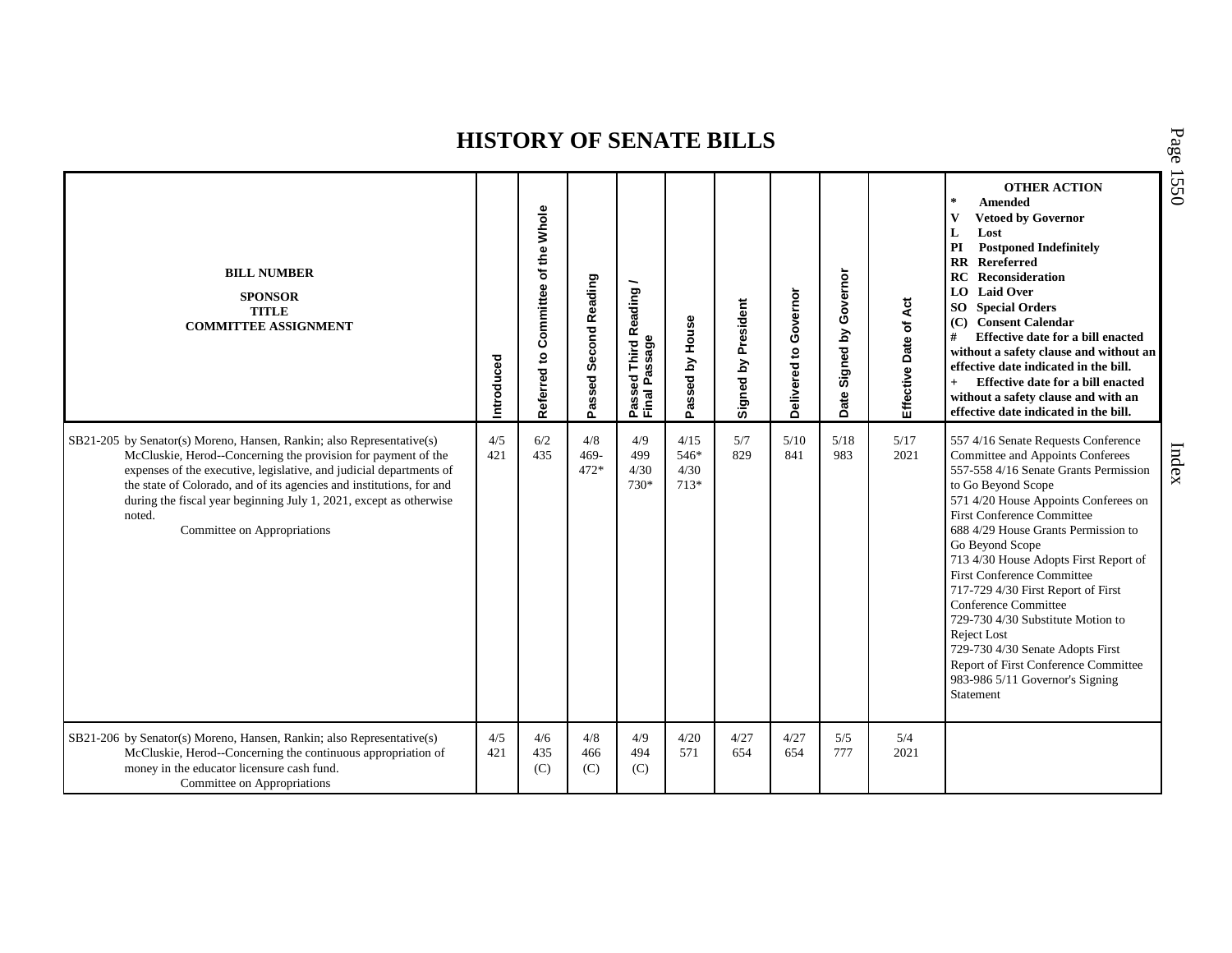| <b>BILL NUMBER</b><br><b>SPONSOR</b><br><b>TITLE</b><br><b>COMMITTEE ASSIGNMENT</b>                                                                                                                                                                                                                                                                     | Introduced | of the Whole<br>Committee<br>Referred to | Passed Second Reading | Passed Third Reading<br>Final Passage | Passed by House | Signed by President | Governor<br>5<br>Delivered | Governor<br>Signed by<br>Date | Act<br>Effective Date of | <b>OTHER ACTION</b><br>$\ast$<br><b>Amended</b><br>$\mathbf{V}$<br><b>Vetoed by Governor</b><br>L<br>Lost<br>PI<br><b>Postponed Indefinitely</b><br><b>RR</b> Rereferred<br>Reconsideration<br>RC<br><b>LO</b> Laid Over<br><b>SO</b> Special Orders<br>(C) Consent Calendar<br>Effective date for a bill enacted<br>#<br>without a safety clause and without an<br>effective date indicated in the bill.<br>$+$<br>Effective date for a bill enacted<br>without a safety clause and with an<br>effective date indicated in the bill. |
|---------------------------------------------------------------------------------------------------------------------------------------------------------------------------------------------------------------------------------------------------------------------------------------------------------------------------------------------------------|------------|------------------------------------------|-----------------------|---------------------------------------|-----------------|---------------------|----------------------------|-------------------------------|--------------------------|---------------------------------------------------------------------------------------------------------------------------------------------------------------------------------------------------------------------------------------------------------------------------------------------------------------------------------------------------------------------------------------------------------------------------------------------------------------------------------------------------------------------------------------|
| SB21-207 by Senator(s) Moreno and Rankin, Hansen; also Representative(s)<br>Herod, McCluskie, Ransom--Concerning the transfer of one<br>hundred million dollars from the marijuana tax cash fund to the<br>public school capital construction assistance fund, and, in<br>connection therewith, making an appropriation.<br>Committee on Appropriations | 4/5<br>421 | 4/6<br>435<br>(C)                        | 4/8<br>466<br>(C)     | 4/9<br>494<br>(C)                     | 4/20<br>571     | 4/21<br>594         | 4/22<br>602                | 5/3<br>746                    | 4/30<br>2021             |                                                                                                                                                                                                                                                                                                                                                                                                                                                                                                                                       |
| SB21-208 by Senator(s) Moreno, Hansen, Rankin; also Representative(s)<br>Herod, McCluskie, Ransom--Concerning the transfer of one<br>hundred million dollars from the general fund to the state education<br>fund.<br>Committee on Appropriations                                                                                                       | 4/5<br>421 | 4/6<br>435<br>(C)                        | 4/8<br>474            | 4/9<br>$503 -$<br>504                 | 4/20<br>571     | 4/27<br>654         | 4/27<br>654                | 5/5<br>777                    | 5/4<br>2021              | 466 4/8 Removed From Consent<br>Calendar<br>488-490 4/8 COW Amendment                                                                                                                                                                                                                                                                                                                                                                                                                                                                 |
| SB21-209 by Senator(s) Rankin, Hansen, Moreno; also Representative(s)<br>McCluskie, Herod, Ransom--Concerning the transfer to the general<br>fund of the balances from repealed cash funds.<br>Committee on Appropriations                                                                                                                              | 4/5<br>421 | 4/6<br>435<br>(C)                        | 4/8<br>466<br>(C)     | 4/9<br>494<br>(C)                     | 4/20<br>571     | 4/21<br>594         | 4/22<br>602                | 5/3<br>746                    | 4/30<br>2021             |                                                                                                                                                                                                                                                                                                                                                                                                                                                                                                                                       |
| SB21-210 by Senator(s) Hansen, Moreno, Rankin; also Representative(s)<br>Ransom, Herod, McCluskie--Concerning expanding the definition<br>of "electronic monitoring services" to include remote supports for<br>the home- and community-based services waiver for the elderly,<br>blind, and disabled.<br>Committee on Appropriations                   | 4/5<br>421 | 4/6<br>436<br>(C)                        | 4/8<br>467<br>(C)     | 4/9<br>495<br>(C)                     | 4/15<br>546     | 4/19<br>567         | 4/20<br>581                | 5/3<br>746                    | 4/30<br>2021             |                                                                                                                                                                                                                                                                                                                                                                                                                                                                                                                                       |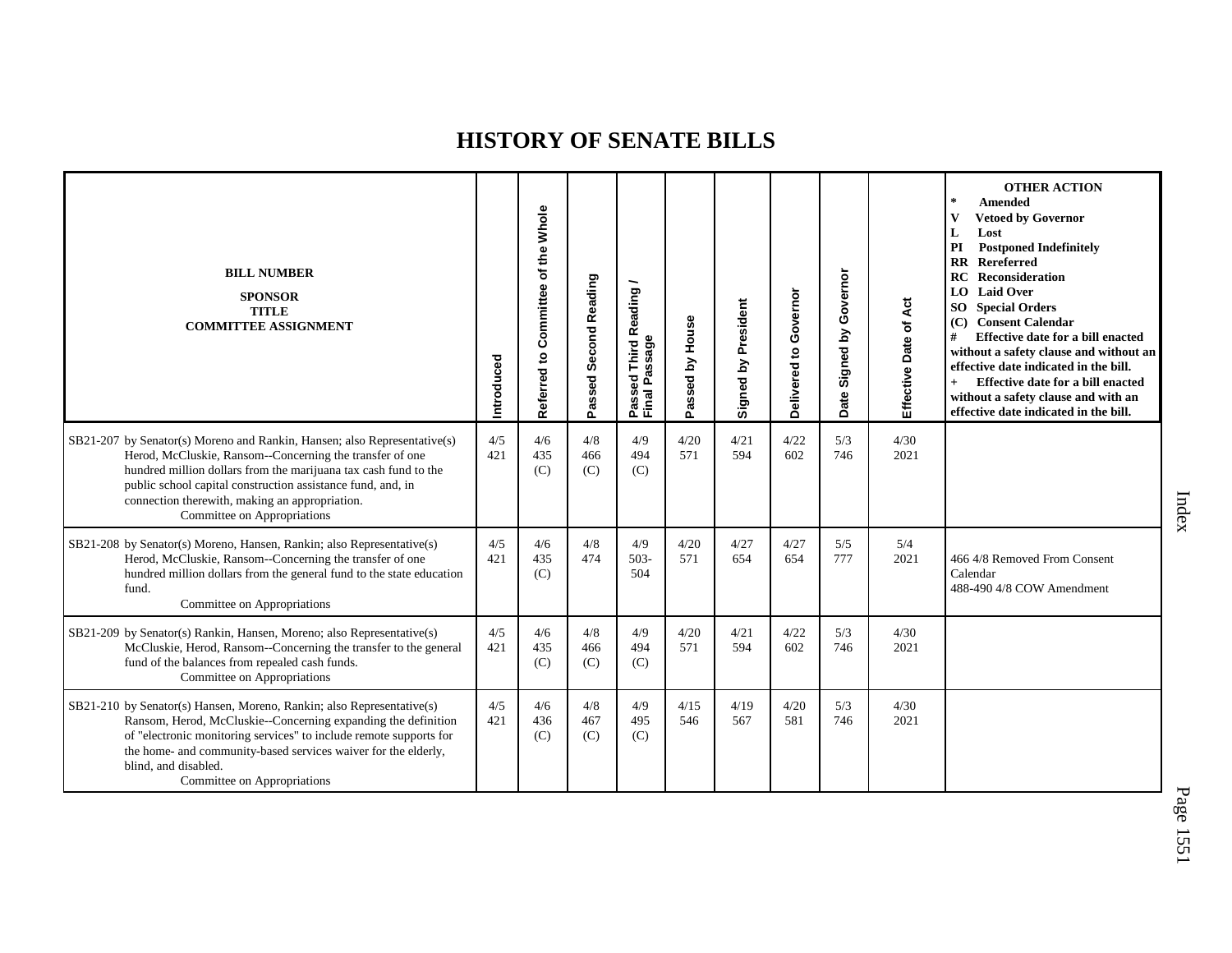| <b>BILL NUMBER</b><br><b>SPONSOR</b><br><b>TITLE</b><br><b>COMMITTEE ASSIGNMENT</b>                                                                                                                                                                                                                                                                     | ntroduced  | of the Whole<br>Committee<br>Referred to | Passed Second Reading | Passed Third Reading<br>Final Passage | Passed by House | Signed by President | Governor<br>$\mathbf{S}$<br>Delivered | Governor<br>Σ<br>Signed<br>Date | Act<br>Effective Date of | <b>OTHER ACTION</b><br>$\ast$<br><b>Amended</b><br>$\mathbf{V}$<br><b>Vetoed by Governor</b><br>L<br>Lost<br>PI<br><b>Postponed Indefinitely</b><br><b>RR</b> Rereferred<br>RC<br>Reconsideration<br>LO Laid Over<br><b>SO</b> Special Orders<br>(C) Consent Calendar<br>#<br>Effective date for a bill enacted<br>without a safety clause and without an<br>effective date indicated in the bill.<br>Effective date for a bill enacted<br>$+$<br>without a safety clause and with an<br>effective date indicated in the bill. |
|---------------------------------------------------------------------------------------------------------------------------------------------------------------------------------------------------------------------------------------------------------------------------------------------------------------------------------------------------------|------------|------------------------------------------|-----------------------|---------------------------------------|-----------------|---------------------|---------------------------------------|---------------------------------|--------------------------|--------------------------------------------------------------------------------------------------------------------------------------------------------------------------------------------------------------------------------------------------------------------------------------------------------------------------------------------------------------------------------------------------------------------------------------------------------------------------------------------------------------------------------|
| SB21-211 by Senator(s) Moreno, Hansen, Rankin; also Representative(s)<br>Herod, McCluskie--Concerning the removal of certain measures<br>related to the reduction of the adult dental benefit enacted in House<br>Bill 20-1361, and, in connection therewith, making an<br>appropriation.<br>Committee on Appropriations                                | 4/5<br>421 | 4/6<br>436                               | 4/8<br>473            | 4/9<br>499-<br>500                    | 4/20<br>571     | 4/27<br>654         | 4/27<br>654                           | 5/5<br>777                      | 5/4<br>2021              |                                                                                                                                                                                                                                                                                                                                                                                                                                                                                                                                |
| SB21-212 by Senator(s) Moreno, Hansen, Rankin; also Representative(s)<br>McCluskie, Herod--Concerning aligning primary care payments<br>with the "Colorado Medical Assistance Act" to maximize federal<br>funds, and, in connection therewith, identifying anticipated federal<br>funds.<br>Committee on Appropriations                                 | 4/5<br>421 | 4/6<br>436<br>(C)                        | 4/8<br>467<br>(C)     | 4/9<br>495<br>(C)                     | 4/20<br>571     | 4/27<br>654         | 4/27<br>654                           | 5/5<br>777                      | 5/4<br>2021              |                                                                                                                                                                                                                                                                                                                                                                                                                                                                                                                                |
| SB21-213 by Senator(s) Moreno, Hansen, Rankin; also Representative(s)<br>McCluskie, Herod--Concerning the increased money received due<br>to the federal "Families First Coronavirus Response Act", and, in<br>connection therewith, making and reducing appropriations.<br>Committee on Appropriations                                                 | 4/5<br>421 | 4/6<br>436<br>(C)                        | 4/8<br>467<br>(C)     | 4/9<br>495<br>(C)                     | 4/20<br>571     | 4/27<br>654         | 4/27<br>654                           | 5/5<br>777                      | 5/4<br>2021              |                                                                                                                                                                                                                                                                                                                                                                                                                                                                                                                                |
| SB21-214 by Senator(s) Hansen, Moreno, Rankin; also Representative(s)<br>McCluskie, Herod, Ransom--Concerning state payments to licensed<br>hospice facilities for residential care provided to certain persons<br>enrolled in the medical assistance program, and, in connection<br>therewith, making an appropriation.<br>Committee on Appropriations | 4/5<br>421 | 4/6<br>436<br>(C)                        | 4/8<br>467<br>(C)     | 4/9<br>496<br>(C)                     | 4/20<br>571     | 4/26<br>636         | 4/26<br>637                           | 5/5<br>777                      | 5/4<br>2021              |                                                                                                                                                                                                                                                                                                                                                                                                                                                                                                                                |

P a g e 15 5 2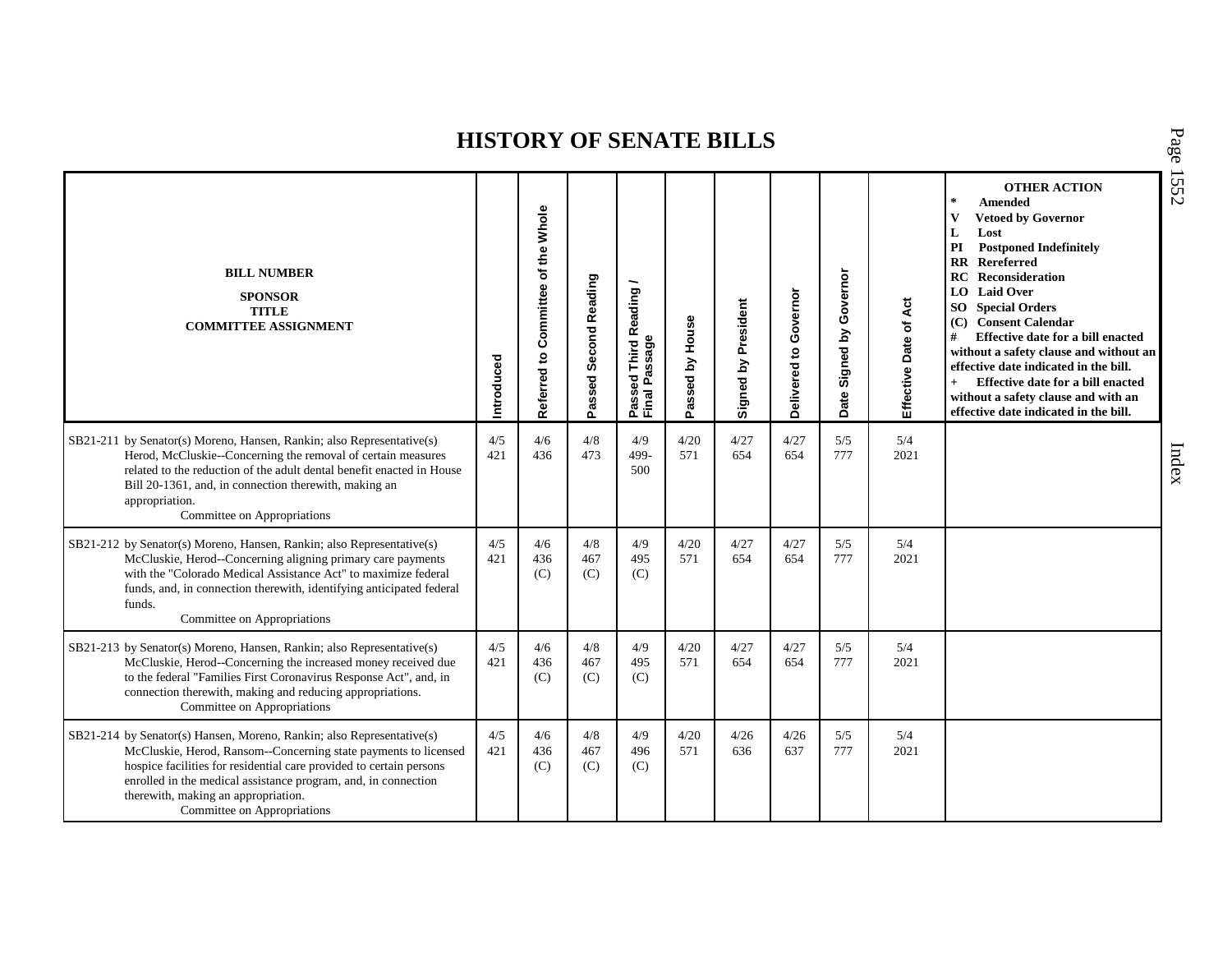| <b>BILL NUMBER</b><br><b>SPONSOR</b><br><b>TITLE</b><br><b>COMMITTEE ASSIGNMENT</b>                                                                                                                                                                                                                                                                                                                                                                                                                                                              | Introduced | Referred to Committee of the Whole | Passed Second Reading | Passed Third Reading<br>Final Passage | Passed by House | Signed by President | Governor<br>$\mathbf{c}$<br>Delivered | Governor<br>Signed by<br>Date: | Act<br>Effective Date of | <b>OTHER ACTION</b><br>$\star$<br><b>Amended</b><br>V<br><b>Vetoed by Governor</b><br>L<br>Lost<br>PI<br><b>Postponed Indefinitely</b><br><b>RR</b> Rereferred<br><b>RC</b> Reconsideration<br><b>LO</b> Laid Over<br><b>SO</b> Special Orders<br>(C) Consent Calendar<br>#<br>Effective date for a bill enacted<br>without a safety clause and without an<br>effective date indicated in the bill.<br>Effective date for a bill enacted<br>$+$<br>without a safety clause and with an<br>effective date indicated in the bill. |
|--------------------------------------------------------------------------------------------------------------------------------------------------------------------------------------------------------------------------------------------------------------------------------------------------------------------------------------------------------------------------------------------------------------------------------------------------------------------------------------------------------------------------------------------------|------------|------------------------------------|-----------------------|---------------------------------------|-----------------|---------------------|---------------------------------------|--------------------------------|--------------------------|---------------------------------------------------------------------------------------------------------------------------------------------------------------------------------------------------------------------------------------------------------------------------------------------------------------------------------------------------------------------------------------------------------------------------------------------------------------------------------------------------------------------------------|
| SB21-215 by Senator(s) Hansen and Rankin, Moreno; also Representative(s)<br>Herod and McCluskie--Concerning the use of open educational<br>resources at public institutions of higher education, and, in<br>connection therewith, making an appropriation.<br>Committee on Appropriations                                                                                                                                                                                                                                                        | 4/5<br>421 | 4/6<br>436                         | $4/8$<br>473          | 4/9<br>500                            | 4/20<br>571     | 4/27<br>654         | 4/27<br>654                           | 5/6<br>800                     | 5/5<br>2021              |                                                                                                                                                                                                                                                                                                                                                                                                                                                                                                                                 |
| SB21-216 by Senator(s) Rankin, Hansen, Moreno; also Representative(s)<br>Herod, McCluskie, Ransom--Concerning the Colorado commission<br>for the deaf, hard of hearing, and deafblind, and, in connection<br>therewith, providing auxiliary services in rural areas of the state for<br>persons who are deaf, hard of hearing, or deafblind and removing<br>the requirement that a not-for-profit entity must be a community-<br>based organization to be eligible to apply to the commission for<br>grant money.<br>Committee on Appropriations | 4/5<br>422 | 4/6<br>436<br>(C)                  | 4/8<br>467<br>(C)     | 4/9<br>496<br>(C)                     | 4/20<br>571     | 4/21<br>594         | 4/22<br>602                           | 5/3<br>746                     | 4/30<br>2021             |                                                                                                                                                                                                                                                                                                                                                                                                                                                                                                                                 |
| SB21-217 by Senator(s) Hansen and Rankin, Moreno; also Representative(s)<br>Herod and McCluskie, Ransom--Concerning adjusting the contract<br>for a market rate study of provider rates for the Colorado child care<br>assistance program from annually to every three years, and, in<br>connection therewith, reducing an appropriation.<br>Committee on Appropriations                                                                                                                                                                         | 4/5<br>422 | 4/6<br>436*<br>(C)                 | 4/8<br>467*<br>(C)    | 4/9<br>496<br>(C)                     | 4/20<br>571     | 4/27<br>654         | 4/27<br>654                           | 5/5<br>777                     | 9/7<br>2021<br>#         |                                                                                                                                                                                                                                                                                                                                                                                                                                                                                                                                 |
| SB21-218 by Senator(s) Hansen and Rankin, Moreno; also Representative(s)<br>McCluskie, Herod--Concerning revenue allocated to the<br>employment and training technology fund in the division of<br>unemployment insurance in the department of labor and<br>employment.<br>Committee on Appropriations                                                                                                                                                                                                                                           | 4/5<br>422 | 4/6<br>436*                        | 4/8<br>$473*$         | 4/9<br>500                            | 4/20<br>571     | 4/26<br>636         | 4/26<br>637                           | 4/28<br>668                    | 4/27<br>2021             |                                                                                                                                                                                                                                                                                                                                                                                                                                                                                                                                 |

Index

P a g e 15 5 3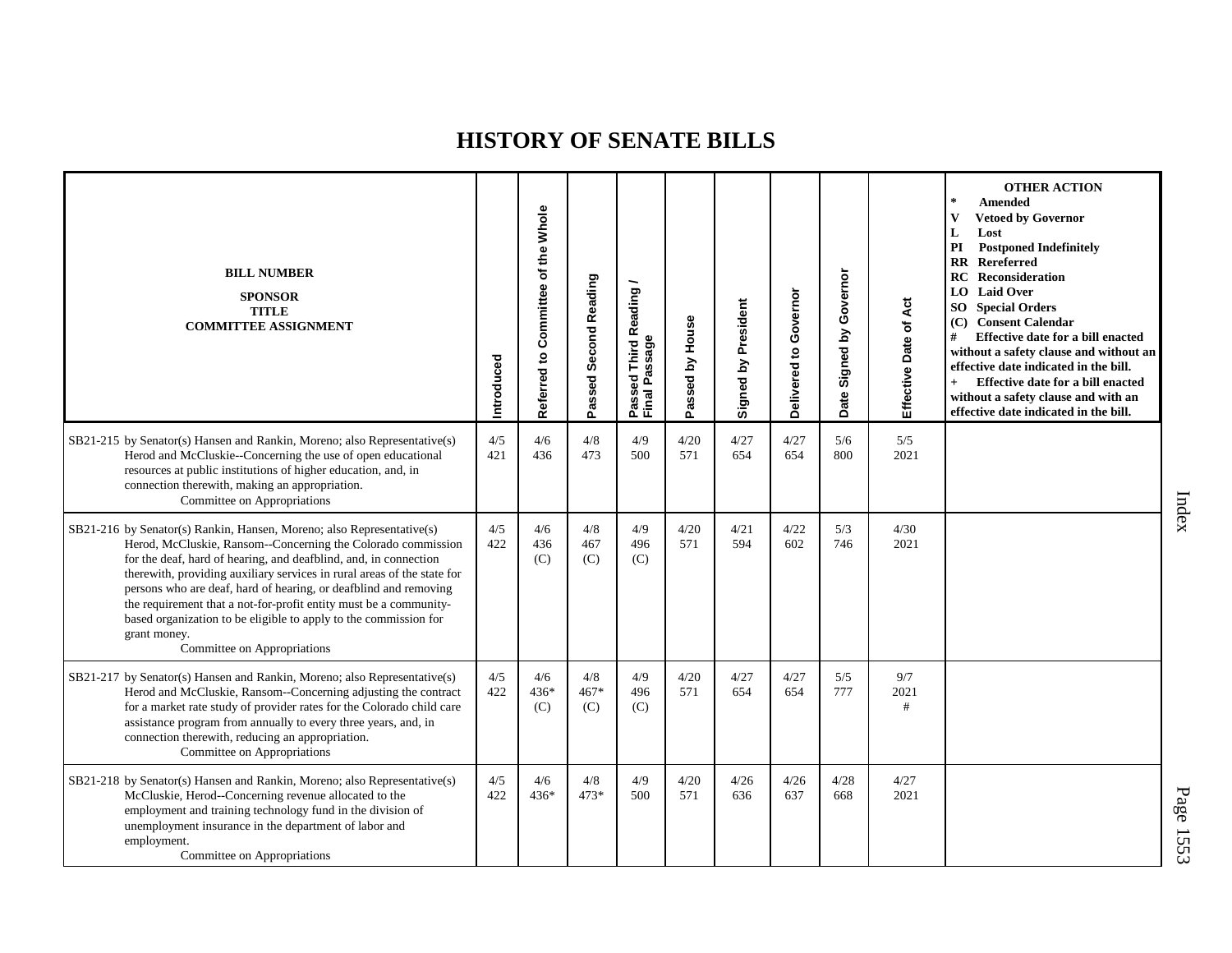| <b>BILL NUMBER</b><br><b>SPONSOR</b><br><b>TITLE</b><br><b>COMMITTEE ASSIGNMENT</b>                                                                                                                                                                                                                              | Introduced | Referred to Committee of the Whole | Passed Second Reading | Passed Third Reading<br>Final Passage     | Passed by House | Signed by President | Governor<br>$\mathtt{S}$<br>Delivered | Governor<br>Σ<br>Signed<br>Date | Act<br>Effective Date of | <b>OTHER ACTION</b><br>$\pm$<br><b>Amended</b><br>V<br><b>Vetoed by Governor</b><br>L<br>Lost<br>PI<br><b>Postponed Indefinitely</b><br><b>RR</b> Rereferred<br>RC<br>Reconsideration<br><b>LO</b> Laid Over<br><b>SO</b> Special Orders<br>(C) Consent Calendar<br>#<br>Effective date for a bill enacted<br>without a safety clause and without an<br>effective date indicated in the bill.<br>Effective date for a bill enacted<br>$+$<br>without a safety clause and with an<br>effective date indicated in the bill. |
|------------------------------------------------------------------------------------------------------------------------------------------------------------------------------------------------------------------------------------------------------------------------------------------------------------------|------------|------------------------------------|-----------------------|-------------------------------------------|-----------------|---------------------|---------------------------------------|---------------------------------|--------------------------|---------------------------------------------------------------------------------------------------------------------------------------------------------------------------------------------------------------------------------------------------------------------------------------------------------------------------------------------------------------------------------------------------------------------------------------------------------------------------------------------------------------------------|
| SB21-219 by Senator(s) Rankin, Hansen, Moreno; also Representative(s)<br>McCluskie, Herod, Ransom--Concerning the manner in which<br>money is appropriated from the Colorado avalanche information<br>center fund.<br>Committee on Appropriations                                                                | 4/5<br>422 | 4/6<br>436                         | 4/8<br>473            | 4/9<br>$500-$<br>501                      | 4/20<br>571     | 4/21<br>594         | 4/22<br>602                           | 5/3<br>746                      | 4/30<br>2021             |                                                                                                                                                                                                                                                                                                                                                                                                                                                                                                                           |
| SB21-220 by Senator(s) Hansen and Rankin, Moreno; also Representative(s)<br>Herod, McCluskie, Ransom--Concerning the stabilization of<br>revenue in the severance tax operational fund by returning money<br>that was transferred to natural resources and energy grant programs.<br>Committee on Appropriations | 4/5<br>422 | 4/6<br>436<br>(C)                  | 4/8<br>467<br>(C)     | 4/9<br>497<br>(C)                         | 4/20<br>571     | 4/21<br>594         | 4/22<br>602                           | 5/3<br>746                      | 4/30<br>2021             |                                                                                                                                                                                                                                                                                                                                                                                                                                                                                                                           |
| SB21-221 by Senator(s) Hansen and Rankin, Moreno; also Representative(s)<br>McCluskie, Herod, Ransom--Concerning projects under the forest<br>restoration and wildfire risk mitigation grant program.<br>Committee on Appropriations                                                                             | 4/5<br>422 | 4/6<br>436<br>(C)                  | 4/8<br>467<br>(C)     | 4/9<br>497<br>(C)<br>4/21<br>590-<br>591* | 4/20<br>$571*$  | 4/26<br>636         | 4/26<br>637                           | 5/5<br>777                      | 5/4<br>2021              | 590 4/21 Senate Concurs in House<br>Amendments                                                                                                                                                                                                                                                                                                                                                                                                                                                                            |
| SB21-222 by Senator(s) Rankin, Hansen, Moreno; also Representative(s)<br>Ransom, Herod, McCluskie--Concerning the repeal of the state<br>recovery audit program, and, in connection therewith, reducing an<br>appropriation.<br>Committee on Appropriations                                                      | 4/5<br>422 | 4/6<br>437                         | 4/8<br>473            | 4/9<br>501                                | 4/20<br>571     | 4/26<br>636         | 4/26<br>637                           | 5/5<br>777                      | 5/4<br>2021              |                                                                                                                                                                                                                                                                                                                                                                                                                                                                                                                           |

P a g e 15 5 4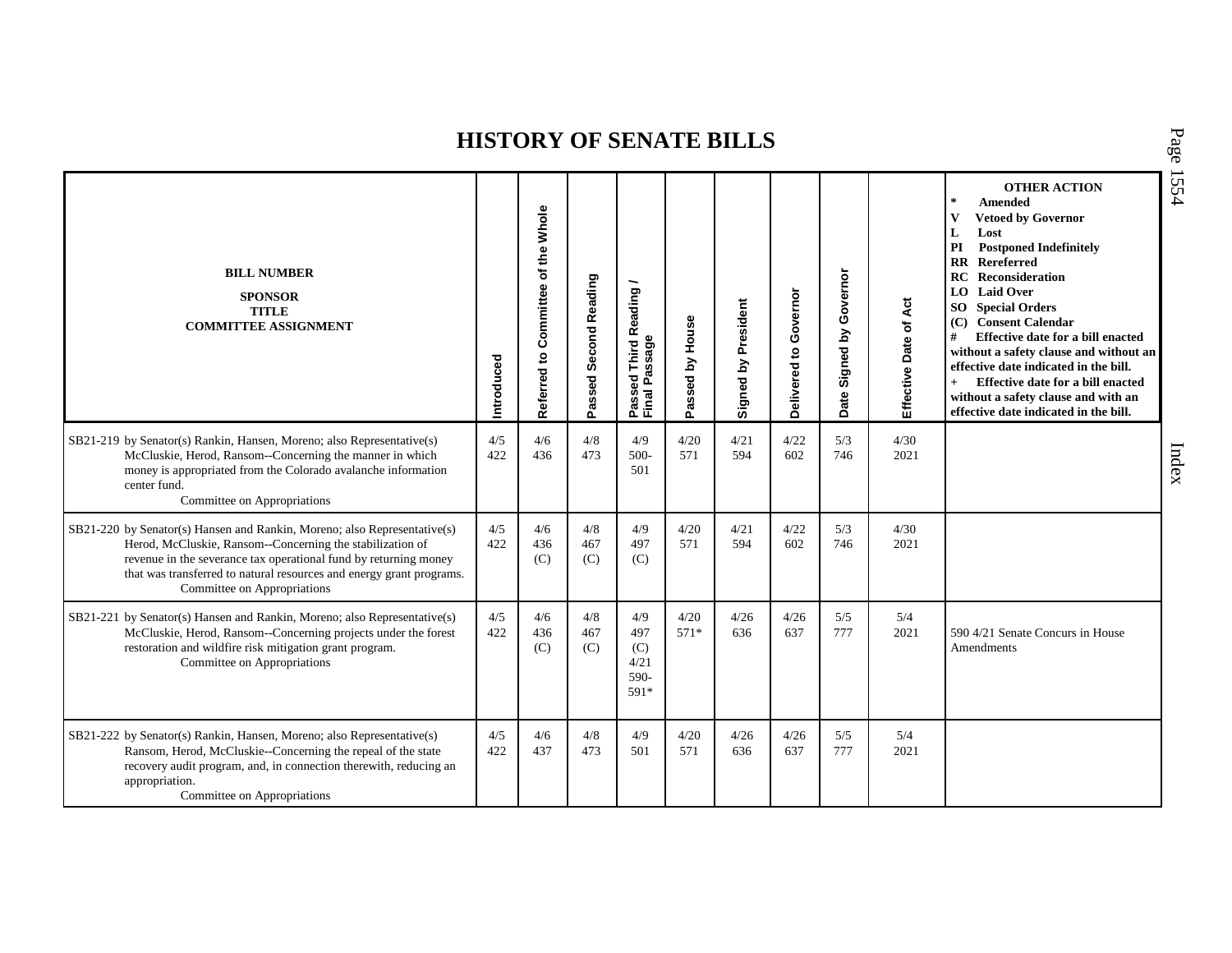| <b>BILL NUMBER</b><br><b>SPONSOR</b><br><b>TITLE</b><br><b>COMMITTEE ASSIGNMENT</b>                                                                                                                                                                                     | ntroduced  | Whole<br>of the<br>Committee<br>Referred to | Passed Second Reading | assed Third Reading<br>Passage<br>Passe<br>Final | Passed by House | Signed by President | Governor<br>Delivered to | Governor<br>Signed by<br>Date | Effective Date of Act | <b>OTHER ACTION</b><br>$\star$<br>Amended<br>$\mathbf{V}$<br><b>Vetoed by Governor</b><br>L<br>Lost<br>PI<br><b>Postponed Indefinitely</b><br><b>Rereferred</b><br>$\mathbf{R}$<br><b>RC</b> Reconsideration<br><b>LO</b> Laid Over<br><b>SO</b> Special Orders<br>(C) Consent Calendar<br>#<br>Effective date for a bill enacted<br>without a safety clause and without an<br>effective date indicated in the bill.<br>Effective date for a bill enacted<br>$^{+}$<br>without a safety clause and with an<br>effective date indicated in the bill. |
|-------------------------------------------------------------------------------------------------------------------------------------------------------------------------------------------------------------------------------------------------------------------------|------------|---------------------------------------------|-----------------------|--------------------------------------------------|-----------------|---------------------|--------------------------|-------------------------------|-----------------------|-----------------------------------------------------------------------------------------------------------------------------------------------------------------------------------------------------------------------------------------------------------------------------------------------------------------------------------------------------------------------------------------------------------------------------------------------------------------------------------------------------------------------------------------------------|
| SB21-223 by Senator(s) Hansen, Moreno, Rankin; also Representative(s)<br>Ransom, Herod, McCluskie--Concerning the location of a<br>department of revenue administrative hearing.<br>Committee on Appropriations                                                         | 4/5<br>422 | 4/6<br>437                                  | 4/8<br>473            | 4/9<br>501                                       | 4/20<br>571     | 4/26<br>636         | 4/26<br>637              | 5/5<br>777                    | 5/4/2021              |                                                                                                                                                                                                                                                                                                                                                                                                                                                                                                                                                     |
| SB21-224 by Senator(s) Hansen, Moreno, Rankin; also Representative(s)<br>Ransom, Herod, McCluskie--Concerning capital-related transfers of<br>money.<br>Committee on Appropriations                                                                                     | 4/5<br>422 | 4/6<br>437                                  | 4/8<br>$473*$         | 4/9<br>$501 -$<br>502                            | 4/15<br>546     | 4/20<br>579         | 4/20<br>581              | 4/30<br>714                   | 4/29<br>2021          |                                                                                                                                                                                                                                                                                                                                                                                                                                                                                                                                                     |
| SB21-225 by Senator(s) Rankin, Hansen, Moreno; also Representative(s)<br>Ransom, Herod, McCluskie--Concerning the repayment of cash<br>funds from which money was transferred in 2020 for the purpose of<br>augmenting the general fund.<br>Committee on Appropriations | 4/5<br>422 | 4/6<br>437<br>(C)                           | 4/8<br>474            | 4/9<br>504                                       | 4/15<br>546     | 4/20<br>579         | 4/20<br>581              | 4/30<br>714                   | 4/29<br>2021          | 466 4/8 Removed From Consent                                                                                                                                                                                                                                                                                                                                                                                                                                                                                                                        |
| SB21-226 by Senator(s) Moreno, Hansen, Rankin; also Representative(s)<br>McCluskie, Herod, Ransom--Concerning an increase in the general<br>fund reserve.<br>Committee on Appropriations                                                                                | 4/5<br>422 | 4/6<br>437<br>(C)                           | 4/8<br>468<br>(C)     | 4/9<br>497-<br>498<br>(C)<br>5/5<br>$774*$       | 5/4<br>$764*$   | 5/10<br>844         | 5/11<br>873              | 5/18<br>983                   | 5/17<br>2021          | 774 5/5 Senate Concurs in House<br>Amendments                                                                                                                                                                                                                                                                                                                                                                                                                                                                                                       |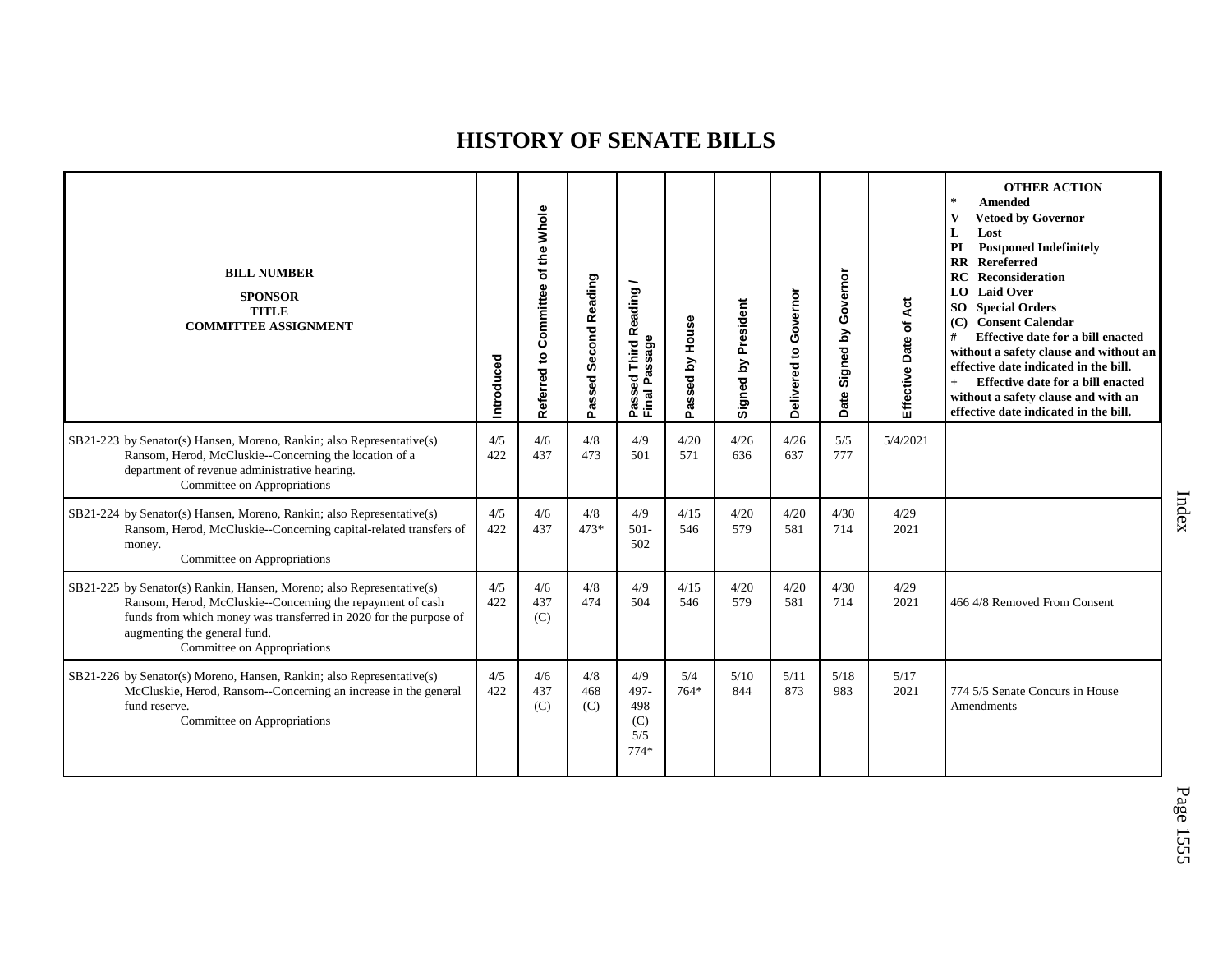| <b>BILL NUMBER</b><br><b>SPONSOR</b><br><b>TITLE</b><br><b>COMMITTEE ASSIGNMENT</b>                                                                                                                                                                                                                                                                                                                                                                                                                  | Introduced  | of the Whole<br>Referred to Committee | Passed Second Reading | Passed Third Reading<br>Final Passage | Passed by House | Signed by President | Governor<br>Delivered to | Governor<br>Signed by<br>Date | Act<br>Effective Date of | <b>OTHER ACTION</b><br>$\star$<br><b>Amended</b><br>$\mathbf{V}$<br><b>Vetoed by Governor</b><br>L<br>Lost<br>PI<br><b>Postponed Indefinitely</b><br><b>RR</b> Rereferred<br><b>RC</b> Reconsideration<br>LO Laid Over<br><b>SO</b> Special Orders<br>(C) Consent Calendar<br>#<br>Effective date for a bill enacted<br>without a safety clause and without an<br>effective date indicated in the bill.<br>Effective date for a bill enacted<br>$+$<br>without a safety clause and with an<br>effective date indicated in the bill. |
|------------------------------------------------------------------------------------------------------------------------------------------------------------------------------------------------------------------------------------------------------------------------------------------------------------------------------------------------------------------------------------------------------------------------------------------------------------------------------------------------------|-------------|---------------------------------------|-----------------------|---------------------------------------|-----------------|---------------------|--------------------------|-------------------------------|--------------------------|-------------------------------------------------------------------------------------------------------------------------------------------------------------------------------------------------------------------------------------------------------------------------------------------------------------------------------------------------------------------------------------------------------------------------------------------------------------------------------------------------------------------------------------|
| SB21-227 by Senator(s) Moreno and Rankin, Hansen; also Representative(s)<br>Ransom, Herod, McCluskie--Concerning the state emergency<br>reserve, and, in connection therewith, designating the state<br>emergency reserve for the 2021-22 state fiscal year, creating the<br>state emergency reserve cash fund, and requiring reimbursements<br>for expenditures from a fund that is designated as part of the state<br>emergency reserve to be returned to the fund.<br>Committee on Appropriations | 4/5<br>422  | 4/6<br>437<br>(C)                     | 4/8<br>468<br>(C)     | 4/9<br>498<br>(C)                     | 4/15<br>546     | 4/20<br>579         | 4/20<br>581              | 4/30<br>714                   | 4/29<br>2021             |                                                                                                                                                                                                                                                                                                                                                                                                                                                                                                                                     |
| SB21-228 by Senator(s) Hansen and Moreno, Rankin; also Representative(s)<br>McCluskie and Ransom, Herod--Concerning the creation of the<br>PERA payment cash fund to be used for future payments to the<br>public employees' retirement association, and, in connection<br>therewith, making an appropriation.<br>Committee on Appropriations                                                                                                                                                        | 4/5<br>422  | 4/6<br>437*                           | 4/8<br>473-<br>$474*$ | 4/9<br>502                            | 4/20<br>571     | 4/26<br>636         | 4/26<br>637              | 5/5<br>777                    | 5/4<br>2021              |                                                                                                                                                                                                                                                                                                                                                                                                                                                                                                                                     |
| SB21-229 by Senator(s) Danielson and Story; also Representative(s) Amabile<br>and McKean--Concerning the creation of the rural jump-start zone<br>grant program, and, in connection therewith, making an<br>appropriation.<br>Committee on Local Government                                                                                                                                                                                                                                          | 3/31<br>396 | 5/14<br>933                           | 5/18<br>972-<br>973*  | 5/19<br>999<br>6/2<br>1267*           | 6/1<br>1256*    | 1473                | 6/10<br>1474             | 6/15<br>1476                  | 6/15<br>2021             | 699-700* 4/30 Referred to Finance<br>784 5/6 Referred to Appropriations<br>1267 6/2 Senate Concurs in House<br><b>Amendments</b>                                                                                                                                                                                                                                                                                                                                                                                                    |
| SB21-230 by Senator(s) Hansen and Winter; also Representative(s) Valdez A.<br>and Bernett--Concerning a transfer of money from the general fund<br>to the energy fund to finance programs of the Colorado energy<br>office.<br>Committee on Transportation & Energy                                                                                                                                                                                                                                  | 3/31<br>396 | 4/30<br>$712*$                        | 5/4<br>$761*$         | 5/5<br>772<br>6/2<br>1268*            | 6/1<br>1256*    | 1474                | 6/11<br>1474             | 6/14<br>1475                  | 6/14<br>2021             | 531 4/14 Referred to Appropriations<br>1267-1268 6/2 Senate Concurs in House<br>Amendments                                                                                                                                                                                                                                                                                                                                                                                                                                          |

P a g e 15 5 6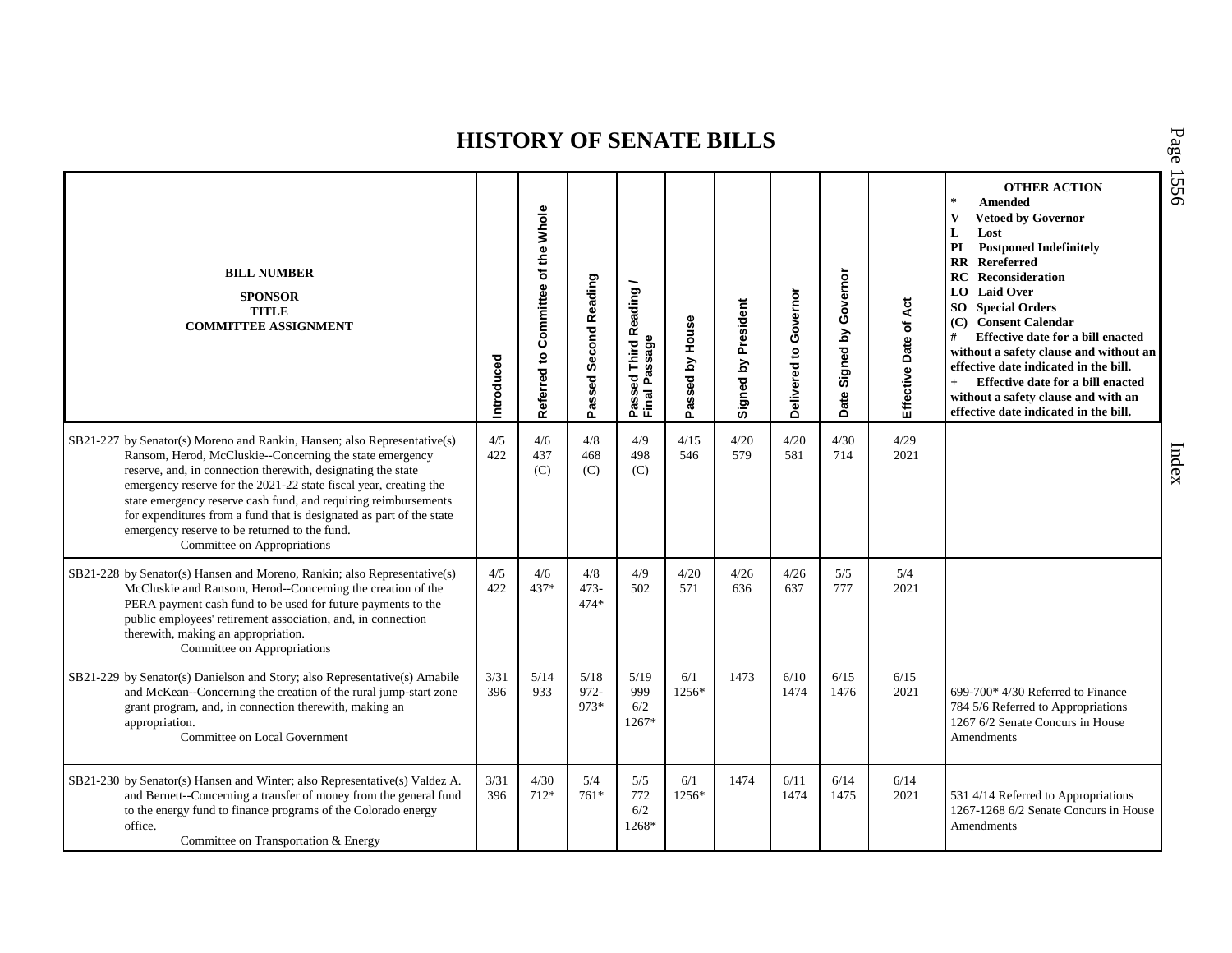| <b>BILL NUMBER</b><br><b>SPONSOR</b><br><b>TITLE</b><br><b>COMMITTEE ASSIGNMENT</b>                                                                                                                                                                                                                                                            | ntroduced   | Committee of the Whole<br>Referred to | Passed Second Reading             | Passed Third Reading<br>Final Passage     | Passed by House | Signed by President | Governor<br><u>ہ</u><br>Delivered | Governor<br>Date Signed by | Effective Date of Act      | <b>OTHER ACTION</b><br>$\star$<br>Amended<br><b>Vetoed by Governor</b><br>v<br>L<br>Lost<br><b>Postponed Indefinitely</b><br>PI<br><b>RR</b> Rereferred<br>Reconsideration<br>RC<br><b>LO</b> Laid Over<br><b>SO</b> Special Orders<br><b>Consent Calendar</b><br>(C)<br>#<br>Effective date for a bill enacted<br>without a safety clause and without an<br>effective date indicated in the bill.<br>Effective date for a bill enacted<br>$+$<br>without a safety clause and with an<br>effective date indicated in the bill. |
|------------------------------------------------------------------------------------------------------------------------------------------------------------------------------------------------------------------------------------------------------------------------------------------------------------------------------------------------|-------------|---------------------------------------|-----------------------------------|-------------------------------------------|-----------------|---------------------|-----------------------------------|----------------------------|----------------------------|--------------------------------------------------------------------------------------------------------------------------------------------------------------------------------------------------------------------------------------------------------------------------------------------------------------------------------------------------------------------------------------------------------------------------------------------------------------------------------------------------------------------------------|
| SB21-231 by Senator(s) Story and Hisey; also Representative(s) Hooton and<br>Weissman--Concerning a transfer of money from the general fund<br>to the energy fund to finance the weatherization assistance program<br>of the Colorado energy office.<br>Committee on Transportation & Energy                                                   | 3/31<br>396 | 4/30<br>706<br>(C)                    | 4/30<br>716<br><b>SO</b><br>(C)   | 5/3<br>739-<br>740<br>(C)<br>6/2<br>1268* | 6/1<br>1256*    | 1473                | 6/10<br>1474                      | 6/14<br>1475               | 6/14<br>2021               | 532 4/14 Referred to Appropriations<br>714 4/30 SO (C)<br>1268 6/2 Senate Concurs in House<br>Amendments                                                                                                                                                                                                                                                                                                                                                                                                                       |
| SB21-232 by Senator(s) Zenzinger and Kirkmeyer; also Representative(s)<br>Kipp and Bird--Concerning an appropriation to the department of<br>higher education for the Colorado opportunity scholarship<br>initiative's displaced workers grant.<br>Committee on Education                                                                      | 3/31<br>397 | 4/30<br>706<br>(C)                    | 4/30<br>716<br>SO.<br>(C)         | 5/3<br>740<br>(C)<br>6/8<br>1456*         | 6/8<br>1447*    | 1475                | 6/15<br>1475                      | 6/24<br>1482               | 6/24<br>2021               | 541 4/15 Referred to Appropriations<br>714 4/30 SO(C)<br>1456 6/8 Senate Concurs in House<br>Amendments                                                                                                                                                                                                                                                                                                                                                                                                                        |
| SB21-233 by Senator(s) Rodriguez and Hansen; also Representative(s)<br>Benavidez and Gonzales-Gutierrez--concerning a wage replacement<br>program and making an appropriation.<br>Committee on Business, Labor, & Technology                                                                                                                   | 4/5<br>432  | 5/28<br>1199*                         | 5/28<br>1204*<br>SO <sub>2</sub>  | 6/1<br>1227<br>6/8<br>1457*               | 6/8<br>1447*    | 1477                | 6/17<br>1477                      | 7/2<br>1489                | 7/2<br>2021<br>9/7<br>2021 | 1092* 5/25 Referred to Appropriations<br>1203 5/28 SO<br>1457 6/8 Senate Concurs in House<br>Amendments                                                                                                                                                                                                                                                                                                                                                                                                                        |
| SB21-234 by Senator(s) Jaquez Lewis and Sonnenberg; also Representative(s)<br>Cutter and Holtorf--Concerning creation of the agriculture and<br>drought resiliency fund, and, in connection therewith, transferring<br>money from the general fund to the fund and making an<br>appropriation.<br>Committee on Agriculture & Natural Resources | 4/6<br>439  | 5/21<br>1057<br>(C)                   | 5/21<br>1059*<br><b>SO</b><br>(C) | 5/24<br>1072<br>(C)                       | 6/3<br>1340     | 1474                | 6/11<br>1474                      | 6/15<br>1476               | 6/15<br>2021               | 926* 5/14 Referred to Appropriations<br>1059 5/21 SO(C)                                                                                                                                                                                                                                                                                                                                                                                                                                                                        |

Index

P a g e 1557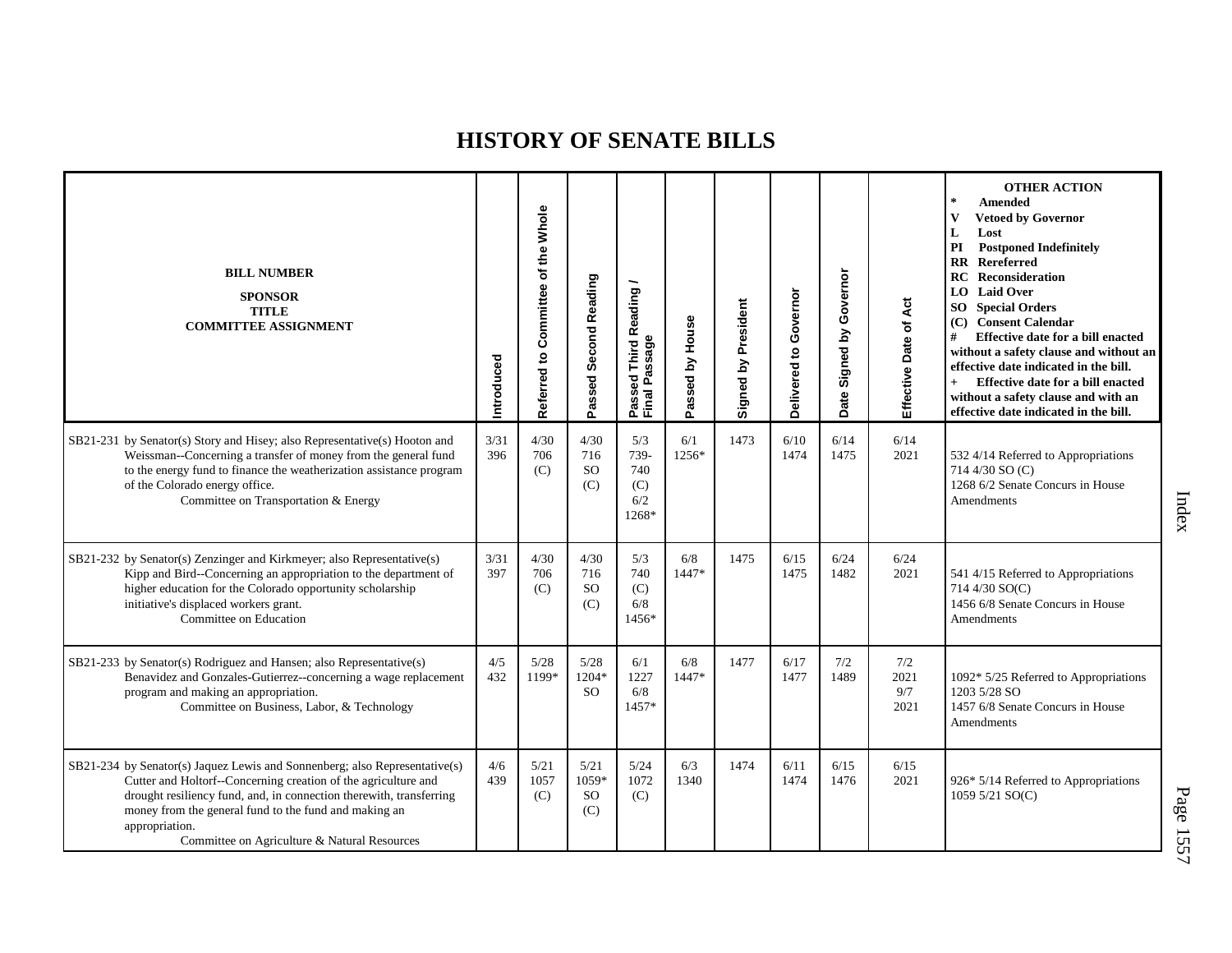| <b>BILL NUMBER</b><br><b>SPONSOR</b><br><b>TITLE</b><br><b>COMMITTEE ASSIGNMENT</b>                                                                                                                                                                                                                                                                                               | Introduced | Whole<br>of the<br>Committee<br>Referred to | Passed Second Reading          | <b>Third Reading</b><br>Passed Third R<br>Final Passage | Passed by House | Signed by President | Governor<br>Delivered to | Governor<br>ζq<br>Signed<br>Date | Effective Date of Act | <b>OTHER ACTION</b><br>$\star$<br><b>Amended</b><br><b>Vetoed by Governor</b><br>L<br>Lost<br>PI<br><b>Postponed Indefinitely</b><br>Rereferred<br>$\mathbf{R}$<br><b>RC</b> Reconsideration<br><b>LO</b> Laid Over<br>SO<br><b>Special Orders</b><br><b>Consent Calendar</b><br>(C)<br>#<br>Effective date for a bill enacted<br>without a safety clause and without an<br>effective date indicated in the bill.<br>Effective date for a bill enacted<br>$+$<br>without a safety clause and with an<br>effective date indicated in the bill. |
|-----------------------------------------------------------------------------------------------------------------------------------------------------------------------------------------------------------------------------------------------------------------------------------------------------------------------------------------------------------------------------------|------------|---------------------------------------------|--------------------------------|---------------------------------------------------------|-----------------|---------------------|--------------------------|----------------------------------|-----------------------|-----------------------------------------------------------------------------------------------------------------------------------------------------------------------------------------------------------------------------------------------------------------------------------------------------------------------------------------------------------------------------------------------------------------------------------------------------------------------------------------------------------------------------------------------|
| SB21-235 by Senator(s) Jaquez Lewis and Priola; also Representative(s)<br>Bernett and McCormick--Concerning additional funding for<br>programs of the department of agriculture to support increased<br>efficiency in agricultural operations, and, in connection therewith,<br>making an appropriation.<br>Committee on Agriculture & Natural Resources                          | 4/6<br>439 | 5/21<br>1057                                | 5/21<br>1062*<br><sub>SO</sub> | 5/24<br>1076                                            | 6/3<br>1340     | 1473                | 6/11<br>1474             | 6/15<br>1476                     | 6/15<br>2021          | 927-928* 5/14 Referred to<br>Appropriations<br>1060 5/21 SO<br>1064 5/21 Sen. Priola Added as Senate<br>Joint Prime Sponsor                                                                                                                                                                                                                                                                                                                                                                                                                   |
| SB21-236 by Senator(s) Story and Sonnenberg; also Representative(s) Tipper<br>and Van Beber--Concerning increasing the capacity of quality early<br>childhood education through grant programs, and, in connection<br>therewith, making an appropriation.<br>Committee on Education                                                                                               | 4/6<br>439 | 5/7<br>826-<br>827*                         | 5/12<br>889*                   | 5/13<br>913<br>6/2<br>1286-<br>1287*                    | 6/1<br>1256*    | 1473                | 6/10<br>1474             | 6/16<br>1477                     | 6/16<br>2021          | $611*4/23$ Referred to Appropriations<br>1286 6/2 Senate Concurs in House<br>Amendments                                                                                                                                                                                                                                                                                                                                                                                                                                                       |
| SB21-237 by Senator(s) Donovan; also Representative(s) McCluskie and<br>Lynch--Concerning creation of the Colorado forest health council in<br>the department of natural resources, and, in connection therewith,<br>repealing the forest health advisory council within the state forest<br>service and making an appropriation.<br>Committee on Agriculture & Natural Resources | 4/6<br>448 | 4/29<br>683*                                | 5/3<br>$744*$                  | 5/4<br>753<br>6/1<br>1252*                              | 6/1<br>1224*    | 1474                | 6/11<br>1474             | 6/22<br>1481                     | 9/2<br>2021           | 1251-1252 6/1 Senate Concurs in House<br>Amendments                                                                                                                                                                                                                                                                                                                                                                                                                                                                                           |

P a g e 15 5 8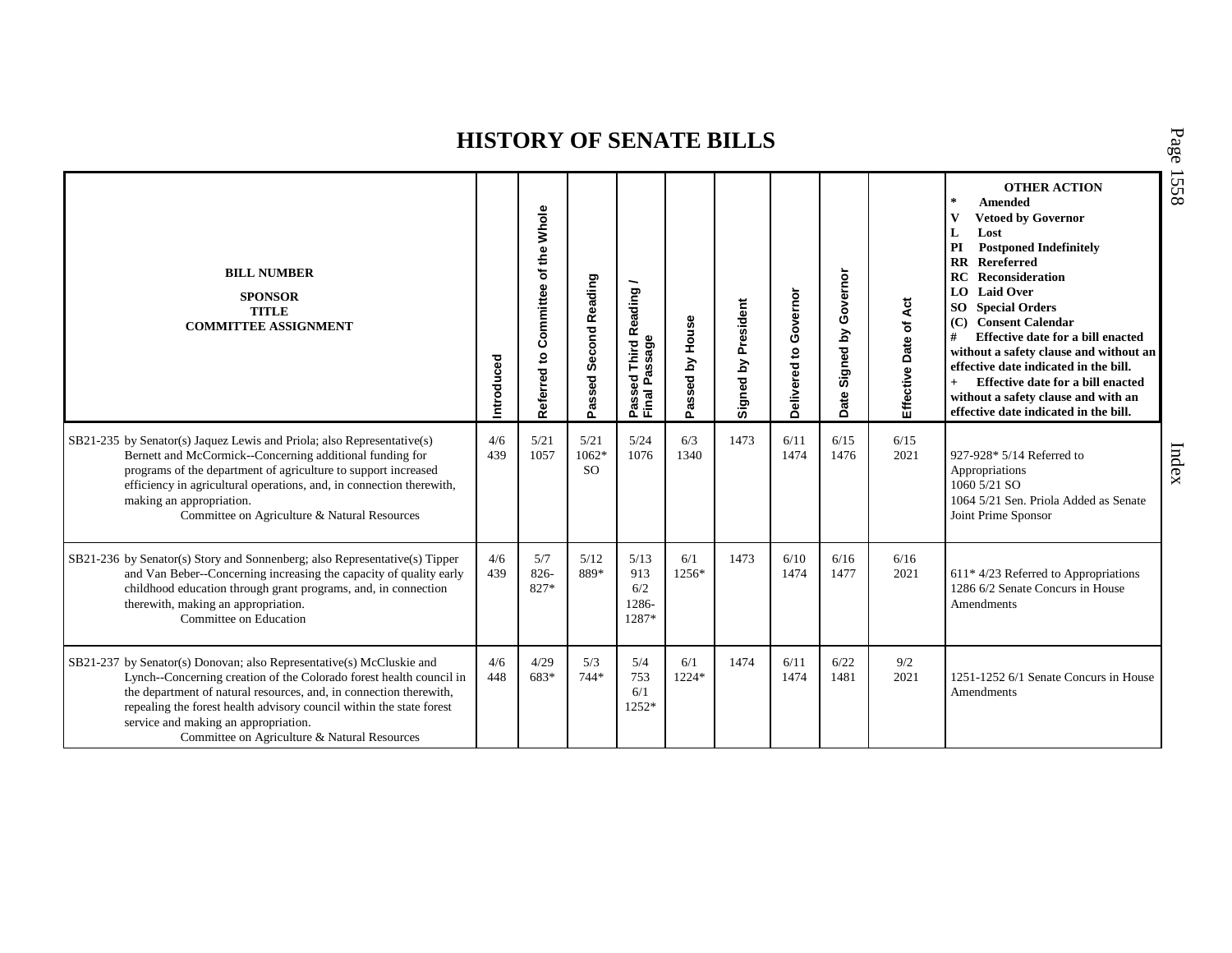| <b>BILL NUMBER</b><br><b>SPONSOR</b><br><b>TITLE</b><br><b>COMMITTEE ASSIGNMENT</b>                                                                                                                                                                                                                                                                                                                                                                                                                                                                                                                                            | Introduced  | Committee of the Whole<br>Referred to | Passed Second Reading                       | Passed Third Reading<br>Final Passage                   | Passed by House | Signed by President | Governor<br>$\mathbf{S}$<br>Delivered | Governor<br>Signed by<br>Date | Act<br>Effective Date of     | <b>OTHER ACTION</b><br>$\star$<br>Amended<br><b>Vetoed by Governor</b><br>V<br>L<br>Lost<br>PI<br><b>Postponed Indefinitely</b><br><b>RR</b> Rereferred<br>RC<br>Reconsideration<br><b>LO</b> Laid Over<br><b>SO</b> Special Orders<br>(C) Consent Calendar<br>#<br>Effective date for a bill enacted<br>without a safety clause and without an<br>effective date indicated in the bill.<br>Effective date for a bill enacted<br>$+$<br>without a safety clause and with an<br>effective date indicated in the bill. |
|--------------------------------------------------------------------------------------------------------------------------------------------------------------------------------------------------------------------------------------------------------------------------------------------------------------------------------------------------------------------------------------------------------------------------------------------------------------------------------------------------------------------------------------------------------------------------------------------------------------------------------|-------------|---------------------------------------|---------------------------------------------|---------------------------------------------------------|-----------------|---------------------|---------------------------------------|-------------------------------|------------------------------|----------------------------------------------------------------------------------------------------------------------------------------------------------------------------------------------------------------------------------------------------------------------------------------------------------------------------------------------------------------------------------------------------------------------------------------------------------------------------------------------------------------------|
| SB21-238 by Senator(s) Garcia and Zenzinger, Priola, Simpson, Bridges,<br>Buckner, Coleman, Coram, Donovan, Fenberg, Fields, Jaquez<br>Lewis, Lee, Story, Winter; also Representative(s) Esgar and Gray--<br>Concerning the front range passenger rail district, and, in<br>connection therewith, creating the district for the purpose of<br>planning, designing, developing, financing, constructing, operating,<br>and maintaining a passenger rail system, specifying the territory,<br>governing structure, powers, and duties of the district, and reducing<br>an appropriation.<br>Committee on Transportation & Energy | 4/9<br>507  | 5/7<br>827*                           | 5/12<br>889-<br>892*                        | 5/13<br>$913 -$<br>914*<br>6/3<br>1350*<br>6/3<br>1358* | 6/3<br>1340*    | 1476                | 6/16<br>1476                          | 6/30<br>1488                  | 6/30<br>2021<br>5/15<br>2022 | $655*4/28$ Referred to Appropriations<br>1350 6/3 Senate Concurs in House<br>Amendments<br>1358 6/3 Reconsideration Granted                                                                                                                                                                                                                                                                                                                                                                                          |
| SB21-239 by Senator(s) Kolker and Zenzinger; also Representative(s)<br>Amabile and Young--Concerning the statewide communication<br>system for referral to behavioral health services, and, in connection<br>therewith, making an appropriation.<br>Committee on Health & Human Services                                                                                                                                                                                                                                                                                                                                       | 4/12<br>516 | 5/7<br>828*<br>(C)                    | 5/7<br>830-<br>831*<br><sub>SO</sub><br>(C) | 5/10<br>836-<br>837<br>(C)                              | 6/1<br>1256     | 1473                | 6/10<br>1474                          | 6/18<br>1478                  | 6/18<br>2021                 | 639-640 $*$ 4/27 Referred to<br>Appropriations<br>829 5/7 SO(C)                                                                                                                                                                                                                                                                                                                                                                                                                                                      |
| SB21-240 by Senator(s) Danielson and Simpson; also Representative(s) Kipp<br>and Catlin--Concerning the transfer of money from the general fund<br>to the Colorado water conservation board construction fund for<br>watershed protection programs, and, in connection therewith,<br>making an appropriation.<br>Committee on Agriculture & Natural Resources                                                                                                                                                                                                                                                                  | 4/12<br>516 | 5/14<br>933*                          | 5/18<br>973*                                | 5/19<br>999-<br>1000<br>6/8<br>$1463*$                  | 6/8<br>1448*    | 1473                | 6/10<br>1474                          | 6/15<br>1476                  | 6/15<br>2021                 | 694 4/30 Referred to Appropriations<br>1463 6/8 Senate Concurs in House<br>Amendments                                                                                                                                                                                                                                                                                                                                                                                                                                |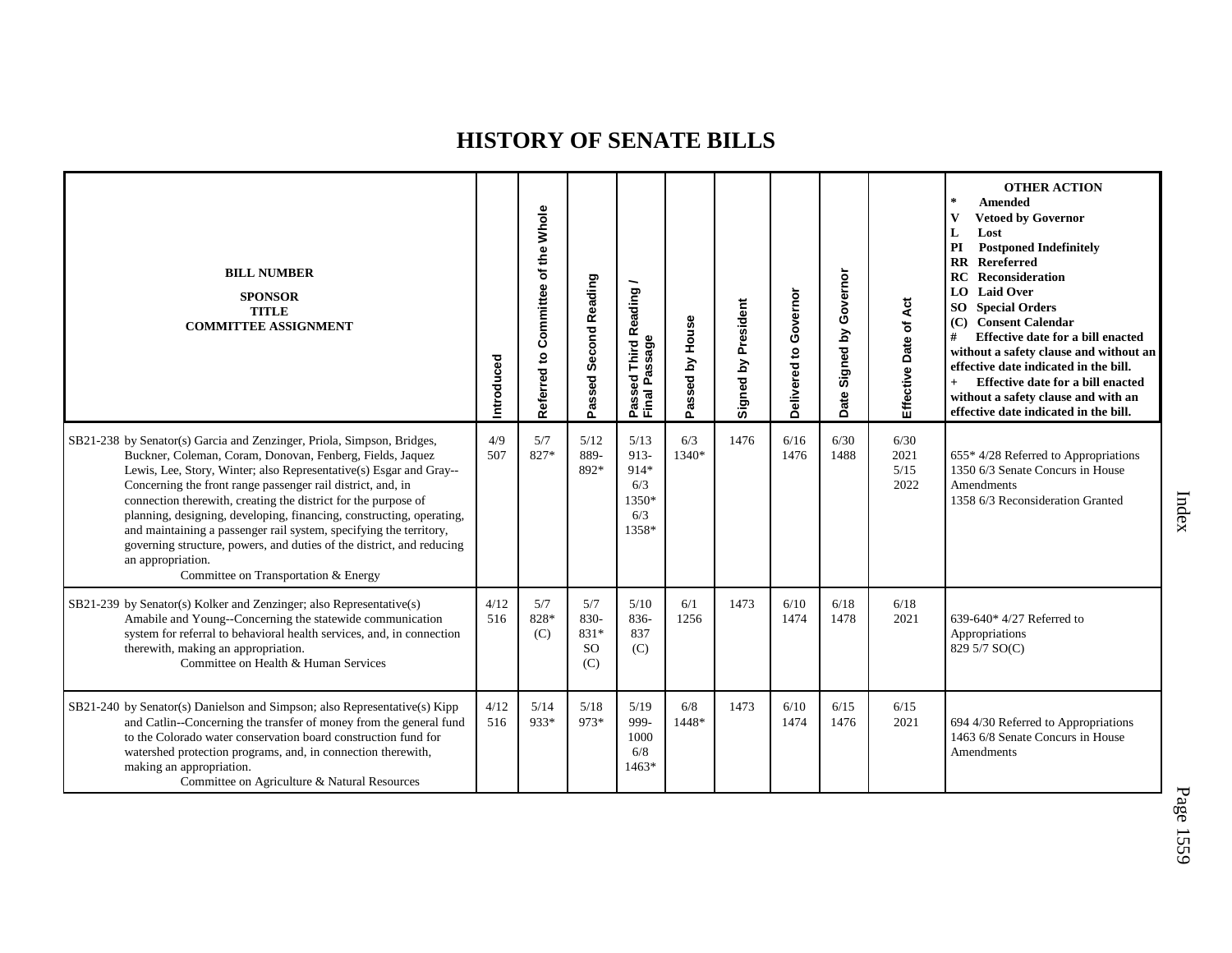P a g e

15 6 0

| <b>BILL NUMBER</b><br><b>SPONSOR</b><br><b>TITLE</b><br><b>COMMITTEE ASSIGNMENT</b>                                                                                                                                                                                                                                                                                                     | Introduced  | of the Whole<br>Referred to Committee | Passed Second Reading            | Passed Third Reading /<br>Final Passage        | Passed by House | Signed by President | Governor<br>Delivered to | Governor<br>Signed by<br>Date | Effective Date of Act | <b>OTHER ACTION</b><br>$\star$<br>Amended<br>$\mathbf{V}$<br><b>Vetoed by Governor</b><br>L<br>Lost<br><b>Postponed Indefinitely</b><br>PI<br><b>RR</b> Rereferred<br><b>RC</b> Reconsideration<br><b>LO</b> Laid Over<br><b>SO</b> Special Orders<br>(C) Consent Calendar<br>#<br>Effective date for a bill enacted<br>without a safety clause and without an<br>effective date indicated in the bill.<br>Effective date for a bill enacted<br>$+$<br>without a safety clause and with an<br>effective date indicated in the bill. |
|-----------------------------------------------------------------------------------------------------------------------------------------------------------------------------------------------------------------------------------------------------------------------------------------------------------------------------------------------------------------------------------------|-------------|---------------------------------------|----------------------------------|------------------------------------------------|-----------------|---------------------|--------------------------|-------------------------------|-----------------------|-------------------------------------------------------------------------------------------------------------------------------------------------------------------------------------------------------------------------------------------------------------------------------------------------------------------------------------------------------------------------------------------------------------------------------------------------------------------------------------------------------------------------------------|
| SB21-241 by Senator(s) Fields and Bridges; also Representative(s) Ricks and<br>Daugherty--Concerning the creation of the small business<br>accelerated growth program, and, in connection therewith, making<br>an appropriation.<br>Committee on Business, Labor, & Technology                                                                                                          | 4/12<br>516 | 5/14<br>933                           | 5/18<br>973*                     | 5/19<br>1000                                   | 6/3<br>1340     | 1473                | 6/10<br>1474             | 6/14<br>1475                  | 6/14<br>2021          | 785* 5/6 Referred to Appropriations                                                                                                                                                                                                                                                                                                                                                                                                                                                                                                 |
| SB21-242 by Senator(s) Gonzales and Pettersen; also Representative(s)<br>Gonzales-Gutierrez and Woodrow--Concerning the expansion of<br>the allowable uses of the housing development grant fund, and, in<br>connection therewith, making an appropriation.<br>Committee on Local Government                                                                                            | 4/12<br>516 | 5/19<br>993*                          | $5/20$<br>1033*<br><sub>SO</sub> | 5/21<br>1053<br>6/7<br>$1441*$<br>6/7<br>1443* | 6/7<br>1400*    | 1475                | 6/15<br>1475             | 6/25<br>1483                  | 6/26<br>2021          | 880* 5/12 Referred to Appropriations<br>1033 5/20 SO<br>1441 6/7 Senate Concurs in House<br>Amendments<br>1443 6/7 Reconsideration Granted                                                                                                                                                                                                                                                                                                                                                                                          |
| SB21-243 by Senator(s) Moreno; also Representative(s) McCluskie--<br>Concerning annual appropriations to the department of public<br>health and environment.<br>Committee on Appropriations                                                                                                                                                                                             | 4/13<br>528 | 5/14<br>933                           | 5/18<br>973*                     | 5/19<br>1000<br>6/7<br>$1441 -$<br>1442*       | 6/7<br>1400*    | 1477                | 6/17<br>1477             | 6/24<br>1482                  | 6/24<br>2021          | 712* 4/30 Referred to Health & Human<br>Services<br>783 5/6 Referred to Appropriations<br>1441 6/7 Senate Concurs in House<br>Amendments                                                                                                                                                                                                                                                                                                                                                                                            |
| SB21-244 by Senator(s) Garcia and Fenberg; also Representative(s) Garnett<br>and Esgar--Concerning funding for permanent part-time legislative<br>aides for members of the general assembly to allow aides to be<br>eligible to enroll in state health benefit plans pursuant to a policy<br>adopted by the executive committee of the general assembly.<br>Committee on Appropriations | 4/13<br>528 | 4/23<br>623                           | 4/27<br>647                      | 4/28<br>663                                    | 6/3<br>1340     | 1477                | 6/17<br>1477             | 6/21<br>1480                  | 6/21<br>2021          |                                                                                                                                                                                                                                                                                                                                                                                                                                                                                                                                     |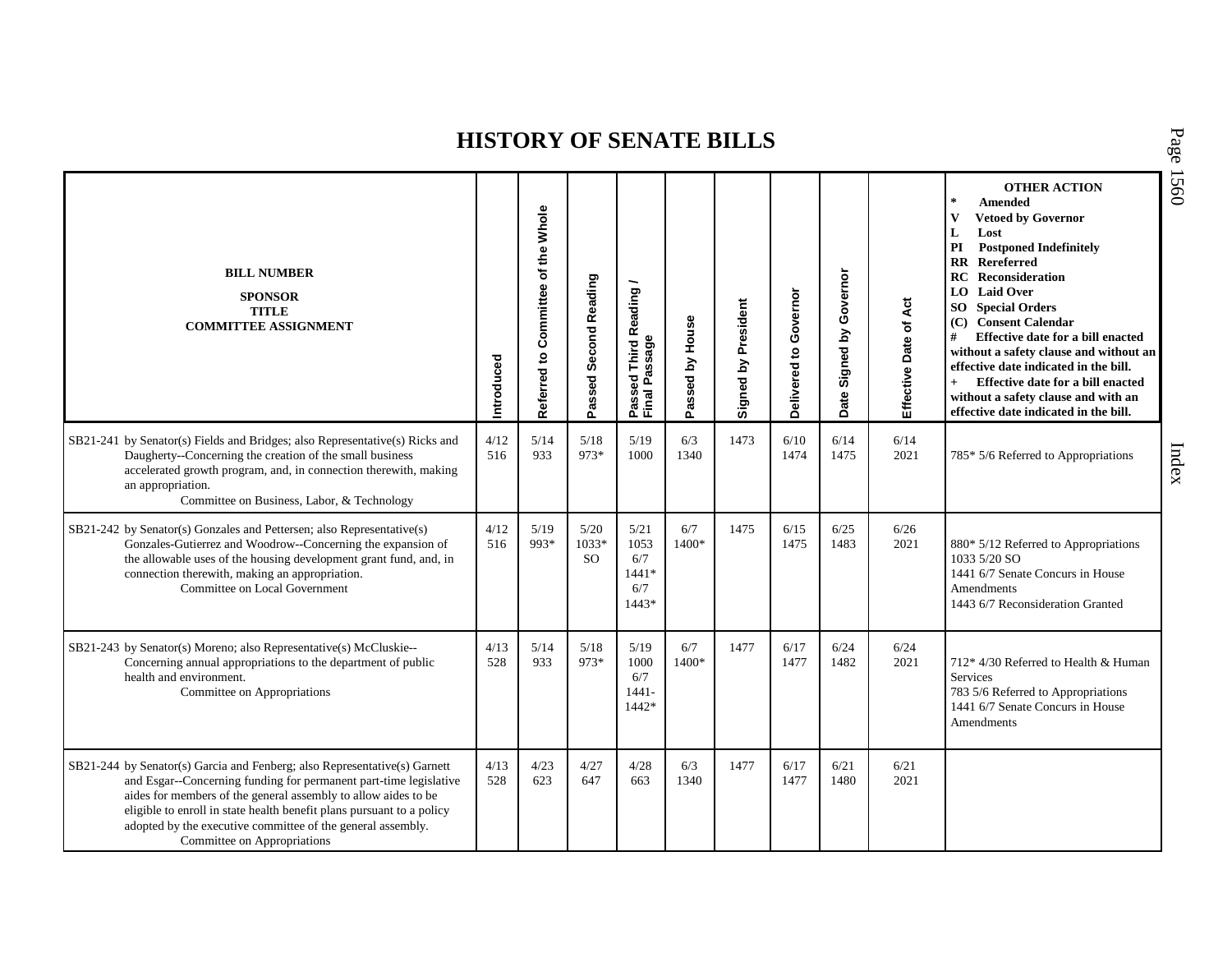| <b>BILL NUMBER</b><br><b>SPONSOR</b><br><b>TITLE</b><br><b>COMMITTEE ASSIGNMENT</b>                                                                                                                                                                                                                                                                                                                 | Introduced  | the Whole<br>$\overline{\mathbf{o}}$<br>Committee<br>Referred to | Second Reading<br>Passed              | <b>Third Reading</b><br>Passed Third R<br>Final Passage | Passed by House | Signed by President | Governor<br>ë<br>Delivered | Governor<br>Signed by<br>Date | Act<br>Effective Date of | <b>OTHER ACTION</b><br>*<br><b>Amended</b><br>V<br><b>Vetoed by Governor</b><br>Lost<br>L<br>PI<br><b>Postponed Indefinitely</b><br><b>RR</b> Rereferred<br><b>RC</b> Reconsideration<br><b>LO</b> Laid Over<br><b>SO</b> Special Orders<br>(C) Consent Calendar<br>Effective date for a bill enacted<br>#<br>without a safety clause and without an<br>effective date indicated in the bill.<br>Effective date for a bill enacted<br>$+$<br>without a safety clause and with an<br>effective date indicated in the bill. |
|-----------------------------------------------------------------------------------------------------------------------------------------------------------------------------------------------------------------------------------------------------------------------------------------------------------------------------------------------------------------------------------------------------|-------------|------------------------------------------------------------------|---------------------------------------|---------------------------------------------------------|-----------------|---------------------|----------------------------|-------------------------------|--------------------------|---------------------------------------------------------------------------------------------------------------------------------------------------------------------------------------------------------------------------------------------------------------------------------------------------------------------------------------------------------------------------------------------------------------------------------------------------------------------------------------------------------------------------|
| SB21-245 by Senator(s) Donovan and Rankin, Hisey; also Representative(s)<br>McCluskie and Will, Catlin, Esgar, McLachlan, Roberts--<br>Concerning backcountry search and rescue services in Colorado,<br>and, in connection therewith, making an appropriation.<br>Committee on Agriculture & Natural Resources                                                                                     | 4/14<br>536 | 5/21<br>$1057 -$<br>1058*<br>(C)                                 | 5/21<br>1058*<br><sub>SO</sub><br>(C) | 5/24<br>1072-<br>1073<br>(C)<br>6/3<br>$1351*$          | 6/3<br>1340*    | 1476                | 6/16<br>1476               | 6/27<br>1484-<br>1485         | 6/27<br>2021             | 911* 5/13 Referred to Appropriations<br>1059 5/21 SO(C)<br>1350-1351 6/3 Senate Concurs in House<br>Amendments                                                                                                                                                                                                                                                                                                                                                                                                            |
| SB21-246 by Senator(s) Fenberg; also Representative(s) Valdez A. and<br>Froelich--Concerning measures to encourage beneficial<br>electrification, and, in connection therewith, directing the public<br>utilities commission and Colorado utilities to promote compliance<br>with current environmental and labor standards and making an<br>appropriation.<br>Committee on Transportation & Energy | 4/16<br>559 | 5/7<br>828                                                       | 5/11<br>$853-$<br>854*                | 5/12<br>886<br>6/8<br>1457-<br>1458*                    | 6/8<br>1447*    | 1475                | 6/15<br>1475               | 6/21<br>1480                  | 9/7<br>2021<br>#         | 686-688* 4/29 Referred to<br>Appropriations<br>1457 6/8 Senate Concurs in House<br>Amendments                                                                                                                                                                                                                                                                                                                                                                                                                             |
| SB21-247 by Senator(s) Fenberg and Holbert, Garcia; also Representative(s)<br>Esgar and McKean, Garnett--Concerning the procedures of the<br>independent redistricting commissions.<br>Committee on State, Veterans, & Military Affairs                                                                                                                                                             | 4/16<br>559 | 4/23<br>623<br>(C)                                               | 4/23<br>$625*$<br><b>SO</b><br>(C)    | 4/26<br>632<br>(C)                                      |                 |                     |                            |                               |                          | 584* 4/21 Referred to Appropriations<br>623 4/23 SO(C)<br>1340 6/3 House LO Until 7/8 - Deemed<br>Lost                                                                                                                                                                                                                                                                                                                                                                                                                    |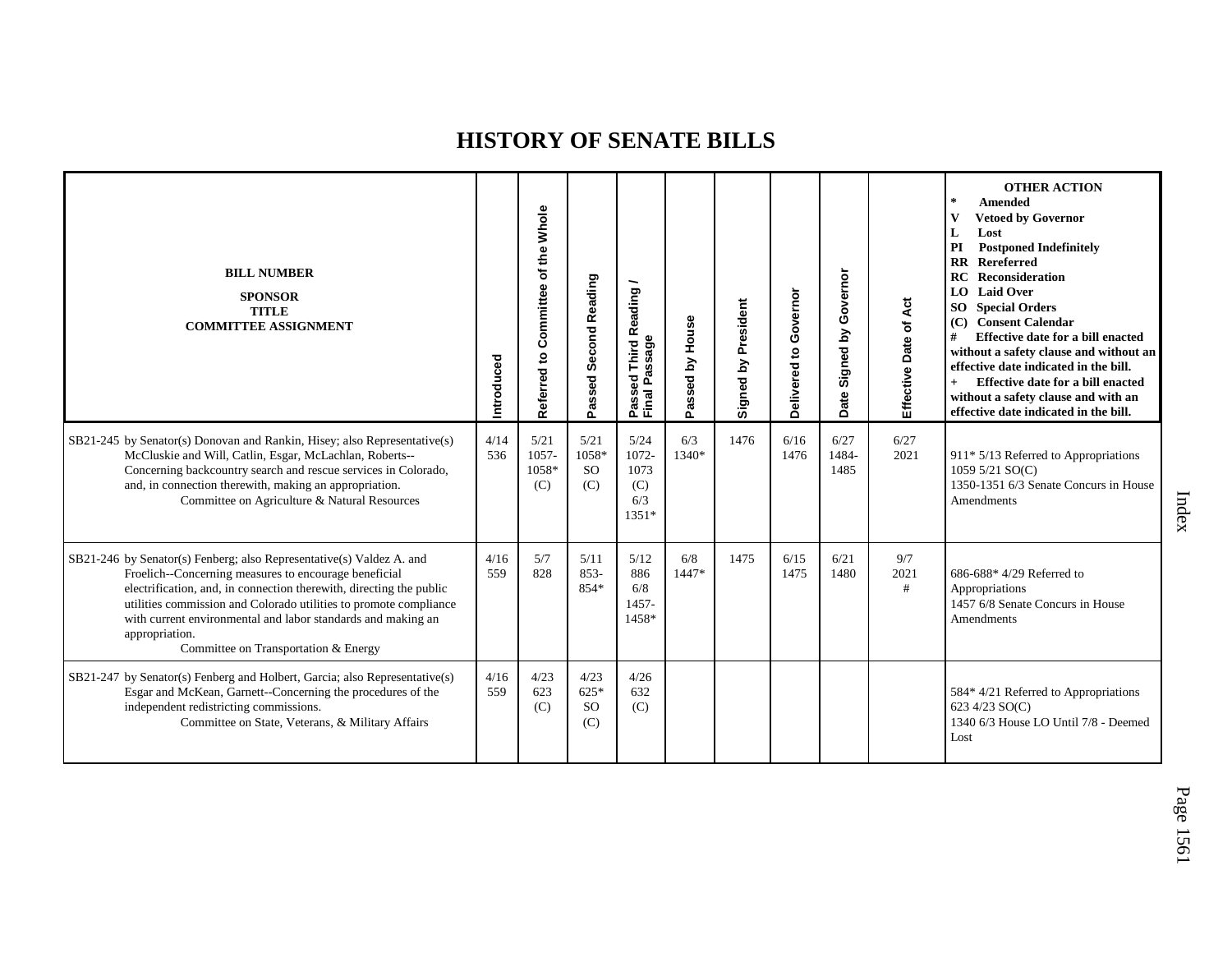| <b>BILL NUMBER</b><br><b>SPONSOR</b><br><b>TITLE</b><br><b>COMMITTEE ASSIGNMENT</b>                                                                                                                                                                                                                                                                                                                                                                                                                                                                                                | Introduced  | of the Whole<br>Committee<br>Referred to | Second Reading<br>Passed                     | Third Reading /<br>Passage<br>assed<br>Passe<br>Final | Passed by House              | Signed by President | Governor<br>Delivered to | Signed by Governor<br>Date | Effective Date of Act | <b>OTHER ACTION</b><br>$\ast$<br><b>Amended</b><br><b>Vetoed by Governor</b><br>$\mathbf{V}$<br>L<br>Lost<br>PI<br><b>Postponed Indefinitely</b><br><b>RR</b> Rereferred<br>RC<br><b>Reconsideration</b><br>LO Laid Over<br><b>SO</b> Special Orders<br><b>Consent Calendar</b><br>(C)<br>#<br><b>Effective date for a bill enacted</b><br>without a safety clause and without an<br>effective date indicated in the bill.<br>Effective date for a bill enacted<br>without a safety clause and with an<br>effective date indicated in the bill. |
|------------------------------------------------------------------------------------------------------------------------------------------------------------------------------------------------------------------------------------------------------------------------------------------------------------------------------------------------------------------------------------------------------------------------------------------------------------------------------------------------------------------------------------------------------------------------------------|-------------|------------------------------------------|----------------------------------------------|-------------------------------------------------------|------------------------------|---------------------|--------------------------|----------------------------|-----------------------|-------------------------------------------------------------------------------------------------------------------------------------------------------------------------------------------------------------------------------------------------------------------------------------------------------------------------------------------------------------------------------------------------------------------------------------------------------------------------------------------------------------------------------------------------|
| SB21-248 by Senator(s) Donovan and Simpson; also Representative(s)<br>McCormick and Holtorf--Concerning assistance for agriculture in<br>Colorado, and, in connection therewith, establishing a loan program<br>in the department of agriculture, transferring money from the<br>general fund to a new agricultural future loan program cash fund to<br>be used for the loan program, and making an appropriation.<br>Committee on Agriculture & Natural Resources                                                                                                                 | 4/21<br>594 | 5/14<br>933*                             | 5/18<br>973-<br>974*<br>5/18<br>979-<br>982* | 5/19<br>1001<br>6/8<br>1465-<br>1466*                 | 6/3<br>1340*<br>6/8<br>1448* | 1475                | 6/15<br>1475             | 6/29<br>1486               | 6/29<br>2021          | 783* 5/6 Referred to Appropriations<br>979-982* 5/18 COW Amendments<br>1351 6/3 Senate Requests Conference<br>Committee and Appoints Conferees<br>1382 6/4 House Appoints Conferees<br>1445-1446 6/7 First Report of First<br>Conference Committee<br>1448 6/8 House Adopts First Report of<br><b>First Conference Committee</b><br>1465 6/8 Senate Adopts First Report of<br><b>First Conference Committee</b>                                                                                                                                 |
| SB21-249 by Senator(s) Fenberg and Donovan, Bridges, Hansen; also<br>Representative(s) Will and Tipper, Cutter--Concerning the creation<br>of an optional discounted parks and public lands access pass that is<br>purchased at the time a motor vehicle is registered, and, in<br>connection therewith, using the pass fees to finance a number of<br>goals of the division of parks and wildlife related to increased<br>conservation of, safety at, and access to state parks and public<br>lands; and making an appropriation.<br>Committee on Agriculture & Natural Resources | 4/23<br>626 | 5/14<br>933-<br>934*                     | 5/18<br>978-<br>979*                         | 5/19<br>1003<br>6/3<br>1352*                          | 6/3<br>1340*                 | 1475                | 6/15<br>1475             | 6/21<br>1480               | 9/7<br>2021<br>#      | 1351-1352 6/3 Senate Concurs in House<br>Amendments<br>816 5/7 Referred to Appropriations<br>816 5/7 Rereferred to Finance from<br>Appropriations<br>906 5/12 Referred to Appropriations                                                                                                                                                                                                                                                                                                                                                        |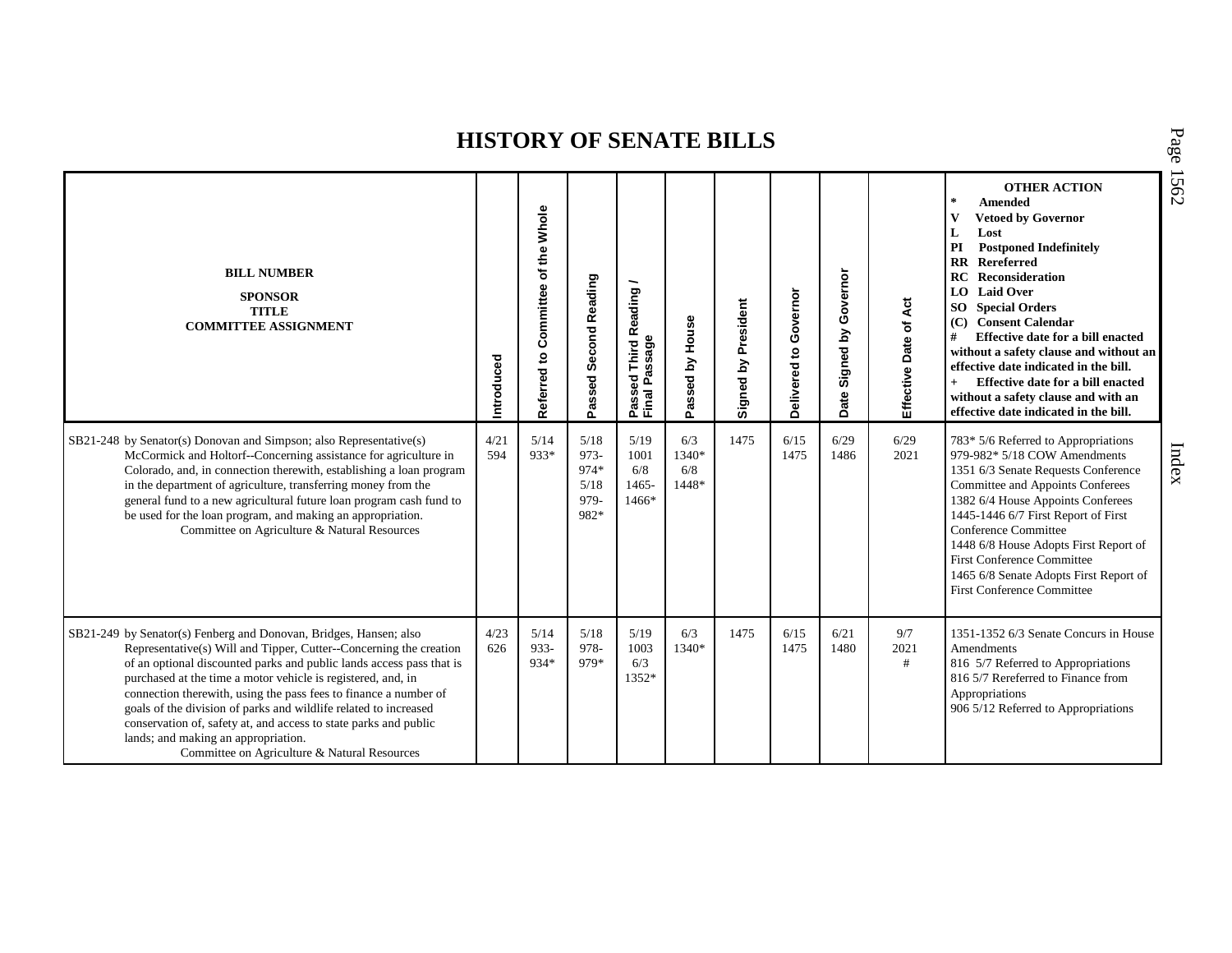| <b>BILL NUMBER</b><br><b>SPONSOR</b><br><b>TITLE</b><br><b>COMMITTEE ASSIGNMENT</b>                                                                                                                                                                                                                                                                            | Introduced  | Whole<br>the<br>$\mathbf{\tilde{o}}$<br>Committee<br>$\mathtt{S}$<br>Referred | Passed Second Reading                   | <b>Third Reading</b><br>Passed Third R<br>Final Passage | Passed by House | Signed by President | Governor<br>9<br>Delivered | Governor<br>Signed by<br>Date | Effective Date of Act       | <b>OTHER ACTION</b><br>$\ast$<br><b>Amended</b><br>$\mathbf{V}$<br><b>Vetoed by Governor</b><br>Lost<br>L<br>PI<br><b>Postponed Indefinitely</b><br><b>RR</b> Rereferred<br><b>RC</b> Reconsideration<br><b>LO</b> Laid Over<br><b>SO</b> Special Orders<br>(C) Consent Calendar<br>#<br>Effective date for a bill enacted<br>without a safety clause and without an<br>effective date indicated in the bill.<br>Effective date for a bill enacted<br>$+$<br>without a safety clause and with an<br>effective date indicated in the bill. |
|----------------------------------------------------------------------------------------------------------------------------------------------------------------------------------------------------------------------------------------------------------------------------------------------------------------------------------------------------------------|-------------|-------------------------------------------------------------------------------|-----------------------------------------|---------------------------------------------------------|-----------------|---------------------|----------------------------|-------------------------------|-----------------------------|-------------------------------------------------------------------------------------------------------------------------------------------------------------------------------------------------------------------------------------------------------------------------------------------------------------------------------------------------------------------------------------------------------------------------------------------------------------------------------------------------------------------------------------------|
| SB21-250 by Senator(s) Fenberg and Gonzales; also Representative(s) Lontine<br>and Caraveo--Concerning modifications to certain statutes<br>governing the conduct of elections, and, in connection therewith,<br>making an appropriation.<br>Committee on State, Veterans, & Military Affairs                                                                  | 4/26<br>637 | 5/7<br>828*                                                                   | 5/11<br>854*                            | 5/12<br>886-<br>887<br>6/7<br>1434-<br>1435*            | 6/3<br>1339*    | 1477                | 6/17<br>1477               | 6/21<br>1480                  | 6/21<br>2021<br>3/1<br>2022 | 764-765* 5/4 Referred to Finance<br>784 5/6 Referred to Appropriations<br>1434 6/7 Senate Concurs in House<br>Amendments                                                                                                                                                                                                                                                                                                                                                                                                                  |
| SB21-251 by Senator(s) Winter and Moreno; also Representative(s) Gray and<br>Caraveo--Concerning a loan from the general fund to the division of<br>family and medical leave insurance for the purpose of implementing<br>the state's paid family and medical leave program, and, in<br>connection therewith, making an appropriation.<br>Committee on Finance | 4/29<br>684 | 5/21<br>1058*                                                                 | 5/21<br>1062-<br>1063*<br><sub>SO</sub> | 5/24<br>1076-<br>1077                                   | 6/3<br>1340     | 1473                | 6/10<br>1474               | 6/14<br>1475                  | 6/14<br>2021                | 910 5/13 Referred to Appropriations<br>1060 5/21 SO                                                                                                                                                                                                                                                                                                                                                                                                                                                                                       |
| SB21-252 by Senator(s) Fenberg and Holbert; also Representative(s) Titone<br>and Lontine--Concerning the establishment of a state grant program<br>to promote projects in commercial centers throughout the state that<br>will revitalize community spaces and, in connection therewith,<br>making an appropriation.<br>Committee on Local Government          | 4/29<br>689 | 5/19<br>993<br>(C)                                                            | 5/20<br>1034-<br>1035*<br><sub>SO</sub> | 5/21<br>1055<br>5/21<br>1056<br>6/3<br>1352*            | 6/3<br>1340*    | 1473                | 6/10<br>1474               | 6/16<br>1477                  | 6/16<br>2021                | 921-922* 5/13 Referred to<br>Appropriations<br>1033 5/20 SO and Removed from<br>Consent<br>1055 5/21 Reconsideration Granted<br>1352 6/3 Senate Concurs in House<br>Amendments                                                                                                                                                                                                                                                                                                                                                            |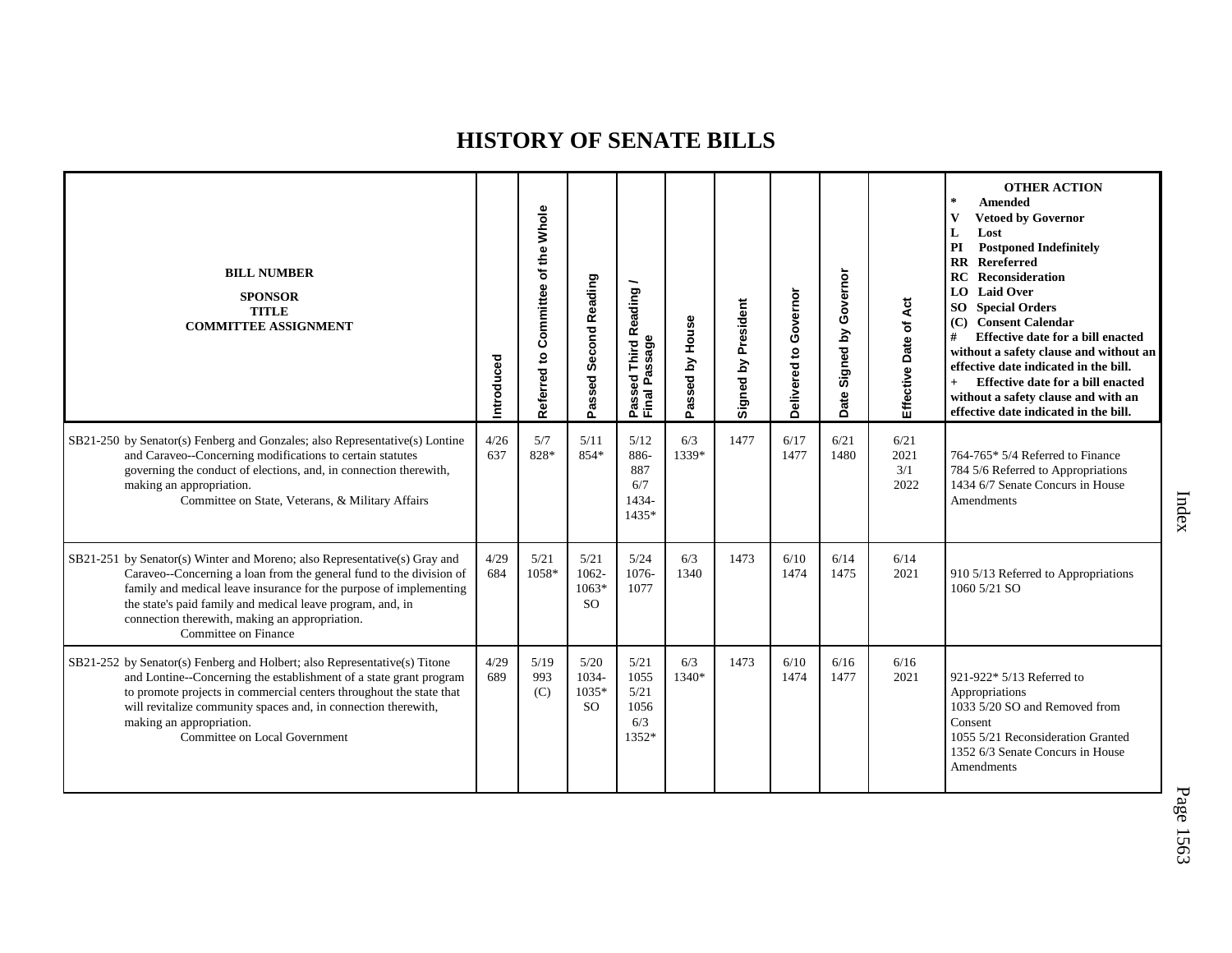| <b>BILL NUMBER</b><br><b>SPONSOR</b><br><b>TITLE</b><br><b>COMMITTEE ASSIGNMENT</b>                                                                                                                                                                                                                                                 | Introduced  | Whole<br>of the<br>Committee<br>Referred to | Second Reading<br>Passed         | Third Reading /<br>Passage<br>Passed<br>Final Pa | Passed by House | President<br>Signed by | Governor<br>e,<br>Delivered | Governor<br>Σ<br>Signed<br>Date | Effective Date of Act | <b>OTHER ACTION</b><br>$\star$<br>Amended<br><b>Vetoed by Governor</b><br>L<br>Lost<br>PI<br><b>Postponed Indefinitely</b><br><b>RR</b> Rereferred<br><b>RC</b> Reconsideration<br><b>LO</b> Laid Over<br><b>SO</b> Special Orders<br><b>Consent Calendar</b><br>(C)<br>#<br>Effective date for a bill enacted<br>without a safety clause and without an<br>effective date indicated in the bill.<br>Effective date for a bill enacted<br>$+$<br>without a safety clause and with an<br>effective date indicated in the bill. |
|-------------------------------------------------------------------------------------------------------------------------------------------------------------------------------------------------------------------------------------------------------------------------------------------------------------------------------------|-------------|---------------------------------------------|----------------------------------|--------------------------------------------------|-----------------|------------------------|-----------------------------|---------------------------------|-----------------------|-------------------------------------------------------------------------------------------------------------------------------------------------------------------------------------------------------------------------------------------------------------------------------------------------------------------------------------------------------------------------------------------------------------------------------------------------------------------------------------------------------------------------------|
| SB21-253 by Senator(s) Zenzinger and Danielson; also Representative(s)<br>Carver and Michaelson Jenet--Concerning license plates for<br>veterans who have disabilities, and, in connection therewith,<br>creating a license plate to honor women veterans with disabilities<br>and making an appropriation.<br>Committee on Finance | 4/29<br>689 | 5/14<br>934*                                | 5/18<br>977*                     | 5/19<br>1002                                     | 6/1<br>1256     | 1479                   | 6/22<br>1480                | 6/24<br>1482                    | 9/7<br>2021<br>#      | 784 5/6 Referred to Appropriations                                                                                                                                                                                                                                                                                                                                                                                                                                                                                            |
| SB21-254 by Senator(s) Kirkmeyer and Zenzinger, Moreno, Woodward; also<br>Representative(s) Lynch and Pico, Valdez D., Woodrow--<br>Concerning the elimination of the obsolete advisory committee on<br>the licensing of child care facilities.<br>Committee on Health & Human Services                                             | 4/29<br>689 | 5/6<br>783<br>(C)                           | 5/10<br>837<br>(C)               | 5/11<br>845<br>(C)                               | 6/3<br>1340     | 1477                   | 6/17<br>1477                | 6/30<br>1488                    | 9/7<br>2021<br>#      |                                                                                                                                                                                                                                                                                                                                                                                                                                                                                                                               |
| SB21-255 by Senator(s) Winter; also Representative(s) Herod and Titone--<br>Concerning providing menstrual hygiene products at no expense to<br>students, and, in connection therewith, making an appropriation.<br>Committee on Education                                                                                          | 4/29<br>689 | 5/21<br>1058*                               | 5/21<br>$1063*$<br><sub>SO</sub> | 5/24<br>1077<br>6/3<br>1353*                     | 6/3<br>1340*    | 1481                   | 6/23<br>1481                | 7/6<br>1490                     | 9/7<br>2021<br>$\#$   | 922-923* 5/13 Referred to<br>Appropriations<br>1060 5/21 SO<br>1353 6/3 Senate Concurs in House<br>Amendments                                                                                                                                                                                                                                                                                                                                                                                                                 |

P a g e 15 6 4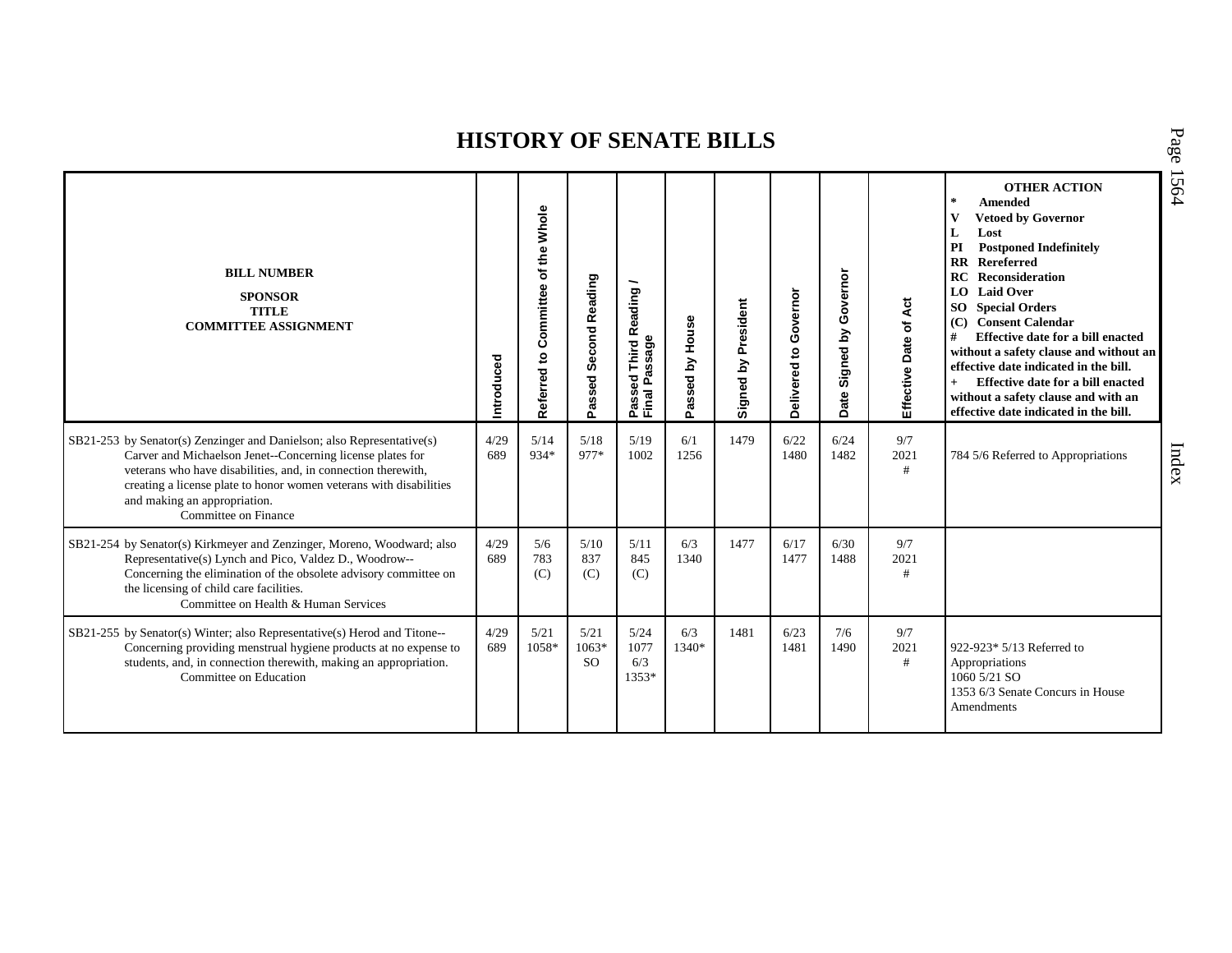| <b>BILL NUMBER</b><br><b>SPONSOR</b><br><b>TITLE</b><br><b>COMMITTEE ASSIGNMENT</b>                                                                                                                                                                                                                                                                                                                                                                | Introduced  | Whole<br>Referred to Committee of the | Second Reading<br>Passed             | Passed Third Reading<br>Final Passage                         | House<br>assed by<br>o. | Signed by President | Governor<br>$\mathbf{S}$<br>Delivered | Governor<br>Signed by<br>Date | Act<br>Effective Date of | <b>OTHER ACTION</b><br>$\star$<br>Amended<br>$\mathbf{V}$<br><b>Vetoed by Governor</b><br>L<br>Lost<br>PI<br><b>Postponed Indefinitely</b><br><b>RR</b> Rereferred<br>RC<br>Reconsideration<br><b>LO</b> Laid Over<br>SO Special Orders<br>(C) Consent Calendar<br>Effective date for a bill enacted<br>#<br>without a safety clause and without an<br>effective date indicated in the bill.<br>Effective date for a bill enacted<br>$+$<br>without a safety clause and with an<br>effective date indicated in the bill. |
|----------------------------------------------------------------------------------------------------------------------------------------------------------------------------------------------------------------------------------------------------------------------------------------------------------------------------------------------------------------------------------------------------------------------------------------------------|-------------|---------------------------------------|--------------------------------------|---------------------------------------------------------------|-------------------------|---------------------|---------------------------------------|-------------------------------|--------------------------|--------------------------------------------------------------------------------------------------------------------------------------------------------------------------------------------------------------------------------------------------------------------------------------------------------------------------------------------------------------------------------------------------------------------------------------------------------------------------------------------------------------------------|
| SB21-256 by Senator(s) Fenberg and Moreno; also Representative(s) Hooton<br>and Daugherty, McCormick--Concerning permitting regulation of<br>firearms by local governing bodies.<br>Committee on State, Veterans, & Military Affairs                                                                                                                                                                                                               | 4/29<br>689 | 5/12<br>880-<br>881*                  | 5/17<br>$961 -$<br>$962*$            | 5/18<br>968<br>6/3<br>1353-<br>1354*<br>6/3<br>1354-<br>1355* | 6/3<br>1340*            | 1475                | 6/15<br>1475                          | 6/19<br>1479                  | 6/19<br>2021             | 1353 6/3 Senate Concurs in House<br>Amendments<br>1354 6/3 Reconsideration of Repassage<br>Granted<br>1354 6/3 Reconsideration of<br><b>Concurrence Granted</b><br>1354 6/3 Senate Concurs in House<br>Amendments<br>1479 6/19 Governor's Signing Statement                                                                                                                                                                                                                                                              |
| SB21-257 by Senator(s) Zenzinger and Scott; also Representative(s)<br>Benavidez and Van Winkle--Concerning an exemption from motor<br>vehicle registration requirements for certain special mobile<br>machinery.<br>Committee on Finance                                                                                                                                                                                                           | 4/29<br>689 | 5/21<br>1058                          | 5/21<br>1063<br><b>SO</b>            | 5/24<br>1077                                                  | 6/8<br>1448             | 1477                | 6/17<br>1477                          | 7/7<br>1491                   | 7/1<br>2021              | 910 5/13 Referred to Appropriations<br>1060 5/21 SO                                                                                                                                                                                                                                                                                                                                                                                                                                                                      |
| SB21-258 by Senator(s) Ginal and Rankin; also Representative(s) Snyder and<br>Froelich--Concerning the administration of state assistance<br>programs to mitigate the risk of wildfire, and, in connection<br>therewith, creating the wildfire mitigation capacity development<br>fund and the hazard mitigation fund; transferring money into<br>specially designed wildfire funds; and making an appropriation.<br>Committee on Local Government | 4/29<br>689 | 5/24<br>1071<br>(C)                   | 5/24<br>1082<br><sub>SO</sub><br>(C) | 5/25<br>1094<br>(C)                                           | 6/8<br>1448             | 1473                | 6/10<br>1474                          | 6/15<br>1476                  | 6/15<br>2021             | 987 5/18 Referred to Appropriations<br>1081 5/24 SO(C)                                                                                                                                                                                                                                                                                                                                                                                                                                                                   |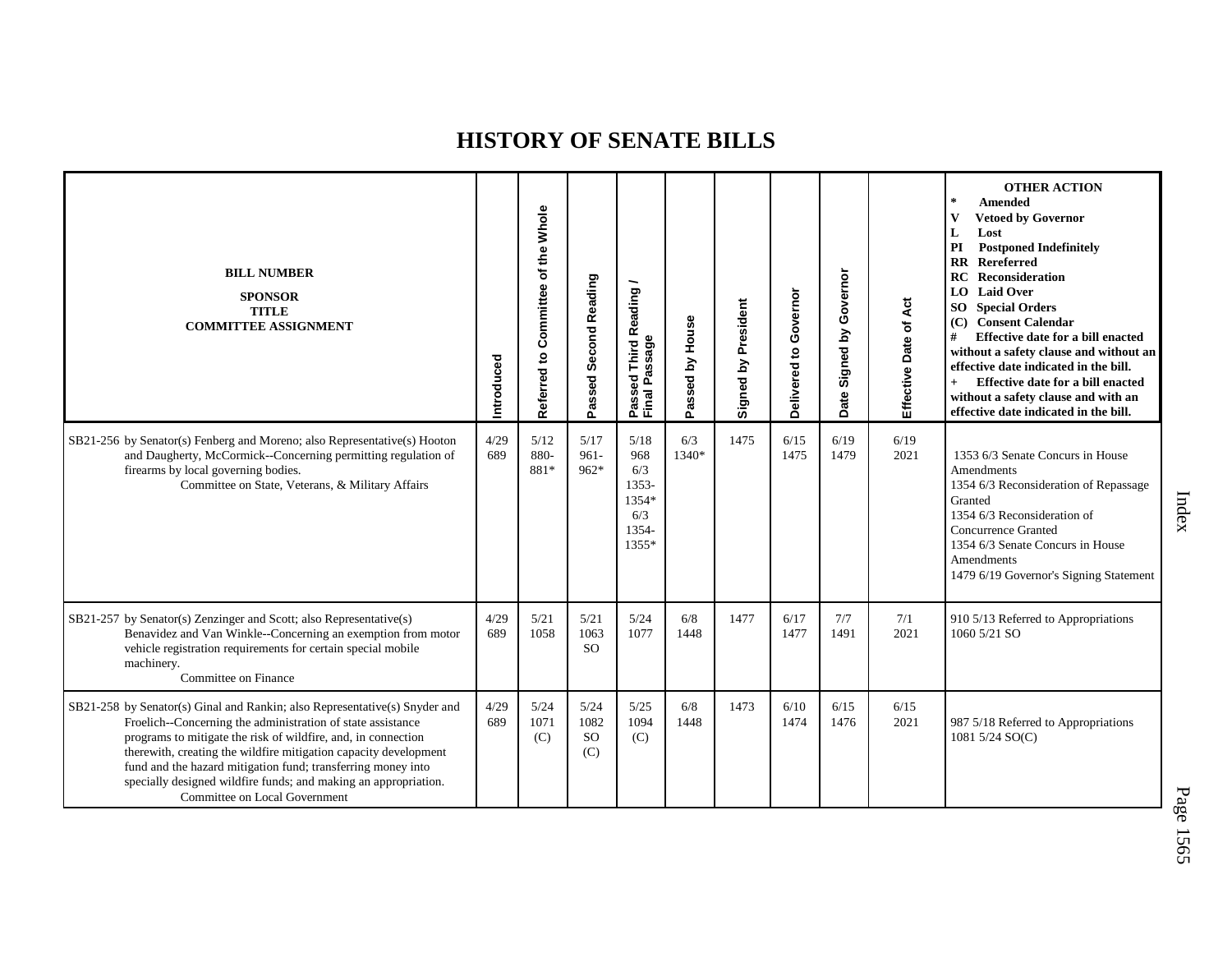| <b>BILL NUMBER</b><br><b>SPONSOR</b><br><b>TITLE</b><br><b>COMMITTEE ASSIGNMENT</b>                                                                                                                                                                                                                                                                                                                                                                                                                                                                                                                                                                                                  | ntroduced  | Whole<br>the<br>$\mathbf{\tilde{o}}$<br>Committee<br>Referred to | Passed Second Reading    | <b>Third Reading</b><br>Passed Third R<br>Final Passage | Passed by House | President<br>Signed by | Governor<br>$\mathbf{S}$<br>Delivered | Governor<br>Σ<br>Signed<br>Date | Act<br>Effective Date of     | <b>OTHER ACTION</b><br>$\ast$<br><b>Amended</b><br>$\mathbf{V}$<br><b>Vetoed by Governor</b><br>L<br>Lost<br>PI<br><b>Postponed Indefinitely</b><br><b>RR</b> Rereferred<br>RC<br>Reconsideration<br><b>LO</b> Laid Over<br><b>SO</b> Special Orders<br>(C) Consent Calendar<br>#<br>Effective date for a bill enacted<br>without a safety clause and without an<br>effective date indicated in the bill.<br>$+$<br>Effective date for a bill enacted<br>without a safety clause and with an<br>effective date indicated in the bill. |
|--------------------------------------------------------------------------------------------------------------------------------------------------------------------------------------------------------------------------------------------------------------------------------------------------------------------------------------------------------------------------------------------------------------------------------------------------------------------------------------------------------------------------------------------------------------------------------------------------------------------------------------------------------------------------------------|------------|------------------------------------------------------------------|--------------------------|---------------------------------------------------------|-----------------|------------------------|---------------------------------------|---------------------------------|------------------------------|---------------------------------------------------------------------------------------------------------------------------------------------------------------------------------------------------------------------------------------------------------------------------------------------------------------------------------------------------------------------------------------------------------------------------------------------------------------------------------------------------------------------------------------|
| SB21-259 by Senator(s) Rodriguez, Liston; also Representative(s) Bird and<br>Sandridge--Concerning a modification to the minimum<br>nonforfeiture percentage required to be paid upon the surrender of<br>an annuity policy.<br>Committee on Finance                                                                                                                                                                                                                                                                                                                                                                                                                                 | 5/3<br>747 | 5/17<br>964                                                      | 5/19<br>1005             | 5/20<br>1027-<br>1028                                   | 6/1<br>1224     | 1474                   | 6/11<br>1474                          | 6/30<br>1488                    | 6/30<br>2021                 |                                                                                                                                                                                                                                                                                                                                                                                                                                                                                                                                       |
| SB21-260 by Senator(s) Fenberg and Winter, Priola; also Representative(s)<br>Garnett and Gray--Concerning the sustainability of the<br>transportation system in Colorado, and, in connection therewith,<br>creating new sources of dedicated funding and new state enterprises<br>to preserve, improve, and expand existing transportation<br>infrastructure, develop the modernized infrastructure needed to<br>support the widespread adoption of electric motor vehicles, and<br>mitigate environmental and health impacts of transportation system<br>use; expanding authority for regional transportation improvements;<br>and making an appropriation.<br>Committee on Finance | 5/4<br>766 | 5/12<br>$876 -$<br>879*                                          | 5/14<br>936-<br>941*     | 5/17<br>958-<br>959*<br>6/2<br>1286*                    | 6/2<br>1285*    | 6/8<br>1454            | 6/8<br>1472                           | 6/17<br>1477                    | 6/17<br>2021<br>6/30<br>2021 | 871-872* 5/11 Referred to<br>Appropriations<br>942-946 5/14 COW Amendments<br>1286 6/2 Senate Concurs in House<br>Amendments                                                                                                                                                                                                                                                                                                                                                                                                          |
| SB21-261 by Senator(s) Fenberg and Priola; also Representative(s) Valdez A.<br>and Amabile--Concerning measures to increase the deployment of<br>renewable energy generation facilities to meet Colorado's energy<br>needs, and, in connection therewith, raising the allowable capacity<br>of customer-sited renewable energy generation facilities, giving<br>customers additional options for increasing the scale and flexibility<br>of new installations, and making an appropriation.<br>Committee on Transportation & Energy                                                                                                                                                  | 5/4<br>766 | 5/13<br>922                                                      | 5/19<br>1010-<br>$1013*$ | 5/20<br>1030-<br>$1031*$<br>6/8<br>1458*                | 6/8<br>1447*    | 1478                   | 6/18<br>1478                          | 6/21<br>1480                    | 6/21<br>2021                 | 1458 6/8 Senate Concurs in House<br>Amendments                                                                                                                                                                                                                                                                                                                                                                                                                                                                                        |

P a g e 15 6 6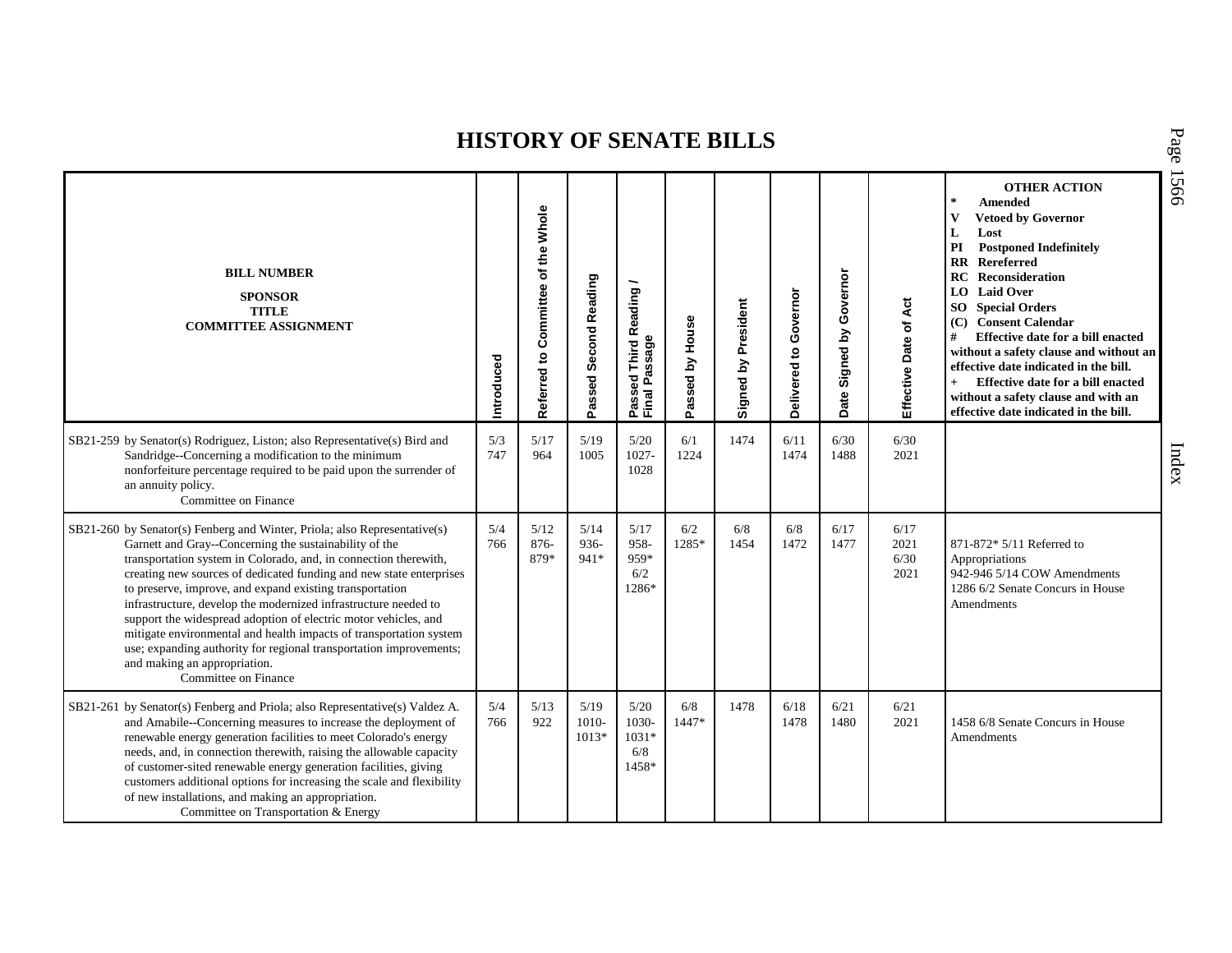| <b>BILL NUMBER</b><br><b>SPONSOR</b><br><b>TITLE</b><br><b>COMMITTEE ASSIGNMENT</b>                                                                                                                                                                                           | Introduced | Whole<br>of the<br>Committee<br>Referred to | Passed Second Reading                  | ∽<br>Passed Third Reading<br>Final Passage | Passed by House | Signed by President | Governor<br>$\mathbf{S}$<br>Delivered | Governor<br>Signed by<br>Date | Effective Date of Act | <b>OTHER ACTION</b><br>$\star$<br>Amended<br>v<br><b>Vetoed by Governor</b><br>L<br>Lost<br>PI<br><b>Postponed Indefinitely</b><br><b>RR</b> Rereferred<br>Reconsideration<br>RC<br><b>LO</b> Laid Over<br><b>SO</b> Special Orders<br>(C) Consent Calendar<br>#<br>Effective date for a bill enacted<br>without a safety clause and without an<br>effective date indicated in the bill.<br>Effective date for a bill enacted<br>$+$<br>without a safety clause and with an<br>effective date indicated in the bill. |
|-------------------------------------------------------------------------------------------------------------------------------------------------------------------------------------------------------------------------------------------------------------------------------|------------|---------------------------------------------|----------------------------------------|--------------------------------------------|-----------------|---------------------|---------------------------------------|-------------------------------|-----------------------|----------------------------------------------------------------------------------------------------------------------------------------------------------------------------------------------------------------------------------------------------------------------------------------------------------------------------------------------------------------------------------------------------------------------------------------------------------------------------------------------------------------------|
| SB21-262 by Senator(s) Zenzinger and Gardner; also Representative(s) Bird<br>and McKean--Concerning transparency for special districts.<br>Committee on Local Government                                                                                                      | 5/5<br>780 | 5/13<br>922                                 | 5/19<br>1004-<br>$1005*$               | 5/20<br>1027<br>6/8<br>1459*               | 6/8<br>1447*    | 1479                | 6/22<br>1480                          | 6/28<br>1485                  | 9/7<br>2021<br>#      | 1458-1459 6/8 Senate Concurs in House<br>Amendments                                                                                                                                                                                                                                                                                                                                                                                                                                                                  |
| SB21-263 by Senator(s) Zenzinger and Smallwood; also Representative(s)<br>Bird and Van Winkle--Concerning the regulation of outdoor<br>advertising.<br>Committee on Local Government                                                                                          | 5/5<br>780 | 5/18<br>987<br>(C)                          | 5/20<br>1029<br>(C)                    | 5/21<br>1050<br>(C)                        | 6/1<br>1224     | 1474                | 6/11<br>1474                          | 6/30<br>1488                  | 6/30<br>2021          |                                                                                                                                                                                                                                                                                                                                                                                                                                                                                                                      |
| SB21-264 by Senator(s) Hansen; also Representative(s) Valdez A. and<br>Bernett--Concerning the adoption of programs by gas utilities to<br>reduce greenhouse gas emissions, and, in connection therewith,<br>making an appropriation.<br>Committee on Transportation & Energy | 5/5<br>780 | 6/1<br>1221                                 | 6/2<br>1270-<br>1272*<br><sub>SO</sub> | 6/3<br>1344-<br>1345*<br>6/8<br>1464*      | 6/8<br>1448*    | 1475                | 6/15<br>1475                          | 6/24<br>1482                  | 6/24<br>2021          | 1162-1171* 5/27 Referred to<br>Appropriations<br>1270 6/2 SO<br>1345 6/3 Sen. Coram Removed as Co-<br>Prime Sponsor<br>1464 6/8 Senate Concurs in House<br>Amendments                                                                                                                                                                                                                                                                                                                                                |
| SB21-265 by Senator(s) Zenzinger and Rankin; also Representative(s)<br>McCluskie and McKean--Concerning a transfer from the general<br>fund to the state highway fund.<br>Committee on Appropriations                                                                         | 5/6<br>801 | 5/12<br>876<br>(C)                          | 5/14<br>947<br>(C)                     | 5/17<br>957<br>(C)                         | 6/1<br>1256     | 1475                | 6/15<br>1475                          | 6/18<br>1478                  | 6/18<br>2021          |                                                                                                                                                                                                                                                                                                                                                                                                                                                                                                                      |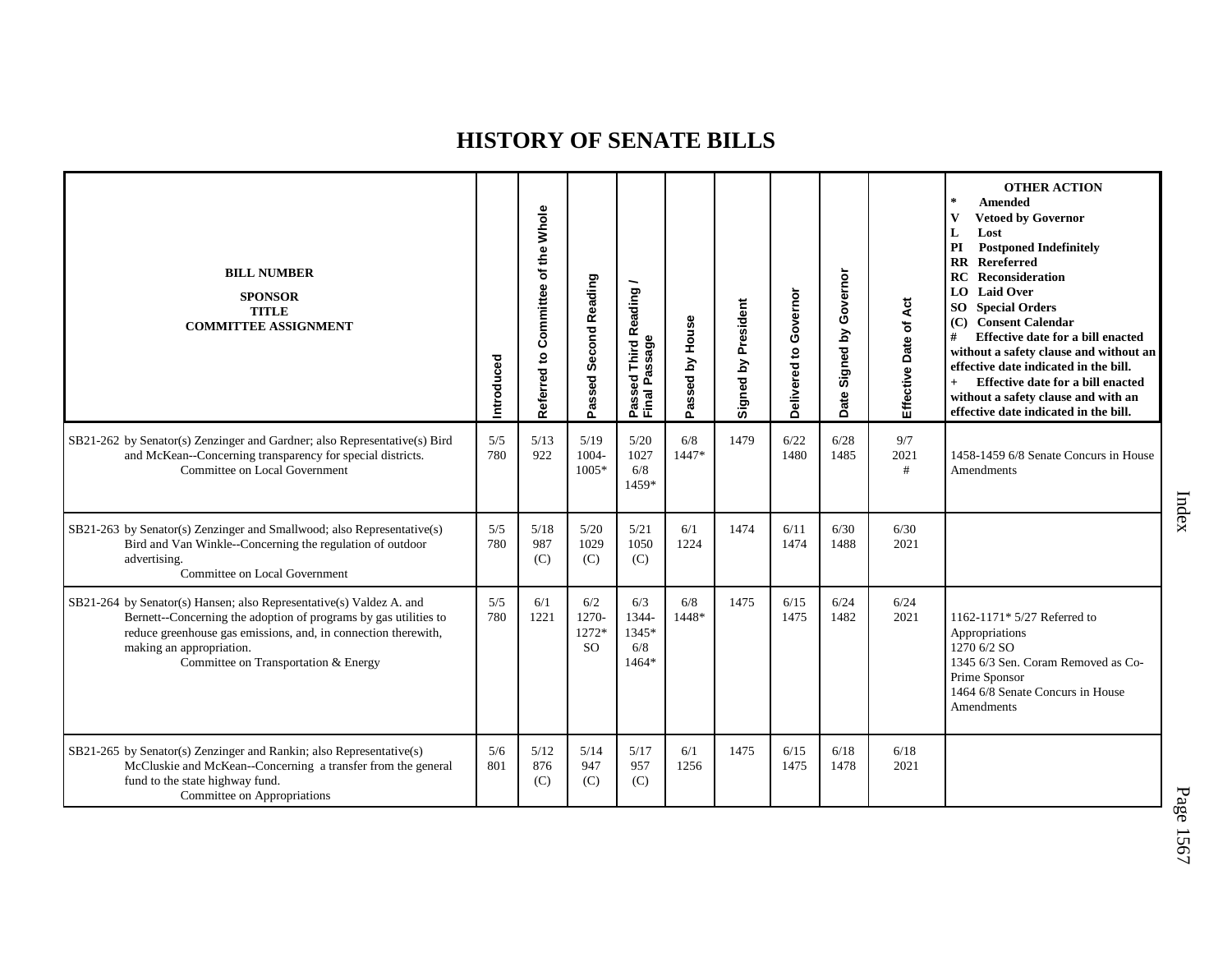| <b>BILL NUMBER</b><br><b>SPONSOR</b><br><b>TITLE</b><br><b>COMMITTEE ASSIGNMENT</b>                                                                                                                                                                                                                                                                                                                                                                            | Introduced  | Referred to Committee of the Whole | Passed Second Reading                  | Passed Third Reading<br>Final Passage | Passed by House | Signed by President | Governor<br>ë<br><b>Delivered</b> | Governor<br>Signed by<br>Date | of Act<br>Effective Date                   | <b>OTHER ACTION</b><br>$\star$<br>Amended<br>$\mathbf{V}$<br><b>Vetoed by Governor</b><br>L<br>Lost<br>PI<br><b>Postponed Indefinitely</b><br><b>RR</b> Rereferred<br>Reconsideration<br>RC<br>LO Laid Over<br><b>SO</b> Special Orders<br>(C) Consent Calendar<br>#<br><b>Effective date for a bill enacted</b><br>without a safety clause and without an<br>effective date indicated in the bill.<br>Effective date for a bill enacted<br>$+$<br>without a safety clause and with an<br>effective date indicated in the bill. |
|----------------------------------------------------------------------------------------------------------------------------------------------------------------------------------------------------------------------------------------------------------------------------------------------------------------------------------------------------------------------------------------------------------------------------------------------------------------|-------------|------------------------------------|----------------------------------------|---------------------------------------|-----------------|---------------------|-----------------------------------|-------------------------------|--------------------------------------------|---------------------------------------------------------------------------------------------------------------------------------------------------------------------------------------------------------------------------------------------------------------------------------------------------------------------------------------------------------------------------------------------------------------------------------------------------------------------------------------------------------------------------------|
| SB21-266 by Senator(s) Gardner and Lee, Cooke, Fields, Lundeen, Rodriguez;<br>also Representative(s) Weissman and Soper, Herod, Snyder, Van<br>Winkle--Concerning the nonsubstantive revision of statutes in the<br>Colorado Revised Statutes, as amended, and, in connection<br>therewith, amending or repealing obsolete, imperfect, and<br>inoperative law to preserve the legislative intent, effect, and<br>meaning of the law.<br>Committee on Judiciary | 5/7<br>832  | 5/13<br>909<br>(C)                 | 5/17<br>960<br>(C)                     | 5/18<br>969*                          | 6/1<br>1224     | 1473                | 6/10<br>1474                      | 7/2<br>1489                   | 7/2<br>2021<br>9/1<br>2021<br>10/1<br>2021 | 967 5/18 Removed from Consent                                                                                                                                                                                                                                                                                                                                                                                                                                                                                                   |
| SB21-267 by Senator(s) Hansen, Moreno, Rankin; also Representative(s)<br>Herod, McCluskie, Ransom--Concerning the extension of the office<br>of public guardianship.<br>Committee on Appropriations                                                                                                                                                                                                                                                            | 5/7<br>832  | 5/14<br>934<br>(C)                 | 5/18<br>970<br>(C)                     | 5/19<br>995<br>(C)                    | 6/1<br>1224     | 1474                | 6/11<br>1474                      | 6/21<br>1480                  | 6/21<br>2021                               |                                                                                                                                                                                                                                                                                                                                                                                                                                                                                                                                 |
| SB21-268 by Senator(s) Zenzinger and Lundeen; also Representative(s)<br>McLachlan and McCluskie--Concerning the financing of public<br>schools, and, in connection therewith, making an appropriation.<br>Committee on Education                                                                                                                                                                                                                               | 5/11<br>872 | 5/14<br>934-<br>935*               | 5/14<br>948-<br>954*<br>S <sub>O</sub> | 5/17<br>959<br>6/3<br>1355*           | 6/3<br>1340*    | 1473                | 6/10<br>1474                      | 6/11<br>1474                  | 6/11<br>2021                               | 922* 5/13 Referred to Appropriations<br>948 5/14 SO<br>1066 5/21 Memorandum Report from<br>the Senate and House Committees on<br><b>Delayed Bills</b><br>1355 6/3 Senate Concurs in House<br>Amendments                                                                                                                                                                                                                                                                                                                         |
| SB21-269 by Senator(s) Winter and Smallwood; also Representative(s)<br>Michaelson Jenet and Van Beber--Concerning licensing respite<br>child care centers, and, in connection therewith, making an<br>appropriation.<br>Committee on Health & Human Services                                                                                                                                                                                                   | 5/12<br>881 | 5/26<br>$1141 -$<br>1142*<br>(C)   | 5/26<br>1146*<br><b>SO</b><br>(C)      | 5/27<br>1172<br>(C)                   | 6/8<br>1448     | 1481                | 6/23<br>1481                      | 7/2<br>1489                   | 9/7<br>2021<br>#                           | 1086 5/24 Referred to Appropriations<br>1146 5/26 SO(C)                                                                                                                                                                                                                                                                                                                                                                                                                                                                         |

P a g e 15 6 8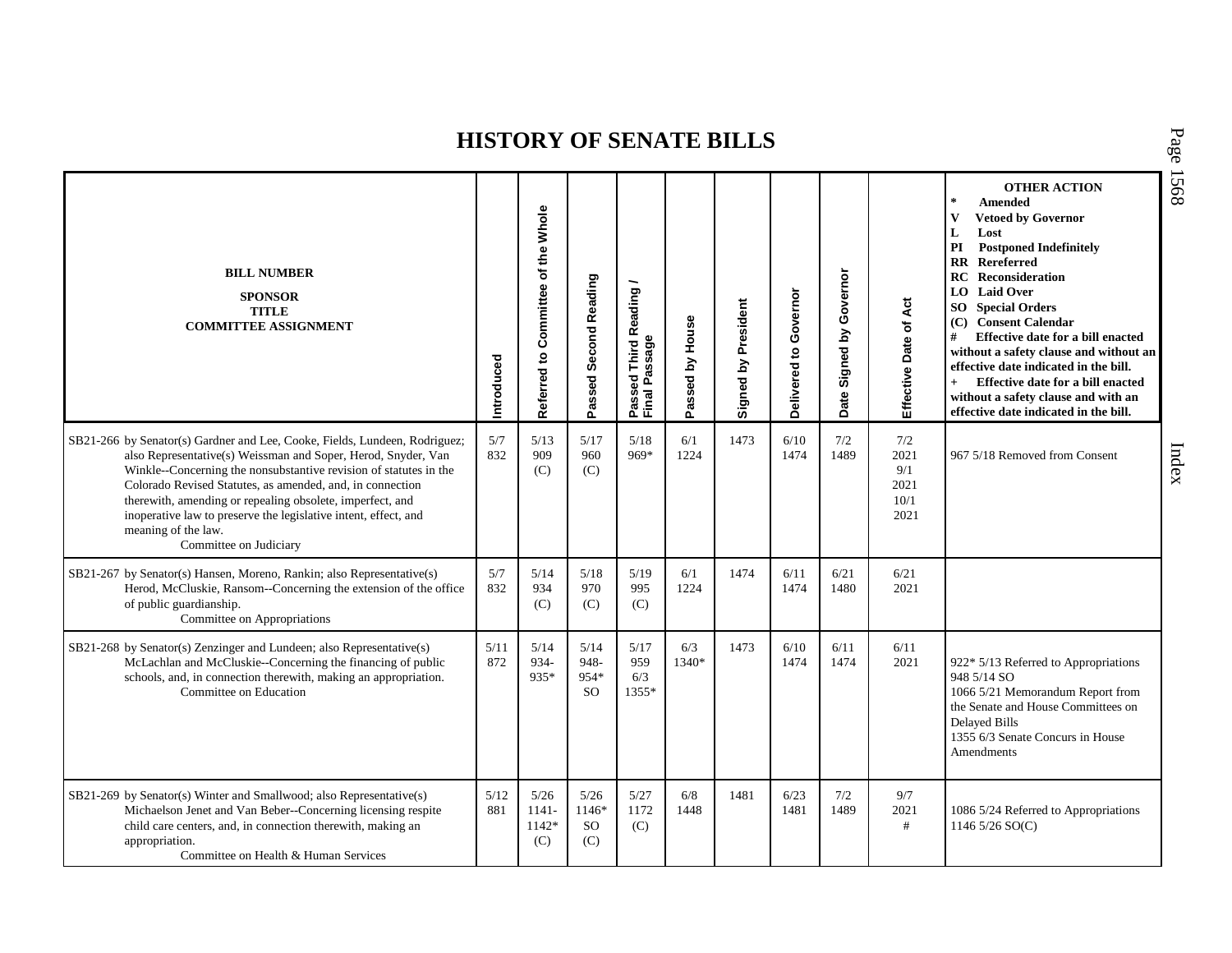| <b>BILL NUMBER</b><br><b>SPONSOR</b><br><b>TITLE</b><br><b>COMMITTEE ASSIGNMENT</b>                                                                                                                                                                                                                                                                                                                                                                                                                                            | Introduced    | Referred to Committee of the Whole | Passed Second Reading                     | Passed Third Reading<br>Final Passage | Passed by House | Signed by President | Governor<br>Delivered to | Governor<br>Signed by<br>Date | Effective Date of Act | <b>OTHER ACTION</b><br>$\star$<br><b>Amended</b><br>$\mathbf{V}$<br><b>Vetoed by Governor</b><br>L<br>Lost<br><b>Postponed Indefinitely</b><br>PI<br><b>RR</b> Rereferred<br><b>RC</b> Reconsideration<br><b>LO</b> Laid Over<br><b>SO</b> Special Orders<br>(C) Consent Calendar<br>#<br><b>Effective date for a bill enacted</b><br>without a safety clause and without an<br>effective date indicated in the bill.<br>$+$<br>Effective date for a bill enacted<br>without a safety clause and with an<br>effective date indicated in the bill. |
|--------------------------------------------------------------------------------------------------------------------------------------------------------------------------------------------------------------------------------------------------------------------------------------------------------------------------------------------------------------------------------------------------------------------------------------------------------------------------------------------------------------------------------|---------------|------------------------------------|-------------------------------------------|---------------------------------------|-----------------|---------------------|--------------------------|-------------------------------|-----------------------|---------------------------------------------------------------------------------------------------------------------------------------------------------------------------------------------------------------------------------------------------------------------------------------------------------------------------------------------------------------------------------------------------------------------------------------------------------------------------------------------------------------------------------------------------|
| SB21-270 by Senator(s) Bridges and Hisey; also Representative(s) Valdez A.<br>and Larson--Concerning an increase in the alcohol beverage<br>production limits for a retail establishment licensed to produce<br>alcohol beverages on its premises.<br>Committee on Business, Labor, & Technology                                                                                                                                                                                                                               | 5/13<br>923   | 5/20<br>1021<br>(C)                | 5/20<br>1032<br>SO<br>(C)                 | 5/21<br>1052<br>(C)                   | 6/3<br>1340     | 1481                | 6/23<br>1481             | 7/7<br>1491                   | 9/7<br>2021<br>#      | 1031 5/20 SO(C)                                                                                                                                                                                                                                                                                                                                                                                                                                                                                                                                   |
| SB21-271 by Senator(s) Gonzales and Gardner; also Representative(s) Roberts<br>and Gonzales-Gutierrez--Concerning the adoption of the 2021<br>recommendations of the Colorado criminal and juvenile justice<br>commission regarding sentencing for offenses, and, in connection<br>therewith, making an appropriation.<br>Committee on Judiciary                                                                                                                                                                               | 5/13<br>923   | 5/26<br>1142*                      | 5/26<br>1150-<br>$1151*$<br><sub>SO</sub> | 5/27<br>1184-<br>1189*                | 6/8<br>1448     | 1483                | 6/25<br>1483             | 7/6<br>1490                   | 3/1<br>2022<br>$+$    | 1021-1026* 5/20 Referred to<br>Appropriations<br>1037-1042* 5/20 Corrected Report<br>Referred to Appropriations<br>1148 5/26 SO                                                                                                                                                                                                                                                                                                                                                                                                                   |
| SB21-272 by Senator(s) Hansen and Fenberg; also Representative(s) Bernett--<br>Concerning the operations of the public utilities commission, and,<br>in connection therewith, modernizing the commission's statutory<br>directives regarding distributed generation of electricity; requiring<br>additional disclosure from intervenors in adversarial proceedings;<br>providing the commissioners with access to independent subject-<br>matter experts; and making an appropriation.<br>Committee on Transportation & Energy | 5/14<br>956   | 5/28<br>1199*                      | 5/28<br>1210-<br>$1211*$<br>SO.           | 6/1<br>1234<br>6/8<br>1459*           | 6/8<br>1447*    | 1473                | 6/9<br>1473              | 6/10<br>1474                  | 6/10<br>2021          | 1125-1126 $*$ 5/25 Referred to Finance<br>1158 5/27 Referred to Appropriations<br>1203 5/28 SO<br>1459 6/8 Senate Concurs in House<br>Amendments                                                                                                                                                                                                                                                                                                                                                                                                  |
| SB21-273 by Senator(s) Lee and Moreno, Buckner, Coleman, Gonzales,<br>Rodriguez; also Representative(s) Benavidez and Bacon--<br>Concerning measures to increase public safety by minimizing<br>custodial responses to low-level offenses, and, in connection<br>therewith, making an appropriation.<br>Committee on Judiciary                                                                                                                                                                                                 | $5/14$<br>956 | 5/26<br>$1142*$                    | 5/26<br>$1151 -$<br>1153*<br>SO.          | 5/27<br>1189                          |                 |                     |                          |                               |                       | 1048* 5/21 Referred to Finance<br>1093* 5/25 Referred to Appropriations<br>1148 5/26 SO<br>1153-1154 5/26 COW Amendments<br>1445 6/7 House PI                                                                                                                                                                                                                                                                                                                                                                                                     |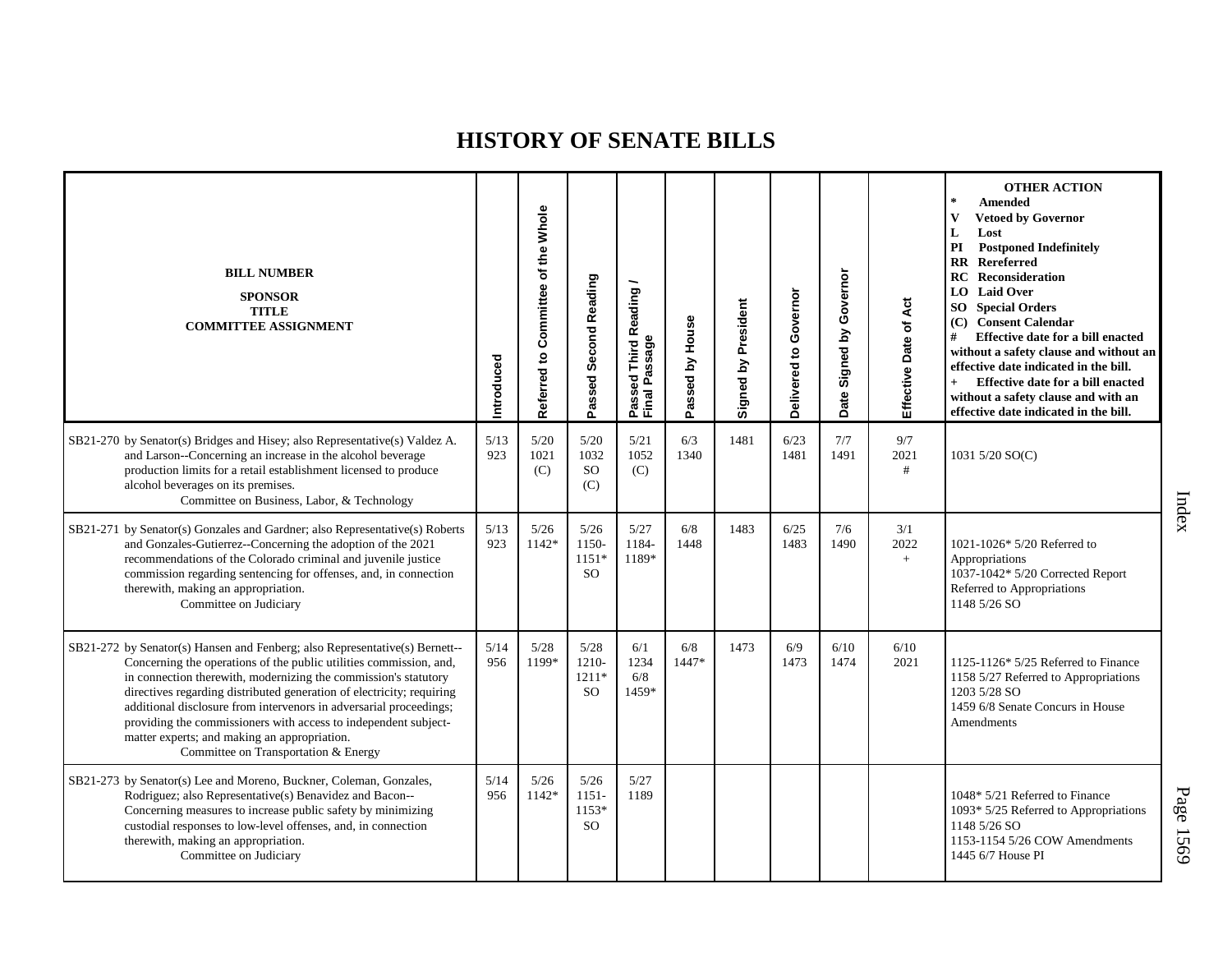| <b>BILL NUMBER</b><br><b>SPONSOR</b><br><b>TITLE</b><br><b>COMMITTEE ASSIGNMENT</b>                                                                                                                                                                                                                                                                               | Introduced  | of the Whole<br>Referred to Committee | Passed Second Reading                 | Passed Third Reading<br>Final Passage | Passed by House | Signed by President | Governor<br>Delivered to | Governor<br>Signed by<br>Date: | Act<br>Effective Date of    | <b>OTHER ACTION</b><br>$\star$<br>Amended<br>$\mathbf{V}$<br><b>Vetoed by Governor</b><br>L<br>Lost<br><b>Postponed Indefinitely</b><br>PI<br><b>RR</b> Rereferred<br><b>RC</b> Reconsideration<br>LO Laid Over<br><b>SO</b> Special Orders<br>(C) Consent Calendar<br>#<br><b>Effective date for a bill enacted</b><br>without a safety clause and without an<br>effective date indicated in the bill.<br>Effective date for a bill enacted<br>$+$<br>without a safety clause and with an<br>effective date indicated in the bill. |
|-------------------------------------------------------------------------------------------------------------------------------------------------------------------------------------------------------------------------------------------------------------------------------------------------------------------------------------------------------------------|-------------|---------------------------------------|---------------------------------------|---------------------------------------|-----------------|---------------------|--------------------------|--------------------------------|-----------------------------|-------------------------------------------------------------------------------------------------------------------------------------------------------------------------------------------------------------------------------------------------------------------------------------------------------------------------------------------------------------------------------------------------------------------------------------------------------------------------------------------------------------------------------------|
| SB21-274 by Senator(s) Moreno, Hansen, Rankin; also Representative(s)<br>Herod, McCluskie--Concerning a sustainable model that is not<br>embedded in the child welfare system for serving facility students,<br>and, in connection therewith, making an appropriation.<br>Committee on Health & Human Services                                                    | 5/18<br>987 | 5/26<br>1142<br>(C)                   | 5/26<br>1146<br><b>SO</b><br>(C)      | 5/27<br>1173<br>(C)                   | 6/3<br>1340     | 1476                | 6/16<br>1476             | 6/25<br>1483                   | 6/25<br>2021                | 1086 5/24 Referred to Appropriations<br>1146 $5/26$ SO(C)                                                                                                                                                                                                                                                                                                                                                                                                                                                                           |
| SB21-275 by Senator(s) Moreno and Rankin, Hansen; also Representative(s)<br>McCluskie, Herod, Ransom--Concerning measures related to<br>clarifying federal "Individuals with Disabilities Education Act"<br>child find responsibilities between state agencies, and, in<br>connection therewith, making an appropriation.<br>Committee on Health & Human Services | 5/18<br>988 | 5/26<br>$1143*$<br>(C)                | 5/26<br>1146*<br><sub>SO</sub><br>(C) | 5/27<br>1173<br>(C)                   | 6/3<br>1340     | 1480                | 6/22<br>1480             | 6/30<br>1488                   | 6/30<br>2021<br>7/1<br>2022 | 1086 5/24 Referred to Appropriations<br>1146 $5/26$ SO(C)                                                                                                                                                                                                                                                                                                                                                                                                                                                                           |
| SB21-276 by Senator(s) Moreno, Hansen, Rankin; also Representative(s)<br>Herod and Ransom, McCluskie--Concerning residential placements<br>for children with intellectual and developmental disabilities, and, in<br>connection therewith, making an appropriation.<br>Committee on Health & Human Services                                                       | 5/18<br>988 | 5/26<br>1143<br>(C)                   | 5/26<br>1146<br><b>SO</b><br>(C)      | 5/27<br>1173-<br>1174<br>(C)          | 6/3<br>1340     | 1481                | 6/23<br>1481             | 6/25<br>1483                   | 6/25<br>2021                | 1086 5/24 Referred to Appropriations<br>1146 $5/26$ SO(C)                                                                                                                                                                                                                                                                                                                                                                                                                                                                           |
| SB21-277 by Senator(s) Moreno, Hansen, Rankin; also Representative(s)<br>Herod, McCluskie--Concerning a funding model used to determine<br>child welfare services allocations, and, in connection therewith,<br>making an appropriation.<br>Committee on Health & Human Services                                                                                  | 5/18<br>988 | 5/26<br>1143<br>(C)                   | 5/26<br>1147<br><sub>SO</sub><br>(C)  | 5/27<br>1174<br>(C)                   | 6/3<br>1340     | 1476                | 6/16<br>1476             | 6/25<br>1483                   | 6/25<br>2021                | 1086 5/24 Referred to Appropriations<br>1146 $5/26$ SO(C)                                                                                                                                                                                                                                                                                                                                                                                                                                                                           |
| SB21-278 by Senator(s) Moreno, Hansen, Rankin; also Representative(s)<br>Herod, McCluskie--Concerning reimbursement for placement of<br>children in out-of-home placement, and, in connection therewith,<br>making an appropriation.<br>Committee on Health & Human Services                                                                                      | 5/18<br>988 | 5/26<br>1143<br>(C)                   | 5/26<br>1147<br><sub>SO</sub><br>(C)  | 5/27<br>1174<br>(C)<br>6/3<br>1356*   | 6/3<br>1340*    | 1481                | 6/23<br>1481             | 6/25<br>1483                   | 6/25<br>2021                | 1086 5/24 Referred to Appropriations<br>1146 5/26 SO(C)<br>1355-1356 6/3 Senate Concurs in House<br>Amendments                                                                                                                                                                                                                                                                                                                                                                                                                      |

P a g e 15 7 0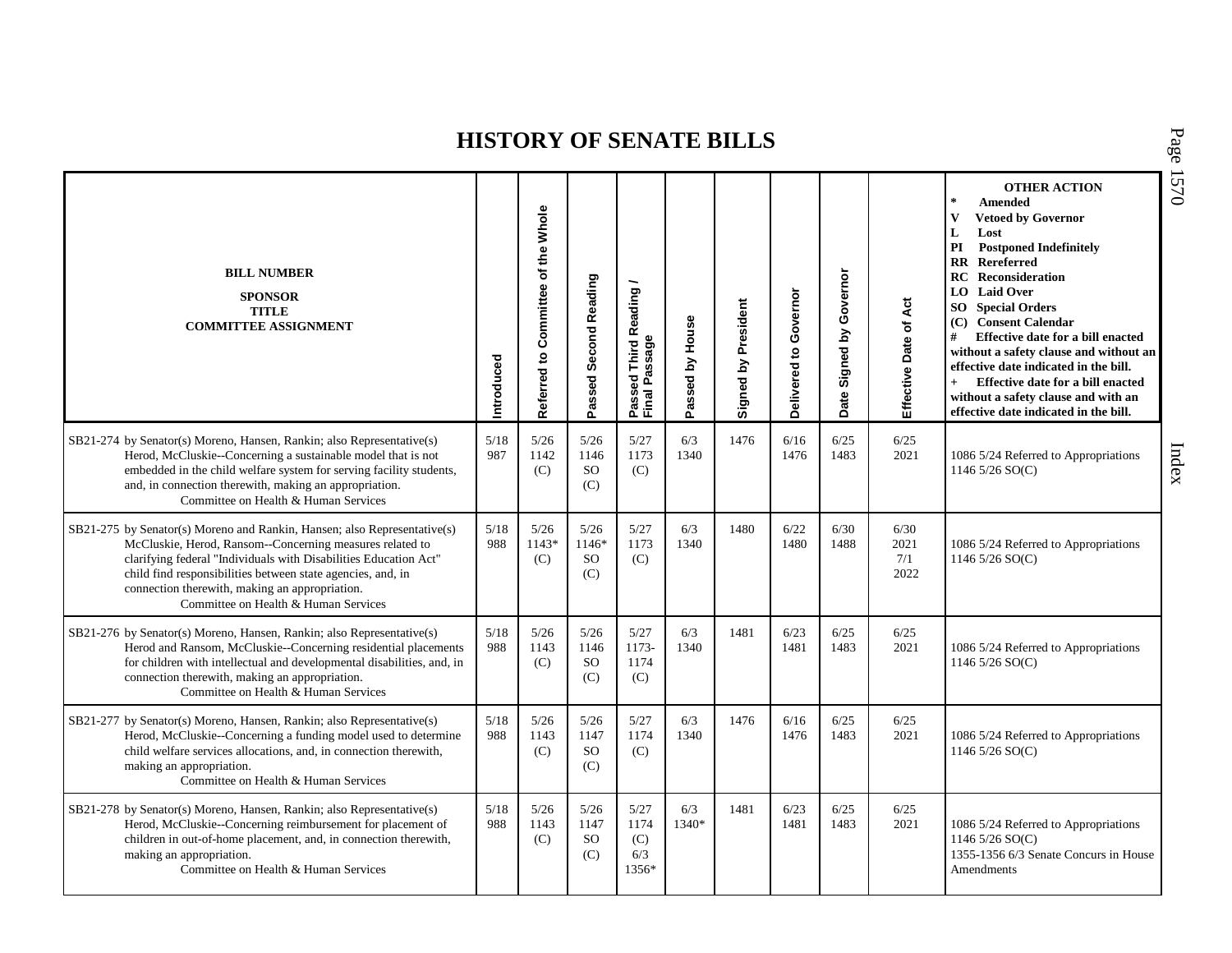| <b>BILL NUMBER</b><br><b>SPONSOR</b><br><b>TITLE</b><br><b>COMMITTEE ASSIGNMENT</b>                                                                                                                                                   | Introduced   | Whole<br>of the<br>Committee<br>Referred to | Second Reading<br>Passed                | <b>Third Reading</b>                         | Passed by House | by President<br>Signed | Governor<br>S<br>Delivered | Governor<br>Σ<br>Signed I<br>Date | Act<br>Effective Date of     | <b>OTHER ACTION</b><br>$\star$<br><b>Amended</b><br>V<br><b>Vetoed by Governor</b><br>L<br>Lost<br>PI<br><b>Postponed Indefinitely</b><br><b>RR</b> Rereferred<br><b>Reconsideration</b><br>RC<br><b>LO</b> Laid Over<br><b>SO</b> Special Orders<br>(C) Consent Calendar<br>#<br><b>Effective date for a bill enacted</b><br>without a safety clause and without an<br>effective date indicated in the bill.<br>Effective date for a bill enacted<br>$+$<br>without a safety clause and with an<br>effective date indicated in the bill. |
|---------------------------------------------------------------------------------------------------------------------------------------------------------------------------------------------------------------------------------------|--------------|---------------------------------------------|-----------------------------------------|----------------------------------------------|-----------------|------------------------|----------------------------|-----------------------------------|------------------------------|-------------------------------------------------------------------------------------------------------------------------------------------------------------------------------------------------------------------------------------------------------------------------------------------------------------------------------------------------------------------------------------------------------------------------------------------------------------------------------------------------------------------------------------------|
| SB21-279 by Senator(s) Story and Simpson; also Representative(s) Roberts<br>and Valdez D.--Concerning delinquent interest payments for<br>property tax payments.<br>Committee on Finance                                              | 5/19<br>1015 | 5/24<br>1087                                | 5/26<br>1138                            | 5/27<br>1178                                 | 6/8<br>1448     | 1479                   | 6/22<br>1480               | 6/28<br>1485                      | 6/28<br>2021                 |                                                                                                                                                                                                                                                                                                                                                                                                                                                                                                                                           |
| SB21-280 by Senator(s) Fields and Cooke; also Representative(s) Weissman<br>and Soper--Concerning crimes that are bias-motivated.<br>Committee on State, Veterans, & Military Affairs                                                 | 5/19<br>1015 | 5/25<br>1125<br>(C)                         | 5/26<br>1147<br><b>SO</b><br>(C)        | 5/27<br>1174-<br>1175<br>(C)<br>6/7<br>1436* | 6/4<br>1382*    | 1481                   | 6/23<br>1481               | 6/28<br>1485                      | 6/28<br>2021                 | 1146 $5/26$ SO(C)<br>1435-1436 6/7 Senate Concurs in House<br>Amendments                                                                                                                                                                                                                                                                                                                                                                                                                                                                  |
| SB21-281 by Senator(s) Hansen and Rankin, Moreno; also Representative(s)<br>McCluskie and Ransom, Herod--Concerning severance tax revenue,<br>and, in connection therewith, making an appropriation.<br>Committee on Finance          | 5/19<br>1016 | 5/26<br>$1143*$                             | 5/27<br>1189-<br>1190*<br><sub>SO</sub> | 5/28<br>1200<br>6/8<br>1460*                 | 6/8<br>1447*    | 1473                   | 6/11<br>1474               | 6/18<br>1478                      | 6/18<br>2021<br>6/24<br>2021 | 1087 5/24 Referred to Appropriations<br>1148 5/26 SO<br>1460 6/8 Senate Concurs in House<br>Amendments                                                                                                                                                                                                                                                                                                                                                                                                                                    |
| SB21-282 by Senator(s) Bridges and Woodward; also Representative(s)<br>Snyder and Van Winkle--Concerning an extension of the small<br>retailer exception to the sales and use tax destination sourcing rules.<br>Committee on Finance | 5/19<br>1017 | 5/24<br>1087<br>(C)                         | 5/26<br>1135<br>(C)                     | 5/27<br>1172<br>(C)                          | 6/8<br>1448     | 1475                   | 6/15<br>1475               | 6/30<br>1488                      | 6/30<br>2021                 |                                                                                                                                                                                                                                                                                                                                                                                                                                                                                                                                           |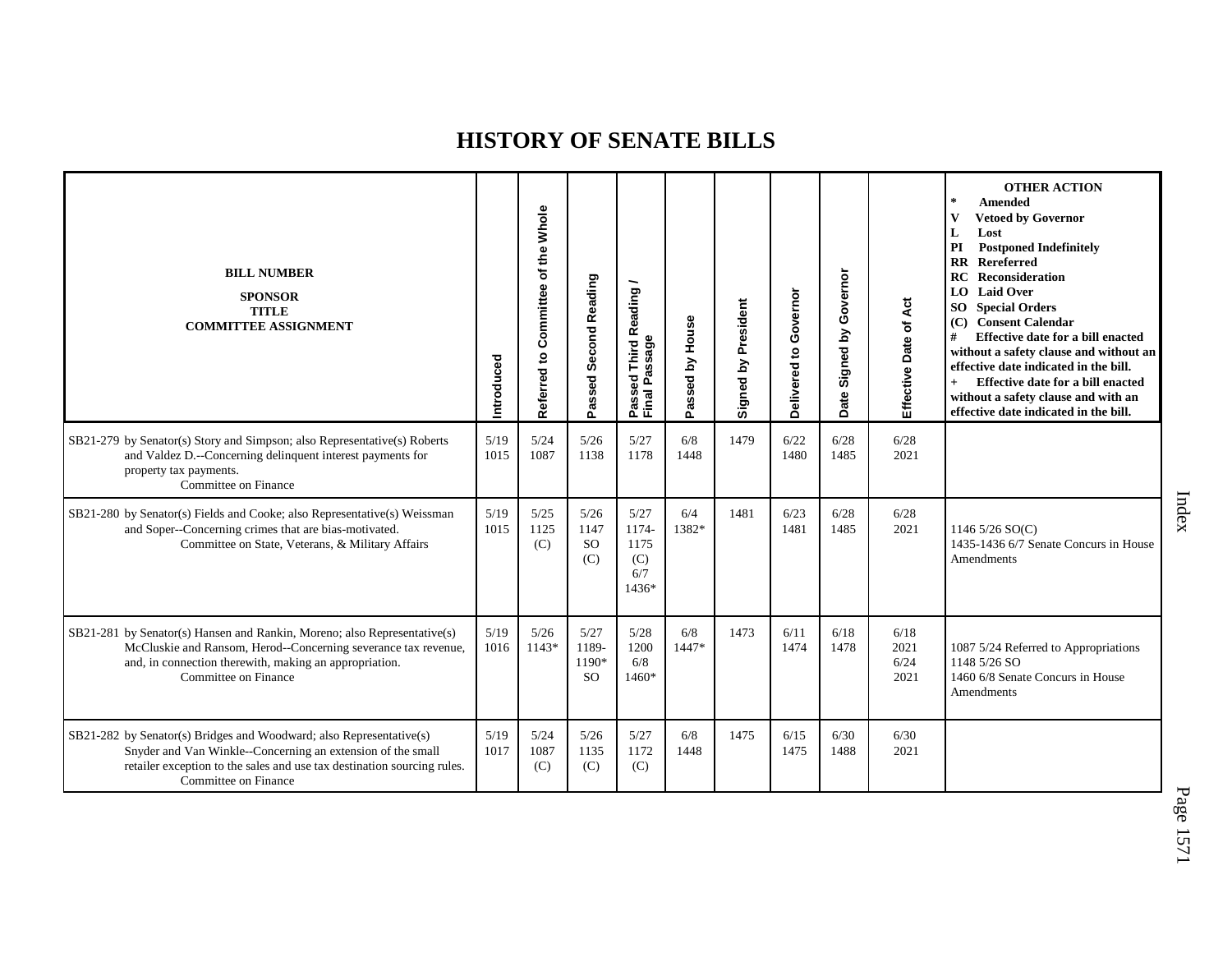| <b>BILL NUMBER</b><br><b>SPONSOR</b><br><b>TITLE</b><br><b>COMMITTEE ASSIGNMENT</b>                                                                                                                                                                                                                                                                                                                                                                                           | Introduced   | the Whole<br>Referred to Committee of | Passed Second Reading             | Passed Third Reading<br>Final Passage | Passed by House | Signed by President | Governor<br>$\mathtt{S}$<br>Delivered | Governor<br>Signed by<br>Date | Effective Date of Act | <b>OTHER ACTION</b><br>$\sim$<br><b>Amended</b><br>$\mathbf{V}$<br><b>Vetoed by Governor</b><br>L<br>Lost<br><b>Postponed Indefinitely</b><br>PI<br><b>RR</b> Rereferred<br>Reconsideration<br>RC<br><b>LO</b> Laid Over<br><b>SO</b> Special Orders<br>(C) Consent Calendar<br>#<br>Effective date for a bill enacted<br>without a safety clause and without an<br>effective date indicated in the bill.<br>Effective date for a bill enacted<br>$+$<br>without a safety clause and with an<br>effective date indicated in the bill. |
|-------------------------------------------------------------------------------------------------------------------------------------------------------------------------------------------------------------------------------------------------------------------------------------------------------------------------------------------------------------------------------------------------------------------------------------------------------------------------------|--------------|---------------------------------------|-----------------------------------|---------------------------------------|-----------------|---------------------|---------------------------------------|-------------------------------|-----------------------|---------------------------------------------------------------------------------------------------------------------------------------------------------------------------------------------------------------------------------------------------------------------------------------------------------------------------------------------------------------------------------------------------------------------------------------------------------------------------------------------------------------------------------------|
| SB21-283 by Senator(s) Moreno, Hansen, Rankin; also Representative(s)<br>McCluskie, Herod--Concerning cash fund solvency, and, in<br>connection therewith, creating the cash fund solvency fund to allow<br>the state controller to transfer money to certain cash funds with<br>anticipated cash deficits, which amounts will be later repaid,<br>transferring money to the marijuana cash fund, and making and<br>reducing an appropriation.<br>Committee on Appropriations | 5/19<br>1017 | 5/26<br>$1143-$<br>1144*              | 5/26<br>1148-<br>1149*<br>SO.     | 5/27<br>1179<br>6/3<br>1356*          | 6/3<br>1340*    | 1475                | 6/15<br>1475                          | 6/23<br>1482                  | 6/23<br>2021          | 1148 5/26 SO<br>1356 6/3 Senate Concurs in House<br>Amendments                                                                                                                                                                                                                                                                                                                                                                                                                                                                        |
| SB21-284 by Senator(s) Hansen and Rankin; also Representative(s) Herod and<br>Larson--Concerning evidence-based evaluations to assist the<br>general assembly in determining the appropriate level of funding for<br>a program or practice, and, in connection therewith, making an<br>appropriation.<br>Committee on Appropriations                                                                                                                                          | 5/20<br>1042 | 5/24<br>1072                          | 5/24<br>1083<br><b>SO</b>         | 5/25<br>1095                          | 6/3<br>1340     | 1479                | 6/22<br>1480                          | 7/6<br>1490                   | 9/7<br>2021<br>#      | 1082 5/24 SO                                                                                                                                                                                                                                                                                                                                                                                                                                                                                                                          |
| SB21-285 by Senator(s) Rodriguez and Smallwood; also Representative(s)<br>Mullica and Van Winkle--Concerning the occupational accident<br>insurance coverage that independent contractors of carriers may<br>acquire pursuant to standards set by the division of insurance.<br>Committee on Business, Labor, & Technology                                                                                                                                                    | 5/21<br>1065 |                                       |                                   |                                       |                 |                     |                                       |                               |                       | 1291 6/2 PI                                                                                                                                                                                                                                                                                                                                                                                                                                                                                                                           |
| SB21-286 by Senator(s) Moreno and Rankin, Hansen; also Representative(s)<br>Herod and McCluskie--Concerning the distribution of money<br>received under the federal "American Rescue Plan Act of 2021" for<br>home- and community-based services, and, in connection therewith,<br>making and reducing an appropriation.<br>Committee on Appropriations                                                                                                                       | 5/24<br>1087 | 5/26<br>1144-<br>1145*<br>(C)         | 5/26<br>1147*<br><b>SO</b><br>(C) | 5/27<br>1175<br>(C)<br>6/3<br>1357*   | 6/3<br>1340*    | 1481                | 6/23<br>1481                          | 6/30<br>1488                  | 6/30<br>2021          | 1146 5/26 SO(C)<br>1357 6/3 Senate Concurs in House<br>Amendments                                                                                                                                                                                                                                                                                                                                                                                                                                                                     |

P a g e 15 7 2

Index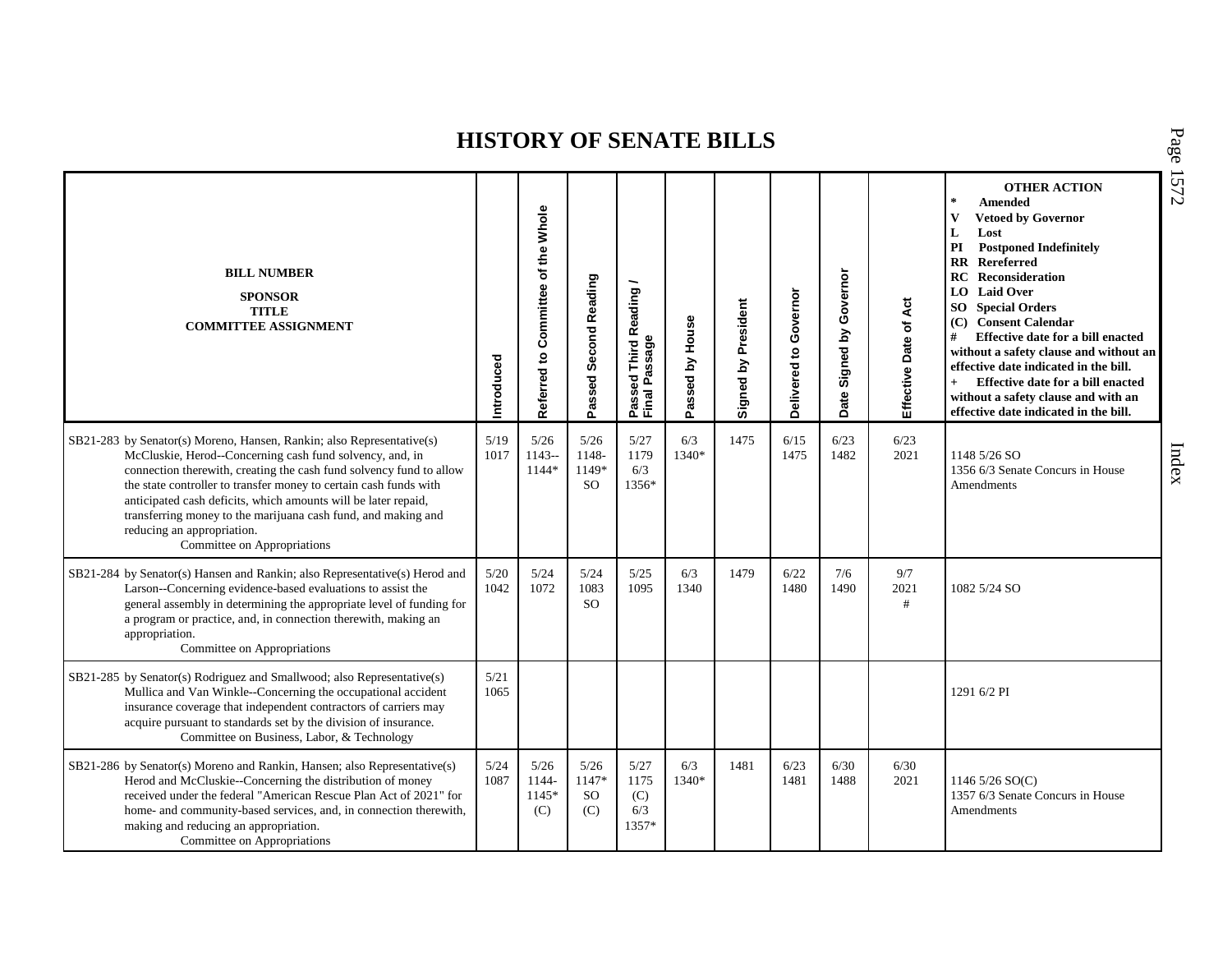| <b>BILL NUMBER</b><br><b>SPONSOR</b><br><b>TITLE</b><br><b>COMMITTEE ASSIGNMENT</b>                                                                                                                                                                                                                                                                                                                                                                                                                           | ntroduced    | Referred to Committee of the Whole | Passed Second Reading            | Passed Third Reading<br>Final Passage | Passed by House | Signed by President | Governor<br>Delivered to | Governor<br>Signed by<br>Date | Āct<br>Effective Date of     | <b>OTHER ACTION</b><br>$\ast$<br><b>Amended</b><br><b>Vetoed by Governor</b><br>V<br>L<br>Lost<br>PI<br><b>Postponed Indefinitely</b><br><b>RR</b> Rereferred<br><b>RC</b> Reconsideration<br><b>LO</b> Laid Over<br><b>SO</b> Special Orders<br>(C) Consent Calendar<br>#<br>Effective date for a bill enacted<br>without a safety clause and without an<br>effective date indicated in the bill.<br>Effective date for a bill enacted<br>$+$<br>without a safety clause and with an<br>effective date indicated in the bill. |
|---------------------------------------------------------------------------------------------------------------------------------------------------------------------------------------------------------------------------------------------------------------------------------------------------------------------------------------------------------------------------------------------------------------------------------------------------------------------------------------------------------------|--------------|------------------------------------|----------------------------------|---------------------------------------|-----------------|---------------------|--------------------------|-------------------------------|------------------------------|--------------------------------------------------------------------------------------------------------------------------------------------------------------------------------------------------------------------------------------------------------------------------------------------------------------------------------------------------------------------------------------------------------------------------------------------------------------------------------------------------------------------------------|
| SB21-287 by Senator(s) Moreno and Rankin; also Representative(s)<br>McCluskie and Titone--Concerning funding sources for the office<br>of information technology, and, in connection therewith, creating<br>the technology risk prevention and response fund; increasing the<br>amount of money that may be transferred between items of<br>appropriation made to principal departments of state government<br>and to the office of the governor; and making an appropriation.<br>Committee on Appropriations | 5/24<br>1088 | 5/26<br>1145                       | 5/26<br>1149<br><sub>SO</sub>    | 5/27<br>1179                          | 6/3<br>1340     | 1473                | 6/10<br>1474             | 7/2<br>1489                   | 7/2<br>2021                  | 1148 5/26 SO                                                                                                                                                                                                                                                                                                                                                                                                                                                                                                                   |
| SB21-288 by Senator(s) Moreno and Rankin; also Representative(s) Esgar and<br>Valdez A.--Concerning the creation of the "American Rescue Plan<br>Act of 2021" cash fund to hold money that the state receives from<br>the federal coronavirus state fiscal recovery fund until allocation by<br>separate action.<br>Committee on Appropriations                                                                                                                                                               | 5/28<br>1214 | 5/28<br>1215<br>(C)                | 5/28<br>1216<br><b>SO</b><br>(C) | 6/1<br>1225<br>(C)                    | 6/8<br>1448     | 1473                | 6/10<br>1474             | 6/11<br>1475                  | 6/11<br>2021<br>6/17<br>2021 | 1216 5/28 SO(C)                                                                                                                                                                                                                                                                                                                                                                                                                                                                                                                |
| SB21-289 by Senator(s) Moreno and Rankin; also Representative(s) Herod<br>and Bird--Concerning the creation of a cash fund consisting of<br>certain money that the state receives from the federal coronavirus<br>state fiscal recovery fund so that the money is available for<br>appropriation only in other legislation.<br>Committee on Appropriations                                                                                                                                                    | 5/28<br>1214 | 5/28<br>$1215*$<br>(C)             | 5/28<br>$1216*$<br>SO.<br>(C)    | 6/1<br>1226<br>(C)<br>6/7<br>1442*    | 6/7<br>1400*    | 1475                | 6/15<br>1475             | 6/24<br>1482                  | 6/24<br>2021                 | 1216 5/28 SO(C)<br>1442 6/7 Senate Concurs in House<br>Amendments                                                                                                                                                                                                                                                                                                                                                                                                                                                              |
| SB21-290 by Senator(s) Danielson and Buckner; also Representative(s) Young<br>and Bradfield--Concerning the allocation of fifteen million dollars<br>from the general fund to establish the area agency on aging grant<br>program for programs providing assistance to older Coloradans,<br>and, in connection therewith, making an appropriation.<br>Committee on Finance                                                                                                                                    | 5/28<br>1214 | 6/1<br>1221                        | 6/1<br>1238*<br><sub>SO</sub>    | 6/2<br>1262                           | 6/8<br>1448     | 1481                | 6/23<br>1481             | 7/6<br>1490                   | 7/6<br>2021                  | 1215 5/28 Referred to Appropriations<br>1237 6/1 SO                                                                                                                                                                                                                                                                                                                                                                                                                                                                            |

P a g e 15 7 3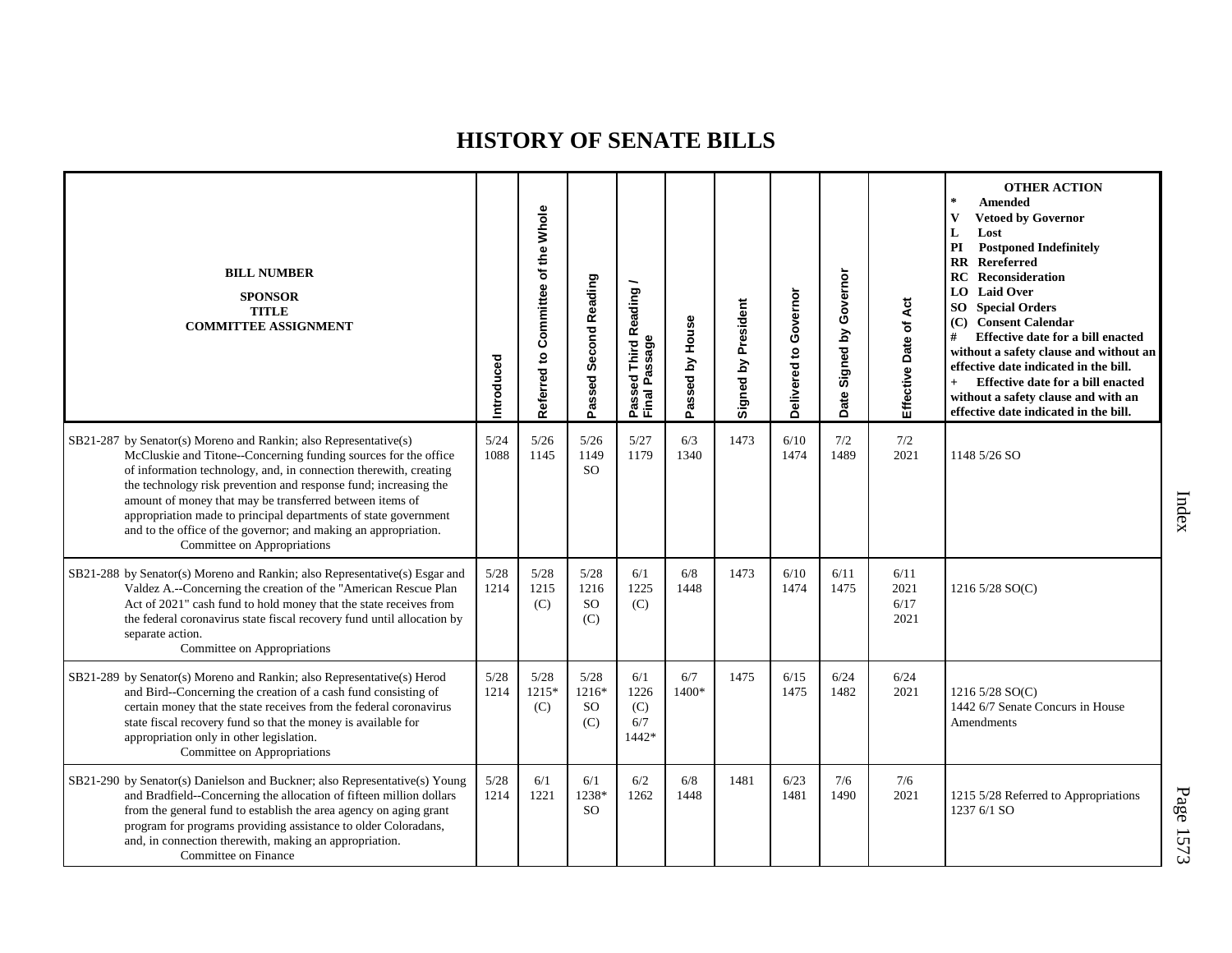| <b>BILL NUMBER</b><br><b>SPONSOR</b><br><b>TITLE</b><br><b>COMMITTEE ASSIGNMENT</b>                                                                                                                                                                                                                                                                                                                                                                                                                                                                                                                                                                                           | Introduced   | of the Whole<br>Committee<br>e,<br>Referred | Second Reading<br>Passed          | Third Reading /<br><sup>o</sup> assed Third R<br><sup>-</sup> inal Passage<br>Passe<br>Final | Passed by House | Signed by President | Governor<br>$\mathbf{S}$<br>Delivered | by Governor<br>Signed I<br>Date | Effective Date of Act | <b>OTHER ACTION</b><br>$\star$<br><b>Amended</b><br><b>Vetoed by Governor</b><br>L<br>Lost<br>PI<br><b>Postponed Indefinitely</b><br><b>RR</b> Rereferred<br><b>RC</b> Reconsideration<br>LO Laid Over<br><b>SO</b> Special Orders<br><b>Consent Calendar</b><br>(C)<br>#<br>Effective date for a bill enacted<br>without a safety clause and without an<br>effective date indicated in the bill.<br>Effective date for a bill enacted<br>$+$<br>without a safety clause and with an<br>effective date indicated in the bill. |
|-------------------------------------------------------------------------------------------------------------------------------------------------------------------------------------------------------------------------------------------------------------------------------------------------------------------------------------------------------------------------------------------------------------------------------------------------------------------------------------------------------------------------------------------------------------------------------------------------------------------------------------------------------------------------------|--------------|---------------------------------------------|-----------------------------------|----------------------------------------------------------------------------------------------|-----------------|---------------------|---------------------------------------|---------------------------------|-----------------------|-------------------------------------------------------------------------------------------------------------------------------------------------------------------------------------------------------------------------------------------------------------------------------------------------------------------------------------------------------------------------------------------------------------------------------------------------------------------------------------------------------------------------------|
| SB21-291 by Senator(s) Fenberg and Holbert; also Representative(s) Roberts<br>and Van Winkle--Concerning the transfer of forty million dollars to<br>the Colorado economic development fund for the purpose of<br>providing grants to businesses and for investing in economic<br>development opportunities in response to the negative economic<br>impacts of the coronavirus pandemic from the newly created<br>economic recovery and relief cash fund which fund consists of<br>certain money that the state receives from the federal coronavirus<br>state fiscal recovery fund, and, in connection therewith, making an<br>appropriation.<br>Committee on Appropriations | 5/28<br>1214 | 5/28<br>$1215 -$<br>1216*<br>(C)            | 5/28<br>1217*<br><b>SO</b><br>(C) | 6/1<br>1226<br>(C)<br>6/7<br>$1443*$                                                         | 6/7<br>1400*    | 1475                | 6/15<br>1475                          | 6/21<br>1480                    | 6/21<br>2021          | 1216 $5/28$ SO(C)<br>1442-1443 6/7 Senate Concurs in House<br>Amendments                                                                                                                                                                                                                                                                                                                                                                                                                                                      |
| SB21-292 by Senator(s) Winter and Rankin; also Representative(s) Duran and<br>Carver--Concerning the allocation of fifteen million dollars from<br>the economic relief and recovery cash fund under the federal<br>"American Rescue Plan Act of 2021" for purpose of funding<br>victim's services programs to assist persons disproportionately<br>impacted by the COVID-19 public health emergency, and, in<br>connection therewith, making an appropriation.<br>Committee on Finance                                                                                                                                                                                        | 5/28<br>1214 | 6/1<br>$1221 -$<br>1223*<br>(C)             | 6/1<br>1238*<br>SO <sub>2</sub>   | 6/2<br>1262-<br>$1263*$<br>6/8<br>1460-<br>$1461*$                                           | 6/8<br>$1447*$  | 1476                | 6/16<br>1476                          | 6/22<br>1481                    | 6/22<br>2021          | 1215 5/28 Referred to Appropriations<br>1237 6/1 SO and Removed from<br>Consent<br>1460 6/8 Senate Concurs in House<br>Amendments                                                                                                                                                                                                                                                                                                                                                                                             |

P a g e 15 7 4

Index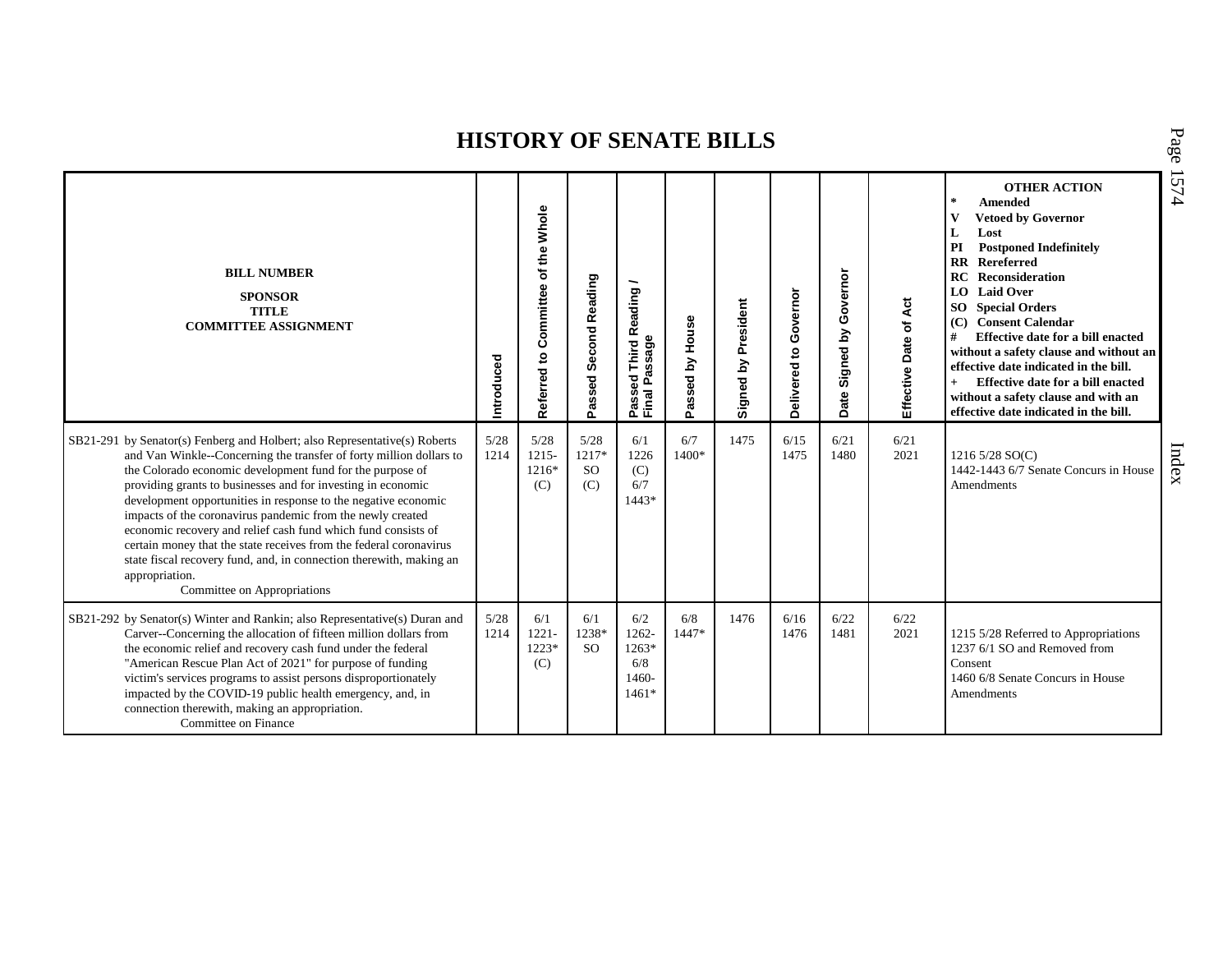| <b>BILL NUMBER</b><br><b>SPONSOR</b><br><b>TITLE</b><br><b>COMMITTEE ASSIGNMENT</b>                                                                                                                                                                                                                                                                                                                                                                                                                                                                                                                                                                                                                                                                                                                                                                                                                                                                                                                                                                                                                                      | Introduced  | Committee of the Whole<br>Referred to | Second Reading<br>Passed               | Reading<br>Passage<br>Third<br>g<br>Passe<br>Final | Passed by House | Signed by President | Governor<br>$\mathbf{S}$<br>Delivered | Governor<br>Signed by<br>Date | Effective Date of Act                                                                                                               | <b>OTHER ACTION</b><br>$\ast$<br><b>Amended</b><br>v<br><b>Vetoed by Governor</b><br>L<br>Lost<br>PI<br><b>Postponed Indefinitely</b><br><b>RR</b> Rereferred<br><b>RC</b> Reconsideration<br>LO Laid Over<br><b>SO</b> Special Orders<br><b>Consent Calendar</b><br>(C)<br>#<br>Effective date for a bill enacted<br>without a safety clause and without an<br>effective date indicated in the bill.<br>Effective date for a bill enacted<br>$+$<br>without a safety clause and with an<br>effective date indicated in the bill. |
|--------------------------------------------------------------------------------------------------------------------------------------------------------------------------------------------------------------------------------------------------------------------------------------------------------------------------------------------------------------------------------------------------------------------------------------------------------------------------------------------------------------------------------------------------------------------------------------------------------------------------------------------------------------------------------------------------------------------------------------------------------------------------------------------------------------------------------------------------------------------------------------------------------------------------------------------------------------------------------------------------------------------------------------------------------------------------------------------------------------------------|-------------|---------------------------------------|----------------------------------------|----------------------------------------------------|-----------------|---------------------|---------------------------------------|-------------------------------|-------------------------------------------------------------------------------------------------------------------------------------|-----------------------------------------------------------------------------------------------------------------------------------------------------------------------------------------------------------------------------------------------------------------------------------------------------------------------------------------------------------------------------------------------------------------------------------------------------------------------------------------------------------------------------------|
| SB21-293 by Senator(s) Hansen and Rankin; also Representative(s) Esgar and<br>Gray--Concerning property taxation, and, in connection therewith,<br>establishing subclasses of residential and nonresidential property;<br>for the 2022 and 2023 property tax years, temporarily reducing the<br>assessment rate for property classified as agricultural property or<br>renewable energy production property from twenty-nine percent to<br>twenty-six and four-tenths percent, for property classified as multi-<br>family residential real property from seven and fifteen one-<br>hundredths percent to six and eight-tenths percent, contingent on<br>the assessment rate not otherwise being reduced by an initiated<br>measure, and for all other residential real property from seven and<br>fifteen one-hundredths percent to six and ninety-five one-<br>hundredths percent; restructuring the assessment rate laws;<br>expanding the property tax deferral program to allow taxpayers to<br>defer increases in property taxes in limited circumstances; and<br>making an appropriation.<br>Committee on Finance | 6/2<br>1291 | 6/3<br>1344                           | 6/4<br>1378-<br>1380*<br><sub>SO</sub> | 6/7<br>1392-<br>1396*                              | 6/8<br>1448     | 1479                | 6/22<br>1480                          | 6/23<br>1482                  | 6/23<br>2021<br>and upon<br>effective<br>date of a<br>voter<br>approved<br>measure and<br>on<br>12/31<br>2021<br>if not<br>approved | 1340* 6/3 Referred to Appropriations<br>1378 6/4 SO                                                                                                                                                                                                                                                                                                                                                                                                                                                                               |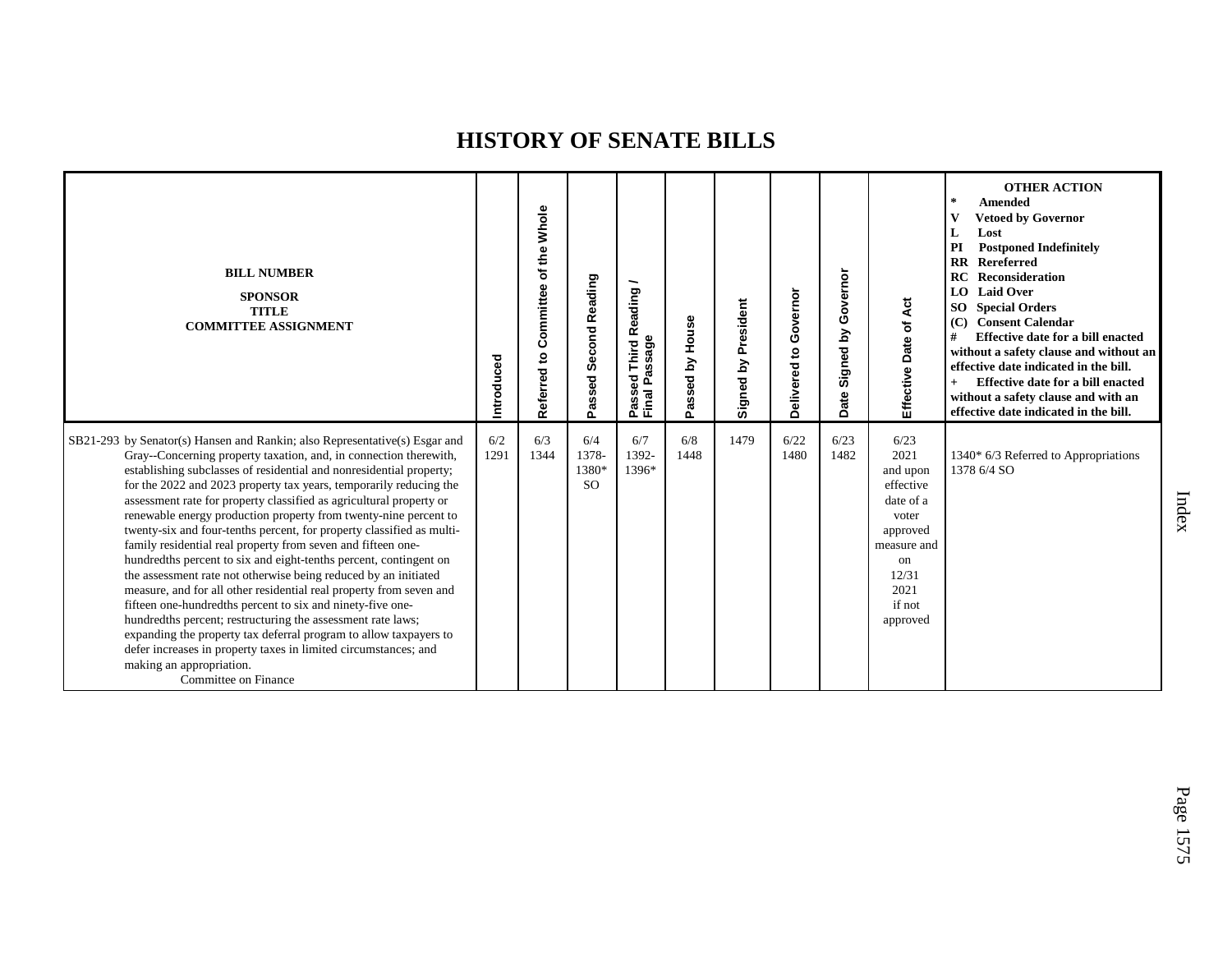## **HISTORY OF SENATE CONCURRENT RESOLUTIONS**

|           | <b>RESOLUTION NUMBER</b><br><b>SPONSOR</b><br><b>SUBJECT TITLE</b><br><b>COMMITTEE ASSIGNMENT</b>                                                                                                                                                                                                                                                                                                                                                                                                                                                                                                                                                            | Introduced  | ិ<br>Committee<br>Whole<br>Referred<br>de | ding<br>≃<br>Šē,<br>assed | Reading<br>Third<br>assed | House<br>ΣĀ<br>assed | resident<br>≏<br>Σđ<br>ned<br>Sig | <b>OTHER ACTION</b><br>Amended<br>Lost<br>L<br>PI<br><b>Postponed Indefinitely</b><br><b>RR</b> Rereferred<br><b>RC</b> Reconsideration<br>LO Laid Over<br><b>SO</b> Special Orders |
|-----------|--------------------------------------------------------------------------------------------------------------------------------------------------------------------------------------------------------------------------------------------------------------------------------------------------------------------------------------------------------------------------------------------------------------------------------------------------------------------------------------------------------------------------------------------------------------------------------------------------------------------------------------------------------------|-------------|-------------------------------------------|---------------------------|---------------------------|----------------------|-----------------------------------|-------------------------------------------------------------------------------------------------------------------------------------------------------------------------------------|
| SCR21-001 | by Senator(s) Lundeen, Cooke, Coram, Gardner, Hisey, Holbert, Kirkmeyer,<br>Liston, Priola, Rankin, Simpson, Smallwood, Sonnenberg, Woodward; also<br>Representative(s) Geitner and Pico, Baisley, Bockenfeld, Bradfield, Carver,<br>Catlin, Hanks, Holtorf, Larson, Luck, Lynch, McKean, Neville, Pelton,<br>Ransom, Rich, Sandridge, Soper, Van Beber, Van Winkle, Will, Williams,<br>Woog--Submitting to the registered electors of the state of Colorado an<br>amendment to the Colorado constitution concerning legislative oversight of a<br>state of disaster emergency declared by the governor.<br>Committee on State, Veterans, & Military Affairs | 4/15<br>546 |                                           |                           |                           |                      |                                   | 658 4/28 PI                                                                                                                                                                         |

P a g e 15 7 6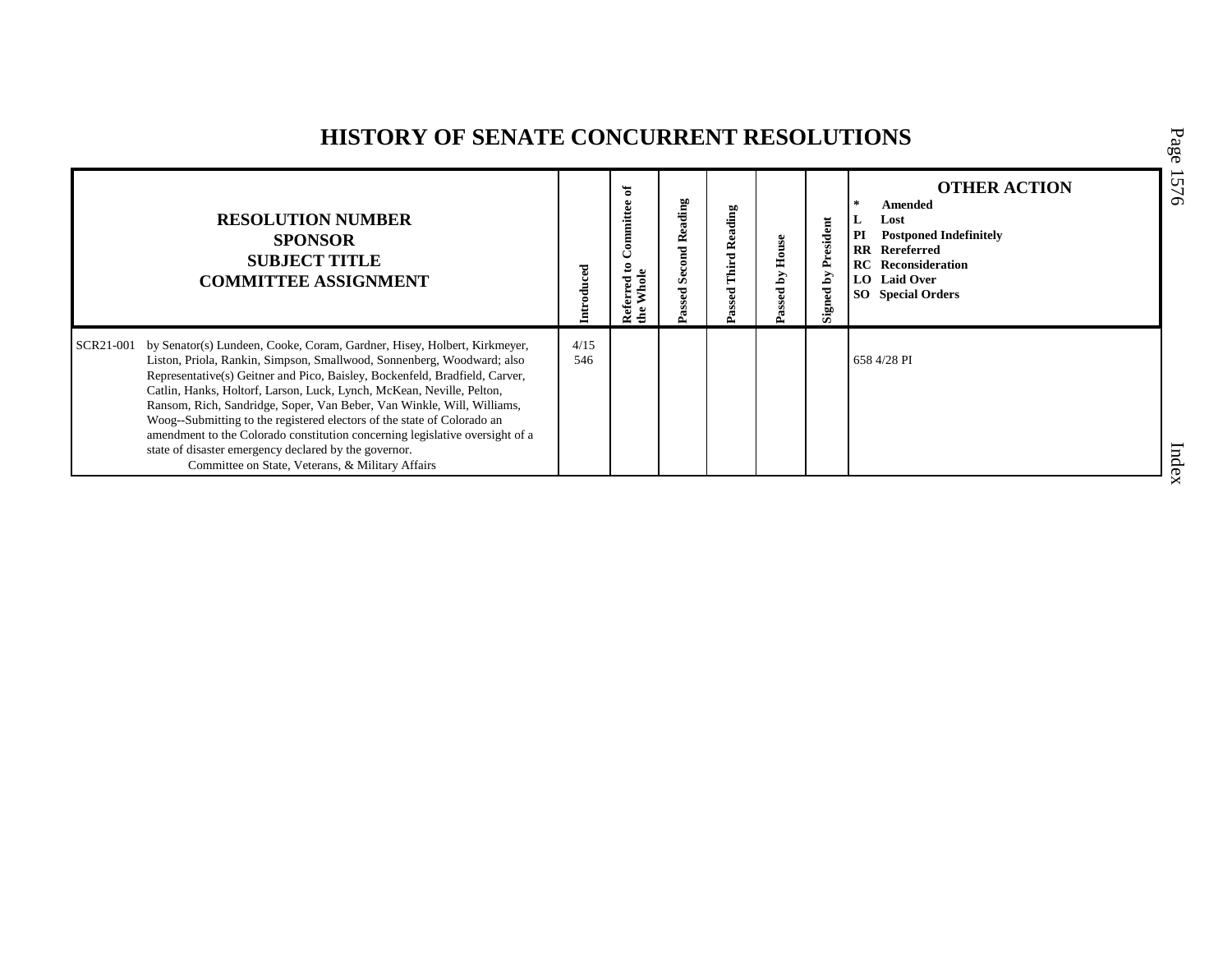|           | <b>RESOLUTION NUMBER</b><br><b>SPONSOR</b><br><b>SUBJECT TITLE</b><br><b>COMMITTEE ASSIGNMENT</b>                                                                                                                                                                                                                                              | Introduced in Senate   | Laid Over One Day<br>Under the Rules | Immediate Action       | Reported Out by<br>Committee | <b>Adopted by Senate</b>      | <b>Adopted by House</b> | <b>Signed by President</b> | <b>OTHER ACTION</b><br>$\star$<br>Amended<br>L<br>Lost<br>PI<br><b>Postponed Indefinitely</b><br><b>RR</b> Rereferred<br><b>RC</b> Reconsideration<br>LO Laid Over<br>(C) Consent Calendar |
|-----------|------------------------------------------------------------------------------------------------------------------------------------------------------------------------------------------------------------------------------------------------------------------------------------------------------------------------------------------------|------------------------|--------------------------------------|------------------------|------------------------------|-------------------------------|-------------------------|----------------------------|--------------------------------------------------------------------------------------------------------------------------------------------------------------------------------------------|
| SJR21-001 | by Senator(s) Fenberg, Garcia; also Representative(s) Esgar, Garnett--Concerning<br>the adoption of the joint rules as the temporary joint rules of the Seventy-third<br>General Assembly and modifying Joint Rule 44 of the Senate and House of<br>Representatives related to legislative procedures during a declared disaster<br>emergency. | 1/13<br>$7-9*$         |                                      | 1/13<br>$7-9$          |                              | 1/13<br>$7-9*$<br>1/14<br>38* | 1/14<br>$35*$           | 1/14<br>40                 | 38 1/14 Senate Concurs in House Amendments                                                                                                                                                 |
| SJR21-002 | by Senator(s) Fenberg, Garcia, Holbert; also Representative(s) Mullica--<br>Concerning the officers and employees of the First Regular Session of the Seventy-<br>third general assembly.                                                                                                                                                      | 1/15<br>50             |                                      | 1/15<br>50             |                              | 1/15<br>50                    | 2/16<br>55              | 2/17<br>89                 |                                                                                                                                                                                            |
| SJR21-003 | by Senator(s) Garcia; also Representative(s) Garnett--Concerning the appointment<br>of members of the Colorado commission on uniform state laws.                                                                                                                                                                                               | 1/15<br>50-51          |                                      | 1/15<br>$50 - 51$      |                              | 1/15<br>$50 - 51$             | 2/16<br>55              | 2/17<br>89                 |                                                                                                                                                                                            |
| SJR21-004 | by Senator(s) Fenberg and Holbert, Garcia; also Representative(s) Esgar and<br>McKean, Garnett--Concerning a temporary adjournment of the first regular session<br>of the seventy-third general assembly.                                                                                                                                      | 1/15<br>53             |                                      | 1/15<br>53             |                              | 1/15<br>53                    | 2/16<br>55              | 2/17<br>89                 |                                                                                                                                                                                            |
| SJR21-005 | by Senator(s) Gonzales; also Representative(s) Valdez A. and Gonzales-Gutierrez,<br>Benavidez, Caraveo, Duran, Ortiz, Tipper, Valdez D.--Concerning the recognition<br>of Latino Advocacy Day.                                                                                                                                                 | 3/16<br>256            | 3/16<br>256                          |                        |                              | 3/17<br>270                   | 3/18<br>290             | 3/18<br>296                |                                                                                                                                                                                            |
| SJR21-006 | by Senator(s) Zenzinger and Fenberg; also Representative(s) Esgar and Garnett--<br>Concerning a request to the supreme court of the state of Colorado to render its<br>opinion upon a question regarding House Bill 21-1164.                                                                                                                   | 3/19<br>$305 -$<br>306 |                                      | 3/19<br>$305 -$<br>306 |                              | 3/19<br>$305 -$<br>306        | 3/22<br>322             | 3/22<br>323                |                                                                                                                                                                                            |
| SJR21-007 | by Senator(s) Rodriguez and Gonzales, Garcia, Jaquez Lewis, Moreno; also<br>Representative(s) Valdez A. and Tipper, Benavidez, Caraveo, Duran, Gonzales-<br>Gutierrez, Valdez D., Weissman--Concerning recognition of "César Chávez Day"<br>and honoring Dolores Huerta.                                                                       | 3/29<br>374            |                                      |                        |                              | 3/31<br>393                   | 4/1<br>413              | 4/7<br>456                 |                                                                                                                                                                                            |

Index

P a g e 1577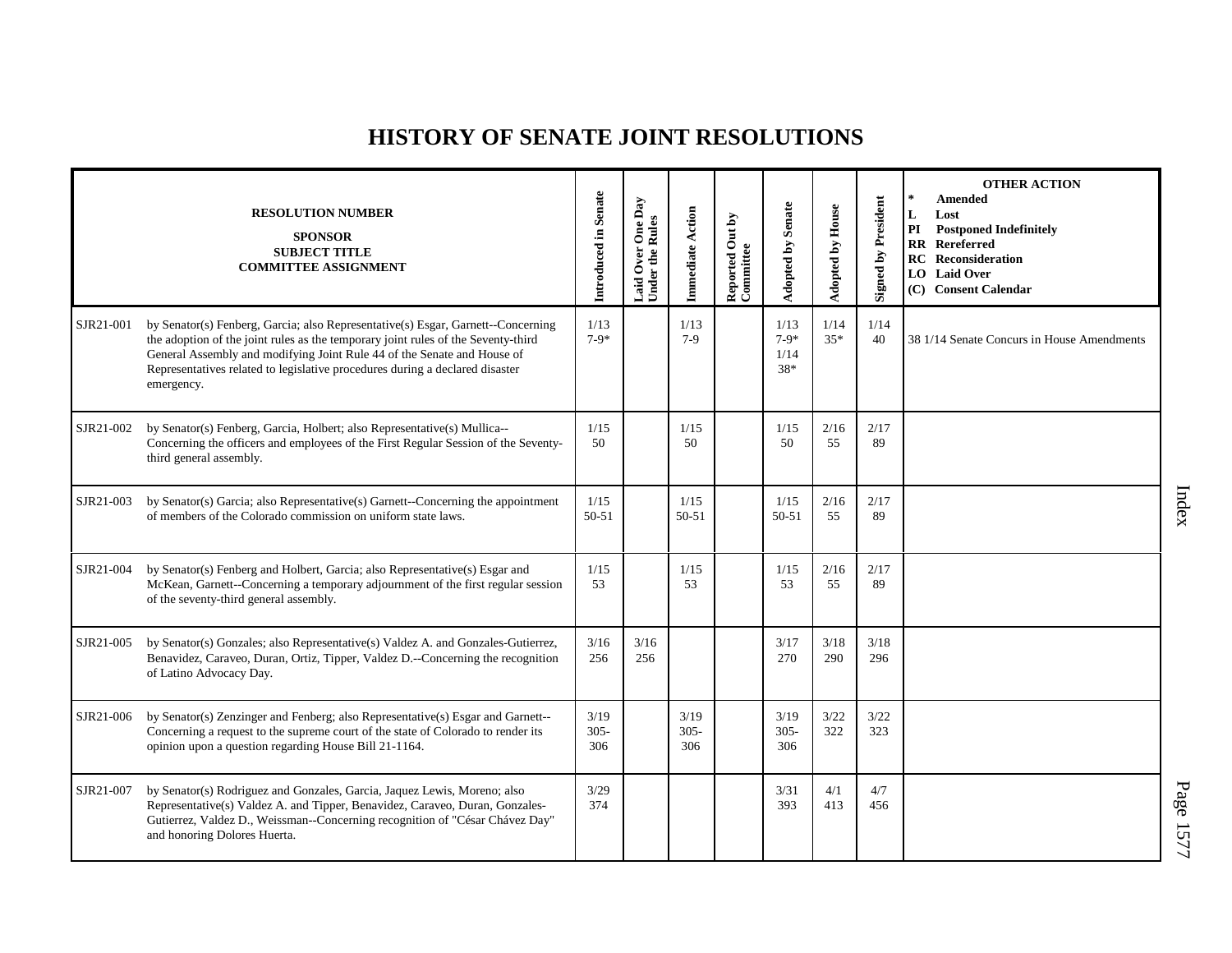|           | <b>RESOLUTION NUMBER</b><br><b>SPONSOR</b><br><b>SUBJECT TITLE</b><br><b>COMMITTEE ASSIGNMENT</b>                                                                                            | Introduced in Senate | Laid Over One Day<br>Under the Rules | Immediate Action | Reported Out by<br>Committee | <b>Senate</b><br>Adopted by | <b>Adopted by House</b> | <b>Signed by President</b> | <b>OTHER ACTION</b><br>$\star$<br><b>Amended</b><br>Lost<br>L<br>PI<br><b>Postponed Indefinitely</b><br>$\mathbf{R}$<br>Rereferred<br>RC<br>Reconsideration<br><b>Laid Over</b><br>LO<br>(C) Consent Calendar |
|-----------|----------------------------------------------------------------------------------------------------------------------------------------------------------------------------------------------|----------------------|--------------------------------------|------------------|------------------------------|-----------------------------|-------------------------|----------------------------|---------------------------------------------------------------------------------------------------------------------------------------------------------------------------------------------------------------|
| SJR21-008 | by Senator(s) Fields and Buckner; also Representative(s) Herod and Exum--<br>Concerning recognition of African-American veterans.                                                            | 3/31<br>395          |                                      |                  |                              | 4/5<br>418                  | 4/6<br>439              | 4/7<br>456                 |                                                                                                                                                                                                               |
| SJR21-009 | by Senator(s) Kolker and Liston; also Representative(s) Young and Carver--<br>Concerning honoring Colorado veterans on the seventy-sixth anniversary of the<br>end of World War II.          | 3/31<br>395          |                                      |                  |                              | 4/5<br>418                  | 4/6<br>439              | 4/7<br>456                 |                                                                                                                                                                                                               |
| SJR21-010 | by Senator(s) Donovan and Woodward; also Representative(s) Ortiz and Geitner--<br>Concerning honoring gold star families.                                                                    | 3/31<br>395          |                                      |                  |                              | 4/5<br>419                  | 4/6<br>439              | 4/7<br>456                 | 399 4/1 Sen. Donovan and Woodward Replace<br>Sen. Garcia as Senate Joint Prime Sponsor                                                                                                                        |
| SJR21-011 | by Senator(s) Story and Coram; also Representative(s) Sullivan and Catlin--<br>Concerning the recognition and remembrance of military veterans in Colorado who<br>served in the Vietnam War. | 3/31<br>395          |                                      |                  |                              | 4/5<br>419                  | 4/6<br>439              | 4/7<br>456                 |                                                                                                                                                                                                               |
| SJR21-012 | by Senator(s) Pettersen and Lundeen; also Representative(s) Pico and Michaelson<br>Jenet-Concerning recognition of Military, Veterans, and MIA/POW Appreciation<br>Day.                      | 3/31<br>396          |                                      |                  |                              | 4/5<br>$419-$<br>$420*$     | 4/6<br>439              | 4/7<br>456                 |                                                                                                                                                                                                               |
| SJR21-013 | by Senator(s) Garcia and Simpson; also Representative(s) Esgar and Luck--<br>Concerning the fifty-third anniversary of the capture of the U.S.S. Pueblo by North<br>Korea.                   | 3/31<br>396          |                                      |                  |                              | 4/5<br>420                  | 4/6<br>439              | 4/7<br>456                 |                                                                                                                                                                                                               |
| SJR21-014 | by Senator(s) Coleman; also Representative(s) Exum--Concerning the recognition<br>of Alpha Day in remembrance of Dr. Martin Luther King, Jr.                                                 | 3/31<br>396          |                                      |                  |                              | 4/6<br>442                  | 4/6<br>448              | 4/7<br>456                 |                                                                                                                                                                                                               |

P a g e 15 7 8

Index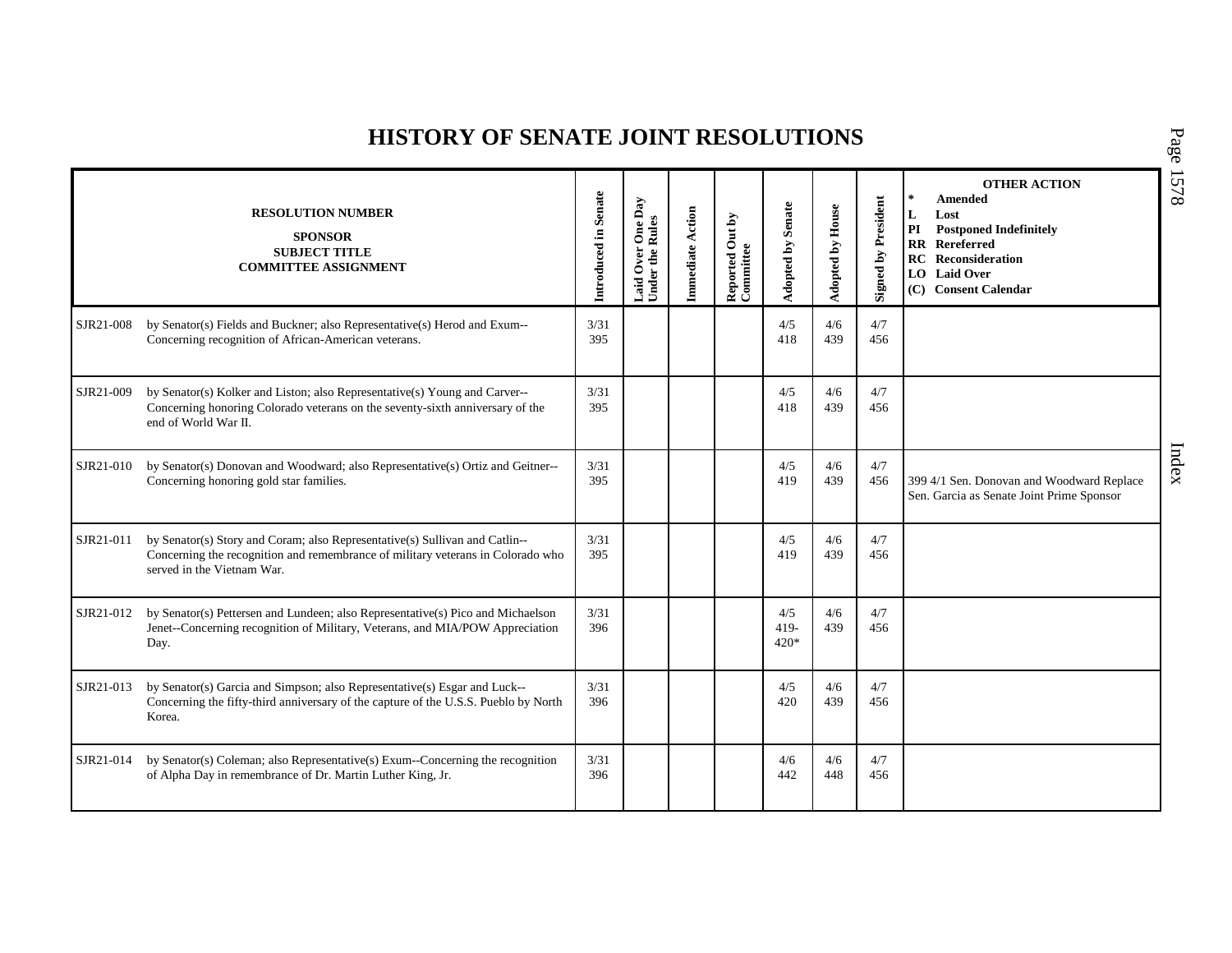|           | <b>RESOLUTION NUMBER</b><br><b>SPONSOR</b><br><b>SUBJECT TITLE</b><br><b>COMMITTEE ASSIGNMENT</b>                                                                                                                                                                                                                                                                                                                                                                                                                                                                                                                                                                                                                                                                                                                                                                                      | Introduced in Senate | One Day<br><b>Under the Rules</b><br>Over<br>Laid | <b>Immediate Action</b> | Reported Out by<br>Committee | <b>Adopted by Senate</b> | Adopted by House | <b>Signed by President</b> | <b>OTHER ACTION</b><br>$\star$<br><b>Amended</b><br>L<br>Lost<br><b>Postponed Indefinitely</b><br>PI<br><b>RR</b> Rereferred<br><b>RC</b> Reconsideration<br>LO Laid Over<br>(C) Consent Calendar |
|-----------|----------------------------------------------------------------------------------------------------------------------------------------------------------------------------------------------------------------------------------------------------------------------------------------------------------------------------------------------------------------------------------------------------------------------------------------------------------------------------------------------------------------------------------------------------------------------------------------------------------------------------------------------------------------------------------------------------------------------------------------------------------------------------------------------------------------------------------------------------------------------------------------|----------------------|---------------------------------------------------|-------------------------|------------------------------|--------------------------|------------------|----------------------------|---------------------------------------------------------------------------------------------------------------------------------------------------------------------------------------------------|
| SJR21-015 | by Senator(s) Rodriguez and Priola; also Representative(s) Valdez A. and Holtorf--<br>Concerning recognition of the contributions of Latina and Latino veterans.                                                                                                                                                                                                                                                                                                                                                                                                                                                                                                                                                                                                                                                                                                                       | 3/31<br>396          |                                                   |                         |                              | 4/5<br>420               | 4/6<br>439       | 4/7<br>456                 |                                                                                                                                                                                                   |
| SJR21-016 | by Senator(s) Lundeen and Winter, Bridges, Buckner, Coleman, Cooke, Coram,<br>Danielson, Donovan, Fenberg, Fields, Garcia, Gardner, Ginal, Gonzales, Hansen,<br>Hisey, Holbert, Jaquez Lewis, Kirkmeyer, Kolker, Lee, Liston, Moreno, Pettersen,<br>Priola, Rankin, Rodriguez, Simpson, Smallwood, Sonnenberg, Story, Woodward;<br>also Representative(s) Gray, Arndt, Baisley, Bird, Bockenfeld, Bradfield, Caraveo,<br>Catlin, Cutter, Daugherty, Duran, Esgar, Froelich, Geitner, Hanks, Herod, Holtorf,<br>Jodeh, Kennedy, Kipp, Larson, Lontine, Lynch, McCormick, McKean, Michaelson<br>Jenet, Mullica, Ortiz, Pelton, Pico, Rich, Roberts, Sandridge, Soper, Titone, Valdez<br>A., Valdez D., Van Beber, Van Winkle, Weissman, Will, Woodrow, Woog,<br>Young--Concerning the designation of the Interstate 25 bridge over 17th Avenue<br>as the "Richard "RJ" Lawrence Bridge". | 4/13<br>528          |                                                   |                         |                              | 5/4<br>763               | 5/11<br>872      | 5/11<br>873                |                                                                                                                                                                                                   |
| SJR21-017 | by Senator(s) Moreno; also Representative(s) Esgar--Concerning the "Colorado"<br>Day of Remembrance of the Armenian Genocide" on April 26, 2021.                                                                                                                                                                                                                                                                                                                                                                                                                                                                                                                                                                                                                                                                                                                                       | 4/21<br>594          |                                                   |                         |                              | 4/23<br>618              | 4/26<br>628      | 4/26<br>637                |                                                                                                                                                                                                   |
| SJR21-018 | by Senator(s) Woodward; also Representative(s) Lynch--Concerning the<br>designation of United States Highway 287 from the intersection of State Highway<br>66 to the intersection of State Highway 402 as the "SPC Gabriel David Conde<br>Memorial Highway".                                                                                                                                                                                                                                                                                                                                                                                                                                                                                                                                                                                                                           | 4/23<br>615          |                                                   |                         |                              | 5/10<br>834              | 5/21<br>1064     | 6/1<br>1257                |                                                                                                                                                                                                   |
| SJR21-019 | by Senator(s) Sonnenberg; also Representative(s) Pelton and Holtorf--Concerning<br>the designation of a portion of United States Highway 138 as the "Jack Annan "Mr.<br>NJC" Memorial Highway".                                                                                                                                                                                                                                                                                                                                                                                                                                                                                                                                                                                                                                                                                        | 4/27<br>652          | 4/27<br>652                                       |                         |                              | 4/28<br>664              | $5/10$<br>834    | 5/10<br>842                |                                                                                                                                                                                                   |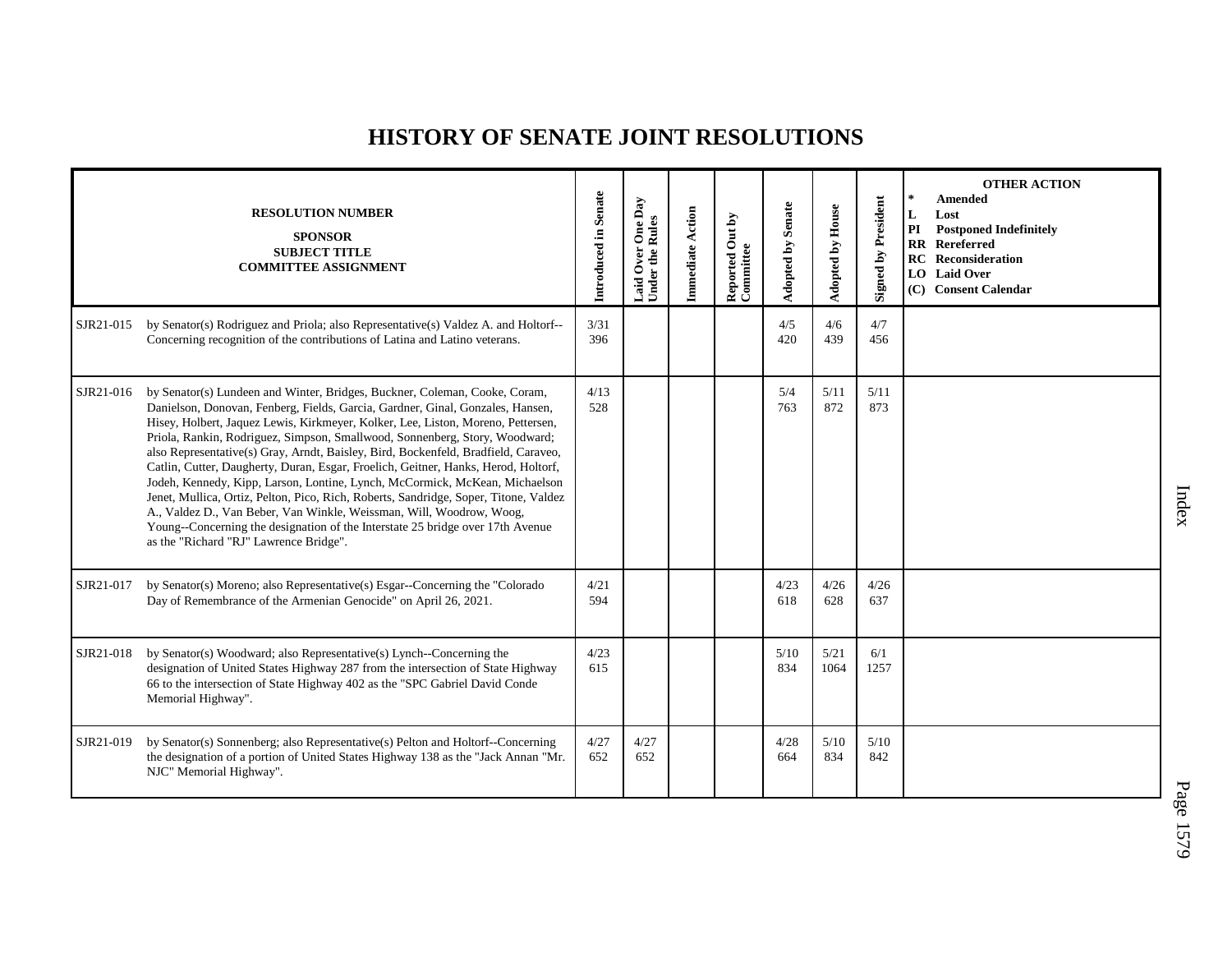|           | <b>RESOLUTION NUMBER</b><br><b>SPONSOR</b><br><b>SUBJECT TITLE</b><br><b>COMMITTEE ASSIGNMENT</b>                                                                                                                                                                                                                                                                                                                                                                                                                                                           | Introduced in Senate | One Day<br>Rules<br>Over<br>Under the<br>aid | Immediate Action | Reported Out by<br>Committee | <b>Adopted by Senate</b>              | Adopted by House | <b>Signed by President</b> | <b>OTHER ACTION</b><br>Amended<br>Lost<br>L<br>PI<br><b>Postponed Indefinitely</b><br><b>RR</b> Rereferred<br><b>RC</b> Reconsideration<br><b>LO</b> Laid Over<br>(C) Consent Calendar |
|-----------|-------------------------------------------------------------------------------------------------------------------------------------------------------------------------------------------------------------------------------------------------------------------------------------------------------------------------------------------------------------------------------------------------------------------------------------------------------------------------------------------------------------------------------------------------------------|----------------------|----------------------------------------------|------------------|------------------------------|---------------------------------------|------------------|----------------------------|----------------------------------------------------------------------------------------------------------------------------------------------------------------------------------------|
| SJR21-020 | by Senator(s) Hisey; also Representative(s) Luck--Concerning the designation of<br>the overpass of State Highway 115 that crosses over United States Highway 50 in<br>Fremont County, Colorado, as the "Deputy Sheriff Jason Schwartz Memorial<br>Bridge".                                                                                                                                                                                                                                                                                                  | 5/5<br>780           |                                              |                  |                              | 5/20<br>1026-<br>1027                 | 6/8<br>1465      | 1474                       |                                                                                                                                                                                        |
| SJR21-021 | by Senator(s) Danielson; also Representative(s) Will--Concerning the general<br>assembly's support of the state of Colorado's efforts to preserve the state's flora and<br>fauna through the protection of wildlife habitat connectivity.                                                                                                                                                                                                                                                                                                                   | 5/7<br>817           |                                              |                  |                              | 5/24<br>1078-<br>1079<br>6/7<br>1436* | 6/4<br>1382*     | 1474                       | 1436 6/7 Senate Concurs in House Amendments                                                                                                                                            |
| SJR21-022 | by Senator(s) Cooke and Ginal; also Representative(s) McKean and Bird--<br>Concerning declaring the week of May 9-15, 2021, as Police Week, and, in<br>connection therewith, declaring May 15, 2021, as Peace Officers' Memorial Day.                                                                                                                                                                                                                                                                                                                       | 5/11<br>872          |                                              |                  |                              | 5/14<br>928-<br>929                   |                  |                            | 1473 6/10 Not Introduced by House                                                                                                                                                      |
| SJR21-023 | by Senator(s) Donovan; also Representative(s) McCluskie--Concerning Colorado<br>"Public Lands Day", and, in connection therewith, recognizing May 15, 2021, as<br>the fifth annual "Public Lands Day" in Colorado.                                                                                                                                                                                                                                                                                                                                          | 5/11<br>872          |                                              |                  |                              | 5/14<br>929                           | 6/4<br>1382      | 1474                       |                                                                                                                                                                                        |
| SJR21-024 | by Senator(s) Woodward and Lundeen, Cooke, Coram, Gardner, Hisey, Holbert,<br>Kirkmeyer, Liston, Priola, Rankin, Scott, Simpson, Smallwood, Sonnenberg; also<br>Representative(s) Geitner and Van Winkle, Baisley, Bockenfeld, Bradfield, Carver,<br>Catlin, Hanks, Holtorf, Larson, Luck, Lynch, McKean, Neville, Pelton, Pico,<br>Ransom, Rich, Sandridge, Soper, Van Beber, Will, Williams, Woog--Concerning<br>terminating the governor's authority under the declared state of disaster emergency.<br>Committee on State, Veterans, & Military Affairs | 5/14<br>955          |                                              |                  |                              |                                       |                  |                            | 1084 5/24 PI                                                                                                                                                                           |
| SJR21-025 | by Senator(s) Fenberg and Holbert, Garcia; also Representative(s) Esgar and<br>McKean, Garnett--Concerning the Convening Date for the 2022 Second Regular<br>Session of the Seventy-third General Assembly.                                                                                                                                                                                                                                                                                                                                                 | 5/24<br>1087         | 5/24<br>1087                                 |                  |                              | 5/25<br>1109                          | 6/8<br>1465      | 1474                       |                                                                                                                                                                                        |

P a g e 15 8 0

Index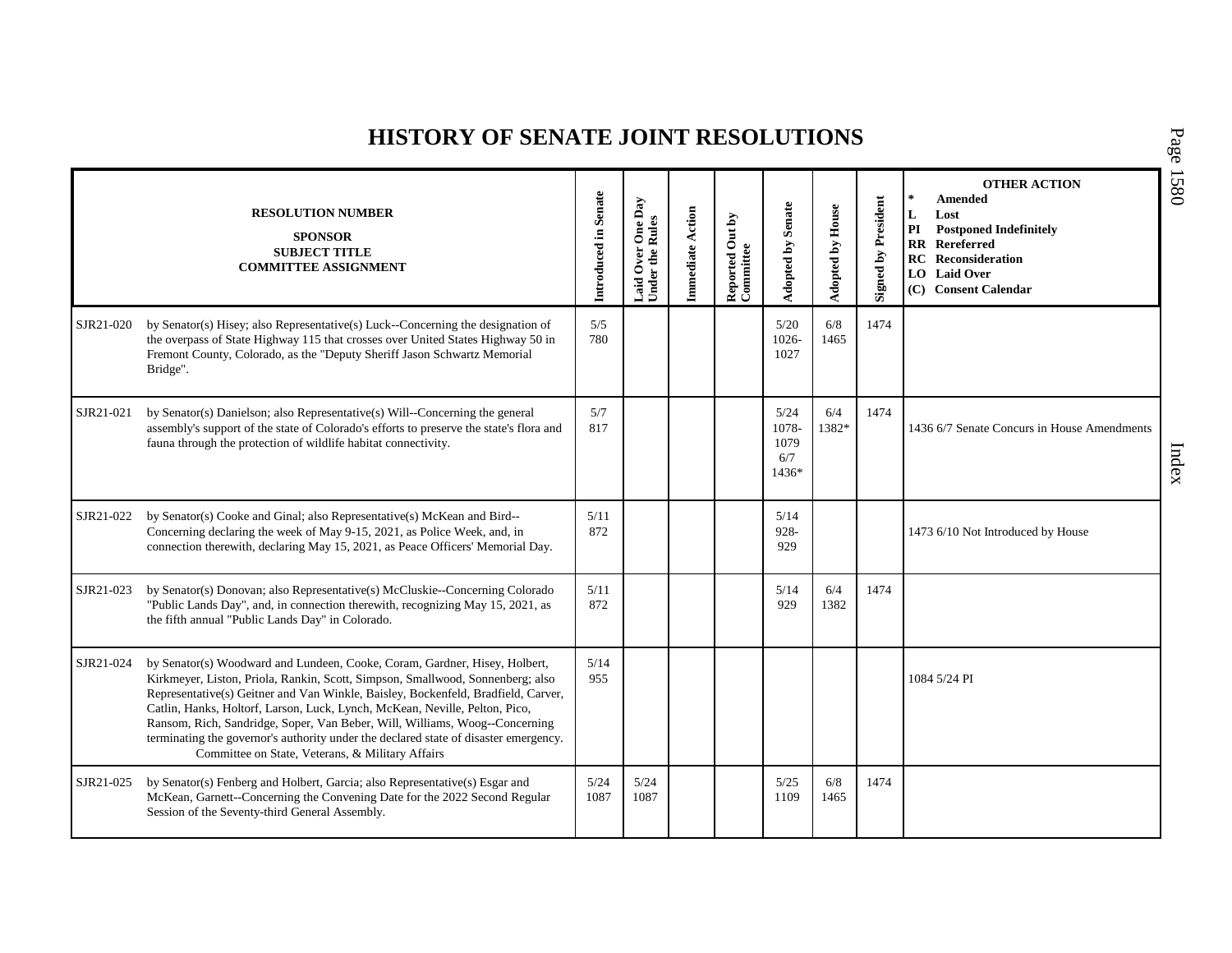|           | <b>RESOLUTION NUMBER</b><br><b>SPONSOR</b><br><b>SUBJECT TITLE</b><br><b>COMMITTEE ASSIGNMENT</b>                                                                                                                                                                         | <b>Senate</b><br>£. | S.<br>≏<br><b>Rul</b><br>Ē<br>ś<br>Laid<br>Ě<br>5 | হ<br>$\bullet$<br>Reported<br>Committee | Ø<br>⋗<br>ድ | House<br>$\mathbf{\tilde{q}}$<br>dopted | President<br>ð<br>Signed | <b>OTHER ACTION</b><br>Amended<br>Lost<br>L.<br>PI<br><b>Postponed Indefinitely</b><br><b>RR</b> Rereferred<br><b>RC</b> Reconsideration<br>LO Laid Over<br>(C) Consent Calendar |
|-----------|---------------------------------------------------------------------------------------------------------------------------------------------------------------------------------------------------------------------------------------------------------------------------|---------------------|---------------------------------------------------|-----------------------------------------|-------------|-----------------------------------------|--------------------------|----------------------------------------------------------------------------------------------------------------------------------------------------------------------------------|
| SJR21-026 | by Senator(s) Fenberg, Garcia, Holbert; also Representative(s) Esgar, Garnett,<br>McKean--Concerning the appointment of a joint committee to notify the governor<br>that the first regular session of the seventy-third general assembly is about to<br>adjourn sine die. | 6/7<br>1388         | 6/7<br>1388                                       |                                         | 6/8<br>1471 |                                         |                          | 1471 6/8 Senate Appoints Committee to Notify<br>the Governor Sine Die<br>1473 6/10 Not Introduced by House                                                                       |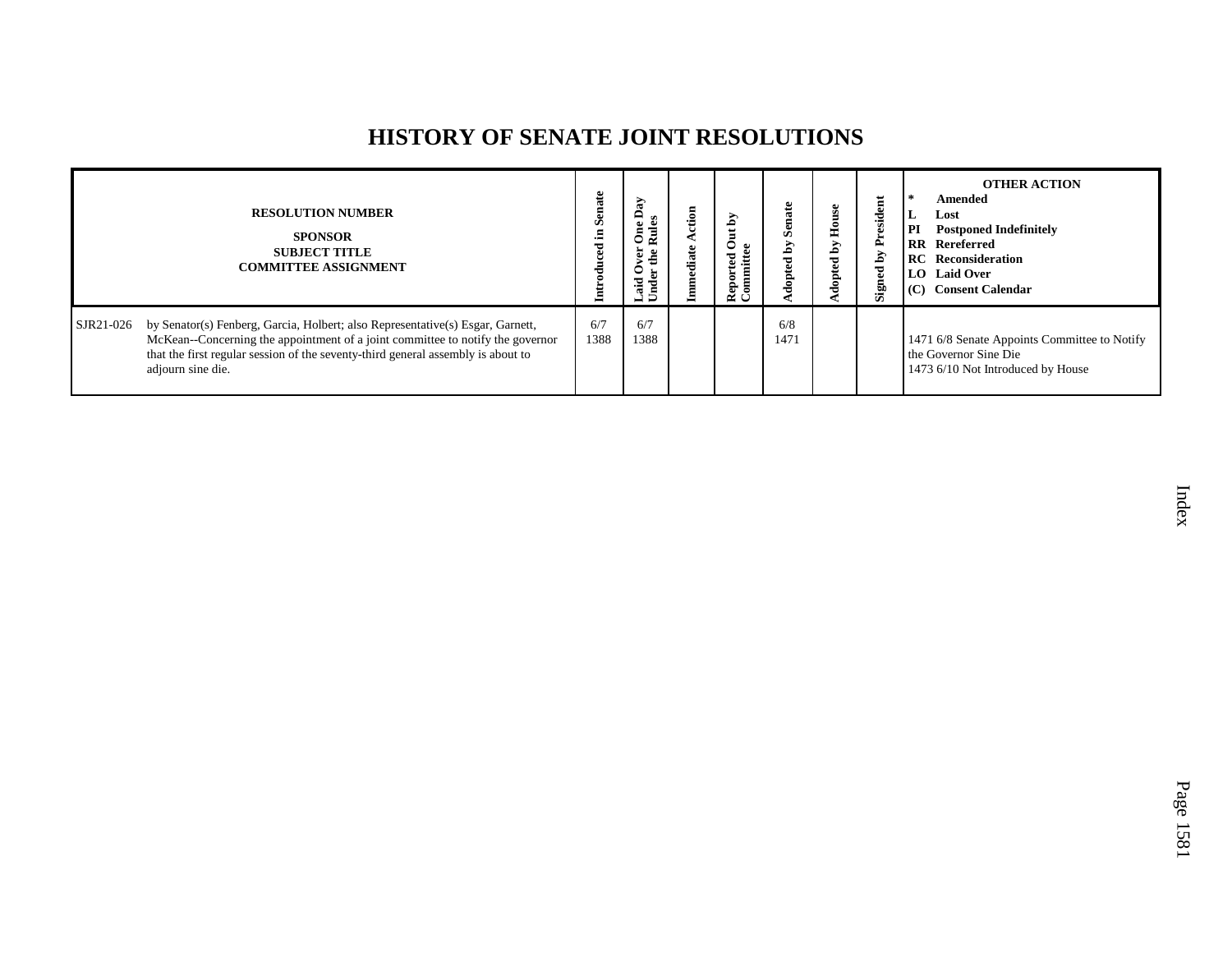| <b>RESOLUTION NUMBER</b><br><b>SPONSOR</b><br><b>SUBJECT TITLE</b><br><b>COMMITTEE ASSIGNMENT</b>                                                                                                                                                                                                                                             | Introduced in Senate | veq<br>One I<br>Over<br>If the<br>Laid O<br>Under 1 | Immediate Action | Reported Out by<br>Committee | Senate<br>Adopted by | Signed by President | <b>OTHER ACTION</b><br>Amended<br>L<br>Lost<br>$\mathbf{PI}$<br><b>Postponed Indefinitely</b><br>Rereferred<br>$\mathbf{R}$<br>RC<br>Reconsideration<br>LO Laid Over |
|-----------------------------------------------------------------------------------------------------------------------------------------------------------------------------------------------------------------------------------------------------------------------------------------------------------------------------------------------|----------------------|-----------------------------------------------------|------------------|------------------------------|----------------------|---------------------|----------------------------------------------------------------------------------------------------------------------------------------------------------------------|
| SR21-001 by Senator(s) Fenberg, Garcia--Concerning the temporary rules of the Senate.                                                                                                                                                                                                                                                         | 1/13<br>$9-10$       |                                                     | 1/13<br>$9-10$   |                              | 1/13<br>$9-10$       | 1/13<br>30          |                                                                                                                                                                      |
| SR21-002 by Senator(s) Fenberg--Concerning changes to the rules of the Senate regarding the<br>categorization of committees of reference.                                                                                                                                                                                                     | 1/13<br>10           |                                                     | 1/13<br>10       |                              | 1/13<br>10           | 1/13<br>30          |                                                                                                                                                                      |
| SR21-003 by Senator(s) Fenberg, Garcia, Holbert--Concerning the appointment of officers and<br>employees for the Senate convened in the First Regular Session of the Seventy-third<br>General Assembly.                                                                                                                                       | 1/15<br>50           |                                                     | 1/15<br>50       |                              | 1/15<br>50           | 1/16<br>70          |                                                                                                                                                                      |
| SR21-004 by Senator(s) Coleman and Fields, Buckner, Priola, Scott, Hisey, Lundeen, Holbert,<br>Gardner, Cooke, Smallwood, Bridges, Fenberg, Ginal, Gonzales, Hansen, Jaquez<br>Lewis, Kolker, Lee, Rodriguez, Story, Winter, Woodward, Zenzinger--Concerning the<br>commemoration of the birthday of the Reverend Dr. Martin Luther King, Jr. | 1/15<br>51           |                                                     | 1/15<br>51       |                              | 1/15<br>51           | 1/16<br>70          |                                                                                                                                                                      |
| SR21-005 by Senator(s) Sonnenberg--Concerning the designation of February 4, 2021, as<br>"Missing Persons Day" in Colorado.                                                                                                                                                                                                                   | 2/16<br>55           | 2/16<br>55                                          |                  |                              | 2/24<br>125          | 2/25<br>137         |                                                                                                                                                                      |
| SR21-006 by Senator(s) Garcia--Concerning the approval by the Senate of the Senate President's<br>appointment of Cole Wist to the Independent Ethics Commission.                                                                                                                                                                              | 5/24<br>1078         |                                                     | 5/24<br>1078     |                              | 5/24<br>1078         | 5/24<br>1089        |                                                                                                                                                                      |
| SR21-007 by Senator(s) Gonzales--Concerning the recognition and remembrance of those lost to<br>COVID-19 in the Latino community.                                                                                                                                                                                                             | 6/8<br>1469          |                                                     | 6/8<br>1469      |                              | 6/8<br>1469          | 1474                |                                                                                                                                                                      |

P a g e 15 8 2

Index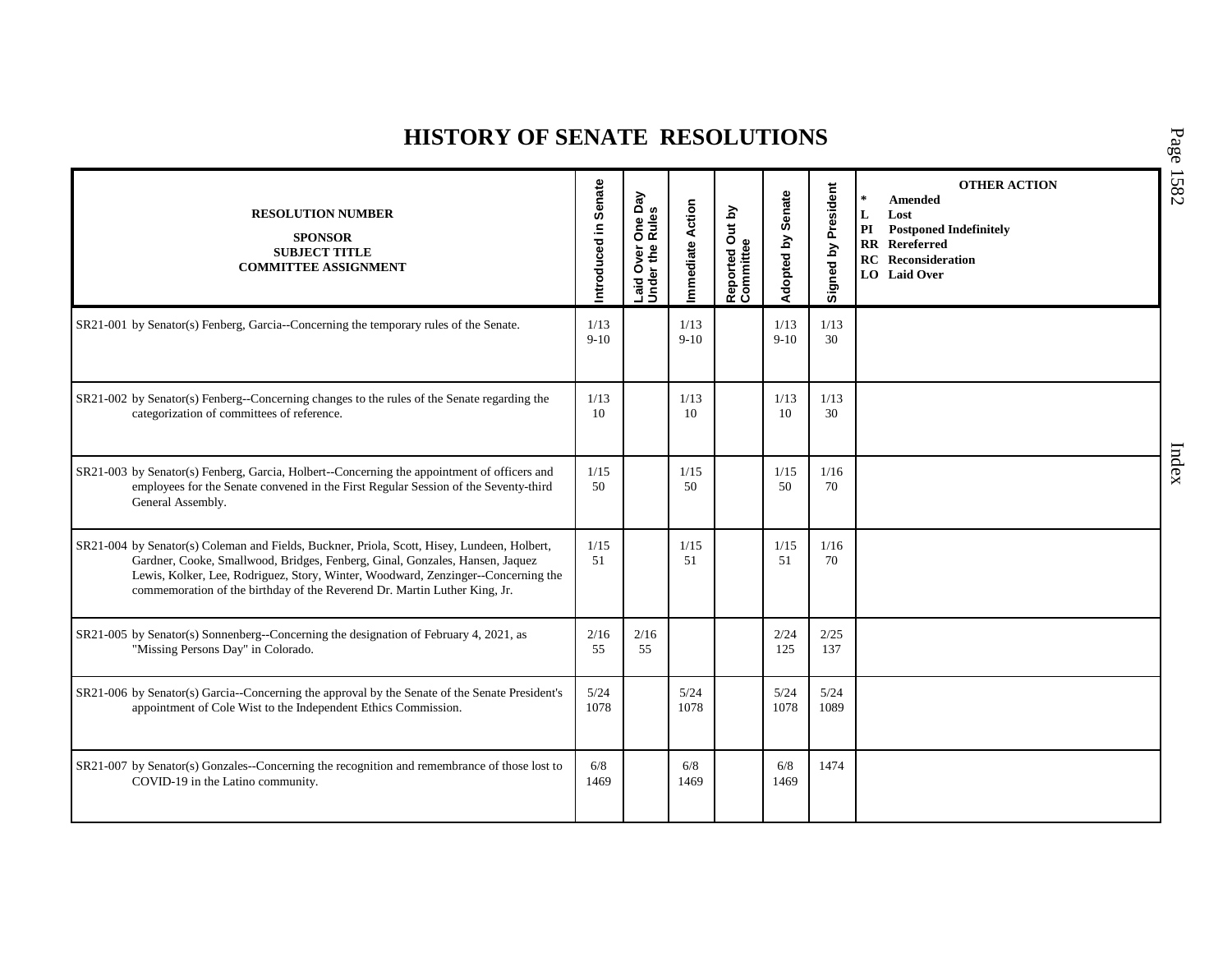## **HISTORY OF SENATE JOINT MEMORIALS**

|           | <b>MEMORIAL NUMBER</b><br><b>SPONSOR</b><br><b>SUBJECT TITLE</b><br><b>COMMITTEE ASSIGNMENT</b>                                                                                                                                                                                                             | roduced    | $\mathbf{a}$<br>$_{\rm{Eul}}$<br>ᇰ<br>Ē | ction<br>diate | 2<br>ಕ<br>Reporte<br>Commit | Ē<br>Z<br>ΣĀ<br>ಕ<br>pte | 운<br>Уq<br>opte | President<br>ð<br>Signed | <b>OTHER ACTION</b><br>Amended<br>Lost<br>L<br>PI<br><b>Postponed Indefinitely</b><br><b>RR</b> Rereferred<br><b>RC</b> Reconsideration<br>LO Laid Over |
|-----------|-------------------------------------------------------------------------------------------------------------------------------------------------------------------------------------------------------------------------------------------------------------------------------------------------------------|------------|-----------------------------------------|----------------|-----------------------------|--------------------------|-----------------|--------------------------|---------------------------------------------------------------------------------------------------------------------------------------------------------|
| SJM21-001 | by Senator(s) Garcia and Gardner; also Representative(s) Snyder and Carver--<br>Concerning reaffirming Colorado to be the permanent location for the United<br>States Space Command, and, in connection therewith, urging the Department of<br>Defense to keep the United States Space Command in Colorado. | 1/15<br>51 |                                         | 1/15<br>51     |                             | 1/15<br>51               | 2/16<br>55      | 2/17<br>89               |                                                                                                                                                         |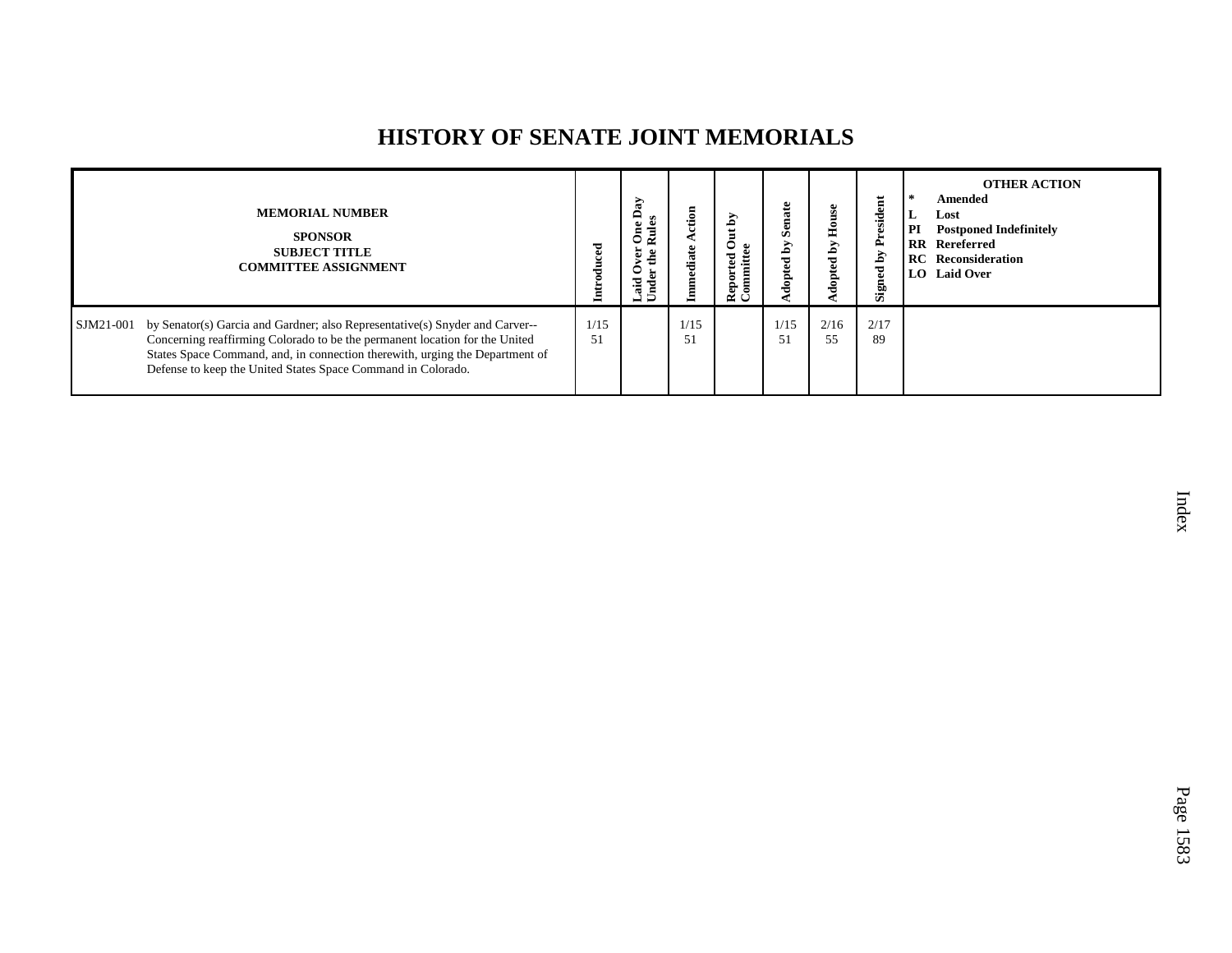|           | <b>BILL NUMBER</b><br><b>SPONSOR</b><br><b>TITLE</b><br><b>COMMITTEE ASSIGNMENT</b>                                                                                                                                                                                                        | Passed by House              | Introduced in Senate | Referred to Committee of the Whole | Passed Second Reading                | Passed Third Reading | <b>Signed by President</b> | <b>OTHER ACTION</b><br>$\frac{1}{2}$<br><b>Amended</b><br>$\mathbf{V}$<br><b>Vetoed by Governor</b><br>L<br>Lost<br><b>Postponed Indefinitely</b><br>PI<br><b>RR</b> Rereferred<br>Reconsideration<br>RC<br>LO Laid Over<br>SO.<br><b>Special Orders</b><br>(C) Consent Calendar<br>Effective date for a bill enacted without safety<br>$+$<br>clause and with an effective date indicated in the<br>bill.<br>#<br>Effective date for a bill unless a referendum<br>petition is filed in the 90-day period after sine die |
|-----------|--------------------------------------------------------------------------------------------------------------------------------------------------------------------------------------------------------------------------------------------------------------------------------------------|------------------------------|----------------------|------------------------------------|--------------------------------------|----------------------|----------------------------|---------------------------------------------------------------------------------------------------------------------------------------------------------------------------------------------------------------------------------------------------------------------------------------------------------------------------------------------------------------------------------------------------------------------------------------------------------------------------------------------------------------------------|
| HB21-1001 | by Representative(s) Esgar and McKean; also Senator(s) Fenberg and<br>Holbert--Concerning authorization for remote participation in political party<br>committee meetings.<br>Committee on State, Veterans, & Military Affairs                                                             | 1/14<br>39                   | 1/14<br>39           | 1/14<br>40<br>(C)                  | 1/14<br>$41*$<br><b>SO</b>           | 1/15<br>$48*$        | 2/16<br>70                 | 41 1/14 SO and Removed from Consent                                                                                                                                                                                                                                                                                                                                                                                                                                                                                       |
| HB21-1002 | by Representative(s) Weissman and Sirota; also Senator(s) Moreno and<br>Hansen--Concerning reductions to certain taxpayers' state income tax<br>liability related to state tax law changes made in 2020, and, in connection<br>therewith, making an appropriation.<br>Committee on Finance | 1/14<br>$39*$                | 1/14<br>39           | 1/14<br>40                         | 1/14<br>41<br><b>SO</b>              | 1/15<br>48-49        | 2/16<br>70                 | 40 1/14 Referred to Appropriations<br>41 1/14 SO                                                                                                                                                                                                                                                                                                                                                                                                                                                                          |
| HB21-1003 | by Representative(s) Benavidez; also Senator(s) Fenberg--Concerning the<br>conduct of legislative proceedings during a declared disaster emergency.<br>Committee on State, Veterans, & Military Affairs                                                                                    | 1/14<br>39                   | 1/14<br>39           | 1/14<br>40                         | 1/14<br>$42*$<br><b>SO</b>           | 1/15<br>49           | 2/16<br>70                 | 40 1/14 Referred to Appropriations<br>41 1/14 SO                                                                                                                                                                                                                                                                                                                                                                                                                                                                          |
| HB21-1004 | by Representative(s) Snyder and Soper; also Senator(s) Gardner and Lee--<br>Concerning the "Colorado Uniform Electronic Wills Act".<br>Committee on State, Veterans, & Military Affairs                                                                                                    | 1/14<br>39                   | 1/14<br>39           | 1/14<br>40<br>(C)                  | 1/14<br>40<br>SO <sub>1</sub><br>(C) | 1/15<br>47<br>(C)    | 2/16<br>70                 | 40 1/14 SO(C)                                                                                                                                                                                                                                                                                                                                                                                                                                                                                                             |
| HB21-1005 | by Representative(s) Mullica and Caraveo; also Senator(s) Garcia--<br>Concerning the establishment of the health care services reserve corps task<br>force, and, in connection therewith, making an appropriation.<br>Committee on Health & Human Services                                 | 5/14<br>929*<br>6/8<br>1465* | 5/17<br>965          | 6/3<br>1341*                       | 6/4<br>1375*<br><b>SO</b>            | 6/7<br>1397          | 1478                       | 1122 5/25 Referred to Appropriations<br>1375 6/4 SO<br>1465 6/8 House Concurs in Senate Amendments                                                                                                                                                                                                                                                                                                                                                                                                                        |
| HB21-1006 | by Representative(s) Esgar and Will; also Senator(s) Garcia and Hisey--<br>Concerning fifth-day school week supplemental enrichment programs.<br>Committee on Education                                                                                                                    | 4/8<br>466*<br>5/21<br>1064* | 4/9<br>508           | 5/14<br>930                        | 5/18<br>971*                         | 5/19<br>996          | 1478                       | 694* 4/30 Referred to Appropriations<br>1064 5/21 House Concurs in Senate Amendments                                                                                                                                                                                                                                                                                                                                                                                                                                      |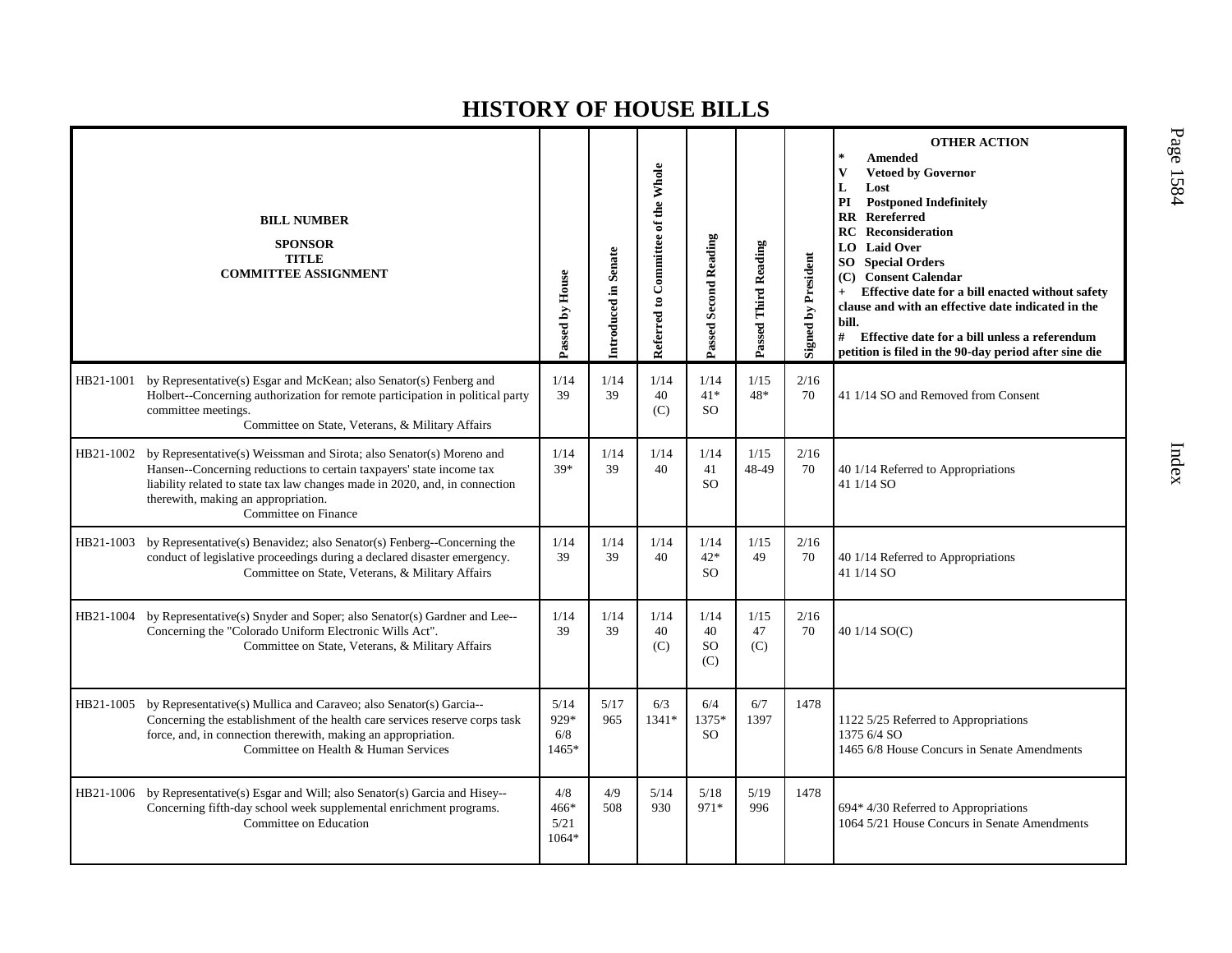|           | <b>BILL NUMBER</b><br><b>SPONSOR</b><br><b>TITLE</b><br><b>COMMITTEE ASSIGNMENT</b>                                                                                                                                                                                                                                                                                                                                                                                                                                  | Passed by House                | Introduced in Senate | Referred to Committee of the Whole | <b>Passed Second Reading</b>        | Passed Third Reading          | Signed by President | <b>OTHER ACTION</b><br><b>Amended</b><br><b>Vetoed by Governor</b><br>V<br>L<br>Lost<br><b>Postponed Indefinitely</b><br>PI<br><b>RR</b><br>Rereferred<br><b>RC</b> Reconsideration<br><b>Laid Over</b><br>LO.<br><b>SO</b> Special Orders<br>(C) Consent Calendar<br>Effective date for a bill enacted without safety<br>clause and with an effective date indicated in the<br>bill.<br>#<br>Effective date for a bill unless a referendum<br>petition is filed in the 90-day period after sine die                             |
|-----------|----------------------------------------------------------------------------------------------------------------------------------------------------------------------------------------------------------------------------------------------------------------------------------------------------------------------------------------------------------------------------------------------------------------------------------------------------------------------------------------------------------------------|--------------------------------|----------------------|------------------------------------|-------------------------------------|-------------------------------|---------------------|----------------------------------------------------------------------------------------------------------------------------------------------------------------------------------------------------------------------------------------------------------------------------------------------------------------------------------------------------------------------------------------------------------------------------------------------------------------------------------------------------------------------------------|
| HB21-1007 | by Representative(s) Sullivan and Ortiz; also Senator(s) Danielson and<br>Rodriguez--Concerning a state apprenticeship registration program in the<br>department of labor and employment, and, in connection therewith, making<br>an appropriation.<br>Committee on Business, Labor, & Technology                                                                                                                                                                                                                    | 5/12<br>904*<br>$6/8$<br>1448* | 5/12<br>906          | 5/28<br>1197                       | 5/28<br>1204-<br>1206*<br><b>SO</b> | 6/1<br>1227<br>6/7<br>1420*   | 1480                | 1091* 5/25 Referred to Appropriations<br>1203 5/28 SO<br>1211-1212 5/28 COW Amendments<br>1339 6/3 House Requests Conference Committee and<br>Appoints Conferees<br>1339 6/3 House Grants Power to Go Beyond Scope<br>1359 6/3 Senate Appoints Conferees<br>1359 6/3 Senate Grants Power to Go Beyond Scope<br>1401-1403 6/7 First Report of First Conference<br>Committee<br>1420 6/7 Senate Adopts First Report of First<br>Conference Committee<br>1448 6/8 House Adopts First Report of First<br><b>Conference Committee</b> |
| HB21-1008 | by Representative(s) Arndt and Catlin; also Senator(s) Cooke and Hansen--<br>Concerning increased options for financing forest health projects, and, in<br>connection therewith, financing wildfire mitigation treatments.<br>Committee on Agriculture & Natural Resources                                                                                                                                                                                                                                           | 3/10<br>$214*$                 | 3/12<br>242          | 4/16<br>550<br>(C)                 | 4/20<br>575<br>(C)                  | 4/21<br>586-<br>587<br>(C)    | 5/10<br>844         |                                                                                                                                                                                                                                                                                                                                                                                                                                                                                                                                  |
| HB21-1009 | by Representative(s) Bernett, Woodrow; also Senator(s) Bridges and<br>Coram--Concerning an update to statutory provisions governing the<br>functions of the division of housing in the department of local affairs to<br>facilitate housing that promotes state goals for local development, and, in<br>connection therewith, enabling the division of housing to leverage state<br>housing funding to promote the state's affordable housing and energy<br>performance objectives.<br>Committee on Local Government | 3/8<br>197                     | $3/10$<br>215        | 4/21<br>580<br>(C)                 | 4/23<br>617<br>(C)                  | 4/26<br>$628 -$<br>629<br>(C) | 4/30<br>732         |                                                                                                                                                                                                                                                                                                                                                                                                                                                                                                                                  |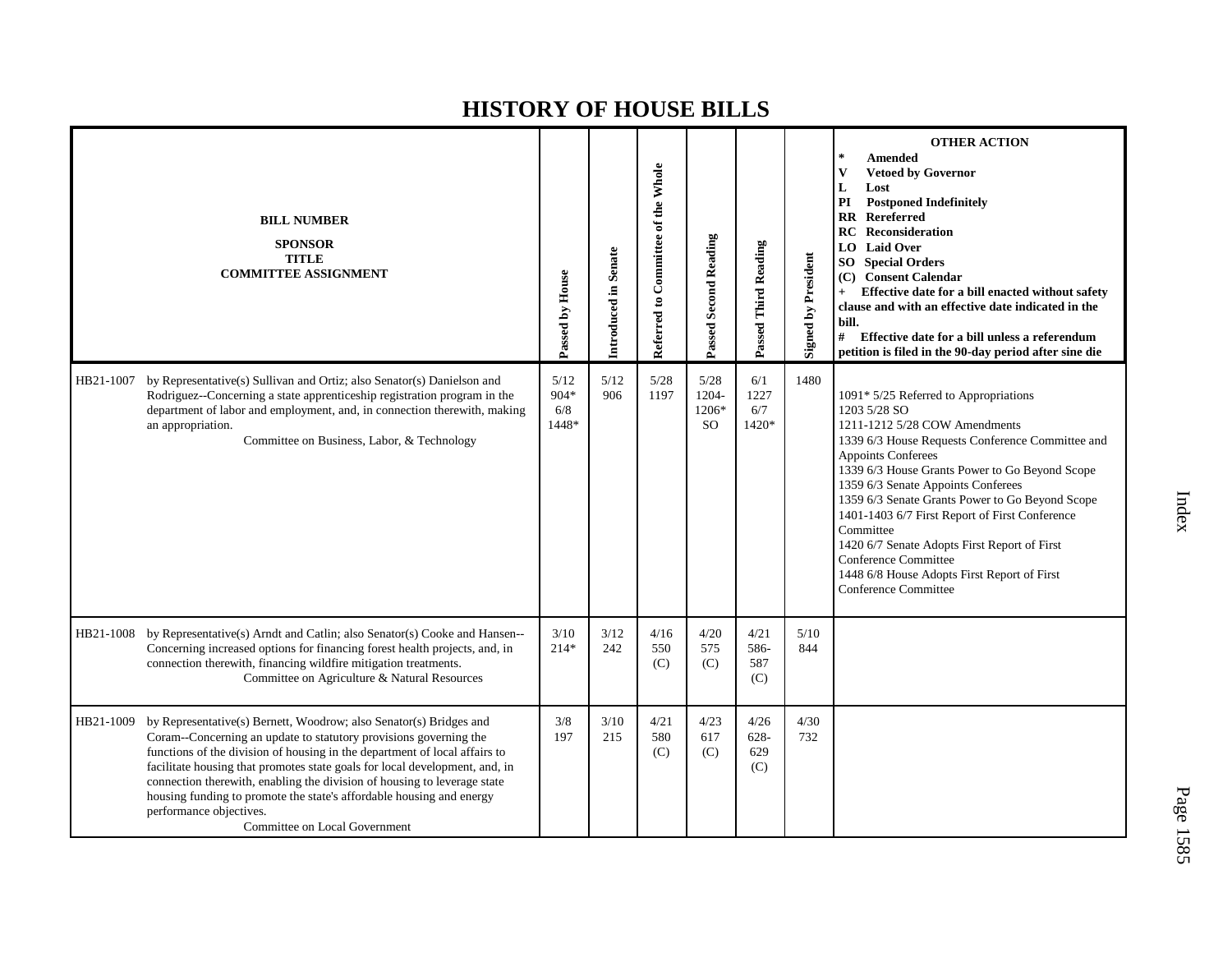|           | <b>BILL NUMBER</b><br><b>SPONSOR</b><br><b>TITLE</b><br><b>COMMITTEE ASSIGNMENT</b>                                                                                                                                                                                                                                | Passed by House                   | Introduced in Senate | Referred to Committee of the Whole | Passed Second Reading           | Passed Third Reading | <b>Signed by President</b> | <b>OTHER ACTION</b><br><b>Amended</b><br>$\star$<br><b>Vetoed by Governor</b><br>Lost<br>L<br>PI<br><b>Postponed Indefinitely</b><br>Rereferred<br>$\mathbf{R}$<br>Reconsideration<br>RC<br><b>LO</b> Laid Over<br>SO<br><b>Special Orders</b><br><b>Consent Calendar</b><br>(C)<br>Effective date for a bill enacted without safety<br>$+$<br>clause and with an effective date indicated in the<br>bill.<br>#<br>Effective date for a bill unless a referendum<br>petition is filed in the 90-day period after sine die |
|-----------|--------------------------------------------------------------------------------------------------------------------------------------------------------------------------------------------------------------------------------------------------------------------------------------------------------------------|-----------------------------------|----------------------|------------------------------------|---------------------------------|----------------------|----------------------------|---------------------------------------------------------------------------------------------------------------------------------------------------------------------------------------------------------------------------------------------------------------------------------------------------------------------------------------------------------------------------------------------------------------------------------------------------------------------------------------------------------------------------|
| HB21-1010 | by Representative(s) Ricks and Gonzales-Gutierrez; also Senator(s) Fields--<br>Concerning increasing the diversity of Colorado's educators in elementary<br>and secondary public schools, and, in connection therewith, making an<br>appropriation.<br>Committee on Education                                      | 4/20<br>$571*$                    | 4/21<br>594          | 5/14<br>930                        | 5/18<br>971                     | 5/19<br>996          | 6/7<br>1404                | 693 4/30 Referred to Appropriations                                                                                                                                                                                                                                                                                                                                                                                                                                                                                       |
| HB21-1011 | by Representative(s) Caraveo; also Senator(s) Gonzales and Moreno--<br>Concerning the expansion of multilingual ballot access for electors in the<br>state, and, in connection therewith, making an appropriation.<br>Committee on State, Veterans, & Military Affairs                                             | 3/29<br>$374*$<br>5/21<br>$1064*$ | 3/30<br>384          | 5/10<br>842                        | 5/12<br>893*                    | 5/13<br>915          | 1478                       | 614* 4/23 Referred to Appropriations<br>706 4/30 Referred to Legislative Council<br>1064 5/21 House Concurs in Senate Amendments                                                                                                                                                                                                                                                                                                                                                                                          |
| HB21-1012 | by Representative(s) Rich and Mullica; also Senator(s) Pettersen and<br>Coram--Concerning expansion of the prescription drug monitoring program<br>to track information regarding all prescription drugs prescribed in Colorado,<br>and, in connection therewith, making an appropriation.<br>Committee on Finance | 5/10<br>842*<br>6/8<br>1448*      | 5/10<br>843          | 5/26<br>1139-<br>1140*             | 5/26<br>1149*<br><sub>SO</sub>  | 5/27<br>1180         | 1476                       | 964 5/17 Referred to Appropriations<br>1148 5/26 SO<br>1448 6/8 House Concurs in Senate Amendments                                                                                                                                                                                                                                                                                                                                                                                                                        |
| HB21-1013 | by Representative(s) Snyder and Van Winkle; also Senator(s) Kolker--<br>Concerning the division of a domestic stock insurer into multiple resulting<br>domestic stock insurers, and, in connection therewith, making an<br>appropriation.<br>Committee on Business, Labor, & Technology                            | 3/29<br>$374*$                    | 3/30<br>384          | 4/23<br>619<br>(C)                 | 4/23<br>624<br><b>SO</b><br>(C) | 4/26<br>629<br>(C)   | 5/10<br>844                | 541 4/15 Referred to Appropriations<br>623 4/23 SO(C)                                                                                                                                                                                                                                                                                                                                                                                                                                                                     |
| HB21-1014 | by Representative(s) Michaelson Jenet and Baisley; also Senator(s)<br>Danielson--Concerning the ability of a person to voluntarily disclose<br>disability information to the department of revenue, and, in connection<br>therewith, making an appropriation.<br>Committee on Transportation & Energy              | 5/10<br>842*<br>6/8<br>1465*      | 5/10<br>843          | 6/3<br>$1341*$                     | 6/4<br>1375*<br><sub>SO</sub>   | 6/7<br>1397          | 1480                       | 1132-1133* 5/26 Referred to Appropriations<br>1375 6/4 SO<br>1465 6/8 House Concurs in Senate Amendments                                                                                                                                                                                                                                                                                                                                                                                                                  |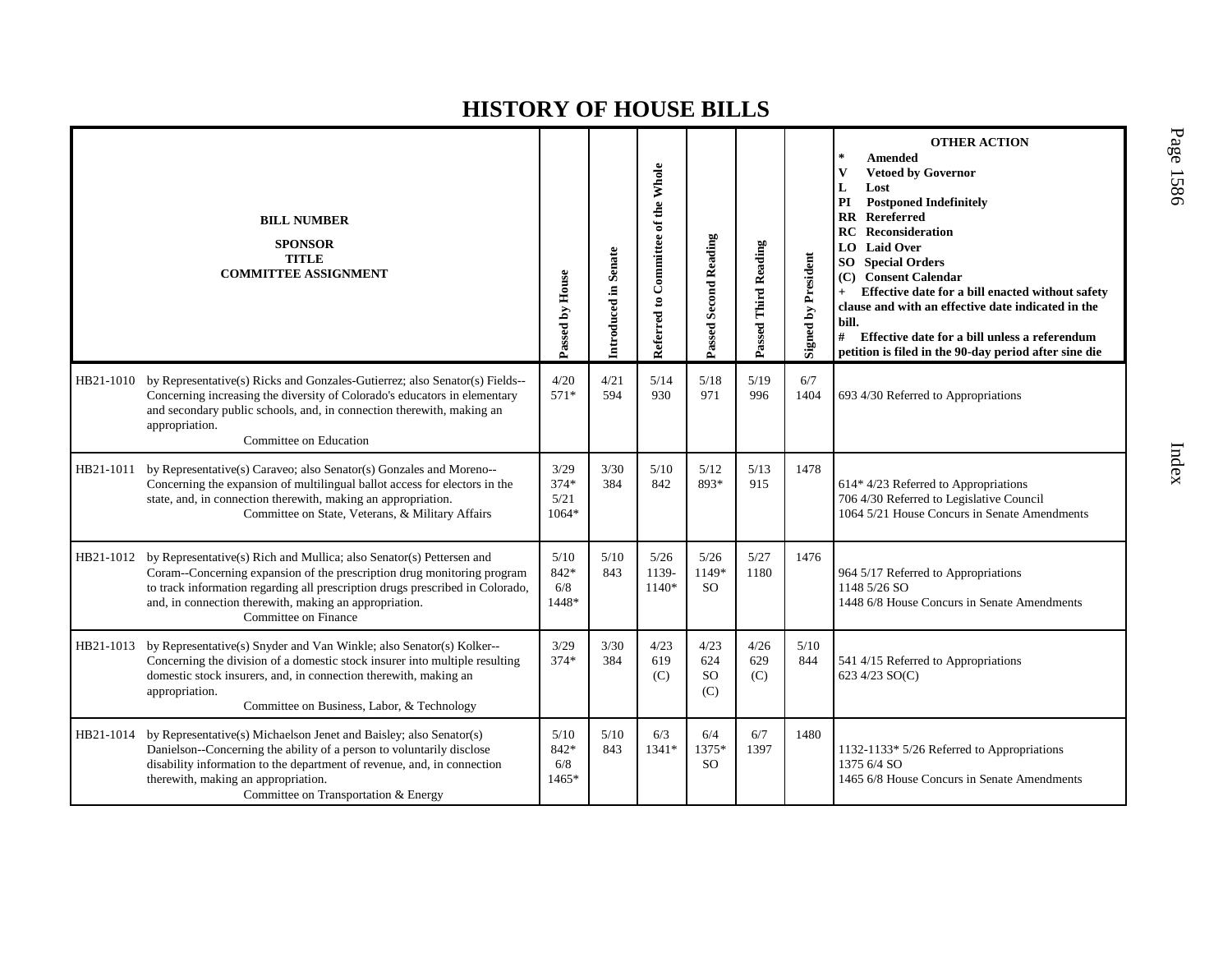|           | <b>BILL NUMBER</b><br><b>SPONSOR</b><br><b>TITLE</b><br><b>COMMITTEE ASSIGNMENT</b>                                                                                                                                                                                                                                                 | Passed by House                | Introduced in Senate | Referred to Committee of the Whole | <b>Passed Second Reading</b> | Passed Third Reading        | <b>Signed by President</b> | <b>OTHER ACTION</b><br>$\mathbf{k}$<br><b>Amended</b><br><b>Vetoed by Governor</b><br>V<br>L<br>Lost<br><b>Postponed Indefinitely</b><br>PI<br>$\overline{\text{RR}}$<br>Rereferred<br><b>RC</b> Reconsideration<br><b>Laid Over</b><br>LO  <br><b>SO</b> Special Orders<br><b>Consent Calendar</b><br>(C)<br>Effective date for a bill enacted without safety<br>$+$<br>clause and with an effective date indicated in the<br>bill.<br>#<br>Effective date for a bill unless a referendum<br>petition is filed in the 90-day period after sine die |
|-----------|-------------------------------------------------------------------------------------------------------------------------------------------------------------------------------------------------------------------------------------------------------------------------------------------------------------------------------------|--------------------------------|----------------------|------------------------------------|------------------------------|-----------------------------|----------------------------|-----------------------------------------------------------------------------------------------------------------------------------------------------------------------------------------------------------------------------------------------------------------------------------------------------------------------------------------------------------------------------------------------------------------------------------------------------------------------------------------------------------------------------------------------------|
|           | HB21-1015 by Representative(s) Carver and Tipper; also Senator(s) Lundeen and Ginal-<br>-Concerning security protections for certain criminal justice system<br>personnel.<br>Committee on Judiciary                                                                                                                                | 3/9<br>$206*$<br>5/21<br>1064* | 3/10<br>215          | 5/6<br>784                         | 5/10<br>838*                 | 5/11<br>847                 | 1476                       | 1064 5/21 House Concurs in Senate Amendments                                                                                                                                                                                                                                                                                                                                                                                                                                                                                                        |
|           | HB21-1016 by Representative(s) Ortiz and Lynch; also Senator(s) Garcia and Gardner--<br>Concerning the authority to transfer jurisdiction of a veteran defendant's<br>case to a jurisdiction with a veteran's speciality court.<br>Committee on State, Veterans, & Military Affairs                                                 | 4/12<br>516*<br>5/24<br>1084*  | 4/13<br>529          | 4/28<br>658                        | 4/30<br>697-<br>698*         | 5/3<br>742<br>5/20<br>1037* | 5/27<br>1195               | 833 5/10 House Requests Conference Committee and<br>Appoints Conferees<br>841 5/10 Senate Appoints Conferees<br>1016 5/19 First Report of First Conference Committee<br>1036-1037 5/20 Senate Adopts First Report of First<br>Conference Committee<br>1084 5/24 House Adopts First Report of First<br><b>Conference Committee</b>                                                                                                                                                                                                                   |
|           | HB21-1018 by Representative(s) Bernett and Van Beber; also Senator(s) Jaquez Lewis--<br>Concerning allowing adoptive parents who are parties to adoption<br>assistance agreements to pay for medical services that would otherwise be<br>reimbursable under the medical assistance program.<br>Committee on Health & Human Services | 3/10<br>$214*$<br>4/20<br>579* | 3/12<br>242          | 4/6<br>441<br>(C)                  | 4/13<br>$520-$<br>$521*$     | 4/14<br>532                 | 4/27<br>654                | 466 4/8 Removed From Consent<br>579 4/20 House Concurs in Senate Amendments                                                                                                                                                                                                                                                                                                                                                                                                                                                                         |
| HB21-1019 | by Representative(s) Hooton; also Senator(s) Ginal and Woodward--<br>Concerning modifications to the regulations of factory-built structures.<br>Committee on Business, Labor, & Technology                                                                                                                                         | 3/29<br>$374*$                 | 3/30<br>384          | 4/13<br>527<br>(C)                 | 4/15<br>543<br>(C)           | 4/16<br>554<br>(C)          | 4/30<br>732                |                                                                                                                                                                                                                                                                                                                                                                                                                                                                                                                                                     |
| HB21-1021 | by Representative(s) Pelton and Caraveo, Cutter, Kennedy, Larson,<br>Michaelson Jenet, Young; also Senator(s) Zenzinger and Hisey--Concerning<br>supporting the peer support professional workforce, and, in connection<br>therewith, making an appropriation.<br>Committee on Finance                                              | 4/26<br>636*                   | 4/27<br>652          | 5/14<br>930<br>(C)                 | 5/18<br>969<br>(C)           | 5/19<br>994<br>(C)          | 6/7<br>1404                | 784 5/6 Referred to Appropriations                                                                                                                                                                                                                                                                                                                                                                                                                                                                                                                  |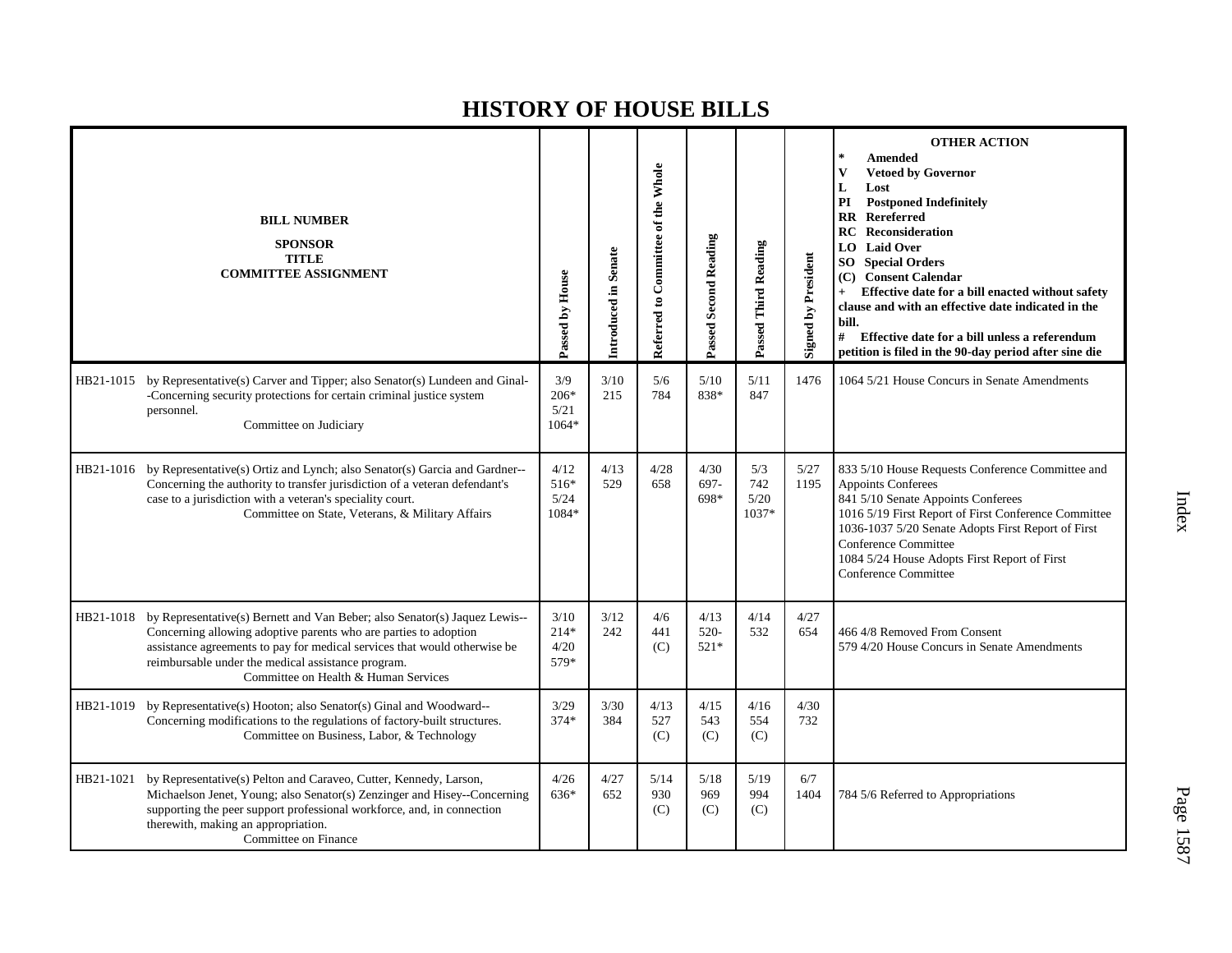|           | <b>BILL NUMBER</b><br><b>SPONSOR</b><br><b>TITLE</b><br><b>COMMITTEE ASSIGNMENT</b>                                                                                                                                                                                                                         | Passed by House               | Introduced in Senate | Referred to Committee of the Whole | Passed Second Reading          | Passed Third Reading           | <b>Signed by President</b> | <b>OTHER ACTION</b><br>$\ast$<br>Amended<br>V<br><b>Vetoed by Governor</b><br>L<br>Lost<br>PI<br><b>Postponed Indefinitely</b><br>$\mathbf{R}$<br>Rereferred<br><b>RC</b> Reconsideration<br><b>Laid Over</b><br>LO.<br>SO <sub>1</sub><br><b>Special Orders</b><br>(C) Consent Calendar<br>Effective date for a bill enacted without safety<br>$+$<br>clause and with an effective date indicated in the<br>bill.<br>#<br>Effective date for a bill unless a referendum<br>petition is filed in the 90-day period after sine die |
|-----------|-------------------------------------------------------------------------------------------------------------------------------------------------------------------------------------------------------------------------------------------------------------------------------------------------------------|-------------------------------|----------------------|------------------------------------|--------------------------------|--------------------------------|----------------------------|-----------------------------------------------------------------------------------------------------------------------------------------------------------------------------------------------------------------------------------------------------------------------------------------------------------------------------------------------------------------------------------------------------------------------------------------------------------------------------------------------------------------------------------|
| HB21-1022 | by Representative(s) Froelich; also Senator(s) Ginal--Concerning the<br>protection of parties through the enforcement of proper surrogacy<br>agreements.<br>Committee on Health & Human Services                                                                                                            | 3/2<br>$177*$<br>4/16<br>559* | 3/5<br>190           | $4/8$<br>$462*$                    | 4/12<br>515*                   | 4/13<br>520                    | 4/27<br>654                | 559 4/16 House Concurs in Senate Amendments                                                                                                                                                                                                                                                                                                                                                                                                                                                                                       |
| HB21-1024 | by Representative(s) Snyder and Van Winkle; also Senator(s) Winter and<br>Priola--Concerning requirements relating to the transfer of an off-highway<br>vehicle, and, in connection therewith, making an appropriation.<br>Committee on Finance                                                             | 4/29<br>688*<br>6/3<br>1339*  | 4/30<br>730          | 5/21<br>1056-<br>$1057*$           | 5/21<br>1060*<br><sub>SO</sub> | 5/24<br>1073-<br>1074          | 1476                       | 910 5/13 Referred to Appropriations<br>1060 5/21 SO<br>1339 6/3 House Concurs in Senate Amendments                                                                                                                                                                                                                                                                                                                                                                                                                                |
| HB21-1025 | by Representative(s) Arndt; also Senator(s) Ginal--Concerning a<br>clarification under the Colorado open meetings law of the requirements<br>governing communication by electronic mail that does not relate to the<br>substance of public business.<br>Committee on State, Veterans, & Military Affairs    | 3/2<br>$177*$                 | 3/4<br>186           | 3/18<br>293                        | 3/22<br>312                    | 3/23<br>331                    | 3/29<br>375                |                                                                                                                                                                                                                                                                                                                                                                                                                                                                                                                                   |
| HB21-1027 | by Representative(s) Larson and Roberts; also Senator(s) Bridges and<br>Priola--Concerning the authorization for certain alcohol license holders to<br>offer alcohol beverages for consumption off the licensed premises, and, in<br>connection therewith, making an appropriation.<br>Committee on Finance | 4/28<br>668*<br>6/8<br>1448*  | 4/30<br>731          | 5/21<br>1057                       | 5/25<br>1109                   | 5/26<br>1134<br>6/7<br>$1421*$ | 1478                       | 910 5/13 Referred to Appropriations<br>1117-1118* 5/25 COW Amendments<br>1339 6/3 House Requests Conference Committee and<br>Appoints Conferees<br>1359 6/3 Senate Appoints Conferees<br>1403-1404 6/7 First Report of First Conference<br>Committee<br>1420-1421 6/7 Senate Adopts First Report of First<br>Conference Committee<br>1448 6/8 House Adopts First Report of First<br><b>Conference Committee</b>                                                                                                                   |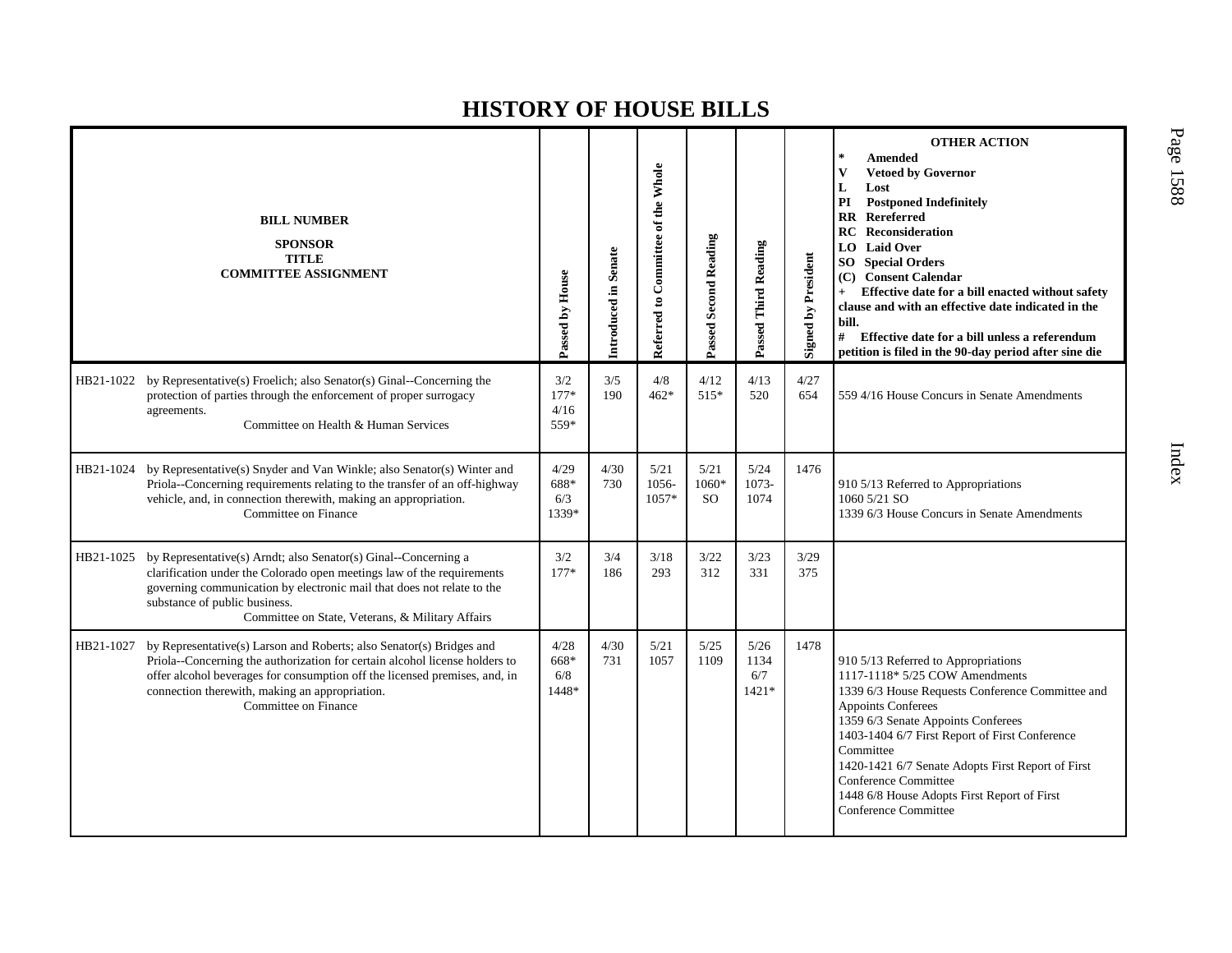|           | <b>BILL NUMBER</b><br><b>SPONSOR</b><br><b>TITLE</b><br><b>COMMITTEE ASSIGNMENT</b>                                                                                                                                                                                                                                                                                                                                                                                                                                                                                           | Passed by House                  | Introduced in Senate | Referred to Committee of the Whole | Passed Second Reading                 | Passed Third Reading                 | <b>Signed by President</b> | <b>OTHER ACTION</b><br>$\ast$<br><b>Amended</b><br>V<br><b>Vetoed by Governor</b><br>L<br>Lost<br>PI<br><b>Postponed Indefinitely</b><br>$\mathbf{R}$<br><b>Rereferred</b><br>RC<br><b>Reconsideration</b><br>LO.<br><b>Laid Over</b><br><b>SO</b> Special Orders<br>(C) Consent Calendar<br>Effective date for a bill enacted without safety<br>$+$<br>clause and with an effective date indicated in the<br>bill.<br>#<br>Effective date for a bill unless a referendum<br>petition is filed in the 90-day period after sine die |
|-----------|-------------------------------------------------------------------------------------------------------------------------------------------------------------------------------------------------------------------------------------------------------------------------------------------------------------------------------------------------------------------------------------------------------------------------------------------------------------------------------------------------------------------------------------------------------------------------------|----------------------------------|----------------------|------------------------------------|---------------------------------------|--------------------------------------|----------------------------|------------------------------------------------------------------------------------------------------------------------------------------------------------------------------------------------------------------------------------------------------------------------------------------------------------------------------------------------------------------------------------------------------------------------------------------------------------------------------------------------------------------------------------|
| HB21-1028 | by Representative(s) Bird and Rich; also Senator(s) Story and Woodward--<br>Concerning the preparation by the division of housing within the<br>department of local affairs of an annual public report that provides<br>information on money administered by the state to promote the provision of<br>affordable housing, and, in connection therewith, making an appropriation.<br>Committee on Local Government                                                                                                                                                             | 4/29<br>688*                     | 5/3<br>748           | 5/19<br>991*                       | 5/21<br>$1063*$<br><b>SO</b>          | 5/24<br>1078<br>6/3<br>1357-<br>1358 | 1475                       | 880 5/12 Referred to Appropriations<br>1033 5/20 SO<br>1035 5/20 LO on SO<br>1060 5/21 SO<br>1339 6/3 House Adheres<br>1357 6/3 Senate Recedes                                                                                                                                                                                                                                                                                                                                                                                     |
| HB21-1030 | by Representative(s) McCluskie and McKean, Baisley, Bird, Bockenfeld,<br>Carver, Catlin, Cutter, Kennedy, Kipp, Larson, Lontine, Michaelson Jenet,<br>Pelton, Rich, Roberts, Sandridge, Soper, Titone, Van Winkle, Will, Young;<br>also Senator(s) Buckner and Cooke, Danielson, Fenberg, Kirkmeyer,<br>Kolker, Liston, Priola, Rankin, Story, Zenzinger--Concerning expanding the<br>peace officers behavioral health support grant program to include<br>community partnerships, and, in connection therewith, making an<br>appropriation.<br>Committee on Local Government | $5/10$<br>842*<br>6/8<br>$1465*$ | 5/10<br>843          | 6/3<br>1304*<br>(C)                | 6/3<br>1323*<br><b>SO</b><br>(C)      | 6/4<br>1361-<br>1362<br>(C)          | 1480                       | 987 5/18 Referred to Appropriations<br>1322 6/3 SO(C)<br>1465 6/8 House Concurs in Senate Amendments                                                                                                                                                                                                                                                                                                                                                                                                                               |
| HB21-1031 | by Representative(s) Daugherty and Woog; also Senator(s) Lee and<br>Gardner--Concerning continuing jurisdiction to modify family law orders<br>during the pendency of an appeal.<br>Committee on Judiciary                                                                                                                                                                                                                                                                                                                                                                    | 3/2<br>177<br>4/16<br>559*       | 3/4<br>186           | 3/31<br>394<br>(C)<br>4/7<br>447*  | 4/1<br>411<br>SO<br>(C)               | 4/5<br>425<br>(C)                    | 4/27<br>654                | 410 4/1 $SO(C)$<br>441 4/6 Recall From House<br>446 4/6 Returned from House<br>447 4/6 Reconsideration<br>559 4/16 House Concurs in Senate Amendments                                                                                                                                                                                                                                                                                                                                                                              |
|           | HB21-1044 by Representative(s) Hooton and Larson; also Senator(s) Bridges and<br>Gardner--Concerning allowing a manufacturer of vinous liquors to maintain<br>licensed premises consisting of multiple noncontiguous locations, and, in<br>connection therewith, making an appropriation.<br>Committee on Finance                                                                                                                                                                                                                                                             | 3/29<br>$374*$                   | 3/30<br>384          | 4/23<br>619<br>(C)                 | 4/23<br>624<br>SO <sub>1</sub><br>(C) | 4/26<br>629<br>(C)                   | 5/10<br>844                | 540 4/15 Referred to Appropriations<br>623 4/23 SO(C)                                                                                                                                                                                                                                                                                                                                                                                                                                                                              |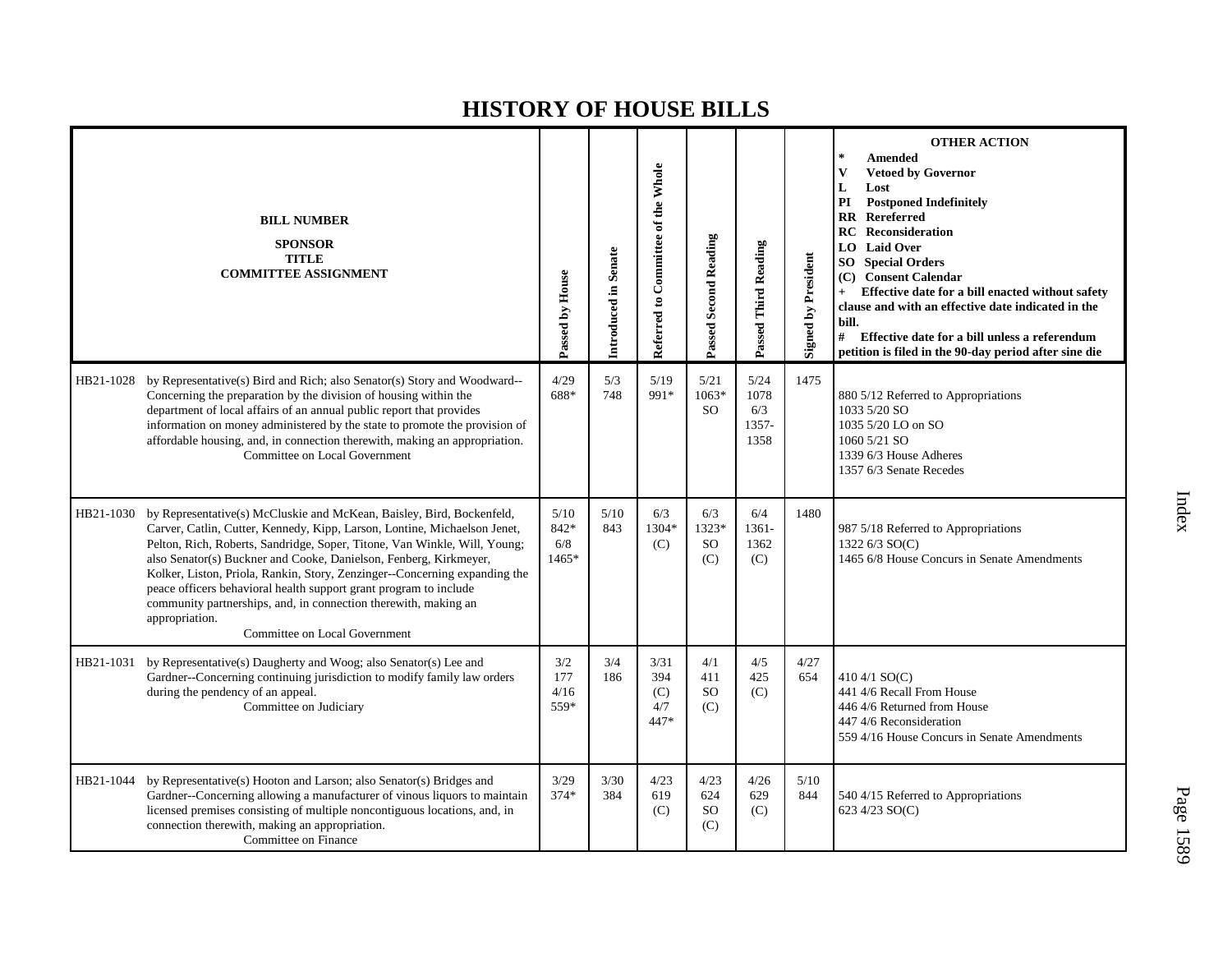|           | <b>BILL NUMBER</b><br><b>SPONSOR</b><br><b>TITLE</b><br><b>COMMITTEE ASSIGNMENT</b>                                                                                                                                  | Passed by House                | Introduced in Senate | Referred to Committee of the Whole | Passed Second Reading | Passed Third Reading                             | <b>Signed by President</b> | <b>OTHER ACTION</b><br><b>Amended</b><br>$\star$<br>$\mathbf{V}$<br><b>Vetoed by Governor</b><br>Lost<br>L<br>PI<br><b>Postponed Indefinitely</b><br>Rereferred<br>$\mathbf{R}$<br><b>Reconsideration</b><br>RC.<br><b>LO</b> Laid Over<br><b>SO</b> Special Orders<br><b>Consent Calendar</b><br>(C)<br>Effective date for a bill enacted without safety<br>$+$<br>clause and with an effective date indicated in the<br>bill.<br>#<br>Effective date for a bill unless a referendum<br>petition is filed in the 90-day period after sine die |
|-----------|----------------------------------------------------------------------------------------------------------------------------------------------------------------------------------------------------------------------|--------------------------------|----------------------|------------------------------------|-----------------------|--------------------------------------------------|----------------------------|------------------------------------------------------------------------------------------------------------------------------------------------------------------------------------------------------------------------------------------------------------------------------------------------------------------------------------------------------------------------------------------------------------------------------------------------------------------------------------------------------------------------------------------------|
| HB21-1045 | by Representative(s) Young and Valdez D.; also Senator(s) Fields--<br>Concerning the department of agriculture's authority to control pests.<br>Committee on Agriculture & Natural Resources                         | 3/8<br>197*<br>4/26<br>628*    | 3/10<br>215          | 4/19<br>561*                       | 4/21<br>589*          | 4/22<br>596-<br>597                              | 5/10<br>844                | 628 4/26 House Concurs in Senate Amendments                                                                                                                                                                                                                                                                                                                                                                                                                                                                                                    |
| HB21-1046 | by Representative(s) Arndt and Catlin; also Senator(s) Fields and<br>Sonnenberg--Concerning the use of a water right obtained through a mutual<br>ditch corporation.<br>Committee on Agriculture & Natural Resources | 3/24<br>$344*$                 | 3/24<br>345          | 4/16<br>550<br>(C)                 | 4/20<br>575<br>(C)    | 4/21<br>586<br>(C)<br>4/21<br>587-<br>588<br>(C) | 5/10<br>844                | 587 4/21 Reconsideration Granted                                                                                                                                                                                                                                                                                                                                                                                                                                                                                                               |
| HB21-1047 | by Representative(s) Kennedy; also Senator(s) Lee--Concerning the<br>drawing of voting districts by county governments.<br>Committee on State, Veterans, & Military Affairs                                          | 3/18<br>$290*$<br>4/16<br>559* | 3/19<br>306          | 4/7<br>$452 -$<br>$453*$           | 4/12<br>$514*$        | 4/13<br>520                                      | 4/27<br>654                | 559 4/16 House Concurs in Senate Amendments                                                                                                                                                                                                                                                                                                                                                                                                                                                                                                    |
| HB21-1048 | by Representative(s) Valdez A.; also Senator(s) Rodriguez--Concerning a<br>requirement that retail establishments accept United States currency for<br>purchases.<br>Committee on Business, Labor, & Technology      | 3/25<br>357*<br>4/20<br>579*   | 3/29<br>374          | 4/13<br>519*                       | 4/15<br>544*          | 4/16<br>554-<br>555                              | 4/30<br>732                | 579 4/20 House Concurs in Senate Amendments<br>857-858 5/11 Governor's Signing Statement                                                                                                                                                                                                                                                                                                                                                                                                                                                       |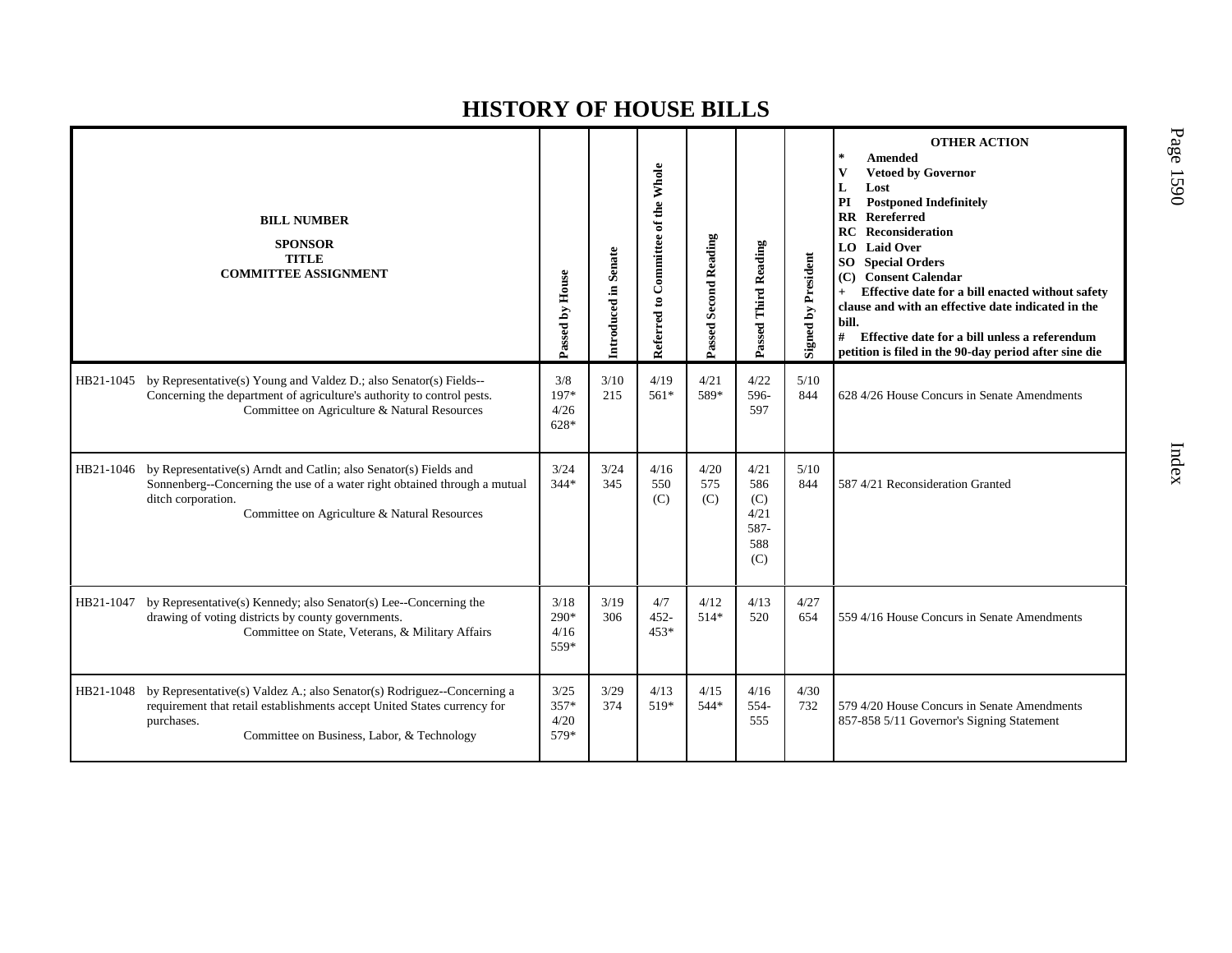|           | <b>BILL NUMBER</b><br><b>SPONSOR</b><br><b>TITLE</b><br><b>COMMITTEE ASSIGNMENT</b>                                                                                                                                                                                                                                                                                                                                                                                                                                                                                                                                                                                                                                                                                                                                                                         | Passed by House | Introduced in Senate | Referred to Committee of the Whole | <b>Passed Second Reading</b> | Passed Third Reading                   | <b>Signed by President</b> | <b>OTHER ACTION</b><br><b>Amended</b><br><b>Vetoed by Governor</b><br>V<br>L<br>Lost<br><b>Postponed Indefinitely</b><br>PI<br><b>Rereferred</b><br>$\mathbf{R}\mathbf{R}$<br><b>RC</b><br>Reconsideration<br><b>LO</b> Laid Over<br><b>SO</b> Special Orders<br>(C) Consent Calendar<br>Effective date for a bill enacted without safety<br>$+$<br>clause and with an effective date indicated in the<br>bill.<br>#<br>Effective date for a bill unless a referendum<br>petition is filed in the 90-day period after sine die |
|-----------|-------------------------------------------------------------------------------------------------------------------------------------------------------------------------------------------------------------------------------------------------------------------------------------------------------------------------------------------------------------------------------------------------------------------------------------------------------------------------------------------------------------------------------------------------------------------------------------------------------------------------------------------------------------------------------------------------------------------------------------------------------------------------------------------------------------------------------------------------------------|-----------------|----------------------|------------------------------------|------------------------------|----------------------------------------|----------------------------|--------------------------------------------------------------------------------------------------------------------------------------------------------------------------------------------------------------------------------------------------------------------------------------------------------------------------------------------------------------------------------------------------------------------------------------------------------------------------------------------------------------------------------|
| HB21-1050 | by Representative(s) Gray and Van Winkle; also Senator(s) Bridges and<br>Cooke--Concerning the "Workers' Compensation Act of Colorado", and, in<br>connection therewith, making changes that affect the timely payment of<br>benefits, guardian ad litem and conservator services, benefit offsets related<br>to the receipt of federal disability or retirement benefits, the reduction of<br>benefits based on apportionment, the selection of independent medical<br>examiners, limits on temporary disability and permanent partial disability<br>payments, the withdrawal of admissions of liability, mileage expense<br>reimbursement, the authority of prehearing administrative law judges, the<br>reopening of permanent total disability awards, and petitions for review and<br>appeals of orders.<br>Committee on Business, Labor, & Technology | 4/26<br>636*    | 4/27<br>652          | 5/19<br>991                        | 5/20<br>1034<br>SO.          | 5/21<br>1054                           | 1474                       | 860 5/11 Referred to Appropriations<br>1033 5/20 SO                                                                                                                                                                                                                                                                                                                                                                                                                                                                            |
| HB21-1051 | by Representative(s) Geitner and Bird; also Senator(s) Pettersen and Liston-<br>-Concerning publicly available information about applicants for public<br>employment.<br>Committee on State, Veterans, & Military Affairs                                                                                                                                                                                                                                                                                                                                                                                                                                                                                                                                                                                                                                   | 4/1<br>$413*$   | 4/7<br>448           | 4/23<br>614                        | 4/27<br>645                  | 4/28<br>660                            | 5/13<br>924                |                                                                                                                                                                                                                                                                                                                                                                                                                                                                                                                                |
| HB21-1052 | by Representative(s) McKean; also Senator(s) Woodward--Concerning the<br>inclusion of pumped hydroelectric energy generation in the definition of<br>"eligible energy resources" for purposes of meeting Colorado's renewable<br>energy standard.<br>Committee on Agriculture & Natural Resources                                                                                                                                                                                                                                                                                                                                                                                                                                                                                                                                                           | 3/18<br>290*    | 3/18<br>295          | 4/5<br>417<br>(C)                  | 4/7<br>455<br>(C)            | 4/8<br>464<br>(C)<br>4/8<br>465<br>(C) | 4/13<br>529                | 465 4/8 Reconsideration Granted                                                                                                                                                                                                                                                                                                                                                                                                                                                                                                |
| HB21-1054 | by Representative(s) Jackson; also Senator(s) Gonzales--Concerning a<br>housing assistance exception to the requirement to verify lawful presence in<br>the United States for public benefits.<br>Committee on State, Veterans, & Military Affairs                                                                                                                                                                                                                                                                                                                                                                                                                                                                                                                                                                                                          | 3/4<br>184*     | 3/5<br>190           | 3/24<br>343                        | 3/26<br>365                  | 3/25<br>378                            | 4/5<br>432                 |                                                                                                                                                                                                                                                                                                                                                                                                                                                                                                                                |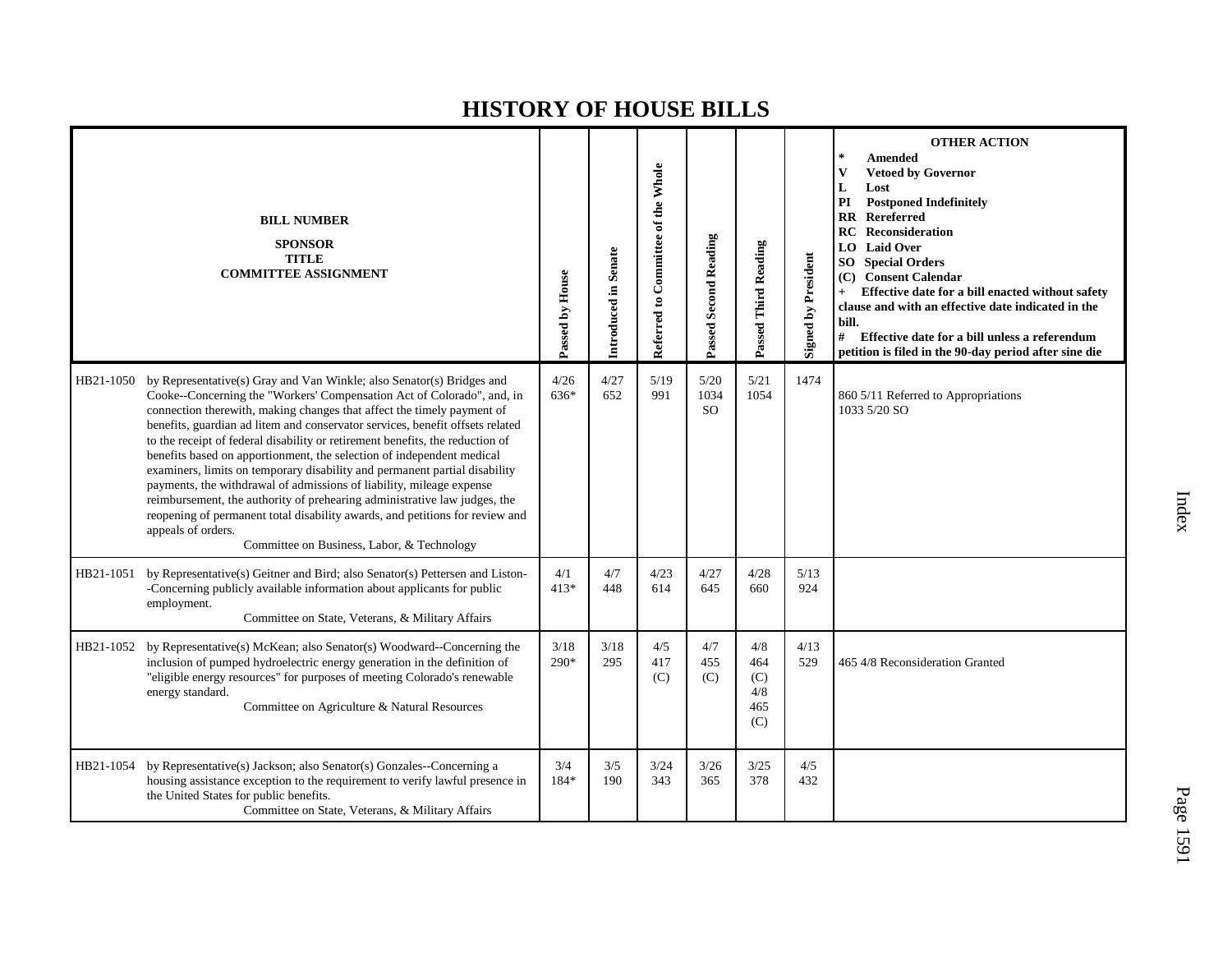|           | <b>BILL NUMBER</b><br><b>SPONSOR</b><br><b>TITLE</b><br><b>COMMITTEE ASSIGNMENT</b>                                                                                                                                                                                                     | Passed by House                         | Introduced in Senate | Referred to Committee of the Whole | <b>Passed Second Reading</b> | Passed Third Reading      | <b>Signed by President</b> | <b>OTHER ACTION</b><br>$\star$<br><b>Amended</b><br><b>Vetoed by Governor</b><br>V<br>L<br>Lost<br><b>Postponed Indefinitely</b><br>PI<br>Rereferred<br>$\mathbf{R} \mathbf{R}$<br>Reconsideration<br>RC<br><b>Laid Over</b><br>LO  <br>SO <sub>-</sub><br><b>Special Orders</b><br>(C) Consent Calendar<br>Effective date for a bill enacted without safety<br>clause and with an effective date indicated in the<br>bill.<br>#<br>Effective date for a bill unless a referendum<br>petition is filed in the 90-day period after sine die |
|-----------|-----------------------------------------------------------------------------------------------------------------------------------------------------------------------------------------------------------------------------------------------------------------------------------------|-----------------------------------------|----------------------|------------------------------------|------------------------------|---------------------------|----------------------------|--------------------------------------------------------------------------------------------------------------------------------------------------------------------------------------------------------------------------------------------------------------------------------------------------------------------------------------------------------------------------------------------------------------------------------------------------------------------------------------------------------------------------------------------|
| HB21-1055 | by Representative(s) Woodrow; also Senator(s) Pettersen and Winter--<br>Concerning allowing compensation for a school district board of education<br>by written resolution.<br>Committee on Education                                                                                   | 3/22<br>321<br>4/29<br>688*             | 3/25<br>358          | 4/23<br>$611-$<br>612*             | 4/27<br>$645*$               | 4/28<br>660               | 5/10<br>844                | 688 4/29 House Concurs in Senate Amendments                                                                                                                                                                                                                                                                                                                                                                                                                                                                                                |
| HB21-1056 | by Representative(s) Pelton, Gray, Hooton, Young; also Senator(s) Hansen,<br>Pettersen--Concerning public projects supervised by the department of<br>transportation that are subject to the "Construction Bidding for Public<br>Projects Act".<br>Committee on Transportation & Energy | 4/12<br>516*                            | 4/13<br>529          | 4/28<br>656                        | 4/30<br>697                  | 5/3<br>740-<br>741        | 5/13<br>924                |                                                                                                                                                                                                                                                                                                                                                                                                                                                                                                                                            |
| HB21-1057 | by Representative(s) Roberts and Tipper; also Senator(s) Cooke and<br>Rodriguez--Concerning a prohibition against the extortion of immigrants<br>for engaging in lawful acts.<br>Committee on Judiciary                                                                                 | 3/2<br>177<br>4/26<br>628*              | 3/4<br>186           | 4/16<br>552<br>(C)                 | 4/20<br>576*                 | 4/21<br>588-<br>589       | 5/10<br>844                | 628 4/26 House Concurs in Senate Amendments                                                                                                                                                                                                                                                                                                                                                                                                                                                                                                |
| HB21-1059 | by Representative(s) Geitner and Bradfield; also Senator(s) Lundeen--<br>Concerning protections for students who participate in online instruction.<br>Committee on Education                                                                                                           | 4/21<br>593*<br>5/10<br>$833 -$<br>834* | 4/22<br>607          | 4/30<br>694*<br>(C)                | 5/4<br>754-<br>755*<br>(C)   | 5/5<br>768-<br>769<br>(C) | 5/20<br>1046               | 833-834 5/10 House Concurs in Senate Amendments                                                                                                                                                                                                                                                                                                                                                                                                                                                                                            |
| HB21-1060 | by Representative(s) Gonzales-Gutierrez and Jodeh; also Senator(s)<br>Gonzales--Concerning the certification process for the purpose of<br>application for U nonimmigrant status.<br>Committee on Judiciary                                                                             | 3/18<br>$290*$                          | 3/19<br>306          | 4/16<br>552                        | 4/20<br>576                  | 4/21<br>588               | 4/30<br>732                |                                                                                                                                                                                                                                                                                                                                                                                                                                                                                                                                            |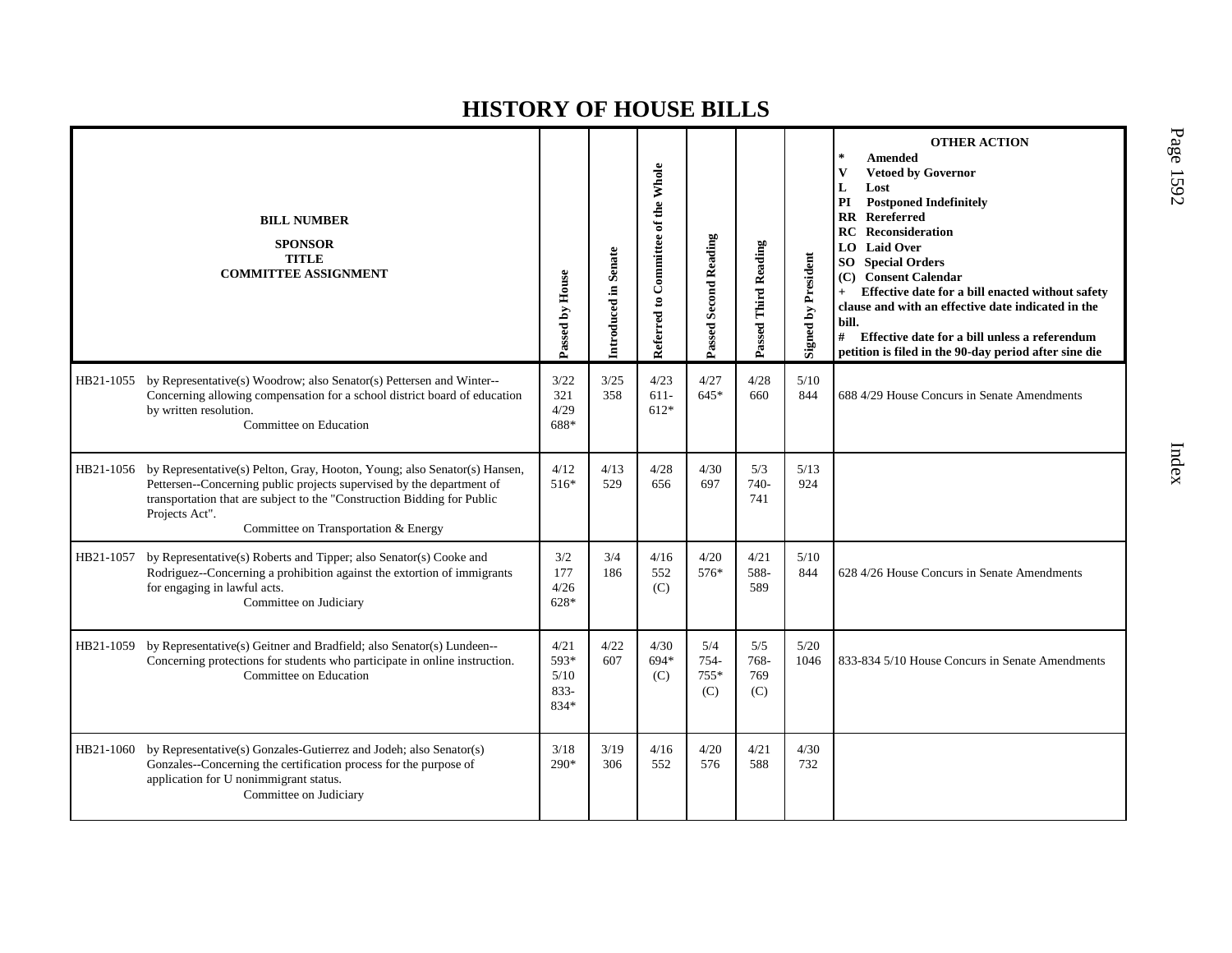|           | <b>BILL NUMBER</b><br><b>SPONSOR</b><br><b>TITLE</b><br><b>COMMITTEE ASSIGNMENT</b>                                                                                                                                                                                                                                                     | Passed by House | Introduced in Senate | Whole<br>Committee of the<br>Referred to | <b>Second Reading</b><br>Passed | Passed Third Reading | <b>Signed by President</b> | <b>OTHER ACTION</b><br><b>Amended</b><br><b>Vetoed by Governor</b><br>Lost<br>PI<br><b>Postponed Indefinitely</b><br><b>Rereferred</b><br>$\overline{\mathbf{R}}$<br>RC<br>Reconsideration<br><b>Laid Over</b><br>LO.<br><b>Special Orders</b><br>SO <sub>1</sub><br><b>Consent Calendar</b><br>(C)<br>Effective date for a bill enacted without safety<br>$+$<br>clause and with an effective date indicated in the<br>bill.<br>Effective date for a bill unless a referendum<br>#<br>petition is filed in the 90-day period after sine die |
|-----------|-----------------------------------------------------------------------------------------------------------------------------------------------------------------------------------------------------------------------------------------------------------------------------------------------------------------------------------------|-----------------|----------------------|------------------------------------------|---------------------------------|----------------------|----------------------------|----------------------------------------------------------------------------------------------------------------------------------------------------------------------------------------------------------------------------------------------------------------------------------------------------------------------------------------------------------------------------------------------------------------------------------------------------------------------------------------------------------------------------------------------|
| HB21-1061 | by Representative(s) Gray; also Senator(s) Hansen--Concerning the<br>definition of residential land for the purpose of property tax classification.<br>Committee on Local Government                                                                                                                                                    | 3/8<br>197      | 3/10<br>215          | 3/30<br>385                              | 4/1<br>406                      | 4/5<br>427           | 4/23<br>619                |                                                                                                                                                                                                                                                                                                                                                                                                                                                                                                                                              |
| HB21-1063 | by Representative(s) Lontine; also Senator(s) Rodriguez--Concerning<br>additional means by which credit for reinsurance may be allowed to a<br>domestic ceding insurer.<br>Committee on Business, Labor, & Technology                                                                                                                   | 3/2<br>177      | 3/4<br>186           | 3/30<br>383                              | 4/1<br>405                      | 4/5<br>426           | 4/9<br>509                 |                                                                                                                                                                                                                                                                                                                                                                                                                                                                                                                                              |
| HB21-1064 | by Representative(s) Benavidez and Amabile; also Senator(s) Rodriguez--<br>concerning the treatment of persons with mental health disorders in the<br>criminal and juvenile justice systems regarding juveniles who have<br>committed sex offenses, and, in connection therewith, making an<br>appropriation.<br>Committee on Judiciary | 4/29<br>688*    | 4/30<br>731          | 5/21<br>1057                             | 5/21<br>1060<br><sub>SO</sub>   | 5/24<br>1074         | 1478                       | 909 5/13 Referred to Appropriations<br>1060 5/21 SO                                                                                                                                                                                                                                                                                                                                                                                                                                                                                          |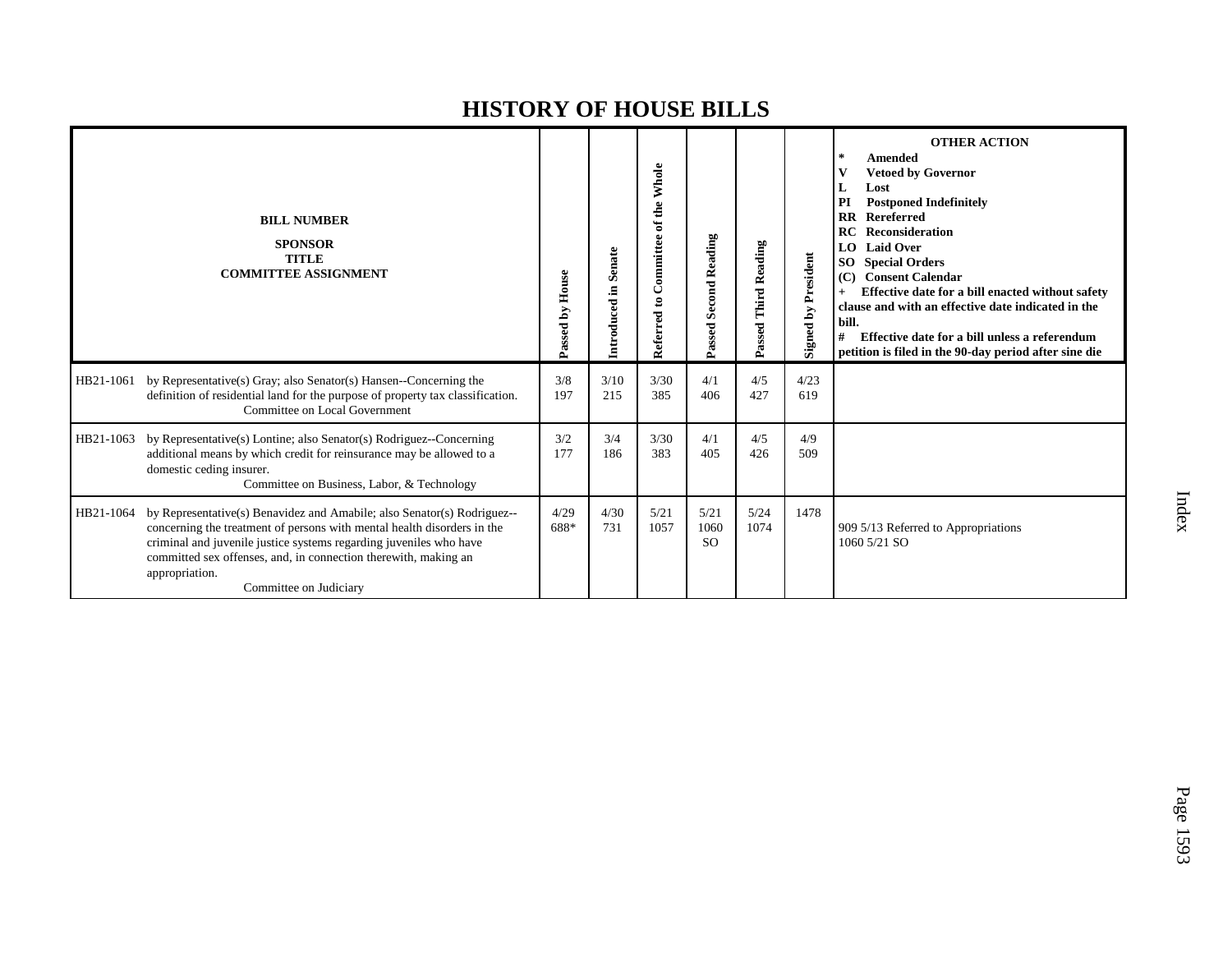|           | <b>BILL NUMBER</b><br><b>SPONSOR</b><br><b>TITLE</b><br><b>COMMITTEE ASSIGNMENT</b>                                                                                                                                                                                           | Passed by House                         | Introduced in Senate | Referred to Committee of the Whole | Passed Second Reading               | Passed Third Reading        | <b>Signed by President</b> | <b>OTHER ACTION</b><br>$\star$<br><b>Amended</b><br><b>Vetoed by Governor</b><br>V<br>L<br>Lost<br>PI<br><b>Postponed Indefinitely</b><br><b>RR</b> Rereferred<br><b>RC</b> Reconsideration<br>LO Laid Over<br><b>SO</b> Special Orders<br>(C) Consent Calendar<br>Effective date for a bill enacted without safety<br>clause and with an effective date indicated in the<br>bill.<br>#<br>Effective date for a bill unless a referendum<br>petition is filed in the 90-day period after sine die                                                                                                                                                                               |
|-----------|-------------------------------------------------------------------------------------------------------------------------------------------------------------------------------------------------------------------------------------------------------------------------------|-----------------------------------------|----------------------|------------------------------------|-------------------------------------|-----------------------------|----------------------------|---------------------------------------------------------------------------------------------------------------------------------------------------------------------------------------------------------------------------------------------------------------------------------------------------------------------------------------------------------------------------------------------------------------------------------------------------------------------------------------------------------------------------------------------------------------------------------------------------------------------------------------------------------------------------------|
| HB21-1065 | by Representative(s) Ortiz; also Senator(s) Garcia--Concerning the authority<br>of a private employer to adopt a veterans' preference employment policy<br>when hiring new employees.<br>Committee on State, Veterans, & Military Affairs                                     | 5/20<br>1037*<br>6/8<br>1472*           | 5/20<br>1045         | 5/28<br>1197                       | 5/28<br>1209-<br>1210*<br><b>SO</b> | 6/1<br>1233<br>6/8<br>1467* | 1476                       | 1084* 5/24 Referred to Appropriations<br>1203 5/28 SO<br>1339 6/3 House Requests Conference Committee and<br><b>Appoints Conferees</b><br>1359 6/3 Senate Appoints Conferees<br>1404 6/7 First Report of First Conference Committee<br>1421 6/7 Senate Rejects First Report of First<br>Conference Committee and Requests Second<br>Conference Committee<br>1421 6/7 Senate Appoints Conferees<br>1454 6/8 First Report of Second Conference Committee<br>1466-1467 6/8 Senate Adopts First Report of Second<br><b>Conference Committee</b><br>1467 6/8 Sen. Gardner Removed as Co-Prime Sponsor<br>1472 6/8 House Adopts First Report of Second<br><b>Conference Committee</b> |
| HB21-1066 | by Representative(s) Bockenfeld and Michaelson Jenet, Roberts; also<br>Senator(s) Smallwood and Woodward, Lundeen--Concerning the<br>modification of monthly financial reporting requirements of the department<br>of transportation.<br>Committee on Transportation & Energy | 3/30<br>384                             | 4/1<br>413           | 4/15<br>546<br>(C)                 | 4/19<br>564<br>(C)                  | 4/20<br>575<br>(C)          | 4/27<br>654                |                                                                                                                                                                                                                                                                                                                                                                                                                                                                                                                                                                                                                                                                                 |
| HB21-1067 | by Representative(s) Kipp and Exum; also Senator(s) Story and Buckner--<br>Concerning a national assessment test score as an eligibility criterion for<br>admission to a Colorado institution of higher education.<br>Committee on Education                                  | 3/26<br>366*<br>5/10<br>$833 -$<br>834* | 3/29<br>374          | 4/29<br>$671 -$<br>$673*$          | 5/3<br>744*                         | 5/4<br>$752 -$<br>753       | 5/20<br>1046               | 833-834 5/10 House Concurs in Senate Amendments                                                                                                                                                                                                                                                                                                                                                                                                                                                                                                                                                                                                                                 |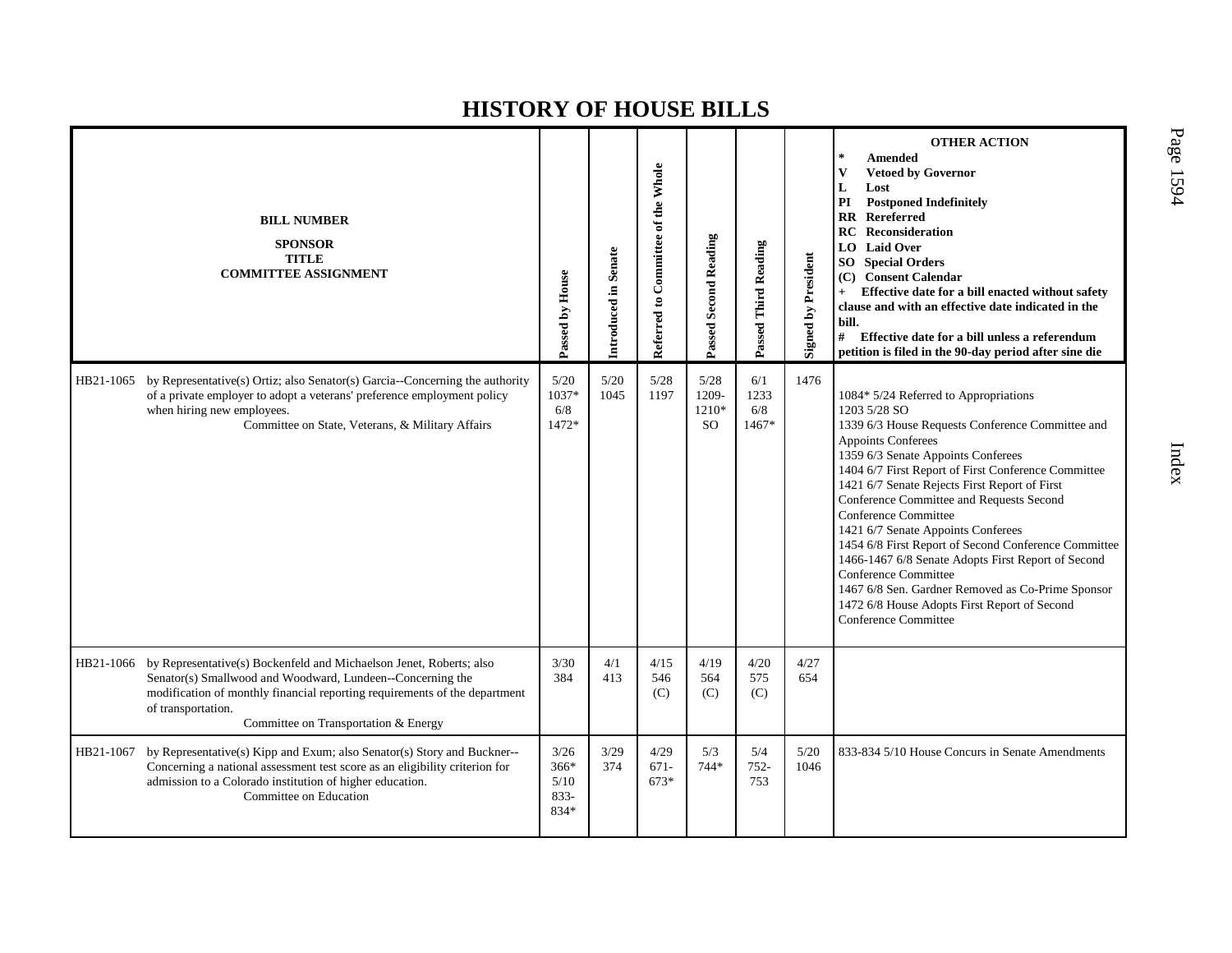|                             | <b>BILL NUMBER</b><br><b>SPONSOR</b><br><b>TITLE</b><br><b>COMMITTEE ASSIGNMENT</b>                                                                                                                                                                                                                                                    | Passed by House                | Introduced in Senate | Referred to Committee of the Whole | <b>Passed Second Reading</b>            | Passed Third Reading  | <b>Signed by President</b> | <b>OTHER ACTION</b><br>$\star$<br><b>Amended</b><br><b>Vetoed by Governor</b><br>$\mathbf{V}$<br>L<br>Lost<br><b>Postponed Indefinitely</b><br>PI<br>Rereferred<br>$\mathbf{R} \mathbf{R}$<br><b>Reconsideration</b><br>RC<br>LO Laid Over<br><b>Special Orders</b><br>SO<br><b>Consent Calendar</b><br>(C)<br>Effective date for a bill enacted without safety<br>clause and with an effective date indicated in the<br>bill.<br># Effective date for a bill unless a referendum<br>petition is filed in the 90-day period after sine die |
|-----------------------------|----------------------------------------------------------------------------------------------------------------------------------------------------------------------------------------------------------------------------------------------------------------------------------------------------------------------------------------|--------------------------------|----------------------|------------------------------------|-----------------------------------------|-----------------------|----------------------------|--------------------------------------------------------------------------------------------------------------------------------------------------------------------------------------------------------------------------------------------------------------------------------------------------------------------------------------------------------------------------------------------------------------------------------------------------------------------------------------------------------------------------------------------|
| HB21-1068<br>appropriation. | by Representative(s) Michaelson Jenet and Titone, Weissman; also<br>Senator(s) Moreno and Smallwood--Concerning health insurance coverage<br>for an annual mental health wellness examination performed by a qualified<br>mental health care provider, and, in connection therewith, making an<br>Committee on Health & Human Services | 5/18<br>982*                   | 5/18<br>988          | 5/26<br>1140                       | 5/26<br>1149<br><b>SO</b>               | 5/27<br>1180          | 1476                       | 1019 5/20 Referred to Appropriations<br>1148 5/26 SO                                                                                                                                                                                                                                                                                                                                                                                                                                                                                       |
| HB21-1069<br>appropriation. | by Representative(s) Carver and Roberts; also Senator(s) Fields and<br>Gardner--Concerning enhancing the enforcement of crimes of sexual<br>exploitation of a child, and, in connection therewith, requiring a post-<br>enactment review of the implementation of this act and making an<br>Committee on Judiciary                     | 4/26<br>636*<br>6/8<br>1448*   | 4/27<br>652          | 5/26<br>1140<br>(C)                | 5/26<br>1149*<br><sub>SO</sub>          | 5/27<br>1180-<br>1181 | 1480                       | 784-785* 5/6 Referred to Finance<br>964 5/17 Referred to Appropriations<br>1148 5/26 SO<br>1448 6/8 House Concurs in Senate Amendments                                                                                                                                                                                                                                                                                                                                                                                                     |
| HB21-1071                   | by Representative(s) Kennedy; also Senator(s) Fenberg and Winter--<br>Concerning the use of ranked choice voting in nonpartisan elections.<br>Committee on State, Veterans, & Military Affairs                                                                                                                                         | 4/27<br>$651*$<br>6/8<br>1465* | 4/29<br>684          | 5/26<br>1140                       | 5/28<br>1208-<br>1209*<br><sub>SO</sub> | 6/3<br>1337-<br>1338* | 1478                       | 880 5/12 Referred to Finance<br>1026* 5/20 Referred to Appropriations<br>1203 5/28 SO<br>1465 6/8 House Concurs in Senate Amendments                                                                                                                                                                                                                                                                                                                                                                                                       |
|                             | HB21-1072 by Representative(s) Froelich; also Senator(s) Fields and Jaquez Lewis--<br>Concerning equal access to services related to out-of-home placements.<br>Committee on State, Veterans, & Military Affairs                                                                                                                       | 3/18<br>290*                   | 3/19<br>306          | 3/31<br>387                        | 4/5<br>431                              | 4/6<br>$442 -$<br>443 | 4/9<br>509                 |                                                                                                                                                                                                                                                                                                                                                                                                                                                                                                                                            |
| HB21-1073<br>appropriation. | by Representative(s) Van Beber and Michaelson Jenet; also Senator(s)<br>Moreno and Kirkmeyer--Concerning the creation of a "support foster<br>families" license plate, and, in connection therewith, making an<br>Committee on Finance                                                                                                 | 4/26<br>636*                   | 4/27<br>652          | 5/14<br>930                        | 5/18<br>971                             | 5/19<br>996-<br>997   | 1478                       | 784 5/6 Referred to Appropriations                                                                                                                                                                                                                                                                                                                                                                                                                                                                                                         |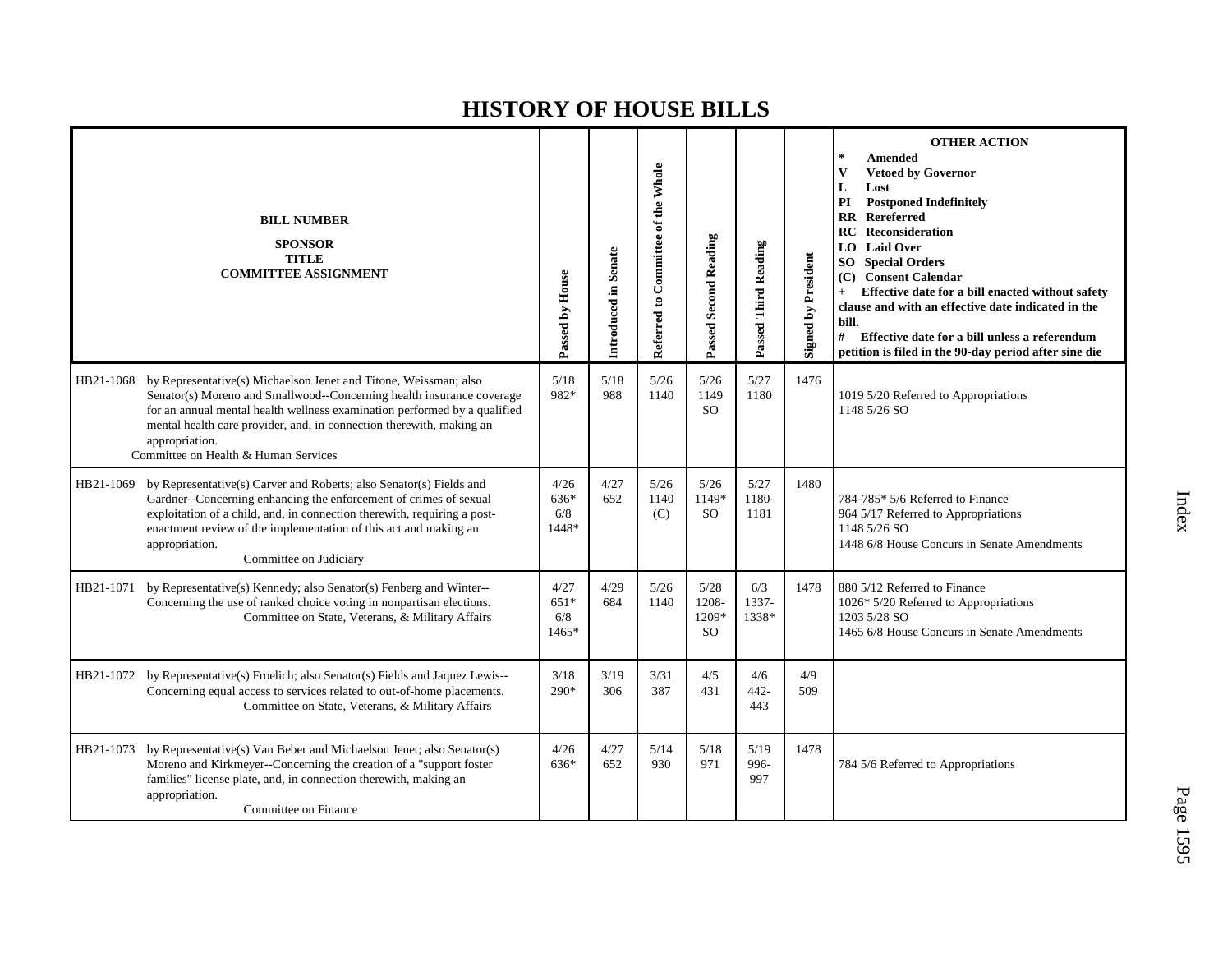|           | <b>BILL NUMBER</b><br><b>SPONSOR</b><br><b>TITLE</b><br><b>COMMITTEE ASSIGNMENT</b>                                                                                                                                                                                                                                      | Passed by House | Introduced in Senate | Referred to Committee of the Whole | <b>Passed Second Reading</b>       | Passed Third Reading       | <b>Signed by President</b> | <b>OTHER ACTION</b><br><b>Amended</b><br>$\mathbf{V}$<br><b>Vetoed by Governor</b><br>Lost<br>L<br><b>Postponed Indefinitely</b><br>PI<br>Rereferred<br>$\mathbf{R}\mathbf{R}$<br>RC<br>Reconsideration<br><b>Laid Over</b><br>LO.<br>SO.<br><b>Special Orders</b><br><b>Consent Calendar</b><br>(C)<br>Effective date for a bill enacted without safety<br>clause and with an effective date indicated in the<br>bill.<br>#<br>Effective date for a bill unless a referendum<br>petition is filed in the 90-day period after sine die |
|-----------|--------------------------------------------------------------------------------------------------------------------------------------------------------------------------------------------------------------------------------------------------------------------------------------------------------------------------|-----------------|----------------------|------------------------------------|------------------------------------|----------------------------|----------------------------|----------------------------------------------------------------------------------------------------------------------------------------------------------------------------------------------------------------------------------------------------------------------------------------------------------------------------------------------------------------------------------------------------------------------------------------------------------------------------------------------------------------------------------------|
| HB21-1075 | by Representative(s) Lontine; also Senator(s) Gonzales--Concerning<br>replacing the term "illegal alien" with "worker without authorization" as it<br>relates to public contracts for services.<br>Committee on State, Veterans, & Military Affairs                                                                      | 3/4<br>184      | 3/4<br>186           | 3/24<br>343                        | 3/26<br>365                        | 3/30<br>377                | 4/5<br>432                 |                                                                                                                                                                                                                                                                                                                                                                                                                                                                                                                                        |
| HB21-1076 | by Representative(s) McCluskie and Will; also Senator(s) Donovan and<br>Hisey--Concerning carpooling service internet applications, and, in<br>connection therewith, requiring that application owners or operators register<br>with the department of transportation.<br>Committee on Business, Labor, & Technology     | 3/16<br>$255*$  | 3/18<br>295          | 3/30<br>383                        | 4/1<br>406                         | 4/5<br>$426 -$<br>427      | 4/9<br>509                 |                                                                                                                                                                                                                                                                                                                                                                                                                                                                                                                                        |
| HB21-1077 | by Representative(s) Benavidez and Bird; also Senator(s) Gonzales and<br>Moreno--concerning tax policy, and, in connection therewith, making an<br>appropriation.<br>Committee on Finance                                                                                                                                | 5/13<br>$921*$  | 5/13<br>923          | $5/28$<br>1197                     | 5/28<br>1209<br><sub>SO</sub>      | 6/1<br>1232-<br>1233       | 1478                       | 1092 5/25 Referred to Appropriations<br>1203 5/28 SO                                                                                                                                                                                                                                                                                                                                                                                                                                                                                   |
| HB21-1083 | by Representative(s) Benavidez; also Senator(s) Priola and Zenzinger--<br>Concerning the modification on appeal of property valuation set by the<br>county board of equalization.<br>Committee on Local Government                                                                                                       | 3/2<br>177      | 3/4<br>186           | 3/17<br>258<br>(C)                 | 3/19<br>304                        | 3/22<br>$310-$<br>311      | 3/29<br>375                |                                                                                                                                                                                                                                                                                                                                                                                                                                                                                                                                        |
| HB21-1084 | by Representative(s) Exum and Van Winkle; also Senator(s) Hisey and<br>Kolker--Concerning the ability of certain individuals in the custody of the<br>state department of human services to acquire legal authority to drive, and,<br>in connection therewith, making an appropriation.<br>Committee on Local Government | 4/8<br>$466*$   | 4/9<br>508           | 5/7<br>820<br>(C)                  | 5/7<br>830<br><sub>SO</sub><br>(C) | 5/10<br>834-<br>835<br>(C) | 5/20<br>1046               | 583 4/21 Referred to Appropriations<br>829 5/7 SO(C)                                                                                                                                                                                                                                                                                                                                                                                                                                                                                   |
| HB21-1085 | by Representative(s) McCluskie and Larson; also Senator(s) Bridges and<br>Smallwood--Concerning secure transportation for an individual in<br>behavioral health crisis, and, in connection therewith, making an<br>appropriation.<br>Committee on Local Government                                                       | 5/10<br>842*    | 5/10<br>843          | 5/26<br>1140                       | 5/26<br>1149<br><sub>SO</sub>      | 5/27<br>1181               | 1474                       | 987 5/18 Referred to Appropriations<br>1148 5/26 SO                                                                                                                                                                                                                                                                                                                                                                                                                                                                                    |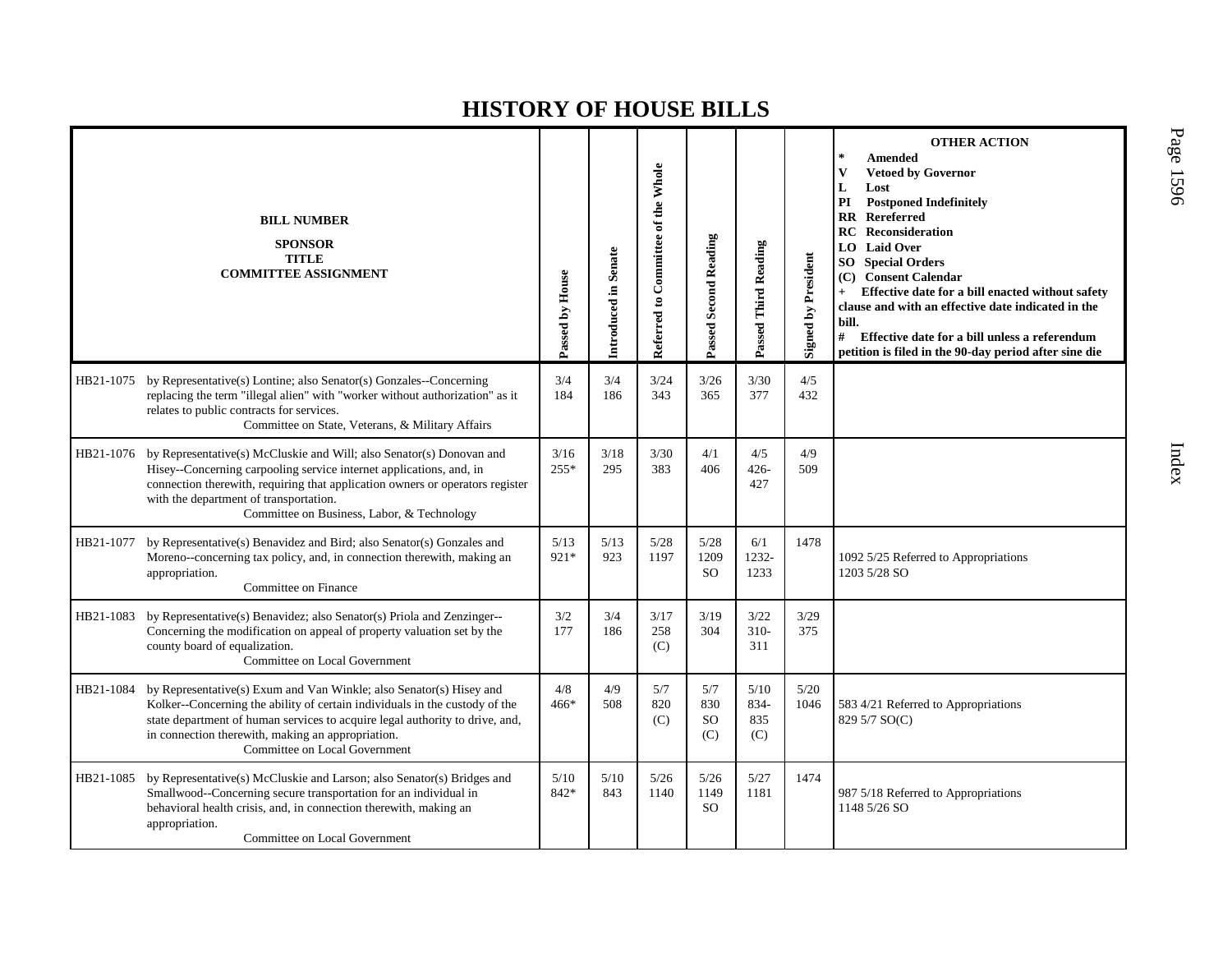|           | <b>BILL NUMBER</b><br><b>SPONSOR</b><br><b>TITLE</b><br><b>COMMITTEE ASSIGNMENT</b>                                                                                                                                                                                                       | Passed by House                 | Introduced in Senate | Referred to Committee of the Whole | Passed Second Reading                 | Passed Third Reading           | <b>Signed by President</b> | <b>OTHER ACTION</b><br>$\star$<br>Amended<br>$\mathbf{V}$<br><b>Vetoed by Governor</b><br>L<br>Lost<br>PI<br><b>Postponed Indefinitely</b><br><b>RR</b> Rereferred<br><b>Reconsideration</b><br>RC<br>LO Laid Over<br>SO <sub>1</sub><br><b>Special Orders</b><br>(C) Consent Calendar<br>Effective date for a bill enacted without safety<br>clause and with an effective date indicated in the<br>bill.<br>#<br>Effective date for a bill unless a referendum<br>petition is filed in the 90-day period after sine die |
|-----------|-------------------------------------------------------------------------------------------------------------------------------------------------------------------------------------------------------------------------------------------------------------------------------------------|---------------------------------|----------------------|------------------------------------|---------------------------------------|--------------------------------|----------------------------|--------------------------------------------------------------------------------------------------------------------------------------------------------------------------------------------------------------------------------------------------------------------------------------------------------------------------------------------------------------------------------------------------------------------------------------------------------------------------------------------------------------------------|
| HB21-1087 | by Representative(s) Daugherty and Bradfield; also Senator(s) Danielson--<br>Concerning authorizing education support professionals to participate in the<br>teaching and learning conditions survey, and, in connection therewith,<br>making an appropriation.<br>Committee on Education | 3/29<br>$374*$                  | 3/30<br>384          | 5/14<br>930                        | 5/18<br>971                           | 5/19<br>997                    | 6/7<br>1404                | 671 4/29 Referred to Appropriations                                                                                                                                                                                                                                                                                                                                                                                                                                                                                      |
|           | HB21-1090 by Representative(s) Valdez A.; also Senator(s) Gonzales--Concerning<br>certain criminal marijuana offenses.<br>Committee on Judiciary                                                                                                                                          | 3/18<br>$290*$                  | 3/19<br>306          | 4/23<br>610                        | 4/27<br>645                           | 4/28<br>659-<br>660            | 5/10<br>844                |                                                                                                                                                                                                                                                                                                                                                                                                                                                                                                                          |
| HB21-1091 | by Representative(s) Daugherty and Lynch; also Senator(s) Buckner--<br>Concerning sentencing parity for juveniles convicted as adults following the<br>transfer of charges with juveniles convicted as adults following the direct<br>filing of charges.<br>Committee on Judiciary        | 3/2<br>$177*$<br>4/23<br>$628*$ | 3/4<br>1091          | 4/16<br>550-<br>552*<br>(C)        | 4/20<br>575*<br>(C)                   | 4/21<br>587<br>(C)             | 5/13<br>924                | 628 4/26 House Concurs in Senate Amendments                                                                                                                                                                                                                                                                                                                                                                                                                                                                              |
| HB21-1092 | by Representative(s) Williams; also Senator(s) Holbert--Concerning the<br>eligibility of a candidate for lieutenant governor to be a candidate for<br>another elected office.<br>Committee on State, Veterans, & Military Affairs                                                         | 3/29<br>$374*$                  | 3/30<br>384          | 4/14<br>531<br>(C)                 | 4/16<br>555<br>(C)                    | 4/19<br>561                    | 4/27<br>654                | 561 4/19 Removed from Consent                                                                                                                                                                                                                                                                                                                                                                                                                                                                                            |
| HB21-1094 | by Representative(s) Daugherty and Van Beber; also Senator(s) Zenzinger<br>and Rankin--Concerning the transition of youth in Colorado's foster care<br>system to successful adulthood, and, in connection therewith, making an<br>appropriation.<br>Committee on Health & Human Services  | 5/12<br>904*<br>6/8<br>1448*    | 5/12<br>906          | 5/26<br>1140<br>(C)                | 5/26<br>1147*<br><sub>SO</sub><br>(C) | $5/27$<br>1175-<br>1176<br>(C) | 1478                       | 1085* 5/24 Referred to Appropriations<br>1146 $5/26$ SO(C)<br>1448 6/8 House Concurs in Senate Amendments                                                                                                                                                                                                                                                                                                                                                                                                                |
| HB21-1095 | by Representative(s) Baisley and Kipp, Gray, Pelton, Rich, Roberts; also<br>Senator(s) Ginal and Woodward--Concerning excavation notification<br>requirements for underground facility location in connection with county<br>road maintenance.<br>Committee on Local Government           | 4/8<br>466*<br>4/29<br>688*     | 4/9<br>508           | 4/21<br>583-<br>584*               | 4/26<br>633*                          | 4/27<br>$641*$                 | 5/10<br>844                | 688 4/29 House Concurs in Senate Amendments                                                                                                                                                                                                                                                                                                                                                                                                                                                                              |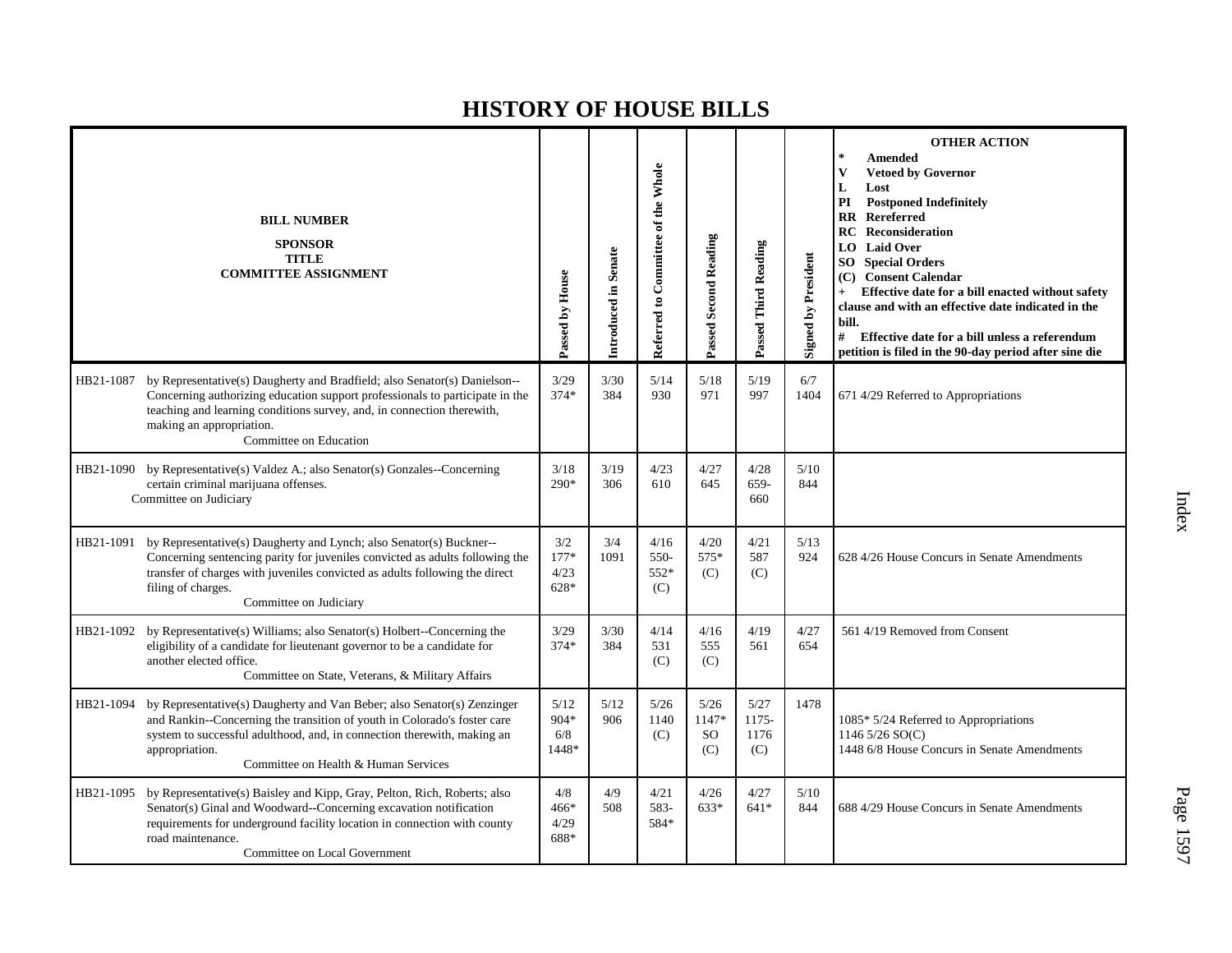|           | <b>BILL NUMBER</b><br><b>SPONSOR</b><br><b>TITLE</b><br><b>COMMITTEE ASSIGNMENT</b>                                                                                                                                                                                                                                                                                                      | Passed by House             | Introduced in Senate | Referred to Committee of the Whole | <b>Passed Second Reading</b>    | Passed Third Reading        | <b>Signed by President</b> | <b>OTHER ACTION</b><br><b>Amended</b><br><b>Vetoed by Governor</b><br>V<br>L<br>Lost<br><b>Postponed Indefinitely</b><br>PI<br>$\mathbf{R}$<br>Rereferred<br>Reconsideration<br>RC<br>LO  <br><b>Laid Over</b><br><b>Special Orders</b><br>SO.<br><b>Consent Calendar</b><br>(C)<br>Effective date for a bill enacted without safety<br>clause and with an effective date indicated in the<br>bill.<br>#<br>Effective date for a bill unless a referendum<br>petition is filed in the 90-day period after sine die |
|-----------|------------------------------------------------------------------------------------------------------------------------------------------------------------------------------------------------------------------------------------------------------------------------------------------------------------------------------------------------------------------------------------------|-----------------------------|----------------------|------------------------------------|---------------------------------|-----------------------------|----------------------------|--------------------------------------------------------------------------------------------------------------------------------------------------------------------------------------------------------------------------------------------------------------------------------------------------------------------------------------------------------------------------------------------------------------------------------------------------------------------------------------------------------------------|
| HB21-1097 | by Representative(s) Young and Pelton; also Senator(s) Fields and Gardner-<br>-Concerning recommendations from the Colorado behavioral health task<br>force, and, in connection therewith, establishing a behavioral health<br>administration.<br>Committee on Health & Human Services                                                                                                   | 3/16<br>$255*$              | 3/18<br>295          | 4/6<br>441                         | $4/8$<br>474                    | 4/9<br>503                  | 4/13<br>529                |                                                                                                                                                                                                                                                                                                                                                                                                                                                                                                                    |
| HB21-1099 | by Representative(s) Ransom and Michaelson Jenet; also Senator(s)<br>Zenzinger and Smallwood--Concerning authorization to implement best<br>practices for child welfare caseworkers to recognize domestic abuse, and, in<br>connection therewith, addressing domestic abuse as a form of child abuse or<br>neglect, and making an appropriation.<br>Committee on Health & Human Services | 4/8<br>$466*$               | 4/9<br>508           | 4/23<br>619                        | 4/27<br>645                     | 4/28<br>660-<br>661         | 5/13<br>924                | 569 4/20 Referred to Appropriations                                                                                                                                                                                                                                                                                                                                                                                                                                                                                |
| HB21-1100 | by Representative(s) Soper and Gonzales-Gutierrez; also Senator(s) Bridges<br>and Lundeen--Concerning the ability to file documents electronically with<br>governmental entities.<br>Committee on Finance                                                                                                                                                                                | 4/20<br>571*                | 4/20<br>580          | 4/29<br>680<br>(C)                 | 5/3<br>743<br>(C)               | 5/4<br>752<br>(C)           | 5/27<br>1195               |                                                                                                                                                                                                                                                                                                                                                                                                                                                                                                                    |
| HB21-1101 | by Representative(s) Ransom; also Senator(s) Buckner--Concerning<br>preserving familial connections in actions initiated pursuant to the children's<br>code, and, in connection therewith, making an appropriation.<br>Committee on State, Veterans, & Military Affairs                                                                                                                  | 6/2<br>1285*                | 6/2<br>1290          | 6/3<br>1342<br>(C)                 | 6/4<br>1374<br><b>SO</b><br>(C) | 6/7<br>1389-<br>1390<br>(C) | 1480                       | 1291 6/2 Referred to Appropriations<br>1374 6/4 SO(C)                                                                                                                                                                                                                                                                                                                                                                                                                                                              |
| HB21-1102 | by Representative(s) Duran and Soper; also Senator(s) Jaquez Lewis--<br>Concerning requirements of pet stores that sell certain pet animals.<br>Committee on Agriculture & Natural Resources                                                                                                                                                                                             | 3/4<br>182*<br>4/16<br>559* | 3/4<br>187           | 4/6<br>439*                        | 4/8<br>474*                     | 4/9<br>502<br>4/9<br>503    | 4/27<br>654                | 503 4/9 Reconsideration<br>559 4/16 House Concurs in Senate Amendments                                                                                                                                                                                                                                                                                                                                                                                                                                             |

P a g e 15 9 8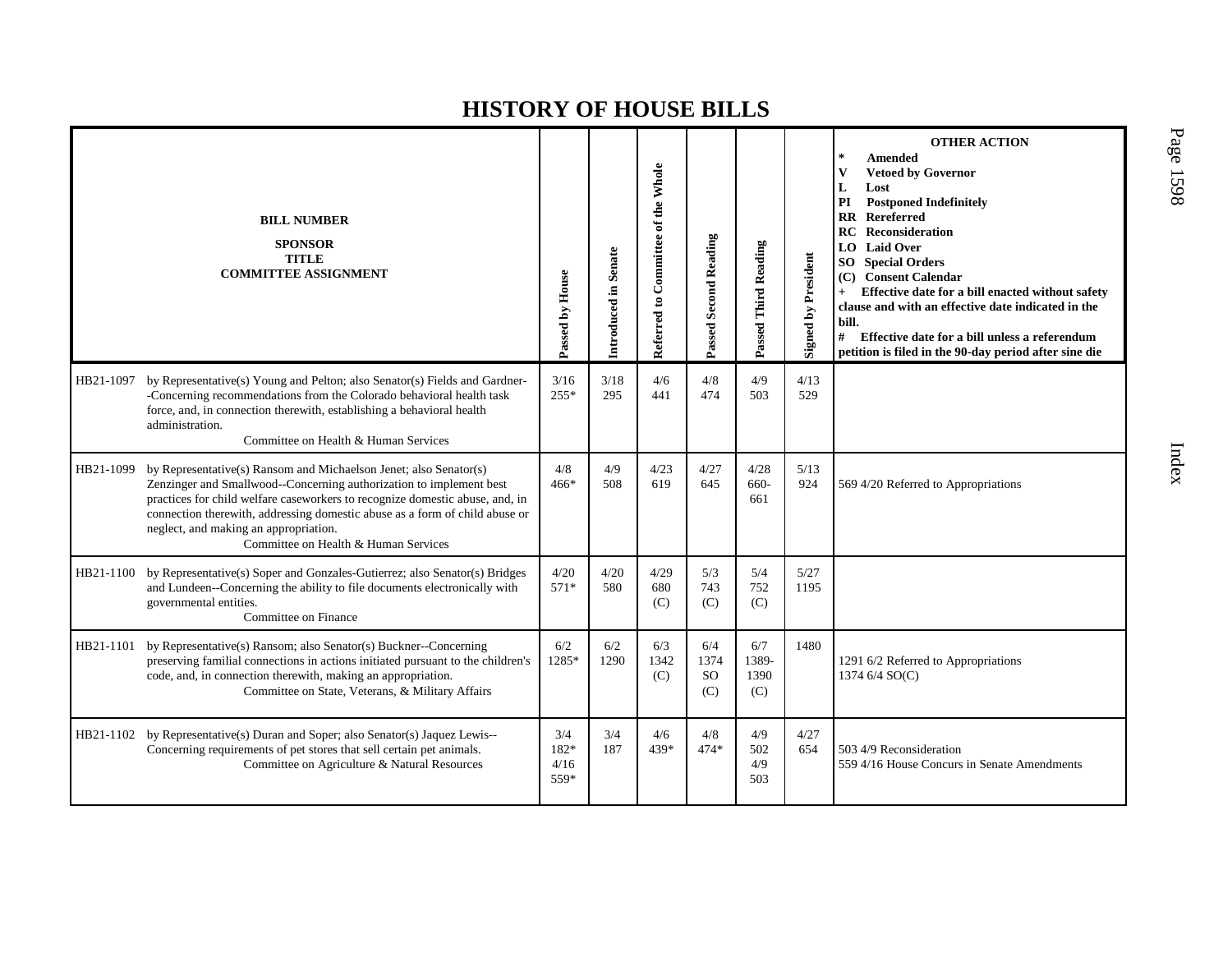|           | <b>BILL NUMBER</b><br><b>SPONSOR</b><br><b>TITLE</b><br><b>COMMITTEE ASSIGNMENT</b>                                                                                                                                                                                                                          | Passed by House                        | Introduced in Senate | Referred to Committee of the Whole | <b>Passed Second Reading</b>         | Passed Third Reading        | <b>Signed by President</b> | <b>OTHER ACTION</b><br>$\star$<br><b>Amended</b><br>$\mathbf{V}$<br><b>Vetoed by Governor</b><br>L<br>Lost<br>PI<br><b>Postponed Indefinitely</b><br><b>RR</b> Rereferred<br><b>RC</b> Reconsideration<br><b>LO</b> Laid Over<br><b>SO</b> Special Orders<br>(C) Consent Calendar<br>Effective date for a bill enacted without safety<br>$+$<br>clause and with an effective date indicated in the<br>bill.<br>#<br>Effective date for a bill unless a referendum<br>petition is filed in the 90-day period after sine die |
|-----------|--------------------------------------------------------------------------------------------------------------------------------------------------------------------------------------------------------------------------------------------------------------------------------------------------------------|----------------------------------------|----------------------|------------------------------------|--------------------------------------|-----------------------------|----------------------------|----------------------------------------------------------------------------------------------------------------------------------------------------------------------------------------------------------------------------------------------------------------------------------------------------------------------------------------------------------------------------------------------------------------------------------------------------------------------------------------------------------------------------|
|           | HB21-1103 by Representative(s) Cutter and McLachlan, Kipp, Young; also Senator(s)<br>Pettersen and Coram--Concerning implementing the recommendations of<br>the media literacy advisory committee in elementary and secondary<br>education created pursuant to House Bill 19-1110.<br>Committee on Education | 3/22<br>$321*$<br>5/10<br>833-<br>834* | 3/25<br>358          | 4/23<br>$612*$                     | 4/30<br>698*                         | 5/3<br>742                  | $5/20$<br>1046             | 698-700 4/30 COW Amendment<br>833-834 5/10 House Concurs in Senate Amendments                                                                                                                                                                                                                                                                                                                                                                                                                                              |
|           | HB21-1104 by Representative(s) Larson and McLachlan; also Senator(s) Lundeen and<br>Zenzinger--Concerning extending the renewal period for professional<br>educator licenses from five to seven years, and, in connection therewith,<br>making and reducing an appropriation.<br>Committee on Finance        | 4/26<br>636*                           | 4/27<br>652          | 5/28<br>1197<br>(C)                | 5/28<br>1203<br><sub>SO</sub><br>(C) | 6/1<br>1224-<br>1225<br>(C) | 1474                       | 784 5/6 Referred to Appropriations<br>1202 5/28 SO(C)                                                                                                                                                                                                                                                                                                                                                                                                                                                                      |
| HB21-1105 | by Representative(s) Kennedy; also Senator(s) Hansen and Priola--<br>Concerning utility customers' financial contributions for low-income utility<br>assistance.<br>Committee on Finance                                                                                                                     | 5/19<br>$1015*$<br>6/8<br>1448*        | 5/19<br>1017         | 5/28<br>1197-<br>1198*             | 5/28<br>1210*<br><b>SO</b>           | 6/1<br>1233                 | 1480                       | 1115* 5/25 Referred to Appropriations<br>1203 5/28 SO<br>1448 6/8 House Concurs in Senate Amendments                                                                                                                                                                                                                                                                                                                                                                                                                       |
| HB21-1106 | by Representative(s) Duran and Mullica; also Senator(s) Bridges and<br>Hansen--Concerning measures to secure firearms to prevent use by persons<br>not lawfully permitted to possess firearms.<br>Committee on Judiciary                                                                                     | 3/9<br>206                             | 3/10<br>215          | 4/5<br>418                         | 4/9<br>506                           | 4/12<br>$512 -$<br>513      | 4/13<br>529                |                                                                                                                                                                                                                                                                                                                                                                                                                                                                                                                            |
| HB21-1107 | by Representative(s) Caraveo and Carver; also Senator(s) Bridges and<br>Lundeen--Concerning protections for certain public health workers.<br>Committee on Judiciary                                                                                                                                         | 3/9<br>$206*$                          | 3/10<br>215          | 4/15<br>539<br>(C)                 | 4/19<br>563<br>(C)                   | 4/20<br>572<br>(C)          | 5/10<br>844                |                                                                                                                                                                                                                                                                                                                                                                                                                                                                                                                            |
|           | HB21-1108 by Representative(s) Esgar; also Senator(s) Moreno--Concerning updates to<br>prohibitions against gender-based discrimination to clarify the individuals<br>who are included in a protected class.<br>Committee on Judiciary                                                                       | 4/1<br>413*                            | 4/6<br>448           | 4/22<br>595                        | 4/26<br>634                          | 4/27<br>642                 | 5/10<br>844                |                                                                                                                                                                                                                                                                                                                                                                                                                                                                                                                            |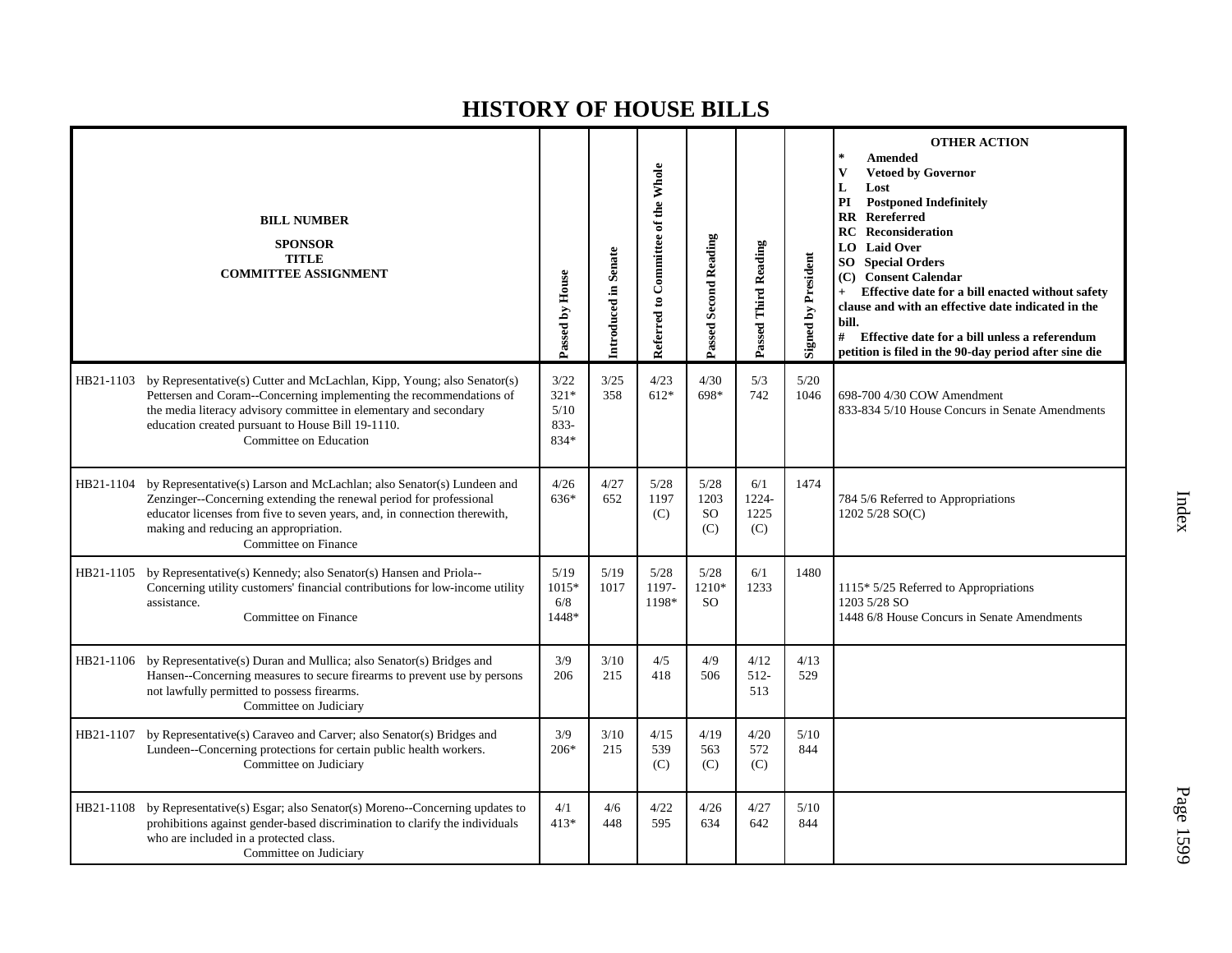|           | <b>BILL NUMBER</b><br><b>SPONSOR</b><br><b>TITLE</b><br><b>COMMITTEE ASSIGNMENT</b>                                                                                                                                                                                                                                                                                                                                                                                                                                                                                                                                                                                               | Passed by House                 | Introduced in Senate | Committee of the Whole<br>Referred to | Passed Second Reading                | Passed Third Reading   | Signed by President | <b>OTHER ACTION</b><br>$\ast$<br><b>Amended</b><br><b>Vetoed by Governor</b><br>V<br>Lost<br>L<br><b>Postponed Indefinitely</b><br>PI<br><b>RR</b> Rereferred<br>Reconsideration<br><b>RC</b><br><b>LO</b> Laid Over<br><b>SO</b> Special Orders<br><b>Consent Calendar</b><br>(C)<br>Effective date for a bill enacted without safety<br>$+$<br>clause and with an effective date indicated in the<br>bill.<br># Effective date for a bill unless a referendum<br>petition is filed in the 90-day period after sine die |
|-----------|-----------------------------------------------------------------------------------------------------------------------------------------------------------------------------------------------------------------------------------------------------------------------------------------------------------------------------------------------------------------------------------------------------------------------------------------------------------------------------------------------------------------------------------------------------------------------------------------------------------------------------------------------------------------------------------|---------------------------------|----------------------|---------------------------------------|--------------------------------------|------------------------|---------------------|--------------------------------------------------------------------------------------------------------------------------------------------------------------------------------------------------------------------------------------------------------------------------------------------------------------------------------------------------------------------------------------------------------------------------------------------------------------------------------------------------------------------------|
| HB21-1109 | by Representative(s) Titone and Soper; also Senator(s) Bridges and Coram--<br>Concerning the broadband deployment board, and, in connection therewith,<br>moving the board from the department of regulatory agencies to the office<br>of information technology, modifying the composition of the board,<br>requiring the board to develop a request for proposal process for deploying<br>broadband into critically unserved areas in the state, requiring the board to<br>give additional consideration to proposed projects that would include<br>discounted service for low-income households, and making an<br>appropriation.<br>Committee on Business, Labor, & Technology | 3/22<br>$321*$<br>5/24<br>1083* | 3/25<br>358          | 5/19<br>991-<br>992*                  | 5/20<br>1034*<br><b>SO</b>           | 5/21<br>1054-<br>1055  | 1476                | 860-871* 5/11 Referred to Appropriations<br>1033 5/20 SO<br>1083 5/24 House Concurs in Senate Amendments                                                                                                                                                                                                                                                                                                                                                                                                                 |
| HB21-1110 | by Representative(s) Ortiz, Bacon, Caraveo, Duran, Michaelson Jenet,<br>Roberts, Titone, Woodrow; also Senator(s) Danielson--Concerning adding<br>language to relevant Colorado statutes related to persons with disabilities to<br>strengthen protections against discrimination on the basis of disability, and,<br>in connection therewith, making an appropriation.<br>Committee on Judiciary                                                                                                                                                                                                                                                                                 | 5/10<br>842*<br>6/8<br>1465*    | 5/10<br>843          | 6/3<br>1304<br>(C)                    | 6/3<br>1323*<br><b>SO</b><br>(C)     | 6/4<br>1362<br>(C)     | 1476                | 1048* 5/21 Referred to Appropriations<br>1322 6/3 SO(C)<br>1465 6/8 House Concurs in Senate Amendments                                                                                                                                                                                                                                                                                                                                                                                                                   |
| HB21-1111 | by Representative(s) McKean; also Senator(s) Bridges and Gonzales--<br>Concerning the possession of certain personal information by governmental<br>entities.<br>Committee on Finance                                                                                                                                                                                                                                                                                                                                                                                                                                                                                             | 6/1<br>1224*<br>6/8<br>1465*    | 6/1<br>1252          | 6/3<br>1342<br>(C)                    | 6/4<br>1374*<br><sub>SO</sub><br>(C) | 6/7<br>1390<br>(C)     | 1478                | $1252*6/1$ Referred to Appropriations<br>1374 6/4 SO(C)<br>1465 6/8 House Concurs in Senate Amendments                                                                                                                                                                                                                                                                                                                                                                                                                   |
|           | HB21-1112 by Representative(s) Snyder and Bradfield; also Senator(s) Lee and Hisey--<br>Concerning authorization for a school district to establish a scholarship<br>program for school district graduates using the school district's locally<br>received money.<br>Committee on Education                                                                                                                                                                                                                                                                                                                                                                                       | 3/29<br>374*                    | 3/30<br>385/         | 4/22<br>595                           | 4/26<br>633                          | 4/27<br>$641 -$<br>642 | 5/10<br>844         |                                                                                                                                                                                                                                                                                                                                                                                                                                                                                                                          |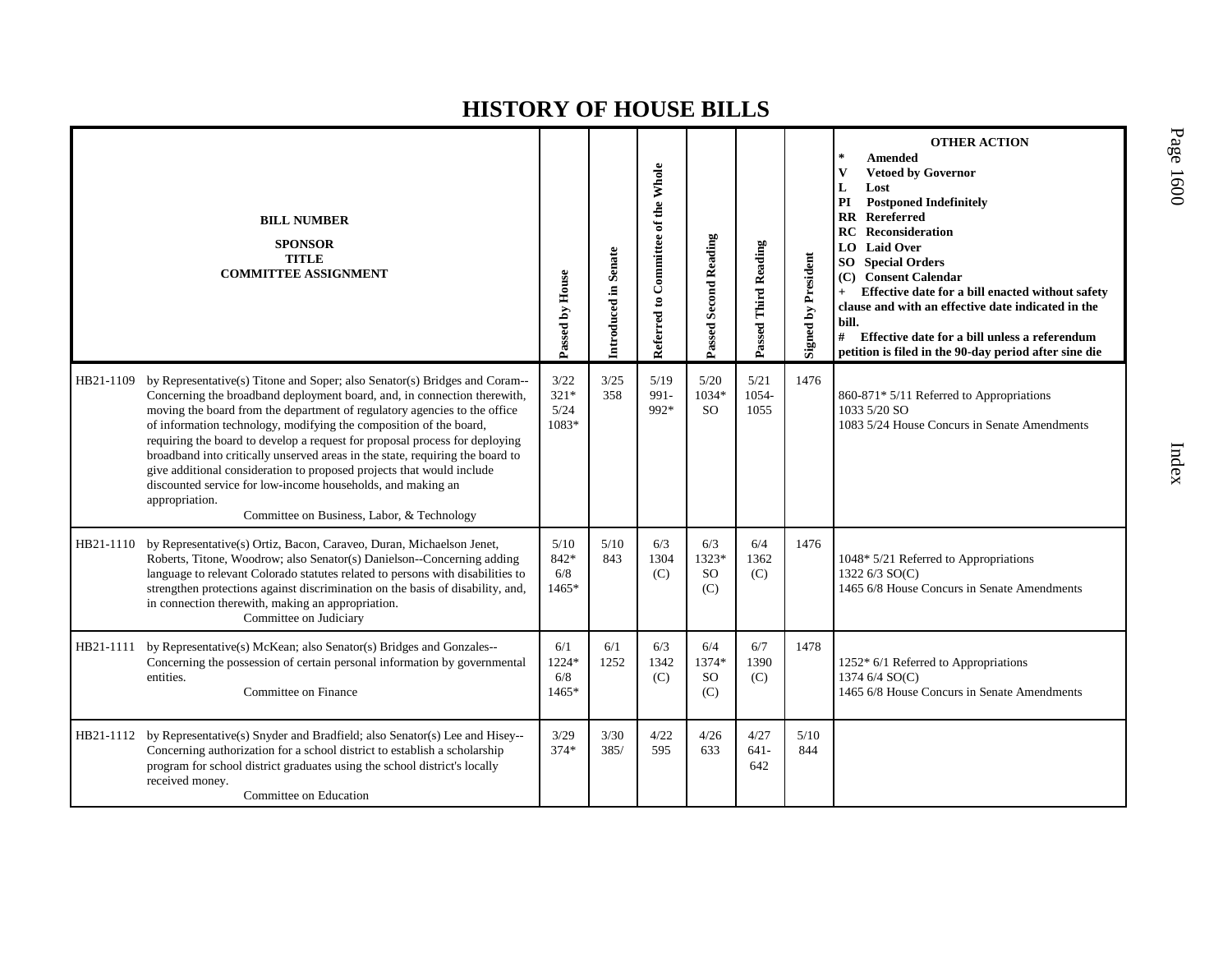|           | <b>BILL NUMBER</b><br><b>SPONSOR</b><br><b>TITLE</b><br><b>COMMITTEE ASSIGNMENT</b>                                                                                                                                                                                                                                                                                                | Passed by House                        | Introduced in Senate | Referred to Committee of the Whole | Passed Second Reading                | Passed Third Reading                  | <b>Signed by President</b> | <b>OTHER ACTION</b><br><b>Amended</b><br>$\star$<br><b>Vetoed by Governor</b><br>$\mathbf{V}$<br>L<br>Lost<br>PI<br><b>Postponed Indefinitely</b><br>Rereferred<br>$\mathbf{R}\mathbf{R}$<br><b>Reconsideration</b><br>RC<br><b>LO</b> Laid Over<br><b>SO</b> Special Orders<br>(C) Consent Calendar<br>Effective date for a bill enacted without safety<br>$+$<br>clause and with an effective date indicated in the<br>bill.<br># Effective date for a bill unless a referendum<br>petition is filed in the 90-day period after sine die |
|-----------|------------------------------------------------------------------------------------------------------------------------------------------------------------------------------------------------------------------------------------------------------------------------------------------------------------------------------------------------------------------------------------|----------------------------------------|----------------------|------------------------------------|--------------------------------------|---------------------------------------|----------------------------|--------------------------------------------------------------------------------------------------------------------------------------------------------------------------------------------------------------------------------------------------------------------------------------------------------------------------------------------------------------------------------------------------------------------------------------------------------------------------------------------------------------------------------------------|
|           | HB21-1114 by Representative(s) McCormick and Bradfield; also Senator(s) Jaquez<br>Lewis--Concerning the provision of internet service by a school district to<br>enable individuals associated with the district to access a school district<br>network.<br>Committee on Local Government                                                                                          | 3/18<br>290*                           | 3/22<br>322          | 4/28<br>656<br>(C)                 | 4/30<br>695<br>(C)                   | 5/3<br>734<br>(C)                     | 5/10<br>844                |                                                                                                                                                                                                                                                                                                                                                                                                                                                                                                                                            |
| HB21-1115 | by Representative(s) Kipp and Mullica, Caraveo, Cutter, Michaelson Jenet;<br>also Senator(s) Ginal and Priola--Concerning the regulation of members of<br>boards of health, and, in connection therewith, regulating the members of<br>state, county, and district boards of health.<br>Committee on Local Government                                                              | 3/29<br>374*<br>5/10<br>843*           | 3/30<br>385          | 4/14<br>531                        | 4/16<br>556*                         | 4/19<br>$561 -$<br>562<br>5/6<br>798* | 6/7<br>1404                | 593 4/21 House Adheres<br>633 4/26 House Recalls Bill<br>636 4/26 House Requests Conference Committee and<br><b>Appoints Conferees</b><br>651 4/27 Senate Appoints Conferees<br>779 5/5 First Report of First Conference Committee<br>798 5/6 Senate Adopts First Report of First Conference<br>Committee<br>800 5/6 House Changes Representative on First<br><b>Conference Committee</b><br>843 5/10 House Adopts First Report of First<br><b>Conference Committee</b>                                                                    |
|           | HB21-1116 by Representative(s) Holtorf and Ortiz; also Senator(s) Liston and Garcia--<br>Concerning access to state parks by purple heart recipients.<br>Committee on State, Veterans, & Military Affairs                                                                                                                                                                          | 4/8<br>466                             | 4/9<br>508           | 5/7<br>820<br>(C)                  | 5/7<br>830<br>SO <sub>1</sub><br>(C) | 5/10<br>835<br>(C)                    | 5/20<br>1046               | 658 4/28 Referred to Appropriations<br>829 5/7 SO(C)                                                                                                                                                                                                                                                                                                                                                                                                                                                                                       |
| HB21-1117 | by Representative(s) Lontine and Gonzales-Gutierrez, Kipp, Weissman;<br>also Senator(s) Gonzales and Rodriguez--Concerning the ability of local<br>governments to promote the development of new affordable housing units<br>pursuant to their existing authority to regulate land use within their<br>territorial boundaries.<br>Committee on State, Veterans, & Military Affairs | 3/22<br>$321*$<br>5/10<br>833-<br>834* | 3/25<br>358          | 4/28<br>656-<br>657*               | 4/30<br>697*                         | 5/3<br>741                            | 5/20<br>1046               | 833-834 5/10 House Concurs in Senate Amendments                                                                                                                                                                                                                                                                                                                                                                                                                                                                                            |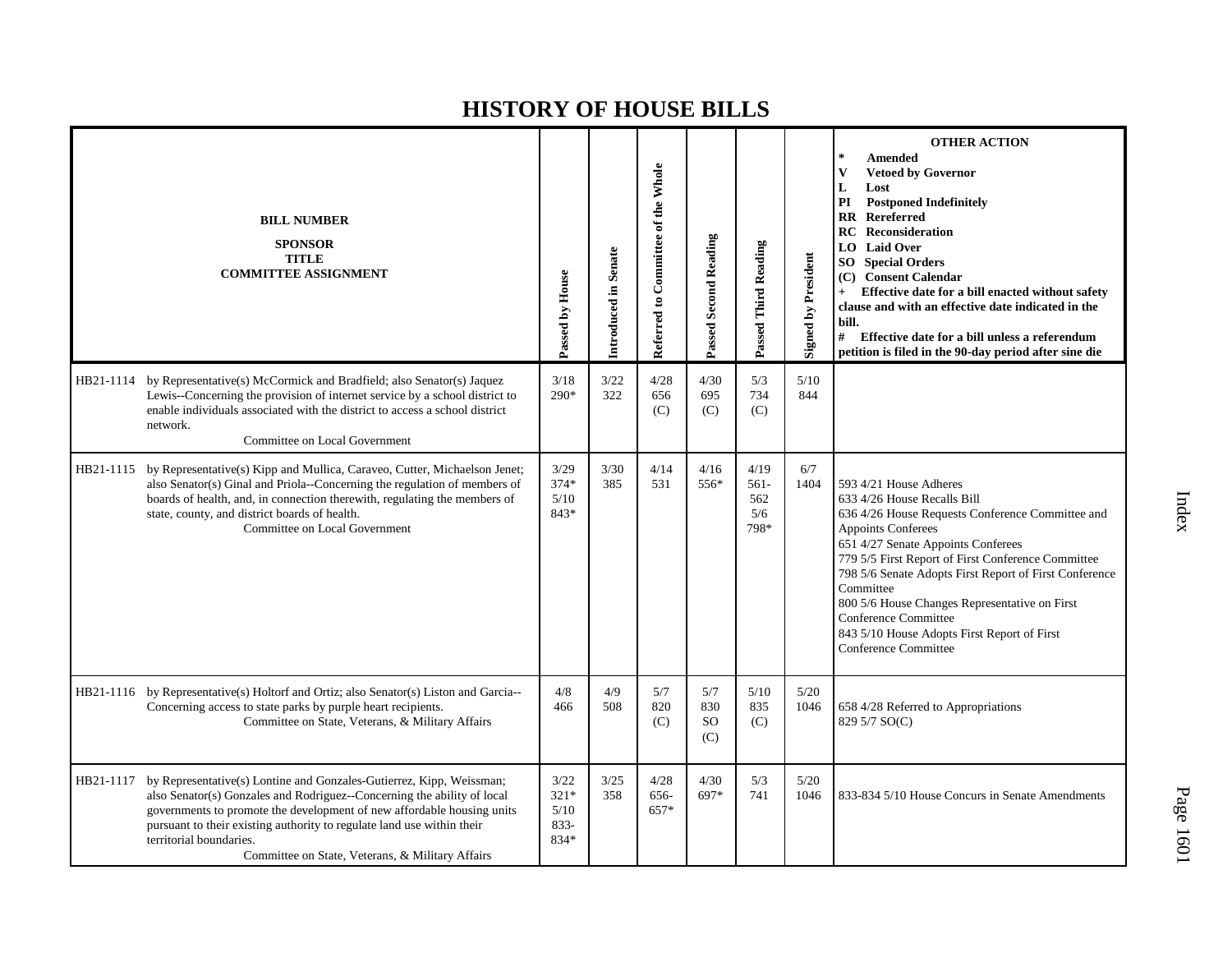|           | <b>BILL NUMBER</b><br><b>SPONSOR</b><br><b>TITLE</b><br><b>COMMITTEE ASSIGNMENT</b>                                                                                                                                                                                                                                                                      | Passed by House                 | Introduced in Senate | Referred to Committee of the Whole | Passed Second Reading | Passed Third Reading         | <b>Signed by President</b> | <b>OTHER ACTION</b><br><b>Amended</b><br>$\mathbf{V}$<br><b>Vetoed by Governor</b><br>L<br>Lost<br><b>Postponed Indefinitely</b><br>PI<br><b>RR</b> Rereferred<br>RC<br>Reconsideration<br><b>LO</b> Laid Over<br><b>Special Orders</b><br>SO.<br><b>Consent Calendar</b><br>(C)<br>Effective date for a bill enacted without safety<br>clause and with an effective date indicated in the<br>bill.<br># Effective date for a bill unless a referendum<br>petition is filed in the 90-day period after sine die |
|-----------|----------------------------------------------------------------------------------------------------------------------------------------------------------------------------------------------------------------------------------------------------------------------------------------------------------------------------------------------------------|---------------------------------|----------------------|------------------------------------|-----------------------|------------------------------|----------------------------|-----------------------------------------------------------------------------------------------------------------------------------------------------------------------------------------------------------------------------------------------------------------------------------------------------------------------------------------------------------------------------------------------------------------------------------------------------------------------------------------------------------------|
| HB21-1119 | by Representative(s) Rich and Daugherty; also Senator(s) Donovan and<br>Coram--Concerning lowering the suicide rate by enhancing care for persons<br>affected by suicide, and, in connection therewith, broadening Colorado's<br>focus to include suicide prevention, intervention, and postvention.<br>Committee on State, Veterans, & Military Affairs | 3/29<br>$374*$                  | 3/30<br>385          | 4/7<br>452<br>(C)                  | 4/9<br>504<br>(C)     | 4/12<br>512<br>(C)           | 4/20<br>581                |                                                                                                                                                                                                                                                                                                                                                                                                                                                                                                                 |
| HB21-1121 | by Representative(s) Jackson and Jodeh, Caraveo, Weissman, Sirota; also<br>Senator(s) Gonzales, Story--Concerning protections for residential tenants<br>related to actions by landlords.<br>Committee on State, Veterans, & Military Affairs                                                                                                            | 4/1<br>$413*$                   | 4/6<br>448           | 4/28<br>$657 -$<br>658*            | 5/20<br>1030          | 5/21<br>1052-<br>1053        | 6/8<br>1469                |                                                                                                                                                                                                                                                                                                                                                                                                                                                                                                                 |
| HB21-1122 | by Representative(s) Froelich and Larson; also Senator(s) Kolker and Ginal-<br>-Concerning establishing a commission to improve first responder<br>interactions with persons with disabilities, and, in connection therewith,<br>making an appropriation.<br>Committee on Health & Human Services                                                        | 4/20<br>571*<br>5/21<br>$1064*$ | 4/20<br>580          | 5/7<br>820                         | 5/12<br>893*          | 5/13<br>915                  | 1476                       | $640*4/27$ Referred to Appropriations<br>1064 5/21 House Concurs in Senate Amendments                                                                                                                                                                                                                                                                                                                                                                                                                           |
| HB21-1123 | by Representative(s) Michaelson Jenet and Larson; also Senator(s) Fields<br>and Smallwood--Concerning a CAPS check for substantiated cases of<br>mistreatment of an at-risk adult.<br>Committee on Health & Human Services                                                                                                                               | 3/16<br>$255*$<br>4/16<br>559*  | 3/18<br>295          | 4/1<br>$400 -$<br>401*<br>(C)      | 4/6<br>443*<br>(C)    | 4/7<br>453<br>(C)            | 4/27<br>654                | 559 4/16 House Concurs in Senate Amendments                                                                                                                                                                                                                                                                                                                                                                                                                                                                     |
| HB21-1124 | by Representative(s) Bird and Soper; also Senator(s) Lee--Concerning an<br>expansion of the ability to conduct business activities electronically.<br>Committee on Business, Labor, & Technology                                                                                                                                                         | 3/4<br>184                      | 3/5<br>190           | 3/30<br>383<br>(C)                 | 4/1<br>405<br>(C)     | 4/5<br>423<br>(C)            | 4/9<br>509                 |                                                                                                                                                                                                                                                                                                                                                                                                                                                                                                                 |
| HB21-1126 | by Representative(s) Hooton and Rich, Valdez A.; also Senator(s) Story and<br>Sonnenberg, Fields--Concerning the office of the state architect's authority<br>to execute leases on behalf of the state for privately owned property.<br>Committee on Finance                                                                                             | 3/8<br>197                      | 3/10<br>215          | 3/22<br>329<br>(C)                 | 3/25<br>353<br>(C)    | 3/26<br>$363-$<br>364<br>(C) | 4/5<br>432                 |                                                                                                                                                                                                                                                                                                                                                                                                                                                                                                                 |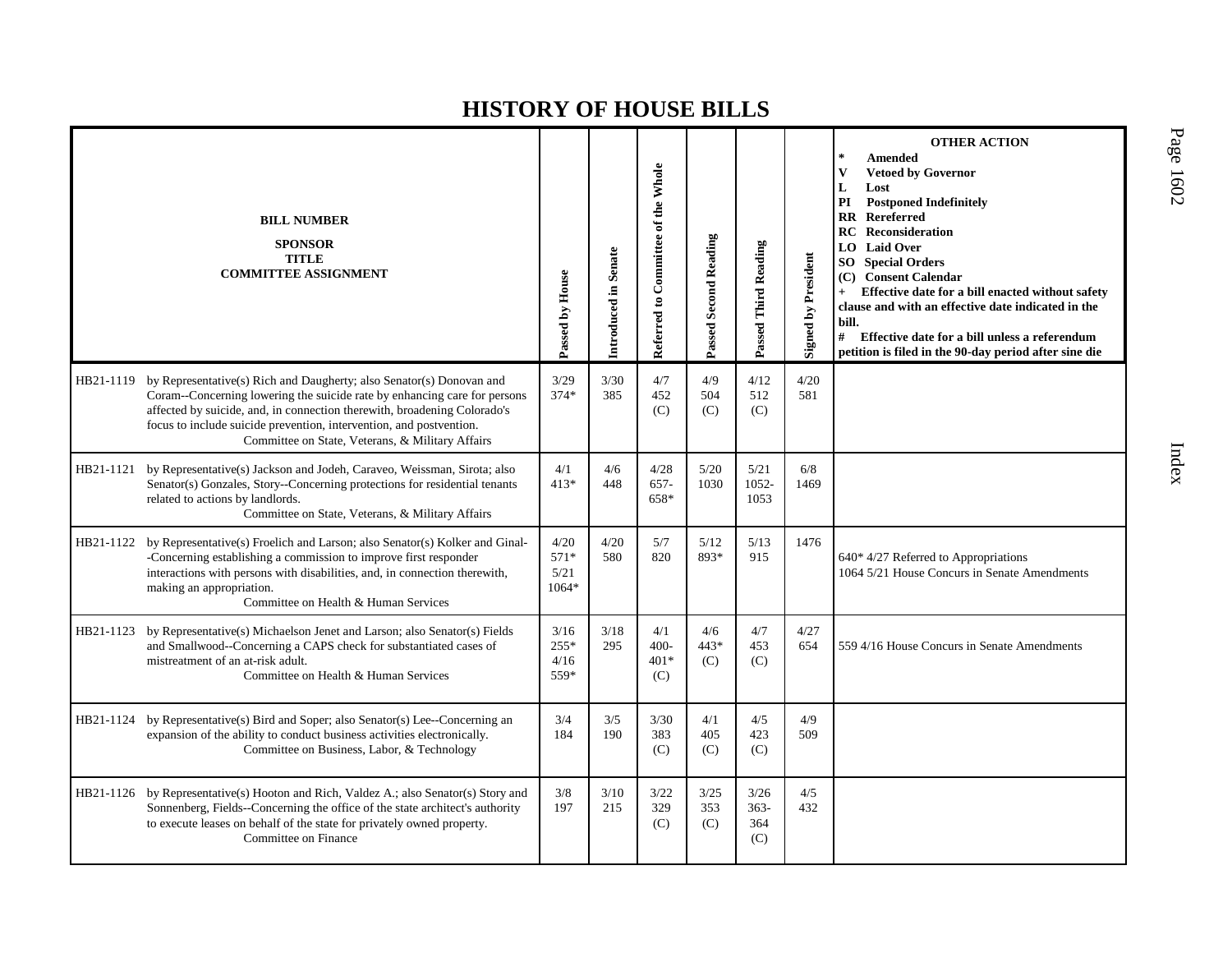|           | <b>BILL NUMBER</b><br><b>SPONSOR</b><br><b>TITLE</b><br><b>COMMITTEE ASSIGNMENT</b>                                                                                                                                                                                                                                                                                                                                                      | Passed by House                       | Introduced in Senate | Referred to Committee of the Whole | Passed Second Reading | Passed Third Reading         | <b>Signed by President</b> | <b>OTHER ACTION</b><br><b>Amended</b><br><b>Vetoed by Governor</b><br>$\mathbf{V}$<br>L<br>Lost<br>PI<br><b>Postponed Indefinitely</b><br>Rereferred<br>$\mathbf{R}$<br>Reconsideration<br>RC<br><b>Laid Over</b><br>LO  <br>SO<br><b>Special Orders</b><br>(C) Consent Calendar<br>Effective date for a bill enacted without safety<br>clause and with an effective date indicated in the<br>bill.<br>#<br>Effective date for a bill unless a referendum<br>petition is filed in the 90-day period after sine die |
|-----------|------------------------------------------------------------------------------------------------------------------------------------------------------------------------------------------------------------------------------------------------------------------------------------------------------------------------------------------------------------------------------------------------------------------------------------------|---------------------------------------|----------------------|------------------------------------|-----------------------|------------------------------|----------------------------|--------------------------------------------------------------------------------------------------------------------------------------------------------------------------------------------------------------------------------------------------------------------------------------------------------------------------------------------------------------------------------------------------------------------------------------------------------------------------------------------------------------------|
| HB21-1128 | by Representative(s) Michaelson Jenet, Bird, Esgar, Hooton, Kipp, Young;<br>also Senator(s) Hansen and Winter, Story--Concerning the creation of a<br>special license plate for end-of-life care, and, in connection therewith,<br>making an appropriation.<br>Committee on Transportation & Energy                                                                                                                                      | 4/20<br>$571*$                        | 4/21<br>584          | 5/14<br>930                        | 5/18<br>971           | 5/19<br>997                  | 1478                       | 764 5/4 Referred to Appropriations                                                                                                                                                                                                                                                                                                                                                                                                                                                                                 |
| HB21-1129 | by Representative(s) McLachlan and Bradfield; also Senator(s) Bridges and<br>Story--Concerning extension of the deadline by which teachers must<br>complete training in teaching reading.<br>Committee on Education                                                                                                                                                                                                                      | 3/24<br>344                           | 3/24<br>345          | 4/16<br>549                        | 4/20<br>577           | 4/21<br>589                  | 4/30<br>732                |                                                                                                                                                                                                                                                                                                                                                                                                                                                                                                                    |
| HB21-1130 | by Representative(s) Michaelson Jenet and Bradfield; also Senator(s)<br>Kolker and Gardner--Concerning expanding the community transition<br>specialist program.<br>Committee on Health & Human Services                                                                                                                                                                                                                                 | 3/16<br>255                           | 3/19<br>306          | 4/1<br>402<br>(C)                  | 4/6<br>443<br>(C)     | 4/7<br>$453 -$<br>454<br>(C) | 4/13<br>529                |                                                                                                                                                                                                                                                                                                                                                                                                                                                                                                                    |
| HB21-1131 | by Representative(s) Amabile and Catlin; also Senator(s) Winter and<br>Coram--Concerning governance requirements for cooperative electric<br>associations.<br>Committee on Transportation & Energy                                                                                                                                                                                                                                       | 3/18<br>$290*$                        | 3/19<br>307          | 4/7<br>451                         | 4/9<br>506            | 4/12<br>513                  | 4/20<br>581                |                                                                                                                                                                                                                                                                                                                                                                                                                                                                                                                    |
| HB21-1132 | by Representative(s) Amabile and Baisley; also Senator(s) Story--<br>Concerning authorized distributions from the local government limited<br>gaming impact fund.<br>Committee on Local Government                                                                                                                                                                                                                                       | 4/12<br>516*                          | 4/13<br>529          | 4/28<br>656                        | 4/30<br>697           | 5/3<br>741                   | 5/13<br>924                |                                                                                                                                                                                                                                                                                                                                                                                                                                                                                                                    |
| HB21-1133 | by Representative(s) Mullica and Jodeh, Garnett, McKean, Bacon,<br>Bradfield, Caraveo, Duran, Froelich, Ortiz, Roberts, Van Beber, Van<br>Winkle; also Senator(s) Pettersen and Priola--Concerning strategic<br>resources for kindergarten through twelfth grade schools to provide a safer<br>environment for kindergarten through twelfth grade students who have been<br>diagnosed with a seizure disorder.<br>Committee on Education | 4/8<br>466<br>5/10<br>$833 -$<br>834* | 4/9<br>508           | 4/29<br>671<br>(C)                 | 5/4<br>$762*$         | 5/5<br>773                   | 5/20<br>1046               | 754 5/4 Removed from Consent<br>833-834 5/10 House Concurs in Senate Amendments                                                                                                                                                                                                                                                                                                                                                                                                                                    |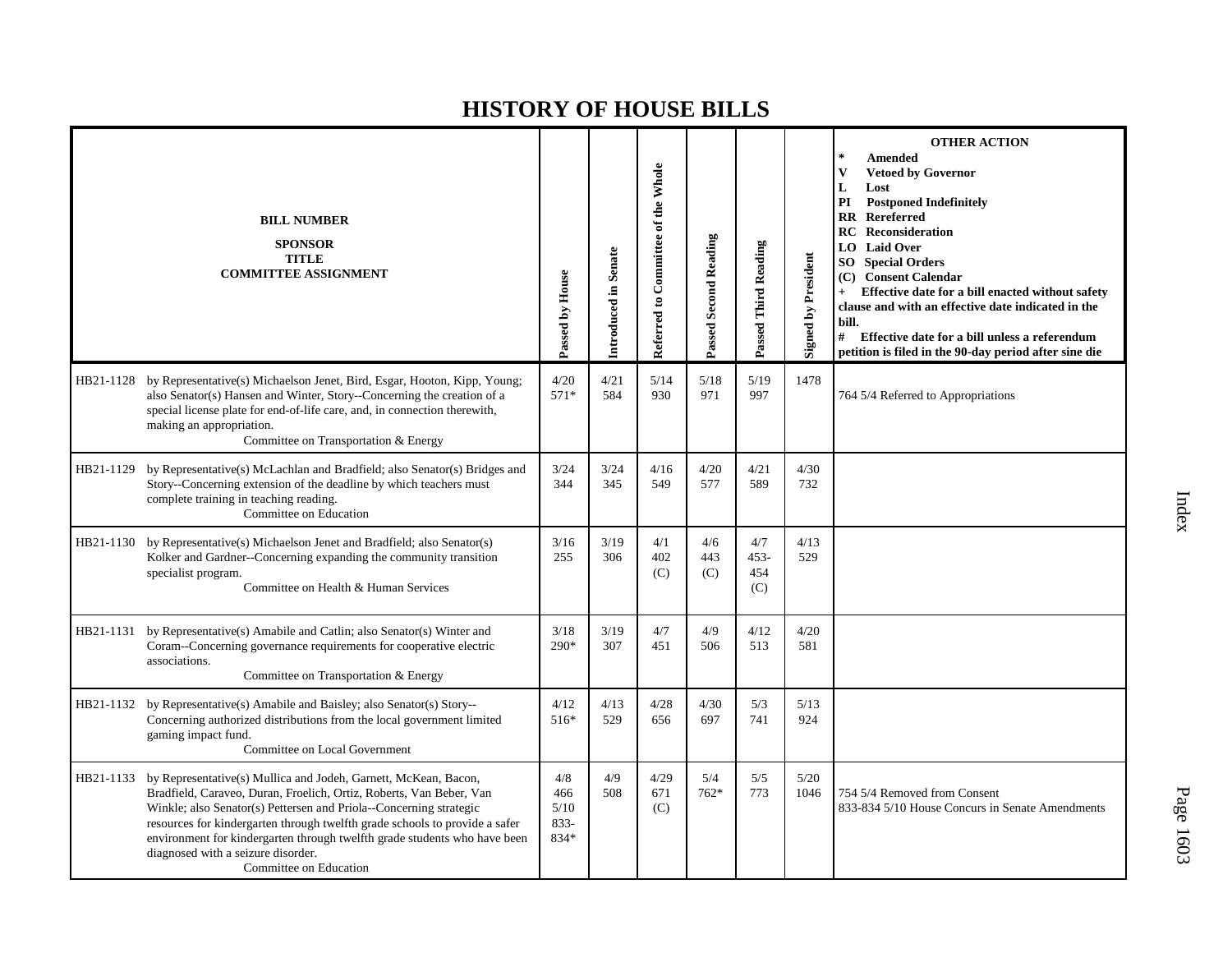|           | <b>BILL NUMBER</b><br><b>SPONSOR</b><br><b>TITLE</b><br><b>COMMITTEE ASSIGNMENT</b>                                                                                                                                                                                                                                                                                                                                                                                                                                                                                                                                                                         | Passed by House | Introduced in Senate | Referred to Committee of the Whole | <b>Passed Second Reading</b>    | Passed Third Reading          | <b>Signed by President</b> | <b>OTHER ACTION</b><br><b>Amended</b><br><b>Vetoed by Governor</b><br>L<br>Lost<br>PI<br><b>Postponed Indefinitely</b><br><b>RR</b> Rereferred<br>Reconsideration<br><b>RC</b><br><b>Laid Over</b><br>LO.<br>SO.<br><b>Special Orders</b><br><b>Consent Calendar</b><br>(C)<br>Effective date for a bill enacted without safety<br>$+$<br>clause and with an effective date indicated in the<br>bill.<br>#<br>Effective date for a bill unless a referendum<br>petition is filed in the 90-day period after sine die |
|-----------|-------------------------------------------------------------------------------------------------------------------------------------------------------------------------------------------------------------------------------------------------------------------------------------------------------------------------------------------------------------------------------------------------------------------------------------------------------------------------------------------------------------------------------------------------------------------------------------------------------------------------------------------------------------|-----------------|----------------------|------------------------------------|---------------------------------|-------------------------------|----------------------------|----------------------------------------------------------------------------------------------------------------------------------------------------------------------------------------------------------------------------------------------------------------------------------------------------------------------------------------------------------------------------------------------------------------------------------------------------------------------------------------------------------------------|
|           | HB21-1134 by Representative(s) Ricks and Bradfield, Bacon; also Senator(s) Bridges--<br>Concerning facilitating the reporting of tenants' rent payment information to<br>consumer reporting agencies at the tenants' request, and, in connection<br>therewith, making an appropriation.<br>Committee on State, Veterans, & Military Affairs                                                                                                                                                                                                                                                                                                                 | 5/19<br>1015*   | 5/19<br>1017         | 6/3<br>1304                        | 6/3<br>1325<br><b>SO</b>        | 6/4<br>1366                   | 1480                       | 1084 5/24 Referred to Appropriations<br>1324 6/3 SO                                                                                                                                                                                                                                                                                                                                                                                                                                                                  |
|           | HB21-1136 by Representative(s) Tipper and Carver; also Senator(s) Lee and Gardner--<br>Concerning modifications to the policies governing judicial division retirees<br>returning to temporary judicial duties, and, in connection therewith, making<br>an appropriation.<br>Committee on Judiciary                                                                                                                                                                                                                                                                                                                                                         | 4/8<br>466*     | 4/9<br>508           | 4/23<br>619<br>(C)                 | 4/23<br>624<br><b>SO</b><br>(C) | 4/26<br>$629 -$<br>630<br>(C) | 4/27<br>654                | 539 4/15 Referred to Appropriations<br>623 4/23 SO(C)                                                                                                                                                                                                                                                                                                                                                                                                                                                                |
| HB21-1137 | by Representative(s) Weissman and Van Winkle, Herod, Snyder, Soper;<br>also Senator(s) Lee and Gardner, Buckner, Cooke, Ginal--Concerning<br>notification by legislative staff to members of the general assembly<br>regarding rules adopted as a result of legislation.<br>Committee on State, Veterans, & Military Affairs                                                                                                                                                                                                                                                                                                                                | 3/10<br>214     | 3/12<br>242-<br>243  | 3/24<br>343<br>(C)                 | 3/26<br>364<br>(C)              | 3/29<br>369<br>(C)            | 4/5<br>432                 |                                                                                                                                                                                                                                                                                                                                                                                                                                                                                                                      |
|           | HB21-1138 by Representative(s) McLachlan and Catlin; also Senator(s) Hisey--<br>Concerning clarifying restrictions on the operation of off-highway vehicles.<br>Committee on Local Government                                                                                                                                                                                                                                                                                                                                                                                                                                                               | 3/26<br>366     | 3/29<br>374          | 4/14<br>531<br>(C)                 | 4/16<br>557                     | 4/19<br>562                   | 4/27<br>654                | 555 4/16 Removed from Consent                                                                                                                                                                                                                                                                                                                                                                                                                                                                                        |
| HB21-1139 | by Representative(s) McCluskie; also Senator(s) Rankin--Concerning the<br>acquisition of forms of identification from the department of revenue, and,<br>in connection therewith, facilitating the renewal of drivers' licenses by mail<br>and by electronic means, facilitating the renewal of identification cards by<br>electronic means, facilitating the renewal of drivers' licenses and<br>identification cards by older individuals, and allowing certain individuals to<br>sign a driving log attesting that a minor driver with an instruction permit<br>has completed a minimum number of driving hours.<br>Committee on Transportation & Energy | 4/8<br>$466*$   | 4/9<br>508           | 4/28<br>656<br>(C)                 | 4/30<br>695<br>(C)              | 5/3<br>$733-$<br>734<br>(C)   | 5/13<br>924                |                                                                                                                                                                                                                                                                                                                                                                                                                                                                                                                      |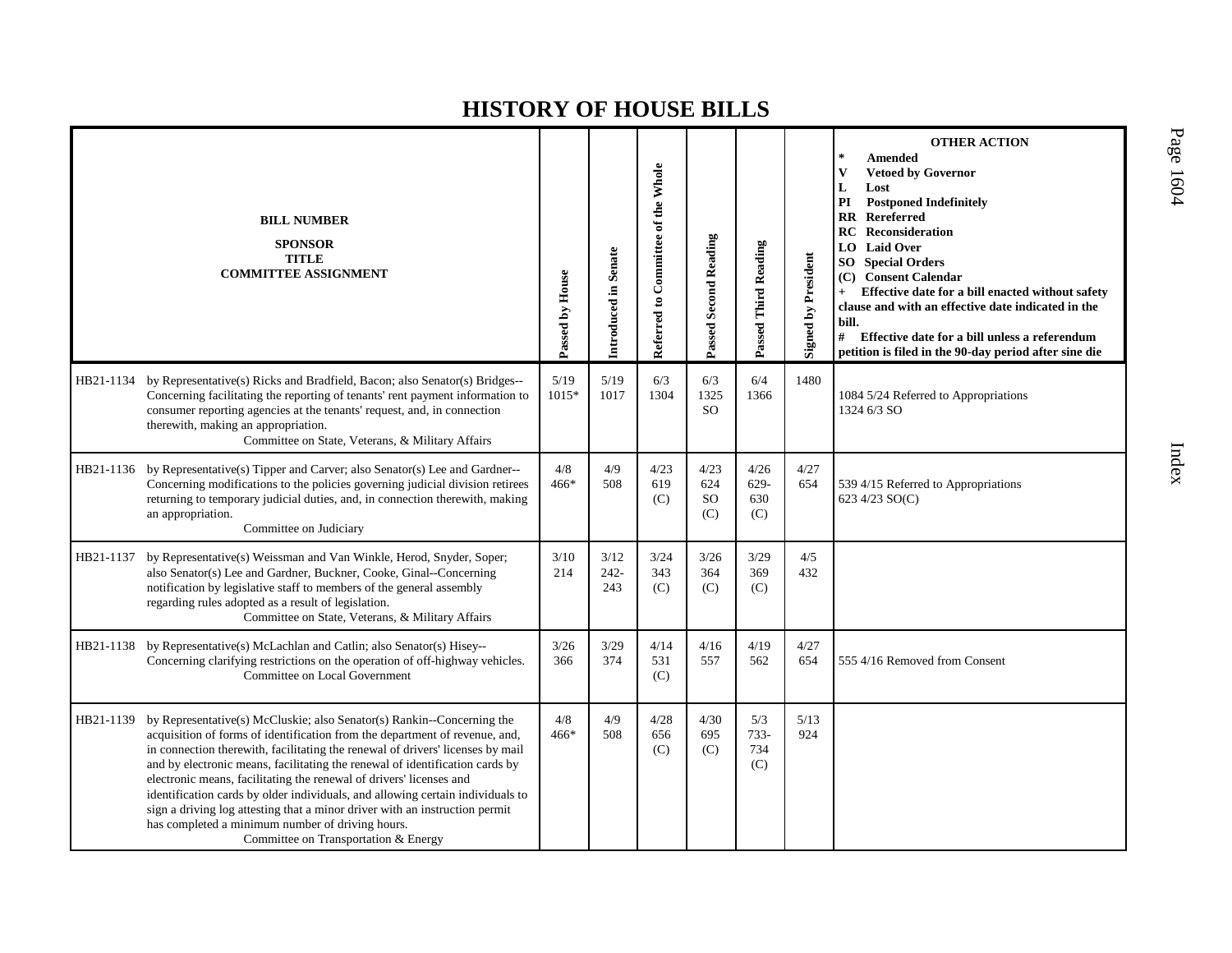|           | <b>BILL NUMBER</b><br><b>SPONSOR</b><br><b>TITLE</b><br><b>COMMITTEE ASSIGNMENT</b>                                                                                                                                                                                                                                                                                                                                                     | Passed by House                 | <b>Introduced in Senate</b> | Referred to Committee of the Whole | Passed Second Reading                  | Passed Third Reading         | <b>Signed by President</b> | <b>OTHER ACTION</b><br>$\mathbb{R}$<br><b>Amended</b><br>V<br><b>Vetoed by Governor</b><br>L<br>Lost<br>PI<br><b>Postponed Indefinitely</b><br><b>RR</b> Rereferred<br><b>Reconsideration</b><br>RC<br><b>Laid Over</b><br>LO<br>SO <sub>1</sub><br><b>Special Orders</b><br>(C) Consent Calendar<br>Effective date for a bill enacted without safety<br>$+$<br>clause and with an effective date indicated in the<br>bill.<br>#<br>Effective date for a bill unless a referendum<br>petition is filed in the 90-day period after sine die |
|-----------|-----------------------------------------------------------------------------------------------------------------------------------------------------------------------------------------------------------------------------------------------------------------------------------------------------------------------------------------------------------------------------------------------------------------------------------------|---------------------------------|-----------------------------|------------------------------------|----------------------------------------|------------------------------|----------------------------|--------------------------------------------------------------------------------------------------------------------------------------------------------------------------------------------------------------------------------------------------------------------------------------------------------------------------------------------------------------------------------------------------------------------------------------------------------------------------------------------------------------------------------------------|
| HB21-1140 | by Representative(s) Titone; also Senator(s) Coram--Concerning the<br>elimination of costs associated with living organ donation for a living organ<br>donor, and, in connection therewith, making an appropriation.<br>Committee on Health & Human Services                                                                                                                                                                            | 4/26<br>636*                    | 4/27<br>652                 | 5/19<br>992<br>(C)                 | 5/20<br>1032<br><sub>SO</sub><br>(C)   | 5/21<br>1050<br>(C)          | 1476                       | 783 5/6 Referred to Appropriations<br>1031 5/20 SO(C)                                                                                                                                                                                                                                                                                                                                                                                                                                                                                      |
|           | HB21-1141 by Representative(s) Hooton and Valdez A.; also Senator(s) Bridges--<br>Concerning the creation of a license plate for plug-in electric motor<br>vehicles, and, in connection therewith, making an appropriation.<br>Committee on Finance                                                                                                                                                                                     | 4/29<br>688*<br>6/8<br>1448*    | 4/30<br>731                 | 5/21<br>1057                       | 5/21<br>$1061 -$<br>1062*<br><b>SO</b> | 5/24<br>1074                 | 1480                       | 910 5/13 Referred to Appropriations<br>1060 5/21 SO<br>1448 6/8 House Concurs in Senate Amendments                                                                                                                                                                                                                                                                                                                                                                                                                                         |
|           | HB21-1142 by Representative(s) Bacon; also Senator(s) Gonzales--Concerning<br>measures related to eyewitness identification techniques, and, in connection<br>therewith, requiring reporting data related to eyewitness techniques and<br>regulating the use of showup identifications.<br>Committee on Judiciary                                                                                                                       | 4/28<br>668*<br>5/21<br>$1064*$ | 4/29<br>689                 | 5/13<br>909-<br>910*<br>(C)        | 5/17<br>962*                           | 5/18<br>968                  | 1476                       | 960 5/17 Removed from Consent<br>1064 5/21 House Concurs in Senate Amendments                                                                                                                                                                                                                                                                                                                                                                                                                                                              |
| HB21-1143 | by Representative(s) Froelich and Soper; also Senator(s) Danielson--<br>Concerning forensic medical evidence of sexual assault.<br>Committee on Judiciary                                                                                                                                                                                                                                                                               | 3/30<br>384*                    | 4/1<br>413                  | 4/23<br>610<br>(C)                 | 4/27<br>644<br>(C)                     | 4/28<br>659<br>(C)           | 5/20<br>1046               |                                                                                                                                                                                                                                                                                                                                                                                                                                                                                                                                            |
| HB21-1145 | by Representative(s) Kipp and Soper; also Senator(s) Jaquez Lewis and<br>Simpson--Concerning the creation of a special license plate to support<br>pollinators, and, in connection therewith, making an appropriation.<br>Committee on Finance                                                                                                                                                                                          | 4/26<br>$636*$                  | 4/27<br>653                 | 5/14<br>930                        | 5/18<br>972                            | 5/19<br>998                  | 1476                       | 784 5/6 Referred to Appropriations                                                                                                                                                                                                                                                                                                                                                                                                                                                                                                         |
|           | HB21-1146 by Representative(s) Pico and Valdez D., Arndt, Lynch; also Senator(s)<br>Zenzinger and Woodward, Kirkmeyer, Moreno--Concerning the practice of<br>auricular acudetox by a professional, and, in connection therewith,<br>clarifying that in order to perform auricular acudetox, a person does not<br>need to be licensed, certified, or registered as a mental health professional.<br>Committee on Health & Human Services | 3/29<br>374                     | 3/30<br>385                 | 4/13<br>519<br>(C)                 | 4/15<br>543<br>(C)                     | 4/16<br>$552-$<br>553<br>(C) | 4/23<br>619                |                                                                                                                                                                                                                                                                                                                                                                                                                                                                                                                                            |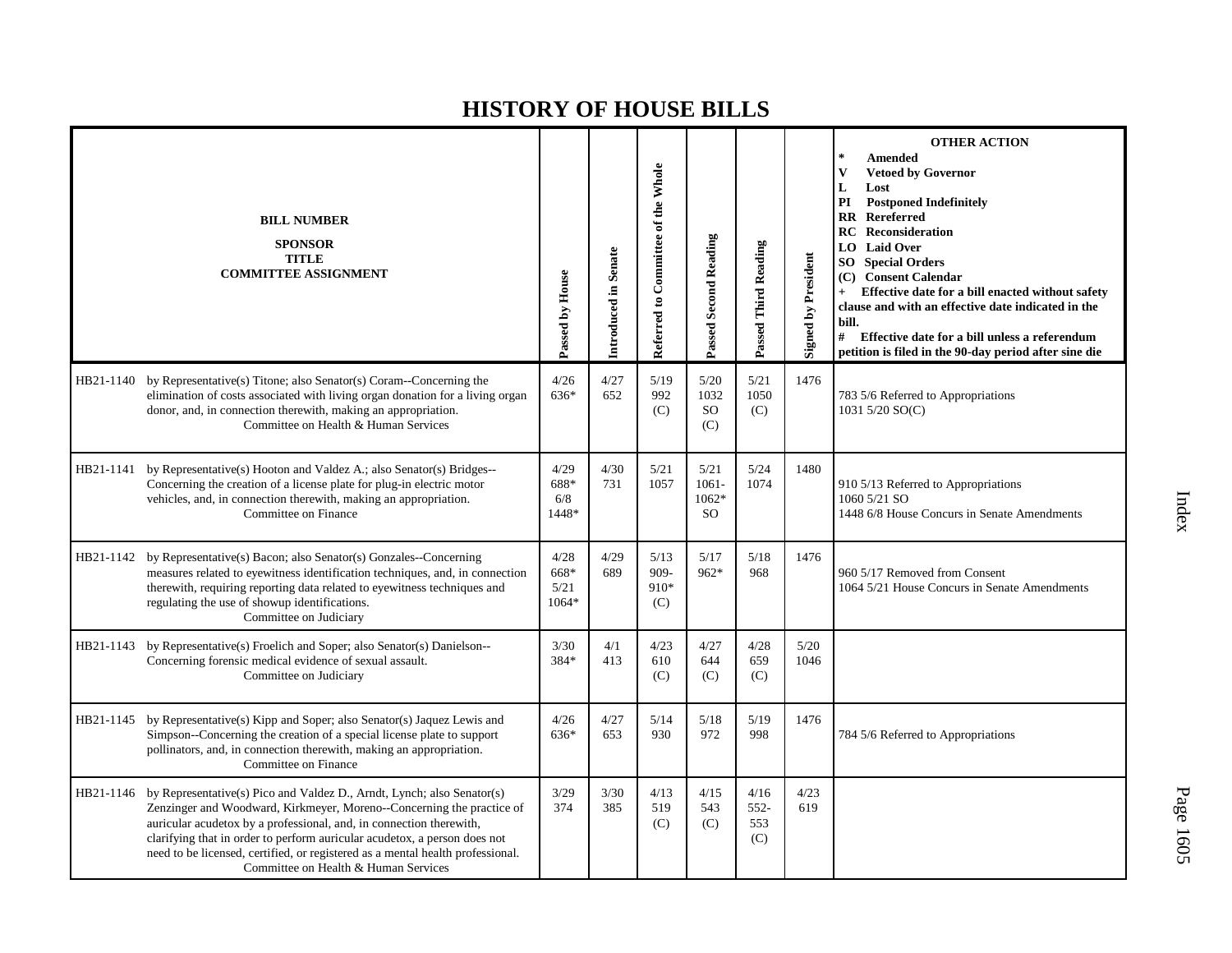|           | <b>BILL NUMBER</b><br><b>SPONSOR</b><br><b>TITLE</b><br><b>COMMITTEE ASSIGNMENT</b>                                                                                                                                                                                                                                                                                                                                                      | Passed by House | Introduced in Senate | Referred to Committee of the Whole | <b>Passed Second Reading</b>  | Passed Third Reading      | <b>Signed by President</b> | <b>OTHER ACTION</b><br><b>Amended</b><br>V<br><b>Vetoed by Governor</b><br>L<br>Lost<br>PI<br><b>Postponed Indefinitely</b><br><b>Rereferred</b><br>$\mathbf{R}\mathbf{R}$<br><b>Reconsideration</b><br>RC<br><b>Laid Over</b><br>LO.<br>SO.<br><b>Special Orders</b><br><b>Consent Calendar</b><br>(C)<br>Effective date for a bill enacted without safety<br>clause and with an effective date indicated in the<br>bill.<br>#<br>Effective date for a bill unless a referendum<br>petition is filed in the 90-day period after sine die |
|-----------|------------------------------------------------------------------------------------------------------------------------------------------------------------------------------------------------------------------------------------------------------------------------------------------------------------------------------------------------------------------------------------------------------------------------------------------|-----------------|----------------------|------------------------------------|-------------------------------|---------------------------|----------------------------|-------------------------------------------------------------------------------------------------------------------------------------------------------------------------------------------------------------------------------------------------------------------------------------------------------------------------------------------------------------------------------------------------------------------------------------------------------------------------------------------------------------------------------------------|
|           | HB21-1147 by Representative(s) Valdez D. and Van Winkle, Soper, Arndt, Bernett,<br>Bird, Duran, Gray, Hooton, Kipp, Mullica, Ortiz, Rich, Roberts, Will,<br>Young; also Senator(s) Hansen and Simpson, Coleman, Liston, Priola--<br>Concerning simplification of the regulatory requirements for continuing<br>education of professional architects.<br>Committee on Business, Labor, & Technology                                       | 3/22<br>321     | 3/24<br>345          | 4/13<br>527<br>(C)                 | 4/15<br>543<br>(C)            | 4/16<br>553<br>(C)        | 4/23<br>619                |                                                                                                                                                                                                                                                                                                                                                                                                                                                                                                                                           |
|           | HB21-1148 by Representative(s) Bockenfeld and Michaelson Jenet, Roberts; also<br>Senator(s) Fields and Smallwood, Gonzales, Lundeen--Concerning the<br>distribution of an annual report regarding the Colorado state fair, and, in<br>connection therewith, changing the annual reporting deadline and requiring<br>that the report be submitted to all members of the general assembly.<br>Committee on Agriculture & Natural Resources | 3/24<br>344     | 3/24<br>345          | 4/15<br>550<br>(C)                 | 4/20<br>575<br>(C)            | 4/21<br>586<br>(C)        | 4/27<br>654                |                                                                                                                                                                                                                                                                                                                                                                                                                                                                                                                                           |
| HB21-1149 | by Representative(s) Jackson and Titone; also Senator(s) Story--Concerning<br>supporting an energy sector career pathway for Colorado, and, in<br>connection therewith, making an appropriation.<br>Committee on Transportation & Energy                                                                                                                                                                                                 | 4/27<br>$651*$  | 4/28<br>669          | 5/28<br>1198                       | 5/28<br>1206<br><sub>SO</sub> | 6/1<br>1228               | 1474                       | 764 5/4 Referred to Appropriations<br>1203 5/28 SO                                                                                                                                                                                                                                                                                                                                                                                                                                                                                        |
|           | HB21-1150 by Representative(s) Jodeh; also Senator(s) Gonzales--Concerning the<br>creation of the Colorado office of new Americans.<br>Committee on Finance                                                                                                                                                                                                                                                                              | 5/11<br>857*    | $5/12$<br>881        | 5/26<br>1140                       | 5/26<br>1149<br><sub>SO</sub> | 5/27<br>1181              | 1475                       | 1026 5/20 Referred to Appropriations<br>1148 5/26 SO                                                                                                                                                                                                                                                                                                                                                                                                                                                                                      |
|           | HB21-1151 by Representative(s) McLachlan and Catlin; also Senator(s) Coram--<br>Concerning allowing a federally recognized Indian tribe to certify its own<br>foster homes.<br>Committee on Local Government                                                                                                                                                                                                                             | 3/29<br>374     | 3/30<br>385          | 4/28<br>656<br>(C)                 | 4/30<br>696<br>(C)            | 5/3<br>734<br>(C)         | 5/10<br>844                |                                                                                                                                                                                                                                                                                                                                                                                                                                                                                                                                           |
|           | HB21-1152 by Representative(s) Valdez D. and Lynch, Arndt, Pico; also Senator(s)<br>Kirkmeyer and Zenzinger, Moreno, Woodward--Concerning the repeal of<br>statutes related to the obsolete capitol dome restoration fund.<br>Committee on Finance                                                                                                                                                                                       | 3/25<br>357     | 3/29<br>375          | 4/6<br>438<br>(C)                  | 4/8<br>468<br>(C)             | 4/9<br>498-<br>499<br>(C) | 4/13<br>529                |                                                                                                                                                                                                                                                                                                                                                                                                                                                                                                                                           |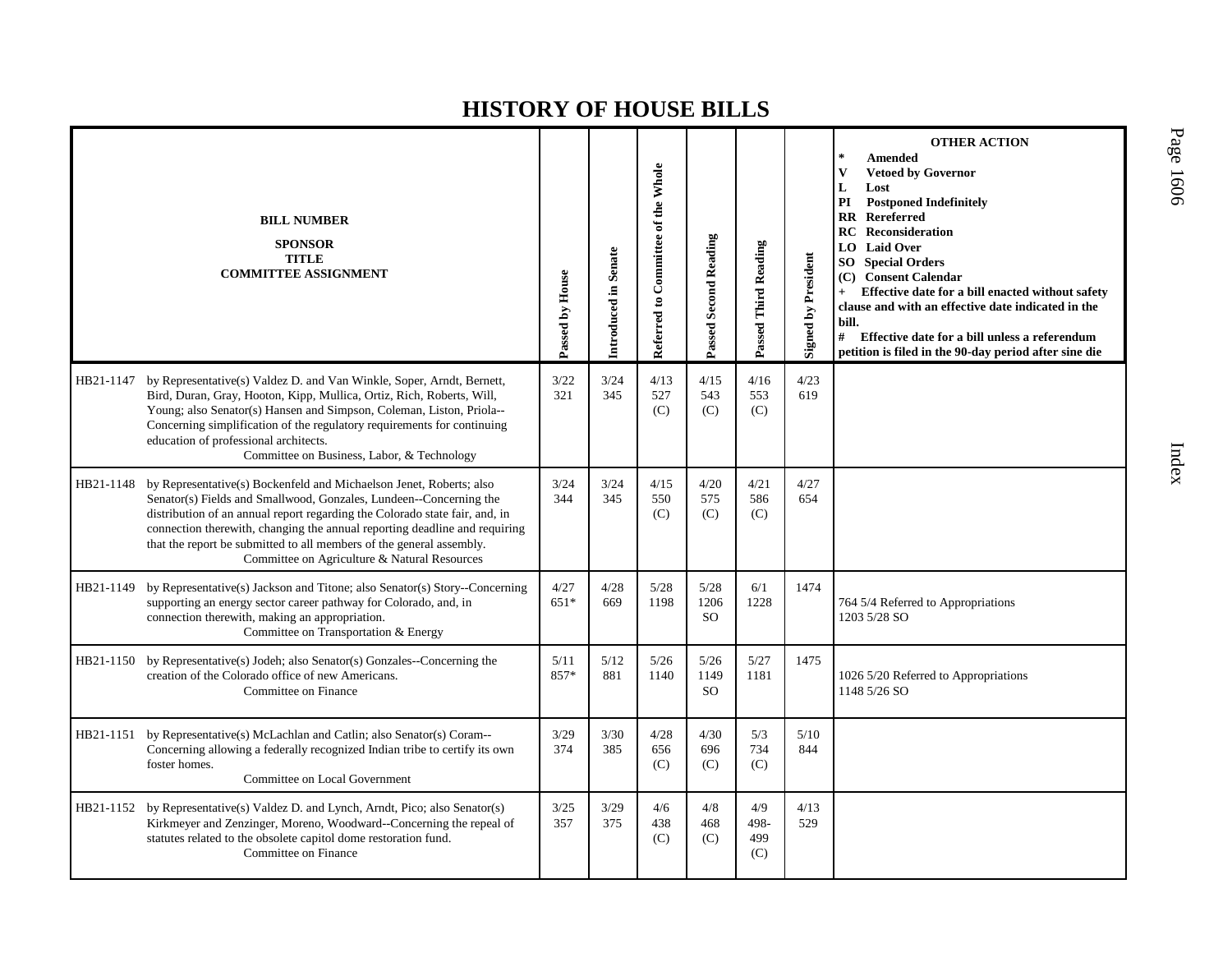|           | <b>BILL NUMBER</b><br><b>SPONSOR</b><br><b>TITLE</b><br><b>COMMITTEE ASSIGNMENT</b>                                                                                                                                                                                                                                               | Passed by House | Introduced in Senate | Referred to Committee of the Whole | <b>Passed Second Reading</b> | Passed Third Reading | <b>Signed by President</b> | <b>OTHER ACTION</b><br>$\ast$<br><b>Amended</b><br>$\mathbf{V}$<br><b>Vetoed by Governor</b><br>L<br>Lost<br>PI<br><b>Postponed Indefinitely</b><br><b>RR</b> Rereferred<br>Reconsideration<br>RC<br><b>Laid Over</b><br>LO.<br><b>Special Orders</b><br>SO.<br><b>Consent Calendar</b><br>(C)<br>Effective date for a bill enacted without safety<br>$+$<br>clause and with an effective date indicated in the<br>bill.<br>#<br>Effective date for a bill unless a referendum<br>petition is filed in the 90-day period after sine die |
|-----------|-----------------------------------------------------------------------------------------------------------------------------------------------------------------------------------------------------------------------------------------------------------------------------------------------------------------------------------|-----------------|----------------------|------------------------------------|------------------------------|----------------------|----------------------------|-----------------------------------------------------------------------------------------------------------------------------------------------------------------------------------------------------------------------------------------------------------------------------------------------------------------------------------------------------------------------------------------------------------------------------------------------------------------------------------------------------------------------------------------|
| HB21-1153 | by Representative(s) Arndt and Valdez D., Pico; also Senator(s) Moreno,<br>Zenzinger--Concerning the repeal of the enterprise zone child care<br>contributions income tax credit for income tax years commencing prior to<br>January 1, 1999.<br>Committee on Finance                                                             | 3/30<br>384     | 4/1<br>414           | 4/15<br>540<br>(C)                 | 4/19<br>563<br>(C)           | 4/20<br>573<br>(C)   | 4/30<br>732                |                                                                                                                                                                                                                                                                                                                                                                                                                                                                                                                                         |
| HB21-1154 | by Representative(s) Lynch and Valdez D., Arndt, Pico; also Senator(s)<br>Moreno, Zenzinger--Concerning the elimination of obsolete provisions of<br>the child care contribution state income tax credit.<br>Committee on Finance                                                                                                 | 3/25<br>357     | 3/29<br>375          | 4/6<br>438<br>(C)                  | 4/8<br>468<br>(C)            | 4/9<br>499<br>(C)    | 4/13<br>529                |                                                                                                                                                                                                                                                                                                                                                                                                                                                                                                                                         |
| HB21-1155 | by Representative(s) Arndt and Pico, Lynch, Valdez D.; also Senator(s)<br>Zenzinger and Woodward, Kirkmeyer, Moreno--Concerning modifications<br>to the sales and use tax statutes in order to address certain defects and<br>anachronisms.<br>Committee on Business, Labor, & Technology                                         | 3/30<br>384     | 4/1<br>414           | 4/15<br>541<br>(C)                 | 4/19<br>563<br>(C)           | 4/20<br>573<br>(C)   | 4/27<br>654                |                                                                                                                                                                                                                                                                                                                                                                                                                                                                                                                                         |
| HB21-1156 | by Representative(s) Lynch and Pico, Arndt, Valdez D.; also Senator(s)<br>Kirkmeyer and Zenzinger, Moreno, Woodward--Concerning the correction<br>of statutory defects related to severance tax withholdings from a<br>disbursement to an oil and gas interest owner.<br>Committee on Finance                                     | 3/30<br>384     | 4/1<br>414           | 4/15<br>540<br>(C)                 | 4/19<br>563<br>(C)           | 4/20<br>572<br>(C)   | 4/27<br>654                |                                                                                                                                                                                                                                                                                                                                                                                                                                                                                                                                         |
| HB21-1157 | by Representative(s) Arndt and Lynch, Pico, Valdez D.; also Senator(s)<br>Kirkmeyer and Woodward, Moreno, Zenzinger--Concerning the accurate<br>statutory reference to the types of taxes administered by the department of<br>revenue for purposes of administrative requirements.<br>Committee on Business, Labor, & Technology | 3/30<br>384     | 4/1<br>414           | 4/15<br>541<br>(C)                 | 4/19<br>563<br>(C)           | 4/20<br>573<br>(C)   | 4/27<br>654                |                                                                                                                                                                                                                                                                                                                                                                                                                                                                                                                                         |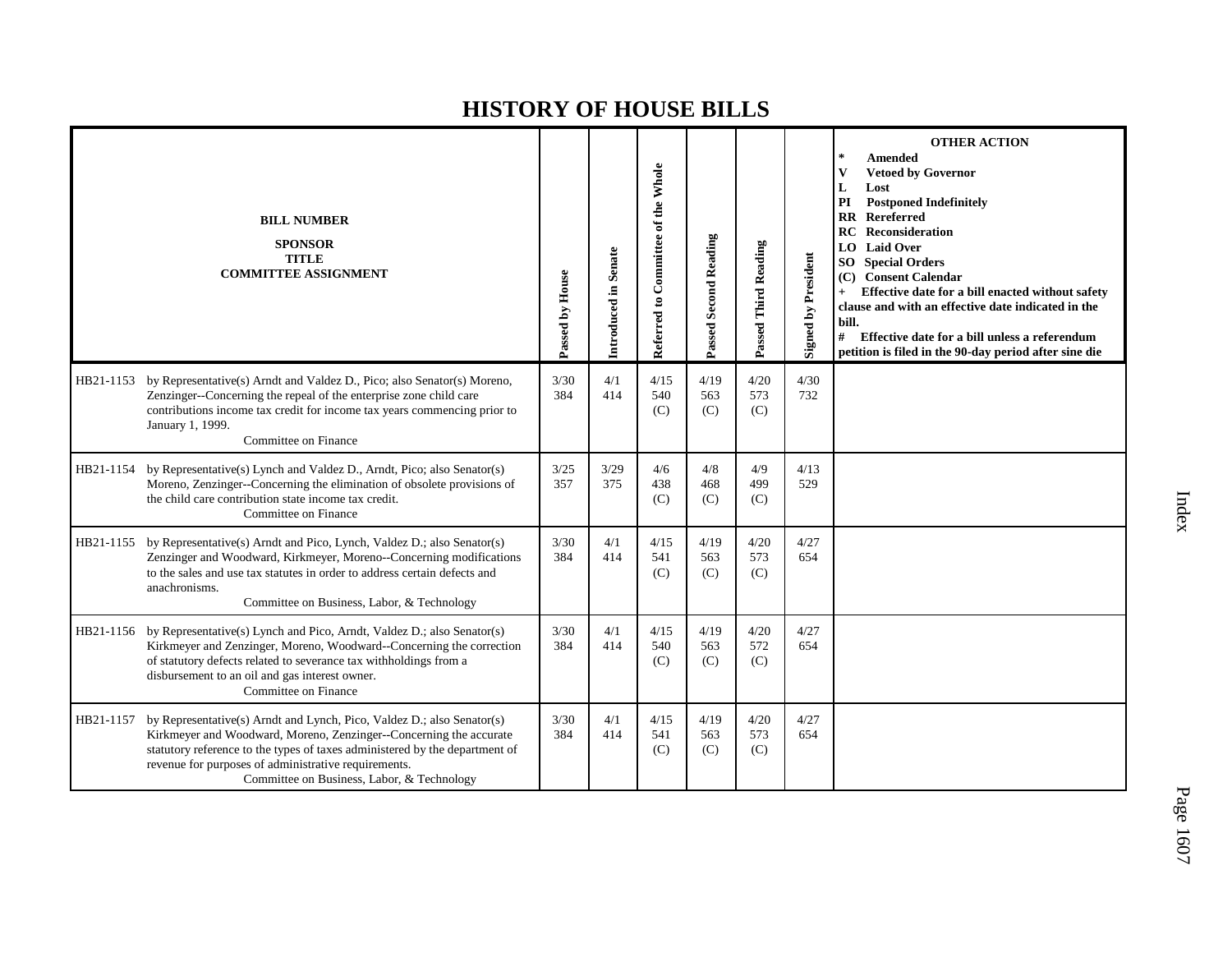|           | <b>BILL NUMBER</b><br><b>SPONSOR</b><br><b>TITLE</b><br><b>COMMITTEE ASSIGNMENT</b>                                                                                                                                                                                                                                                                                                                                                                                                             | Passed by House                | Introduced in Senate | Referred to Committee of the Whole | Passed Second Reading         | Passed Third Reading    | <b>Signed by President</b> | <b>OTHER ACTION</b><br><b>Amended</b><br>$\mathbf{V}$<br><b>Vetoed by Governor</b><br>L<br>Lost<br><b>Postponed Indefinitely</b><br>PI<br>Rereferred<br>$\mathbf{R}$<br>Reconsideration<br><b>RC</b><br><b>Laid Over</b><br>LO.<br>SO-<br><b>Special Orders</b><br>(C) Consent Calendar<br>Effective date for a bill enacted without safety<br>$+$<br>clause and with an effective date indicated in the<br>bill.<br>#<br>Effective date for a bill unless a referendum<br>petition is filed in the 90-day period after sine die |
|-----------|-------------------------------------------------------------------------------------------------------------------------------------------------------------------------------------------------------------------------------------------------------------------------------------------------------------------------------------------------------------------------------------------------------------------------------------------------------------------------------------------------|--------------------------------|----------------------|------------------------------------|-------------------------------|-------------------------|----------------------------|----------------------------------------------------------------------------------------------------------------------------------------------------------------------------------------------------------------------------------------------------------------------------------------------------------------------------------------------------------------------------------------------------------------------------------------------------------------------------------------------------------------------------------|
|           | HB21-1158 by Representative(s) Lynch and Valdez D., Arndt, Pico; also Senator(s)<br>Kirkmeyer, Moreno, Woodward, Zenzinger--Concerning nonsubstantive<br>modifications to sales and use tax exemptions, and, in connection therewith,<br>reorganizing sales and use tax exemptions for agriculture, livestock, and<br>special fuels.<br>Committee on Agriculture & Natural Resources                                                                                                            | 3/25<br>357                    | 3/29<br>375          | 4/15<br>542<br>(C)                 | 4/19<br>564<br>(C)            | 4/20<br>574<br>(C)      | 4/27<br>654                |                                                                                                                                                                                                                                                                                                                                                                                                                                                                                                                                  |
| HB21-1160 | by Representative(s) Duran and Soper; also Senator(s) Ginal and Coram--<br>Concerning the care of pet animals in the custody of certain pet animal<br>facilities.<br>Committee on Agriculture & Natural Resources                                                                                                                                                                                                                                                                               | 3/26<br>$366*$<br>4/29<br>688* | 3/29<br>375          | 4/23<br>614-<br>$615*$             | 4/27<br>$647 -$<br>648*       | 4/28<br>663             | $5/10$<br>844              | 688 4/29 House Concurs in Senate Amendments                                                                                                                                                                                                                                                                                                                                                                                                                                                                                      |
| HB21-1161 | by Representative(s) Sirota and McLachlan, Amabile, Bacon, Benavidez,<br>Bernett, Bird, Caraveo, Froelich, Hooton, Jodeh, Kennedy, Kipp,<br>McCluskie, McCormick, Michaelson Jenet, Roberts, Snyder, Weissman,<br>Woodrow, Young; also Senator(s) Zenzinger and Coram, Buckner, Cooke--<br>Concerning suspending required statewide assessments for selected grade<br>levels for the 2020-21 school year, and, in connection therewith, reducing<br>an appropriation.<br>Committee on Education | 3/9<br>$206*$                  | 3/9<br>210           | 3/12<br>237                        | 3/12<br>239<br><b>SO</b>      | 3/12<br>$250 -$<br>251  | 3/16<br>256                | 222 3/11 Referred to Appropriations<br>239 3/12 SO                                                                                                                                                                                                                                                                                                                                                                                                                                                                               |
|           | HB21-1162 by Representative(s) Valdez A. and Cutter, Amabile, Bernett, Hooton, Kipp,<br>Sirota, Woodrow; also Senator(s) Gonzales and Garcia--Concerning the<br>management of plastic products.<br>Committee on State, Veterans, & Military Affairs                                                                                                                                                                                                                                             | 5/5<br>778<br>6/8<br>1465*     | 5/10<br>843          | 5/28<br>1198*                      | 6/1<br>1235*<br><sub>SO</sub> | 6/2<br>$1261 -$<br>1262 | 1480                       | 1130-1131* $5/26$ Referred to Appropriations<br>1203 5/28 SO<br>1235-1236 6/1 COW Amendment<br>1465 6/8 House Concurs in Senate Amendments                                                                                                                                                                                                                                                                                                                                                                                       |
|           | HB21-1164 by Representative(s) Esgar and Garnett; also Senator(s) Zenzinger and<br>Fenberg--Concerning reductions in the property tax credits that apply to<br>school districts' total program mill levies for purposes of funding the<br>"Public School Finance Act of 1994".<br>Committee on Education                                                                                                                                                                                        | 3/16<br>$255*$                 | 3/18<br>291          | 3/19<br>297                        | 3/19<br>305<br><sub>SO</sub>  | 5/24<br>1073            | 6/8<br>1469                | 294 3/18 Referred to Appropriations<br>304 3/19 SO                                                                                                                                                                                                                                                                                                                                                                                                                                                                               |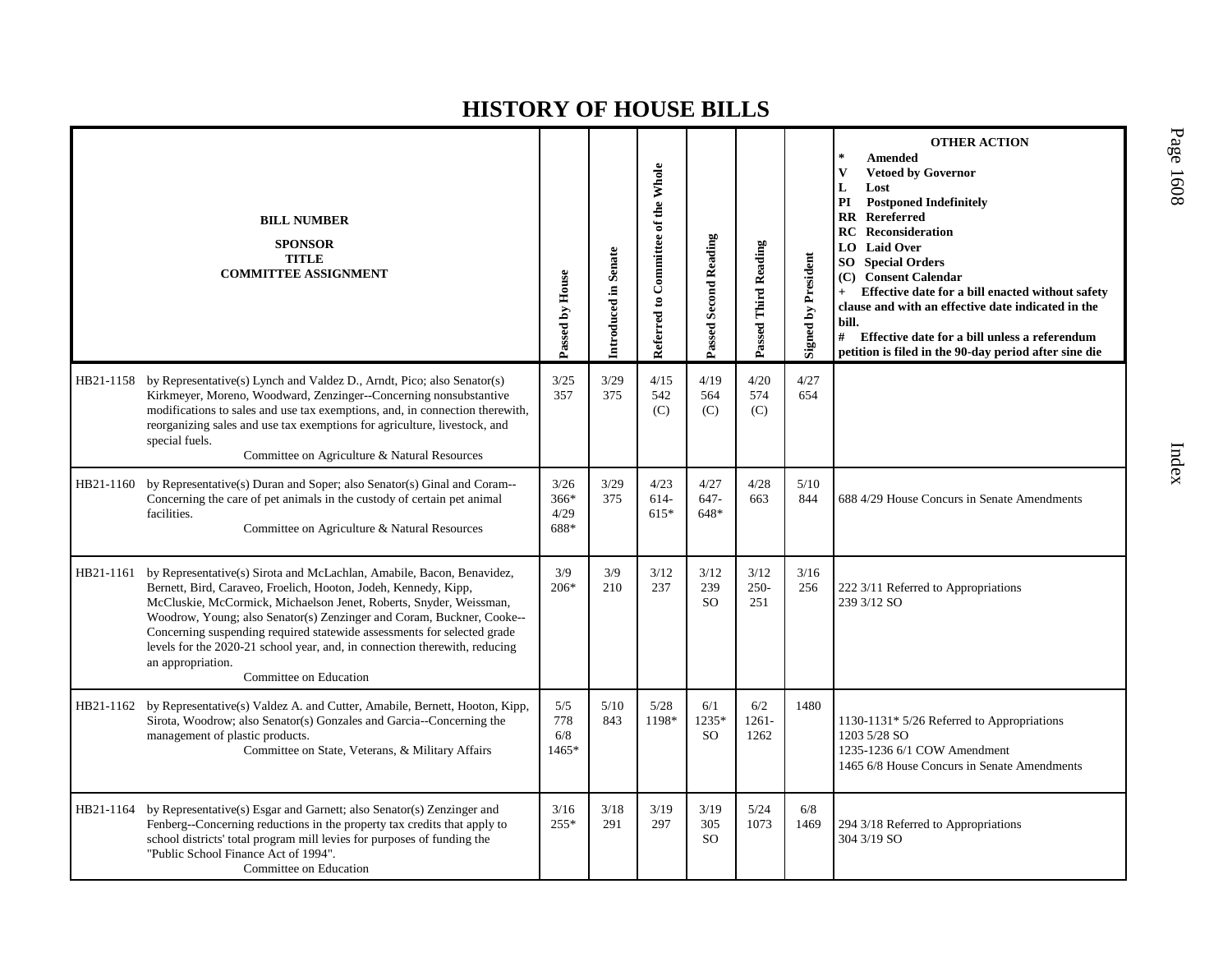|           | <b>BILL NUMBER</b><br><b>SPONSOR</b><br><b>TITLE</b><br><b>COMMITTEE ASSIGNMENT</b>                                                                                                                                                                                                                                                                       | Passed by House                | Introduced in Senate | Referred to Committee of the Whole | <b>Passed Second Reading</b>    | Passed Third Reading | <b>Signed by President</b> | <b>OTHER ACTION</b><br><b>Amended</b><br><b>Vetoed by Governor</b><br>V<br>L<br>Lost<br><b>Postponed Indefinitely</b><br>PI<br>$\overline{\mathbf{R}}$<br>Rereferred<br><b>RC</b> Reconsideration<br><b>Laid Over</b><br>LO  <br><b>SO</b> Special Orders<br><b>Consent Calendar</b><br>(C)<br>Effective date for a bill enacted without safety<br>$+$<br>clause and with an effective date indicated in the<br>bill.<br>#<br>Effective date for a bill unless a referendum<br>petition is filed in the 90-day period after sine die |
|-----------|-----------------------------------------------------------------------------------------------------------------------------------------------------------------------------------------------------------------------------------------------------------------------------------------------------------------------------------------------------------|--------------------------------|----------------------|------------------------------------|---------------------------------|----------------------|----------------------------|--------------------------------------------------------------------------------------------------------------------------------------------------------------------------------------------------------------------------------------------------------------------------------------------------------------------------------------------------------------------------------------------------------------------------------------------------------------------------------------------------------------------------------------|
|           | HB21-1165 by Representative(s) Carver and Duran; also Senator(s) Gardner and Lee--<br>Concerning assistance for victims of strangulation who receive medical<br>examinations.<br>Committee on Judiciary                                                                                                                                                   | 3/22<br>$321*$<br>4/21<br>593* | 3/24<br>345          | 4/15<br>539*<br>(C)                | 4/19<br>563*<br>(C)             | 4/20<br>571<br>(C)   | 4/30<br>732                | 593 4/21 House Concurs in Senate Amendments                                                                                                                                                                                                                                                                                                                                                                                                                                                                                          |
|           | HB21-1166 by Representative(s) Young and Will; also Senator(s) Ginal--Concerning<br>training providers across the state in cross-system behavioral health crisis<br>response as it relates to persons with intellectual and developmental<br>disabilities, and, in connection therewith, making an appropriation.<br>Committee on Health & Human Services | 5/10<br>842*                   | 5/10<br>843          | 6/3<br>1304<br>(C)                 | 6/3<br>1323<br><b>SO</b><br>(C) | 6/4<br>1362<br>(C)   | 1474                       | 1019 5/20 Referred to Appropriations<br>1322 6/3 SO(C)                                                                                                                                                                                                                                                                                                                                                                                                                                                                               |
| HB21-1167 | by Representative(s) Duran and Will; also Senator(s) Gonzales and Scott--<br>Concerning retainage in construction contracts governing improvements to<br>private real property.<br>Committee on Business, Labor, & Technology                                                                                                                             | 3/26<br>366                    | 3/29<br>375          | 4/27<br>639                        | 4/29<br>685                     | 4/30<br>695          | 5/10<br>844                |                                                                                                                                                                                                                                                                                                                                                                                                                                                                                                                                      |
| HB21-1168 | by Representative(s) Bacon and Ricks; also Senator(s) Kolker--Concerning<br>historically underutilized businesses in local government procurement.<br>Committee on Finance                                                                                                                                                                                | 4/26<br>$636*$                 | 4/27<br>653          | 5/6<br>784                         | 5/10<br>838                     | 5/11<br>846-<br>847  | 5/27<br>1195               |                                                                                                                                                                                                                                                                                                                                                                                                                                                                                                                                      |
| HB21-1169 | by Representative(s) Van Beber and Ortiz; also Senator(s) Pettersen and<br>Danielson--Concerning the prohibition of discrimination against a potential<br>organ transplant recipient based solely on the person's disability.<br>Committee on Health & Human Services                                                                                     | 3/29<br>374                    | 4/1<br>414           | 4/13<br>527                        | 4/15<br>544                     | 4/16<br>555          | 4/27<br>654                |                                                                                                                                                                                                                                                                                                                                                                                                                                                                                                                                      |
| HB21-1171 | by Representative(s) Bradfield and Titone; also Senator(s) Buckner and<br>Hisey--Concerning the creation of the kidney disease prevention and<br>education task force, and, in connection therewith, making an appropriation.<br>Committee on Health & Human Services                                                                                     | 5/18<br>982*<br>6/8<br>1465*   | 5/18<br>988          | 6/3<br>1304-<br>1305*              | 6/3<br>1325*<br><b>SO</b>       | 6/4<br>1366-<br>1367 | 1478                       | 1122 5/25 Referred to Appropriations<br>1324 6/3 SO<br>1465 6/8 House Concurs in Senate Amendments                                                                                                                                                                                                                                                                                                                                                                                                                                   |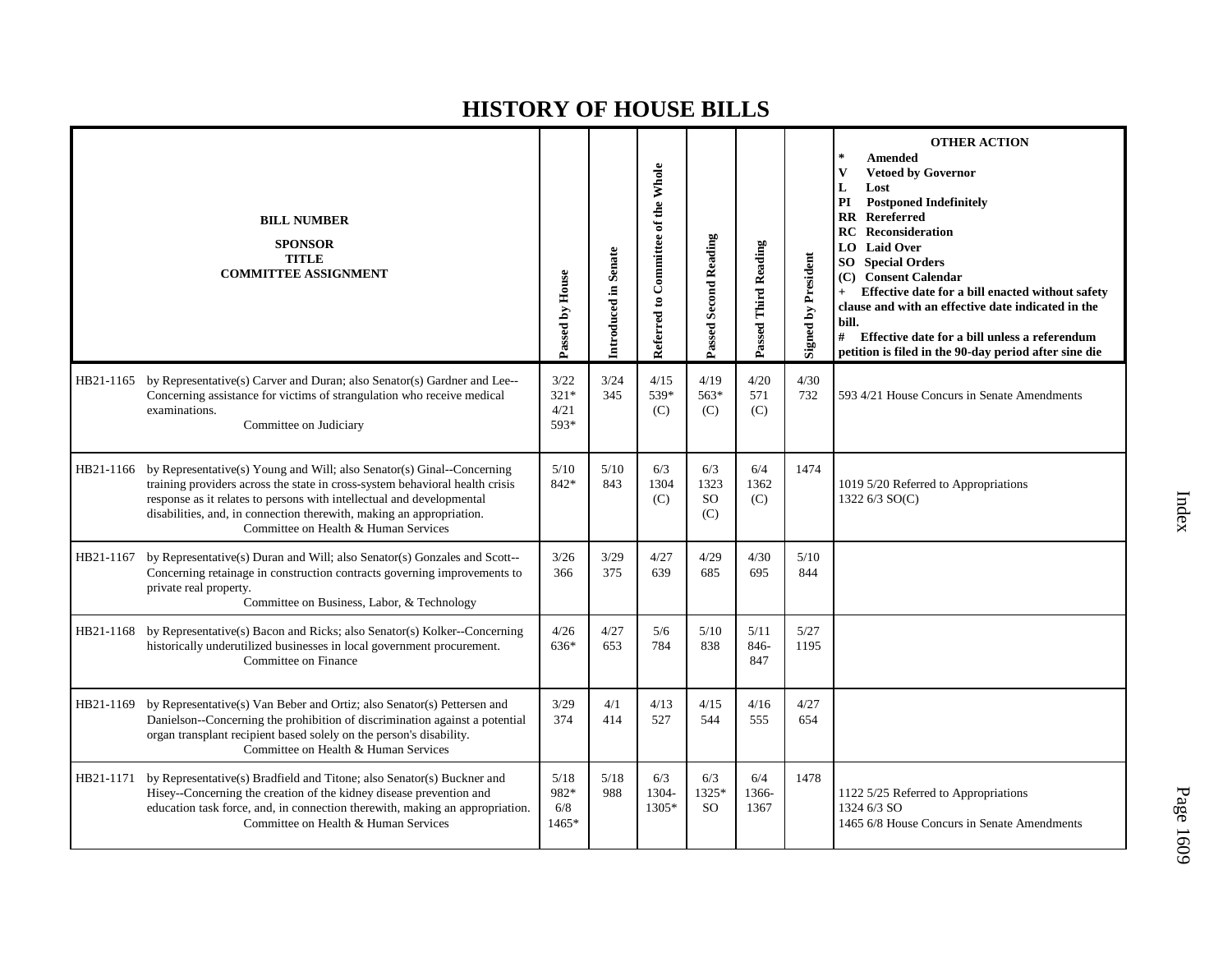|           | <b>BILL NUMBER</b><br><b>SPONSOR</b><br><b>TITLE</b><br><b>COMMITTEE ASSIGNMENT</b>                                                                                                                                                                                                                                                                            | Passed by House              | Introduced in Senate | Referred to Committee of the Whole | <b>Passed Second Reading</b>  | Passed Third Reading | <b>Signed by President</b> | <b>OTHER ACTION</b><br><b>Amended</b><br><b>Vetoed by Governor</b><br>$\mathbf{V}$<br>L<br>Lost<br>PI<br><b>Postponed Indefinitely</b><br><b>RR</b> Rereferred<br><b>Reconsideration</b><br>RC.<br><b>Laid Over</b><br>LO.<br><b>Special Orders</b><br>SO<br><b>Consent Calendar</b><br>(C)<br>Effective date for a bill enacted without safety<br>$+$<br>clause and with an effective date indicated in the<br>bill.<br>#<br>Effective date for a bill unless a referendum<br>petition is filed in the 90-day period after sine die |
|-----------|----------------------------------------------------------------------------------------------------------------------------------------------------------------------------------------------------------------------------------------------------------------------------------------------------------------------------------------------------------------|------------------------------|----------------------|------------------------------------|-------------------------------|----------------------|----------------------------|--------------------------------------------------------------------------------------------------------------------------------------------------------------------------------------------------------------------------------------------------------------------------------------------------------------------------------------------------------------------------------------------------------------------------------------------------------------------------------------------------------------------------------------|
| HB21-1173 | by Representative(s) Mullica and Gray; also Senator(s) Pettersen and<br>Bridges--Concerning prohibiting higher education institutions from<br>considering legacy preferences in the admissions process.<br>Committee on Education                                                                                                                              | 4/8<br>466                   | 4/9<br>508           | 4/30<br>693<br>(C)                 | 5/4<br>754<br>(C)             | 5/5<br>768<br>(C)    | 5/20<br>1046               |                                                                                                                                                                                                                                                                                                                                                                                                                                                                                                                                      |
| HB21-1174 | by Representative(s) Hooton, Rich, Valdez A.; also Senator(s) Story, Fields-<br>-Concerning the transfer to the capital construction fund of any excess<br>proceeds from the issuance of a lease-purchase agreement under Senate Bill<br>20-219 that are initially credited to the emergency controlled maintenance<br>account.<br>Committee on Appropriations | 5/20<br>1037                 | 5/24<br>1081         | 5/28<br>1198                       | 5/28<br>1206<br><sub>SO</sub> | 6/1<br>1228          | 1476                       | 1203 5/28 SO                                                                                                                                                                                                                                                                                                                                                                                                                                                                                                                         |
| HB21-1177 | by Representative(s) Valdez D. and Lynch, Arndt, Pico; also Senator(s)<br>Moreno and Woodward, Kirkmeyer, Zenzinger--Concerning the inclusion<br>of use tax exemptions for certain existing sales tax exemptions in order to<br>make the exemptions compatible with fundamental principles of sales and<br>use tax.<br>Committee on Finance                    | 3/25<br>357                  | 3/29<br>375          | 4/6<br>438<br>(C)                  | 4/8<br>468<br>(C)             | 4/9<br>498<br>(C)    | 4/13<br>529                |                                                                                                                                                                                                                                                                                                                                                                                                                                                                                                                                      |
| HB21-1178 | by Representative(s) Pico and Valdez D., Arndt, Lynch; also Senator(s)<br>Woodward and Zenzinger, Moreno, Kirkmeyer--Concerning correcting<br>nonsubstantive errors in the Colorado marijuana code.<br>Committee on Agriculture & Natural Resources                                                                                                            | 3/24<br>344                  | 3/24<br>345          | 4/15<br>542<br>(C)                 | 4/19<br>563<br>(C)            | 4/20<br>574<br>(C)   | 4/30<br>732                |                                                                                                                                                                                                                                                                                                                                                                                                                                                                                                                                      |
| HB21-1180 | by Representative(s) Valdez D. and Will; also Senator(s) Coram--<br>Concerning measures to increase biomass utilization throughout the state.<br>Committee on Agriculture & Natural Resources                                                                                                                                                                  | 3/29<br>374<br>5/21<br>1064* | 4/1<br>414           | 5/14<br>930                        | 5/18<br>972*                  | 5/19<br>998          | 1478                       | 683-684* 4/29 Referred to Appropriations<br>1064 5/21 House Concurs in Senate Amendments                                                                                                                                                                                                                                                                                                                                                                                                                                             |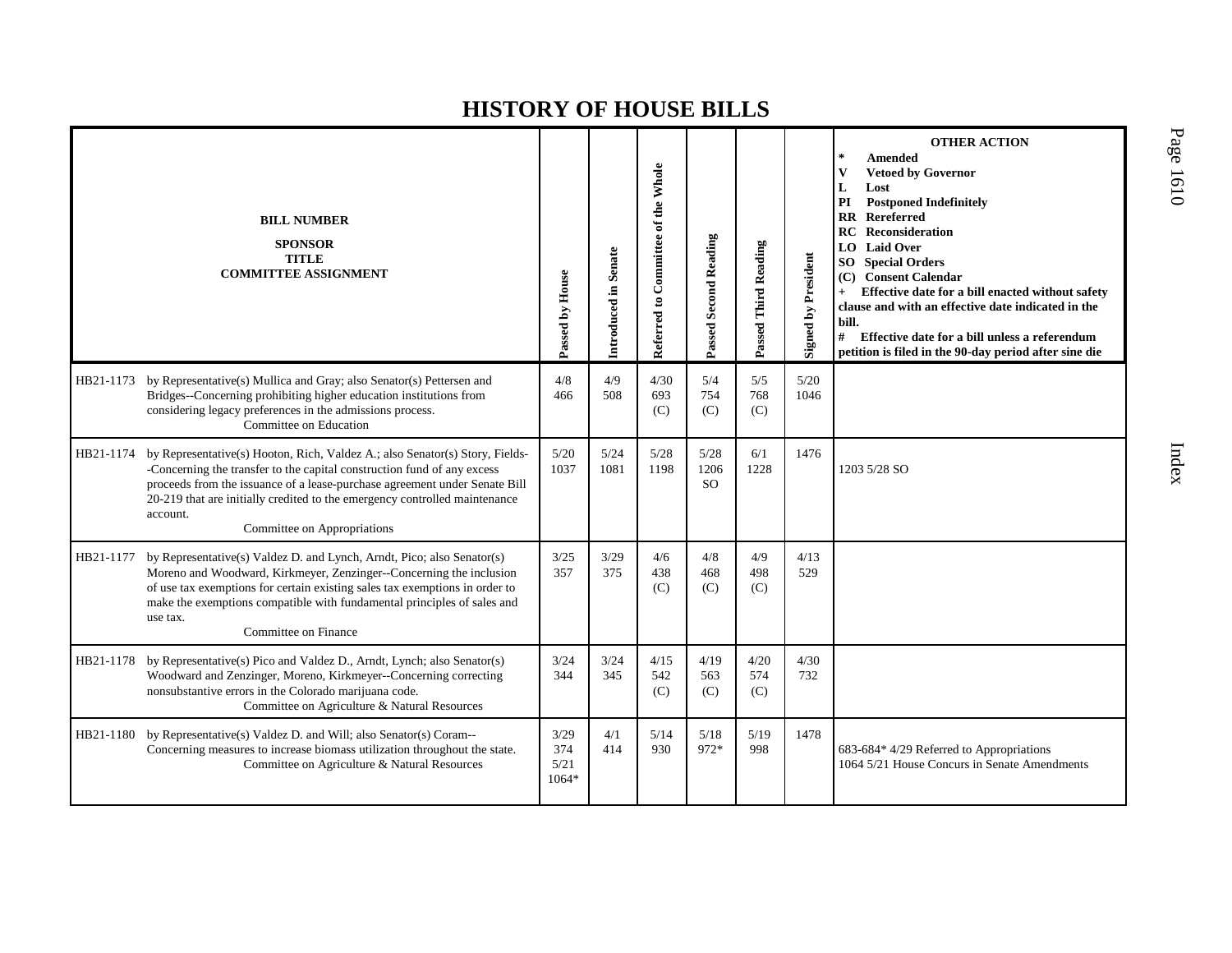|           | <b>BILL NUMBER</b><br><b>SPONSOR</b><br><b>TITLE</b><br><b>COMMITTEE ASSIGNMENT</b>                                                                                                                                                                                                                                | Passed by House               | Introduced in Senate | Referred to Committee of the Whole | Passed Second Reading            | Passed Third Reading       | <b>Signed by President</b> | <b>OTHER ACTION</b><br>$\ast$<br><b>Amended</b><br>$\mathbf{V}$<br><b>Vetoed by Governor</b><br>L<br>Lost<br>PI<br><b>Postponed Indefinitely</b><br><b>RR</b> Rereferred<br>Reconsideration<br>RC<br><b>Laid Over</b><br>LO.<br><b>Special Orders</b><br>SO <sub>-</sub><br><b>Consent Calendar</b><br>(C)<br>Effective date for a bill enacted without safety<br>$+$<br>clause and with an effective date indicated in the<br>bill.<br>#<br>Effective date for a bill unless a referendum<br>petition is filed in the 90-day period after sine die |
|-----------|--------------------------------------------------------------------------------------------------------------------------------------------------------------------------------------------------------------------------------------------------------------------------------------------------------------------|-------------------------------|----------------------|------------------------------------|----------------------------------|----------------------------|----------------------------|-----------------------------------------------------------------------------------------------------------------------------------------------------------------------------------------------------------------------------------------------------------------------------------------------------------------------------------------------------------------------------------------------------------------------------------------------------------------------------------------------------------------------------------------------------|
| HB21-1181 | by Representative(s) McCormick and Will; also Senator(s) Simpson and<br>Winter--Concerning the creation of a voluntary soil health program, and, in<br>connection therewith, making an appropriation.<br>Committee on Agriculture & Natural Resources                                                              | 4/8<br>466*<br>6/8<br>1448*   | 4/9<br>508           | 5/21<br>1057                       | 5/21<br>$1062*$<br><sub>SO</sub> | 5/24<br>1075               | 1478                       | 925-926* 5/14 Referred to Appropriations<br>1060 5/21 SO<br>1448 6/8 House Concurs in Senate Amendments                                                                                                                                                                                                                                                                                                                                                                                                                                             |
|           | HB21-1186 by Representative(s) Gray and Sullivan; also Senator(s) Winter and<br>Bridges--Concerning relieving the regional transportation district of<br>statutory restrictions related to the district's operations.<br>Committee on Transportation & Energy                                                      | 4/6<br>446*                   | 4/9<br>508           | 4/28<br>656                        | 4/30<br>697                      | 5/3<br>740                 | 5/13<br>924                |                                                                                                                                                                                                                                                                                                                                                                                                                                                                                                                                                     |
| HB21-1187 | by Representative(s) Young and Pelton; also Senator(s) Winter and Rankin-<br>-Concerning the implementation of case management redesign to ensure<br>conflict-free case management for members eligible for long-term services<br>and supports under the medicaid program.<br>Committee on Health & Human Services | 4/5<br>433*                   | 4/6<br>448           | 4/15<br>541<br>(C)                 | 4/19<br>563<br>(C)               | 4/20<br>574<br>(C)         | 4/27<br>654                |                                                                                                                                                                                                                                                                                                                                                                                                                                                                                                                                                     |
| HB21-1188 | by Representative(s) Kennedy; also Senator(s) Gonzales--Concerning<br>additional liability of a defendant who admits liability under respondeat<br>superior.<br>Committee on Judiciary                                                                                                                             | 3/29<br>374                   | 4/1<br>414           | 4/22<br>595                        | 4/26<br>634                      | 4/27<br>643                | 5/10<br>844                |                                                                                                                                                                                                                                                                                                                                                                                                                                                                                                                                                     |
| HB21-1189 | by Representative(s) Benavidez and Valdez A.; also Senator(s) Gonzales<br>and Moreno--Concerning additional public health protections in relation to<br>the emission of air toxics, and, in connection therewith, making an<br>appropriation.<br>Committee on Finance                                              | 5/20<br>1037*<br>6/8<br>1465* | 5/20<br>1045         | 6/1<br>1220                        | 6/1<br>1238<br>SO.               | 6/2<br>1263<br>6/2<br>1265 | 1481                       | 1114 5/25 Referred to Appropriations<br>1237 6/1 SO<br>1239-1240* 6/1 COW Amendment<br>1265 6/2 Reconsideration Granted<br>1465 6/8 House Concurs in Senate Amendments                                                                                                                                                                                                                                                                                                                                                                              |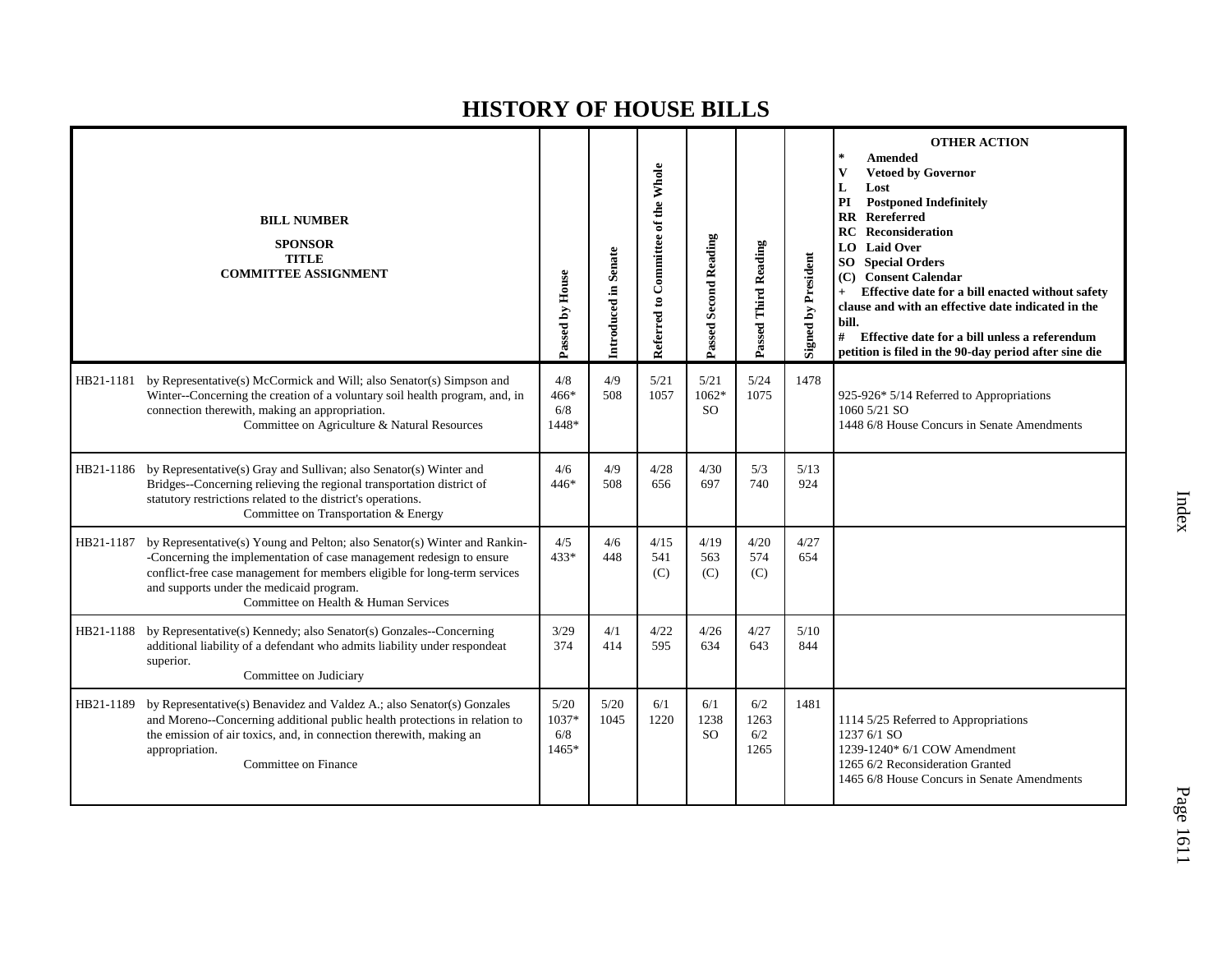|           | <b>BILL NUMBER</b><br><b>SPONSOR</b><br><b>TITLE</b><br><b>COMMITTEE ASSIGNMENT</b>                                                                                                                                                                                                                                                                                                                                                                                                                                                                                                                                                                        | Passed by House                | Introduced in Senate | Referred to Committee of the Whole | Passed Second Reading           | Passed Third Reading | Signed by President | <b>OTHER ACTION</b><br>$\ast$<br><b>Amended</b><br>$\mathbf{V}$<br><b>Vetoed by Governor</b><br>L<br>Lost<br>PI<br><b>Postponed Indefinitely</b><br><b>RR</b> Rereferred<br>Reconsideration<br>RC<br><b>Laid Over</b><br>LO.<br><b>Special Orders</b><br>SO.<br><b>Consent Calendar</b><br>(C)<br>Effective date for a bill enacted without safety<br>$^{+}$<br>clause and with an effective date indicated in the<br>bill.<br>#<br>Effective date for a bill unless a referendum<br>petition is filed in the 90-day period after sine die |
|-----------|------------------------------------------------------------------------------------------------------------------------------------------------------------------------------------------------------------------------------------------------------------------------------------------------------------------------------------------------------------------------------------------------------------------------------------------------------------------------------------------------------------------------------------------------------------------------------------------------------------------------------------------------------------|--------------------------------|----------------------|------------------------------------|---------------------------------|----------------------|---------------------|--------------------------------------------------------------------------------------------------------------------------------------------------------------------------------------------------------------------------------------------------------------------------------------------------------------------------------------------------------------------------------------------------------------------------------------------------------------------------------------------------------------------------------------------|
| HB21-1190 | by Representative(s) Rich and Esgar; also Senator(s) Kirkmeyer and Fields-<br>-Concerning the definition of "telemedicine" for the purposes of the<br>"Colorado Medical Practice Act".<br>Committee on Health & Human Services                                                                                                                                                                                                                                                                                                                                                                                                                             | 3/29<br>$374*$<br>4/20<br>579* | 4/1<br>414           | 4/13<br>527*<br>(C)                | 4/15<br>543*<br>(C)             | 4/16<br>553<br>(C)   | 5/10<br>844         | 579 4/20 House Concurs in Senate Amendments                                                                                                                                                                                                                                                                                                                                                                                                                                                                                                |
|           | HB21-1193 by Representative(s) Gray; also Senator(s) Priola and Kolker--Concerning<br>consumer protection for acts related to a supplemental restraint system.<br>Committee on Business, Labor, & Technology                                                                                                                                                                                                                                                                                                                                                                                                                                               | 3/29<br>374                    | 4/1<br>414           | 4/20<br>570                        | 4/22<br>598                     | 4/23<br>616          | 5/10<br>844         |                                                                                                                                                                                                                                                                                                                                                                                                                                                                                                                                            |
| HB21-1194 | by Representative(s) Tipper and Ricks; also Senator(s) Moreno--Concerning<br>creation of the immigration legal defense fund, and, in connection<br>therewith, making an appropriation.<br>Committee on Judiciary                                                                                                                                                                                                                                                                                                                                                                                                                                           | $5/12$<br>904*<br>6/8<br>1465* | 5/12<br>906          | 6/2<br>1259                        | 6/2<br>1272*<br><sub>SO</sub>   | 6/3<br>1298          | 1480                | 1048* 5/21 Referred to Appropriations<br>1270 6/2 SO<br>1465 6/8 House Concurs in Senate Amendments                                                                                                                                                                                                                                                                                                                                                                                                                                        |
| HB21-1195 | by Representative(s) Van Winkle and Michaelson Jenet; also Senator(s)<br>Coram and Ginal--Concerning the regulation of radon professionals, and, in<br>connection therewith, requiring licensure to practice as a radon<br>measurement professional or radon mitigation professional, and making an<br>appropriation.<br>Committee on Business, Labor, & Technology                                                                                                                                                                                                                                                                                        | 4/29<br>688*                   | 4/30<br>731          | 5/26<br>1140                       | $5/26$<br>1150<br><sub>SO</sub> | 5/27<br>1182         | 1478                | 860 5/11 Referred to Finance<br>964 5/17 Referred to Appropriations<br>1148 5/26 SO                                                                                                                                                                                                                                                                                                                                                                                                                                                        |
| HB21-1196 | by Representative(s) Pico and Valdez D., Arndt; also Senator(s) Zenzinger,<br>Moreno--Concerning the updating of the effective date clause of Senate Bill<br>19-263, as amended by Senate Bill 20-152, for the purpose of ensuring that<br>the bill accomplishes its intended legal effect of eliminating the requirement<br>that the state treasurer execute lease-purchase agreements to fund<br>transportation projects during the 2021-22 state fiscal year if a referred<br>ballot issue that authorizes the state to issue transportation revenue<br>anticipation notes is approved at the November 2021 statewide election.<br>Committee on Finance | 6/2<br>1285                    | 6/2<br>1291          | 6/2<br>1291<br>(C)                 | 6/3<br>1323<br><b>SO</b><br>(C) | 6/4<br>1363<br>(C)   | 1478                | 1322 6/3 SO(C)                                                                                                                                                                                                                                                                                                                                                                                                                                                                                                                             |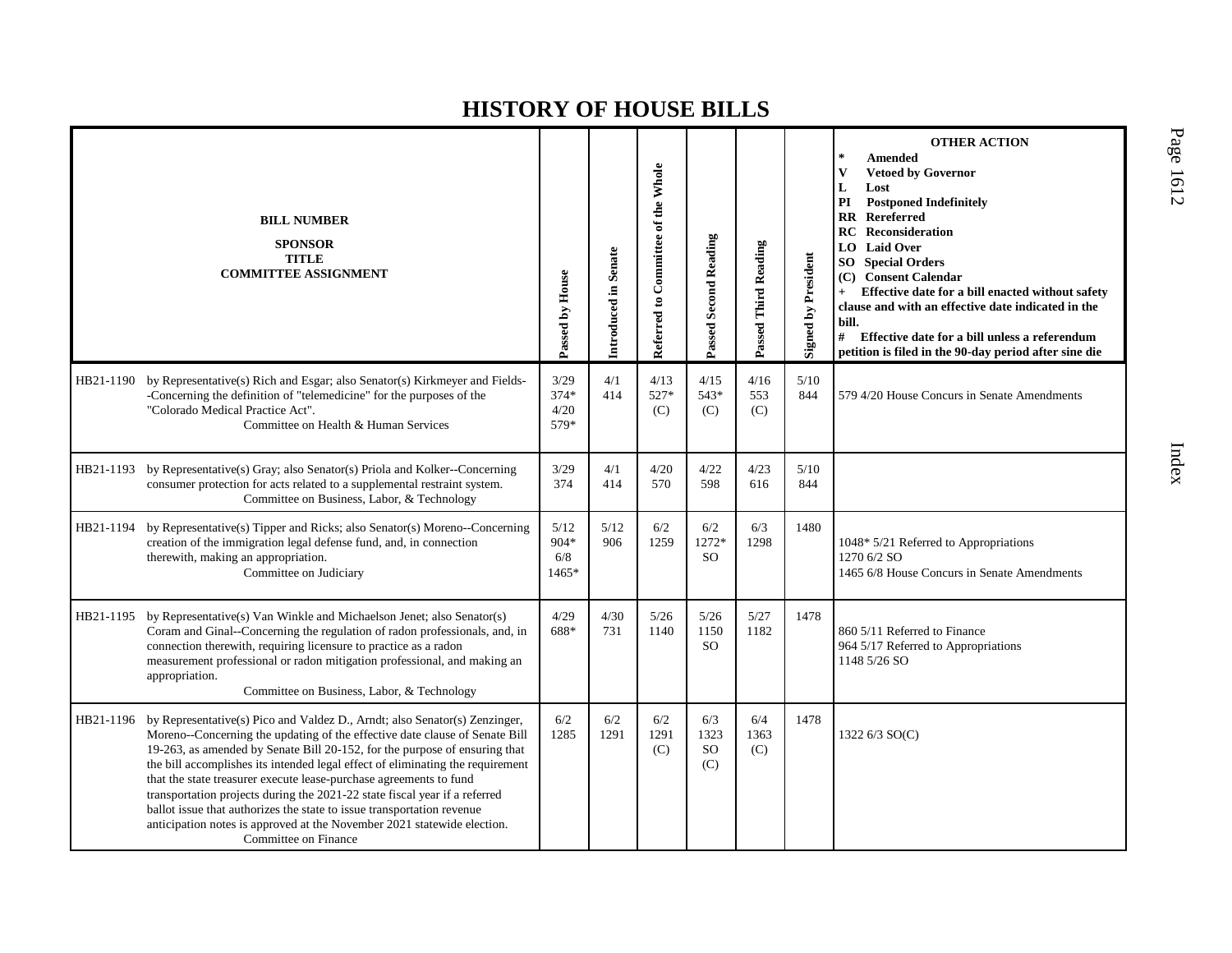|           | <b>BILL NUMBER</b><br><b>SPONSOR</b><br><b>TITLE</b><br><b>COMMITTEE ASSIGNMENT</b>                                                                                                                                                                                                                                                                                                                                               | Passed by House              | Introduced in Senate | Referred to Committee of the Whole | Passed Second Reading                 | Passed Third Reading       | <b>Signed by President</b> | <b>OTHER ACTION</b><br><b>Amended</b><br><b>Vetoed by Governor</b><br>V<br>L<br>Lost<br>PI<br><b>Postponed Indefinitely</b><br>$\mathbf{R}$<br>Rereferred<br><b>RC</b> Reconsideration<br><b>Laid Over</b><br>LO  <br><b>Special Orders</b><br>SO -<br><b>Consent Calendar</b><br>(C)<br>Effective date for a bill enacted without safety<br>clause and with an effective date indicated in the<br>bill.<br>#<br>Effective date for a bill unless a referendum<br>petition is filed in the 90-day period after sine die |
|-----------|-----------------------------------------------------------------------------------------------------------------------------------------------------------------------------------------------------------------------------------------------------------------------------------------------------------------------------------------------------------------------------------------------------------------------------------|------------------------------|----------------------|------------------------------------|---------------------------------------|----------------------------|----------------------------|-------------------------------------------------------------------------------------------------------------------------------------------------------------------------------------------------------------------------------------------------------------------------------------------------------------------------------------------------------------------------------------------------------------------------------------------------------------------------------------------------------------------------|
| HB21-1198 | by Representative(s) Jodeh; also Senator(s) Buckner and Kolker--<br>Concerning health-care billing requirements for indigent patients receiving<br>services not reimbursed through the Colorado indigent care program, and,<br>in connection therewith, establishing procedures before initiating<br>collections proceedings against a patient and making and reducing<br>appropriations.<br>Committee on Health & Human Services | 5/12<br>904*<br>6/8<br>1465* | 5/12<br>906          | 6/3<br>1305                        | 6/3<br>1325*<br><b>SO</b>             | 6/4<br>1367                | 1480                       | 1122* 5/25 Referred to Appropriations<br>1324 6/3 SO<br>1335* 6/3 COW Amendment<br>1465 6/8 House Concurs in Senate Amendments                                                                                                                                                                                                                                                                                                                                                                                          |
| HB21-1200 | by Representative(s) Kipp and Rich; also Senator(s) Bridges and Lundeen--<br>Concerning financial literacy standards for public schools, and, in<br>connection therewith, making an appropriation.<br>Committee on Education                                                                                                                                                                                                      | 4/26<br>636*                 | 4/27<br>653          | 5/14<br>930<br>(C)                 | 5/18<br>969<br>(C)                    | 5/19<br>994-<br>995<br>(C) | 6/7<br>1404                | 804 5/7 Referred to Appropriations                                                                                                                                                                                                                                                                                                                                                                                                                                                                                      |
| HB21-1201 | by Representative(s) Gonzales-Gutierrez and Tipper; also Senator(s)<br>Gonzales--Concerning transparency of penal communications service<br>providers in correctional facilities, and, in connection therewith, making an<br>appropriation.<br>Committee on Finance                                                                                                                                                               | 4/29<br>688*                 | 5/3<br>748           | 5/21<br>1057                       | 5/21<br>1062<br><sub>SO</sub>         | 5/24<br>1075               | 1478                       | 910 5/13 Referred to Appropriations<br>1060 5/21 SO                                                                                                                                                                                                                                                                                                                                                                                                                                                                     |
| HB21-1204 | by Representative(s) Snyder; also Senator(s) Holbert and Ginal--Concerning<br>the treatment of a marijuana-licensee-owned business that provides<br>employment services to a commonly controlled marijuana business as a<br>single employing unit.<br>Committee on Business, Labor, & Technology                                                                                                                                  | 3/22<br>321                  | 3/25<br>358          | 4/13<br>528<br>(C)                 | 4/15<br>543<br>(C)                    | 4/16<br>554<br>(C)         | 4/23<br>619                |                                                                                                                                                                                                                                                                                                                                                                                                                                                                                                                         |
| HB21-1206 | by Representative(s) Larson and Valdez A.; also Senator(s) Moreno and<br>Coram--Concerning the protection of critical services through the creation<br>of sustainable medicaid transportation safety requirements, and, in<br>connection therewith, making and reducing an appropriation.<br>Committee on Health & Human Services                                                                                                 | 4/26<br>636*<br>6/8<br>1448* | 4/27<br>653          | 5/21<br>1057<br>(C)                | 5/21<br>1059*<br><sub>SO</sub><br>(C) | 5/24<br>1073<br>(C)        | 1476                       | 911* 5/13 Referred to Appropriations<br>1059 5/21 SO(C)<br>1448 6/8 House Concurs in Senate Amendments                                                                                                                                                                                                                                                                                                                                                                                                                  |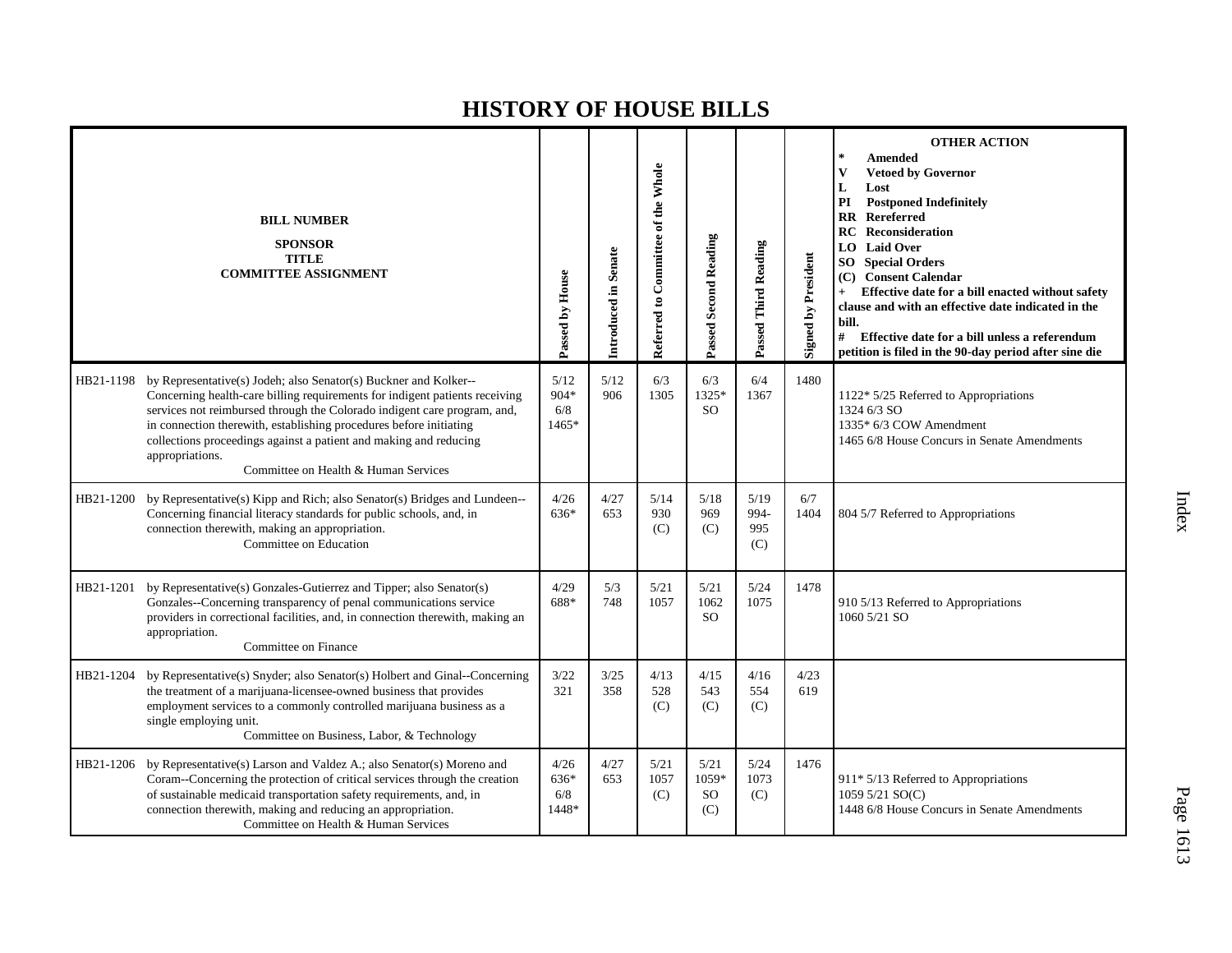|           | <b>BILL NUMBER</b><br><b>SPONSOR</b><br><b>TITLE</b><br><b>COMMITTEE ASSIGNMENT</b>                                                                                                                                                                                                                                | Passed by House               | Introduced in Senate | Referred to Committee of the Whole | <b>Passed Second Reading</b>   | Passed Third Reading                 | <b>Signed by President</b> | <b>OTHER ACTION</b><br>Amended<br><b>Vetoed by Governor</b><br>V<br>L<br>Lost<br>PI<br><b>Postponed Indefinitely</b><br><b>Rereferred</b><br><b>RR</b><br><b>RC</b> Reconsideration<br><b>Laid Over</b><br>LO.<br><b>Special Orders</b><br>SO  <br>(C) Consent Calendar<br>Effective date for a bill enacted without safety<br>clause and with an effective date indicated in the<br>bill.<br>#<br>Effective date for a bill unless a referendum<br>petition is filed in the 90-day period after sine die |
|-----------|--------------------------------------------------------------------------------------------------------------------------------------------------------------------------------------------------------------------------------------------------------------------------------------------------------------------|-------------------------------|----------------------|------------------------------------|--------------------------------|--------------------------------------|----------------------------|-----------------------------------------------------------------------------------------------------------------------------------------------------------------------------------------------------------------------------------------------------------------------------------------------------------------------------------------------------------------------------------------------------------------------------------------------------------------------------------------------------------|
| HB21-1207 | by Representative(s) Daugherty and Benavidez; also Senator(s) Lee and<br>Fields--Concerning the overpayment of workers' compensation benefits.<br>Committee on Business, Labor, & Technology                                                                                                                       | 4/8<br>466*<br>4/29<br>688*   | 4/9<br>508           | 4/22<br>596                        | 4/26<br>634                    | 4/27<br>$643-$<br>$644*$             | 5/10<br>844                | 688 4/29 House Concurs in Senate Amendments                                                                                                                                                                                                                                                                                                                                                                                                                                                               |
| HB21-1208 | by Representative(s) Cutter and Gray; also Senator(s) Priola and Winter--<br>Concerning the creation of an enterprise that is exempt from the<br>requirements of section 20 of article X of the state constitution to administer<br>a fee-based natural disaster mitigation grant program.<br>Committee on Finance | 5/13<br>921*<br>6/8<br>1448*  | 5/13<br>923          | 5/28<br>1198                       | 5/28<br>1206*<br><sub>SO</sub> | 6/1<br>1228                          | 1476                       | 1093-1094* 5/25 Referred to Appropriations<br>1203 5/28 SO<br>1448 6/8 House Concurs in Senate Amendments                                                                                                                                                                                                                                                                                                                                                                                                 |
| HB21-1209 | by Representative(s) Gonzales-Gutierrez and Daugherty; also Senator(s)<br>Lee--Concerning offenders who committed an offense when under twenty-<br>one years of age, and, in connection therewith, making an appropriation.<br>Committee on State, Veterans, & Military Affairs                                    | 5/25<br>1113*<br>6/8<br>1465* | 5/25<br>1123         | 6/3<br>1305                        | 6/3<br>1325<br><sub>SO</sub>   | 6/4<br>1384-<br>1385*<br>6/7<br>1391 | 1476                       | 1158 5/27 Referred to Appropriations<br>1324 6/3 SO<br>1335-1337* 6/3 COW Amendments<br>1391 6/7 Reconsideration Granted<br>1465 6/8 House Concurs in Senate Amendments                                                                                                                                                                                                                                                                                                                                   |
| HB21-1211 | by Representative(s) Amabile, Bacon, Caraveo, Hooton, Michaelson Jenet;<br>also Senator(s) Lee--Concerning regulations for restrictive housing in local<br>jails.<br>Committee on Judiciary                                                                                                                        | 4/12<br>516*<br>5/21<br>1064* | 4/15<br>547          | 5/7<br>$807 -$<br>809*             | 5/12<br>892*                   | 5/13<br>914-<br>915*                 | 1478                       | 1064 5/21 House Concurs in Senate Amendments                                                                                                                                                                                                                                                                                                                                                                                                                                                              |
|           | HB21-1214 by Representative(s) Weissman and Bacon; also Senator(s) Coleman and<br>Lee--Concerning increased eligibility for procedures to reduce collateral<br>sanctions experienced by defendants, and, in connection therewith, making<br>an appropriation.<br>Committee on Finance                              | 5/11<br>857*                  | 5/12<br>881          | 5/24<br>1069                       | 5/26<br>1136                   | 5/27<br>1177                         | 1478                       | 1026 5/20 Referred to Appropriations                                                                                                                                                                                                                                                                                                                                                                                                                                                                      |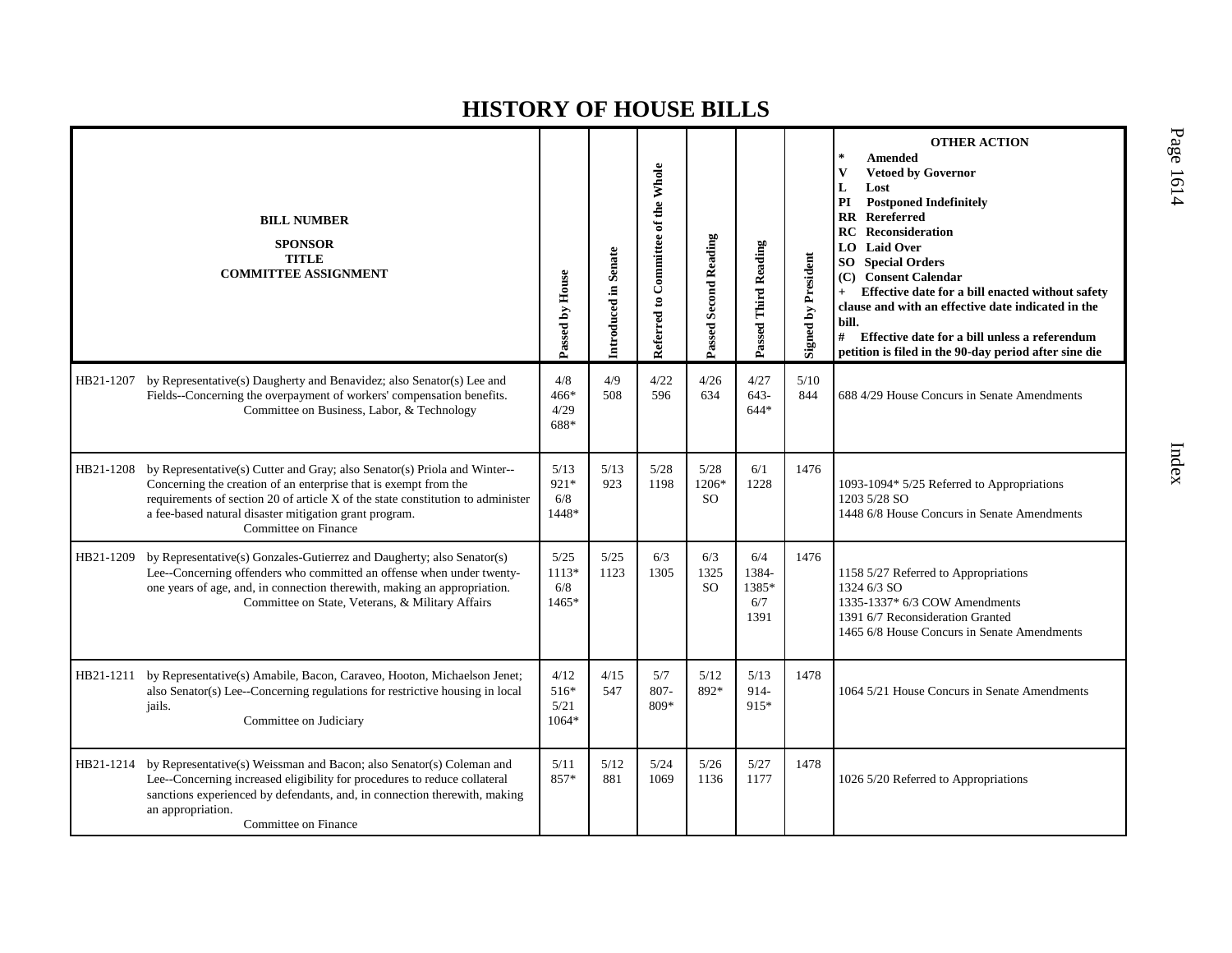|           | <b>BILL NUMBER</b><br><b>SPONSOR</b><br><b>TITLE</b><br><b>COMMITTEE ASSIGNMENT</b>                                                                                                                                                                                                                                                           | Passed by House                           | Introduced in Senate | Referred to Committee of the Whole | <b>Passed Second Reading</b> | Passed Third Reading                             | <b>Signed by President</b> | <b>OTHER ACTION</b><br>$\star$<br><b>Amended</b><br>V<br><b>Vetoed by Governor</b><br>L<br>Lost<br>PI<br><b>Postponed Indefinitely</b><br>Rereferred<br>$\mathbf{R} \mathbf{R}$<br><b>RC</b> Reconsideration<br><b>Laid Over</b><br>LO  <br><b>SO</b> Special Orders<br>(C) Consent Calendar<br>Effective date for a bill enacted without safety<br>clause and with an effective date indicated in the<br>bill.<br>#<br>Effective date for a bill unless a referendum<br>petition is filed in the 90-day period after sine die |
|-----------|-----------------------------------------------------------------------------------------------------------------------------------------------------------------------------------------------------------------------------------------------------------------------------------------------------------------------------------------------|-------------------------------------------|----------------------|------------------------------------|------------------------------|--------------------------------------------------|----------------------------|--------------------------------------------------------------------------------------------------------------------------------------------------------------------------------------------------------------------------------------------------------------------------------------------------------------------------------------------------------------------------------------------------------------------------------------------------------------------------------------------------------------------------------|
|           | HB21-1215 by Representative(s) Holtorf and Ortiz; also Senator(s) Hisey and Lee--<br>Concerning the expansion of the justice reinvestment crime prevention<br>initiative, and, in connection therewith, creating a small business grant<br>program for justice-system-involved persons and making an appropriation.<br>Committee on Judiciary | 5/12<br>$904*$<br>6/8'<br>1448*           | 5/13<br>923          | 5/28<br>1198                       | 5/28<br>1206*<br><b>SO</b>   | 6/1<br>1229                                      | 1474                       | 1048* 5/21 Referred to Appropriations<br>1203 5/28 SO<br>1448 6/8 House Concurs in Senate Amendments                                                                                                                                                                                                                                                                                                                                                                                                                           |
|           | HB21-1216 by Representative(s) Valdez A. and Van Winkle; also Senator(s) Gonzales--<br>Concerning the ability for certain marijuana licensees to change the<br>designation of marijuana from retail to medical.<br>Committee on Finance                                                                                                       | 4/6<br>446<br>6/8<br>1465*                | 4/7<br>456           | 5/27<br>1160-<br>$1162*$           | 6/3<br>$1321 -$<br>1322*     | 6/4<br>1365-<br>1366<br>6/4<br>$1371 -$<br>1372* | 1480                       | 910 5/13 Referred to Business, Labor, & Technology<br>1203 5/28 SO<br>1371 6/4 Reconsideration Granted<br>1465 6/8 House Concurs in Senate Amendments                                                                                                                                                                                                                                                                                                                                                                          |
| HB21-1217 | by Representative(s) Bockenfeld and Bacon; also Senator(s) Fields and<br>Lundeen--Concerning active duty military family enrollment in public<br>schools.<br>Committee on Education                                                                                                                                                           | 4/20<br>$571*$<br>5/10<br>$833 -$<br>834* | 4/20<br>580          | 4/30<br>693-<br>694*<br>(C)        | 5/4<br>$762*$                | 5/5<br>773                                       | 5/20<br>1046               | 754 5/4 Removed from Consent<br>833-834 5/10 House Concurs in Senate Amendments                                                                                                                                                                                                                                                                                                                                                                                                                                                |
|           | HB21-1218 by Representative(s) Duran and Bockenfeld; also Senator(s) Danielson and<br>Garcia--Concerning organizational requirements to qualify applicants to be<br>issued the Colorado professional fire fighters license plate.<br>Committee on Finance                                                                                     | 4/5<br>433                                | 4/6<br>448           | 4/15<br>540<br>(C)                 | 4/19<br>563<br>(C)           | 4/20<br>572<br>(C)                               | 4/27<br>654                |                                                                                                                                                                                                                                                                                                                                                                                                                                                                                                                                |
| HB21-1219 | by Representative(s) Esgar and Mullica; also Senator(s) Moreno and<br>Buckner--Concerning a special license plate to recognize nurses in<br>Colorado, and, in connection therewith, making an appropriation.<br>Committee on Finance                                                                                                          | 4/21<br>593*<br>5/21<br>1064*             | 4/22<br>608          | 5/14<br>930                        | 5/18<br>972*                 | 5/19<br>998                                      | 1475                       | 784* 5/6 Referred to Appropriations<br>1064 5/21 House Concurs in Senate Amendments                                                                                                                                                                                                                                                                                                                                                                                                                                            |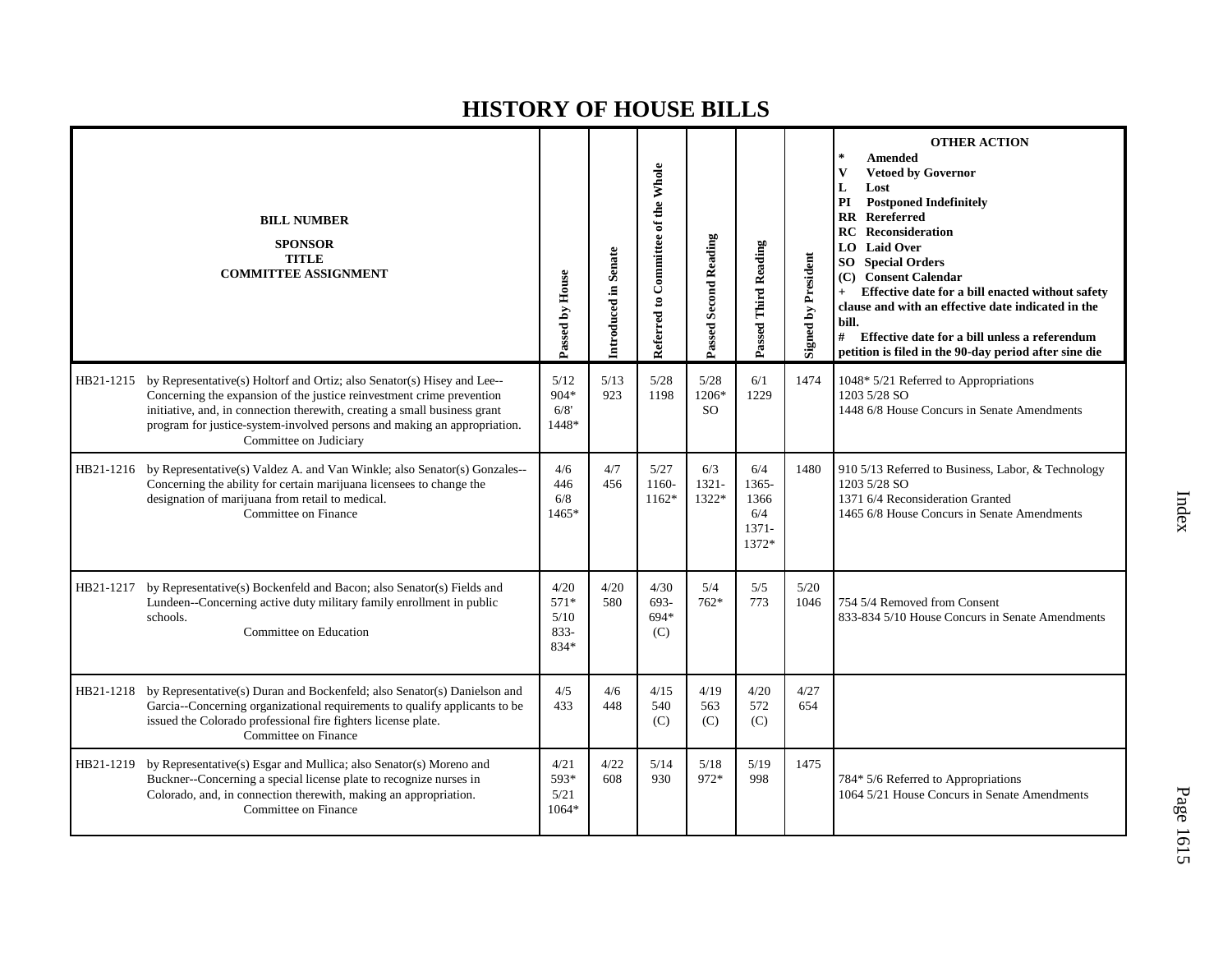|           | <b>BILL NUMBER</b><br><b>SPONSOR</b><br><b>TITLE</b><br><b>COMMITTEE ASSIGNMENT</b>                                                                                                                                                                                               | Passed by House                          | Introduced in Senate | Referred to Committee of the Whole | <b>Passed Second Reading</b> | Passed Third Reading          | <b>Signed by President</b> | <b>OTHER ACTION</b><br>Amended<br>$\ast$<br><b>Vetoed by Governor</b><br>v<br>Lost<br>L<br><b>Postponed Indefinitely</b><br>PI<br><b>RR</b> Rereferred<br><b>Reconsideration</b><br>RC.<br><b>Laid Over</b><br>LO.<br>SO<br><b>Special Orders</b><br><b>Consent Calendar</b><br>(C)<br>Effective date for a bill enacted without safety<br>clause and with an effective date indicated in the<br>bill.<br>#<br>Effective date for a bill unless a referendum<br>petition is filed in the 90-day period after sine die |
|-----------|-----------------------------------------------------------------------------------------------------------------------------------------------------------------------------------------------------------------------------------------------------------------------------------|------------------------------------------|----------------------|------------------------------------|------------------------------|-------------------------------|----------------------------|-----------------------------------------------------------------------------------------------------------------------------------------------------------------------------------------------------------------------------------------------------------------------------------------------------------------------------------------------------------------------------------------------------------------------------------------------------------------------------------------------------------------------|
| HB21-1220 | by Representative(s) Froelich; also Senator(s) Fields--Concerning<br>implementing recommendations of the Colorado child support commission.<br>Committee on Health & Human Services                                                                                               | 4/12<br>$516*$<br>4/29<br>688*           | 4/15<br>547          | 4/22<br>595                        | 4/26<br>633-<br>$634*$       | 4/27<br>642                   | 5/27<br>1195               | 688 4/29 House Concurs in Senate Amendments                                                                                                                                                                                                                                                                                                                                                                                                                                                                           |
| HB21-1221 | by Representative(s) Cutter and Young; also Senator(s) Coram--Concerning<br>measures to prevent bullying in public schools.<br>Committee on Education                                                                                                                             | 4/27<br>$651*$                           | 4/28<br>669          | 5/7<br>804<br>(C)                  | 5/11<br>848<br>(C)           | 5/12<br>882<br>(C)            | 5/27<br>1195               |                                                                                                                                                                                                                                                                                                                                                                                                                                                                                                                       |
| HB21-1222 | by Representative(s) Valdez A. and Van Winkle; also Senator(s) Smallwood<br>and Winter--Concerning aligning local governing authority regulations to<br>expand opportunities to access child care in family child care homes.<br>Committee on State, Veterans, & Military Affairs | 4/6<br>$446*$<br>5/10<br>$833 -$<br>834* | 4/7<br>456           | 4/28<br>657*<br>(C)                | 4/30<br>696*<br>(C)          | 5/3<br>735<br>(C)             | 5/27<br>1195               | 833-834 5/10 House Concurs in Senate Amendments                                                                                                                                                                                                                                                                                                                                                                                                                                                                       |
| HB21-1223 | by Representative(s) McLachlan and Soper; also Senator(s) Story and<br>Coram--Concerning the creation of the outdoor recreation industry office in<br>the office of economic development.<br>Committee on Agriculture & Natural Resources                                         | 4/5<br>433                               | 4/6<br>449           | 4/23<br>615<br>(C)                 | 4/27<br>644<br>(C)           | 4/28<br>659<br>(C)            | 5/10<br>844                |                                                                                                                                                                                                                                                                                                                                                                                                                                                                                                                       |
| HB21-1224 | by Representative(s) Bird and Neville; also Senator(s) Winter--Concerning<br>modifications to the provisions governing foreclosure sales of real property.<br>Committee on Business, Labor, & Technology                                                                          | 4/8<br>466*<br>4/29<br>688*              | 4/9<br>508           | 4/20<br>570*<br>(C)                | 4/22<br>597*<br>(C)          | 4/23<br>$615 -$<br>616<br>(C) | 5/20<br>1046               | 688 4/29 House Concurs in Senate Amendments                                                                                                                                                                                                                                                                                                                                                                                                                                                                           |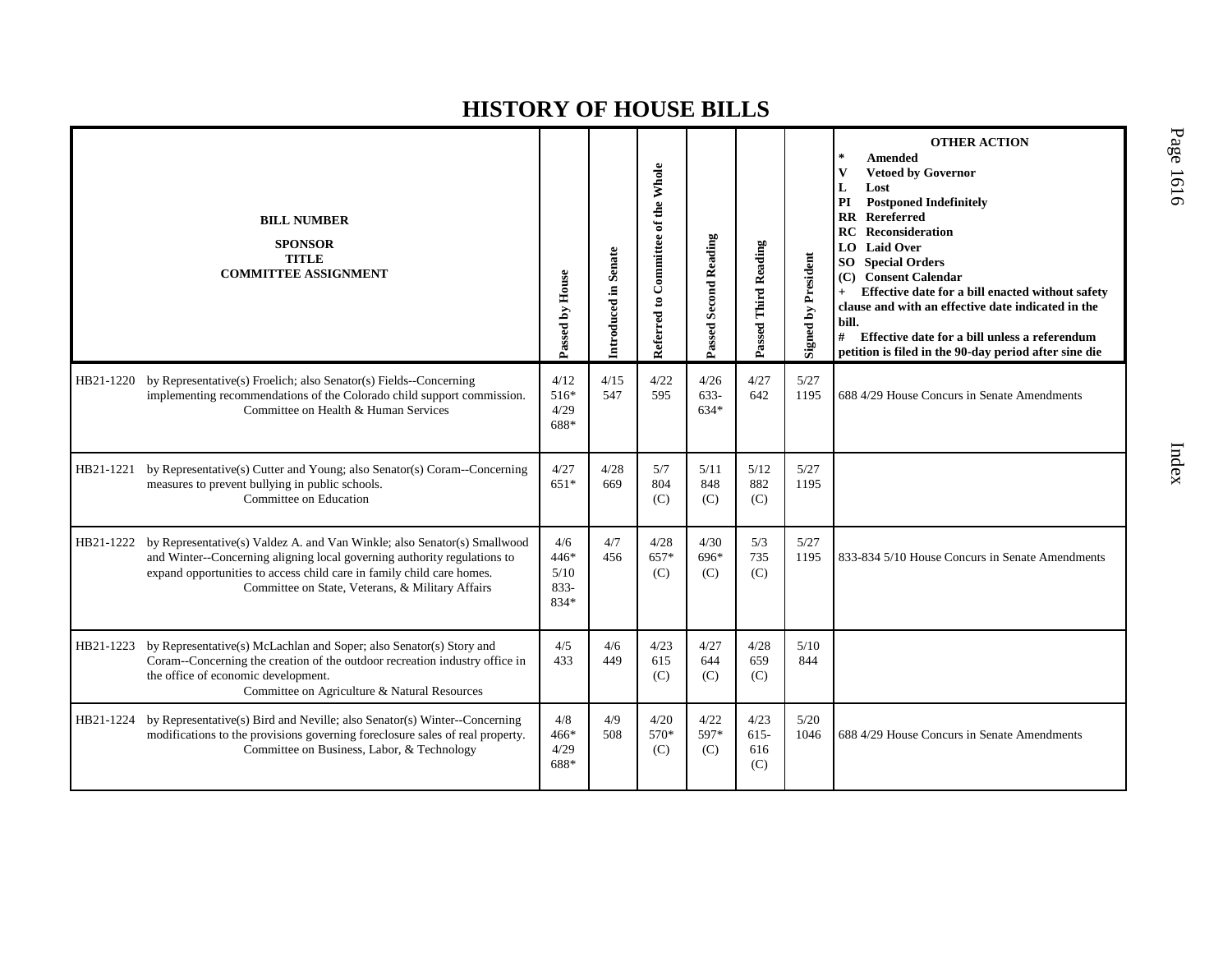|           | <b>BILL NUMBER</b><br><b>SPONSOR</b><br><b>TITLE</b><br><b>COMMITTEE ASSIGNMENT</b>                                                                                                                                                                                                                                                                                                                                                                                                                   | Passed by House                        | Introduced in Senate | Referred to Committee of the Whole | Passed Second Reading                  | Passed Third Reading         | <b>Signed by President</b> | <b>OTHER ACTION</b><br>法<br><b>Amended</b><br><b>Vetoed by Governor</b><br>V<br>L<br>Lost<br><b>Postponed Indefinitely</b><br>PI<br><b>RR</b> Rereferred<br>Reconsideration<br>RC<br>LO Laid Over<br><b>SO</b> Special Orders<br>(C) Consent Calendar<br>Effective date for a bill enacted without safety<br>$\ddot{}$<br>clause and with an effective date indicated in the<br>bill.<br>$\#$ Effective date for a bill unless a referendum<br>petition is filed in the 90-day period after sine die |
|-----------|-------------------------------------------------------------------------------------------------------------------------------------------------------------------------------------------------------------------------------------------------------------------------------------------------------------------------------------------------------------------------------------------------------------------------------------------------------------------------------------------------------|----------------------------------------|----------------------|------------------------------------|----------------------------------------|------------------------------|----------------------------|------------------------------------------------------------------------------------------------------------------------------------------------------------------------------------------------------------------------------------------------------------------------------------------------------------------------------------------------------------------------------------------------------------------------------------------------------------------------------------------------------|
| HB21-1225 | by Representative(s) Bird and Will; also Senator(s) Bridges and Kirkmeyer-<br>-Concerning the electronic recording technology board, and, in connection<br>therewith, delaying the board's repeal and sunset review so that the board<br>may continue making grants to counties, extending the filing surcharge<br>collected by county clerk and recorders on behalf of the board, expanding<br>the scope of allowable grants, and extending reporting requirements.<br>Committee on Local Government | 4/29<br>688                            | 5/3<br>748           | 5/19<br>992<br>(C)                 | 5/20<br>1032<br>SO <sub>1</sub><br>(C) | 5/21<br>1050-<br>1051<br>(C) | 6/7<br>1404                | 880 5/12 Referred to Appropriations<br>1031 5/20 SO(C)                                                                                                                                                                                                                                                                                                                                                                                                                                               |
| HB21-1226 | by Representative(s) Esgar and Will; also Senator(s) Coram and Donovan--<br>Concerning additional measures to control aquatic nuisance species, and, in<br>connection therewith, prohibiting a person from refusing to stop at a check<br>station and directing the division of parks and wildlife to report to the<br>general assembly regarding implementation of the act.<br>Committee on Agriculture & Natural Resources                                                                          | 4/20<br>$571*$                         | 4/20<br>580          | 4/30<br>694<br>(C)                 | 5/4<br>755<br>(C)                      | 5/5<br>769<br>(C)            | 5/10<br>844                |                                                                                                                                                                                                                                                                                                                                                                                                                                                                                                      |
| HB21-1227 | by Representative(s) Lontine and Soper; also Senator(s) Fields and<br>Kirkmeyer--Concerning medical assistance program requirements for<br>nursing facilities, and, in connection therewith, establishing a demonstration<br>of need.<br>Committee on Finance                                                                                                                                                                                                                                         | 4/12<br>516<br>5/10<br>$833 -$<br>834* | 4/14<br>537          | 4/29<br>680*<br>(C)                | 5/3<br>$743*$<br>(C)                   | 5/4<br>752<br>(C)            | 5/20<br>1046               | 833-834 5/10 House Concurs in Senate Amendments                                                                                                                                                                                                                                                                                                                                                                                                                                                      |
| HB21-1228 | by Representative(s) Froelich; also Senator(s) Smallwood and Winter--<br>Concerning oversight of court personnel who are regularly involved in<br>cases related to domestic matters, and, in connection therewith, making an<br>appropriation.<br>Committee on Judiciary                                                                                                                                                                                                                              | 5/10<br>842*<br>6/8<br>1448*           | 5/10<br>843          | 5/26<br>1141                       | 5/26<br>1150<br><sub>SO</sub>          | 5/27<br>1182-<br>1183*       | 1479                       | 1021 5/20 Referred to Appropriations<br>1148 5/26 SO<br>1448 6/8 House Concurs in Senate Amendments                                                                                                                                                                                                                                                                                                                                                                                                  |
| HB21-1229 | by Representative(s) Titone and Ricks; also Senator(s) Fields--Concerning<br>increased protections for unit owners in the governance of unit owners'<br>associations under the "Colorado Common Interest Ownership Act".<br>Committee on State, Veterans, & Military Affairs                                                                                                                                                                                                                          | 5/26<br>1156*<br>6/8<br>1448*          | 5/26<br>1145         | 5/27<br>1192-<br>1193*             | 5/28<br>1206*<br><sub>SO</sub>         | 6/1<br>1229                  | 1481                       | 1203 5/28 SO<br>1448 6/8 House Concurs in Senate Amendments                                                                                                                                                                                                                                                                                                                                                                                                                                          |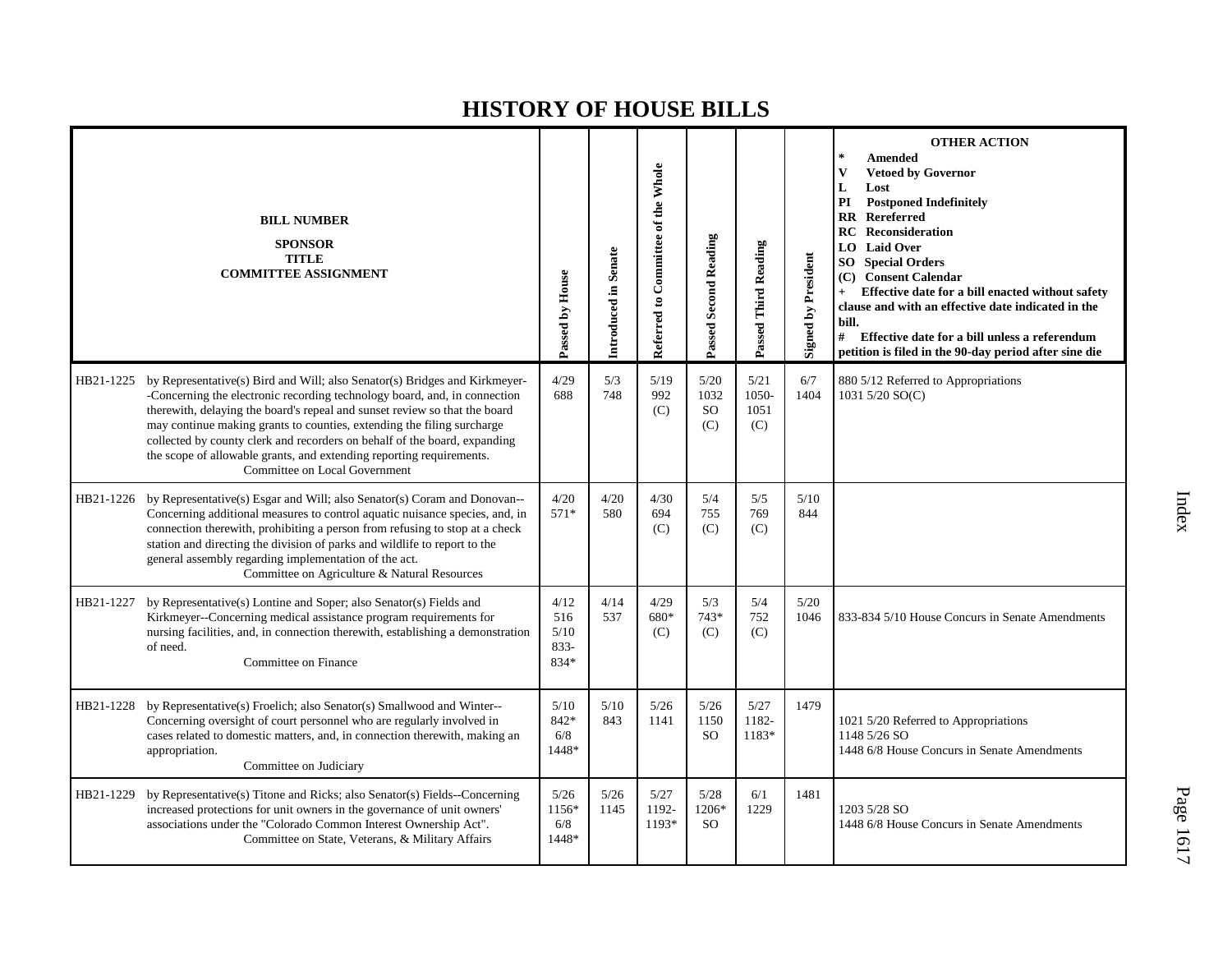|           | <b>BILL NUMBER</b><br><b>SPONSOR</b><br><b>TITLE</b><br><b>COMMITTEE ASSIGNMENT</b>                                                                                                                                                                                                                                                                                                                                                                                                                                                             | Passed by House              | Introduced in Senate | Referred to Committee of the Whole | Passed Second Reading                 | Passed Third Reading        | <b>Signed by President</b> | <b>OTHER ACTION</b><br>$\frac{1}{2}$<br><b>Amended</b><br>V<br><b>Vetoed by Governor</b><br>L<br>Lost<br>PI<br><b>Postponed Indefinitely</b><br><b>RR</b> Rereferred<br>Reconsideration<br>RC<br>LO Laid Over<br>SO.<br><b>Special Orders</b><br>(C) Consent Calendar<br>Effective date for a bill enacted without safety<br>$+$<br>clause and with an effective date indicated in the<br>bill.<br>#<br>Effective date for a bill unless a referendum<br>petition is filed in the 90-day period after sine die |
|-----------|-------------------------------------------------------------------------------------------------------------------------------------------------------------------------------------------------------------------------------------------------------------------------------------------------------------------------------------------------------------------------------------------------------------------------------------------------------------------------------------------------------------------------------------------------|------------------------------|----------------------|------------------------------------|---------------------------------------|-----------------------------|----------------------------|----------------------------------------------------------------------------------------------------------------------------------------------------------------------------------------------------------------------------------------------------------------------------------------------------------------------------------------------------------------------------------------------------------------------------------------------------------------------------------------------------------------|
|           | HB21-1230 by Representative(s) Baisley and Titone; also Senator(s) Zenzinger and<br>Woodward, Bridges--Concerning creation of a user-friendly state internet<br>portal relating to state agency rules, and, in connection therewith, making<br>an appropriation.<br>Committee on State, Veterans, & Military Affairs                                                                                                                                                                                                                            | 5/24<br>1079*                | 5/24<br>1088         | 6/3<br>1305<br>(C)                 | 6/3<br>1323<br><sub>SO</sub><br>(C)   | 6/4<br>1363<br>(C)          | 1480                       | 1158 5/27 Referred to Appropriations<br>1322 6/3 SO(C)                                                                                                                                                                                                                                                                                                                                                                                                                                                         |
| HB21-1231 | by Representative(s) Ortiz and Lynch; also Senator(s) Fields and Bridges--<br>Concerning the United States Space Force, and, in connection therewith,<br>authorizing the Colorado Space National Guard and including the United<br>States Space Force in statutory references to the branches of the United<br>States armed forces.<br>Committee on State, Veterans, & Military Affairs                                                                                                                                                         | 4/9<br>507                   | 4/14<br>537          | 4/28<br>658<br>(C)                 | 4/30<br>696<br>(C)                    | 5/3<br>736<br>(C)           | 5/20<br>1046               |                                                                                                                                                                                                                                                                                                                                                                                                                                                                                                                |
|           | HB21-1232 by Representative(s) Roberts and Jodeh, Mullica, Amabile, Bernett,<br>Caraveo, Cutter, Duran, Gonzales-Gutierrez, Hooton, Kennedy, Kipp,<br>McCluskie, McCormick, Ortiz, Ricks, Sirota, Tipper, Valdez A., Weissman,<br>Woodrow; also Senator(s) Donovan, Bridges, Danielson, Gonzales, Jaquez<br>Lewis, Pettersen, Story, Winter--Concerning the establishment of a<br>standardized health benefit plan to be offered in Colorado, and, in<br>connection therewith, making an appropriation.<br>Committee on Health & Human Services | 5/10<br>842*<br>6/8<br>1448* | 5/11<br>872-<br>873  | 5/21<br>1058                       | 5/25<br>$1115-$<br>$1117*$            | 5/26<br>1134                | 1475                       | 1019-1020* 5/20 Referred to Appropriations<br>1118-1121 5/25 COW Amendments<br>1448 6/8 House Concurs in Senate Amendments                                                                                                                                                                                                                                                                                                                                                                                     |
| HB21-1233 | by Representative(s) Roberts and Will; also Senator(s) Donovan and<br>Winter--Concerning modifications to the requirements for claiming an<br>income tax credit for the donation of a perpetual conservation easement,<br>and, in connection therewith, making an appropriation.<br>Committee on Finance                                                                                                                                                                                                                                        | 5/20<br>1037*                | $5/20$<br>1045       | 6/3<br>1305                        | 6/3<br>1325<br><b>SO</b>              | 6/7<br>1396                 | 1480                       | 1115 5/25 Referred to Appropriations<br>1324 6/3 SO                                                                                                                                                                                                                                                                                                                                                                                                                                                            |
| HB21-1234 | by Representative(s) Tipper and Bradfield, Larson, McLachlan, Young; also<br>Senator(s) Moreno and Rankin--Concerning reducing student learning loss<br>through the creation of high-impact tutoring programs, and, in connection<br>therewith, making an appropriation.<br>Committee on Education                                                                                                                                                                                                                                              | 5/5<br>778*                  | 5/6<br>801           | 6/2<br>1259<br>(C)                 | 6/2<br>1269<br>SO <sub>1</sub><br>(C) | 6/3<br>1295-<br>1296<br>(C) | 1474                       | 922 5/13 Referred to Appropriations<br>1269 6/2 SO(C)                                                                                                                                                                                                                                                                                                                                                                                                                                                          |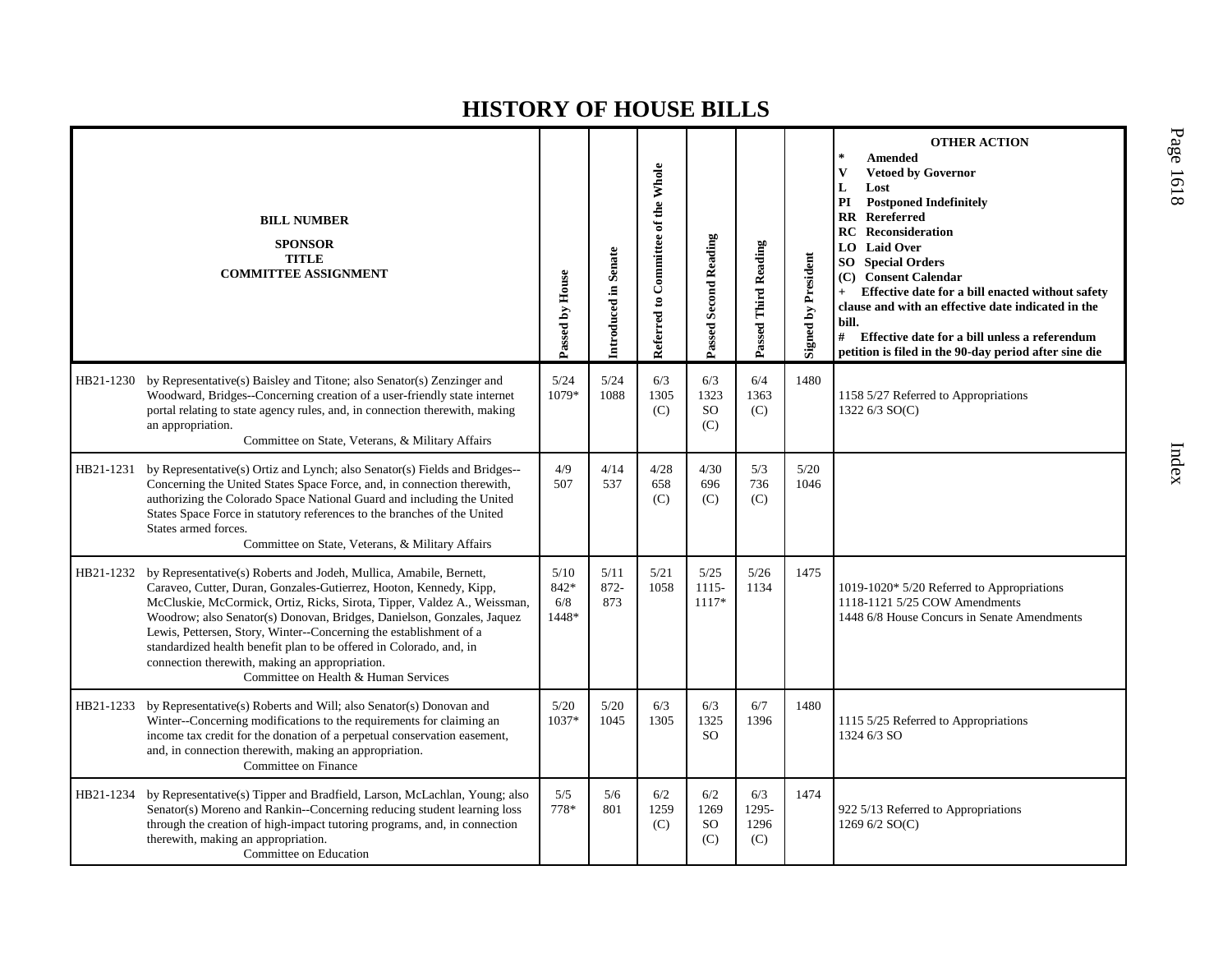|           | <b>BILL NUMBER</b><br><b>SPONSOR</b><br><b>TITLE</b><br><b>COMMITTEE ASSIGNMENT</b>                                                                                                                                                                                                                                                                                   | Passed by House                 | Introduced in Senate | Referred to Committee of the Whole | Passed Second Reading         | Passed Third Reading          | <b>Signed by President</b> | <b>OTHER ACTION</b><br>$\star$<br>Amended<br><b>Vetoed by Governor</b><br>V<br>L<br>Lost<br><b>Postponed Indefinitely</b><br>PI<br><b>RR</b> Rereferred<br><b>RC</b> Reconsideration<br><b>LO</b> Laid Over<br><b>SO</b> Special Orders<br>(C) Consent Calendar<br>Effective date for a bill enacted without safety<br>$+$<br>clause and with an effective date indicated in the<br>bill.<br># Effective date for a bill unless a referendum<br>petition is filed in the 90-day period after sine die |
|-----------|-----------------------------------------------------------------------------------------------------------------------------------------------------------------------------------------------------------------------------------------------------------------------------------------------------------------------------------------------------------------------|---------------------------------|----------------------|------------------------------------|-------------------------------|-------------------------------|----------------------------|-------------------------------------------------------------------------------------------------------------------------------------------------------------------------------------------------------------------------------------------------------------------------------------------------------------------------------------------------------------------------------------------------------------------------------------------------------------------------------------------------------|
|           | HB21-1235 by Representative(s) Bird and Benavidez; also Senator(s) Story--<br>Concerning measures to improve public safety through the modification of<br>the regulation of fireworks.<br>Committee on Business, Labor, & Technology                                                                                                                                  | 4/8<br>466<br>5/21<br>1064*     | 4/9<br>508           | 4/29<br>681*                       | 5/10<br>838*                  | 5/11<br>846                   | 1474                       | 1064 5/21 House Concurs in Senate Amendments                                                                                                                                                                                                                                                                                                                                                                                                                                                          |
| HB21-1236 | by Representative(s) Titone and Baisley, Bernett; also Senator(s) Bridges<br>and Priola, Kolker--Concerning the modification of certain statutory<br>provisions to reflect the current state information technology environment.<br>Committee on State, Veterans, & Military Affairs                                                                                  | 4/8<br>$466*$                   | 4/13<br>529          | 4/28<br>658<br>(C)                 | 4/30<br>696<br>(C)            | 5/3<br>735<br>(C)             | 5/27<br>1195               |                                                                                                                                                                                                                                                                                                                                                                                                                                                                                                       |
| HB21-1237 | by Representative(s) Lontine and Rich, Amabile, Bradfield, Caraveo,<br>Cutter, Kennedy, Michaelson Jenet, Ortiz, Ricks, Roberts, Will, Young;<br>also Senator(s) Kirkmeyer and Moreno--Concerning the creation of a<br>competitive pharmacy benefits manager marketplace.<br>Committee on Health & Human Services                                                     | 5/4<br>$764*$                   | 5/5<br>780           | 5/13<br>911<br>(C)                 | 5/17<br>960<br>(C)            | 5/18<br>$967 -$<br>968<br>(C) | 5/27<br>1195               |                                                                                                                                                                                                                                                                                                                                                                                                                                                                                                       |
| HB21-1238 | by Representative(s) Bernett, Kennedy; also Senator(s) Hansen--Concerning<br>the modernization of gas energy efficiency programs.<br>Committee on Transportation & Energy                                                                                                                                                                                             | 5/5<br>778*                     | 5/10<br>844          | 5/26<br>1141                       | 5/26<br>1150<br><sub>SO</sub> | 5/27<br>1183                  | 1476                       | 987 5/18 Referred to Appropriations<br>1148 5/26 SO                                                                                                                                                                                                                                                                                                                                                                                                                                                   |
| HB21-1239 | by Representative(s) Kipp and Boesenecker; also Senator(s) Rodriguez--<br>Concerning adding protections for consumers who purchase certain items,<br>and, in connection therewith, establishing requirements regarding the<br>execution and enforcement of dating service contracts and automatic<br>renewal contracts.<br>Committee on Business, Labor, & Technology | $5/10$<br>833*<br>5/24<br>1083* | 5/10<br>844          | 5/20<br>1020-<br>$1021*$           | 5/20<br>1035*<br>SO.          | 5/21<br>1056                  | 1474                       | 1033 5/20 SO<br>1083 5/24 House Concurs in Senate Amendments                                                                                                                                                                                                                                                                                                                                                                                                                                          |
| HB21-1241 | by Representative(s) Daugherty and Lynch, Roberts; also Senator(s)<br>Rodriguez and Priola--Concerning modifications to the employee<br>ownership loan program.<br>Committee on Business, Labor, & Technology                                                                                                                                                         | 4/20<br>571                     | 4/22<br>608          | 4/27<br>639<br>(C)                 | 4/29<br>684<br>(C)            | 4/30<br>694<br>(C)            | 5/10<br>844                |                                                                                                                                                                                                                                                                                                                                                                                                                                                                                                       |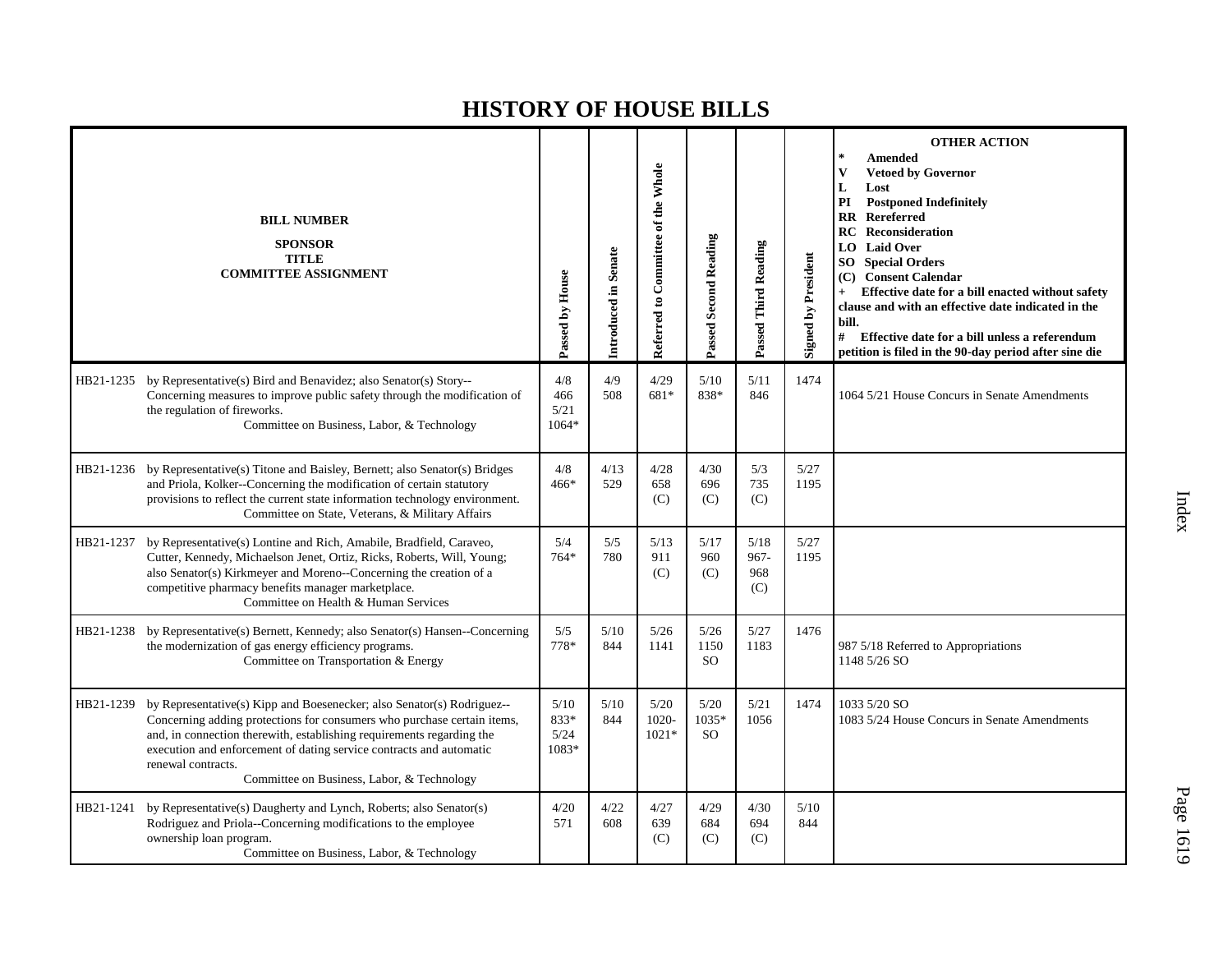|           | <b>BILL NUMBER</b><br><b>SPONSOR</b><br><b>TITLE</b><br><b>COMMITTEE ASSIGNMENT</b>                                                                                                                                                                                                                                                                                 | Passed by House               | Introduced in Senate | Referred to Committee of the Whole | <b>Passed Second Reading</b> | Passed Third Reading            | <b>Signed by President</b> | <b>OTHER ACTION</b><br>$\star$<br><b>Amended</b><br><b>Vetoed by Governor</b><br>V<br>L<br>Lost<br><b>Postponed Indefinitely</b><br>PI<br>$\mathbf{R}\mathbf{R}$<br>Rereferred<br><b>RC</b> Reconsideration<br><b>Laid Over</b><br>LO  <br><b>SO</b> Special Orders<br>(C) Consent Calendar<br>Effective date for a bill enacted without safety<br>clause and with an effective date indicated in the<br>bill.<br>#<br>Effective date for a bill unless a referendum<br>petition is filed in the 90-day period after sine die |
|-----------|---------------------------------------------------------------------------------------------------------------------------------------------------------------------------------------------------------------------------------------------------------------------------------------------------------------------------------------------------------------------|-------------------------------|----------------------|------------------------------------|------------------------------|---------------------------------|----------------------------|-------------------------------------------------------------------------------------------------------------------------------------------------------------------------------------------------------------------------------------------------------------------------------------------------------------------------------------------------------------------------------------------------------------------------------------------------------------------------------------------------------------------------------|
| HB21-1242 | by Representative(s) McLachlan; also Senator(s) Donovan--Concerning the<br>creation of an agricultural drought and climate resilience office in the<br>department of agriculture, and, in connection therewith, making an<br>appropriation.<br>Committee on Agriculture & Natural Resources                                                                         | 4/21<br>593*<br>6/8<br>1448*  | 4/26<br>636          | 5/21<br>1057*                      | 5/21<br>$1062*$<br>SO.       | 5/24<br>1075-<br>1076*          | 1476                       | 926-927* 5/14 Referred to Appropriations<br>1060 5/21 SO<br>1448 6/8 House Concurs in Senate Amendments                                                                                                                                                                                                                                                                                                                                                                                                                       |
| HB21-1243 | by Representative(s) Will and Valdez D.; also Senator(s) Donovan and<br>Rankin--Concerning the establishment of funding for the program to<br>reintroduce and manage gray wolves in the state from sources other than<br>hunting and fishing license fees.<br>Committee on Agriculture & Natural Resources                                                          | 5/12<br>904                   | 5/12<br>906          | 5/18<br>1016<br>(C)                | 5/20<br>1032<br>SO.<br>(C)   | 5/21<br>$1051 -$<br>1052<br>(C) | 1478                       | 1031 5/20 SO(C)                                                                                                                                                                                                                                                                                                                                                                                                                                                                                                               |
| HB21-1245 | by Representative(s) Sullivan; also Senator(s) Ginal and Hisey--Concerning<br>the inclusion of on-track equipment in certain safety provisions that regulate<br>railroad crossings.<br>Committee on Transportation & Energy                                                                                                                                         | 4/12<br>516                   | 4/15<br>547          | 5/18<br>987<br>(C)                 | 5/20<br>1029<br>(C)          | 5/21<br>1049<br>(C)             | 5/27<br>1195               |                                                                                                                                                                                                                                                                                                                                                                                                                                                                                                                               |
| HB21-1247 | by Representative(s) Jackson and McKean; also Senator(s) Danielson--<br>Concerning allowing the department of public health and environment to<br>award a percentage of the total value of an annual contract to a grantee of a<br>grant program of the department upon the execution or renewal of the<br>annual contract.<br>Committee on Health & Human Services | 4/27<br>651                   | 4/29<br>690          | 5/11<br>858<br>(C)                 | 5/13<br>917<br>(C)           | 5/14<br>935<br>(C)              | 5/27<br>1195               |                                                                                                                                                                                                                                                                                                                                                                                                                                                                                                                               |
| HB21-1248 | by Representative(s) Amabile; also Senator(s) Story and Hisey--Concerning<br>updating the provisions of the "Colorado Children's Trust Fund Act", and,<br>in connection therewith, making an appropriation.<br>Committee on Health & Human Services                                                                                                                 | 4/26<br>636*<br>5/24<br>1083* | 4/29<br>690          | 5/19<br>992-<br>993*               | 5/20<br>1034*<br>SO.         | 5/21<br>1055                    | 1478                       | 783 5/6 Referred to Legislative Council<br>842 5/10 Referred to Appropriations<br>1033 5/20 SO<br>1083 5/24 House Concurs in Senate Amendments                                                                                                                                                                                                                                                                                                                                                                                |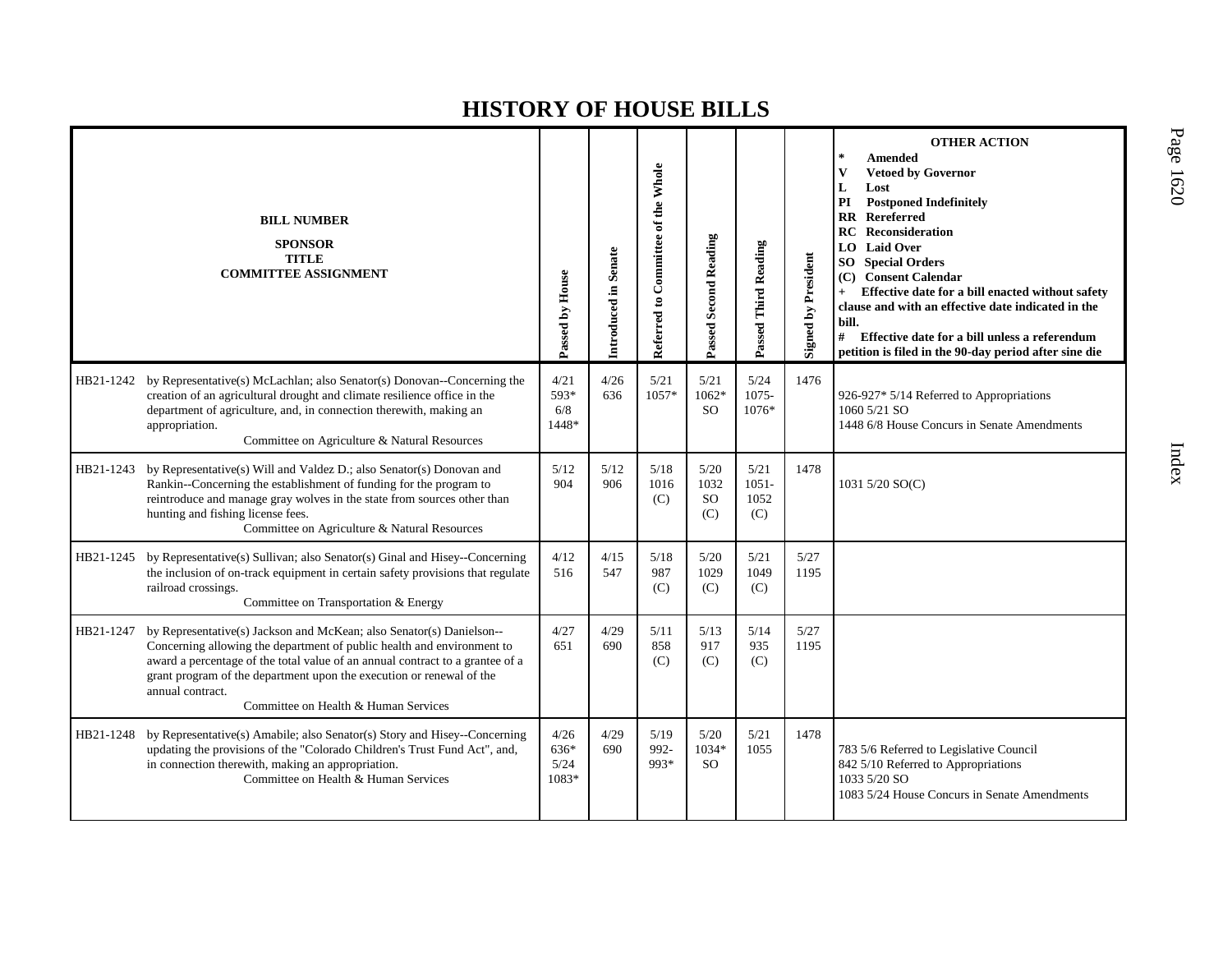|           | <b>BILL NUMBER</b><br><b>SPONSOR</b><br><b>TITLE</b><br><b>COMMITTEE ASSIGNMENT</b>                                                                                                                                                                                                                                                                             | Passed by House                 | Introduced in Senate | Referred to Committee of the Whole | Passed Second Reading               | Passed Third Reading                                                        | <b>Signed by President</b> | <b>OTHER ACTION</b><br><b>Amended</b><br><b>Vetoed by Governor</b><br>V<br>L<br>Lost<br>PI<br><b>Postponed Indefinitely</b><br>Rereferred<br>$\mathbf{R}\mathbf{R}$<br>RC<br><b>Reconsideration</b><br><b>Laid Over</b><br>LO  <br><b>SO</b> Special Orders<br><b>Consent Calendar</b><br>(C)<br>Effective date for a bill enacted without safety<br>clause and with an effective date indicated in the<br>bill.<br>#<br>Effective date for a bill unless a referendum<br>petition is filed in the 90-day period after sine die |
|-----------|-----------------------------------------------------------------------------------------------------------------------------------------------------------------------------------------------------------------------------------------------------------------------------------------------------------------------------------------------------------------|---------------------------------|----------------------|------------------------------------|-------------------------------------|-----------------------------------------------------------------------------|----------------------------|---------------------------------------------------------------------------------------------------------------------------------------------------------------------------------------------------------------------------------------------------------------------------------------------------------------------------------------------------------------------------------------------------------------------------------------------------------------------------------------------------------------------------------|
| HB21-1249 | by Representative(s) Roberts and Michaelson Jenet; also Senator(s)<br>Rodriguez and Smallwood--Concerning the repeal of a requirement that the<br>state auditor conduct audits of the portion of the limited gaming fund that is<br>transferred to the state historical fund for the preservation of certain gaming<br>cities.<br>Committee on Local Government | 4/12<br>516                     | 4/14<br>537          | 4/28<br>656<br>(C)                 | 4/30<br>696<br>(C)                  | 5/3<br>734-<br>735<br>(C)                                                   | 5/13<br>924                |                                                                                                                                                                                                                                                                                                                                                                                                                                                                                                                                 |
| HB21-1250 | by Representative(s) Herod and Gonzales-Gutierrez; also Senator(s) Fields<br>and Gardner--Concerning measures to address law enforcement<br>accountability, and, in connection therewith, making an appropriation.<br>Committee on State, Veterans, & Military Affairs                                                                                          | 5/19<br>$1015*$<br>6/8<br>1465* | 5/19<br>1017         | 6/3<br>1305-<br>1306*              | 6/3<br>1334*<br><b>SO</b>           | 6/7<br>1428-<br>1432*                                                       | 1479                       | 1129-1130* 5/26 Referred to Appropriations<br>1324 6/3 SO<br>1465 6/8 House Concurs in Senate Amendments                                                                                                                                                                                                                                                                                                                                                                                                                        |
| HB21-1251 | by Representative(s) Caraveo and Herod, Benavidez, Jackson, Jodeh,<br>Mullica, Woodrow; also Senator(s) Fields and Gonzales--Concerning the<br>appropriate use of ketamine upon a person in a prehospital setting, and, in<br>connection therewith, making an appropriation.<br>Committee on Judiciary                                                          | 5/14<br>929*<br>6/8<br>1448*    | 5/17<br>965          | $5/28$<br>1198*                    | 5/28<br>1206-<br>1207*<br><b>SO</b> | 6/1<br>1229-<br>1230<br>6/4<br>1384*<br>6/7<br>1391-<br>1392<br>6/7<br>1399 | 1480                       | 1084-1085* 5/24 Referred to Appropriations<br>1203 5/28 SO<br>1212* 5/28 COW Amendment<br>1339 6/3 House Requests Conference Committee and<br><b>Appoints Conferees</b><br>1359 6/3 Senate Appoints Conferees<br>1381-1382 6/4 First Report of First Conference<br>Committee<br>1383-1384 6/4 Senate Adopts First Report of First<br><b>Conference Committee</b><br>1391 6/7 Reconsideration Granted<br>1399 6/7 Reconsideration Granted<br>1448 6/8 House Adopts First Report of First<br><b>Conference Committee</b>          |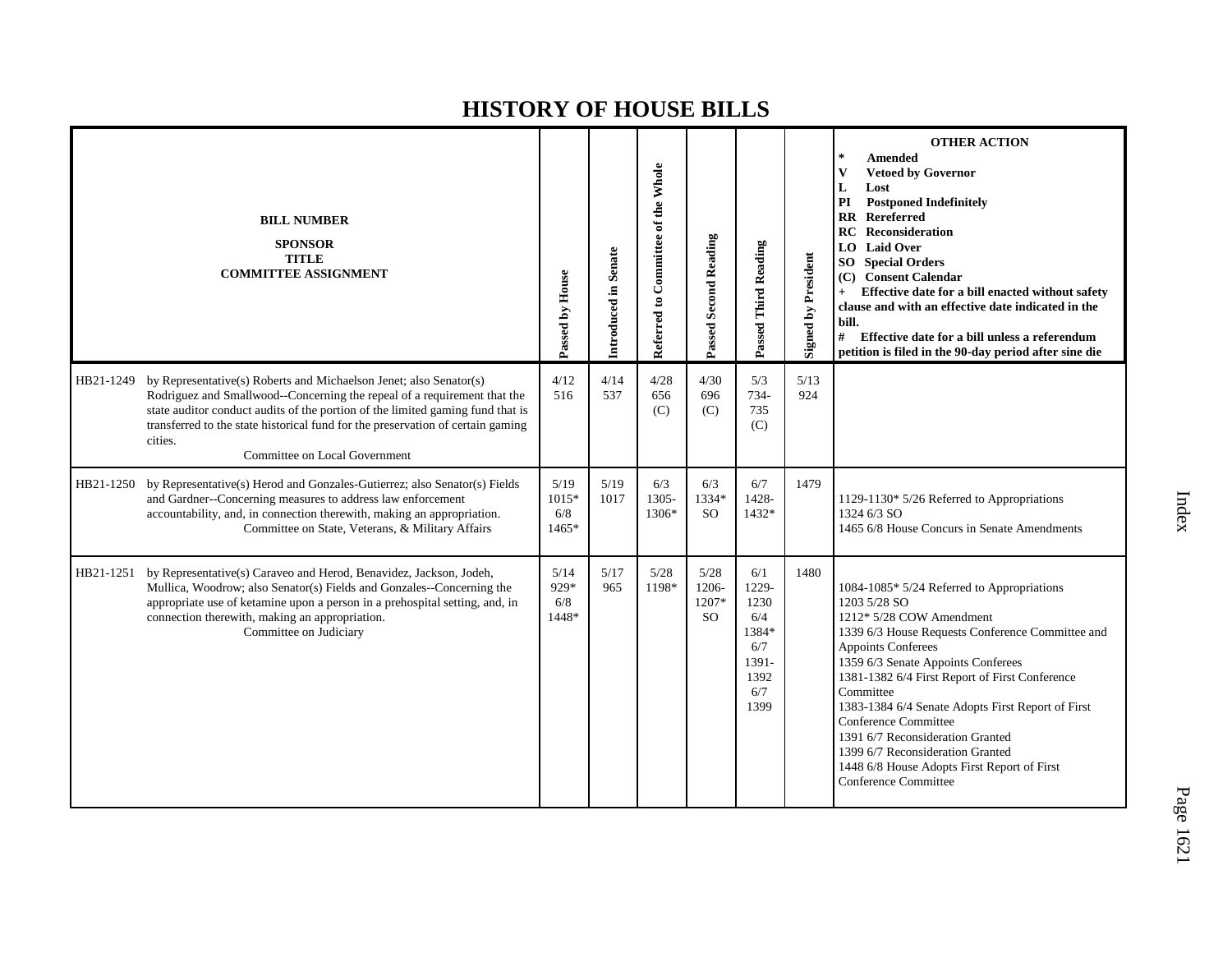|           | <b>BILL NUMBER</b><br><b>SPONSOR</b><br><b>TITLE</b><br><b>COMMITTEE ASSIGNMENT</b>                                                                                                                                                                                                                                                                              | Passed by House | Introduced in Senate | Referred to Committee of the Whole | Passed Second Reading            | Passed Third Reading | <b>Signed by President</b> | <b>OTHER ACTION</b><br>$\ast$<br><b>Amended</b><br><b>Vetoed by Governor</b><br>V<br>L<br>Lost<br>PI<br><b>Postponed Indefinitely</b><br>$\overline{\mathbf{R}}$<br>Rereferred<br><b>Reconsideration</b><br>RC<br>LO.<br><b>Laid Over</b><br><b>Special Orders</b><br>SO.<br><b>Consent Calendar</b><br>(C)<br>Effective date for a bill enacted without safety<br>$+$<br>clause and with an effective date indicated in the<br>bill.<br>#<br>Effective date for a bill unless a referendum<br>petition is filed in the 90-day period after sine die |
|-----------|------------------------------------------------------------------------------------------------------------------------------------------------------------------------------------------------------------------------------------------------------------------------------------------------------------------------------------------------------------------|-----------------|----------------------|------------------------------------|----------------------------------|----------------------|----------------------------|------------------------------------------------------------------------------------------------------------------------------------------------------------------------------------------------------------------------------------------------------------------------------------------------------------------------------------------------------------------------------------------------------------------------------------------------------------------------------------------------------------------------------------------------------|
| HB21-1253 | by Representative(s) Froelich and Gray; also Senator(s) Winter and Rankin-<br>-Concerning a general fund transfer to the local government severance tax<br>fund to fund grants to local governments for renewable and clean energy<br>infrastructure projects, and, in connection therewith, making an<br>appropriation.<br>Committee on Transportation & Energy | 4/29<br>688     | 5/3<br>748           | 5/28<br>1198                       | 5/28<br>1207<br><b>SO</b>        | 6/1<br>1230          | 1474                       | 987 5/18 Referred to Appropriations<br>1203 5/28 SO                                                                                                                                                                                                                                                                                                                                                                                                                                                                                                  |
| HB21-1254 | by Representative(s) Valdez A. and Larson; also Senator(s) Winter and<br>Priola--Concerning regulation related to the ownership of a vehicle, and, in<br>connection therewith, making an appropriation.<br>Committee on Finance                                                                                                                                  | 5/20<br>1037*   | 5/20<br>1045         | 6/1<br>1220                        | 6/3<br>1322                      | 6/4<br>1366          | 1482                       | 1115 5/25 Referred to Appropriations                                                                                                                                                                                                                                                                                                                                                                                                                                                                                                                 |
| HB21-1255 | by Representative(s) Duran and Gray; also Senator(s) Jaquez Lewis and<br>Pettersen--Concerning procedures for a domestic abuser upon the issuance<br>of a protection order, and, in connection therewith, making an<br>appropriation.<br>Committee on State, Veterans, & Military Affairs                                                                        | 5/14<br>929*    | 5/17<br>965          | 5/28<br>1199                       | 5/28<br>1207<br>SO.              | 6/1<br>1230          | 1476                       | 1129 5/26 Referred to Appropriations<br>1203 5/28 SO                                                                                                                                                                                                                                                                                                                                                                                                                                                                                                 |
| HB21-1256 | by Representative(s) Lontine; also Senator(s) Winter and Simpson--<br>Concerning the promulgation of rules by the department of health care<br>policy and financing as it relates to entities that deliver services<br>predominately through telemedicine.<br>Committee on Health & Human Services                                                               | 4/27<br>651     | 4/29<br>690          | 5/6<br>783<br>(C)                  | 5/10<br>837<br>(C)               | 5/11<br>846<br>(C)   | 5/20<br>1046               |                                                                                                                                                                                                                                                                                                                                                                                                                                                                                                                                                      |
| HB21-1257 | by Representative(s) Garnett and Neville; also Senator(s) Garcia and<br>Rankin--Concerning the recognition of veterans in relation to certain parks<br>within the state capitol complex, and, in connection therewith, making an<br>appropriation.<br>Committee on State, Veterans, & Military Affairs                                                           | 5/12<br>904*    | 5/12<br>906          | 5/28<br>1198<br>(C)                | 5/28<br>1203<br><b>SO</b><br>(C) | 6/1<br>1225<br>(C)   | 6/8<br>1469                | 1084 5/24 Referred to Appropriations<br>1202 5/28 SO(C)                                                                                                                                                                                                                                                                                                                                                                                                                                                                                              |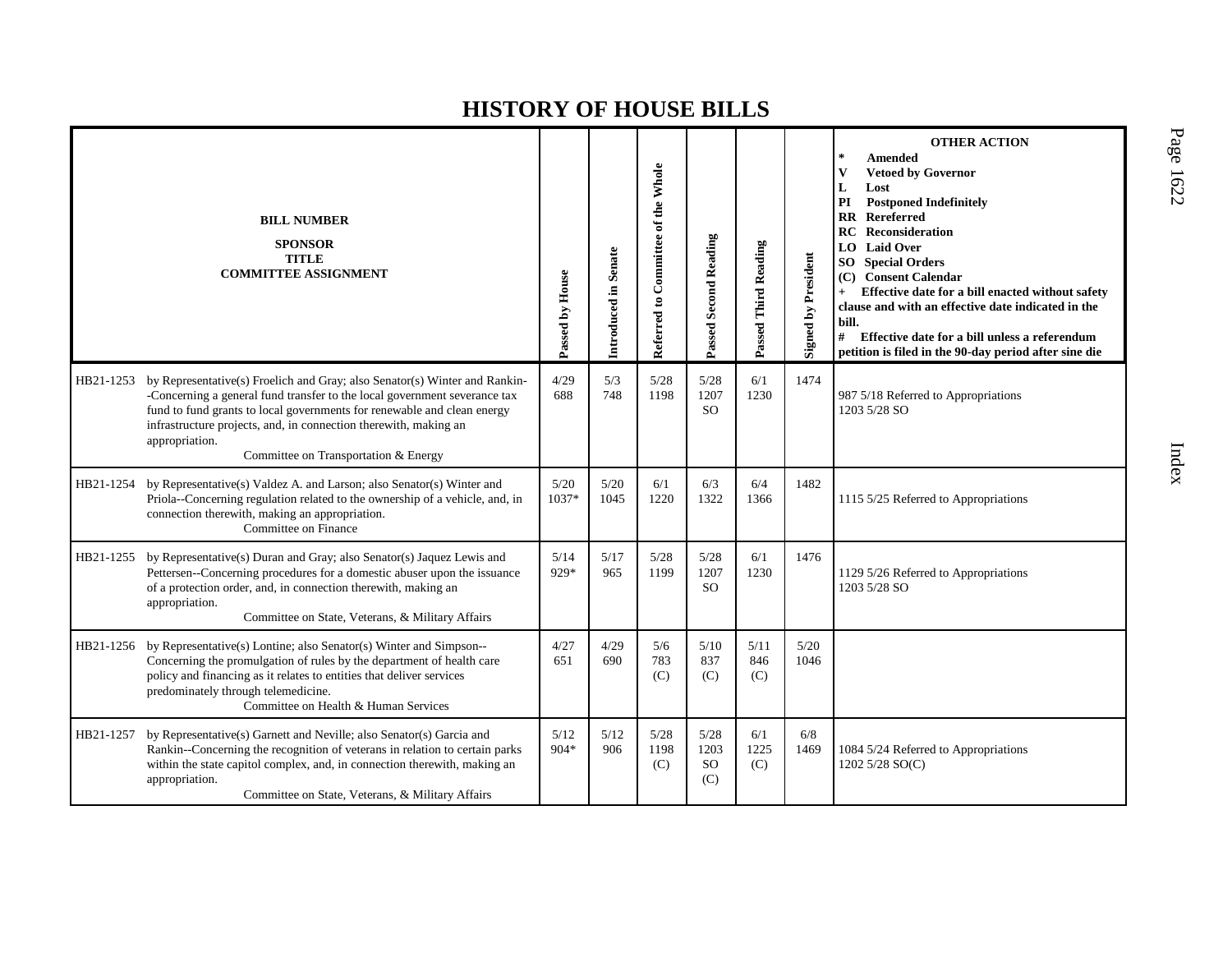|           | <b>BILL NUMBER</b><br><b>SPONSOR</b><br><b>TITLE</b><br><b>COMMITTEE ASSIGNMENT</b>                                                                                                                                                                                                                                                   | Passed by House                  | Introduced in Senate | Referred to Committee of the Whole | Passed Second Reading                | Passed Third Reading        | <b>Signed by President</b> | <b>OTHER ACTION</b><br>$\mathbb{R}^2$<br><b>Amended</b><br>V<br><b>Vetoed by Governor</b><br>L<br>Lost<br><b>Postponed Indefinitely</b><br>PI<br><b>RR</b> Rereferred<br><b>Reconsideration</b><br>RC<br><b>LO</b> Laid Over<br><b>Special Orders</b><br>SO.<br>(C) Consent Calendar<br>Effective date for a bill enacted without safety<br>$+$<br>clause and with an effective date indicated in the<br>bill.<br>#<br>Effective date for a bill unless a referendum<br>petition is filed in the 90-day period after sine die |
|-----------|---------------------------------------------------------------------------------------------------------------------------------------------------------------------------------------------------------------------------------------------------------------------------------------------------------------------------------------|----------------------------------|----------------------|------------------------------------|--------------------------------------|-----------------------------|----------------------------|-------------------------------------------------------------------------------------------------------------------------------------------------------------------------------------------------------------------------------------------------------------------------------------------------------------------------------------------------------------------------------------------------------------------------------------------------------------------------------------------------------------------------------|
|           | HB21-1258 by Representative(s) Michaelson Jenet and Van Winkle; also Senator(s)<br>Buckner and Woodward--Concerning establishing a temporary program to<br>facilitate youth mental health services in response to identified needs, and,<br>in connection therewith, making an appropriation.<br>Committee on Health & Human Services | 4/29<br>688*<br>6/8<br>$1465*$   | 4/30<br>731          | 6/2<br>1259<br>(C)                 | 6/2<br>1272*<br><b>SO</b>            | 6/3<br>1298                 | 1474                       | 967 5/18 Referred to Appropriations<br>1270 6/2 Removed from Consent and Made SO<br>1465 6/8 House Concurs in Senate Amendments                                                                                                                                                                                                                                                                                                                                                                                               |
| HB21-1259 | by Representative(s) Bacon; also Senator(s) Fields and Sonnenberg--<br>Concerning the process for funding local education providers for extended<br>learning opportunities to address disrupted learning.<br>Committee on Education                                                                                                   | 4/27<br>$651*$                   | 4/28<br>669          | 5/7<br>804<br>(C)                  | 5/11<br>847<br>(C)                   | 5/12<br>882<br>(C)          | 5/27<br>1195               |                                                                                                                                                                                                                                                                                                                                                                                                                                                                                                                               |
| HB21-1260 | by Representative(s) Garnett and Catlin; also Senator(s) Donovan and<br>Simpson--Concerning transfers of money from the general fund to<br>implement the state water plan, and, in connection therewith, making an<br>appropriation.<br>Committee on Agriculture & Natural Resources                                                  | 4/29<br>688<br>6/8<br>$1465*$    | 4/30<br>731          | 6/3<br>1306<br>(C)                 | 6/3<br>1323*<br>SO<br>(C)            | 6/4<br>1363-<br>1364<br>(C) | 1474                       | 911* 5/13 Referred to Appropriations<br>1322 6/3 SO(C)<br>1465 6/8 House Concurs in Senate Amendments                                                                                                                                                                                                                                                                                                                                                                                                                         |
| HB21-1261 | by Representative(s) Catlin and Cutter; also Senator(s) Coram and Ginal--<br>Concerning the extension of the sales and use tax exemption for beetle kill<br>wood products.<br>Committee on Finance                                                                                                                                    | 5/12<br>$904*$<br>6/8<br>$1465*$ | 5/12<br>906          | 6/3<br>1342*<br>(C)                | 6/4<br>1374*<br><sub>SO</sub><br>(C) | 6/7<br>1390<br>(C)          | 1478                       | 964 5/17 Referred to Appropriations<br>1374 6/4 SO(C)<br>1465 6/8 House Concurs in Senate Amendments                                                                                                                                                                                                                                                                                                                                                                                                                          |
|           | HB21-1262 by Representative(s) Lontine and Lynch, Esgar; also Senator(s) Garcia and<br>Sonnenberg--Concerning monetary support for agricultural events in<br>Colorado, and, in connection therewith, making an appropriation.<br>Committee on Agriculture & Natural Resources                                                         | 4/29<br>688*<br>6/8<br>1465*     | 4/30<br>731          | 6/2<br>1259                        | 6/2<br>1277-<br>1278*<br><b>SO</b>   | 6/3<br>1302                 | 1478                       | 911 5/13 Referred to Appropriations<br>1270 6/2 SO<br>1465 6/8 House Concurs in Senate Amendments                                                                                                                                                                                                                                                                                                                                                                                                                             |
| HB21-1263 | by Representative(s) Roberts and Soper, Rich; also Senator(s) Rodriguez<br>and Hisey--Concerning the creation of the Colorado meeting and events<br>incentive program, and, in connection therewith, making an appropriation.<br>Committee on Business, Labor, & Technology                                                           | 4/29<br>688*                     | 4/30<br>731          | 6/3<br>1306<br>(C)                 | 6/3<br>1324<br>SO<br>(C)             | 6/4<br>1364<br>(C)          | 1474                       | 910 5/13 Referred to Appropriations<br>1322 6/3 SO(C)                                                                                                                                                                                                                                                                                                                                                                                                                                                                         |

P a g e 16 2 3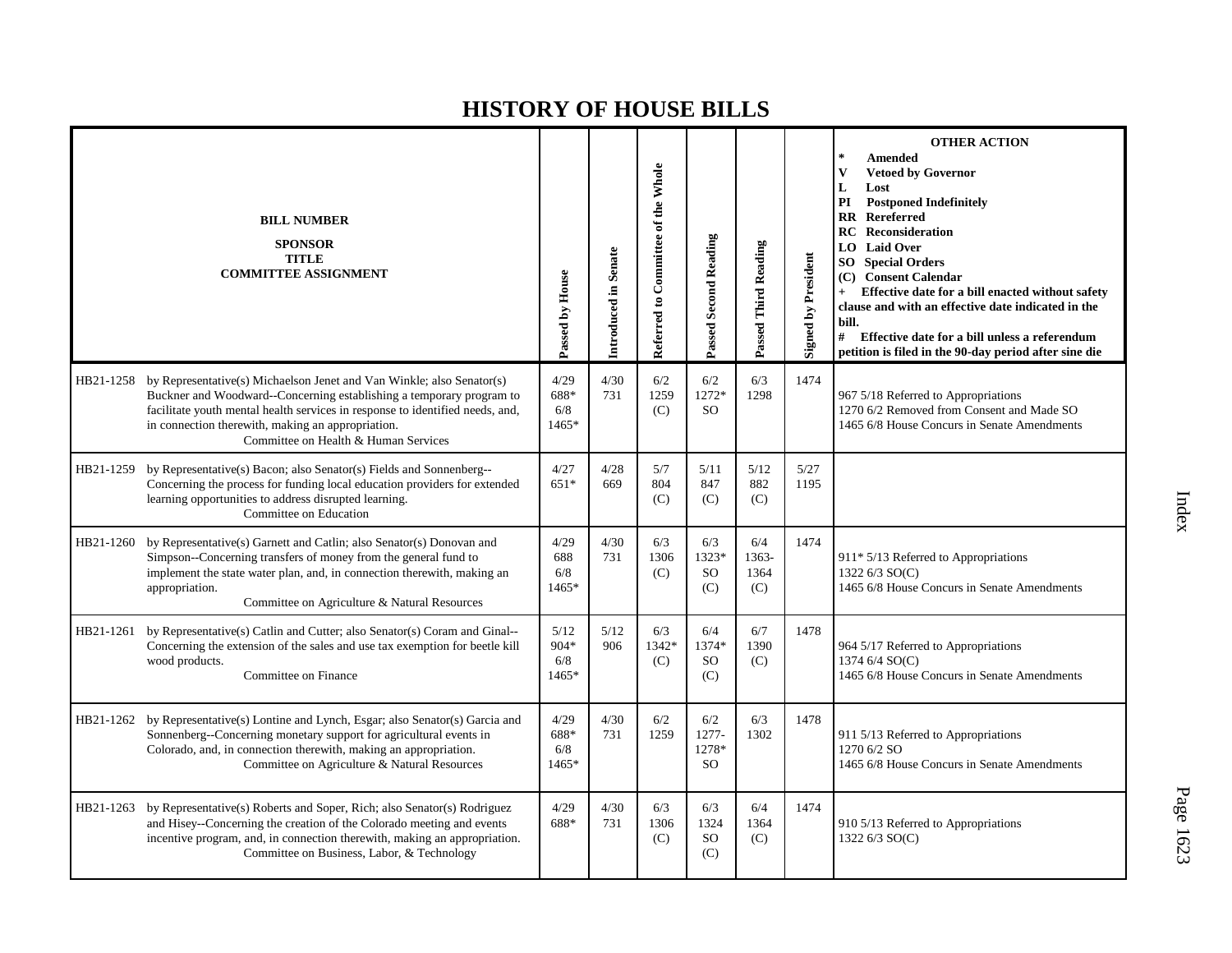|           | <b>BILL NUMBER</b><br><b>SPONSOR</b><br><b>TITLE</b><br><b>COMMITTEE ASSIGNMENT</b>                                                                                                                                                                                                                                                                                                                                                                                                                                | Passed by House               | Introduced in Senate | Referred to Committee of the Whole | Passed Second Reading                     | <b>Third Reading</b><br>Passed' | <b>Signed by President</b> | <b>OTHER ACTION</b><br>$\star$<br><b>Amended</b><br>$\mathbf{V}$<br><b>Vetoed by Governor</b><br>Lost<br>L<br>PI<br><b>Postponed Indefinitely</b><br><b>RR</b> Rereferred<br><b>Reconsideration</b><br>RC<br><b>Laid Over</b><br>LO.<br><b>Special Orders</b><br>SO <sub>2</sub><br>(C) Consent Calendar<br>Effective date for a bill enacted without safety<br>clause and with an effective date indicated in the<br>bill.<br>#<br>Effective date for a bill unless a referendum<br>petition is filed in the 90-day period after sine die |
|-----------|--------------------------------------------------------------------------------------------------------------------------------------------------------------------------------------------------------------------------------------------------------------------------------------------------------------------------------------------------------------------------------------------------------------------------------------------------------------------------------------------------------------------|-------------------------------|----------------------|------------------------------------|-------------------------------------------|---------------------------------|----------------------------|--------------------------------------------------------------------------------------------------------------------------------------------------------------------------------------------------------------------------------------------------------------------------------------------------------------------------------------------------------------------------------------------------------------------------------------------------------------------------------------------------------------------------------------------|
| HB21-1264 | by Representative(s) Sullivan and Young; also Senator(s) Kolker and Hisey-<br>-Concerning the allocation of state money for workforce development<br>activities to increase the skills of Colorado workers, and, in connection<br>therewith, making an appropriation.<br>Committee on Business, Labor, & Technology                                                                                                                                                                                                | 4/29<br>688*<br>6/8<br>1465*  | 4/30<br>731          | 6/3<br>1312-<br>$1321*$            | 6/3<br>$1331 -$<br>1334*<br><sub>SO</sub> | 6/4<br>1370-<br>$1371*$         | 1480                       | 910 5/13 Referred to Appropriations<br>1324 6/3 SO<br>1465 6/8 House Concurs in Senate Amendments                                                                                                                                                                                                                                                                                                                                                                                                                                          |
| HB21-1265 | by Representative(s) Mullica and Van Winkle; also Senator(s) Pettersen and<br>Woodward--Concerning a temporary deduction from state net taxable sales<br>for certain retailers in the state in order to allow such retailers to retain the<br>resulting sales tax collected as assistance for lost revenue as a result of the<br>economic disruptions due to the presence of coronavirus disease 2019<br>(COVID-19) in Colorado, and, in connection therewith, making an<br>appropriation.<br>Committee on Finance | 5/5<br>778*                   | 5/6<br>801           | 6/2<br>1259<br>(C)                 | 6/2<br>1269<br><sub>SO</sub><br>(C)       | 6/3<br>1296<br>(C)              | 1474                       | 964 5/17 Referred to Appropriations<br>1269 6/2 SO(C)                                                                                                                                                                                                                                                                                                                                                                                                                                                                                      |
| HB21-1266 | by Representative(s) Jackson and Weissman, Bacon, Caraveo, Cutter,<br>Duran, Exum, Gonzales-Gutierrez, Gray, Jodeh, Kennedy, Kipp, Ortiz,<br>Sirota, Titone, Valdez A., Woodrow; also Senator(s) Winter and Buckner--<br>Concerning efforts to redress the effects of environmental injustice on<br>disproportionately impacted communities, and, in connection therewith,<br>making an appropriation.<br>Committee on Finance                                                                                     | 5/13<br>921*<br>6/10<br>1473* | 5/13<br>923          | 6/7<br>1424-<br>1425*              | 6/7<br>1425-<br>1426*<br><sub>SO</sub>    | 6/8<br>1470-<br>$1471*$         | 1481                       | 1404-1419* 6/7 Referred to Appropriations<br>1425 6/7 SO<br>1426-1427 6/7 COW Amendments<br>1473 6/10 House Concurs in Senate Amendments                                                                                                                                                                                                                                                                                                                                                                                                   |
| HB21-1267 | by Representative(s) Lontine and Larson; also Senator(s) Hisey and Story--<br>Concerning a board of county commissioners' optional delegation of the<br>administrative duty to certify mill levies.<br>Committee on Local Government                                                                                                                                                                                                                                                                               | 5/4<br>764                    | 5/5<br>780           | 5/18<br>987                        | 5/20<br>1030                              | 5/21<br>1053                    | 6/7<br>1404                |                                                                                                                                                                                                                                                                                                                                                                                                                                                                                                                                            |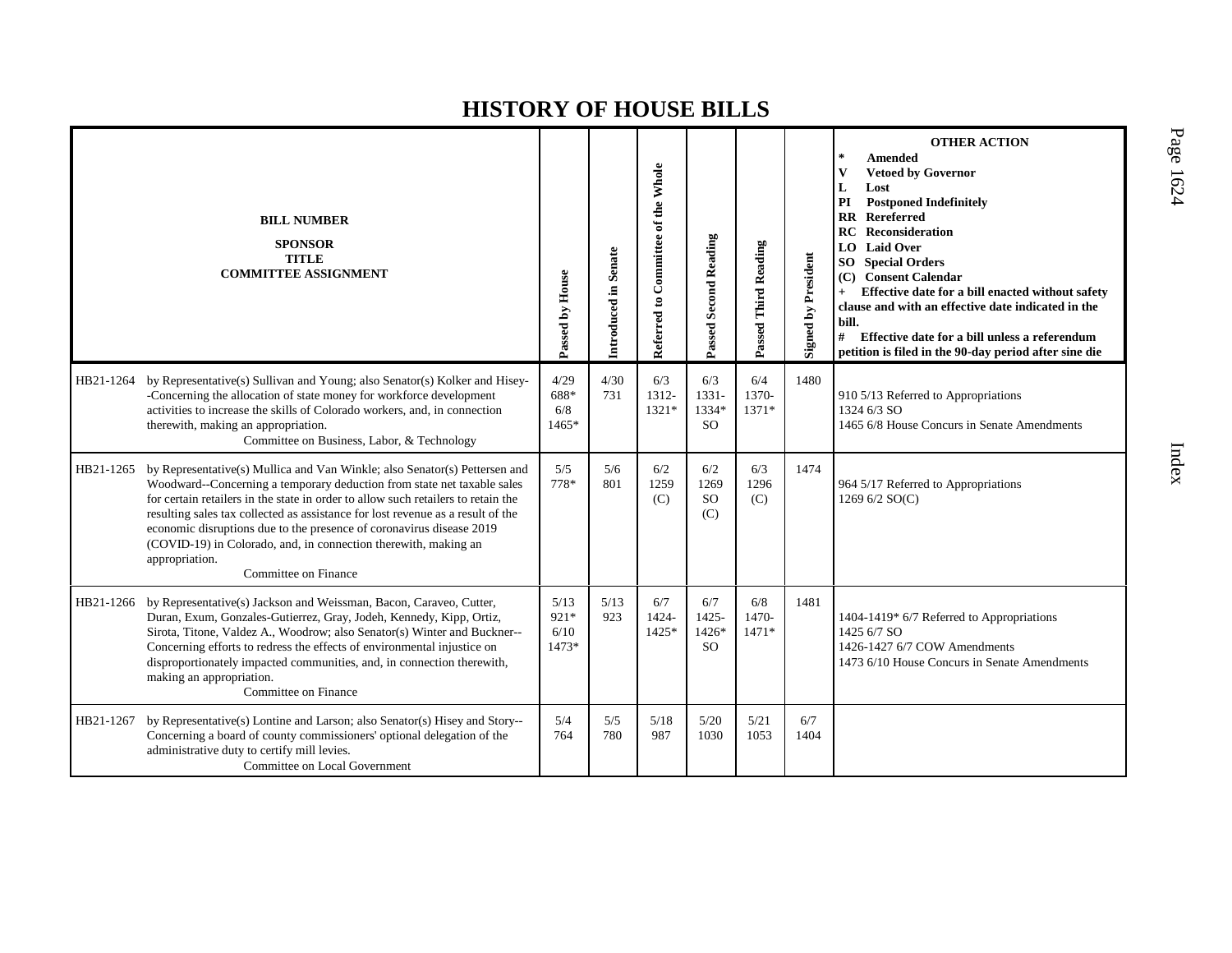|           | <b>BILL NUMBER</b><br><b>SPONSOR</b><br><b>TITLE</b><br><b>COMMITTEE ASSIGNMENT</b>                                                                                                                                                                                                                                                                                                                                                                       | Passed by House               | Introduced in Senate | Referred to Committee of the Whole | Passed Second Reading                  | Passed Third Reading         | <b>Signed by President</b> | <b>OTHER ACTION</b><br>$\star$<br><b>Amended</b><br>$\mathbf{V}$<br><b>Vetoed by Governor</b><br>L<br>Lost<br>PI<br><b>Postponed Indefinitely</b><br><b>RR</b> Rereferred<br><b>RC</b> Reconsideration<br><b>Laid Over</b><br>LO  <br><b>SO</b> Special Orders<br><b>Consent Calendar</b><br>(C)<br>Effective date for a bill enacted without safety<br>$+$<br>clause and with an effective date indicated in the<br>bill.<br>#<br>Effective date for a bill unless a referendum<br>petition is filed in the 90-day period after sine die |
|-----------|-----------------------------------------------------------------------------------------------------------------------------------------------------------------------------------------------------------------------------------------------------------------------------------------------------------------------------------------------------------------------------------------------------------------------------------------------------------|-------------------------------|----------------------|------------------------------------|----------------------------------------|------------------------------|----------------------------|-------------------------------------------------------------------------------------------------------------------------------------------------------------------------------------------------------------------------------------------------------------------------------------------------------------------------------------------------------------------------------------------------------------------------------------------------------------------------------------------------------------------------------------------|
| HB21-1268 | by Representative(s) Titone and Will; also Senator(s) Hansen and Simpson-<br>-Concerning a requirement that Colorado institutions of higher education<br>study potential uses of emerging technologies to more effectively manage<br>Colorado's water supply, and, in connection therewith, making an<br>appropriation conditioned on the receipt of matching funds from gifts,<br>grants, and donations.<br>Committee on Agriculture & Natural Resources | 5/12<br>904*                  | 5/13<br>923          | 5/24<br>1069<br>(C)                | 5/24<br>1082<br><b>SO</b><br>(C)       | 5/25<br>1094-<br>1095<br>(C) | 1476                       | 1016 5/19 Referred to Appropriations<br>1081 5/24 SO(C)                                                                                                                                                                                                                                                                                                                                                                                                                                                                                   |
| HB21-1269 | by Representative(s) Hooton and Boesenecker; also Senator(s) Donovan--<br>Concerning an investigation by the public utilities commission to evaluate<br>the parameters of an energy policy allowing communities in Colorado that<br>are served by an investor-owned electric utility to choose alternative<br>wholesale electricity suppliers, and, in connection therewith, making an<br>appropriation.<br>Committee on Transportation & Energy          | 5/24<br>1079*<br>6/8<br>1465* | 5/24<br>1088         | 6/1<br>1220                        | 6/1<br>1238*<br><b>SO</b>              | 6/2<br>1263-<br>1264         | 1481                       | 1133* 5/26 Referred to Appropriations<br>1237 6/1 SO<br>1240-1241 6/1 COW Amendments<br>1465 6/8 House Concurs in Senate Amendments                                                                                                                                                                                                                                                                                                                                                                                                       |
| HB21-1270 | by Representative(s) Exum and Caraveo; also Senator(s) Fields and<br>Kirkmeyer--Concerning an appropriation to the department of human<br>services for services related to the Colorado employment first program<br>within the supplemental assistance nutrition program, and, in connection<br>therewith, making an appropriation.<br>Committee on Health & Human Services                                                                               | 5/5<br>778*                   | 5/6<br>801           | 5/28<br>1199                       | $5/28$<br>1207<br><sub>SO</sub>        | 6/1<br>1230-<br>1231         | 1475                       | 1019 5/20 Referred to Appropriations<br>1203 5/28 SO                                                                                                                                                                                                                                                                                                                                                                                                                                                                                      |
| HB21-1271 | by Representative(s) McCluskie and Jodeh; also Senator(s) Gonzales--<br>Concerning the establishment of programs offering state assistance to local<br>governments to promote the development of innovative affordable housing<br>strategies in a manner that is compatible with best local land use practices,<br>and, in connection therewith, making an appropriation.<br>Committee on Local Government                                                | 5/5<br>778*<br>6/8<br>1465*   | 5/6<br>801           | 6/3<br>1342-<br>1343*              | 6/4<br>1375-<br>1376*<br><sub>SO</sub> | 6/7<br>1397-<br>1398         | 1476                       | 880* 5/12 Referred to Appropriations<br>1375 6/4 SO<br>1465 6/8 House Concurs in Senate Amendments                                                                                                                                                                                                                                                                                                                                                                                                                                        |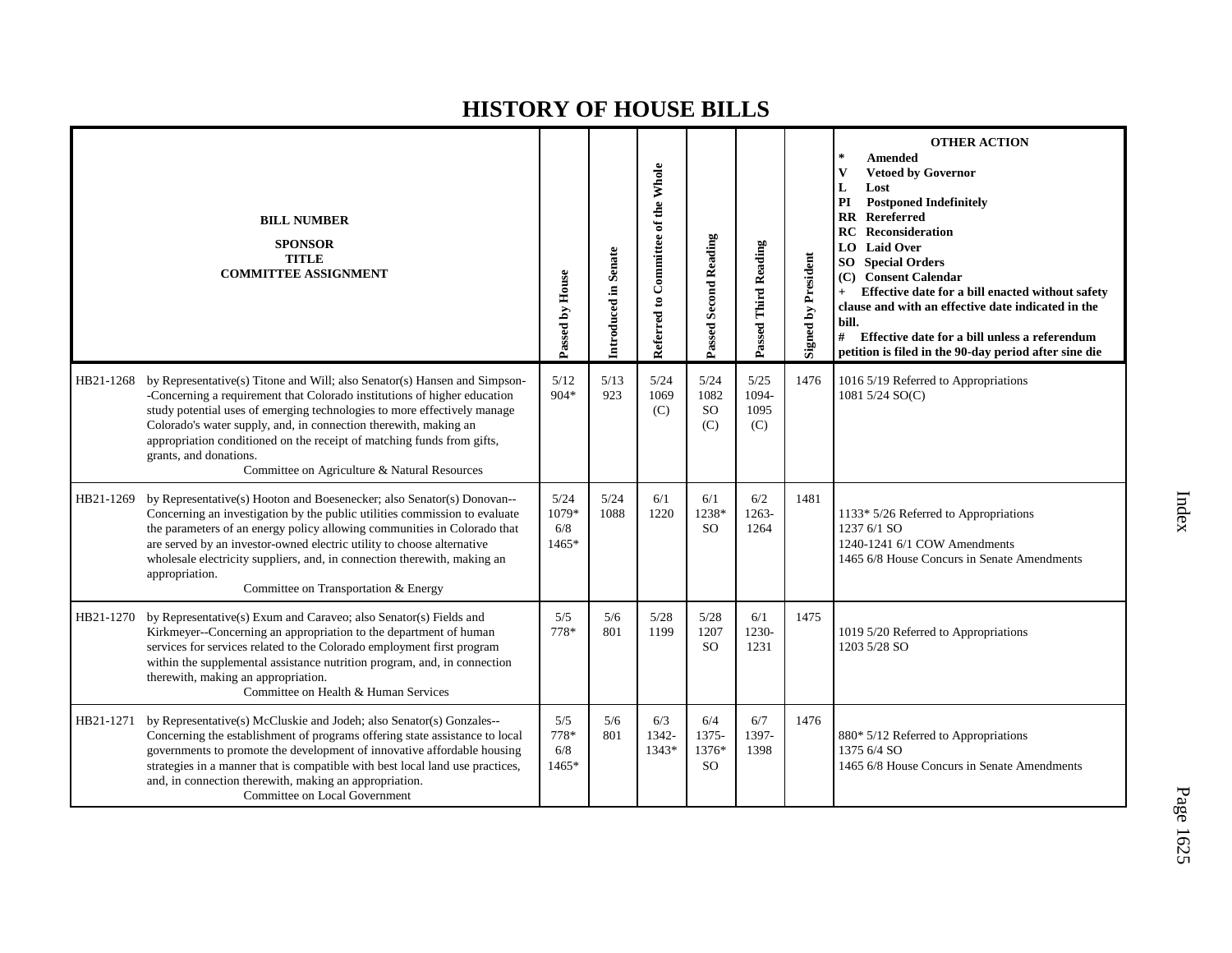|           | <b>BILL NUMBER</b><br><b>SPONSOR</b><br><b>TITLE</b><br><b>COMMITTEE ASSIGNMENT</b>                                                                                                                                                                                                                                                                                                                                                                                                 | Passed by House                 | Introduced in Senate | Referred to Committee of the Whole | Passed Second Reading                  | Passed Third Reading                          | <b>Signed by President</b> | <b>OTHER ACTION</b><br>$\ast$<br><b>Amended</b><br>$\mathbf{V}$<br><b>Vetoed by Governor</b><br>L<br>Lost<br>PI<br><b>Postponed Indefinitely</b><br><b>RR</b> Rereferred<br>Reconsideration<br>RC<br>LO Laid Over<br><b>Special Orders</b><br>SO.<br>(C) Consent Calendar<br>Effective date for a bill enacted without safety<br>$+$<br>clause and with an effective date indicated in the<br>bill.<br>#<br>Effective date for a bill unless a referendum<br>petition is filed in the 90-day period after sine die |
|-----------|-------------------------------------------------------------------------------------------------------------------------------------------------------------------------------------------------------------------------------------------------------------------------------------------------------------------------------------------------------------------------------------------------------------------------------------------------------------------------------------|---------------------------------|----------------------|------------------------------------|----------------------------------------|-----------------------------------------------|----------------------------|--------------------------------------------------------------------------------------------------------------------------------------------------------------------------------------------------------------------------------------------------------------------------------------------------------------------------------------------------------------------------------------------------------------------------------------------------------------------------------------------------------------------|
| HB21-1272 | by Representative(s) Cutter and Bradfield; also Senator(s) Danielson--<br>concerning child protections.<br>Committee on Health & Human Services                                                                                                                                                                                                                                                                                                                                     | 4/29<br>688*<br>5/21<br>1064*   | 4/30<br>731          | 5/11<br>858*<br>(C)                | 5/13<br>917*<br>(C)                    | 5/14<br>935<br>(C)                            | 1478                       | 1064 5/21 House Concurs in Senate Amendments                                                                                                                                                                                                                                                                                                                                                                                                                                                                       |
| HB21-1273 | by Representative(s) Cutter; also Senator(s) Kolker--Concerning requiring<br>the department of education to prepare an annual report relating to the total<br>number of school psychologists licensed and employed by a school district,<br>and, in connection therewith, making an appropriation.<br>Committee on Education                                                                                                                                                        | 5/12<br>$904*$                  | 5/12<br>907          | 5/26<br>1141                       | 5/26<br>1150<br><sub>SO</sub>          | 5/27<br>1183                                  | 1478                       | 1042 5/20 Referred to Appropriations<br>1148 5/26 SO                                                                                                                                                                                                                                                                                                                                                                                                                                                               |
|           | HB21-1274 by Representative(s) Titone; also Senator(s) Zenzinger and Hisey--<br>Concerning the beneficial use of unused state-owned real property, and, in<br>connection therewith, directing the department of personnel to inventory<br>such property and use such property to promote affordable housing, child<br>care, public schools, residential mental and behavioral health care, and<br>renewable energy development.<br>Committee on State, Veterans, & Military Affairs | 5/10<br>842*<br>5/24<br>1083*   | 5/12<br>907          | 5/19<br>993-<br>994*<br>(C)        | 5/20<br>1033-<br>1034*<br><b>SO</b>    | 5/21<br>$1053 -$<br>1054                      | 1474                       | 1033 5/20 Removed from Consent and Made SO<br>1083 5/24 House Concurs in Senate Amendments                                                                                                                                                                                                                                                                                                                                                                                                                         |
| HB21-1275 | by Representative(s) Lontine and Will; also Senator(s) Ginal and<br>Kirkmeyer--Concerning reimbursement for pharmacists' services under the<br>medical assistance act, and, in connection therewith, making an<br>appropriation.<br>Committee on State, Veterans, & Military Affairs                                                                                                                                                                                                | 5/25<br>1113*                   | 5/25<br>1123         | 6/3<br>1306<br>(C)                 | 6/3<br>1324<br>SO <sub>1</sub><br>(C)  | 6/4<br>1364<br>(C)                            | 1480                       | 1158 5/27 Referred to Appropriations<br>1322 6/3 SO(C)                                                                                                                                                                                                                                                                                                                                                                                                                                                             |
| HB21-1276 | by Representative(s) Kennedy and Herod; also Senator(s) Pettersen and<br>Priola--Concerning the prevention of substance use disorders, and, in<br>connection therewith, making an appropriation.<br>Committee on State, Veterans, & Military Affairs                                                                                                                                                                                                                                | 5/24<br>1083*<br>6/8<br>$1465*$ | 5/24<br>1088         | 6/3<br>1306-<br>1307*              | 6/3<br>1325-<br>1326*<br><sub>SO</sub> | 6/4<br>1367-<br>1368<br>6/4<br>1372-<br>1373* | 1478                       | 1157-1158* 5/27 Referred to Appropriations<br>1324 6/3 SO<br>1372 6/4 Reconsideration Granted<br>1465 6/8 House Concurs in Senate Amendments                                                                                                                                                                                                                                                                                                                                                                       |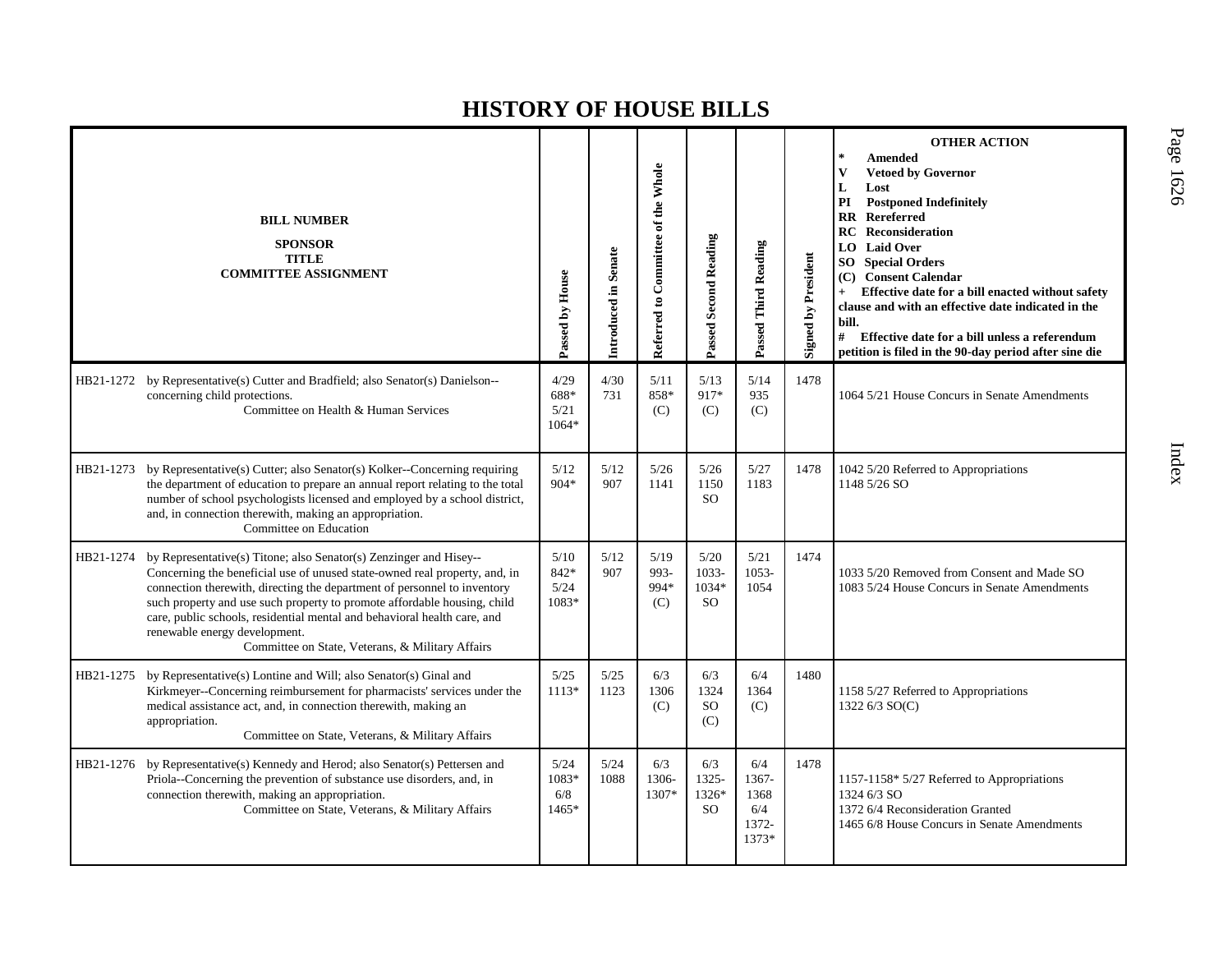|           | <b>BILL NUMBER</b><br><b>SPONSOR</b><br><b>TITLE</b><br><b>COMMITTEE ASSIGNMENT</b>                                                                                                                                                                                                                                                                                                                                                                                           | Passed by House              | Introduced in Senate | Referred to Committee of the Whole | <b>Passed Second Reading</b>          | Passed Third Reading        | <b>Signed by President</b> | <b>OTHER ACTION</b><br><b>Amended</b><br><b>Vetoed by Governor</b><br>V<br>L<br>Lost<br><b>Postponed Indefinitely</b><br>PI<br>Rereferred<br>RR<br><b>RC</b> Reconsideration<br><b>LO</b> Laid Over<br><b>SO</b> Special Orders<br>(C) Consent Calendar<br>Effective date for a bill enacted without safety<br>clause and with an effective date indicated in the<br>bill.<br>#<br>Effective date for a bill unless a referendum<br>petition is filed in the 90-day period after sine die |
|-----------|-------------------------------------------------------------------------------------------------------------------------------------------------------------------------------------------------------------------------------------------------------------------------------------------------------------------------------------------------------------------------------------------------------------------------------------------------------------------------------|------------------------------|----------------------|------------------------------------|---------------------------------------|-----------------------------|----------------------------|-------------------------------------------------------------------------------------------------------------------------------------------------------------------------------------------------------------------------------------------------------------------------------------------------------------------------------------------------------------------------------------------------------------------------------------------------------------------------------------------|
| HB21-1277 | by Representative(s) Valdez D. and Will; also Senator(s) Liston and<br>Pettersen--Concerning definitions for reimbursement of final disposition<br>expenses of eligible assistance recipients.<br>Committee on State, Veterans, & Military Affairs                                                                                                                                                                                                                            | 5/11<br>857                  | 5/12<br>907          | 5/19<br>993<br>(C)                 | 5/20<br>1032<br><b>SO</b><br>(C)      | 5/21<br>1051<br>(C)         | 6/8<br>1469                | 1031 5/20 SO(C)                                                                                                                                                                                                                                                                                                                                                                                                                                                                           |
| HB21-1278 | by Representative(s) Exum; also Senator(s) Sonnenberg--Concerning<br>meeting requirements for the boards of special districts.<br>Committee on Local Government                                                                                                                                                                                                                                                                                                               | 5/11<br>857*<br>6/8<br>1448* | 5/12<br>907          | 5/25<br>$1125*$<br>(C)             | 5/26<br>1147*<br><sub>SO</sub><br>(C) | 5/27<br>1176<br>(C)         | 1478                       | 1146 5/26 SO(C)<br>1448 6/8 House Concurs in Senate Amendments                                                                                                                                                                                                                                                                                                                                                                                                                            |
| HB21-1279 | by Representative(s) Young and Holtorf; also Senator(s) Fields--concerning<br>the limited interstate practice of occupational therapy and providing for the<br>issuance of provisional licenses to certain qualified individuals.<br>Committee on Finance                                                                                                                                                                                                                     | 5/24<br>1083*                | 5/24<br>1088         | 6/1<br>1220<br>(C)                 | 6/1<br>1237<br><b>SO</b><br>(C)       | 6/2<br>1260-<br>1261<br>(C) | 1482                       | 1158 5/27 Referred to Appropriations<br>1237 6/1 SO(C)                                                                                                                                                                                                                                                                                                                                                                                                                                    |
| HB21-1280 | by Representative(s) Woodrow and Gonzales-Gutierrez; also Senator(s) Lee<br>and Rodriguez--Concerning measures to assist defendants in securing<br>release from jail through the bonding process, and, in connection therewith,<br>making an appropriation.<br>Committee on State, Veterans, & Military Affairs                                                                                                                                                               | $5/20$<br>1037*              | 5/20<br>1045         | 6/3<br>1307<br>(C)                 | 6/3<br>1324<br><b>SO</b><br>(C)       | 6/4<br>1364-<br>1365<br>(C) | 1481                       | 1128 5/26 Referred to Appropriations<br>1322 6/3 SO(C)                                                                                                                                                                                                                                                                                                                                                                                                                                    |
| HB21-1281 | by Representative(s) Cutter and Will; also Senator(s) Pettersen--Concerning<br>the creation of the community behavioral health disaster preparedness and<br>response program in the department of public health and environment to<br>ensure behavioral health is adequately represented within disaster<br>preparedness and response efforts across the state, and, in connection<br>therewith, making an appropriation.<br>Committee on State, Veterans, & Military Affairs | 5/20<br>$1037*$              | 5/20<br>1045         | 6/3<br>1307                        | 6/3<br>1326<br><b>SO</b>              | 6/4<br>1368                 | 1476                       | 1128 5/26 Referred to Appropriations<br>1324 6/3 SO                                                                                                                                                                                                                                                                                                                                                                                                                                       |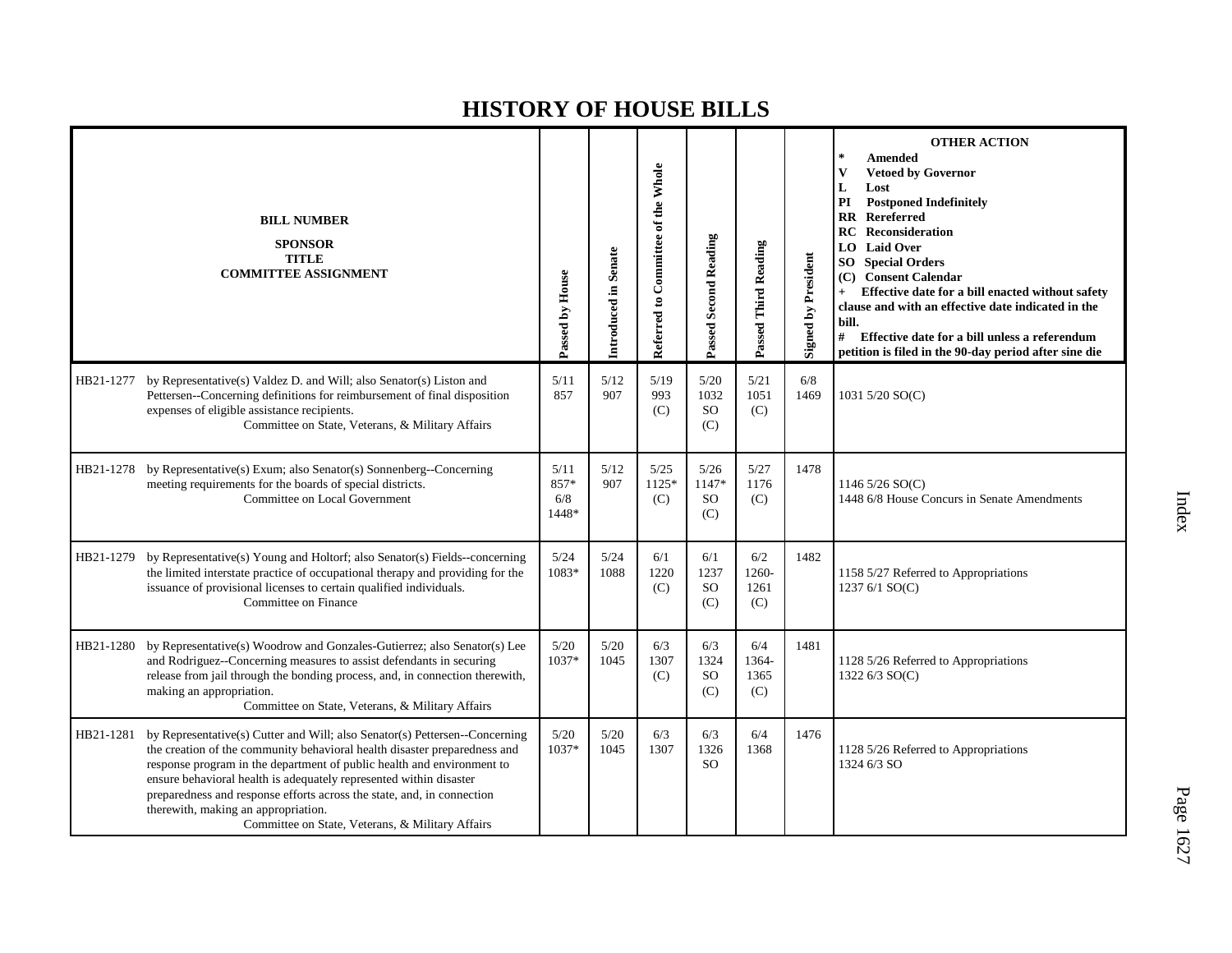|           | <b>BILL NUMBER</b><br><b>SPONSOR</b><br><b>TITLE</b><br><b>COMMITTEE ASSIGNMENT</b>                                                                                                                                                                                                                                                                                                                                                                                                        | Passed by House               | Introduced in Senate | Referred to Committee of the Whole | Passed Second Reading                  | Passed Third Reading  | <b>Signed by President</b> | <b>OTHER ACTION</b><br><b>Amended</b><br>$\mathbf{V}$<br><b>Vetoed by Governor</b><br>L<br>Lost<br>PI<br><b>Postponed Indefinitely</b><br>$\mathbf{R} \mathbf{R}$<br>Rereferred<br><b>Reconsideration</b><br>RC<br><b>Laid Over</b><br>LO<br><b>Special Orders</b><br>SO.<br><b>Consent Calendar</b><br>(C)<br>Effective date for a bill enacted without safety<br>clause and with an effective date indicated in the<br>bill.<br>#<br>Effective date for a bill unless a referendum<br>petition is filed in the 90-day period after sine die |
|-----------|--------------------------------------------------------------------------------------------------------------------------------------------------------------------------------------------------------------------------------------------------------------------------------------------------------------------------------------------------------------------------------------------------------------------------------------------------------------------------------------------|-------------------------------|----------------------|------------------------------------|----------------------------------------|-----------------------|----------------------------|-----------------------------------------------------------------------------------------------------------------------------------------------------------------------------------------------------------------------------------------------------------------------------------------------------------------------------------------------------------------------------------------------------------------------------------------------------------------------------------------------------------------------------------------------|
| HB21-1282 | by Representative(s) Weissman; also Senator(s) Gonzales--Concerning<br>additional consumer protections resulting from the regulation of mortgage<br>servicers, and, in connection therewith, making an appropriation.<br>Committee on Finance                                                                                                                                                                                                                                              | 5/20<br>1037*<br>6/8<br>1465* | $5/20$<br>1045       | 6/1<br>1220                        | 6/1<br>1238-<br>1239*<br><sub>SO</sub> | 6/2<br>1264           | 1482                       | 1114* 5/25 Referred to Appropriations<br>1237 6/1 SO<br>1465 6/8 House Concurs in Senate Amendments                                                                                                                                                                                                                                                                                                                                                                                                                                           |
| HB21-1283 | by Representative(s) Ricks and Hooton; also Senator(s) Fields--Concerning<br>measures to address consumer protection concerns regarding vehicle<br>towing, and, in connection therewith, making an appropriation.<br>Committee on Business, Labor, & Technology                                                                                                                                                                                                                            | 5/20<br>1037*<br>6/8<br>1465* | 5/21<br>1065         | 6/1<br>1220*                       | 6/1<br>1239*<br><sub>SO</sub>          | 6/2<br>1264           | 1482                       | 1162 5/27 Referred to Appropriations<br>1237 6/1 SO<br>1465 6/8 House Concurs in Senate Amendments                                                                                                                                                                                                                                                                                                                                                                                                                                            |
| HB21-1284 | by Representative(s) Valdez A. and Van Winkle; also Senator(s) Hansen<br>and Priola--Concerning modifications to the limitation on the aggregate<br>amount of fees that may be assessed by governmental bodies for the<br>installation of active solar energy systems, and, in connection therewith,<br>extending the repeal date of the limitation.<br>Committee on Local Government                                                                                                      | 5/10<br>842                   | 5/12<br>881          | 5/25<br>1125                       | $5/26$<br>1150<br><sub>SO</sub>        | 5/27<br>1183-<br>1184 | 1474                       | 1148 5/26 SO                                                                                                                                                                                                                                                                                                                                                                                                                                                                                                                                  |
| HB21-1285 | by Representative(s) Benavidez and Herod; also Senator(s) Jaquez Lewis<br>and Buckner--Concerning the allocation of general fund money to provide<br>support to creative arts industries, and, in connection therewith, making an<br>appropriation.<br>Committee on Local Government                                                                                                                                                                                                       | 5/10<br>833*<br>6/8<br>1465*  | 5/10<br>844          | 6/3<br>1343-<br>1344*              | 6/4<br>1376-<br>1377*<br><sub>SO</sub> | 6/7<br>1398           | 1474                       | 1125* 5/25 Referred to Appropriations<br>1375 6/4 SO<br>1465 6/8 House Concurs in Senate Amendments                                                                                                                                                                                                                                                                                                                                                                                                                                           |
| HB21-1286 | by Representative(s) Kipp and Valdez A., Bernett; also Senator(s) Priola<br>and Pettersen--Concerning measures to improve energy efficiency, and, in<br>connection therewith, requiring owners of large buildings to collect and<br>report on energy-use benchmarking data and comply with rules regarding<br>performance standards related to energy and greenhouse gas emissions and<br>modifying statutory requirements regarding energy performance contracts.<br>Committee on Finance | 5/26<br>1156*<br>6/8<br>1465* | 5/26<br>1145         | 6/3<br>1344                        | 6/4<br>1377*<br><sub>SO</sub>          | 6/7<br>1398-<br>1399* | 1478                       | 1253-1256* 6/1 Referred to Appropriations<br>1375 6/4 SO<br>1465 6/8 House Concurs in Senate Amendments                                                                                                                                                                                                                                                                                                                                                                                                                                       |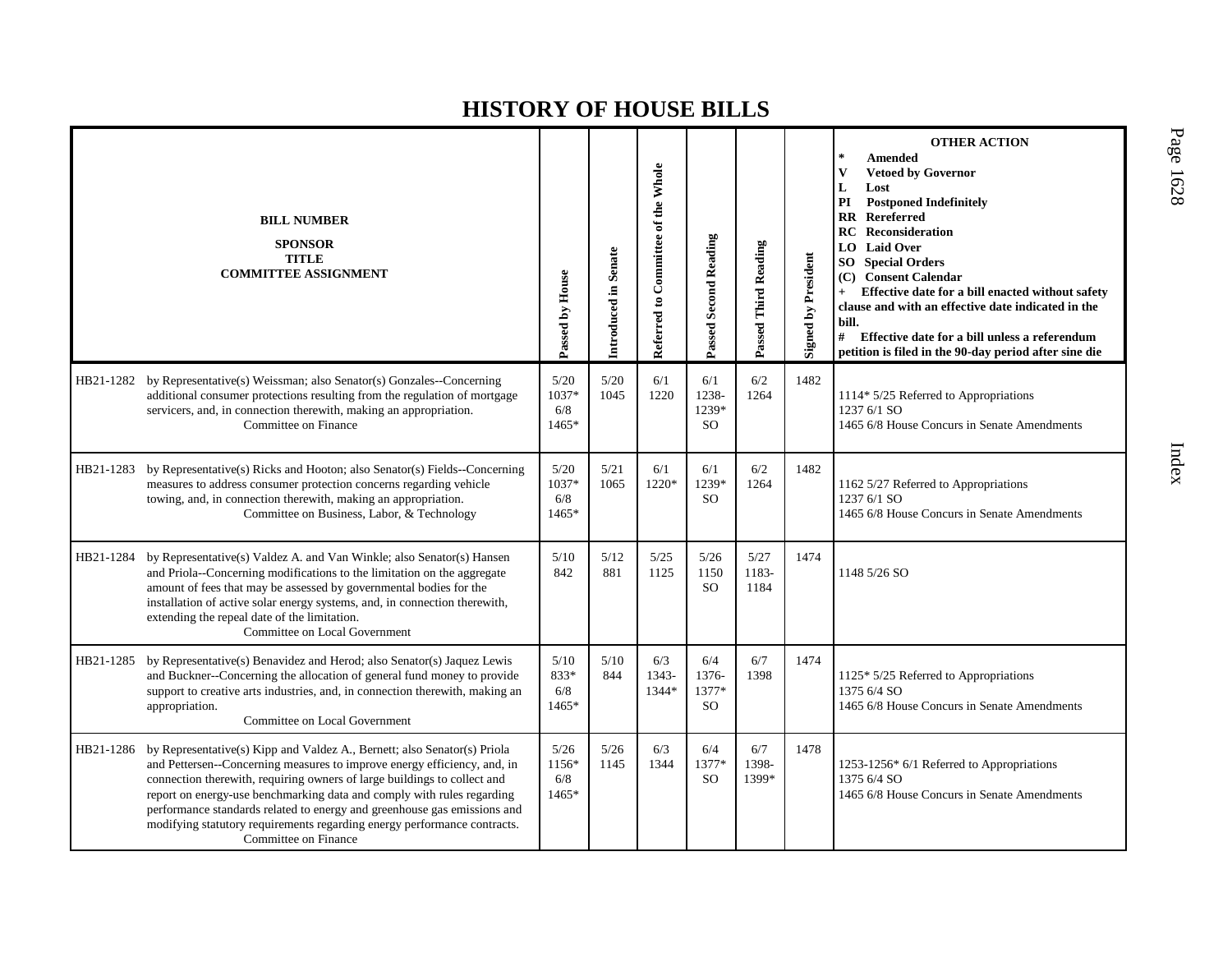|           | <b>BILL NUMBER</b><br><b>SPONSOR</b><br><b>TITLE</b><br><b>COMMITTEE ASSIGNMENT</b>                                                                                                                                                                                                                                                                                                                                                                          | Passed by House               | Introduced in Senate | Referred to Committee of the Whole | <b>Passed Second Reading</b>             | Passed Third Reading         | <b>Signed by President</b> | <b>OTHER ACTION</b><br><b>Amended</b><br><b>Vetoed by Governor</b><br>V<br>Lost<br>L<br><b>Postponed Indefinitely</b><br>PI<br>RR<br>Rereferred<br><b>RC</b> Reconsideration<br><b>Laid Over</b><br>LO.<br><b>Special Orders</b><br>SO.<br><b>Consent Calendar</b><br>(C)<br>Effective date for a bill enacted without safety<br>clause and with an effective date indicated in the<br>bill.<br>#<br>Effective date for a bill unless a referendum<br>petition is filed in the 90-day period after sine die |
|-----------|--------------------------------------------------------------------------------------------------------------------------------------------------------------------------------------------------------------------------------------------------------------------------------------------------------------------------------------------------------------------------------------------------------------------------------------------------------------|-------------------------------|----------------------|------------------------------------|------------------------------------------|------------------------------|----------------------------|-------------------------------------------------------------------------------------------------------------------------------------------------------------------------------------------------------------------------------------------------------------------------------------------------------------------------------------------------------------------------------------------------------------------------------------------------------------------------------------------------------------|
| HB21-1287 | by Representative(s) Gonzales-Gutierrez and Soper; also Senator(s)<br>Gonzales--Concerning measures related to permitting parties to certain<br>proposed legal relationships under title 14, Colorado Revised Statutes, to<br>satisfy certain requirements without having to appear in person.<br>Committee on State, Veterans, & Military Affairs                                                                                                           | 5/11<br>857*                  | 5/13<br>923          | 5/19<br>993<br>(C)                 | 5/20<br>1032<br><b>SO</b><br>(C)         | 5/21<br>1051<br>(C)          | 1476                       | 1031 5/20 SO(C)                                                                                                                                                                                                                                                                                                                                                                                                                                                                                             |
| HB21-1288 | by Representative(s) Bacon and Duran, Herod; also Senator(s) Coleman--<br>Concerning the creation of the Colorado startup loan program, and, in<br>connection therewith, making an appropriation.<br>Committee on Finance                                                                                                                                                                                                                                    | 5/24<br>1083*<br>6/8<br>1465* | 5/24<br>1088         | 6/1<br>1220-<br>$1221*$<br>(C)     | 6/2<br>1269*<br><sub>SO</sub><br>(C)     | 6/3<br>1296<br>(C)           | 1476                       | 1159 5/27 Referred to Appropriations<br>1269 6/2 SO(C)<br>1465 6/8 House Concurs in Senate Amendments                                                                                                                                                                                                                                                                                                                                                                                                       |
| HB21-1289 | by Representative(s) Kennedy and Baisley, Titone; also Senator(s) Bridges<br>and Priola--Concerning broadband deployment, and, in connection<br>therewith, codifying the Colorado broadband office in the office of<br>information technology; creating the digital inclusion grant program, the<br>broadband stimulus grant program, and the interconnectivity grant program;<br>and making an appropriation.<br>Committee on Business, Labor, & Technology | 5/20<br>1037*<br>6/8<br>1465* | 5/20<br>1045         | 6/3<br>1307-<br>1311*              | 6/3<br>1330-<br>$1331*$<br><sub>SO</sub> | 6/4<br>1370                  | 1478                       | 1087 5/24 Referred to Appropriations<br>1324 6/3 SO<br>1465 6/8 House Concurs in Senate Amendments                                                                                                                                                                                                                                                                                                                                                                                                          |
| HB21-1290 | by Representative(s) Esgar and Will; also Senator(s) Fenberg and Rankin--<br>Concerning funding to provide just transition for coal transition workers<br>and coal transition communities, and, in connection therewith, making an<br>appropriation.<br>Committee on Business, Labor, & Technology                                                                                                                                                           | 5/20<br>1037*                 | 5/20<br>1046         | 6/1<br>1221<br>(C)                 | 6/1<br>1237<br><b>SO</b><br>(C)          | 6/2<br>1261<br>(C)           | 1474                       | 1087 5/24 Referred to Appropriations<br>1237 6/1 SO(C)                                                                                                                                                                                                                                                                                                                                                                                                                                                      |
| HB21-1291 | by Representative(s) Van Winkle and Exum; also Senator(s) Winter and<br>Priola--Concerning allowing an agent of an insurer to obtain certain<br>branded titles for vehicles that have been declared a total loss.<br>Committee on Transportation & Energy                                                                                                                                                                                                    | 5/11<br>857*                  | 5/12<br>907          | 5/18<br>987<br>(C)                 | 5/20<br>1029<br>(C)                      | 5/21<br>1049-<br>1050<br>(C) | 1476                       |                                                                                                                                                                                                                                                                                                                                                                                                                                                                                                             |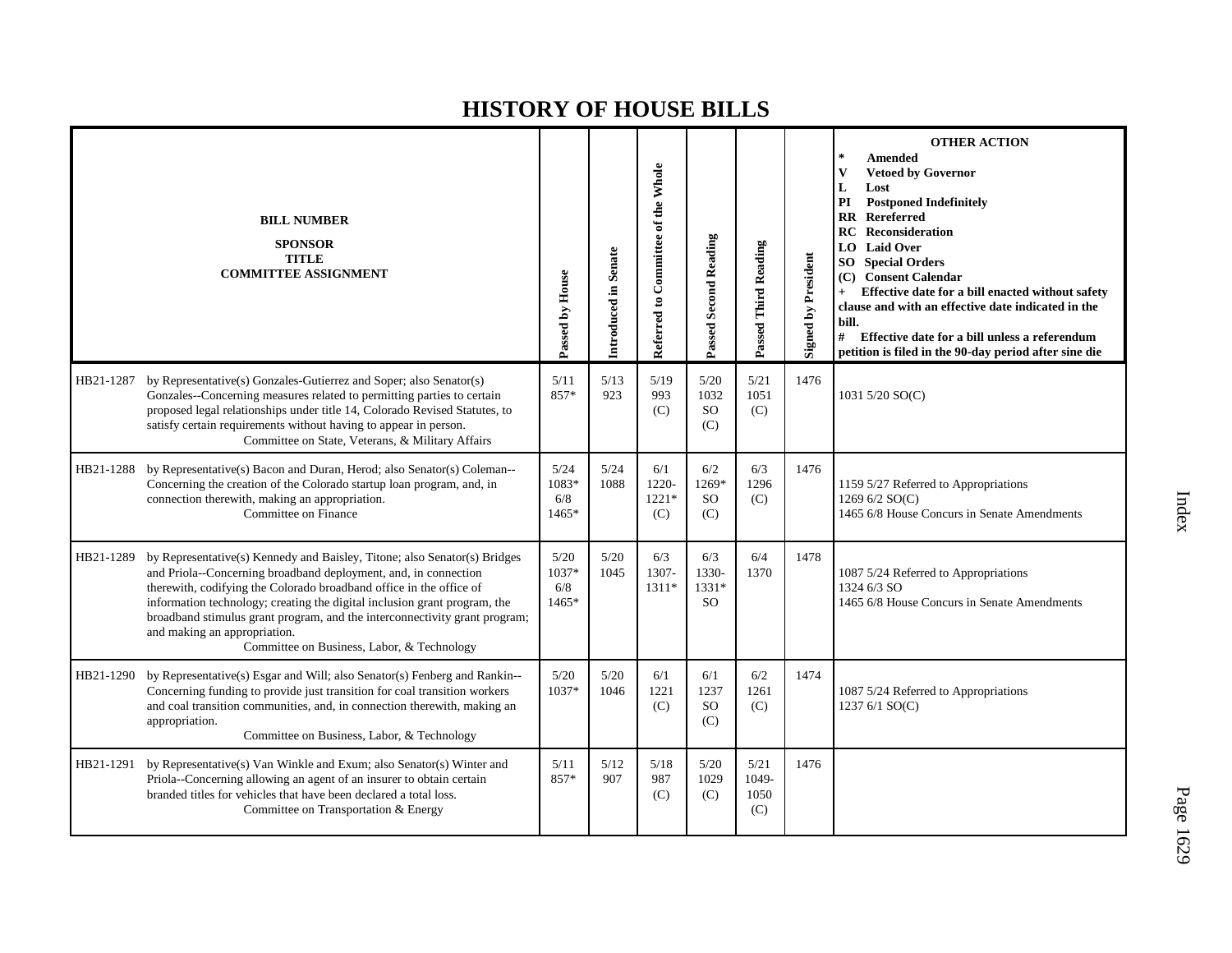|           | <b>BILL NUMBER</b><br><b>SPONSOR</b><br><b>TITLE</b><br><b>COMMITTEE ASSIGNMENT</b>                                                                                                                                                                                                                                                                                                                                                                                                                                                                                                                                                                                                     | Passed by House               | Introduced in Senate | Referred to Committee of the Whole | <b>Passed Second Reading</b>     | Passed Third Reading         | <b>Signed by President</b> | <b>OTHER ACTION</b><br>$\star$<br><b>Amended</b><br>$\overline{\mathbf{V}}$<br><b>Vetoed by Governor</b><br>L<br>Lost<br><b>Postponed Indefinitely</b><br>PI<br>$\mathbf{R}$<br>Rereferred<br>Reconsideration<br>RC<br><b>Laid Over</b><br>LO.<br><b>Special Orders</b><br>SO.<br><b>Consent Calendar</b><br>(C)<br>Effective date for a bill enacted without safety<br>clause and with an effective date indicated in the<br>bill.<br>#<br>Effective date for a bill unless a referendum<br>petition is filed in the 90-day period after sine die |
|-----------|-----------------------------------------------------------------------------------------------------------------------------------------------------------------------------------------------------------------------------------------------------------------------------------------------------------------------------------------------------------------------------------------------------------------------------------------------------------------------------------------------------------------------------------------------------------------------------------------------------------------------------------------------------------------------------------------|-------------------------------|----------------------|------------------------------------|----------------------------------|------------------------------|----------------------------|----------------------------------------------------------------------------------------------------------------------------------------------------------------------------------------------------------------------------------------------------------------------------------------------------------------------------------------------------------------------------------------------------------------------------------------------------------------------------------------------------------------------------------------------------|
| HB21-1292 | by Representative(s) Baisley and Amabile; also Senator(s) Story and Hisey-<br>-Concerning a requirement for reporting revenues derived from sports<br>betting activity.<br>Committee on Finance                                                                                                                                                                                                                                                                                                                                                                                                                                                                                         | 5/19<br>1015*                 | 5/19<br>1017         | 5/24<br>1087                       | 5/26<br>1138                     | 5/27<br>1178-<br>1179        | 1474                       |                                                                                                                                                                                                                                                                                                                                                                                                                                                                                                                                                    |
| HB21-1293 | by Representative(s) Snyder and Larson; also Senator(s) Woodward and<br>Bridges--Concerning a modification to the threshold below which a bank<br>need not use a credentialed appraiser to appraise property reflected in its<br>balance sheet.<br>Committee on Business, Labor, & Technology                                                                                                                                                                                                                                                                                                                                                                                           | 5/10<br>842                   | 5/13<br>924          | 5/24<br>1087<br>(C)                | 5/26<br>1135<br>(C)              | 5/27<br>1171-<br>1172<br>(C) | 6/8<br>1469                |                                                                                                                                                                                                                                                                                                                                                                                                                                                                                                                                                    |
| HB21-1294 | by Representative(s) Bird and Gonzales-Gutierrez, Duran, Amabile, Bacon,<br>Benavidez, Bernett, Caraveo, Cutter, Froelich, Hooton, Jackson, Kennedy,<br>Kipp, McCormick, Ortiz, Sirota, Snyder, Weissman, Woodrow, Young; also<br>Senator(s) Rodriguez--Concerning an evaluation of the statewide systems<br>used to measure the performance of the elementary and secondary public<br>education system of the state, and, in connection therewith, making an<br>appropriation.<br>Committee on Education                                                                                                                                                                               | 5/24<br>1083*<br>6/8<br>1465* | 5/24<br>1088         | 6/3<br>1311                        | 6/3<br>1326-<br>1327*<br>SO.     | 6/4<br>1368<br>6/4<br>1373   | 1480                       | 1127 5/26 Referred to Appropriations<br>1324 6/3 SO<br>1373 6/4 Reconsideration Granted<br>1465 6/8 House Concurs in Senate Amendments                                                                                                                                                                                                                                                                                                                                                                                                             |
| HB21-1296 | by Representative(s) Bird and Baisley, Bradfield, Gray, Larson, McKean,<br>Sandridge, Snyder, Sullivan, Van Winkle; also Senator(s) Pettersen and<br>Hisey, Lundeen, Rodriguez, Sonnenberg, Winter, Zenzinger--Concerning<br>the codification of executive orders pertaining to limited gaming, and, in<br>connection therewith, allowing license applicants to submit fingerprints<br>after the initial submission of an application, eliminating the statutory limit<br>on the number of players permitted in the game of blackjack, and allowing a<br>casino operator to divide its lawful gaming space into more than two<br>noncontiguous spaces.<br>Committee on Local Government | 5/18<br>982*                  | 5/18<br>988          | 5/25<br>1125<br>(C)                | 5/26<br>1147<br><b>SO</b><br>(C) | 5/27<br>1176<br>(C)          | 1474                       | 1146 5/26 SO(C)                                                                                                                                                                                                                                                                                                                                                                                                                                                                                                                                    |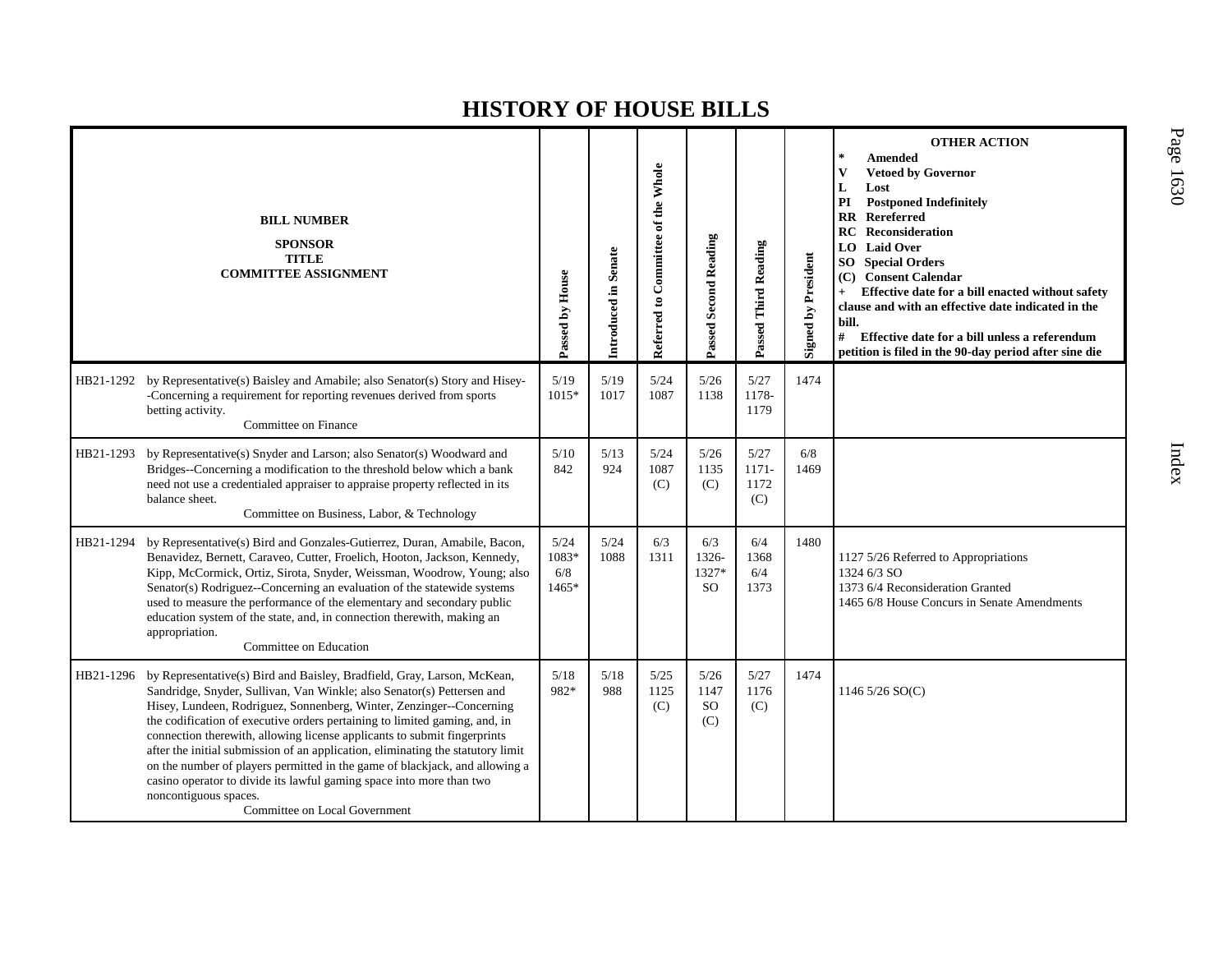|           | <b>BILL NUMBER</b><br><b>SPONSOR</b><br><b>TITLE</b><br><b>COMMITTEE ASSIGNMENT</b>                                                                                                                                                                                                                                                                                                                                                                                                            | Passed by House                | Introduced in Senate | Referred to Committee of the Whole | Passed Second Reading         | Passed Third Reading  | <b>Signed by President</b> | <b>OTHER ACTION</b><br><b>Amended</b><br>$\ast$<br><b>Vetoed by Governor</b><br>Lost<br>L<br>PI<br><b>Postponed Indefinitely</b><br>Rereferred<br>$\mathbf{R}$<br>RC<br>Reconsideration<br><b>Laid Over</b><br>LO.<br><b>Special Orders</b><br>SO <sub>1</sub><br><b>Consent Calendar</b><br>(C)<br>Effective date for a bill enacted without safety<br>clause and with an effective date indicated in the<br>bill.<br>#<br>Effective date for a bill unless a referendum<br>petition is filed in the 90-day period after sine die |
|-----------|------------------------------------------------------------------------------------------------------------------------------------------------------------------------------------------------------------------------------------------------------------------------------------------------------------------------------------------------------------------------------------------------------------------------------------------------------------------------------------------------|--------------------------------|----------------------|------------------------------------|-------------------------------|-----------------------|----------------------------|------------------------------------------------------------------------------------------------------------------------------------------------------------------------------------------------------------------------------------------------------------------------------------------------------------------------------------------------------------------------------------------------------------------------------------------------------------------------------------------------------------------------------------|
| HB21-1297 | by Representative(s) Hooton and Will; also Senator(s) Sonnenberg and<br>Buckner--Concerning requirements regarding the administration of<br>prescription drug benefits under health benefit plans.<br>Committee on State, Veterans, & Military Affairs                                                                                                                                                                                                                                         | 5/24<br>1083*                  | 5/24<br>1088         | 5/27<br>1193                       | 5/28<br>1207<br><sub>SO</sub> | 6/1<br>1231           | 1482                       | 1203 5/28 SO                                                                                                                                                                                                                                                                                                                                                                                                                                                                                                                       |
| HB21-1298 | by Representative(s) Amabile and Woodrow, McCormick; also Senator(s)<br>Gonzales and Pettersen--Concerning the conditions under which a firearm<br>transfer may be prohibited following a background check, and, in<br>connection therewith, requiring approval of a firearm transfer prior to a<br>transfer by a licensed dealer, establishing grounds for denying a transfer,<br>and clarifying the process to appeal a denied transfer.<br>Committee on State, Veterans, & Military Affairs | 5/17<br>$963*$<br>6/8<br>1448* | 5/18<br>988          | 5/26<br>1128*                      | 5/27<br>1190*                 | 5/28<br>1200-<br>1201 | 1475                       | 1148 5/26 SO<br>1448 6/8 House Concurs in Senate Amendments                                                                                                                                                                                                                                                                                                                                                                                                                                                                        |
| HB21-1299 | by Representative(s) Sullivan and Bacon, Amabile, McCormick; also<br>Senator(s) Fields and Hansen--Concerning establishing an office of gun<br>violence prevention, and, in connection therewith, making an appropriation.<br>Committee on State, Veterans, & Military Affairs                                                                                                                                                                                                                 | 5/17<br>$963*$                 | 5/18<br>988          | 5/28<br>1199                       | 5/28<br>1208<br><sub>SO</sub> | 6/1<br>1231           | 1476                       | 1128 5/26 Referred to Appropriations<br>1203 5/28 SO                                                                                                                                                                                                                                                                                                                                                                                                                                                                               |
| HB21-1300 | by Representative(s) Weissman and Neville; also Senator(s) Smallwood and<br>Zenzinger--Concerning health-care provider liens related to charges for<br>health care provided to a person injured as a result of the negligence or<br>wrongful acts of another person.<br>Committee on State, Veterans, & Military Affairs                                                                                                                                                                       | 5/19<br>$1015*$                | 5/19<br>1017         | 5/24<br>1084<br>(C)                | $5/26$<br>1136                | 5/27<br>1177-<br>1178 | 1478                       | 1134 5/26 Removed from Consent<br>1138 5/26 COW Amendment                                                                                                                                                                                                                                                                                                                                                                                                                                                                          |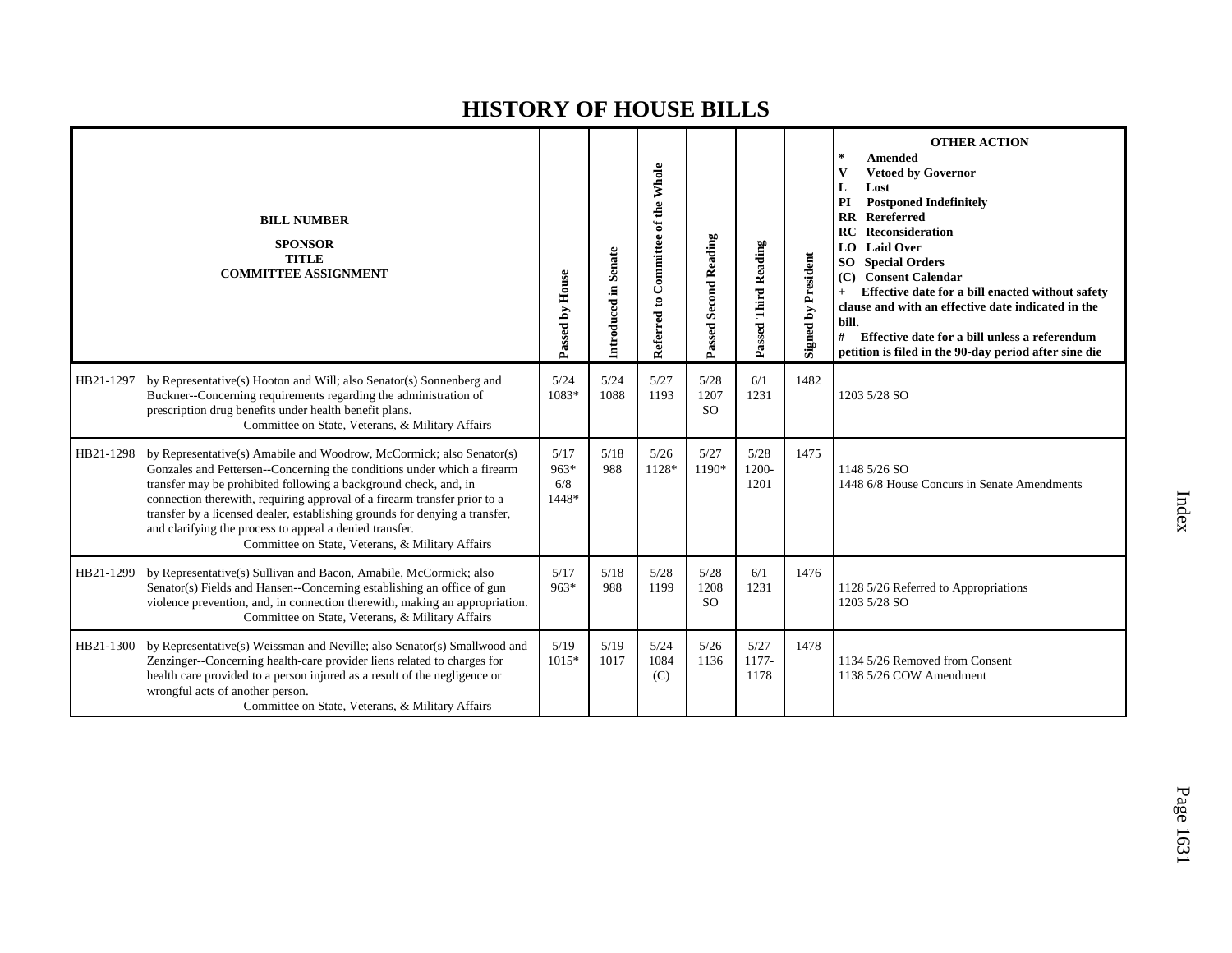|           | <b>BILL NUMBER</b><br><b>SPONSOR</b><br><b>TITLE</b><br><b>COMMITTEE ASSIGNMENT</b>                                                                                                                                                                                                                                                                                                           | Passed by House               | Introduced in Senate | Referred to Committee of the Whole | <b>Passed Second Reading</b>              | Passed Third Reading                  | <b>Signed by President</b> | <b>OTHER ACTION</b><br><b>Amended</b><br>$\star$<br>V<br><b>Vetoed by Governor</b><br>L<br>Lost<br><b>Postponed Indefinitely</b><br>PI<br>$\mathbf{R}$<br>Rereferred<br>Reconsideration<br>RC<br><b>Laid Over</b><br>LO.<br><b>Special Orders</b><br>SO  <br>(C) Consent Calendar<br>Effective date for a bill enacted without safety<br>clause and with an effective date indicated in the<br>bill.<br>#<br>Effective date for a bill unless a referendum<br>petition is filed in the 90-day period after sine die |
|-----------|-----------------------------------------------------------------------------------------------------------------------------------------------------------------------------------------------------------------------------------------------------------------------------------------------------------------------------------------------------------------------------------------------|-------------------------------|----------------------|------------------------------------|-------------------------------------------|---------------------------------------|----------------------------|---------------------------------------------------------------------------------------------------------------------------------------------------------------------------------------------------------------------------------------------------------------------------------------------------------------------------------------------------------------------------------------------------------------------------------------------------------------------------------------------------------------------|
| HB21-1301 | by Representative(s) Esgar and Holtorf; also Senator(s) Coram and Moreno-<br>-Concerning the removal of impediments to cannabis farming, and, in<br>connection therewith, permitting contingency plans to reduce crop loss<br>based on adverse weather and convening a working group to examine<br>measures to reduce cross-pollination, and making an appropriation.<br>Committee on Finance | 5/26<br>1156*<br>6/8<br>1448* | 5/26<br>1145         | 6/2<br>1260                        | 6/2<br>$1275 -$<br>1277*<br><sub>SO</sub> | 6/3<br>1300-<br>1302*<br>6/4<br>1383* | 1480                       | 1193-1194* 5/27 Referred to Appropriations<br>1270 6/2 SO<br>1339 6/3 House Requests Conference Committee and<br>Appoints Conferees<br>1359 6/3 Senate Appoints Conferees<br>1381 6/4 First Report of First Conference Committee<br>1383 6/4 Senate Adopts First Report of First<br>Conference Committee<br>1448 6/8 House Adopts First Report of First<br>Conference Committee                                                                                                                                     |
| HB21-1302 | by Representative(s) Herod and Daugherty; also Senator(s) Winter--<br>Concerning a grant program for small businesses affected by economic<br>hardship caused by the COVID-19 pandemic, and, in connection therewith,<br>making an appropriation.<br>Committee on Business, Labor, & Technology                                                                                               | 5/24<br>1083*                 | 5/24<br>1088         | 6/3<br>1311<br>(C)                 | 6/3<br>1324<br><sub>SO</sub><br>(C)       | 6/4<br>1365<br>(C)                    | 1474                       | 1162 5/27 Referred to Appropriations<br>1322 6/3 SO(C)                                                                                                                                                                                                                                                                                                                                                                                                                                                              |
| HB21-1303 | by Representative(s) Bernett and McLachlan; also Senator(s) Hansen--<br>Concerning measures to limit the global warming potential for certain<br>materials used in public projects, and, in connection therewith, making an<br>appropriation.<br>Committee on Transportation & Energy                                                                                                         | 5/24<br>1083*<br>6/8<br>1448* | $5/24$<br>1088       | 5/28<br>1199                       | 5/28<br>1208*<br><sub>SO</sub>            | 6/1<br>1232                           | 1479                       | 1133 5/26 Referred to Appropriations<br>1203 5/28 SO<br>1448 6/8 House Concurs in Senate Amendments                                                                                                                                                                                                                                                                                                                                                                                                                 |
| HB21-1304 | by Representative(s) Sirota and Garnett; also Senator(s) Fenberg and<br>Buckner--Concerning measures to establish a unified early childhood<br>system in Colorado, and, in connection therewith, creating the department<br>of early childhood and making an appropriation.<br>Committee on Education                                                                                         | 5/24<br>1083*<br>6/8<br>1448* | 5/24<br>1088         | 5/28<br>1199<br>(C)                | 5/28<br>1204*<br><sub>SO</sub>            | 6/1<br>1226-<br>1227                  | 1476                       | 1127-1128* 5/26 Referred to Appropriations<br>1203 5/28 Removed from Consent and made SO<br>1448 6/8 House Concurs in Senate Amendments                                                                                                                                                                                                                                                                                                                                                                             |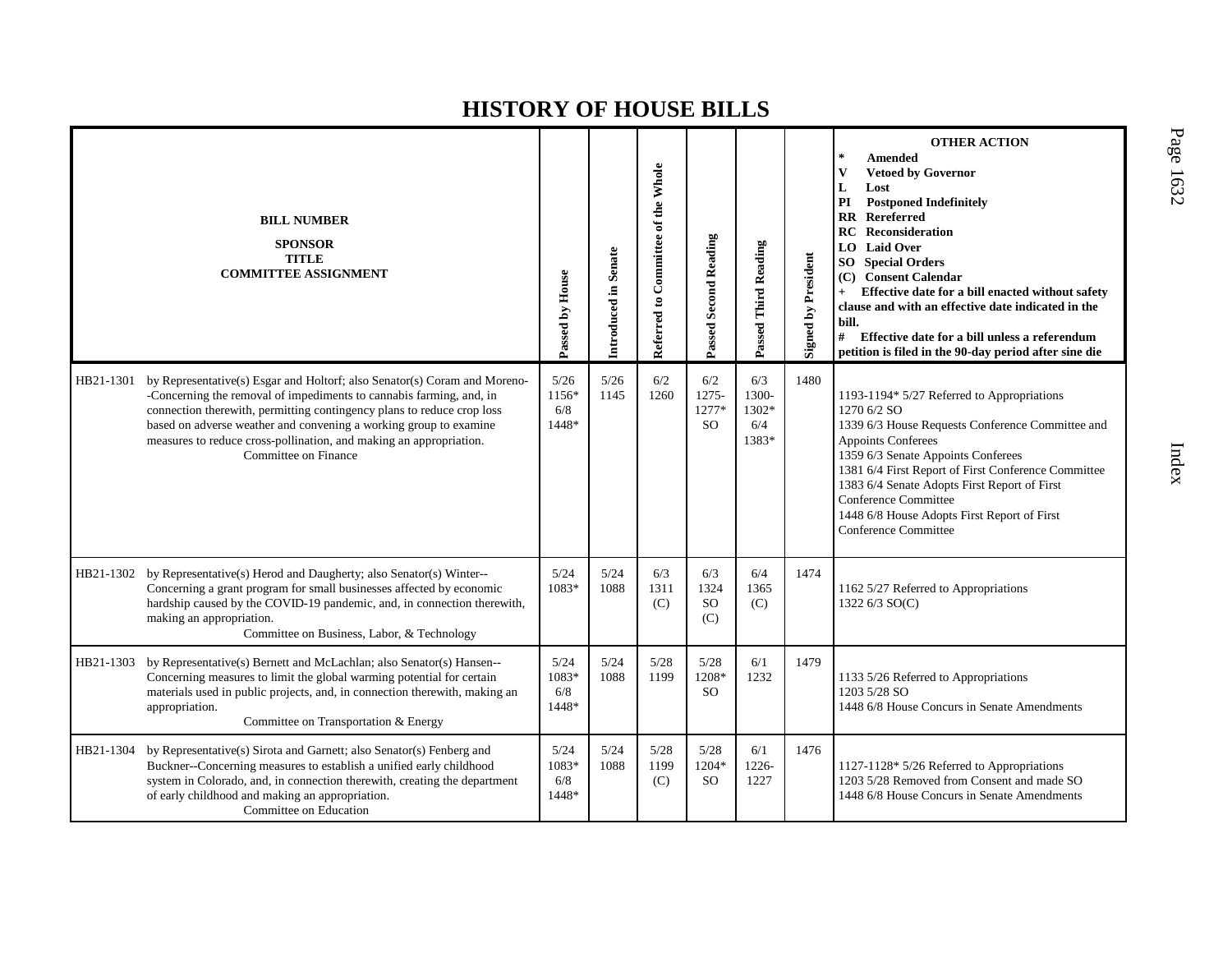|           | <b>BILL NUMBER</b><br><b>SPONSOR</b><br><b>TITLE</b><br><b>COMMITTEE ASSIGNMENT</b>                                                                                                                                                                                                                                                                                                                                         | Passed by House               | Introduced in Senate | Referred to Committee of the Whole | Passed Second Reading                | Passed Third Reading         | <b>Signed by President</b> | <b>OTHER ACTION</b><br>Amended<br><b>Vetoed by Governor</b><br>V<br>Lost<br>L<br><b>Postponed Indefinitely</b><br>PI<br>$\overline{\text{RR}}$<br><b>Rereferred</b><br><b>Reconsideration</b><br>RC<br><b>LO</b> Laid Over<br><b>Special Orders</b><br>SO  <br><b>Consent Calendar</b><br>(C)<br>Effective date for a bill enacted without safety<br>clause and with an effective date indicated in the<br>bill.<br>#<br>Effective date for a bill unless a referendum<br>petition is filed in the 90-day period after sine die |
|-----------|-----------------------------------------------------------------------------------------------------------------------------------------------------------------------------------------------------------------------------------------------------------------------------------------------------------------------------------------------------------------------------------------------------------------------------|-------------------------------|----------------------|------------------------------------|--------------------------------------|------------------------------|----------------------------|---------------------------------------------------------------------------------------------------------------------------------------------------------------------------------------------------------------------------------------------------------------------------------------------------------------------------------------------------------------------------------------------------------------------------------------------------------------------------------------------------------------------------------|
| HB21-1305 | by Representative(s) Michaelson Jenet and Pelton; also Senator(s) Winter--<br>Concerning the practice of mental health professionals, and, in connection<br>therewith, clarifying education and hours of practice required for licensure<br>or certification as an addiction counselor; and establishing supervision<br>privileges for certified and licensed addiction counselors.<br>Committee on Health & Human Services | 5/17<br>963*<br>6/8<br>1448*  | 5/18<br>988          | 5/25<br>$1123*$<br>(C)             | 5/26<br>1148*<br><b>SO</b><br>(C)    | 5/27<br>1176-<br>1177<br>(C) | 1478                       | 1146 $5/26$ SO(C)<br>1448 6/8 House Concurs in Senate Amendments                                                                                                                                                                                                                                                                                                                                                                                                                                                                |
| HB21-1306 | by Representative(s) Garnett and Geitner, Esgar, McLachlan; also<br>Senator(s) Rodriguez and Lundeen, Bridges, Buckner, Pettersen, Zenzinger-<br>-Concerning approvals of certain entities to operate as postsecondary<br>educational entities in the state, and, in connection therewith, making an<br>appropriation.<br>Committee on Finance                                                                              | 5/26<br>1156*                 | 5/26<br>1145         | 6/2<br>1260<br>(C)                 | 6/2<br>1269<br><sub>SO</sub><br>(C)  | 6/3<br>1297<br>(C)           | 1480                       | 1192 5/27 Referred to Appropriations<br>1269 6/2 SO(C)                                                                                                                                                                                                                                                                                                                                                                                                                                                                          |
| HB21-1307 | by Representative(s) Roberts, McCluskie; also Senator(s) Donovan and<br>Jaquez Lewis--Concerning measures to increase access to prescription<br>insulin for persons with diabetes.<br>Committee on State, Veterans, & Military Affairs                                                                                                                                                                                      | 5/24<br>1083*<br>6/8<br>1465* | 5/24<br>1088         | 5/27<br>1193                       | 6/2<br>1287-<br>1288*                | 6/3<br>1303<br>6/3<br>1304   | 1475                       | 1288-1290 6/2 COW Amendments<br>1303 6/3 Reconsideration Granted<br>1465 6/8 House Concurs in Senate Amendments                                                                                                                                                                                                                                                                                                                                                                                                                 |
| HB21-1309 | by Representative(s) Roberts and Carver; also Senator(s) Lee and Gardner--<br>Concerning measures related to permitting continuing a criminal trial<br>because of the COVID-19 pandemic.<br>Committee on State, Veterans, & Military Affairs                                                                                                                                                                                | 6/4<br>1382*                  | 6/4<br>1385          | 6/7<br>1389                        | 6/7<br>1423<br><sub>SO</sub>         | 6/8<br>1452                  | 1475                       | 1423 6/7 SO                                                                                                                                                                                                                                                                                                                                                                                                                                                                                                                     |
| HB21-1310 | by Representative(s) Cutter; also Senator(s) Rodriguez--Concerning<br>additional protections for homeowners' freedom of expression in common<br>interest communities under the "Colorado Common Interest Ownership<br>Act".<br>Committee on State, Veterans, & Military Affairs                                                                                                                                             | 5/27<br>1192*                 | 5/27<br>1194         | 5/28<br>1215<br>(C)                | 5/28<br>1216<br><sub>SO</sub><br>(C) | 6/1<br>1234<br>(C)           | 1478                       | 1216 5/28 SO(C)                                                                                                                                                                                                                                                                                                                                                                                                                                                                                                                 |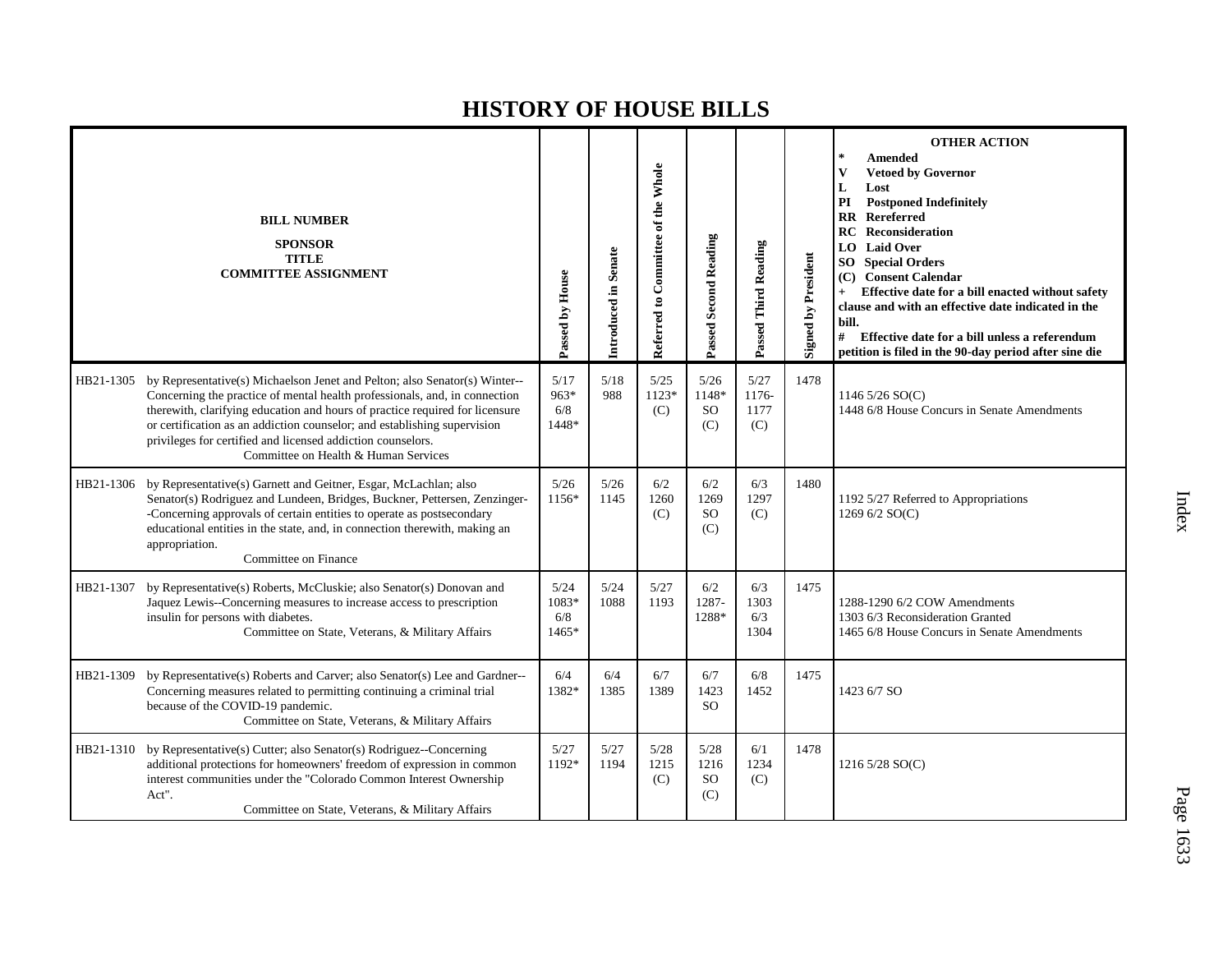| <b>BILL NUMBER</b><br><b>SPONSOR</b><br><b>TITLE</b><br><b>COMMITTEE ASSIGNMENT</b>                                                                                                                                                                                                                                                                                                                                                                                                                                                                                                                                                                                                                                                                                                                                                                                                                                                                                                                                                                                                                                                                                                                                                                                                                                                                                                                                                                                                                                                          | Passed by House                 | Introduced in Senate     | Referred to Committee of the Whole | Passed Second Reading              | Passed Third Reading  | <b>Signed by President</b> | <b>OTHER ACTION</b><br>$\ast$<br><b>Amended</b><br>V<br><b>Vetoed by Governor</b><br>L<br>Lost<br>PI<br><b>Postponed Indefinitely</b><br><b>RR</b> Rereferred<br><b>Reconsideration</b><br>RC<br><b>LO</b> Laid Over<br><b>Special Orders</b><br>SO.<br><b>Consent Calendar</b><br>(C)<br>Effective date for a bill enacted without safety<br>$+$<br>clause and with an effective date indicated in the<br>bill.<br>#<br>Effective date for a bill unless a referendum<br>petition is filed in the 90-day period after sine die |
|----------------------------------------------------------------------------------------------------------------------------------------------------------------------------------------------------------------------------------------------------------------------------------------------------------------------------------------------------------------------------------------------------------------------------------------------------------------------------------------------------------------------------------------------------------------------------------------------------------------------------------------------------------------------------------------------------------------------------------------------------------------------------------------------------------------------------------------------------------------------------------------------------------------------------------------------------------------------------------------------------------------------------------------------------------------------------------------------------------------------------------------------------------------------------------------------------------------------------------------------------------------------------------------------------------------------------------------------------------------------------------------------------------------------------------------------------------------------------------------------------------------------------------------------|---------------------------------|--------------------------|------------------------------------|------------------------------------|-----------------------|----------------------------|---------------------------------------------------------------------------------------------------------------------------------------------------------------------------------------------------------------------------------------------------------------------------------------------------------------------------------------------------------------------------------------------------------------------------------------------------------------------------------------------------------------------------------|
| HB21-1311<br>by Representative(s) Sirota and Weissman; also Senator(s) Hansen and<br>Moreno--Concerning income tax, and, in connection therewith, requiring<br>additions to Colorado taxable income in amounts related to limiting certain<br>federal itemized deductions, extending the limit on the federal deduction<br>allowed under section 199A of the internal revenue code, limiting the<br>deduction for contributions made to 529 plans, disallowing an enhanced<br>federal deduction for food and beverage expenses at restaurants, and<br>limiting the capital gains subtraction; allowing a subtraction from Colorado<br>taxable income in amounts related to repealing the cap on the deduction for<br>certain social security income; reducing state income tax revenue by<br>increasing the earned income tax credit, funding the child tax credit, and<br>allowing a temporary income tax credit for a business equal to a percentage<br>of the conversion costs to convert the business to a worker-owned coop, an<br>employee stock ownership plan, or an employee ownership trust; increasing<br>state income tax revenue by modifying the computation of the corporate<br>income tax receipts factor to make it more congruent with combined<br>reporting; preventing corporations from using tax shelters in foreign<br>jurisdictions for the purpose of tax avoidance; clarifying that certain captive<br>insurance companies are not exempt from income tax; and making an<br>appropriation.<br>Committee on Finance | 5/25<br>$1113*$<br>6/8<br>1448* | 5/25<br>$1123 -$<br>1124 | 6/1<br>1221                        | 6/2<br>1273-<br>1275*<br><b>SO</b> | 6/3<br>1299-<br>1300* | 1476                       | 1158 5/27 Referred to Appropriations<br>1270 6/2 SO<br>1281-1282 6/2 COW Amendment<br>1448 6/8 House Concurs in Senate Amendments                                                                                                                                                                                                                                                                                                                                                                                               |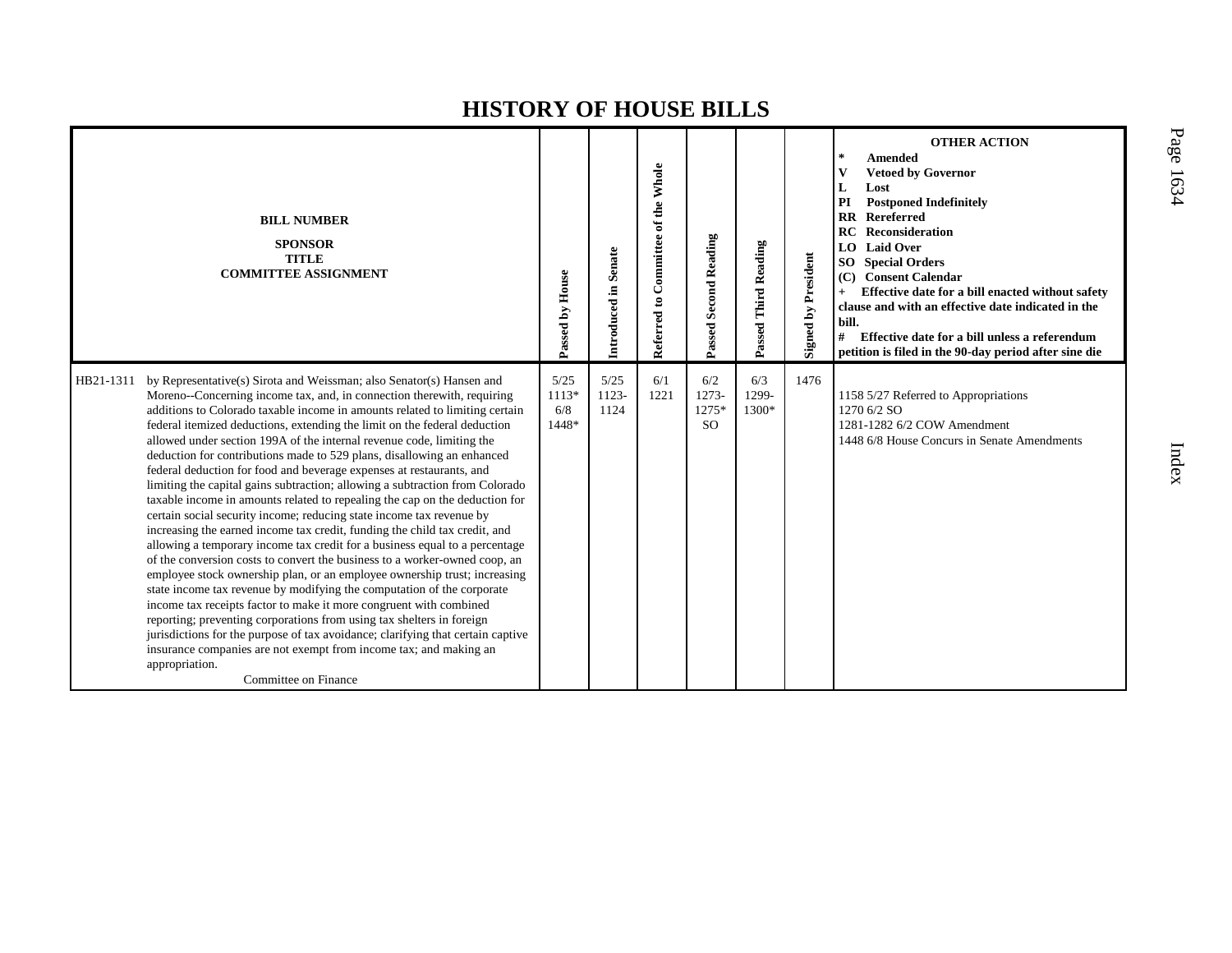|           | <b>BILL NUMBER</b><br><b>SPONSOR</b><br><b>TITLE</b><br><b>COMMITTEE ASSIGNMENT</b>                                                                                                                                                                                                                                                                                                                                                                                                                                                                                                                                                                                                                                                                                                                                                                                                                                                                                                                                                                                                                                                                                                                                                                                                                                                                                                                               | Passed by House               | Introduced in Senate | Referred to Committee of the Whole | <b>Passed Second Reading</b>           | Passed Third Reading  | Signed by President | <b>OTHER ACTION</b><br>$\star$<br><b>Amended</b><br>V<br><b>Vetoed by Governor</b><br>Lost<br>L<br>PI<br><b>Postponed Indefinitely</b><br>$\mathbf{R}$<br><b>Rereferred</b><br>Reconsideration<br>RC<br><b>Laid Over</b><br>LO.<br><b>SO</b> Special Orders<br><b>Consent Calendar</b><br>(C)<br>Effective date for a bill enacted without safety<br>$+$<br>clause and with an effective date indicated in the<br>bill.<br>#<br>Effective date for a bill unless a referendum<br>petition is filed in the 90-day period after sine die |
|-----------|-------------------------------------------------------------------------------------------------------------------------------------------------------------------------------------------------------------------------------------------------------------------------------------------------------------------------------------------------------------------------------------------------------------------------------------------------------------------------------------------------------------------------------------------------------------------------------------------------------------------------------------------------------------------------------------------------------------------------------------------------------------------------------------------------------------------------------------------------------------------------------------------------------------------------------------------------------------------------------------------------------------------------------------------------------------------------------------------------------------------------------------------------------------------------------------------------------------------------------------------------------------------------------------------------------------------------------------------------------------------------------------------------------------------|-------------------------------|----------------------|------------------------------------|----------------------------------------|-----------------------|---------------------|----------------------------------------------------------------------------------------------------------------------------------------------------------------------------------------------------------------------------------------------------------------------------------------------------------------------------------------------------------------------------------------------------------------------------------------------------------------------------------------------------------------------------------------|
|           | HB21-1312 by Representative(s) Weissman and Sirota; also Senator(s) Hansen and<br>Moreno--Concerning taxation, and, in connection therewith, narrowing the<br>scope of the home office insurance premium tax rate reduction and the<br>annuities consideration exemption for the insurance premium tax; for<br>purposes of the property tax, requiring the actual value of real property to<br>reflect the value of the fee simple estate and requiring personal property to<br>be based on the property's value in use; increasing the per-schedule<br>exemption for business personal property tax and reimbursing local<br>governments for the lost tax revenue; for purposes of the sales and use tax,<br>codifying that the definition of tangible personal property includes digital<br>goods and specifying that the tax on sales and purchases of tangible<br>personal property includes amounts charged for mainframe computer<br>access, photocopying, and packing and crating; disallowing the sales tax<br>vendor fee for retailers with a substantial amount of taxable sales during the<br>filing period; for the severance tax on oil and gas, requiring the net-back<br>deductions used to determine gross income be direct costs actually paid by<br>the taxpayer; phasing-out tax credits and exemptions for the severance tax<br>on coal; and making an appropriation.<br>Committee on Finance | 5/24<br>1079*<br>6/8<br>1448* | 5/24<br>1089         | 6/1<br>1221                        | 6/2<br>1272-<br>1273*<br><sub>SO</sub> | 6/3<br>1298-<br>1299* | 1476                | 1158 5/27 Referred to Appropriations<br>1270 6/2 SO<br>1284-1285* 6/2 COW Amendment<br>1448 6/8 House Concurs in Senate Amendments                                                                                                                                                                                                                                                                                                                                                                                                     |
|           | HB21-1313 by Representative(s) Benavidez and Gonzales-Gutierrez; also Senator(s)<br>Gonzales--Concerning permitting the office of the child protection<br>ombudsman to initiate investigations on behalf of unaccompanied<br>immigrant children who are housed in state-licensed residential child care<br>facilities, and, in connection therewith, making an appropriation.<br>Committee on State, Veterans, & Military Affairs                                                                                                                                                                                                                                                                                                                                                                                                                                                                                                                                                                                                                                                                                                                                                                                                                                                                                                                                                                                 | 5/24<br>1083*                 | 5/24<br>1089         | 6/3<br>1311                        | 6/3<br>1327<br><sub>SO</sub>           | 6/4<br>1368-<br>1369  | 1481                | 1193 5/27 Referred to Appropriations<br>1324 6/3 SO                                                                                                                                                                                                                                                                                                                                                                                                                                                                                    |
| HB21-1314 | by Representative(s) Herod and Gray; also Senator(s) Moreno and<br>Rodriguez--Concerning the authority of the department of revenue to take<br>action against certain documents, and, in connection therewith, making an<br>appropriation.<br>Committee on Finance                                                                                                                                                                                                                                                                                                                                                                                                                                                                                                                                                                                                                                                                                                                                                                                                                                                                                                                                                                                                                                                                                                                                                | 5/25<br>1113*<br>6/8<br>1465* | 5/25<br>1124         | 6/3<br>$1311*$                     | 6/3<br>1327*<br><sub>SO</sub>          | 6/4<br>1369           | 1478                | 1159-1160* 5/27 Referred to Appropriations<br>1324 6/3 SO<br>1465 6/8 House Concurs in Senate Amendments                                                                                                                                                                                                                                                                                                                                                                                                                               |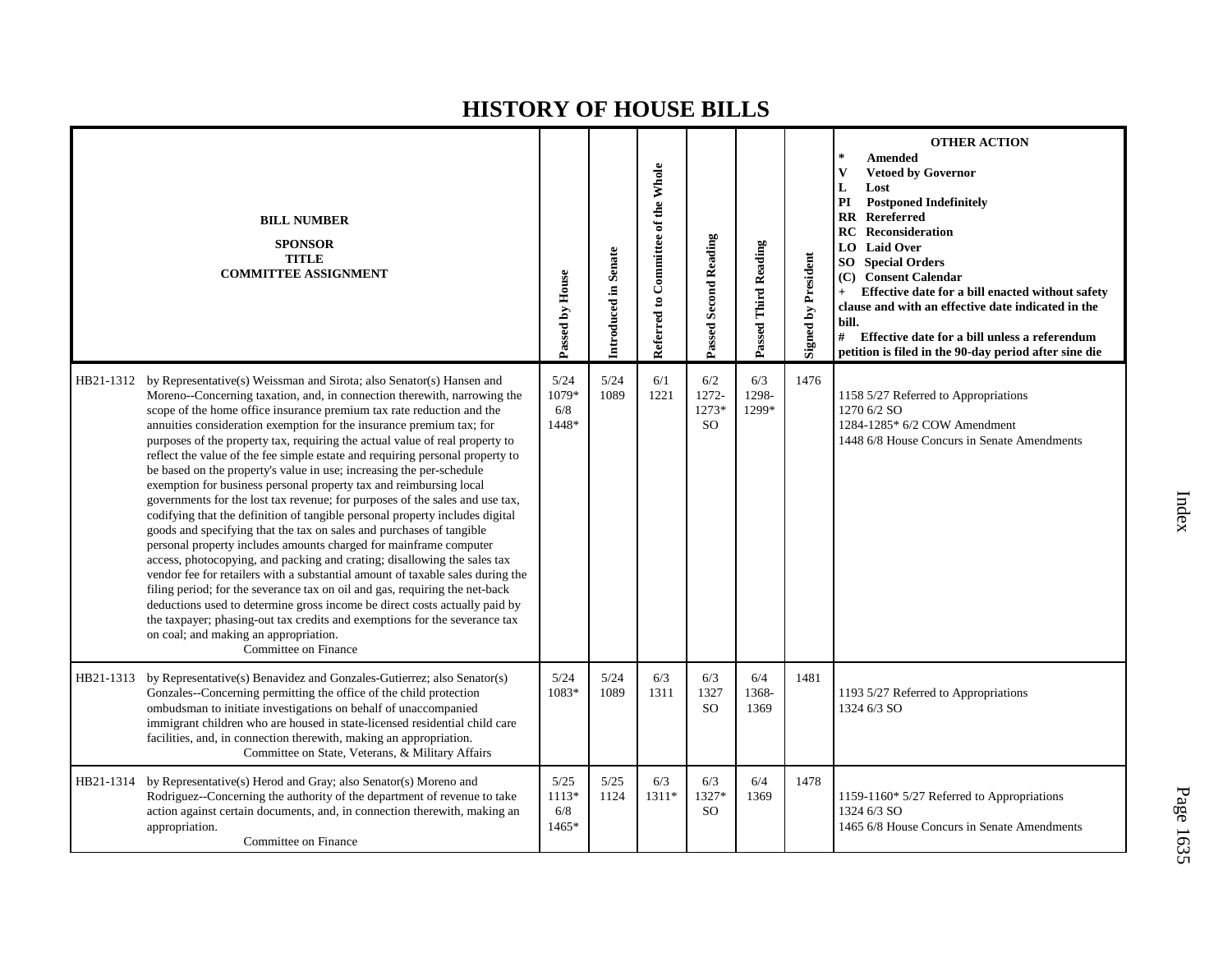|           | <b>BILL NUMBER</b><br><b>SPONSOR</b><br><b>TITLE</b><br><b>COMMITTEE ASSIGNMENT</b>                                                                                                                                                                                                                                                                                                                                                                                                                                                                                           | Passed by House               | Introduced in Senate | Referred to Committee of the Whole | Passed Second Reading                    | Passed Third Reading  | <b>Signed by President</b> | <b>OTHER ACTION</b><br>$\star$<br>Amended<br><b>Vetoed by Governor</b><br>V<br>L<br>Lost<br>PI<br><b>Postponed Indefinitely</b><br>Rereferred<br>$\mathbf{R}$<br><b>RC</b> Reconsideration<br><b>Laid Over</b><br>LO  <br><b>SO</b> Special Orders<br>(C) Consent Calendar<br>Effective date for a bill enacted without safety<br>$+$<br>clause and with an effective date indicated in the<br>bill.<br>#<br>Effective date for a bill unless a referendum<br>petition is filed in the 90-day period after sine die |
|-----------|-------------------------------------------------------------------------------------------------------------------------------------------------------------------------------------------------------------------------------------------------------------------------------------------------------------------------------------------------------------------------------------------------------------------------------------------------------------------------------------------------------------------------------------------------------------------------------|-------------------------------|----------------------|------------------------------------|------------------------------------------|-----------------------|----------------------------|---------------------------------------------------------------------------------------------------------------------------------------------------------------------------------------------------------------------------------------------------------------------------------------------------------------------------------------------------------------------------------------------------------------------------------------------------------------------------------------------------------------------|
|           | HB21-1315 by Representative(s) Herod and Soper; also Senator(s) Moreno and<br>Gonzales--Concerning eliminating certain monetary amounts a juvenile in<br>the justice system is required to pay.<br>Committee on Finance                                                                                                                                                                                                                                                                                                                                                       | 5/27<br>1192*                 | 5/27<br>1194         | 6/1<br>1221                        | 6/1<br>1239<br><sub>SO</sub>             | 6/2<br>1264-<br>1265  | 1478                       | 1215 5/28 Referred to Appropriations<br>1237 6/1 SO                                                                                                                                                                                                                                                                                                                                                                                                                                                                 |
| HB21-1316 | by Representative(s) Pico and Valdez D., Lynch, Woodrow; also Senator(s)<br>Kirkmeyer and Moreno, Woodward, Zenzinger--Concerning changes to the<br>term "lease-purchase" as it relates to state or local public agreements to<br>clarify that such agreements are to be accounted for by the state controller<br>as financed purchases of assets, and, in connection therewith, conforming<br>the Colorado Revised Statutes with the current accounting standards set by<br>the governmental accounting standards board.<br>Committee on State, Veterans, & Military Affairs | 6/2<br>1285                   | 6/2<br>1291          | 6/2<br>1291<br>(C)                 | 6/3<br>1324<br><b>SO</b><br>(C)          | 6/4<br>1365<br>(C)    | 1478                       | 1322 6/3 SO(C)                                                                                                                                                                                                                                                                                                                                                                                                                                                                                                      |
| HB21-1317 | by Representative(s) Garnett and Caraveo, Geitner; also Senator(s) Hansen<br>and Lundeen, Priola--Concerning the regulation of marijuana for safe<br>consumption, and, in connection therewith, making an appropriation.<br>Committee on Finance                                                                                                                                                                                                                                                                                                                              | 5/27<br>1192*<br>6/8<br>1465* | 5/27<br>1194         | 6/2<br>1260*                       | 6/2<br>1278-<br>1281*<br>SO <sub>1</sub> | 6/3<br>1302-<br>1303* | 1481                       | 1219* 6/1 Referred to Appropriations<br>1270 6/2 SO<br>1282-1284* 6/2 COW Amendments<br>1465 6/8 House Concurs in Senate Amendments                                                                                                                                                                                                                                                                                                                                                                                 |
| HB21-1318 | by Representative(s) Herod and Ortiz; also Senator(s) Garcia and Jaquez<br>Lewis--Concerning the creation of the outdoor equity grant program, and, in<br>connection therewith, funding the grant program from lottery money, and<br>making an appropriation.<br>Committee on Finance                                                                                                                                                                                                                                                                                         | 5/25<br>1113*                 | 5/25<br>1124         | 6/3<br>1311                        | 6/3<br>1327<br><sub>SO</sub>             | 6/4<br>1369           | 1476                       | 1158 5/27 Referred to Appropriations<br>1324 6/3 SO                                                                                                                                                                                                                                                                                                                                                                                                                                                                 |
| HB21-1319 | by Representative(s) Duran; also Senator(s) Lee--Concerning temporary<br>modifications to general prevailing rate requirements for certain state<br>contracts for public projects.<br>Committee on Business, Labor, & Technology                                                                                                                                                                                                                                                                                                                                              | 5/24<br>1083                  | 5/24<br>1089         | 5/27<br>1162<br>(C)                | 5/28<br>1208<br>SO.                      | 6/1<br>1232           | 1475                       | 1203 5/28 Removed from Consent and Made SO                                                                                                                                                                                                                                                                                                                                                                                                                                                                          |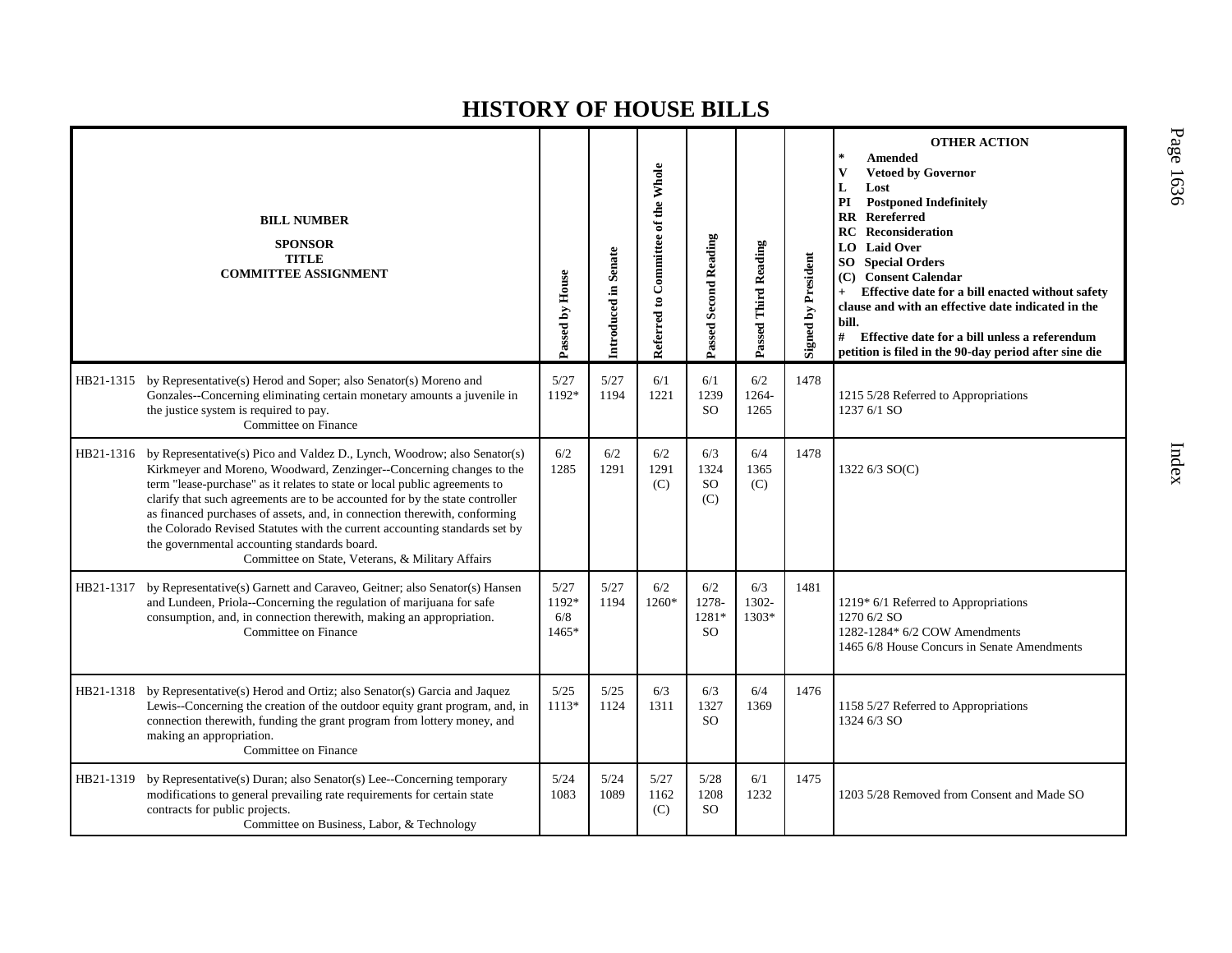|           | <b>BILL NUMBER</b><br><b>SPONSOR</b><br><b>TITLE</b><br><b>COMMITTEE ASSIGNMENT</b>                                                                                                                                                                                                                                                                                                                                                                                                               | Passed by House               | Introduced in Senate | Referred to Committee of the Whole | Passed Second Reading         | Passed Third Reading  | <b>Signed by President</b> | <b>OTHER ACTION</b><br>$\ast$<br>Amended<br><b>Vetoed by Governor</b><br>V<br>L<br>Lost<br>PI<br><b>Postponed Indefinitely</b><br>$\mathbf{R}\mathbf{R}$<br><b>Rereferred</b><br><b>Reconsideration</b><br>RC<br><b>Laid Over</b><br>LO –<br><b>SO</b><br><b>Special Orders</b><br>(C) Consent Calendar<br>Effective date for a bill enacted without safety<br>clause and with an effective date indicated in the<br>bill.<br>#<br>Effective date for a bill unless a referendum<br>petition is filed in the 90-day period after sine die |
|-----------|---------------------------------------------------------------------------------------------------------------------------------------------------------------------------------------------------------------------------------------------------------------------------------------------------------------------------------------------------------------------------------------------------------------------------------------------------------------------------------------------------|-------------------------------|----------------------|------------------------------------|-------------------------------|-----------------------|----------------------------|-------------------------------------------------------------------------------------------------------------------------------------------------------------------------------------------------------------------------------------------------------------------------------------------------------------------------------------------------------------------------------------------------------------------------------------------------------------------------------------------------------------------------------------------|
| HB21-1320 | by Representative(s) Tipper and Benavidez; also Senator(s) Lee--<br>Concerning the continuation of the sex offender management board, and, in<br>connection therewith, implementing the recommendations of the 2019<br>sunset report by the department of regulatory agencies.<br>Committee on Finance                                                                                                                                                                                            | 6/7<br>1399*                  | 6/7<br>1400          | 6/7<br>1420                        | 6/7<br>1423<br><b>SO</b>      | 6/8<br>1451           | 1480                       | 1401 6/7 Referred to Appropriations<br>1423 6/7 SO                                                                                                                                                                                                                                                                                                                                                                                                                                                                                        |
| HB21-1321 | by Representative(s) Kennedy and Weissman; also Senator(s) Moreno and<br>Pettersen--Concerning voter transparency requirements to increase<br>information about the fiscal impact of statewide ballot measures that would<br>result in a change in district revenue, and, in connection therewith, making<br>an appropriation.<br>Committee on State, Veterans, & Military Affairs                                                                                                                | 5/27<br>1192*<br>6/8<br>1472* | 5/27<br>1194         | 6/1<br>1221*                       | 6/1<br>1239*<br><sub>SO</sub> | 6/8<br>1467-<br>1469* | 1478                       | 1215 5/28 Referred to Appropriations<br>1237 6/1 SO<br>1450-1451* 6/8 LO as Amended to End of Calendar<br>1472 6/8 House Concurs in Senate Amendments                                                                                                                                                                                                                                                                                                                                                                                     |
| HB21-1322 | by Representative(s) Snyder and Titone; also Senator(s) Pettersen--<br>Concerning the restructuring of the gasoline and special fuel tax.<br>Committee on Finance                                                                                                                                                                                                                                                                                                                                 | 6/1<br>1224*                  | 6/1<br>1252          | 6/1<br>1253                        | 6/2<br>1270<br><sub>SO</sub>  | 6/3<br>1297           | 1482                       | 1270 6/2 SO                                                                                                                                                                                                                                                                                                                                                                                                                                                                                                                               |
| HB21-1323 | by Representative(s) Cutter and Amabile; also Senator(s) Fenberg and<br>Rankin--Concerning the creation of a Special Olympics license plate for<br>motor vehicles, and, in connection therewith, making an appropriation.<br>Committee on Finance                                                                                                                                                                                                                                                 | 5/26<br>1156*                 | 5/26<br>1146         | 6/2<br>1260                        | 6/2<br>1270<br><b>SO</b>      | 6/3<br>1297-<br>1298  | 1482                       | 1192 5/27 Referred to Appropriations<br>1270 6/2 SO                                                                                                                                                                                                                                                                                                                                                                                                                                                                                       |
| HB21-1324 | by Representative(s) Pelton and Roberts; also Senator(s) Rodriguez and<br>Hisey--Concerning measures to facilitate the use of innovative energy<br>technologies by investor-owned utilities in Colorado, and, in connection<br>therewith, authorizing the public utilities commission to review and approve<br>investor-owned utilities' applications for low-emission innovative energy<br>technologies based on meeting specified criteria.<br>Committee on State, Veterans, & Military Affairs | 6/2<br>1285*<br>6/8<br>1472*  | 6/3<br>1339          | 6/3<br>1340*                       | 6/7<br>1432-<br>1433*         | 6/8<br>1452-<br>1453* | 1482                       | 1433-1434* 6/7 COW Amendments<br>1472 6/8 House Concurs in Senate Amendments                                                                                                                                                                                                                                                                                                                                                                                                                                                              |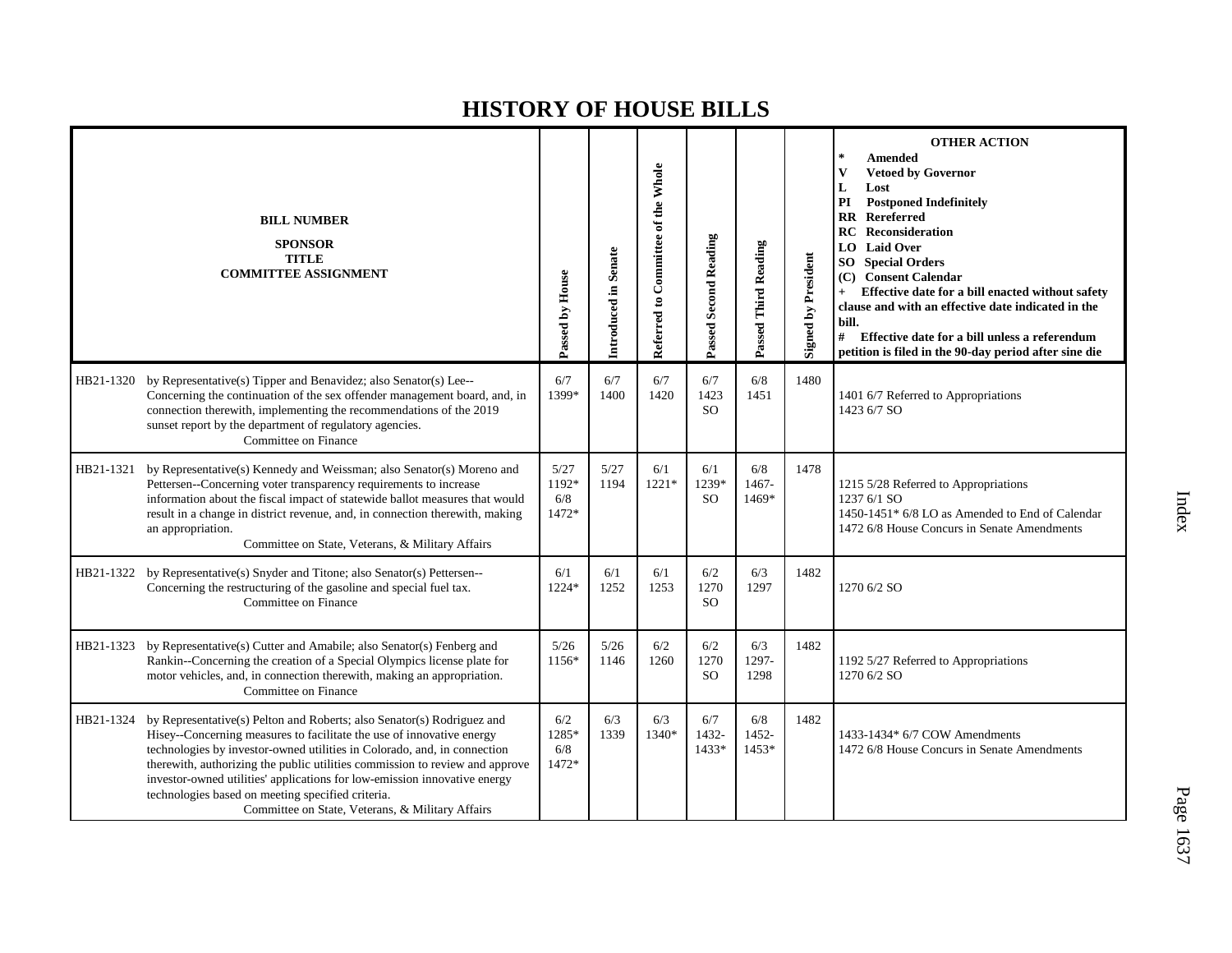|           | <b>BILL NUMBER</b><br><b>SPONSOR</b><br><b>TITLE</b><br><b>COMMITTEE ASSIGNMENT</b>                                                                                                                                                                                                                                                                                                                                                                                                          | Passed by House              | Introduced in Senate | Referred to Committee of the Whole | <b>Passed Second Reading</b>        | Passed Third Reading    | <b>Signed by President</b> | <b>OTHER ACTION</b><br><b>Amended</b><br>V<br><b>Vetoed by Governor</b><br>L<br>Lost<br>PI<br><b>Postponed Indefinitely</b><br><b>RR</b> Rereferred<br><b>RC</b> Reconsideration<br><b>Laid Over</b><br>LO  <br><b>SO</b> Special Orders<br><b>Consent Calendar</b><br>(C)<br>Effective date for a bill enacted without safety<br>$+$<br>clause and with an effective date indicated in the<br>bill.<br>#<br>Effective date for a bill unless a referendum<br>petition is filed in the 90-day period after sine die |
|-----------|----------------------------------------------------------------------------------------------------------------------------------------------------------------------------------------------------------------------------------------------------------------------------------------------------------------------------------------------------------------------------------------------------------------------------------------------------------------------------------------------|------------------------------|----------------------|------------------------------------|-------------------------------------|-------------------------|----------------------------|---------------------------------------------------------------------------------------------------------------------------------------------------------------------------------------------------------------------------------------------------------------------------------------------------------------------------------------------------------------------------------------------------------------------------------------------------------------------------------------------------------------------|
| HB21-1325 | by Representative(s) McCluskie and Herod, Garnett, Esgar, McLachlan;<br>also Senator(s) Zenzinger and Rankin, Lundeen--Concerning establishing a<br>school finance legislative interim committee to consider changes to the<br>method for funding public schools to improve student achievement, and, in<br>connection therewith, making an appropriation.<br>Committee on Finance                                                                                                           | 6/4<br>1382*                 | 6/4<br>1385          | 6/7<br>1401<br>(C)                 | 6/7<br>1422<br><b>SO</b><br>(C)     | 6/8<br>1449<br>(C)      | 1476                       | 1387 6/7 Referred to Appropriations<br>1421 6/7 SO(C)                                                                                                                                                                                                                                                                                                                                                                                                                                                               |
|           | HB21-1326 by Representative(s) McLachlan and Will; also Senator(s) Story--<br>Concerning 2020-21 state fiscal year transfers from the general fund to<br>support outdoor recreation, and, in connection therewith, making an<br>appropriation.<br>Committee on Finance                                                                                                                                                                                                                       | 6/4<br>1382*                 | 6/4<br>1385          | 6/7<br>1401                        | 6/7<br>1423<br><b>SO</b>            | 6/8<br>$1451 -$<br>1452 | 1478                       | 1387 6/7 Referred to Appropriations<br>1423 6/7 SO                                                                                                                                                                                                                                                                                                                                                                                                                                                                  |
| HB21-1327 | by Representative(s) Ortiz and Van Winkle; also Senator(s) Kolker and<br>Woodward--Concerning the authority of a pass-through business entity to<br>elect to pay state income taxes at the entity level, and, in connection<br>therewith, making an appropriation.<br>Committee on State, Veterans, & Military Affairs                                                                                                                                                                       | 6/7<br>1399*                 | 6/7<br>1400          | 6/7<br>1420<br>(C)                 | 6/7<br>1422<br><sub>SO</sub><br>(C) | 6/8<br>1450<br>(C)      | 1480                       | 1401 6/7 Referred to Appropriations<br>1421 6/7 SO(C)                                                                                                                                                                                                                                                                                                                                                                                                                                                               |
| HB21-1328 | by Representative(s) Herod and Van Winkle; also Senator(s) Fields and<br>Priola--Concerning the effective date of Senate Bill 20-123.<br>Committee on State, Veterans, & Military Affairs                                                                                                                                                                                                                                                                                                    | 6/4<br>1382                  | 6/4<br>1385          | 6/7<br>1389<br>(C)                 | 6/7<br>1422<br><b>SO</b><br>(C)     | 6/8<br>1448<br>(C)      | 1478                       | 1421 6/7 SO(C)                                                                                                                                                                                                                                                                                                                                                                                                                                                                                                      |
| HB21-1329 | by Representative(s) Gonzales-Gutierrez and Woodrow; also Senator(s)<br>Holbert and Gonzales--Concerning the use of money the state receives from<br>the federal government under the "American Rescue Plan Act of 2021" to<br>make investments in housing to assist persons disproportionately impacted<br>by the COVID-19 public health emergency facing housing insecurity, and,<br>in connection therewith, making an appropriation.<br>Committee on State, Veterans, & Military Affairs | 6/4<br>1382*<br>6/8<br>1465* | 6/4<br>1385          | 6/7<br>$1401*$<br>(C)              | 6/7<br>1422*<br><b>SO</b><br>(C)    | 6/8<br>1449<br>(C)      | 1478                       | 1388-1389* 6/7 Referred to Appropriations<br>1421 6/7 SO(C)<br>1465 6/8 House Concurs in Senate Amendments                                                                                                                                                                                                                                                                                                                                                                                                          |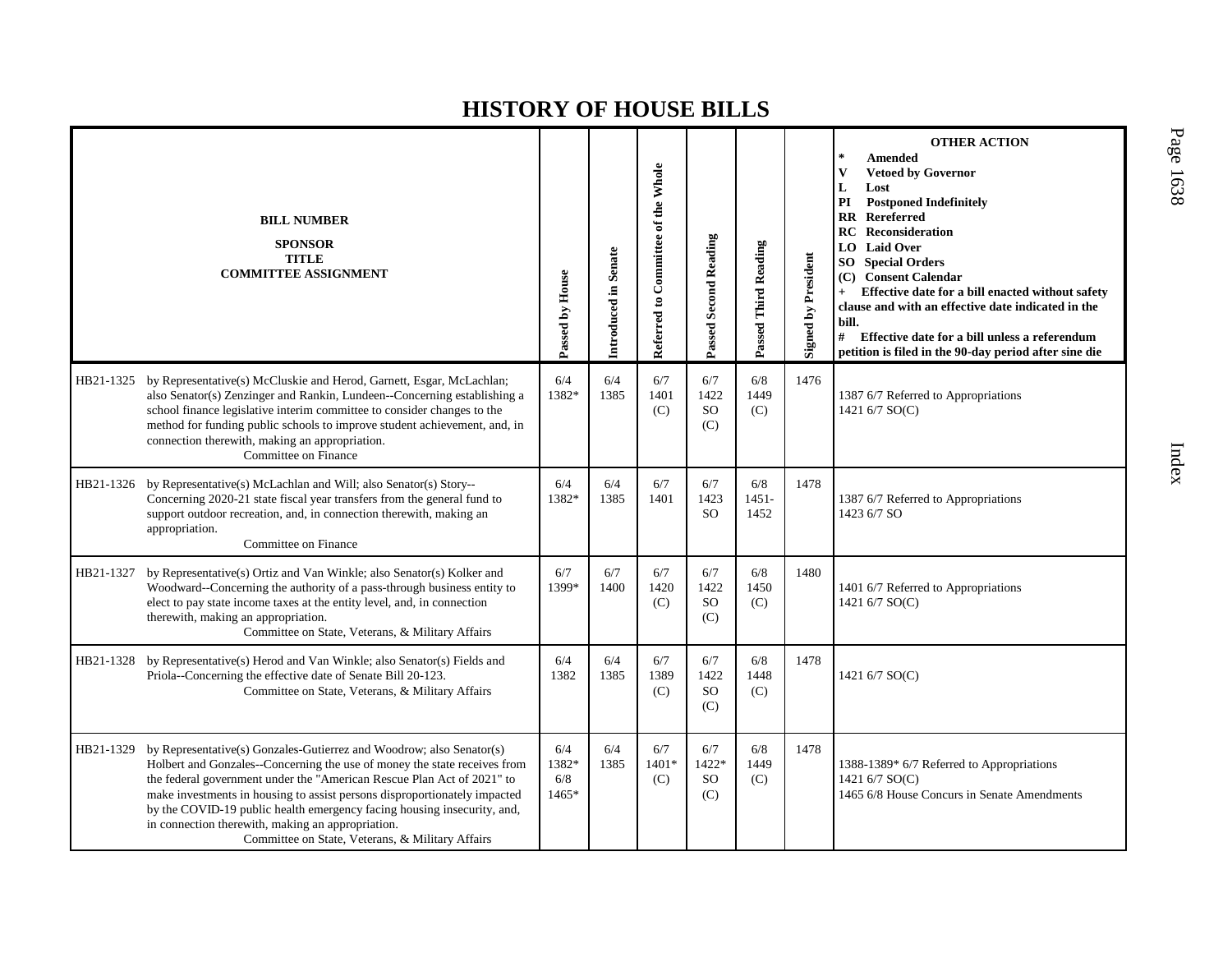|           | <b>BILL NUMBER</b><br><b>SPONSOR</b><br><b>TITLE</b><br><b>COMMITTEE ASSIGNMENT</b>                                                                                                                                                                               | House<br>ΣĀ<br>Passed | Senate<br>£.<br><b>Introduced</b> | Whole<br>the<br>đ<br>ommittee<br>ខ<br>Referred | Reading<br>Second<br>Passed         | Reading<br>Third<br>Passed  | President<br>Signed by | <b>OTHER ACTION</b><br>$\ast$<br>Amended<br><b>Vetoed by Governor</b><br>Lost<br>PI<br><b>Postponed Indefinitely</b><br>Rereferred<br>$\mathbf{R}\mathbf{R}$<br><b>RC</b> Reconsideration<br><b>Laid Over</b><br>LO –<br><b>Special Orders</b><br>SO.<br><b>Consent Calendar</b><br>(C)<br>Effective date for a bill enacted without safety<br>clause and with an effective date indicated in the<br>bill.<br>Effective date for a bill unless a referendum<br>#<br>petition is filed in the 90-day period after sine die |
|-----------|-------------------------------------------------------------------------------------------------------------------------------------------------------------------------------------------------------------------------------------------------------------------|-----------------------|-----------------------------------|------------------------------------------------|-------------------------------------|-----------------------------|------------------------|---------------------------------------------------------------------------------------------------------------------------------------------------------------------------------------------------------------------------------------------------------------------------------------------------------------------------------------------------------------------------------------------------------------------------------------------------------------------------------------------------------------------------|
| HB21-1330 | by Representative(s) McCluskie and Ricks; also Senator(s) Zenzinger and<br>Kirkmeyer--Concerning measures to support student success in obtaining<br>postsecondary credentials, and, in connection therewith, making an<br>appropriation.<br>Committee on Finance | 6/4<br>1382*          | 6/4<br>1385                       | 6/7<br>1401<br>(C)                             | 6/7<br>1422<br><sub>SO</sub><br>(C) | 6/8<br>1449-<br>1450<br>(C) | 1482                   | 1387 6/7 Referred to Appropriations<br>1421 6/7 SO(C)                                                                                                                                                                                                                                                                                                                                                                                                                                                                     |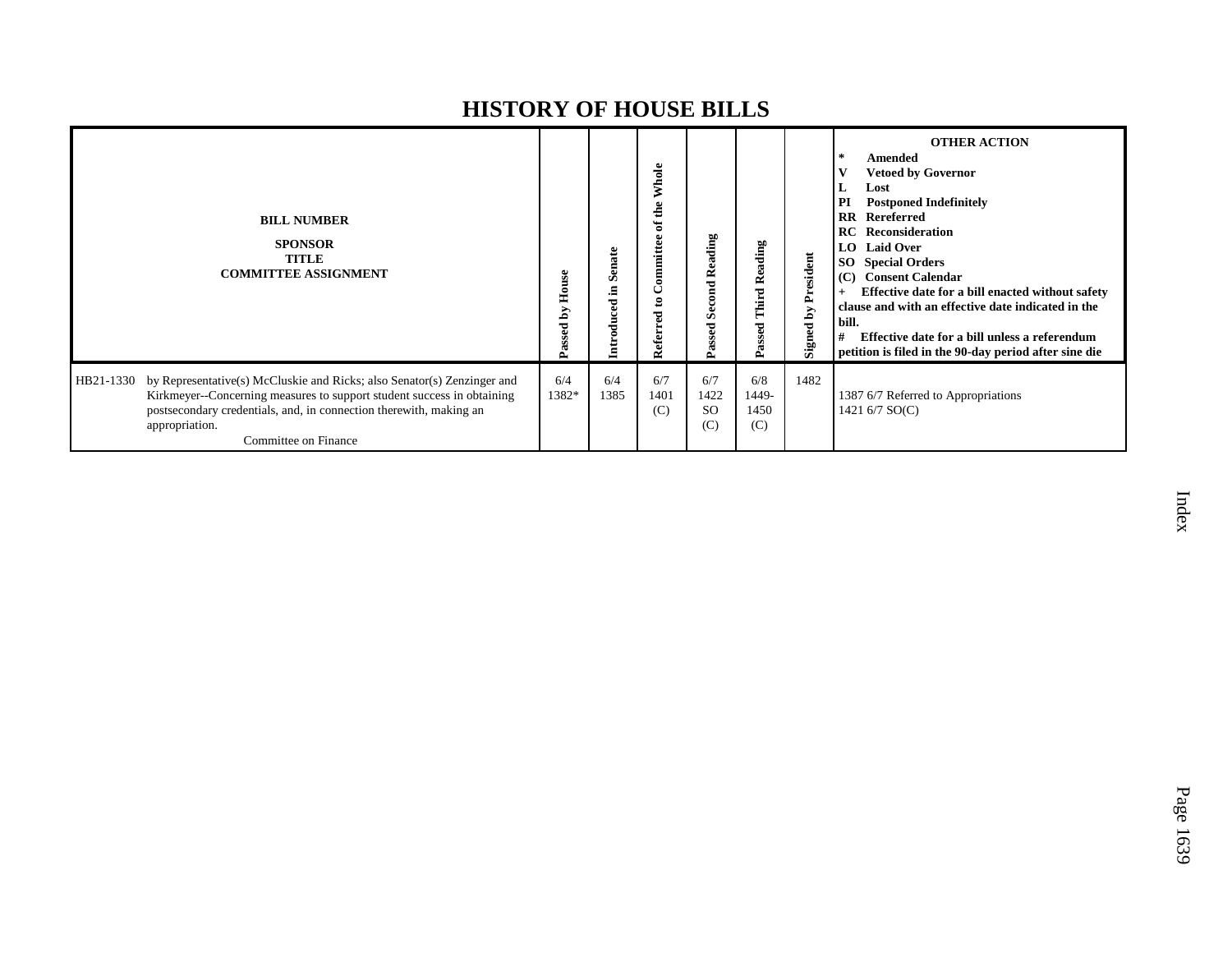## **HISTORY OF HOUSE JOINT RESOLUTIONS**

|            | <b>RESOLUTION NUMBER</b><br><b>SPONSOR</b><br><b>SUBJECT TITLE</b><br><b>COMMITTEE ASSIGNMENT</b>                                                                                                                                                                                                                  | Adopted by House            | Senate<br>Introduced in | Laid Over One Day<br>Under the Rules | Action<br>mmediate | Reported Out by<br>Committee | Senate<br>Adopted by   | Signed by President | <b>OTHER ACTION</b><br>$\star$<br><b>Amended</b><br>L<br>Lost<br>PI<br><b>Postponed Indefinitely</b><br>$\mathbf{R}$<br>Rereferred<br><b>RC</b> Reconsideration<br>LO Laid Over |
|------------|--------------------------------------------------------------------------------------------------------------------------------------------------------------------------------------------------------------------------------------------------------------------------------------------------------------------|-----------------------------|-------------------------|--------------------------------------|--------------------|------------------------------|------------------------|---------------------|---------------------------------------------------------------------------------------------------------------------------------------------------------------------------------|
| HJR21-1001 | by Representative(s) Esgar; also Senator(s) Fenberg--Concerning changes to<br>the joint rules of the Senate and House of Representatives regarding oversight<br>responsibilities of committees of reference.                                                                                                       | 1/14<br>35                  | 1/14<br>38              |                                      | 1/14<br>38         |                              | 1/14<br>38             | 2/16<br>70          |                                                                                                                                                                                 |
| HJR21-1002 | by Representative(s) Arndt; also Senator(s) Donovan--Concerning approval of<br>water project revolving fund eligibility lists administered by the Colorado<br>water resources and power development authority.<br>Committee on Agriculture & Natural Resources                                                     | 2/22<br>106                 | 2/23<br>116             |                                      |                    | 3/5<br>189                   | 3/10<br>213            | 3/11<br>222         | 116 2/23 Referred to Agriculture & Natural<br>Resources                                                                                                                         |
| HJR21-1003 | by Representative(s) Esgar, Garnett, McKean; also Senator(s) Fenberg, Garcia,<br>Holbert--Concerning a Joint Session of the House of Representatives and the<br>Senate for the purpose of hearing a message from His Excellency, Governor<br>Jared Polis, and appointing a committee to escort the Governor.       | 2/16<br>70<br>2/18<br>$92*$ | 2/17<br>82              |                                      | 2/17<br>82         |                              | 2/17<br>$82*$          | 2/18<br>93          | 92 2/18 House Concurs in Senate Amendments                                                                                                                                      |
| HJR21-1004 | by Representative(s) Esgar, Garnett, McKean; also Senator(s) Fenberg, Garcia,<br>Holbert--Concerning a Joint Session of the House of Representatives and the<br>Senate for the purpose of hearing a message from the Chief Justice of the<br>Supreme Court and appointing a committee to escort the Chief Justice. | 2/16<br>70                  | 2/17<br>82              |                                      | 2/17<br>82         |                              | 2/17<br>82             | 2/18<br>93          |                                                                                                                                                                                 |
| HJR21-1005 | by Representative(s) Arndt and Catlin, Cutter, Holtorf, Lontine, McCormick,<br>McLachlan, Pelton, Roberts, Valdez D., Will; also Senator(s) Sonnenberg and<br>Donovan--Concerning the designation of March 23, 2021, as "Colorado<br>Agriculture Day".                                                             | 3/24<br>344                 | 3/24<br>345             | 3/24<br>345                          |                    |                              | 3/25<br>$353 -$<br>354 | 3/29<br>375         |                                                                                                                                                                                 |
| HJR21-1006 | by Representative(s) Weissman; also Senator(s) Hansen--Concerning the<br>rescission of all previous requests by the Colorado General Assembly or either<br>house thereof for a convention under Article V of the United States<br>Constitution.                                                                    | 4/21<br>593                 | 4/22<br>607             | 4/22<br>607                          |                    |                              | 4/23<br>$617-$<br>618  | 4/27<br>654         |                                                                                                                                                                                 |

P a g e 16 4 0

Index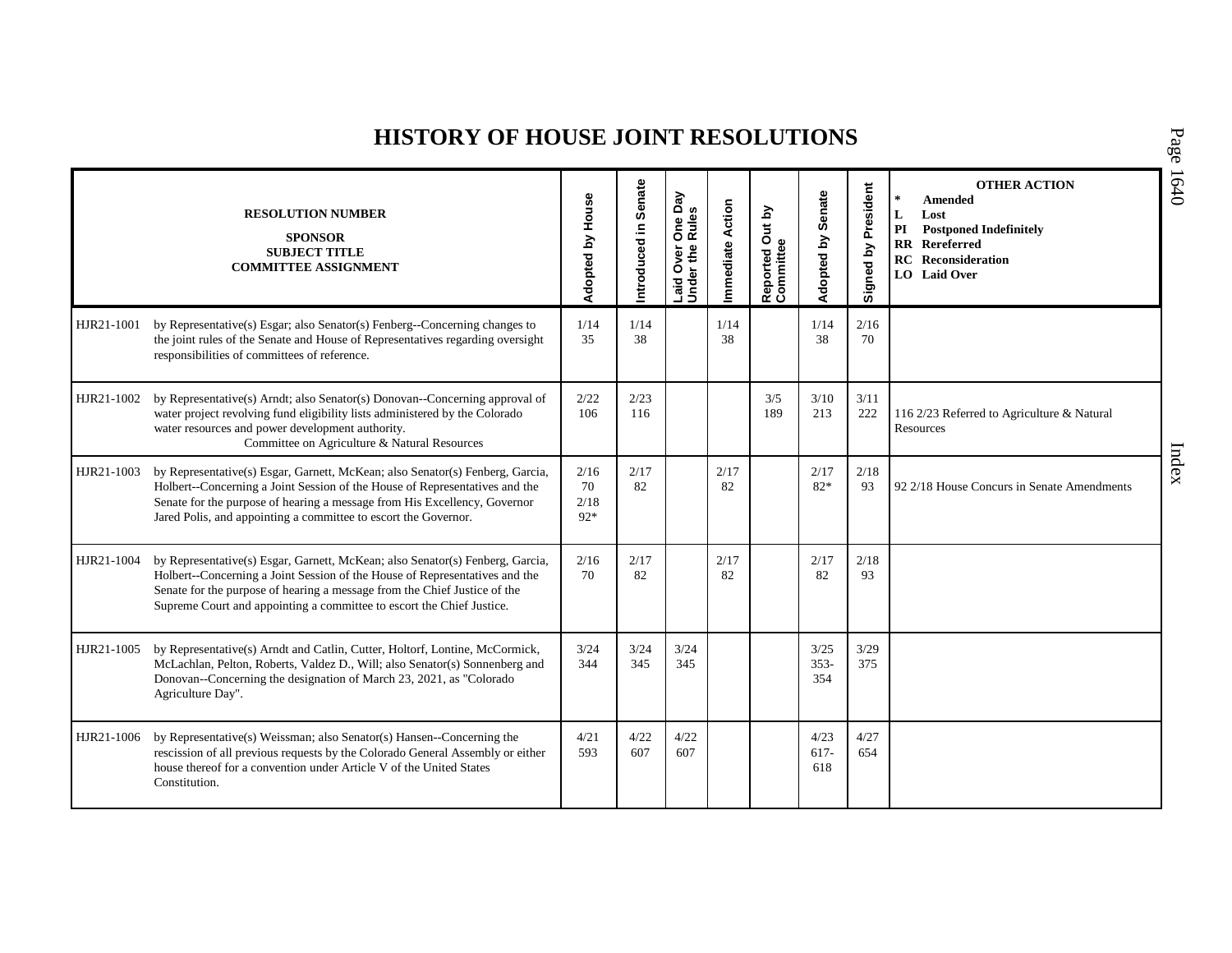## **HISTORY OF HOUSE JOINT RESOLUTIONS**

|            | <b>RESOLUTION NUMBER</b><br><b>SPONSOR</b><br><b>SUBJECT TITLE</b><br><b>COMMITTEE ASSIGNMENT</b>                                                                                                                                                                   | Adopted by House             | Senate<br>ntroduced in | One Day<br>Rules<br>Laid Over<br>Under the | mmediate Action | Reported Out by<br>Committee | Senate<br>Adopted by          | President<br>δ<br>Signed | <b>OTHER ACTION</b><br><b>Amended</b><br>Lost<br>L<br>PI<br><b>Postponed Indefinitely</b><br>$\mathbf{R}$<br>Rereferred<br>Reconsideration<br>RC<br><b>LO</b> Laid Over |
|------------|---------------------------------------------------------------------------------------------------------------------------------------------------------------------------------------------------------------------------------------------------------------------|------------------------------|------------------------|--------------------------------------------|-----------------|------------------------------|-------------------------------|--------------------------|-------------------------------------------------------------------------------------------------------------------------------------------------------------------------|
| HJR21-1007 | by Representative(s) Michaelson Jenet, Bockenfeld, Larson, Roberts; also<br>Senator(s) Smallwood, Gonzales, Rodriguez, Woodward--Concerning the<br>appointment of Kerri L. Hunter to the position of state auditor.                                                 | 5/3<br>746                   | 5/3<br>747             | 5/3<br>747                                 |                 |                              | 5/6<br>797                    | 5/10<br>844              |                                                                                                                                                                         |
| HJR21-1008 | by Representative(s) Esgar and McKean; also Senator(s) Fenberg and Holbert-<br>-Concerning a request to the Supreme Court of the state of Colorado to render<br>its opinion upon questions regarding sections 44 to 48.4 of article V of the<br>state constitution. | 5/5<br>778                   | 5/5<br>778             |                                            | 5/5<br>778      |                              | 5/5<br>778                    | 5/5<br>781               |                                                                                                                                                                         |
| HJR21-1010 | by Representative(s) Michaelson Jenet and Soper; also Senator(s) Gardner and<br>Moreno--Concerning the commemoration of the Holocaust.                                                                                                                              | 6/8<br>1465                  | 6/8<br>1469            |                                            | 6/8<br>1469     |                              | 6/8<br>1469                   | 1483                     |                                                                                                                                                                         |
| HJR21-1011 | by Representative(s) Holtorf; also Senator(s) Simpson--Concerning the<br>designation of a portion of United States Highway 160 as the "Deputy Travis<br>Russell and Deputy Sergeant Matthew Troy Moreno Memorial Highway".                                          | 6/4<br>1382                  | 6/7<br>1388            | 6/7<br>1434                                |                 |                              | 6/8<br>1453                   | 1483                     |                                                                                                                                                                         |
| HJR21-1012 | by Representative(s) Garnett and Neville; also Senator(s) Garcia and<br>Sonnenberg--Concerning the installation of a sculpture on the State Capitol<br>grounds to memorialize Major General Maurice Rose.                                                           | 5/24<br>1083                 | 5/24<br>1087           | 5/24<br>1087                               |                 |                              | 5/25<br>1109-<br>1110         | 5/27<br>1195             |                                                                                                                                                                         |
| HJR21-1013 | by Representative(s) Ortiz and Lynch; also Senator(s) Garcia and Gardner--<br>Concerning honoring and commemorating the service members who have paid<br>the ultimate sacrifice to our nation in recognition of Memorial Day.                                       | 5/28<br>1199<br>6/8<br>1448* | 5/28<br>1201           |                                            | 5/28<br>1201    |                              | 5/28<br>1201<br>5/28<br>1202* | 1483                     | 1202 5/28 Reconsideration Granted<br>1448 6/8 House Concurs in Senate Amendments                                                                                        |